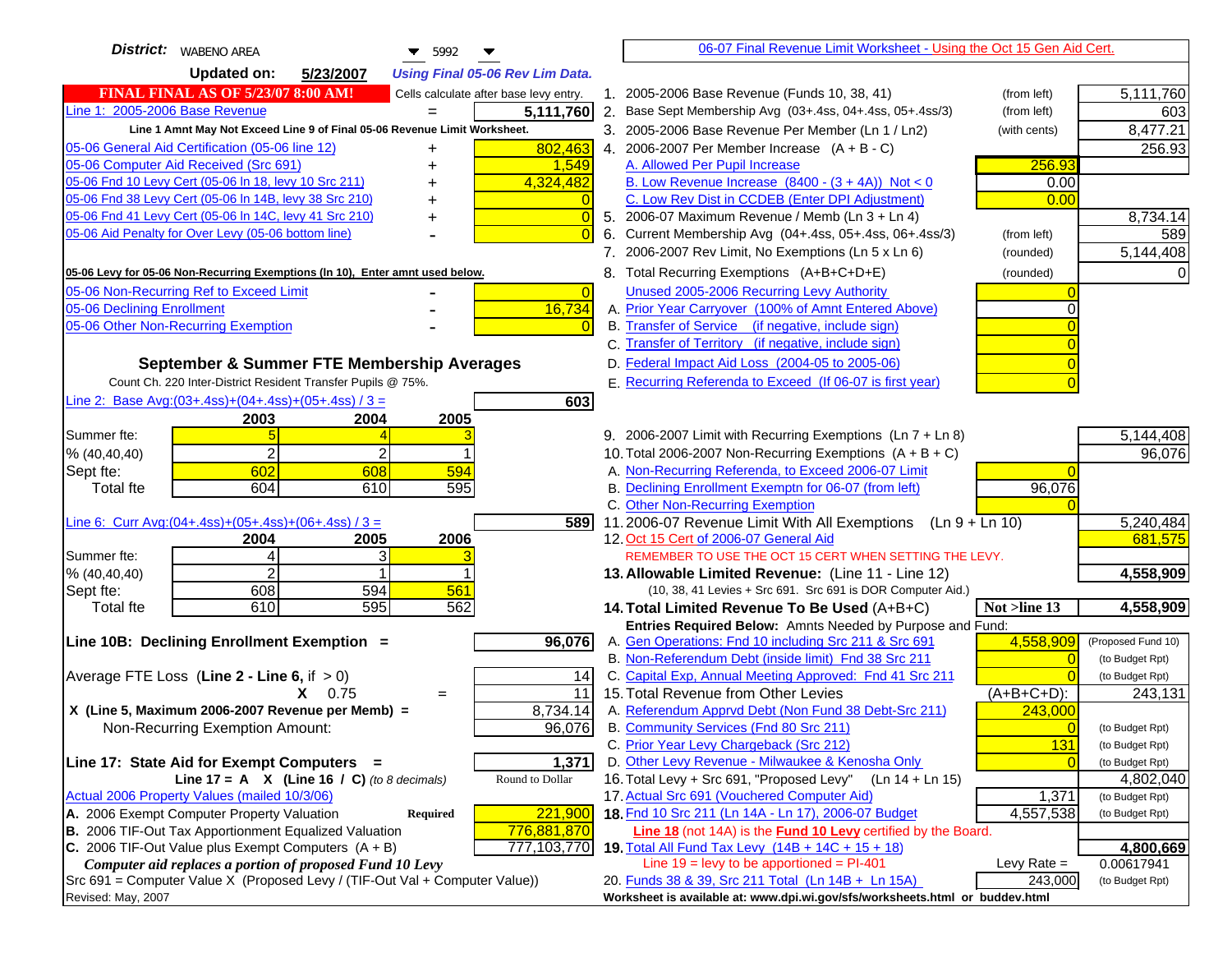| <b>DPI</b> Reconciliation                             |                                                                           |  |
|-------------------------------------------------------|---------------------------------------------------------------------------|--|
| In order for the reconciliation to work properly, the |                                                                           |  |
| PI-401 must have been filed with the Department.      |                                                                           |  |
|                                                       | Numbers appearing in the green boxes below are actual, district-submitted |  |
|                                                       | 2007 PI-401 data.                                                         |  |
|                                                       | Do not type in these fields.                                              |  |
|                                                       |                                                                           |  |
| Fund 10, PI-401                                       | 4,557,538.00                                                              |  |
| Fund 38, PI-401                                       | 0.00                                                                      |  |
| Fund 41, PI-401                                       | 0.00                                                                      |  |
|                                                       | 4,557,538.00                                                              |  |
|                                                       |                                                                           |  |
| Chargeback, PI-401                                    | 131.47                                                                    |  |
| Fund 39, PI-401                                       | 243,000.00                                                                |  |
| Fund 80, PI-401                                       | 0.00                                                                      |  |
| Fund 48/Other, PI-401                                 | 0.00                                                                      |  |
| Total, PI-401                                         | 4,800,669.47                                                              |  |
|                                                       |                                                                           |  |
| <b>Computer Aid</b>                                   | $1,371.00$ <------- don't change                                          |  |
|                                                       | <b>Results</b>                                                            |  |
| $\overline{\mathbf{0}}$                               | $\mathbf{0}$                                                              |  |
| 0                                                     | 0                                                                         |  |
| You have levied to your maximum.                      |                                                                           |  |
| $\bf{0}$                                              |                                                                           |  |
|                                                       |                                                                           |  |
|                                                       |                                                                           |  |
|                                                       |                                                                           |  |
| 0                                                     |                                                                           |  |
|                                                       |                                                                           |  |
|                                                       | $\bf{0}$                                                                  |  |
|                                                       |                                                                           |  |
|                                                       |                                                                           |  |
|                                                       |                                                                           |  |
| 0                                                     |                                                                           |  |
|                                                       |                                                                           |  |
|                                                       |                                                                           |  |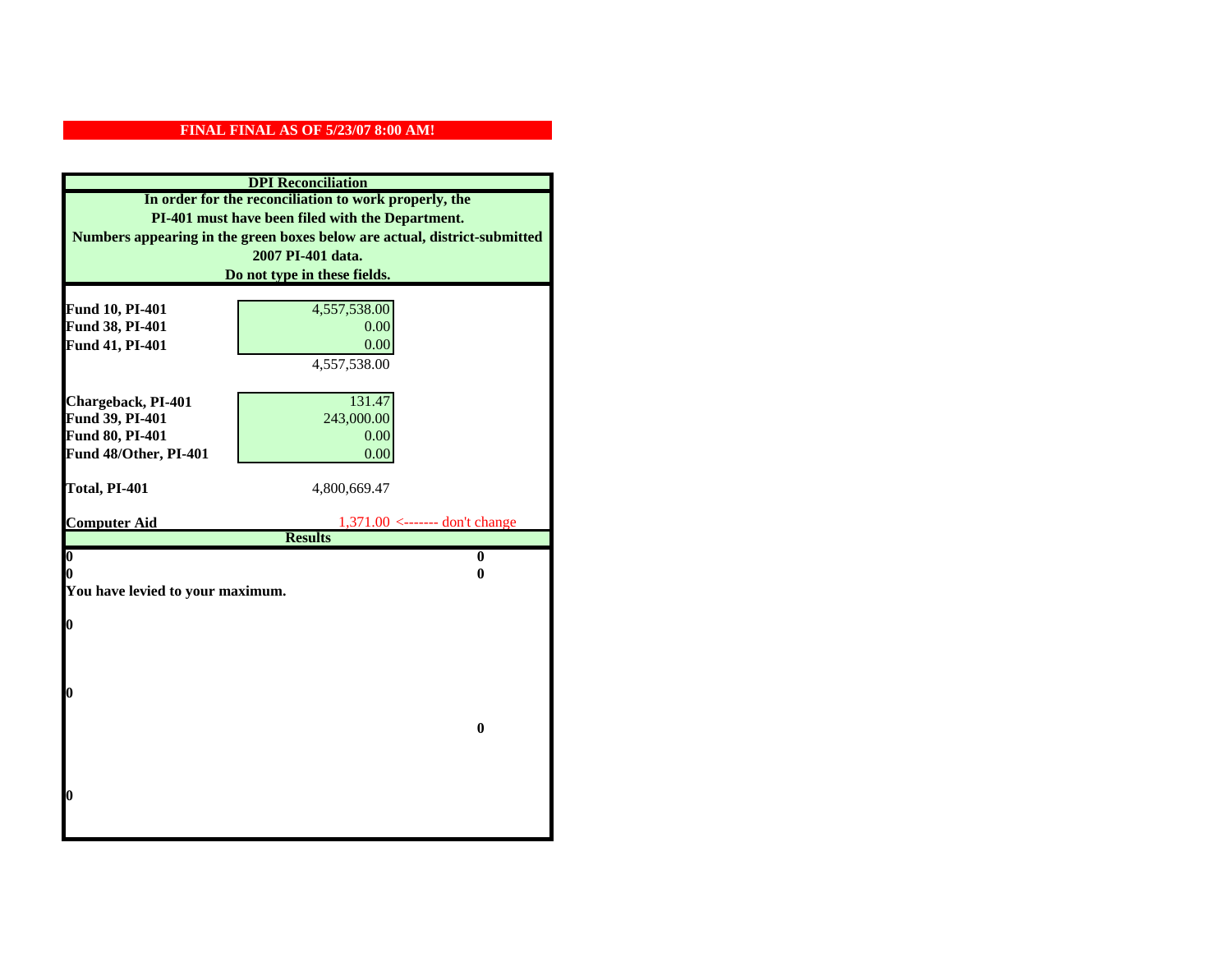| <b>District:</b>   WALWORTH J1<br>$\bullet$ 6022                                    | 06-07 Final Revenue Limit Worksheet - Using the Oct 15 Gen Aid Cert.                                         |                    |
|-------------------------------------------------------------------------------------|--------------------------------------------------------------------------------------------------------------|--------------------|
| <b>Updated on:</b><br>5/23/2007<br><b>Using Final 05-06 Rev Lim Data.</b>           |                                                                                                              |                    |
| <b>FINAL FINAL AS OF 5/23/07 8:00 AM!</b><br>Cells calculate after base levy entry. | 1. 2005-2006 Base Revenue (Funds 10, 38, 41)<br>(from left)                                                  | 4,431,938          |
| Line 1: 2005-2006 Base Revenue<br>4,431,938                                         | 2. Base Sept Membership Avg (03+.4ss, 04+.4ss, 05+.4ss/3)<br>(from left)                                     | 548                |
| Line 1 Amnt May Not Exceed Line 9 of Final 05-06 Revenue Limit Worksheet.           | 3. 2005-2006 Base Revenue Per Member (Ln 1 / Ln2)<br>(with cents)                                            | 8,087.48           |
| 3,284,319<br>05-06 General Aid Certification (05-06 line 12)<br>+                   | 4. 2006-2007 Per Member Increase $(A + B - C)$                                                               | 256.93             |
| 05-06 Computer Aid Received (Src 691)<br>9,834<br>+                                 | A. Allowed Per Pupil Increase<br>256.93                                                                      |                    |
| 05-06 Fnd 10 Levy Cert (05-06 In 18, levy 10 Src 211)<br>1,137,785                  | B. Low Revenue Increase $(8400 - (3 + 4A))$ Not < 0<br>55.59                                                 |                    |
| 05-06 Fnd 38 Levy Cert (05-06 In 14B, levy 38 Src 210)                              | C. Low Rev Dist in CCDEB (Enter DPI Adjustment)<br>81.16                                                     |                    |
| 05-06 Fnd 41 Levy Cert (05-06 In 14C, levy 41 Src 210)<br>+                         | 5. 2006-07 Maximum Revenue / Memb (Ln 3 + Ln 4)                                                              | 8,344.41           |
| 05-06 Aid Penalty for Over Levy (05-06 bottom line)                                 | 6. Current Membership Avg (04+.4ss, 05+.4ss, 06+.4ss/3)<br>(from left)                                       | 551                |
|                                                                                     | 7. 2006-2007 Rev Limit, No Exemptions (Ln 5 x Ln 6)<br>(rounded)                                             | 4,597,770          |
| 05-06 Levy for 05-06 Non-Recurring Exemptions (In 10), Enter amnt used below.       | 8. Total Recurring Exemptions (A+B+C+D+E)<br>(rounded)                                                       |                    |
| 05-06 Non-Recurring Ref to Exceed Limit<br>$\overline{0}$                           | Unused 2005-2006 Recurring Levy Authority                                                                    |                    |
| 05-06 Declining Enrollment<br>$\overline{0}$                                        | A. Prior Year Carryover (100% of Amnt Entered Above)                                                         |                    |
| 05-06 Other Non-Recurring Exemption                                                 | B. Transfer of Service (if negative, include sign)                                                           |                    |
|                                                                                     | C. Transfer of Territory (if negative, include sign)                                                         |                    |
| September & Summer FTE Membership Averages                                          | D. Federal Impact Aid Loss (2004-05 to 2005-06)                                                              |                    |
| Count Ch. 220 Inter-District Resident Transfer Pupils @ 75%.                        | E. Recurring Referenda to Exceed (If 06-07 is first year)                                                    |                    |
| Line 2: Base Avg: $(03+.4ss)+(04+.4ss)+(05+.4ss)/3 =$<br>548                        |                                                                                                              |                    |
| 2003<br>2004<br>2005                                                                |                                                                                                              |                    |
| Summer fte:                                                                         | 9. 2006-2007 Limit with Recurring Exemptions (Ln 7 + Ln 8)                                                   | 4,597,770          |
| 3<br>% (40, 40, 40)                                                                 | 10. Total 2006-2007 Non-Recurring Exemptions $(A + B + C)$                                                   |                    |
| 543<br>558<br>536<br>Sept fte:<br>546<br>561                                        | A. Non-Recurring Referenda, to Exceed 2006-07 Limit<br>B. Declining Enrollment Exemptn for 06-07 (from left) |                    |
| 538<br><b>Total fte</b>                                                             | C. Other Non-Recurring Exemption                                                                             |                    |
| Line 6: Curr Avg: $(04+.4ss)+(05+.4ss)+(06+.4ss)/3 =$<br>5511                       | 11.2006-07 Revenue Limit With All Exemptions (Ln $9 + \overline{\text{Ln }10}$ )                             | 4,597,770          |
| 2005<br>2006<br>2004                                                                | 12. Oct 15 Cert of 2006-07 General Aid                                                                       | 3,235,030          |
| Summer fte:<br>7<br>6                                                               | REMEMBER TO USE THE OCT 15 CERT WHEN SETTING THE LEVY.                                                       |                    |
| 3<br>$\mathfrak{p}$<br>% (40, 40, 40)                                               | 13. Allowable Limited Revenue: (Line 11 - Line 12)                                                           | 1,362,740          |
| 558<br>550<br>536<br>Sept fte:                                                      | (10, 38, 41 Levies + Src 691. Src 691 is DOR Computer Aid.)                                                  |                    |
| 561<br>538<br>553<br><b>Total fte</b>                                               | 14. Total Limited Revenue To Be Used (A+B+C)<br>Not >line 13                                                 | 1,360,000          |
|                                                                                     | Entries Required Below: Amnts Needed by Purpose and Fund:                                                    |                    |
| Line 10B: Declining Enrollment Exemption =                                          | A. Gen Operations: Fnd 10 including Src 211 & Src 691<br>1,360,000                                           | (Proposed Fund 10) |
|                                                                                     | B. Non-Referendum Debt (inside limit) Fnd 38 Src 211<br>$\sqrt{ }$                                           | (to Budget Rpt)    |
| Average FTE Loss (Line $2 -$ Line 6, if $> 0$ )                                     | C. Capital Exp, Annual Meeting Approved: Fnd 41 Src 211<br>15. Total Revenue from Other Levies               | (to Budget Rpt)    |
| $X = 0.75$<br>$=$<br>X (Line 5, Maximum 2006-2007 Revenue per Memb) =               | $(A+B+C+D)$ :<br>A. Referendum Apprvd Debt (Non Fund 38 Debt-Src 211)                                        | 453,806            |
| Non-Recurring Exemption Amount:                                                     | 453,325<br>B. Community Services (Fnd 80 Src 211)                                                            | (to Budget Rpt)    |
|                                                                                     | C. Prior Year Levy Chargeback (Src 212)<br>481                                                               | (to Budget Rpt)    |
| 13,593<br>Line 17: State Aid for Exempt Computers =                                 | D. Other Levy Revenue - Milwaukee & Kenosha Only                                                             | (to Budget Rpt)    |
| Line 17 = A $X$ (Line 16 / C) (to 8 decimals)<br>Round to Dollar                    | 16. Total Levy + Src 691, "Proposed Levy"<br>(Ln 14 + Ln 15)                                                 | 1,813,806          |
| Actual 2006 Property Values (mailed 10/3/06)                                        | 17. Actual Src 691 (Vouchered Computer Aid)<br>13,593                                                        | (to Budget Rpt)    |
| A. 2006 Exempt Computer Property Valuation<br>2,664,900<br>Required                 | 18. Fnd 10 Src 211 (Ln 14A - Ln 17), 2006-07 Budget<br>1,346,407                                             | (to Budget Rpt)    |
| B. 2006 TIF-Out Tax Apportionment Equalized Valuation<br>352,920,810                | <b>Line 18</b> (not 14A) is the <b>Fund 10 Levy</b> certified by the Board.                                  |                    |
| C. 2006 TIF-Out Value plus Exempt Computers $(A + B)$<br>355,585,710                | 19. Total All Fund Tax Levy (14B + 14C + 15 + 18)                                                            | 1,800,213          |
| Computer aid replaces a portion of proposed Fund 10 Levy                            | Line $19 = \text{levy}$ to be apportioned = PI-401<br>Levy Rate $=$                                          | 0.00510090         |
| Src 691 = Computer Value X (Proposed Levy / (TIF-Out Val + Computer Value))         | 453,325<br>20. Funds 38 & 39, Src 211 Total (Ln 14B + Ln 15A)                                                | (to Budget Rpt)    |
| Revised: May, 2007                                                                  | Worksheet is available at: www.dpi.wi.gov/sfs/worksheets.html or buddev.html                                 |                    |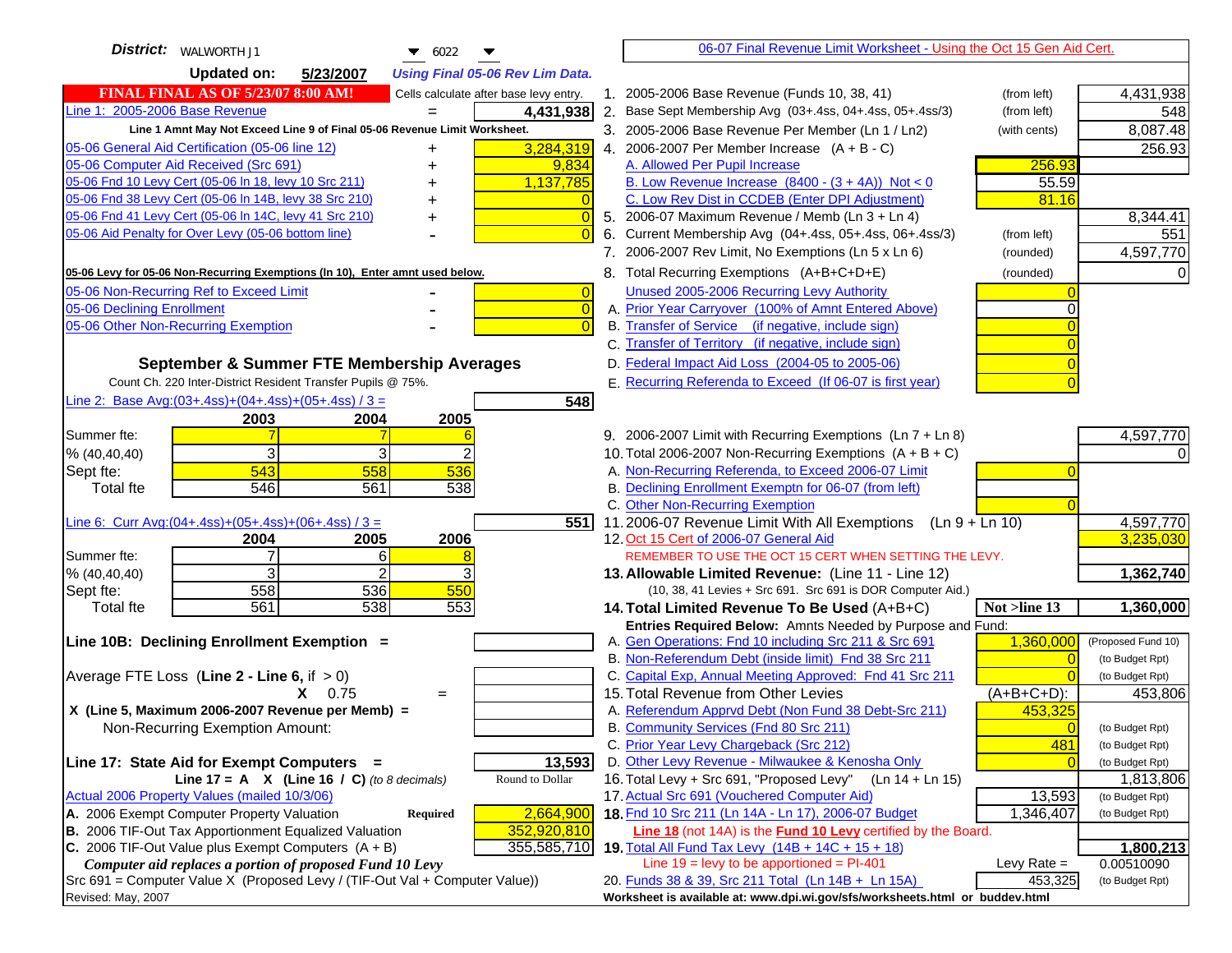| <b>DPI</b> Reconciliation                             |                                                                           |  |  |
|-------------------------------------------------------|---------------------------------------------------------------------------|--|--|
| In order for the reconciliation to work properly, the |                                                                           |  |  |
| PI-401 must have been filed with the Department.      |                                                                           |  |  |
|                                                       | Numbers appearing in the green boxes below are actual, district-submitted |  |  |
|                                                       | 2007 PI-401 data.                                                         |  |  |
|                                                       | Do not type in these fields.                                              |  |  |
|                                                       |                                                                           |  |  |
| Fund 10, PI-401                                       | 1,346,407.00                                                              |  |  |
| Fund 38, PI-401                                       | 0.00                                                                      |  |  |
| Fund 41, PI-401                                       | 0.00                                                                      |  |  |
|                                                       | 1,346,407.00                                                              |  |  |
|                                                       |                                                                           |  |  |
| Chargeback, PI-401                                    | 481.00                                                                    |  |  |
| Fund 39, PI-401                                       | 453,325.00                                                                |  |  |
| Fund 80, PI-401                                       | 0.00                                                                      |  |  |
| Fund 48/Other, PI-401                                 | 0.00                                                                      |  |  |
| Total, PI-401                                         | 1,800,213.00                                                              |  |  |
|                                                       |                                                                           |  |  |
| <b>Computer Aid</b>                                   | $13,593.00$ <------- don't change                                         |  |  |
|                                                       | <b>Results</b>                                                            |  |  |
| 0                                                     | 0                                                                         |  |  |
| You have underlevied by:                              | 2,740                                                                     |  |  |
|                                                       | 0                                                                         |  |  |
| All of your underlevy is eligible for carryover.      |                                                                           |  |  |
|                                                       |                                                                           |  |  |
|                                                       |                                                                           |  |  |
|                                                       |                                                                           |  |  |
| 0                                                     |                                                                           |  |  |
|                                                       |                                                                           |  |  |
|                                                       | $\bf{0}$                                                                  |  |  |
|                                                       |                                                                           |  |  |
|                                                       |                                                                           |  |  |
|                                                       |                                                                           |  |  |
| 0                                                     |                                                                           |  |  |
|                                                       |                                                                           |  |  |
|                                                       |                                                                           |  |  |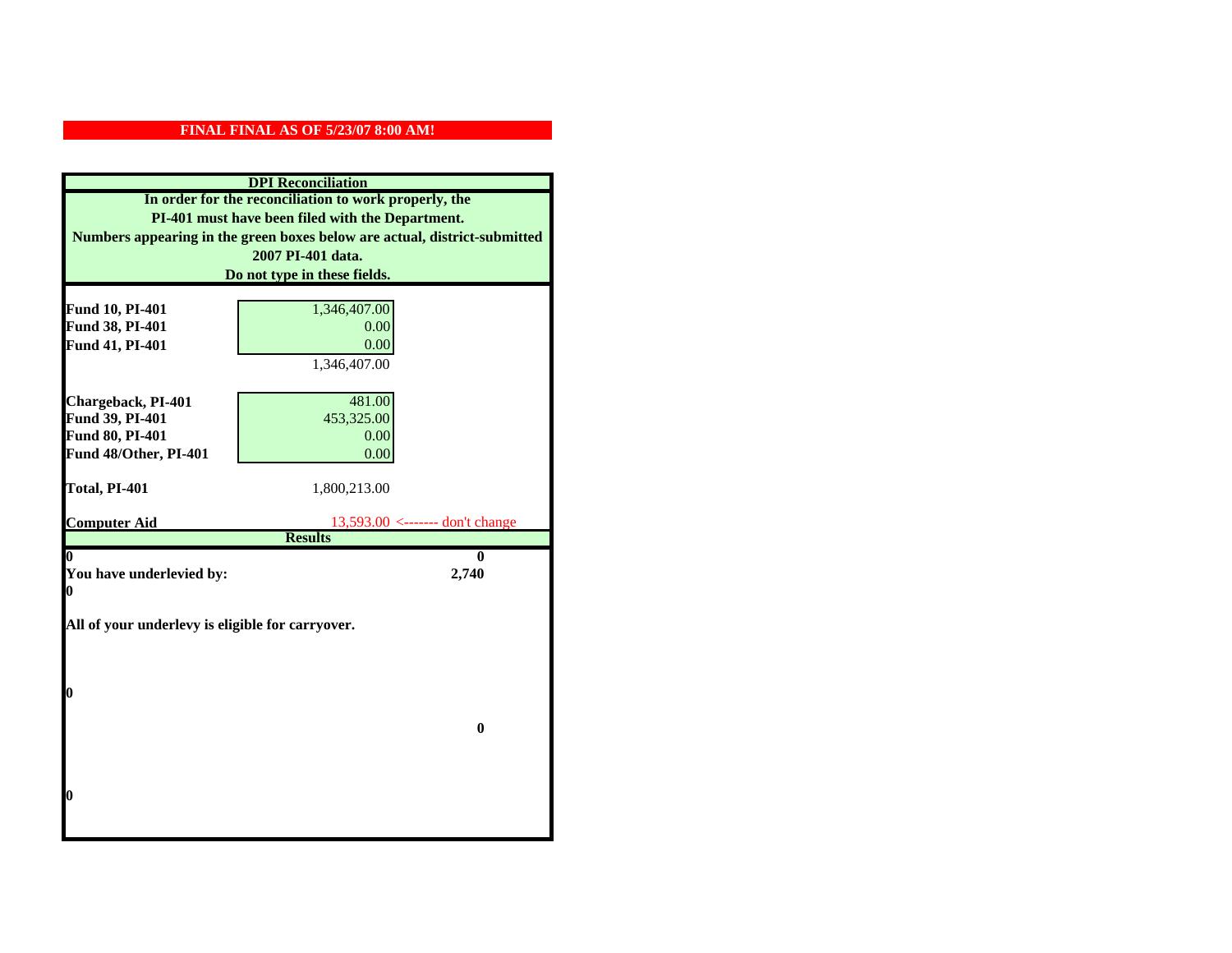| District:   WASHBURN<br>$\bullet$ 6027                                                        | 06-07 Final Revenue Limit Worksheet - Using the Oct 15 Gen Aid Cert.                                             |                |                                    |
|-----------------------------------------------------------------------------------------------|------------------------------------------------------------------------------------------------------------------|----------------|------------------------------------|
| <b>Updated on:</b><br>5/23/2007<br><b>Using Final 05-06 Rev Lim Data.</b>                     |                                                                                                                  |                |                                    |
| <b>FINAL FINAL AS OF 5/23/07 8:00 AM!</b><br>Cells calculate after base levy entry.           | 1. 2005-2006 Base Revenue (Funds 10, 38, 41)                                                                     | (from left)    | 5,386,500                          |
| Line 1: 2005-2006 Base Revenue<br>5,386,500<br>$=$                                            | 2. Base Sept Membership Avg (03+.4ss, 04+.4ss, 05+.4ss/3)                                                        | (from left)    | 665                                |
| Line 1 Amnt May Not Exceed Line 9 of Final 05-06 Revenue Limit Worksheet.                     | 3. 2005-2006 Base Revenue Per Member (Ln 1 / Ln2)                                                                | (with cents)   | 8,100.00                           |
| 3,846,920<br>05-06 General Aid Certification (05-06 line 12)<br>+                             | 4. 2006-2007 Per Member Increase $(A + B - C)$                                                                   |                | 300.00                             |
| 05-06 Computer Aid Received (Src 691)<br>763                                                  | A. Allowed Per Pupil Increase                                                                                    | 256.93         |                                    |
| 05-06 Fnd 10 Levy Cert (05-06 In 18, levy 10 Src 211)<br>1,700,817                            | B. Low Revenue Increase $(8400 - (3 + 4A))$ Not < 0                                                              | 43.07          |                                    |
| 05-06 Fnd 38 Levy Cert (05-06 In 14B, levy 38 Src 210)                                        | C. Low Rev Dist in CCDEB (Enter DPI Adjustment)                                                                  | 0.00           |                                    |
| 05-06 Fnd 41 Levy Cert (05-06 In 14C, levy 41 Src 210)<br>0<br>+                              | 5. 2006-07 Maximum Revenue / Memb (Ln 3 + Ln 4)                                                                  |                | 8,400.00                           |
| 05-06 Aid Penalty for Over Levy (05-06 bottom line)                                           | 6. Current Membership Avg (04+.4ss, 05+.4ss, 06+.4ss/3)                                                          | (from left)    | 635                                |
|                                                                                               | 7. 2006-2007 Rev Limit, No Exemptions (Ln 5 x Ln 6)                                                              | (rounded)      | 5,334,000                          |
| 05-06 Levy for 05-06 Non-Recurring Exemptions (In 10), Enter amnt used below.                 | 8. Total Recurring Exemptions (A+B+C+D+E)                                                                        | (rounded)      |                                    |
| 05-06 Non-Recurring Ref to Exceed Limit<br>$\overline{0}$                                     | Unused 2005-2006 Recurring Levy Authority                                                                        |                |                                    |
| 162,000<br>05-06 Declining Enrollment                                                         | A. Prior Year Carryover (100% of Amnt Entered Above)                                                             |                |                                    |
| 05-06 Other Non-Recurring Exemption                                                           | B. Transfer of Service (if negative, include sign)                                                               |                |                                    |
|                                                                                               | C. Transfer of Territory (if negative, include sign)                                                             |                |                                    |
| September & Summer FTE Membership Averages                                                    | D. Federal Impact Aid Loss (2004-05 to 2005-06)                                                                  |                |                                    |
| Count Ch. 220 Inter-District Resident Transfer Pupils @ 75%.                                  | E. Recurring Referenda to Exceed (If 06-07 is first year)                                                        |                |                                    |
| Line 2: Base Avg: $(03+.4ss)+(04+.4ss)+(05+.4ss)/3 =$<br>665                                  |                                                                                                                  |                |                                    |
| 2003<br>2004<br>2005                                                                          |                                                                                                                  |                |                                    |
| Summer fte:<br>9                                                                              | 9. 2006-2007 Limit with Recurring Exemptions (Ln 7 + Ln 8)                                                       |                | 5,334,000                          |
| 4<br>% (40, 40, 40)<br>Δ                                                                      | 10. Total 2006-2007 Non-Recurring Exemptions $(A + B + C)$                                                       |                | 193,200                            |
| 685<br>656<br>641<br>Sept fte:                                                                | A. Non-Recurring Referenda, to Exceed 2006-07 Limit                                                              |                |                                    |
| 689<br><b>Total fte</b><br>660<br>645                                                         | B. Declining Enrollment Exemptn for 06-07 (from left)                                                            | 193,200        |                                    |
|                                                                                               | C. Other Non-Recurring Exemption                                                                                 |                |                                    |
| Line 6: Curr Avg: $(04+.4ss)+(05+.4ss)+(06+.4ss)/3 =$<br>6351<br>2006                         | 11.2006-07 Revenue Limit With All Exemptions (Ln 9 + Ln 10)<br>12. Oct 15 Cert of 2006-07 General Aid            |                | 5,527,200<br>3,698,207             |
| 2004<br>2005<br>9<br>9<br>Summer fte:                                                         | REMEMBER TO USE THE OCT 15 CERT WHEN SETTING THE LEVY.                                                           |                |                                    |
| % (40, 40, 40)<br>4<br>4                                                                      | 13. Allowable Limited Revenue: (Line 11 - Line 12)                                                               |                | 1,828,993                          |
| 656<br>641<br>595<br>Sept fte:                                                                | (10, 38, 41 Levies + Src 691. Src 691 is DOR Computer Aid.)                                                      |                |                                    |
| 660<br>645<br>599<br><b>Total fte</b>                                                         | 14. Total Limited Revenue To Be Used (A+B+C)                                                                     | Not >line 13   | 1,828,993                          |
|                                                                                               | Entries Required Below: Amnts Needed by Purpose and Fund:                                                        |                |                                    |
| 193,200<br>Line 10B: Declining Enrollment Exemption =                                         | A. Gen Operations: Fnd 10 including Src 211 & Src 691                                                            | 1,807,630      | (Proposed Fund 10)                 |
|                                                                                               | B. Non-Referendum Debt (inside limit) Fnd 38 Src 211                                                             | 21,363         | (to Budget Rpt)                    |
| Average FTE Loss (Line $2 -$ Line 6, if $> 0$ )<br>30                                         | C. Capital Exp, Annual Meeting Approved: Fnd 41 Src 211                                                          |                | (to Budget Rpt)                    |
| $\overline{23}$<br>$X = 0.75$<br>$=$                                                          | 15. Total Revenue from Other Levies                                                                              | (A+B+C+D):     | 460,000                            |
| X (Line 5, Maximum 2006-2007 Revenue per Memb) =<br>8,400.00                                  | A. Referendum Apprvd Debt (Non Fund 38 Debt-Src 211)                                                             | 460,000        |                                    |
| 193,200<br>Non-Recurring Exemption Amount:                                                    | B. Community Services (Fnd 80 Src 211)                                                                           |                | (to Budget Rpt)                    |
|                                                                                               | C. Prior Year Levy Chargeback (Src 212)                                                                          | $\overline{0}$ | (to Budget Rpt)                    |
| Line 17: State Aid for Exempt Computers =<br>773<br>Round to Dollar                           | D. Other Levy Revenue - Milwaukee & Kenosha Only<br>16. Total Levy + Src 691, "Proposed Levy"<br>(Ln 14 + Ln 15) |                | (to Budget Rpt)                    |
| Line 17 = A $X$ (Line 16 / C) (to 8 decimals)<br>Actual 2006 Property Values (mailed 10/3/06) | 17. Actual Src 691 (Vouchered Computer Aid)                                                                      | 773            | 2,288,993                          |
| A. 2006 Exempt Computer Property Valuation<br>97,700<br>Required                              | 18. Fnd 10 Src 211 (Ln 14A - Ln 17), 2006-07 Budget                                                              | 1,806,857      | (to Budget Rpt)<br>(to Budget Rpt) |
| B. 2006 TIF-Out Tax Apportionment Equalized Valuation<br>289,381,700                          | <b>Line 18</b> (not 14A) is the <b>Fund 10 Levy</b> certified by the Board.                                      |                |                                    |
| C. 2006 TIF-Out Value plus Exempt Computers $(A + B)$<br>289,479,400                          | 19. Total All Fund Tax Levy $(14B + 14C + 15 + 18)$                                                              |                | 2,288,220                          |
| Computer aid replaces a portion of proposed Fund 10 Levy                                      | Line $19 = \text{levy}$ to be apportioned = PI-401                                                               | Levy Rate $=$  | 0.00790727                         |
| Src 691 = Computer Value X (Proposed Levy / (TIF-Out Val + Computer Value))                   | 20. Funds 38 & 39, Src 211 Total (Ln 14B + Ln 15A)                                                               | 481,363        | (to Budget Rpt)                    |
| Revised: May, 2007                                                                            | Worksheet is available at: www.dpi.wi.gov/sfs/worksheets.html or buddev.html                                     |                |                                    |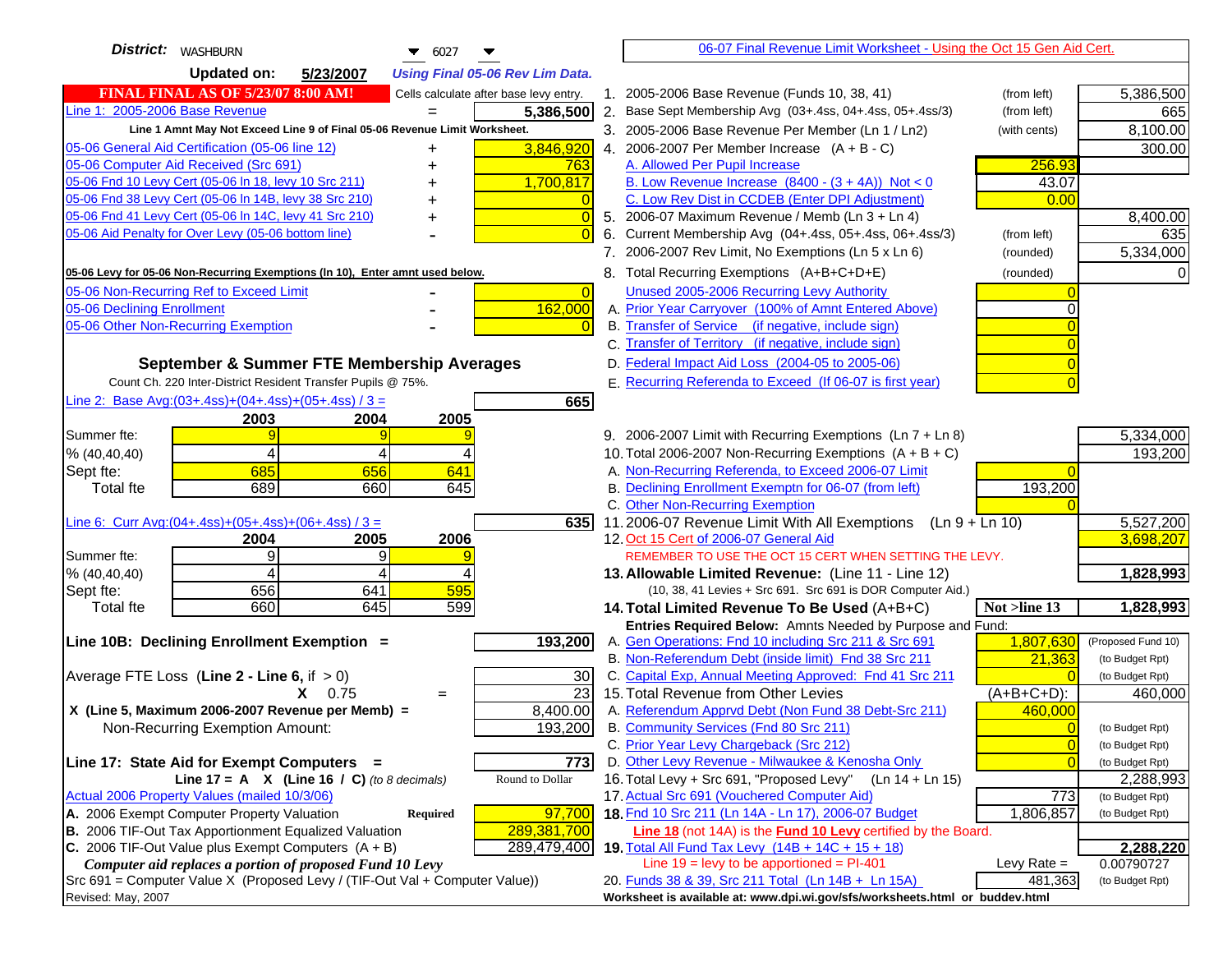| <b>DPI</b> Reconciliation                                                 |                                |  |
|---------------------------------------------------------------------------|--------------------------------|--|
| In order for the reconciliation to work properly, the                     |                                |  |
| PI-401 must have been filed with the Department.                          |                                |  |
| Numbers appearing in the green boxes below are actual, district-submitted |                                |  |
|                                                                           | 2007 PI-401 data.              |  |
|                                                                           | Do not type in these fields.   |  |
|                                                                           |                                |  |
| Fund 10, PI-401                                                           | 1,806,857.00                   |  |
| Fund 38, PI-401                                                           | 21,363.00                      |  |
| Fund 41, PI-401                                                           | 0.00                           |  |
|                                                                           | 1,828,220.00                   |  |
|                                                                           |                                |  |
| Chargeback, PI-401                                                        | 0.00                           |  |
| Fund 39, PI-401                                                           | 460,000.00                     |  |
| Fund 80, PI-401                                                           | 0.00                           |  |
| Fund 48/Other, PI-401                                                     | 0.00                           |  |
| Total, PI-401                                                             | 2,288,220.00                   |  |
|                                                                           |                                |  |
| <b>Computer Aid</b>                                                       | $773.00$ <------- don't change |  |
|                                                                           | <b>Results</b>                 |  |
| $\overline{\mathbf{0}}$                                                   | $\bf{0}$                       |  |
| 0                                                                         | 0                              |  |
| You have levied to your maximum.                                          |                                |  |
| $\bf{0}$                                                                  |                                |  |
|                                                                           |                                |  |
|                                                                           |                                |  |
|                                                                           |                                |  |
| 0                                                                         |                                |  |
|                                                                           |                                |  |
|                                                                           | $\bf{0}$                       |  |
|                                                                           |                                |  |
|                                                                           |                                |  |
|                                                                           |                                |  |
| 0                                                                         |                                |  |
|                                                                           |                                |  |
|                                                                           |                                |  |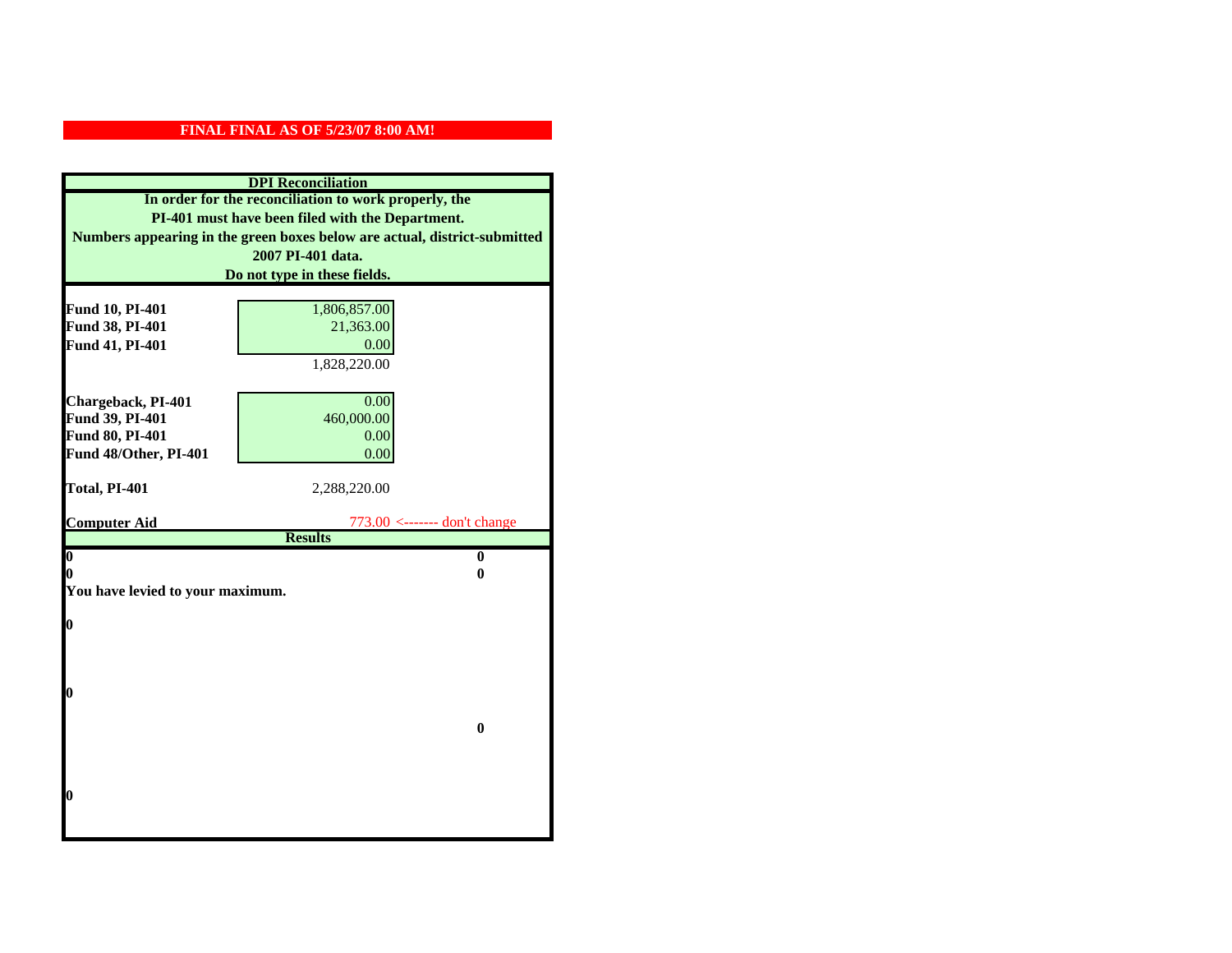| <b>District:</b> WASHINGTON<br>$\bullet$ 6069                                                                                            |                                                                                                    | 06-07 Final Revenue Limit Worksheet - Using the Oct 15 Gen Aid Cert.             |                                   |
|------------------------------------------------------------------------------------------------------------------------------------------|----------------------------------------------------------------------------------------------------|----------------------------------------------------------------------------------|-----------------------------------|
| <b>Updated on:</b><br>5/23/2007<br><b>Using Final 05-06 Rev Lim Data.</b>                                                                |                                                                                                    |                                                                                  |                                   |
| <b>FINAL FINAL AS OF 5/23/07 8:00 AM!</b><br>Cells calculate after base levy entry.                                                      | 1. 2005-2006 Base Revenue (Funds 10, 38, 41)                                                       |                                                                                  | 946,939<br>(from left)            |
| Line 1: 2005-2006 Base Revenue<br>946,939                                                                                                | 2. Base Sept Membership Avg (03+.4ss, 04+.4ss, 05+.4ss/3)                                          |                                                                                  | (from left)<br>98                 |
| Line 1 Amnt May Not Exceed Line 9 of Final 05-06 Revenue Limit Worksheet.                                                                | 3. 2005-2006 Base Revenue Per Member (Ln 1 / Ln2)                                                  |                                                                                  | 9,662.64<br>(with cents)          |
| 13,984<br>05-06 General Aid Certification (05-06 line 12)<br>+                                                                           | 4. 2006-2007 Per Member Increase $(A + B - C)$                                                     |                                                                                  | 256.93                            |
| 05-06 Computer Aid Received (Src 691)<br>170                                                                                             | A. Allowed Per Pupil Increase                                                                      |                                                                                  | 256.93                            |
| 05-06 Fnd 10 Levy Cert (05-06 In 18, levy 10 Src 211)<br>1,092,110                                                                       | B. Low Revenue Increase $(8400 - (3 + 4A))$ Not < 0                                                |                                                                                  | 0.00                              |
| 05-06 Fnd 38 Levy Cert (05-06 In 14B, levy 38 Src 210)                                                                                   | C. Low Rev Dist in CCDEB (Enter DPI Adjustment)                                                    |                                                                                  | 0.00                              |
| 05-06 Fnd 41 Levy Cert (05-06 In 14C, levy 41 Src 210)<br>+                                                                              | 5. 2006-07 Maximum Revenue / Memb (Ln 3 + Ln 4)                                                    |                                                                                  | 9,919.57                          |
| 05-06 Aid Penalty for Over Levy (05-06 bottom line)                                                                                      | Current Membership Avg (04+.4ss, 05+.4ss, 06+.4ss/3)<br>6.                                         |                                                                                  | 93<br>(from left)                 |
|                                                                                                                                          | 7. 2006-2007 Rev Limit, No Exemptions (Ln 5 x Ln 6)                                                |                                                                                  | 922,520<br>(rounded)              |
| 05-06 Levy for 05-06 Non-Recurring Exemptions (In 10), Enter amnt used below.                                                            | 8. Total Recurring Exemptions (A+B+C+D+E)                                                          |                                                                                  | (rounded)                         |
| 05-06 Non-Recurring Ref to Exceed Limit<br>140,000                                                                                       | Unused 2005-2006 Recurring Levy Authority                                                          |                                                                                  |                                   |
| 05-06 Declining Enrollment<br>19,325                                                                                                     | A. Prior Year Carryover (100% of Amnt Entered Above)                                               |                                                                                  |                                   |
| 05-06 Other Non-Recurring Exemption                                                                                                      | B. Transfer of Service (if negative, include sign)                                                 |                                                                                  |                                   |
|                                                                                                                                          | C. Transfer of Territory (if negative, include sign)                                               |                                                                                  |                                   |
| September & Summer FTE Membership Averages                                                                                               | D. Federal Impact Aid Loss (2004-05 to 2005-06)                                                    |                                                                                  |                                   |
| Count Ch. 220 Inter-District Resident Transfer Pupils @ 75%.                                                                             | E. Recurring Referenda to Exceed (If 06-07 is first year)                                          |                                                                                  |                                   |
| Line 2: Base Avg: $(03+.4ss)+(04+.4ss)+(05+.4ss)/3 =$<br>98                                                                              |                                                                                                    |                                                                                  |                                   |
| 2003<br>2004<br>2005                                                                                                                     |                                                                                                    |                                                                                  |                                   |
| Summer fte:<br>$\Omega$                                                                                                                  | 9. 2006-2007 Limit with Recurring Exemptions (Ln 7 + Ln 8)                                         |                                                                                  | 922,520                           |
| $\Omega$<br>0<br>0<br>% (40, 40, 40)                                                                                                     | 10. Total 2006-2007 Non-Recurring Exemptions $(A + B + C)$                                         |                                                                                  | 274,178                           |
| 102<br>97<br>95<br>Sept fte:                                                                                                             | A. Non-Recurring Referenda, to Exceed 2006-07 Limit                                                |                                                                                  | 234,500                           |
| 95<br>97<br>102<br><b>Total fte</b>                                                                                                      | B. Declining Enrollment Exemptn for 06-07 (from left)                                              |                                                                                  | 39,678                            |
|                                                                                                                                          | C. Other Non-Recurring Exemption                                                                   |                                                                                  |                                   |
| Line 6: Curr Avg: $(04+.4ss)+(05+.4ss)+(06+.4ss)/3 =$<br>93 I                                                                            |                                                                                                    | 11.2006-07 Revenue Limit With All Exemptions (Ln $9 + \overline{\text{Ln }10}$ ) | 1,196,698                         |
| 2005<br>2006<br>2004<br>Summer fte:<br>$\Omega$<br>0                                                                                     | 12. Oct 15 Cert of 2006-07 General Aid                                                             | REMEMBER TO USE THE OCT 15 CERT WHEN SETTING THE LEVY.                           | 11,877                            |
| $\Omega$<br>$\Omega$<br>% (40, 40, 40)<br>$\Omega$                                                                                       | 13. Allowable Limited Revenue: (Line 11 - Line 12)                                                 |                                                                                  | 1,184,821                         |
| 97<br>95<br>87<br>Sept fte:                                                                                                              |                                                                                                    | (10, 38, 41 Levies + Src 691. Src 691 is DOR Computer Aid.)                      |                                   |
| 97<br>$\overline{95}$<br>$\overline{87}$<br><b>Total</b> fte                                                                             | 14. Total Limited Revenue To Be Used (A+B+C)                                                       |                                                                                  | 1,169,820<br>Not >line 13         |
|                                                                                                                                          |                                                                                                    | Entries Required Below: Amnts Needed by Purpose and Fund:                        |                                   |
| 39,678<br>Line 10B: Declining Enrollment Exemption =                                                                                     | A. Gen Operations: Fnd 10 including Src 211 & Src 691                                              |                                                                                  | 1,169,820<br>(Proposed Fund 10)   |
|                                                                                                                                          | B. Non-Referendum Debt (inside limit) Fnd 38 Src 211                                               |                                                                                  | (to Budget Rpt)<br>$\sqrt{ }$     |
| Average FTE Loss (Line $2 -$ Line 6, if $> 0$ )                                                                                          | C. Capital Exp, Annual Meeting Approved: Fnd 41 Src 211                                            |                                                                                  | (to Budget Rpt)                   |
| $X = 0.75$<br>$=$                                                                                                                        | 15. Total Revenue from Other Levies                                                                |                                                                                  | (A+B+C+D):<br>7,959               |
| X (Line 5, Maximum 2006-2007 Revenue per Memb) =<br>9,919.57                                                                             | A. Referendum Apprvd Debt (Non Fund 38 Debt-Src 211)                                               |                                                                                  |                                   |
| Non-Recurring Exemption Amount:<br>39,678                                                                                                | B. Community Services (Fnd 80 Src 211)                                                             |                                                                                  | 7,959<br>(to Budget Rpt)          |
|                                                                                                                                          | C. Prior Year Levy Chargeback (Src 212)                                                            |                                                                                  | $\overline{0}$<br>(to Budget Rpt) |
| Line 17: State Aid for Exempt Computers =<br>249                                                                                         | D. Other Levy Revenue - Milwaukee & Kenosha Only                                                   |                                                                                  | (to Budget Rpt)                   |
| Line 17 = A $X$ (Line 16 / C) (to 8 decimals)<br>Round to Dollar                                                                         | 16. Total Levy + Src 691, "Proposed Levy"                                                          | (Ln 14 + Ln 15)                                                                  | 1,177,779                         |
| Actual 2006 Property Values (mailed 10/3/06)                                                                                             | 17. Actual Src 691 (Vouchered Computer Aid)<br>18. Fnd 10 Src 211 (Ln 14A - Ln 17), 2006-07 Budget |                                                                                  | 249<br>(to Budget Rpt)            |
| A. 2006 Exempt Computer Property Valuation<br>Required<br>68,400<br>B. 2006 TIF-Out Tax Apportionment Equalized Valuation<br>323,272,500 |                                                                                                    | <b>Line 18</b> (not 14A) is the <b>Fund 10 Levy</b> certified by the Board.      | 1,169,571<br>(to Budget Rpt)      |
| C. 2006 TIF-Out Value plus Exempt Computers $(A + B)$<br>323,340,900                                                                     | 19. Total All Fund Tax Levy (14B + 14C + 15 + 18)                                                  |                                                                                  | 1,177,530                         |
| Computer aid replaces a portion of proposed Fund 10 Levy                                                                                 | Line $19 = \text{levy}$ to be apportioned = PI-401                                                 |                                                                                  | Levy Rate $=$<br>0.00364253       |
| Src 691 = Computer Value X (Proposed Levy / (TIF-Out Val + Computer Value))                                                              | 20. Funds 38 & 39, Src 211 Total (Ln 14B + Ln 15A)                                                 |                                                                                  | $\overline{0}$<br>(to Budget Rpt) |
| Revised: May, 2007                                                                                                                       |                                                                                                    | Worksheet is available at: www.dpi.wi.gov/sfs/worksheets.html or buddev.html     |                                   |
|                                                                                                                                          |                                                                                                    |                                                                                  |                                   |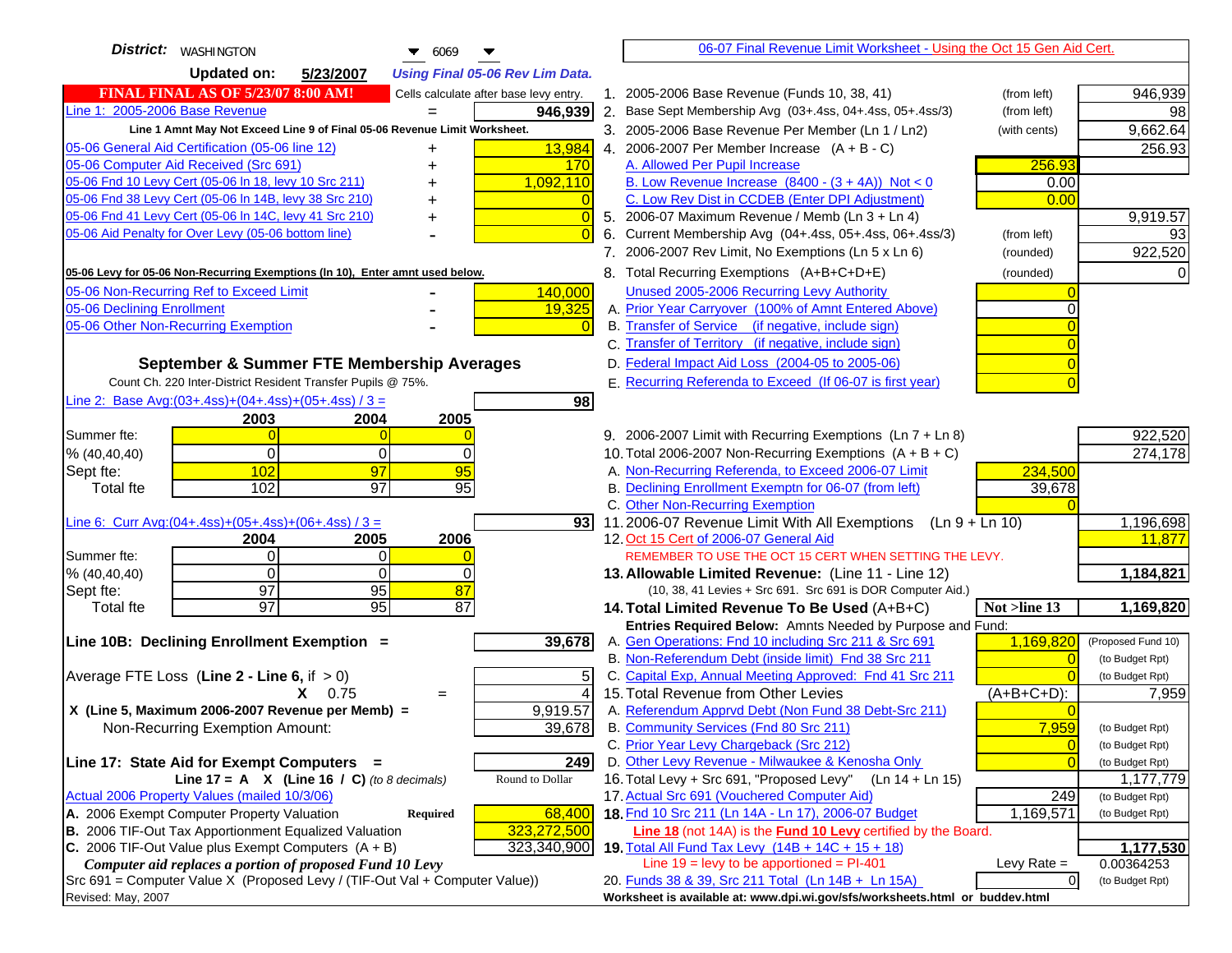| <b>DPI</b> Reconciliation                     |                                                                           |  |
|-----------------------------------------------|---------------------------------------------------------------------------|--|
|                                               | In order for the reconciliation to work properly, the                     |  |
|                                               | PI-401 must have been filed with the Department.                          |  |
|                                               | Numbers appearing in the green boxes below are actual, district-submitted |  |
|                                               | 2007 PI-401 data.                                                         |  |
|                                               | Do not type in these fields.                                              |  |
| Fund 10, PI-401                               | 1,169,571.00                                                              |  |
| Fund 38, PI-401                               | 0.00                                                                      |  |
| Fund 41, PI-401                               | 0.00                                                                      |  |
|                                               | 1,169,571.00                                                              |  |
|                                               |                                                                           |  |
| Chargeback, PI-401                            | 0.00                                                                      |  |
| Fund 39, PI-401                               | 0.00                                                                      |  |
| Fund 80, PI-401                               | 7,959.00                                                                  |  |
| Fund 48/Other, PI-401                         | 0.00                                                                      |  |
|                                               |                                                                           |  |
| Total, PI-401                                 | 1,177,530.00                                                              |  |
| <b>Computer Aid</b>                           | $249.00$ <------- don't change                                            |  |
|                                               | <b>Results</b>                                                            |  |
| $\boldsymbol{0}$                              | 0                                                                         |  |
| You have underlevied by:<br>0                 | 15,001                                                                    |  |
|                                               |                                                                           |  |
| 0                                             |                                                                           |  |
|                                               |                                                                           |  |
|                                               |                                                                           |  |
|                                               |                                                                           |  |
| 0                                             |                                                                           |  |
|                                               | $\bf{0}$                                                                  |  |
|                                               |                                                                           |  |
|                                               |                                                                           |  |
| Because your underlevy is less than your non- |                                                                           |  |
| recurring exemptions, there is no carryover.  |                                                                           |  |
|                                               |                                                                           |  |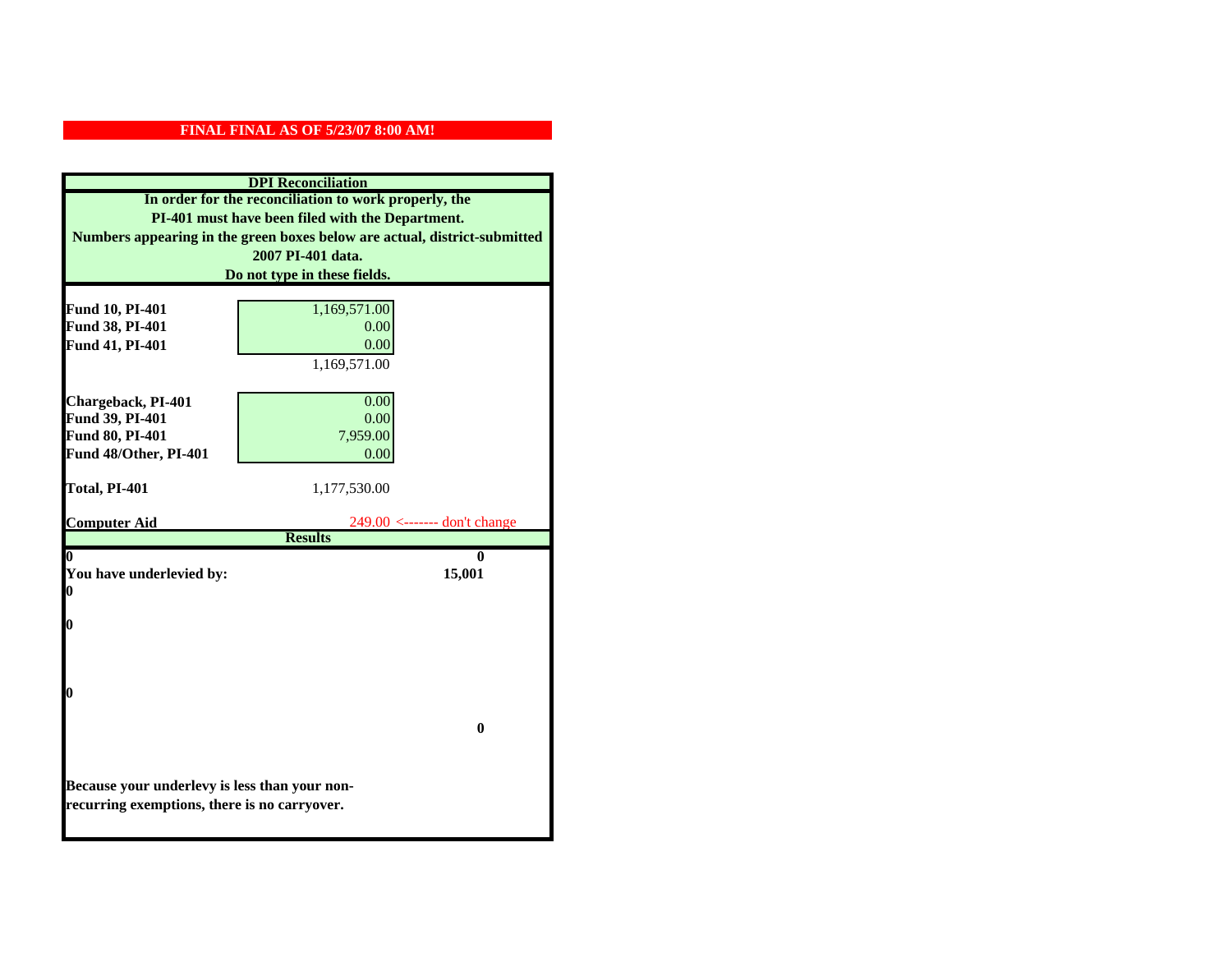| District:   WASHINGTON-CALDWELL<br>$\bullet$ 6104                                   | 06-07 Final Revenue Limit Worksheet - Using the Oct 15 Gen Aid Cert.                                                                                 |                                    |
|-------------------------------------------------------------------------------------|------------------------------------------------------------------------------------------------------------------------------------------------------|------------------------------------|
| <b>Updated on:</b><br>5/23/2007<br><b>Using Final 05-06 Rev Lim Data.</b>           |                                                                                                                                                      |                                    |
| <b>FINAL FINAL AS OF 5/23/07 8:00 AM!</b><br>Cells calculate after base levy entry. | 1. 2005-2006 Base Revenue (Funds 10, 38, 41)<br>(from left)                                                                                          | 1,837,122                          |
| Line 1: 2005-2006 Base Revenue<br>1,837,122                                         | 2. Base Sept Membership Avg (03+.4ss, 04+.4ss, 05+.4ss/3)<br>(from left)                                                                             | 231                                |
| Line 1 Amnt May Not Exceed Line 9 of Final 05-06 Revenue Limit Worksheet.           | 3. 2005-2006 Base Revenue Per Member (Ln 1 / Ln2)<br>(with cents)                                                                                    | 7,952.91                           |
| 05-06 General Aid Certification (05-06 line 12)<br>1,206,618<br>+                   | 4. 2006-2007 Per Member Increase $(A + B - C)$                                                                                                       | 447.09                             |
| 05-06 Computer Aid Received (Src 691)<br>85                                         | 256.93<br>A. Allowed Per Pupil Increase                                                                                                              |                                    |
| 05-06 Fnd 10 Levy Cert (05-06 In 18, levy 10 Src 211)<br>630,445                    | B. Low Revenue Increase $(8400 - (3 + 4A))$ Not < 0<br>190.16                                                                                        |                                    |
| 05-06 Fnd 38 Levy Cert (05-06 In 14B, levy 38 Src 210)                              | C. Low Rev Dist in CCDEB (Enter DPI Adjustment)<br>0.00                                                                                              |                                    |
| 05-06 Fnd 41 Levy Cert (05-06 In 14C, levy 41 Src 210)<br>+                         | 5. 2006-07 Maximum Revenue / Memb (Ln 3 + Ln 4)                                                                                                      | 8,400.00                           |
| 05-06 Aid Penalty for Over Levy (05-06 bottom line)<br>26                           | 6. Current Membership Avg (04+.4ss, 05+.4ss, 06+.4ss/3)<br>(from left)                                                                               | 236                                |
|                                                                                     | 7. 2006-2007 Rev Limit, No Exemptions (Ln 5 x Ln 6)<br>(rounded)                                                                                     | 1,982,400                          |
| 05-06 Levy for 05-06 Non-Recurring Exemptions (In 10), Enter amnt used below.       | 8. Total Recurring Exemptions (A+B+C+D+E)<br>(rounded)                                                                                               | 556,394                            |
| 05-06 Non-Recurring Ref to Exceed Limit<br>$\overline{0}$                           | Unused 2005-2006 Recurring Levy Authority                                                                                                            |                                    |
| 05-06 Declining Enrollment<br>$\overline{0}$                                        | A. Prior Year Carryover (100% of Amnt Entered Above)                                                                                                 |                                    |
| 05-06 Other Non-Recurring Exemption                                                 | B. Transfer of Service (if negative, include sign)<br>556,394                                                                                        |                                    |
|                                                                                     | C. Transfer of Territory (if negative, include sign)                                                                                                 |                                    |
| September & Summer FTE Membership Averages                                          | D. Federal Impact Aid Loss (2004-05 to 2005-06)                                                                                                      |                                    |
| Count Ch. 220 Inter-District Resident Transfer Pupils @ 75%.                        | E. Recurring Referenda to Exceed (If 06-07 is first year)                                                                                            |                                    |
| Line 2: Base Avg: $(03+.4ss)+(04+.4ss)+(05+.4ss)/3 =$<br>231                        |                                                                                                                                                      |                                    |
| 2004<br>2005<br>2003                                                                |                                                                                                                                                      |                                    |
| Summer fte:                                                                         | 9. 2006-2007 Limit with Recurring Exemptions (Ln 7 + Ln 8)                                                                                           | 2,538,794                          |
| $\Omega$<br>% (40, 40, 40)<br>0<br><sup>0</sup>                                     | 10. Total 2006-2007 Non-Recurring Exemptions $(A + B + C)$                                                                                           |                                    |
| 217<br>233<br>242<br>Sept fte:<br>217<br>242<br>233                                 | A. Non-Recurring Referenda, to Exceed 2006-07 Limit<br>B. Declining Enrollment Exemptn for 06-07 (from left)                                         |                                    |
| <b>Total fte</b>                                                                    | C. Other Non-Recurring Exemption                                                                                                                     |                                    |
| Line 6: Curr Avg: $(04+.4ss)+(05+.4ss)+(06+.4ss)/3 =$<br>236I                       | 11.2006-07 Revenue Limit With All Exemptions (Ln 9 + Ln 10)                                                                                          | 2,538,794                          |
| 2004<br>2005<br>2006                                                                | 12. Oct 15 Cert of 2006-07 General Aid                                                                                                               | 1,149,160                          |
| Summer fte:<br>$\Omega$<br>$\Omega$                                                 | REMEMBER TO USE THE OCT 15 CERT WHEN SETTING THE LEVY.                                                                                               |                                    |
| $\Omega$<br>$\Omega$<br>% (40, 40, 40)<br>0                                         | 13. Allowable Limited Revenue: (Line 11 - Line 12)                                                                                                   | 1,389,634                          |
| 242<br>233<br>232<br>Sept fte:                                                      | (10, 38, 41 Levies + Src 691. Src 691 is DOR Computer Aid.)                                                                                          |                                    |
| $\overline{242}$<br>233<br>232<br><b>Total fte</b>                                  | 14. Total Limited Revenue To Be Used (A+B+C)<br>Not >line 13                                                                                         | 1,389,634                          |
|                                                                                     | Entries Required Below: Amnts Needed by Purpose and Fund:                                                                                            |                                    |
| Line 10B: Declining Enrollment Exemption =                                          | A. Gen Operations: Fnd 10 including Src 211 & Src 691<br>1,389,634                                                                                   | (Proposed Fund 10)                 |
|                                                                                     | B. Non-Referendum Debt (inside limit) Fnd 38 Src 211<br>$\Omega$<br>C. Capital Exp, Annual Meeting Approved: Fnd 41 Src 211                          | (to Budget Rpt)<br>(to Budget Rpt) |
| Average FTE Loss (Line $2 -$ Line 6, if $> 0$ )<br>$X = 0.75$<br>$=$                | 15. Total Revenue from Other Levies<br>(A+B+C+D):                                                                                                    |                                    |
| X (Line 5, Maximum 2006-2007 Revenue per Memb) =                                    | A. Referendum Apprvd Debt (Non Fund 38 Debt-Src 211)                                                                                                 |                                    |
| Non-Recurring Exemption Amount:                                                     | B. Community Services (Fnd 80 Src 211)                                                                                                               | (to Budget Rpt)                    |
|                                                                                     | C. Prior Year Levy Chargeback (Src 212)<br>$\overline{0}$                                                                                            | (to Budget Rpt)                    |
| 51<br>Line 17: State Aid for Exempt Computers =                                     | D. Other Levy Revenue - Milwaukee & Kenosha Only<br>$\sqrt{ }$                                                                                       | (to Budget Rpt)                    |
| Line 17 = A $X$ (Line 16 / C) (to 8 decimals)<br>Round to Dollar                    | 16. Total Levy + Src 691, "Proposed Levy"<br>$(Ln 14 + Ln 15)$                                                                                       | 1,389,634                          |
| Actual 2006 Property Values (mailed 10/3/06)                                        | 17. Actual Src 691 (Vouchered Computer Aid)<br>51                                                                                                    | (to Budget Rpt)                    |
| A. 2006 Exempt Computer Property Valuation<br>Required<br>7,100                     | 18. Fnd 10 Src 211 (Ln 14A - Ln 17), 2006-07 Budget<br>1,389,583                                                                                     | (to Budget Rpt)                    |
| B. 2006 TIF-Out Tax Apportionment Equalized Valuation<br>192,636,200                | Line 18 (not 14A) is the <b>Fund 10 Levy</b> certified by the Board.                                                                                 |                                    |
| C. 2006 TIF-Out Value plus Exempt Computers $(A + B)$<br>192,643,300                | 19. Total All Fund Tax Levy (14B + 14C + 15 + 18)                                                                                                    | 1,389,583                          |
| Computer aid replaces a portion of proposed Fund 10 Levy                            | Line $19 = \text{levy}$ to be apportioned = PI-401<br>Levy Rate $=$                                                                                  | 0.00721351                         |
| Src 691 = Computer Value X (Proposed Levy / (TIF-Out Val + Computer Value))         | $\overline{0}$<br>20. Funds 38 & 39, Src 211 Total (Ln 14B + Ln 15A)<br>Worksheet is available at: www.dpi.wi.gov/sfs/worksheets.html or buddev.html | (to Budget Rpt)                    |
| Revised: May, 2007                                                                  |                                                                                                                                                      |                                    |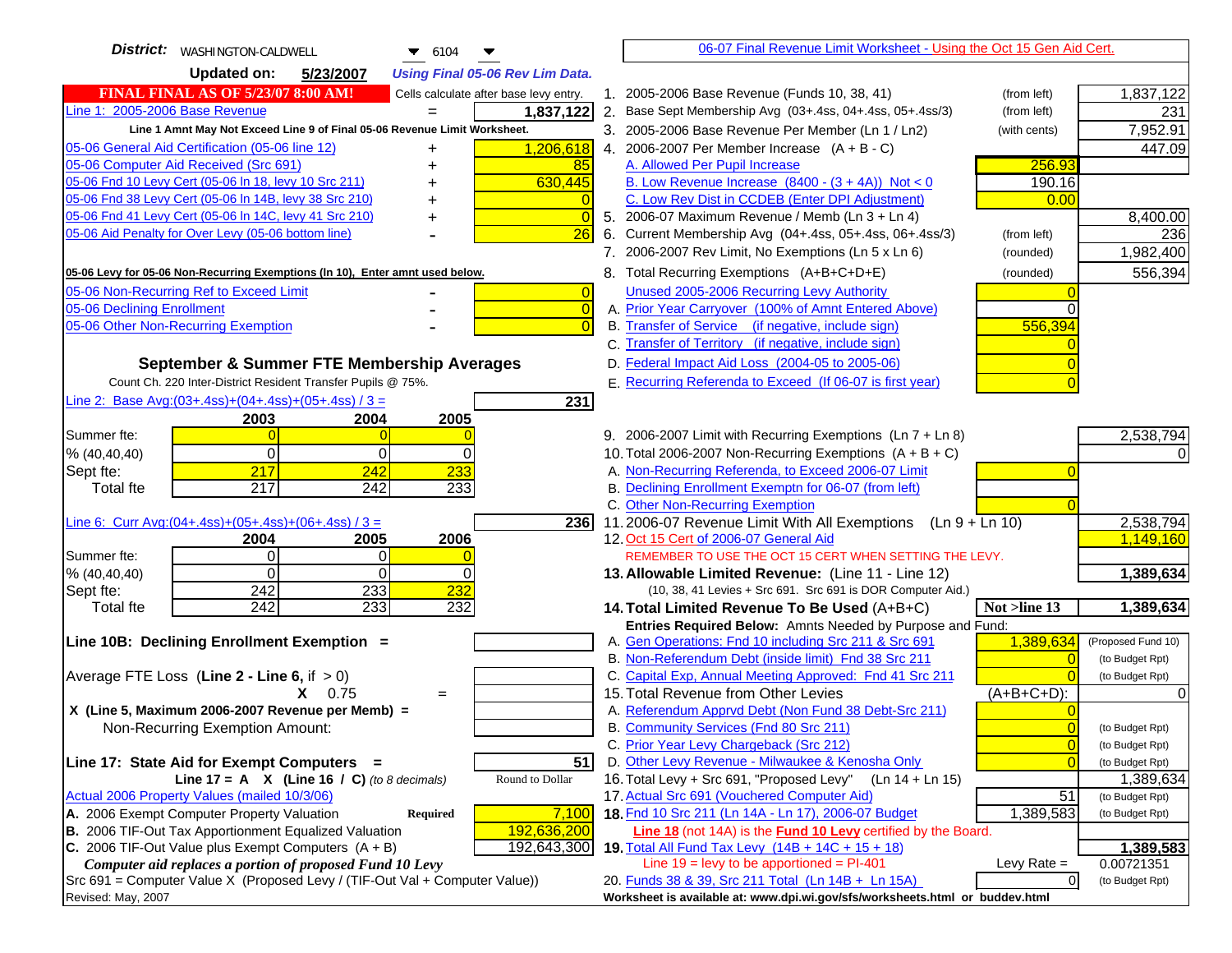| <b>DPI</b> Reconciliation                             |                                                                           |  |  |
|-------------------------------------------------------|---------------------------------------------------------------------------|--|--|
| In order for the reconciliation to work properly, the |                                                                           |  |  |
| PI-401 must have been filed with the Department.      |                                                                           |  |  |
|                                                       | Numbers appearing in the green boxes below are actual, district-submitted |  |  |
|                                                       | 2007 PI-401 data.                                                         |  |  |
|                                                       | Do not type in these fields.                                              |  |  |
|                                                       |                                                                           |  |  |
| Fund 10, PI-401                                       | 1,389,583.00                                                              |  |  |
| Fund 38, PI-401                                       | 0.00                                                                      |  |  |
| Fund 41, PI-401                                       | 0.00                                                                      |  |  |
|                                                       | 1,389,583.00                                                              |  |  |
|                                                       |                                                                           |  |  |
| Chargeback, PI-401                                    | 0.00                                                                      |  |  |
| Fund 39, PI-401                                       | 0.00                                                                      |  |  |
| Fund 80, PI-401<br>Fund 48/Other, PI-401              | 0.00<br>0.00                                                              |  |  |
|                                                       |                                                                           |  |  |
| Total, PI-401                                         | 1,389,583.00                                                              |  |  |
|                                                       |                                                                           |  |  |
| <b>Computer Aid</b>                                   | $51.00 \leftarrow$ ------- don't change                                   |  |  |
|                                                       | <b>Results</b>                                                            |  |  |
| $\boldsymbol{0}$                                      | $\bf{0}$                                                                  |  |  |
| 0<br>You have levied to your maximum.                 | 0                                                                         |  |  |
|                                                       |                                                                           |  |  |
| $\bf{0}$                                              |                                                                           |  |  |
|                                                       |                                                                           |  |  |
|                                                       |                                                                           |  |  |
|                                                       |                                                                           |  |  |
| 0                                                     |                                                                           |  |  |
|                                                       |                                                                           |  |  |
|                                                       | $\bf{0}$                                                                  |  |  |
|                                                       |                                                                           |  |  |
|                                                       |                                                                           |  |  |
| 0                                                     |                                                                           |  |  |
|                                                       |                                                                           |  |  |
|                                                       |                                                                           |  |  |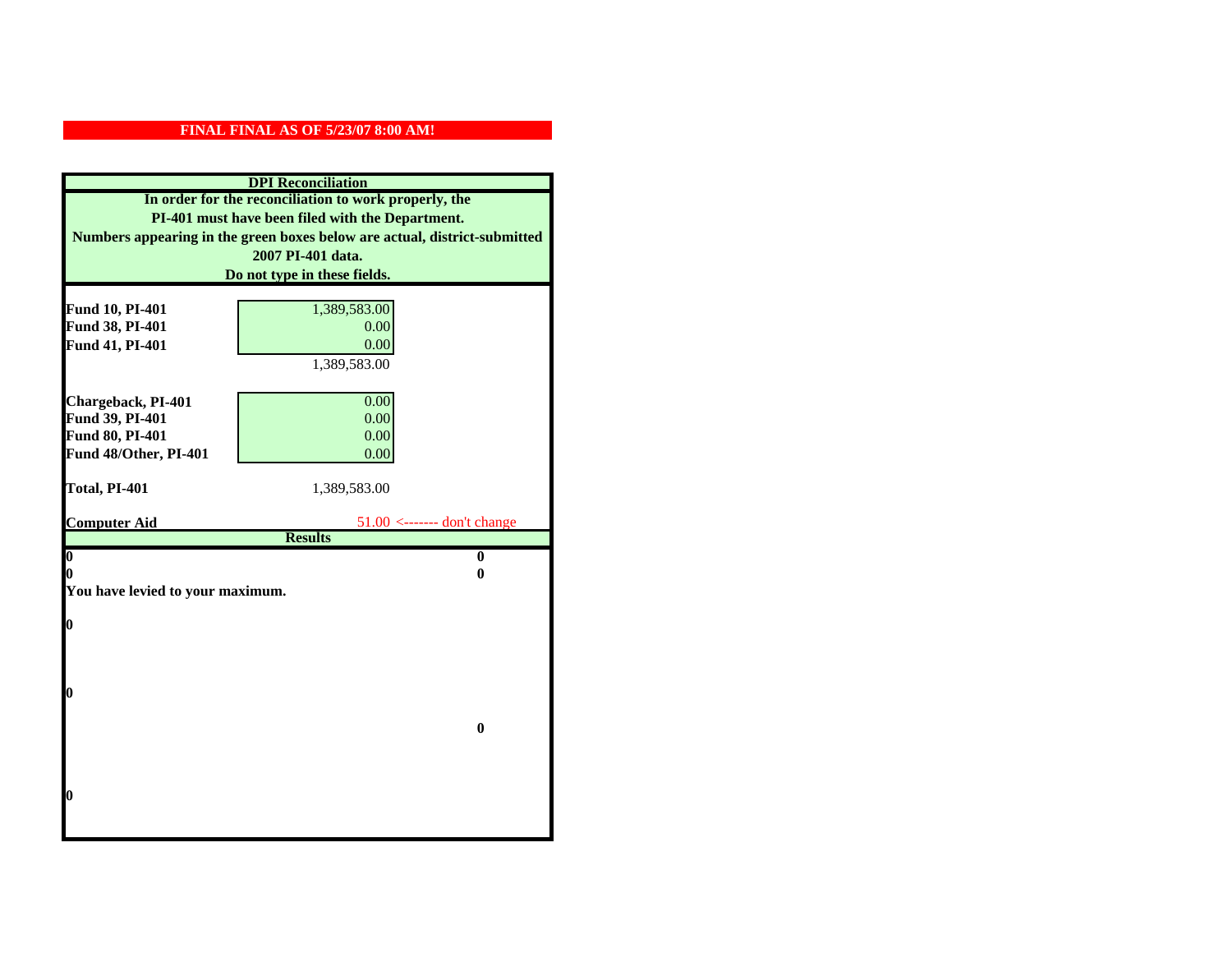| <b>District:</b>   WATERFORD GRADED J1<br>$\blacktriangledown$ 6113<br>▼            | 06-07 Final Revenue Limit Worksheet - Using the Oct 15 Gen Aid Cert.                                         |                    |
|-------------------------------------------------------------------------------------|--------------------------------------------------------------------------------------------------------------|--------------------|
| Updated on:<br>5/23/2007<br><b>Using Final 05-06 Rev Lim Data.</b>                  |                                                                                                              |                    |
| <b>FINAL FINAL AS OF 5/23/07 8:00 AM!</b><br>Cells calculate after base levy entry. | 1. 2005-2006 Base Revenue (Funds 10, 38, 41)<br>(from left)                                                  | 12,150,401         |
| Line 1: 2005-2006 Base Revenue<br>12,150,401                                        | 2. Base Sept Membership Avg (03+.4ss, 04+.4ss, 05+.4ss/3)<br>(from left)                                     | 1,517              |
| Line 1 Amnt May Not Exceed Line 9 of Final 05-06 Revenue Limit Worksheet.           | 3. 2005-2006 Base Revenue Per Member (Ln 1 / Ln2)<br>(with cents)                                            | 8,009.49           |
| 7,807,255<br>05-06 General Aid Certification (05-06 line 12)<br>+                   | 4. 2006-2007 Per Member Increase $(A + B - C)$                                                               | 390.51             |
| 05-06 Computer Aid Received (Src 691)<br>8,999                                      | 256.93<br>A. Allowed Per Pupil Increase                                                                      |                    |
| 05-06 Fnd 10 Levy Cert (05-06 In 18, levy 10 Src 211)<br>4,334,147                  | B. Low Revenue Increase $(8400 - (3 + 4A))$ Not < 0<br>133.58                                                |                    |
| 05-06 Fnd 38 Levy Cert (05-06 In 14B, levy 38 Src 210)<br>$\Omega$                  | C. Low Rev Dist in CCDEB (Enter DPI Adjustment)<br>0.00                                                      |                    |
| 05-06 Fnd 41 Levy Cert (05-06 In 14C, levy 41 Src 210)<br>$\overline{0}$<br>+       | 5. 2006-07 Maximum Revenue / Memb (Ln 3 + Ln 4)                                                              | 8,400.00           |
| 05-06 Aid Penalty for Over Levy (05-06 bottom line)<br>$\overline{0}$               | Current Membership Avg (04+.4ss, 05+.4ss, 06+.4ss/3)<br>6.<br>(from left)                                    | 1,540              |
|                                                                                     | 7. 2006-2007 Rev Limit, No Exemptions (Ln 5 x Ln 6)<br>(rounded)                                             | 12,936,000         |
| 05-06 Levy for 05-06 Non-Recurring Exemptions (In 10), Enter amnt used below.       | 8. Total Recurring Exemptions (A+B+C+D+E)<br>(rounded)                                                       | 2,288,053          |
| 05-06 Non-Recurring Ref to Exceed Limit<br>$\vert 0 \vert$                          | Unused 2005-2006 Recurring Levy Authority                                                                    |                    |
| 05-06 Declining Enrollment<br>$\overline{0}$                                        | A. Prior Year Carryover (100% of Amnt Entered Above)                                                         |                    |
| 05-06 Other Non-Recurring Exemption<br>$\overline{0}$                               | B. Transfer of Service (if negative, include sign)<br>2,288,053                                              |                    |
|                                                                                     | C. Transfer of Territory (if negative, include sign)                                                         |                    |
| September & Summer FTE Membership Averages                                          | D. Federal Impact Aid Loss (2004-05 to 2005-06)                                                              |                    |
| Count Ch. 220 Inter-District Resident Transfer Pupils @ 75%.                        | E. Recurring Referenda to Exceed (If 06-07 is first year)                                                    |                    |
| Line 2: Base Avg: (03+.4ss) + (04+.4ss) + (05+.4ss) / 3 =<br>1,517                  |                                                                                                              |                    |
| 2004<br>2003<br>2005                                                                |                                                                                                              |                    |
| 16<br>Summer fte:<br>17<br>10                                                       | 9. 2006-2007 Limit with Recurring Exemptions (Ln 7 + Ln 8)                                                   | 15,224,053         |
| 6<br>$\overline{7}$<br>% (40, 40, 40)<br>4                                          | 10. Total 2006-2007 Non-Recurring Exemptions $(A + B + C)$                                                   |                    |
| 1,502<br>1,514<br>Sept fte:<br>1,517                                                | A. Non-Recurring Referenda, to Exceed 2006-07 Limit                                                          |                    |
| 1,508<br>1,518<br>Total fte<br>1,524                                                | B. Declining Enrollment Exemptn for 06-07 (from left)                                                        |                    |
|                                                                                     | C. Other Non-Recurring Exemption                                                                             |                    |
| <u>Line 6: Curr Avg: (04+.4ss)+ (05+.4ss)+ (06+.4ss) / 3 =</u><br>1,540             | 11.2006-07 Revenue Limit With All Exemptions (Ln 9 + Ln 10)                                                  | 15,224,053         |
| 2005<br>2006<br>2004                                                                | 12. Oct 15 Cert of 2006-07 General Aid                                                                       | 7,716,562          |
| $\overline{17}$<br>10<br>Summer fte:                                                | REMEMBER TO USE THE OCT 15 CERT WHEN SETTING THE LEVY.                                                       |                    |
| 2<br>% (40, 40, 40)<br>4                                                            | 13. Allowable Limited Revenue: (Line 11 - Line 12)                                                           | 7,507,491          |
| 1,576<br>1,517<br>1,514<br>Sept fte:                                                | (10, 38, 41 Levies + Src 691. Src 691 is DOR Computer Aid.)                                                  |                    |
| 1,524<br>1,518<br>1,578<br>Total fte                                                | 14. Total Limited Revenue To Be Used (A+B+C)<br>Not >line 13                                                 | 7,507,491          |
|                                                                                     | Entries Required Below: Amnts Needed by Purpose and Fund:                                                    |                    |
| Line 10B: Declining Enrollment Exemption =                                          | 7,507,491<br>A. Gen Operations: Fnd 10 including Src 211 & Src 691                                           | (Proposed Fund 10) |
|                                                                                     | B. Non-Referendum Debt (inside limit) Fnd 38 Src 211<br>$\Omega$                                             | (to Budget Rpt)    |
| Average FTE Loss (Line $2 -$ Line 6, if $> 0$ )                                     | C. Capital Exp, Annual Meeting Approved: Fnd 41 Src 211                                                      | (to Budget Rpt)    |
| $X = 0.75$<br>$=$<br>X (Line 5, Maximum 2006-2007 Revenue per Memb) =               | 15. Total Revenue from Other Levies<br>$(A+B+C+D)$ :<br>A. Referendum Apprvd Debt (Non Fund 38 Debt-Src 211) | 1,423,516          |
| Non-Recurring Exemption Amount:                                                     | 1,403,516<br>B. Community Services (Fnd 80 Src 211)<br>20,000                                                | (to Budget Rpt)    |
|                                                                                     | C. Prior Year Levy Chargeback (Src 212)<br>$\overline{0}$                                                    | (to Budget Rpt)    |
| Line 17: State Aid for Exempt Computers =<br>9,425                                  | D. Other Levy Revenue - Milwaukee & Kenosha Only<br>$\sqrt{ }$                                               | (to Budget Rpt)    |
| Round to Dollar<br>Line 17 = A $X$ (Line 16 / C) (to 8 decimals)                    | 16. Total Levy + Src 691, "Proposed Levy"<br>$(Ln 14 + Ln 15)$                                               | 8,931,007          |
| Actual 2006 Property Values (mailed 10/3/06)                                        | 17. Actual Src 691 (Vouchered Computer Aid)<br>9,425                                                         | (to Budget Rpt)    |
| A. 2006 Exempt Computer Property Valuation<br>1,399,200<br><b>Required</b>          | 18. Fnd 10 Src 211 (Ln 14A - Ln 17), 2006-07 Budget<br>7,498,066                                             | (to Budget Rpt)    |
| B. 2006 TIF-Out Tax Apportionment Equalized Valuation<br>1,324,476,332              | Line 18 (not 14A) is the Fund 10 Levy certified by the Board.                                                |                    |
| 1,325,875,532<br>C. 2006 TIF-Out Value plus Exempt Computers $(A + B)$              | 19. Total All Fund Tax Levy (14B + 14C + 15 + 18)                                                            | 8,921,582          |
| Computer aid replaces a portion of proposed Fund 10 Levy                            | Line $19 = \text{levy}$ to be apportioned = PI-401<br>Levy Rate $=$                                          | 0.00673593         |
| Src 691 = Computer Value X (Proposed Levy / (TIF-Out Val + Computer Value))         | 20. Funds 38 & 39, Src 211 Total (Ln 14B + Ln 15A)<br>1,403,516                                              | (to Budget Rpt)    |
| Revised: May, 2007                                                                  | Worksheet is available at: www.dpi.wi.gov/sfs/worksheets.html or buddev.html                                 |                    |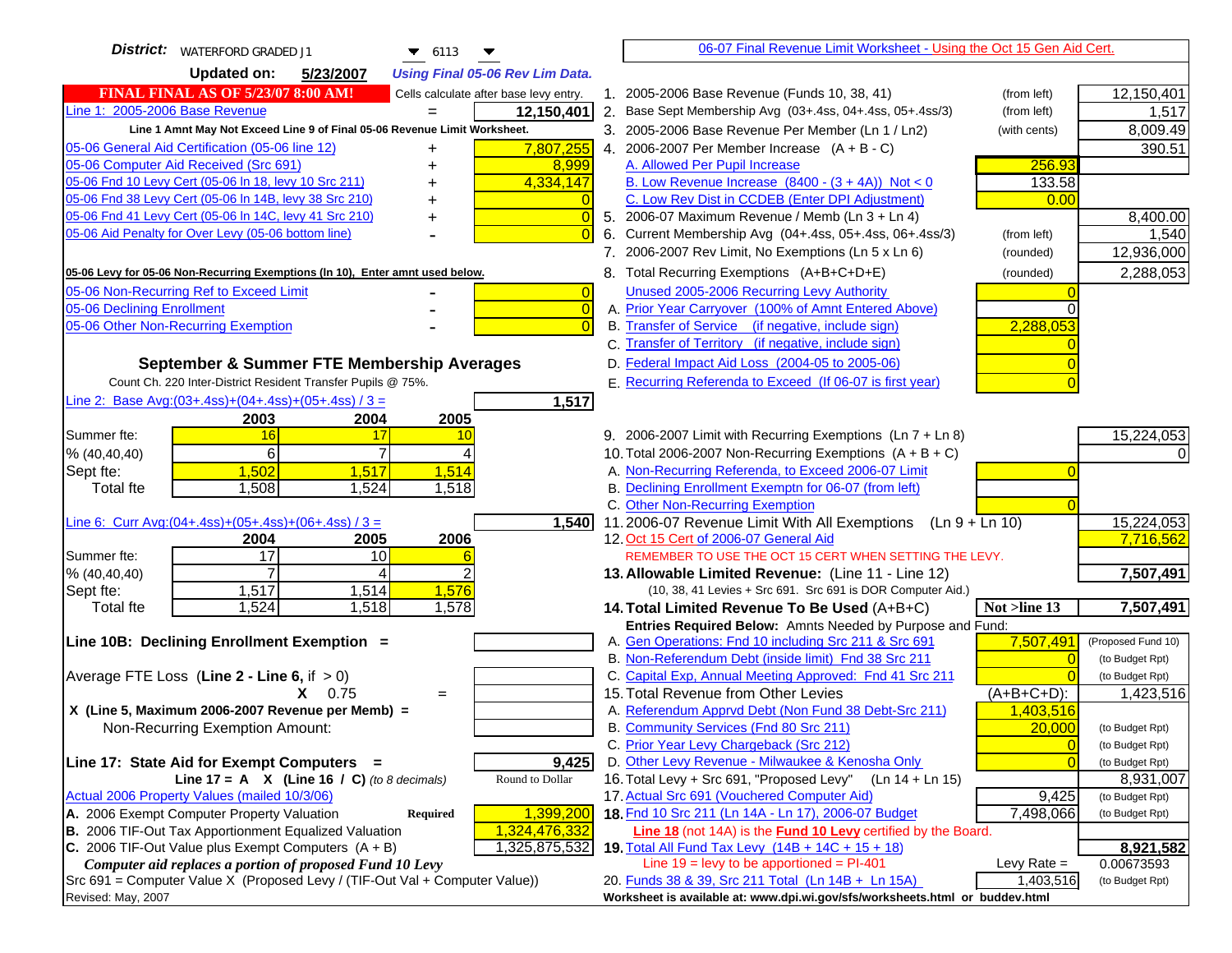| <b>DPI</b> Reconciliation                             |                                                                           |  |  |
|-------------------------------------------------------|---------------------------------------------------------------------------|--|--|
| In order for the reconciliation to work properly, the |                                                                           |  |  |
| PI-401 must have been filed with the Department.      |                                                                           |  |  |
|                                                       | Numbers appearing in the green boxes below are actual, district-submitted |  |  |
|                                                       | 2007 PI-401 data.                                                         |  |  |
|                                                       | Do not type in these fields.                                              |  |  |
|                                                       |                                                                           |  |  |
| Fund 10, PI-401                                       | 7,498,066.00                                                              |  |  |
| Fund 38, PI-401                                       | 0.00                                                                      |  |  |
| Fund 41, PI-401                                       | 0.00                                                                      |  |  |
|                                                       | 7,498,066.00                                                              |  |  |
| Chargeback, PI-401                                    | 0.00                                                                      |  |  |
| Fund 39, PI-401                                       | 1,403,516.00                                                              |  |  |
| Fund 80, PI-401                                       | 20,000.00                                                                 |  |  |
| Fund 48/Other, PI-401                                 | 0.00                                                                      |  |  |
|                                                       |                                                                           |  |  |
| Total, PI-401                                         | 8,921,582.00                                                              |  |  |
|                                                       |                                                                           |  |  |
| <b>Computer Aid</b>                                   | $9,425.00 \leftarrow$ ------- don't change                                |  |  |
| $\boldsymbol{0}$                                      | <b>Results</b><br>$\mathbf{0}$                                            |  |  |
| 0                                                     | 0                                                                         |  |  |
|                                                       | You have levied to your maximum.                                          |  |  |
|                                                       |                                                                           |  |  |
| 0                                                     |                                                                           |  |  |
|                                                       |                                                                           |  |  |
|                                                       |                                                                           |  |  |
|                                                       |                                                                           |  |  |
| 0                                                     |                                                                           |  |  |
|                                                       |                                                                           |  |  |
|                                                       | $\bf{0}$                                                                  |  |  |
|                                                       |                                                                           |  |  |
|                                                       |                                                                           |  |  |
| 0                                                     |                                                                           |  |  |
|                                                       |                                                                           |  |  |
|                                                       |                                                                           |  |  |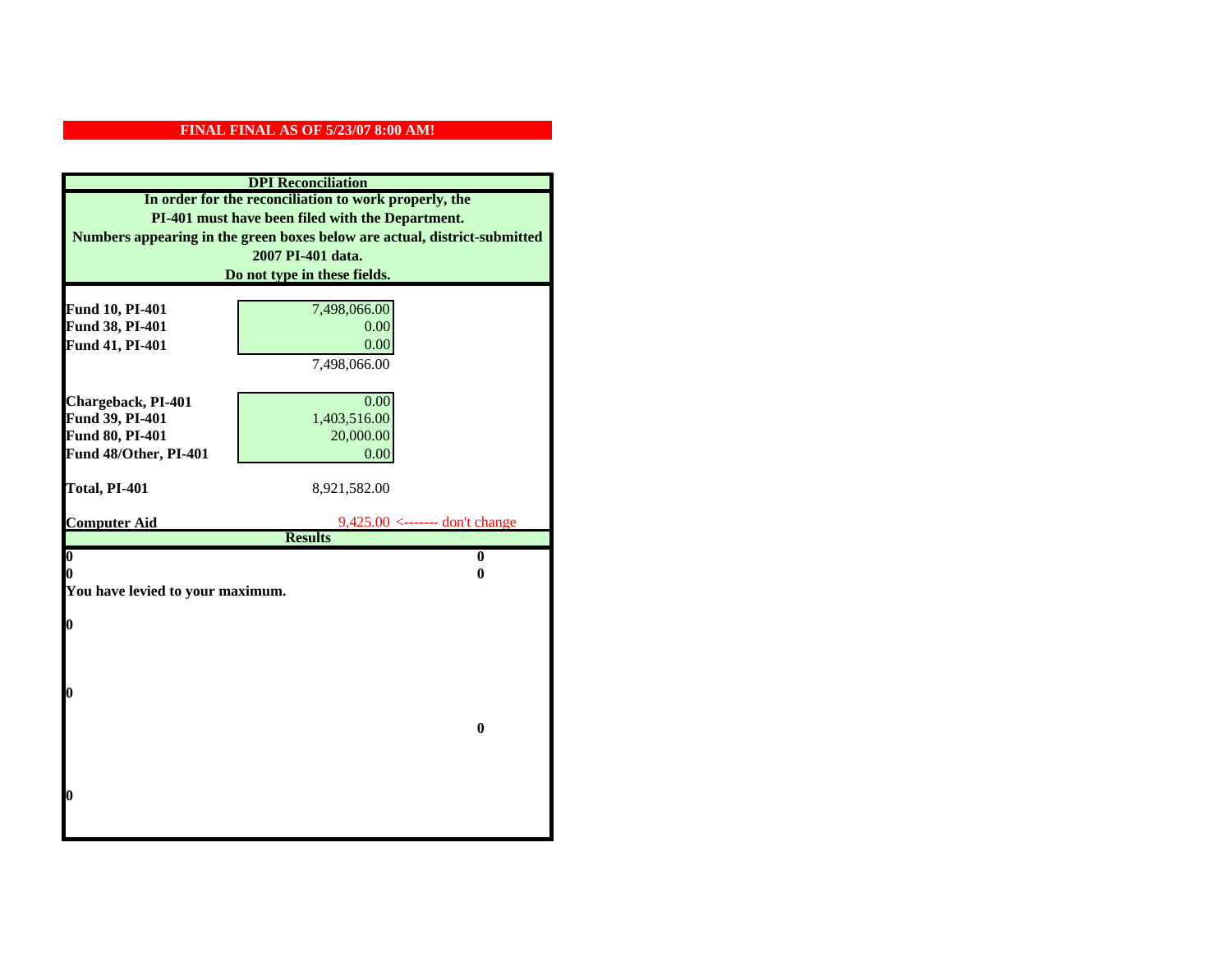| <b>District:</b>   WATERFORD UHS<br>$\bullet$ 6083                                  | 06-07 Final Revenue Limit Worksheet - Using the Oct 15 Gen Aid Cert.                                        |                                    |
|-------------------------------------------------------------------------------------|-------------------------------------------------------------------------------------------------------------|------------------------------------|
| <b>Updated on:</b><br>5/23/2007<br><b>Using Final 05-06 Rev Lim Data.</b>           |                                                                                                             |                                    |
| <b>FINAL FINAL AS OF 5/23/07 8:00 AM!</b><br>Cells calculate after base levy entry. | 1. 2005-2006 Base Revenue (Funds 10, 38, 41)<br>(from left)                                                 | 9,008,742                          |
| Line 1: 2005-2006 Base Revenue<br>9,008,742                                         | 2. Base Sept Membership Avg (03+.4ss, 04+.4ss, 05+.4ss/3)<br>(from left)                                    | 1,076                              |
| Line 1 Amnt May Not Exceed Line 9 of Final 05-06 Revenue Limit Worksheet.           | 3. 2005-2006 Base Revenue Per Member (Ln 1 / Ln2)<br>(with cents)                                           | 8,372.44                           |
| 05-06 General Aid Certification (05-06 line 12)<br>5,515,402<br>+                   | 4. 2006-2007 Per Member Increase $(A + B - C)$                                                              | 256.93                             |
| 05-06 Computer Aid Received (Src 691)<br>5,614                                      | 256.93<br>A. Allowed Per Pupil Increase                                                                     |                                    |
| 05-06 Fnd 10 Levy Cert (05-06 In 18, levy 10 Src 211)<br>3,501,666                  | B. Low Revenue Increase $(8400 - (3 + 4A))$ Not < 0<br>0.00                                                 |                                    |
| 05-06 Fnd 38 Levy Cert (05-06 In 14B, levy 38 Src 210)                              | C. Low Rev Dist in CCDEB (Enter DPI Adjustment)<br>0.00                                                     |                                    |
| 05-06 Fnd 41 Levy Cert (05-06 In 14C, levy 41 Src 210)<br>+                         | 5. 2006-07 Maximum Revenue / Memb (Ln 3 + Ln 4)                                                             | 8,629.37                           |
| 05-06 Aid Penalty for Over Levy (05-06 bottom line)<br>13,940                       | 6. Current Membership Avg (04+.4ss, 05+.4ss, 06+.4ss/3)<br>(from left)                                      | 1,094                              |
|                                                                                     | 7. 2006-2007 Rev Limit, No Exemptions (Ln 5 x Ln 6)<br>(rounded)                                            | 9,440,531                          |
| 05-06 Levy for 05-06 Non-Recurring Exemptions (In 10), Enter amnt used below.       | 8. Total Recurring Exemptions (A+B+C+D+E)<br>(rounded)                                                      | 1,395,908                          |
| 05-06 Non-Recurring Ref to Exceed Limit<br>$\overline{0}$                           | Unused 2005-2006 Recurring Levy Authority                                                                   |                                    |
| 05-06 Declining Enrollment<br>$\overline{0}$                                        | A. Prior Year Carryover (100% of Amnt Entered Above)                                                        |                                    |
| 05-06 Other Non-Recurring Exemption                                                 | B. Transfer of Service (if negative, include sign)<br>1,395,908                                             |                                    |
|                                                                                     | C. Transfer of Territory (if negative, include sign)                                                        |                                    |
| September & Summer FTE Membership Averages                                          | D. Federal Impact Aid Loss (2004-05 to 2005-06)                                                             |                                    |
| Count Ch. 220 Inter-District Resident Transfer Pupils @ 75%.                        | E. Recurring Referenda to Exceed (If 06-07 is first year)                                                   |                                    |
| Line 2: Base Avg: $(03+.4ss)+(04+.4ss)+(05+.4ss)/3 =$<br>1,076                      |                                                                                                             |                                    |
| 2004<br>2005<br>2003                                                                |                                                                                                             |                                    |
| Summer fte:<br>12<br>10<br>13                                                       | 9. 2006-2007 Limit with Recurring Exemptions (Ln 7 + Ln 8)                                                  | 10,836,439                         |
| 5<br>% (40, 40, 40)                                                                 | 10. Total 2006-2007 Non-Recurring Exemptions $(A + B + C)$                                                  |                                    |
| 1,097<br>1,052<br>Sept fte:<br>1,064                                                | A. Non-Recurring Referenda, to Exceed 2006-07 Limit                                                         |                                    |
| 1,068<br>1,102<br><b>Total fte</b><br>1,057                                         | B. Declining Enrollment Exemptn for 06-07 (from left)                                                       |                                    |
| Line 6: Curr Avg: $(04+.4ss)+(05+.4ss)+(06+.4ss)/3 =$                               | C. Other Non-Recurring Exemption                                                                            |                                    |
| 1,094<br>2004<br>2005<br>2006                                                       | 11.2006-07 Revenue Limit With All Exemptions (Ln 9 + Ln 10)<br>12. Oct 15 Cert of 2006-07 General Aid       | 10,836,439<br>5,791,270            |
| 10<br>13<br>Summer fte:<br>13                                                       | REMEMBER TO USE THE OCT 15 CERT WHEN SETTING THE LEVY.                                                      |                                    |
| 5<br>% (40, 40, 40)<br>4                                                            | 13. Allowable Limited Revenue: (Line 11 - Line 12)                                                          | 5,045,169                          |
| 1,097<br>1,064<br>1,107<br>Sept fte:                                                | (10, 38, 41 Levies + Src 691. Src 691 is DOR Computer Aid.)                                                 |                                    |
| <b>Total fte</b><br>1,068<br>1,102<br>1,112                                         | Not >line 13<br>14. Total Limited Revenue To Be Used (A+B+C)                                                | 5,045,169                          |
|                                                                                     | Entries Required Below: Amnts Needed by Purpose and Fund:                                                   |                                    |
| Line 10B: Declining Enrollment Exemption =                                          | A. Gen Operations: Fnd 10 including Src 211 & Src 691<br>5,045,169                                          | (Proposed Fund 10)                 |
|                                                                                     | B. Non-Referendum Debt (inside limit) Fnd 38 Src 211<br>$\sqrt{ }$                                          | (to Budget Rpt)                    |
| Average FTE Loss (Line $2 -$ Line 6, if $> 0$ )                                     | C. Capital Exp, Annual Meeting Approved: Fnd 41 Src 211                                                     | (to Budget Rpt)                    |
| $X = 0.75$<br>$=$                                                                   | 15. Total Revenue from Other Levies<br>(A+B+C+D):                                                           | 1,562,000                          |
| X (Line 5, Maximum 2006-2007 Revenue per Memb) =<br>Non-Recurring Exemption Amount: | A. Referendum Apprvd Debt (Non Fund 38 Debt-Src 211)<br>1,562,000<br>B. Community Services (Fnd 80 Src 211) |                                    |
|                                                                                     | C. Prior Year Levy Chargeback (Src 212)<br>$\overline{0}$                                                   | (to Budget Rpt)<br>(to Budget Rpt) |
| 5,268<br>Line 17: State Aid for Exempt Computers =                                  | D. Other Levy Revenue - Milwaukee & Kenosha Only<br>$\sqrt{ }$                                              | (to Budget Rpt)                    |
| Line $17 = A \times (Line 16 / C)$ (to 8 decimals)<br>Round to Dollar               | 16. Total Levy + Src 691, "Proposed Levy"<br>$(Ln 14 + Ln 15)$                                              | 6,607,169                          |
| Actual 2006 Property Values (mailed 10/3/06)                                        | 17. Actual Src 691 (Vouchered Computer Aid)<br>5,268                                                        | (to Budget Rpt)                    |
| 1,444,200<br>A. 2006 Exempt Computer Property Valuation<br>Required                 | 18. Fnd 10 Src 211 (Ln 14A - Ln 17), 2006-07 Budget<br>5,039,901                                            | (to Budget Rpt)                    |
| B. 2006 TIF-Out Tax Apportionment Equalized Valuation<br>1,809,785,650              | <b>Line 18</b> (not 14A) is the <b>Fund 10 Levy</b> certified by the Board.                                 |                                    |
| C. 2006 TIF-Out Value plus Exempt Computers $(A + B)$<br>1,811,229,850              | 19. Total All Fund Tax Levy (14B + 14C + 15 + 18)                                                           | 6,601,901                          |
| Computer aid replaces a portion of proposed Fund 10 Levy                            | Line $19 = \text{levy}$ to be apportioned = PI-401<br>Levy Rate $=$                                         | 0.00364789                         |
| Src 691 = Computer Value X (Proposed Levy / (TIF-Out Val + Computer Value))         | 20. Funds 38 & 39, Src 211 Total (Ln 14B + Ln 15A)<br>1,562,000                                             | (to Budget Rpt)                    |
| Revised: May, 2007                                                                  | Worksheet is available at: www.dpi.wi.gov/sfs/worksheets.html or buddev.html                                |                                    |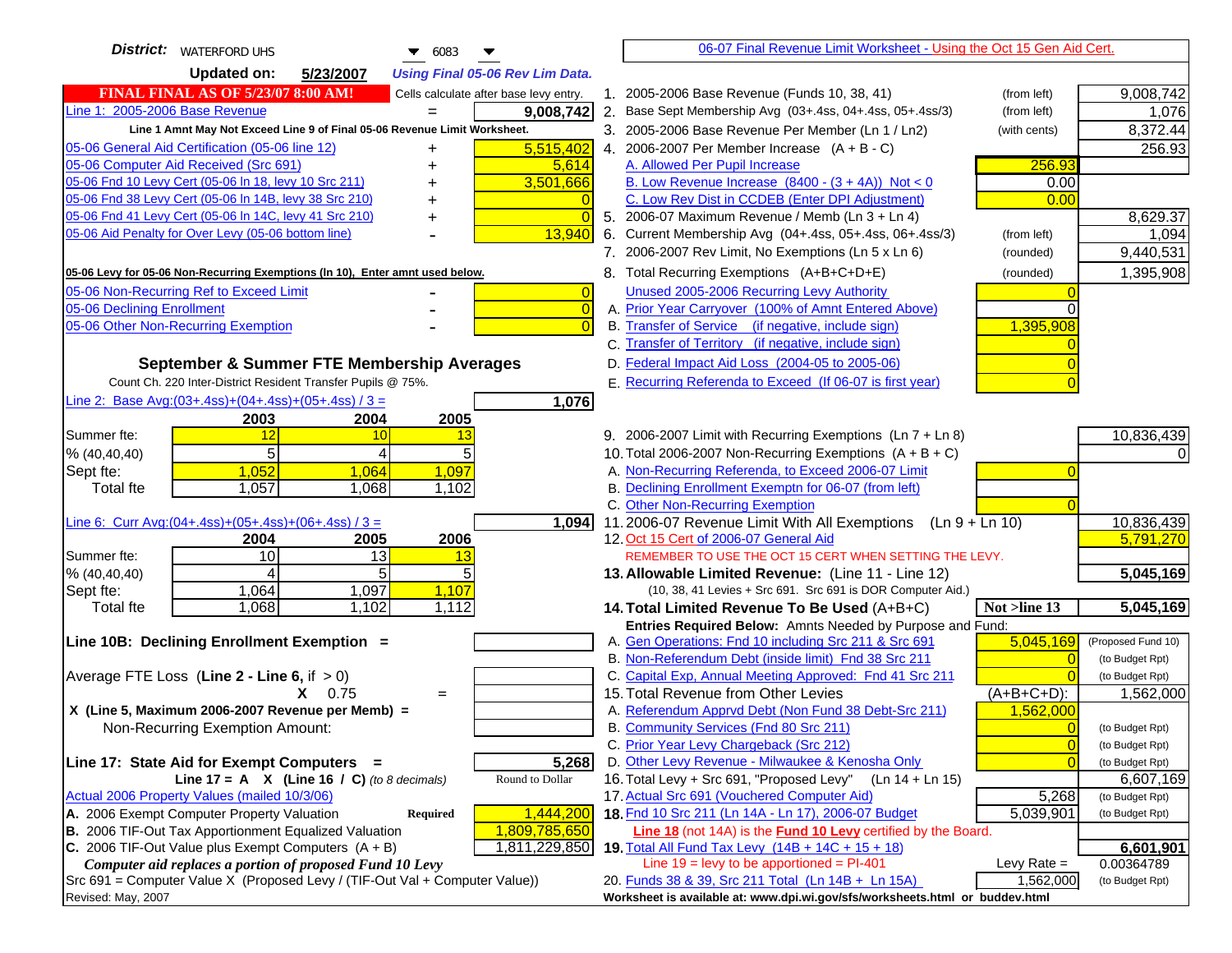| <b>DPI</b> Reconciliation                             |                                                                           |  |
|-------------------------------------------------------|---------------------------------------------------------------------------|--|
| In order for the reconciliation to work properly, the |                                                                           |  |
| PI-401 must have been filed with the Department.      |                                                                           |  |
|                                                       | Numbers appearing in the green boxes below are actual, district-submitted |  |
|                                                       | 2007 PI-401 data.                                                         |  |
|                                                       | Do not type in these fields.                                              |  |
|                                                       |                                                                           |  |
| Fund 10, PI-401                                       | 5,039,901.00                                                              |  |
| Fund 38, PI-401                                       | 0.00                                                                      |  |
| Fund 41, PI-401                                       | 0.00                                                                      |  |
|                                                       | 5,039,901.00                                                              |  |
|                                                       |                                                                           |  |
| Chargeback, PI-401                                    | 0.00                                                                      |  |
| Fund 39, PI-401                                       | 1,562,000.00                                                              |  |
| Fund 80, PI-401                                       | 0.00                                                                      |  |
| Fund 48/Other, PI-401                                 | 0.00                                                                      |  |
| Total, PI-401                                         | 6,601,901.00                                                              |  |
|                                                       |                                                                           |  |
| <b>Computer Aid</b>                                   | 5,268.00 <------- don't change                                            |  |
|                                                       | <b>Results</b>                                                            |  |
| $\boldsymbol{0}$                                      | $\bf{0}$                                                                  |  |
| 0                                                     | 0                                                                         |  |
| You have levied to your maximum.                      |                                                                           |  |
| $\bf{0}$                                              |                                                                           |  |
|                                                       |                                                                           |  |
|                                                       |                                                                           |  |
|                                                       |                                                                           |  |
| l0                                                    |                                                                           |  |
|                                                       |                                                                           |  |
|                                                       | $\bf{0}$                                                                  |  |
|                                                       |                                                                           |  |
|                                                       |                                                                           |  |
|                                                       |                                                                           |  |
|                                                       |                                                                           |  |
| 0                                                     |                                                                           |  |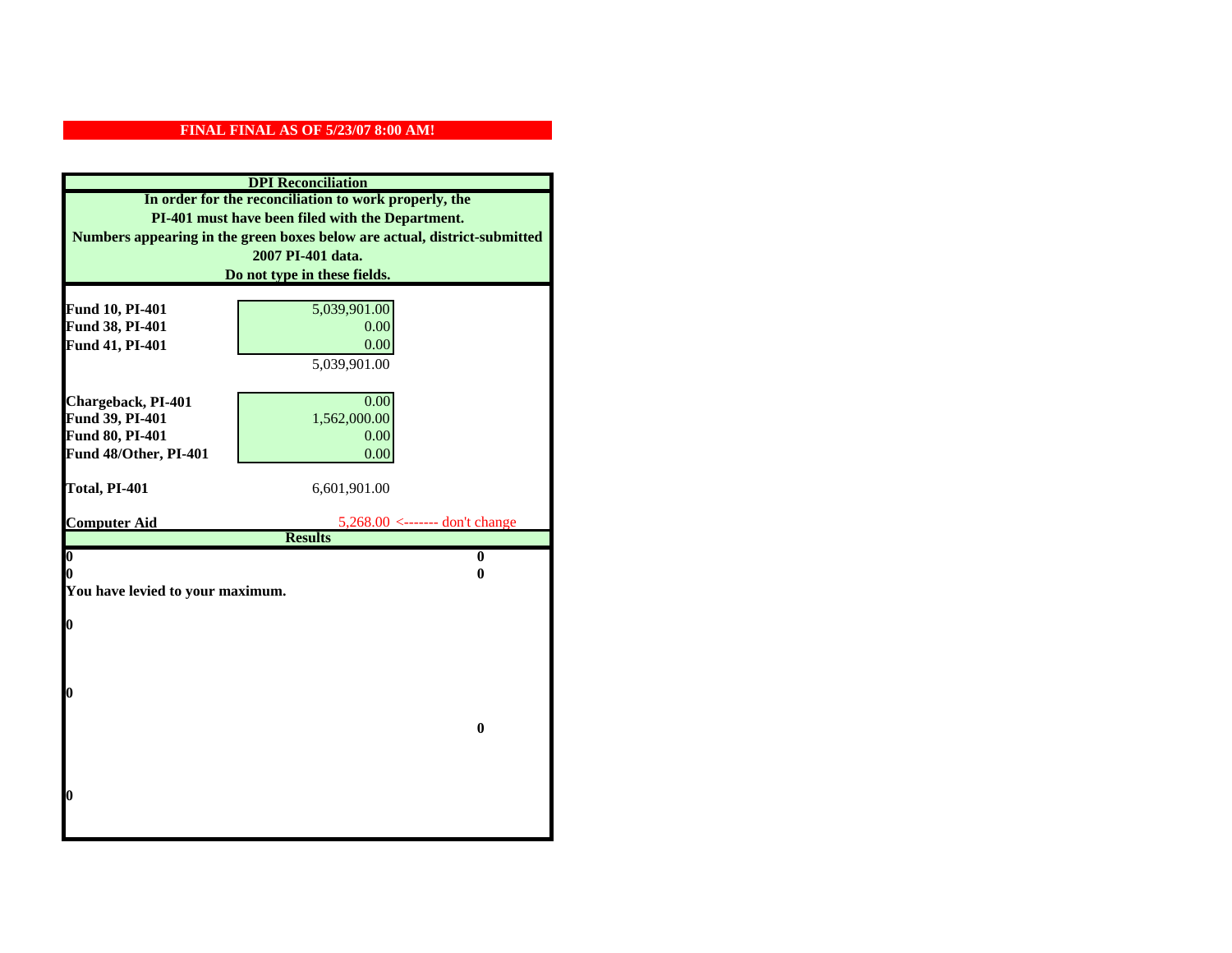| <b>District: WATERLOO</b><br>$\bullet$ 6118                                                                   | 06-07 Final Revenue Limit Worksheet - Using the Oct 15 Gen Aid Cert.                                                 |                              |
|---------------------------------------------------------------------------------------------------------------|----------------------------------------------------------------------------------------------------------------------|------------------------------|
| <b>Updated on:</b><br>5/23/2007<br><b>Using Final 05-06 Rev Lim Data.</b>                                     |                                                                                                                      |                              |
| <b>FINAL FINAL AS OF 5/23/07 8:00 AM!</b><br>Cells calculate after base levy entry.                           | 1. 2005-2006 Base Revenue (Funds 10, 38, 41)<br>(from left)                                                          | 8,486,273                    |
| Line 1: 2005-2006 Base Revenue<br>8,486,273                                                                   | 2. Base Sept Membership Avg (03+.4ss, 04+.4ss, 05+.4ss/3)<br>(from left)                                             | 940                          |
| Line 1 Amnt May Not Exceed Line 9 of Final 05-06 Revenue Limit Worksheet.                                     | 3. 2005-2006 Base Revenue Per Member (Ln 1 / Ln2)<br>(with cents)                                                    | 9,027.95                     |
| 5,954,155<br>05-06 General Aid Certification (05-06 line 12)<br>+                                             | 4. 2006-2007 Per Member Increase $(A + B - C)$                                                                       | 256.93                       |
| 05-06 Computer Aid Received (Src 691)<br>66,722                                                               | 256.93<br>A. Allowed Per Pupil Increase                                                                              |                              |
| 05-06 Fnd 10 Levy Cert (05-06 In 18, levy 10 Src 211)<br>2,474,424                                            | B. Low Revenue Increase $(8400 - (3 + 4A))$ Not < 0<br>0.00                                                          |                              |
| 05-06 Fnd 38 Levy Cert (05-06 In 14B, levy 38 Src 210)                                                        | C. Low Rev Dist in CCDEB (Enter DPI Adjustment)<br>0.00                                                              |                              |
| 05-06 Fnd 41 Levy Cert (05-06 In 14C, levy 41 Src 210)<br>$\bigcap$                                           | 5. 2006-07 Maximum Revenue / Memb (Ln 3 + Ln 4)                                                                      | 9,284.88                     |
| 05-06 Aid Penalty for Over Levy (05-06 bottom line)                                                           | Current Membership Avg (04+.4ss, 05+.4ss, 06+.4ss/3)<br>(from left)<br>6.                                            | 943                          |
|                                                                                                               | 7. 2006-2007 Rev Limit, No Exemptions (Ln 5 x Ln 6)<br>(rounded)                                                     | 8,755,642                    |
| 05-06 Levy for 05-06 Non-Recurring Exemptions (In 10), Enter amnt used below.                                 | 8. Total Recurring Exemptions (A+B+C+D+E)<br>(rounded)                                                               |                              |
| 05-06 Non-Recurring Ref to Exceed Limit<br>$\overline{0}$                                                     | Unused 2005-2006 Recurring Levy Authority                                                                            |                              |
| 9,028<br>05-06 Declining Enrollment                                                                           | A. Prior Year Carryover (100% of Amnt Entered Above)                                                                 |                              |
| 05-06 Other Non-Recurring Exemption                                                                           | B. Transfer of Service (if negative, include sign)                                                                   |                              |
|                                                                                                               | C. Transfer of Territory (if negative, include sign)                                                                 |                              |
| September & Summer FTE Membership Averages                                                                    | D. Federal Impact Aid Loss (2004-05 to 2005-06)                                                                      |                              |
| Count Ch. 220 Inter-District Resident Transfer Pupils @ 75%.                                                  | E. Recurring Referenda to Exceed (If 06-07 is first year)                                                            |                              |
| Line 2: Base Avg: $(03+.4ss)+(04+.4ss)+(05+.4ss)/3 =$<br>940                                                  |                                                                                                                      |                              |
| 2003<br>2004<br>2005                                                                                          |                                                                                                                      |                              |
| 61<br>Summer fte:<br>68<br>57                                                                                 | 9. 2006-2007 Limit with Recurring Exemptions (Ln 7 + Ln 8)                                                           | 8,755,642                    |
| $\overline{27}$<br>24<br>23<br>% (40, 40, 40)                                                                 | 10. Total 2006-2007 Non-Recurring Exemptions (A + B + C)                                                             |                              |
| 924<br>Sept fte:<br>896<br>927                                                                                | A. Non-Recurring Referenda, to Exceed 2006-07 Limit                                                                  |                              |
| 923<br>947<br><b>Total fte</b><br>951                                                                         | B. Declining Enrollment Exemptn for 06-07 (from left)                                                                |                              |
|                                                                                                               | C. Other Non-Recurring Exemption<br>11.2006-07 Revenue Limit With All Exemptions (Ln $9 + \overline{\text{Ln }10}$ ) | 8,755,642                    |
| Line 6: Curr Avg: $(04+.4ss)+(05+.4ss)+(06+.4ss)/3 =$<br>9431<br>2006<br>2005<br>2004                         | 12. Oct 15 Cert of 2006-07 General Aid                                                                               | 6,090,036                    |
| 61<br>57<br>Summer fte:<br>51                                                                                 | REMEMBER TO USE THE OCT 15 CERT WHEN SETTING THE LEVY.                                                               |                              |
| 24<br>23<br>20<br>% (40, 40, 40)                                                                              | 13. Allowable Limited Revenue: (Line 11 - Line 12)                                                                   | 2,665,606                    |
| 927<br>924<br>910<br>Sept fte:                                                                                | (10, 38, 41 Levies + Src 691. Src 691 is DOR Computer Aid.)                                                          |                              |
| 951<br>947<br>930<br><b>Total fte</b>                                                                         | 14. Total Limited Revenue To Be Used (A+B+C)<br>Not >line 13                                                         | 2,665,606                    |
|                                                                                                               | Entries Required Below: Amnts Needed by Purpose and Fund:                                                            |                              |
| Line 10B: Declining Enrollment Exemption =                                                                    | A. Gen Operations: Fnd 10 including Src 211 & Src 691<br>2,665,606                                                   | (Proposed Fund 10)           |
|                                                                                                               | B. Non-Referendum Debt (inside limit) Fnd 38 Src 211                                                                 | (to Budget Rpt)              |
| Average FTE Loss (Line $2 -$ Line 6, if $> 0$ )                                                               | C. Capital Exp, Annual Meeting Approved: Fnd 41 Src 211                                                              | (to Budget Rpt)              |
| $X = 0.75$<br>$=$                                                                                             | 15. Total Revenue from Other Levies<br>$(A+B+C+D)$ :                                                                 | 360,593                      |
| X (Line 5, Maximum 2006-2007 Revenue per Memb) =                                                              | A. Referendum Apprvd Debt (Non Fund 38 Debt-Src 211)<br>316,593                                                      |                              |
| Non-Recurring Exemption Amount:                                                                               | B. Community Services (Fnd 80 Src 211)<br>44,000                                                                     | (to Budget Rpt)              |
| 8,603                                                                                                         | C. Prior Year Levy Chargeback (Src 212)<br>$\overline{0}$<br>D. Other Levy Revenue - Milwaukee & Kenosha Only        | (to Budget Rpt)              |
| Line 17: State Aid for Exempt Computers =<br>Round to Dollar<br>Line 17 = A $X$ (Line 16 / C) (to 8 decimals) | 16. Total Levy + Src 691, "Proposed Levy"<br>(Ln 14 + Ln 15)                                                         | (to Budget Rpt)<br>3,026,199 |
| Actual 2006 Property Values (mailed 10/3/06)                                                                  | 17. Actual Src 691 (Vouchered Computer Aid)<br>8,603                                                                 | (to Budget Rpt)              |
| 1,046,200<br>A. 2006 Exempt Computer Property Valuation<br>Required                                           | 18. Fnd 10 Src 211 (Ln 14A - Ln 17), 2006-07 Budget<br>2,657,003                                                     | (to Budget Rpt)              |
| B. 2006 TIF-Out Tax Apportionment Equalized Valuation<br>366,965,290                                          | Line 18 (not 14A) is the <b>Fund 10 Levy</b> certified by the Board.                                                 |                              |
| C. 2006 TIF-Out Value plus Exempt Computers $(A + B)$<br>368,011,490                                          | 19. Total All Fund Tax Levy (14B + 14C + 15 + 18)                                                                    | 3,017,596                    |
| Computer aid replaces a portion of proposed Fund 10 Levy                                                      | Line $19 = \text{levy}$ to be apportioned = PI-401<br>Levy Rate $=$                                                  | 0.00822311                   |
| Src 691 = Computer Value X (Proposed Levy / (TIF-Out Val + Computer Value))                                   | 20. Funds 38 & 39, Src 211 Total (Ln 14B + Ln 15A)<br>316,593                                                        | (to Budget Rpt)              |
| Revised: May, 2007                                                                                            | Worksheet is available at: www.dpi.wi.gov/sfs/worksheets.html or buddev.html                                         |                              |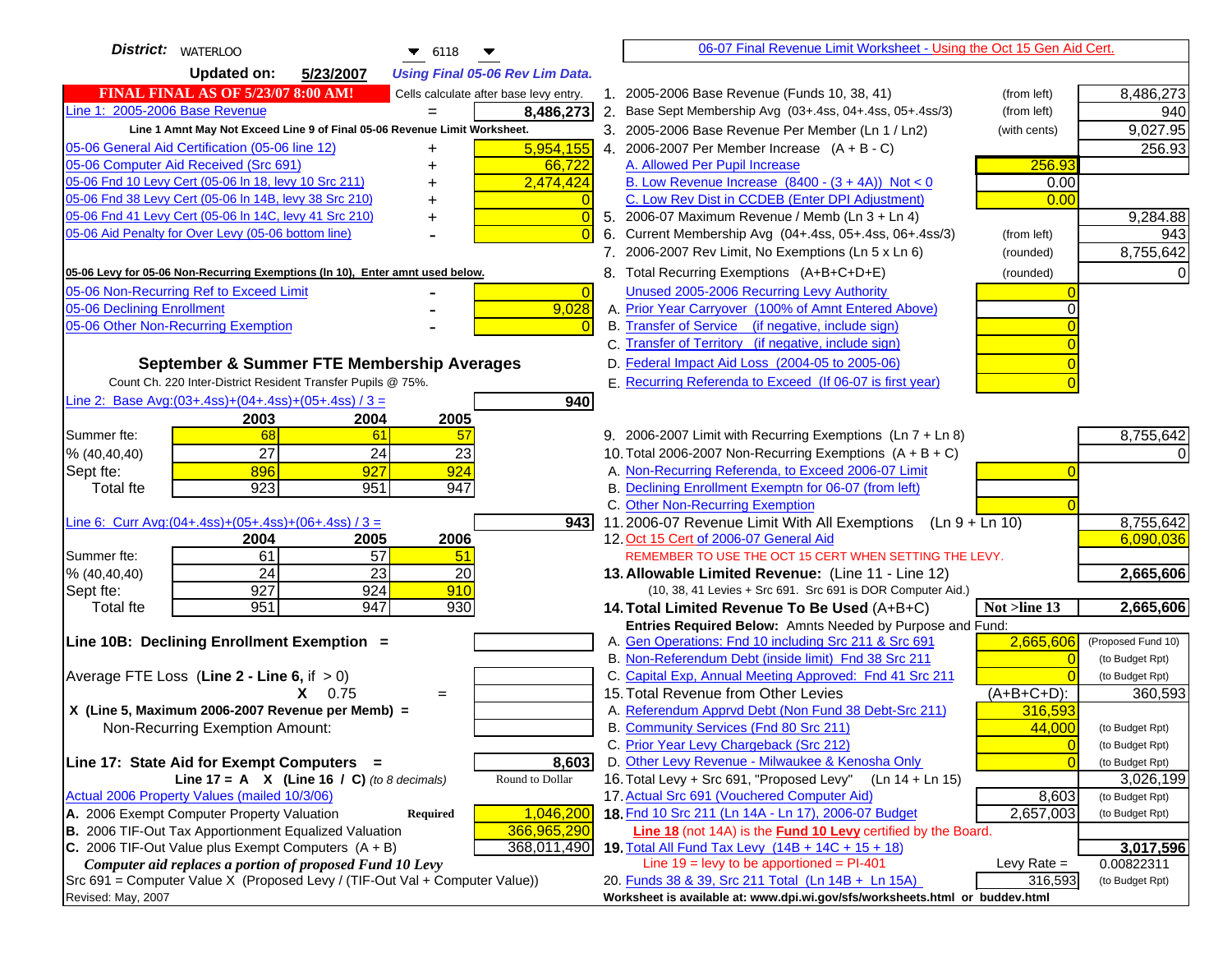| <b>DPI</b> Reconciliation                                                 |                                |  |
|---------------------------------------------------------------------------|--------------------------------|--|
| In order for the reconciliation to work properly, the                     |                                |  |
| PI-401 must have been filed with the Department.                          |                                |  |
| Numbers appearing in the green boxes below are actual, district-submitted |                                |  |
|                                                                           | 2007 PI-401 data.              |  |
|                                                                           | Do not type in these fields.   |  |
|                                                                           |                                |  |
| Fund 10, PI-401                                                           | 2,657,003.00                   |  |
| Fund 38, PI-401                                                           | 0.00                           |  |
| Fund 41, PI-401                                                           | 0.00                           |  |
|                                                                           | 2,657,003.00                   |  |
| Chargeback, PI-401                                                        | 0.00                           |  |
| Fund 39, PI-401                                                           | 316,593.00                     |  |
| Fund 80, PI-401                                                           | 44,000.00                      |  |
| Fund 48/Other, PI-401                                                     | 0.00                           |  |
|                                                                           |                                |  |
| Total, PI-401                                                             | 3,017,596.00                   |  |
|                                                                           |                                |  |
| <b>Computer Aid</b>                                                       | 8,603.00 <------- don't change |  |
| $\overline{\mathbf{0}}$                                                   | <b>Results</b><br>$\bf{0}$     |  |
| 0                                                                         | 0                              |  |
| You have levied to your maximum.                                          |                                |  |
|                                                                           |                                |  |
| $\bf{0}$                                                                  |                                |  |
|                                                                           |                                |  |
|                                                                           |                                |  |
|                                                                           |                                |  |
| l0                                                                        |                                |  |
|                                                                           | $\bf{0}$                       |  |
|                                                                           |                                |  |
|                                                                           |                                |  |
|                                                                           |                                |  |
| $\boldsymbol{0}$                                                          |                                |  |
|                                                                           |                                |  |
|                                                                           |                                |  |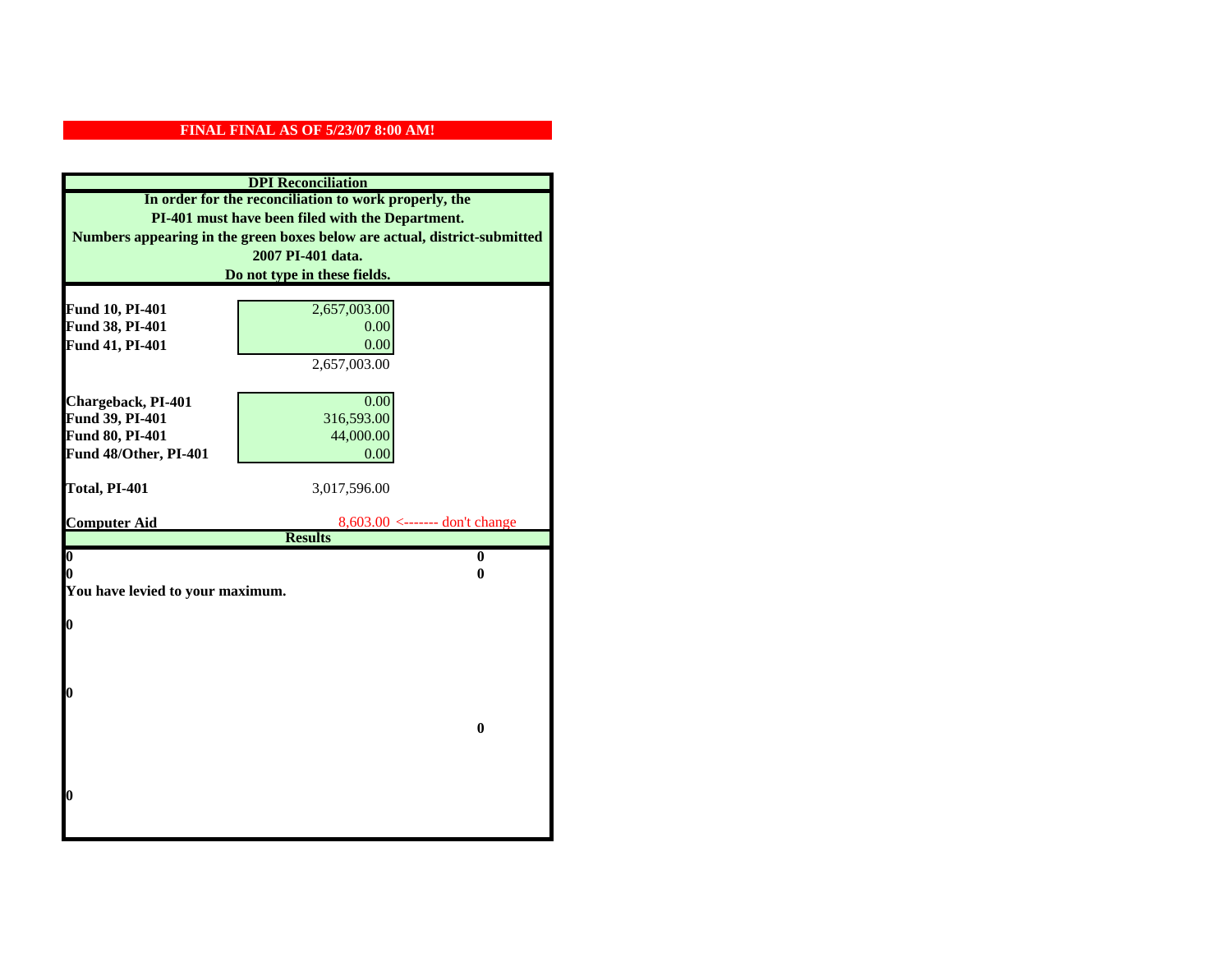| <b>District:</b>   WATERTOWN<br>$\bullet$ 6125<br>▼                                                              | 06-07 Final Revenue Limit Worksheet - Using the Oct 15 Gen Aid Cert.                                        |                                    |
|------------------------------------------------------------------------------------------------------------------|-------------------------------------------------------------------------------------------------------------|------------------------------------|
| <b>Updated on:</b><br>5/23/2007<br><b>Using Final 05-06 Rev Lim Data.</b>                                        |                                                                                                             |                                    |
| <b>FINAL FINAL AS OF 5/23/07 8:00 AM!</b><br>Cells calculate after base levy entry.                              | 1. 2005-2006 Base Revenue (Funds 10, 38, 41)<br>(from left)                                                 | 31,374,344                         |
| Line 1: 2005-2006 Base Revenue<br>31,374,344<br>$=$                                                              | 2. Base Sept Membership Avg (03+.4ss, 04+.4ss, 05+.4ss/3)<br>(from left)                                    | 3,712                              |
| Line 1 Amnt May Not Exceed Line 9 of Final 05-06 Revenue Limit Worksheet.                                        | 3. 2005-2006 Base Revenue Per Member (Ln 1 / Ln2)<br>(with cents)                                           | 8,452.14                           |
| 20,162,272<br>05-06 General Aid Certification (05-06 line 12)                                                    | 4. 2006-2007 Per Member Increase $(A + B - C)$                                                              | 256.93                             |
| 05-06 Computer Aid Received (Src 691)<br>40,305                                                                  | A. Allowed Per Pupil Increase<br>256.93                                                                     |                                    |
| 05-06 Fnd 10 Levy Cert (05-06 ln 18, levy 10 Src 211)<br>11,416,879                                              | B. Low Revenue Increase $(8400 - (3 + 4A))$ Not < 0<br>0.00                                                 |                                    |
| 05-06 Fnd 38 Levy Cert (05-06 In 14B, levy 38 Src 210)                                                           | C. Low Rev Dist in CCDEB (Enter DPI Adjustment)<br>0.00                                                     |                                    |
| 05-06 Fnd 41 Levy Cert (05-06 In 14C, levy 41 Src 210)<br>$\overline{0}$<br>+                                    | 5. 2006-07 Maximum Revenue / Memb (Ln 3 + Ln 4)                                                             | 8,709.07                           |
| 05-06 Aid Penalty for Over Levy (05-06 bottom line)<br>$\Omega$                                                  | Current Membership Avg (04+.4ss, 05+.4ss, 06+.4ss/3)<br>6.<br>(from left)                                   | 3,733                              |
|                                                                                                                  | 7. 2006-2007 Rev Limit, No Exemptions (Ln 5 x Ln 6)<br>(rounded)                                            | 32,510,958                         |
| 05-06 Levy for 05-06 Non-Recurring Exemptions (In 10), Enter amnt used below.                                    | 8. Total Recurring Exemptions (A+B+C+D+E)<br>(rounded)                                                      | 13,627                             |
| 05-06 Non-Recurring Ref to Exceed Limit<br>$\overline{0}$                                                        | Unused 2005-2006 Recurring Levy Authority                                                                   |                                    |
| 245,112<br>05-06 Declining Enrollment                                                                            | A. Prior Year Carryover (100% of Amnt Entered Above)                                                        |                                    |
| 05-06 Other Non-Recurring Exemption                                                                              | B. Transfer of Service (if negative, include sign)<br>13,627                                                |                                    |
|                                                                                                                  | C. Transfer of Territory (if negative, include sign)                                                        |                                    |
| September & Summer FTE Membership Averages                                                                       | D. Federal Impact Aid Loss (2004-05 to 2005-06)                                                             |                                    |
| Count Ch. 220 Inter-District Resident Transfer Pupils @ 75%.                                                     | E. Recurring Referenda to Exceed (If 06-07 is first year)                                                   |                                    |
| Line 2: Base Avg: $(03+.4ss)+(04+.4ss)+(05+.4ss)/3 =$<br>3,712                                                   |                                                                                                             |                                    |
| 2003<br>2004<br>2005                                                                                             |                                                                                                             |                                    |
| 139<br>138<br>Summer fte:<br>142                                                                                 | 9. 2006-2007 Limit with Recurring Exemptions (Ln 7 + Ln 8)                                                  | 32,524,585                         |
| 56<br>55<br>57<br>% (40, 40, 40)                                                                                 | 10. Total 2006-2007 Non-Recurring Exemptions (A + B + C)                                                    |                                    |
| 3,671<br>3,615<br>3,681<br>Sept fte:                                                                             | A. Non-Recurring Referenda, to Exceed 2006-07 Limit                                                         |                                    |
| <b>Total fte</b><br>3,727<br>3,736<br>3,672                                                                      | B. Declining Enrollment Exemptn for 06-07 (from left)                                                       |                                    |
|                                                                                                                  | C. Other Non-Recurring Exemption                                                                            |                                    |
| Line 6: Curr Avg: $(04+.4ss)+(05+.4ss)+(06+.4ss)/3 =$<br>3,733                                                   | 11.2006-07 Revenue Limit With All Exemptions<br>$(Ln 9 + Ln 10)$                                            | 32,524,585<br>20,138,689           |
| 2006<br>2004<br>2005<br>138<br>142<br>Summer fte:<br><b>136</b>                                                  | 12. Oct 15 Cert of 2006-07 General Aid<br>REMEMBER TO USE THE OCT 15 CERT WHEN SETTING THE LEVY.            |                                    |
| 55<br>57<br>54<br>% (40, 40, 40)                                                                                 | 13. Allowable Limited Revenue: (Line 11 - Line 12)                                                          | 12,385,896                         |
| 3,738<br>3,681<br>3,615<br>Sept fte:                                                                             | (10, 38, 41 Levies + Src 691. Src 691 is DOR Computer Aid.)                                                 |                                    |
| 3,736<br>3,672<br>3,792<br><b>Total fte</b>                                                                      | Not >line 13<br>14. Total Limited Revenue To Be Used (A+B+C)                                                | 12,385,896                         |
|                                                                                                                  | Entries Required Below: Amnts Needed by Purpose and Fund:                                                   |                                    |
| Line 10B: Declining Enrollment Exemption =                                                                       | 12,385,896<br>A. Gen Operations: Fnd 10 including Src 211 & Src 691                                         | (Proposed Fund 10)                 |
|                                                                                                                  | B. Non-Referendum Debt (inside limit) Fnd 38 Src 211<br>$\Omega$                                            | (to Budget Rpt)                    |
| Average FTE Loss (Line $2 -$ Line 6, if $> 0$ )                                                                  | C. Capital Exp, Annual Meeting Approved: Fnd 41 Src 211                                                     | (to Budget Rpt)                    |
| $X = 0.75$<br>$=$                                                                                                | 15. Total Revenue from Other Levies<br>$(A+B+C+D)$ :                                                        | 1,926,305                          |
| X (Line 5, Maximum 2006-2007 Revenue per Memb) =                                                                 | A. Referendum Apprvd Debt (Non Fund 38 Debt-Src 211)<br>1,687,520                                           |                                    |
| Non-Recurring Exemption Amount:                                                                                  | B. Community Services (Fnd 80 Src 211)<br>237,250                                                           | (to Budget Rpt)                    |
|                                                                                                                  | C. Prior Year Levy Chargeback (Src 212)<br>1,535                                                            | (to Budget Rpt)                    |
| 36,920<br>Line 17: State Aid for Exempt Computers =                                                              | D. Other Levy Revenue - Milwaukee & Kenosha Only                                                            | (to Budget Rpt)                    |
| Round to Dollar<br>Line 17 = A $X$ (Line 16 / C) (to 8 decimals)<br>Actual 2006 Property Values (mailed 10/3/06) | 16. Total Levy + Src 691, "Proposed Levy"<br>(Ln 14 + Ln 15)<br>17. Actual Src 691 (Vouchered Computer Aid) | 14,312,201                         |
| A. 2006 Exempt Computer Property Valuation<br>4,979,300<br>Required                                              | 36,920<br>18. Fnd 10 Src 211 (Ln 14A - Ln 17), 2006-07 Budget<br>12,348,976                                 | (to Budget Rpt)<br>(to Budget Rpt) |
| B. 2006 TIF-Out Tax Apportionment Equalized Valuation<br>1,925,250,385                                           | Line 18 (not 14A) is the Fund 10 Levy certified by the Board.                                               |                                    |
| C. 2006 TIF-Out Value plus Exempt Computers $(A + B)$<br>1,930,229,685                                           | 19. Total All Fund Tax Levy $(14B + 14C + 15 + 18)$                                                         | 14,275,281                         |
| Computer aid replaces a portion of proposed Fund 10 Levy                                                         | Line $19 = \text{levy}$ to be apportioned = PI-401<br>Levy Rate $=$                                         | 0.00741477                         |
| Src 691 = Computer Value X (Proposed Levy / (TIF-Out Val + Computer Value))                                      | 20. Funds 38 & 39, Src 211 Total (Ln 14B + Ln 15A)<br>1,687,520                                             | (to Budget Rpt)                    |
| Revised: May, 2007                                                                                               | Worksheet is available at: www.dpi.wi.gov/sfs/worksheets.html or buddev.html                                |                                    |
|                                                                                                                  |                                                                                                             |                                    |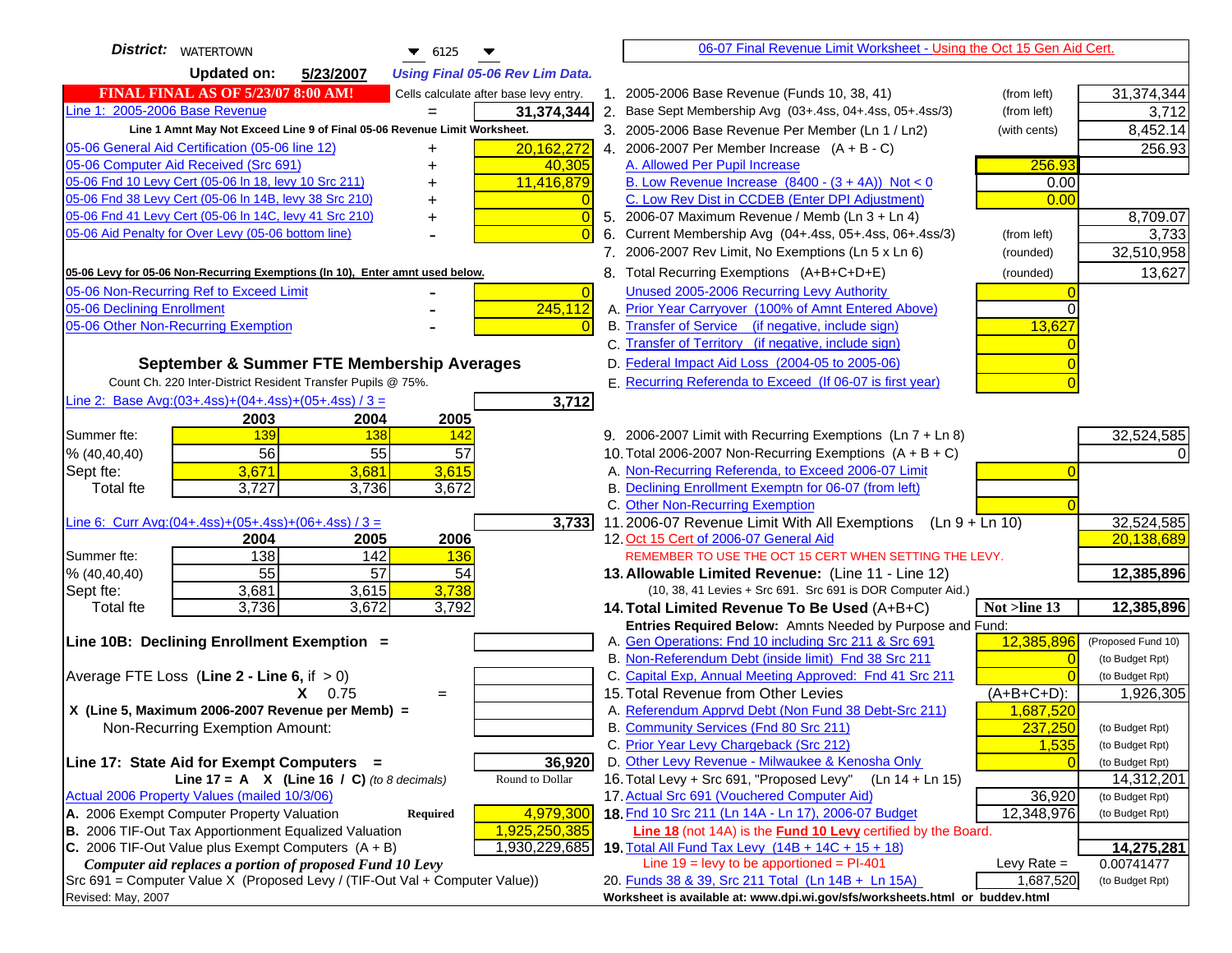| <b>DPI</b> Reconciliation                             |                                                                           |  |  |
|-------------------------------------------------------|---------------------------------------------------------------------------|--|--|
| In order for the reconciliation to work properly, the |                                                                           |  |  |
| PI-401 must have been filed with the Department.      |                                                                           |  |  |
|                                                       | Numbers appearing in the green boxes below are actual, district-submitted |  |  |
|                                                       | 2007 PI-401 data.                                                         |  |  |
|                                                       | Do not type in these fields.                                              |  |  |
|                                                       |                                                                           |  |  |
| Fund 10, PI-401<br>Fund 38, PI-401                    | 12,348,976.00                                                             |  |  |
| Fund 41, PI-401                                       | 0.00<br>0.00                                                              |  |  |
|                                                       | 12,348,976.00                                                             |  |  |
|                                                       |                                                                           |  |  |
| Chargeback, PI-401                                    | 1,535.00                                                                  |  |  |
| Fund 39, PI-401                                       | 1,687,520.00                                                              |  |  |
| <b>Fund 80, PI-401</b>                                | 237,250.00                                                                |  |  |
| Fund 48/Other, PI-401                                 | 0.00                                                                      |  |  |
|                                                       |                                                                           |  |  |
| Total, PI-401                                         | 14,275,281.00                                                             |  |  |
|                                                       |                                                                           |  |  |
| <b>Computer Aid</b>                                   | $36,920.00 \leftarrow \leftarrow \leftarrow \text{don't change}$          |  |  |
| $\boldsymbol{0}$                                      | <b>Results</b><br>$\bf{0}$                                                |  |  |
| 0                                                     | 0                                                                         |  |  |
| You have levied to your maximum.                      |                                                                           |  |  |
|                                                       |                                                                           |  |  |
| 0                                                     |                                                                           |  |  |
|                                                       |                                                                           |  |  |
|                                                       |                                                                           |  |  |
|                                                       |                                                                           |  |  |
| 0                                                     |                                                                           |  |  |
|                                                       | $\bf{0}$                                                                  |  |  |
|                                                       |                                                                           |  |  |
|                                                       |                                                                           |  |  |
|                                                       |                                                                           |  |  |
| 0                                                     |                                                                           |  |  |
|                                                       |                                                                           |  |  |
|                                                       |                                                                           |  |  |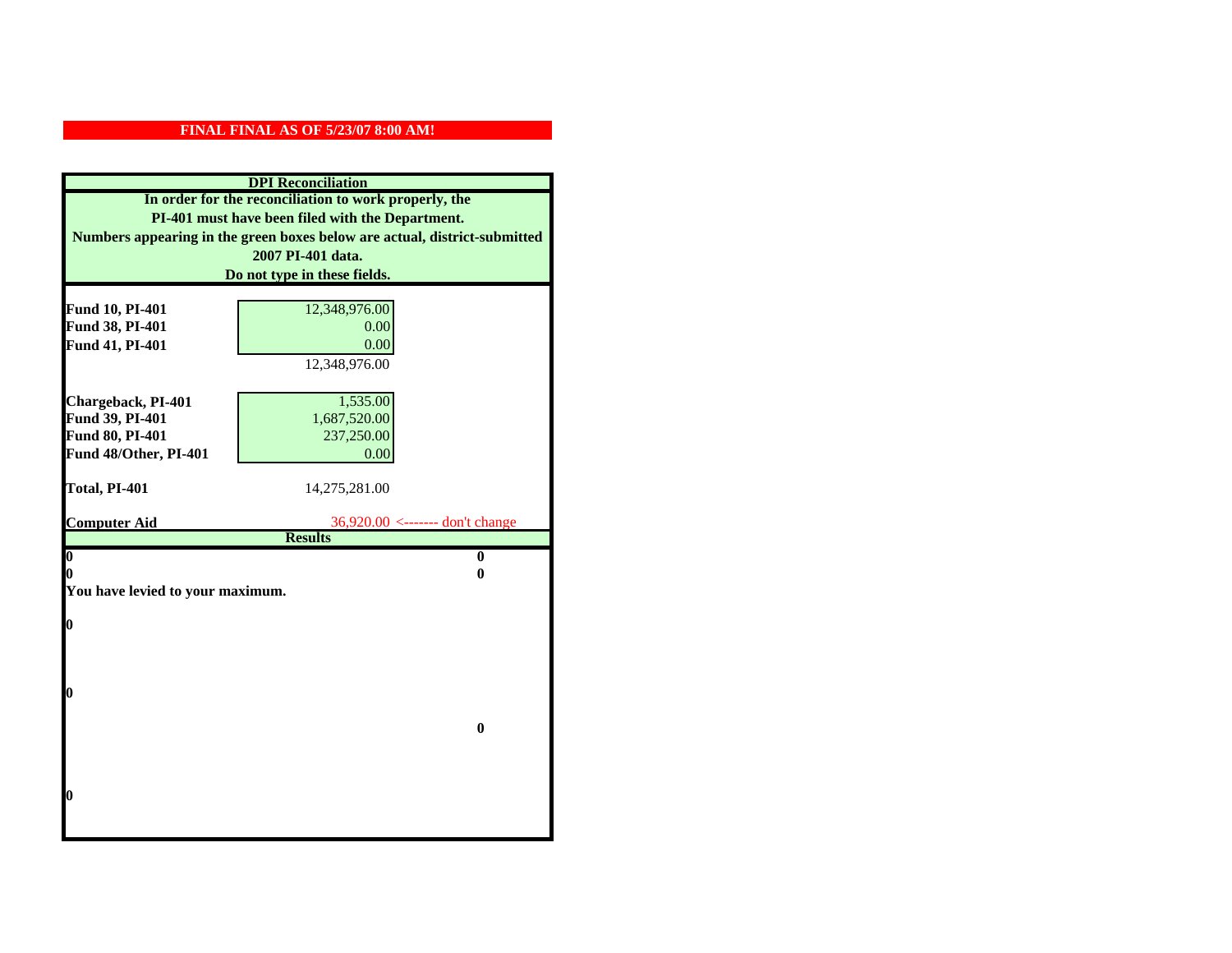| <b>District:</b> WAUKESHA<br>$\bullet$ 6174                                                                                                             | 06-07 Final Revenue Limit Worksheet - Using the Oct 15 Gen Aid Cert.                                                                      |
|---------------------------------------------------------------------------------------------------------------------------------------------------------|-------------------------------------------------------------------------------------------------------------------------------------------|
| <b>Updated on:</b><br>5/23/2007<br><b>Using Final 05-06 Rev Lim Data.</b>                                                                               |                                                                                                                                           |
| <b>FINAL FINAL AS OF 5/23/07 8:00 AM!</b><br>Cells calculate after base levy entry.                                                                     | 1. 2005-2006 Base Revenue (Funds 10, 38, 41)<br>116,396,864<br>(from left)                                                                |
| Line 1: 2005-2006 Base Revenue<br>116,396,864                                                                                                           | 2. Base Sept Membership Avg (03+.4ss, 04+.4ss, 05+.4ss/3)<br>(from left)<br>13,025                                                        |
| Line 1 Amnt May Not Exceed Line 9 of Final 05-06 Revenue Limit Worksheet.                                                                               | 8,936.42<br>3. 2005-2006 Base Revenue Per Member (Ln 1 / Ln2)<br>(with cents)                                                             |
| 05-06 General Aid Certification (05-06 line 12)<br>51,867,193<br>+                                                                                      | 4. 2006-2007 Per Member Increase $(A + B - C)$<br>256.93                                                                                  |
| 05-06 Computer Aid Received (Src 691)<br>821,822                                                                                                        | 256.93<br>A. Allowed Per Pupil Increase                                                                                                   |
| 05-06 Fnd 10 Levy Cert (05-06 In 18, levy 10 Src 211)<br>62,038,367                                                                                     | B. Low Revenue Increase $(8400 - (3 + 4A))$ Not < 0<br>0.00                                                                               |
| 05-06 Fnd 38 Levy Cert (05-06 In 14B, levy 38 Src 210)<br>919,482                                                                                       | C. Low Rev Dist in CCDEB (Enter DPI Adjustment)<br>0.00                                                                                   |
| 05-06 Fnd 41 Levy Cert (05-06 In 14C, levy 41 Src 210)<br>750,000                                                                                       | 5. 2006-07 Maximum Revenue / Memb (Ln 3 + Ln 4)<br>9,193.35                                                                               |
| 05-06 Aid Penalty for Over Levy (05-06 bottom line)<br>$\Omega$                                                                                         | Current Membership Avg (04+.4ss, 05+.4ss, 06+.4ss/3)<br>13,062<br>6.<br>(from left)                                                       |
|                                                                                                                                                         | 7. 2006-2007 Rev Limit, No Exemptions (Ln 5 x Ln 6)<br>120,083,538<br>(rounded)                                                           |
| 05-06 Levy for 05-06 Non-Recurring Exemptions (In 10), Enter amnt used below.                                                                           | 93,705<br>8. Total Recurring Exemptions (A+B+C+D+E)<br>(rounded)                                                                          |
| 05-06 Non-Recurring Ref to Exceed Limit<br>$\overline{0}$                                                                                               | Unused 2005-2006 Recurring Levy Authority                                                                                                 |
| 05-06 Declining Enrollment<br>$\overline{0}$                                                                                                            | A. Prior Year Carryover (100% of Amnt Entered Above)                                                                                      |
| 05-06 Other Non-Recurring Exemption<br>$\Omega$                                                                                                         | B. Transfer of Service (if negative, include sign)<br>93,705                                                                              |
|                                                                                                                                                         | C. Transfer of Territory (if negative, include sign)                                                                                      |
| September & Summer FTE Membership Averages                                                                                                              | D. Federal Impact Aid Loss (2004-05 to 2005-06)                                                                                           |
| Count Ch. 220 Inter-District Resident Transfer Pupils @ 75%.                                                                                            | E. Recurring Referenda to Exceed (If 06-07 is first year)                                                                                 |
| Line 2: Base Avg: $(03+.4ss)+(04+.4ss)+(05+.4ss)/3 =$<br>13,025                                                                                         |                                                                                                                                           |
| 2004<br>2003<br>2005                                                                                                                                    |                                                                                                                                           |
| 65<br>70<br>57<br>Summer fte:                                                                                                                           | 120, 177, 243<br>9. 2006-2007 Limit with Recurring Exemptions (Ln 7 + Ln 8)                                                               |
| 26<br>28<br>23<br>% (40, 40, 40)                                                                                                                        | 10. Total 2006-2007 Non-Recurring Exemptions $(A + B + C)$                                                                                |
| 13,067<br>13,034<br>Sept fte:<br>12,897                                                                                                                 | A. Non-Recurring Referenda, to Exceed 2006-07 Limit                                                                                       |
| 12,923<br>13,057<br><b>Total fte</b><br>13,095                                                                                                          | B. Declining Enrollment Exemptn for 06-07 (from left)                                                                                     |
|                                                                                                                                                         | C. Other Non-Recurring Exemption                                                                                                          |
| Line 6: Curr Avg: $(04+.4ss)+(05+.4ss)+(06+.4ss)/3=$<br>13,062                                                                                          | 11.2006-07 Revenue Limit With All Exemptions $(Ln 9 + Ln 10)$<br>120, 177, 243                                                            |
| 2005<br>2006<br>2004                                                                                                                                    | 50,714,510<br>12. Oct 15 Cert of 2006-07 General Aid                                                                                      |
| 70<br>$\overline{57}$<br>55<br>Summer fte:<br>$\overline{28}$<br>23<br>22<br>% (40, 40, 40)                                                             | REMEMBER TO USE THE OCT 15 CERT WHEN SETTING THE LEVY.<br>69,462,733                                                                      |
| 13,013<br>Sept fte:<br>13,034<br>13,067                                                                                                                 | 13. Allowable Limited Revenue: (Line 11 - Line 12)<br><b>EXCEEDS LIMIT</b><br>(10, 38, 41 Levies + Src 691. Src 691 is DOR Computer Aid.) |
| 13,057<br>13,095<br>13,035<br><b>Total fte</b>                                                                                                          | 69,471,925<br>14. Total Limited Revenue To Be Used (A+B+C)<br>Not >line 13                                                                |
|                                                                                                                                                         | Entries Required Below: Amnts Needed by Purpose and Fund:                                                                                 |
| Line 10B: Declining Enrollment Exemption =                                                                                                              | 67,789,016<br>A. Gen Operations: Fnd 10 including Src 211 & Src 691<br>(Proposed Fund 10)                                                 |
|                                                                                                                                                         | B. Non-Referendum Debt (inside limit) Fnd 38 Src 211<br>932,909<br>(to Budget Rpt)                                                        |
| Average FTE Loss (Line $2 -$ Line 6, if $> 0$ )                                                                                                         | C. Capital Exp, Annual Meeting Approved: Fnd 41 Src 211<br>750,000<br>(to Budget Rpt)                                                     |
| $X = 0.75$<br>$=$                                                                                                                                       | 15. Total Revenue from Other Levies<br>$(A+B+C+D)$ :<br>3,358,910                                                                         |
| X (Line 5, Maximum 2006-2007 Revenue per Memb) =                                                                                                        | A. Referendum Apprvd Debt (Non Fund 38 Debt-Src 211)<br>2,921,288                                                                         |
| Non-Recurring Exemption Amount:                                                                                                                         | B. Community Services (Fnd 80 Src 211)<br>400.000<br>(to Budget Rpt)                                                                      |
|                                                                                                                                                         | C. Prior Year Levy Chargeback (Src 212)<br>37,622<br>(to Budget Rpt)                                                                      |
| Line 17: State Aid for Exempt Computers =<br>645,432                                                                                                    | D. Other Levy Revenue - Milwaukee & Kenosha Only<br>(to Budget Rpt)                                                                       |
| Round to Dollar<br>Line 17 = A $X$ (Line 16 / C) (to 8 decimals)                                                                                        | 16. Total Levy + Src 691, "Proposed Levy"<br>(Ln 14 + Ln 15)<br>72,830,835                                                                |
| Actual 2006 Property Values (mailed 10/3/06)                                                                                                            | 17. Actual Src 691 (Vouchered Computer Aid)<br>645,432<br>(to Budget Rpt)                                                                 |
| A. 2006 Exempt Computer Property Valuation<br>82,939,700<br><b>Required</b>                                                                             | 18. Fnd 10 Src 211 (Ln 14A - Ln 17), 2006-07 Budget<br>67,143,584<br>(to Budget Rpt)                                                      |
| <b>B.</b> 2006 TIF-Out Tax Apportionment Equalized Valuation<br>9,276,014,666<br>C. 2006 TIF-Out Value plus Exempt Computers $(A + B)$<br>9,358,954,366 | Line 18 (not 14A) is the <b>Fund 10 Levy</b> certified by the Board.<br>19. Total All Fund Tax Levy (14B + 14C + 15 + 18)<br>72,185,403   |
| Computer aid replaces a portion of proposed Fund 10 Levy                                                                                                | Line $19 = \text{levy}$ to be apportioned = PI-401<br>Levy Rate $=$<br>0.00778194                                                         |
| Src 691 = Computer Value X (Proposed Levy / (TIF-Out Val + Computer Value))                                                                             | 20. Funds 38 & 39, Src 211 Total (Ln 14B + Ln 15A)<br>3,854,197<br>(to Budget Rpt)                                                        |
| Revised: May, 2007                                                                                                                                      | Worksheet is available at: www.dpi.wi.gov/sfs/worksheets.html or buddev.html                                                              |
|                                                                                                                                                         |                                                                                                                                           |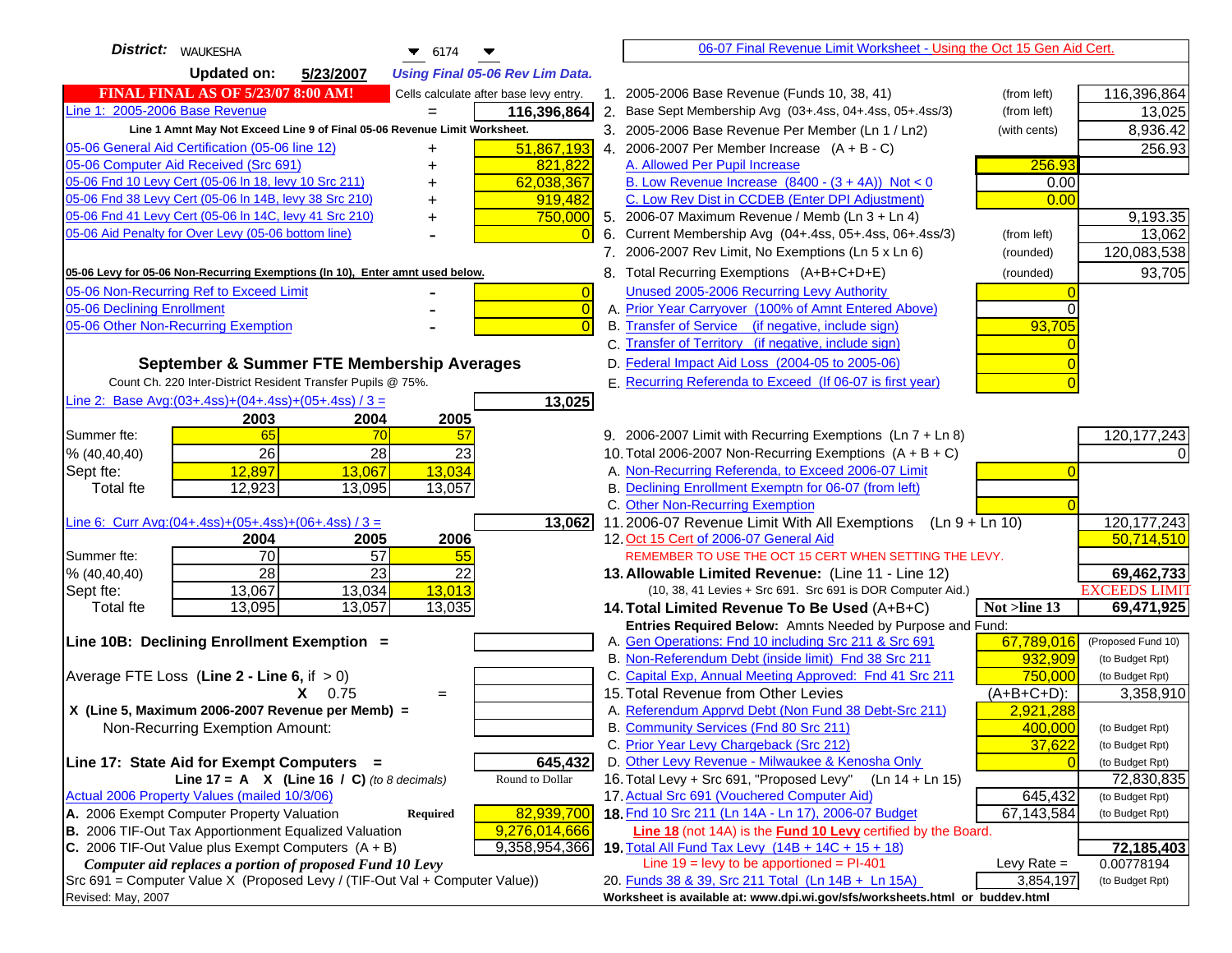| <b>DPI</b> Reconciliation                                                 |                                                    |  |
|---------------------------------------------------------------------------|----------------------------------------------------|--|
| In order for the reconciliation to work properly, the                     |                                                    |  |
| PI-401 must have been filed with the Department.                          |                                                    |  |
| Numbers appearing in the green boxes below are actual, district-submitted |                                                    |  |
|                                                                           | 2007 PI-401 data.                                  |  |
|                                                                           | Do not type in these fields.                       |  |
|                                                                           |                                                    |  |
| Fund 10, PI-401                                                           | 67,143,584.00                                      |  |
| Fund 38, PI-401                                                           | 932,909.00                                         |  |
| Fund 41, PI-401                                                           | 750,000.00                                         |  |
|                                                                           | 68,826,493.00                                      |  |
|                                                                           |                                                    |  |
| Chargeback, PI-401                                                        | 37,622.00                                          |  |
| Fund 39, PI-401                                                           | 2,921,288.00                                       |  |
| Fund 80, PI-401                                                           | 400,000.00                                         |  |
| Fund 48/Other, PI-401                                                     | 0.00                                               |  |
|                                                                           |                                                    |  |
| Total, PI-401                                                             | 72,185,403.00                                      |  |
|                                                                           |                                                    |  |
| <b>Computer Aid</b>                                                       | 645,432.00 <------- don't change<br><b>Results</b> |  |
| You have overlevied by:                                                   | 9,192                                              |  |
| 0                                                                         | 0                                                  |  |
| 0                                                                         |                                                    |  |
|                                                                           |                                                    |  |
| 0                                                                         |                                                    |  |
|                                                                           |                                                    |  |
|                                                                           |                                                    |  |
|                                                                           |                                                    |  |
|                                                                           |                                                    |  |
| 0                                                                         |                                                    |  |
|                                                                           |                                                    |  |
|                                                                           | $\bf{0}$                                           |  |
|                                                                           |                                                    |  |
|                                                                           |                                                    |  |
|                                                                           |                                                    |  |
| O                                                                         |                                                    |  |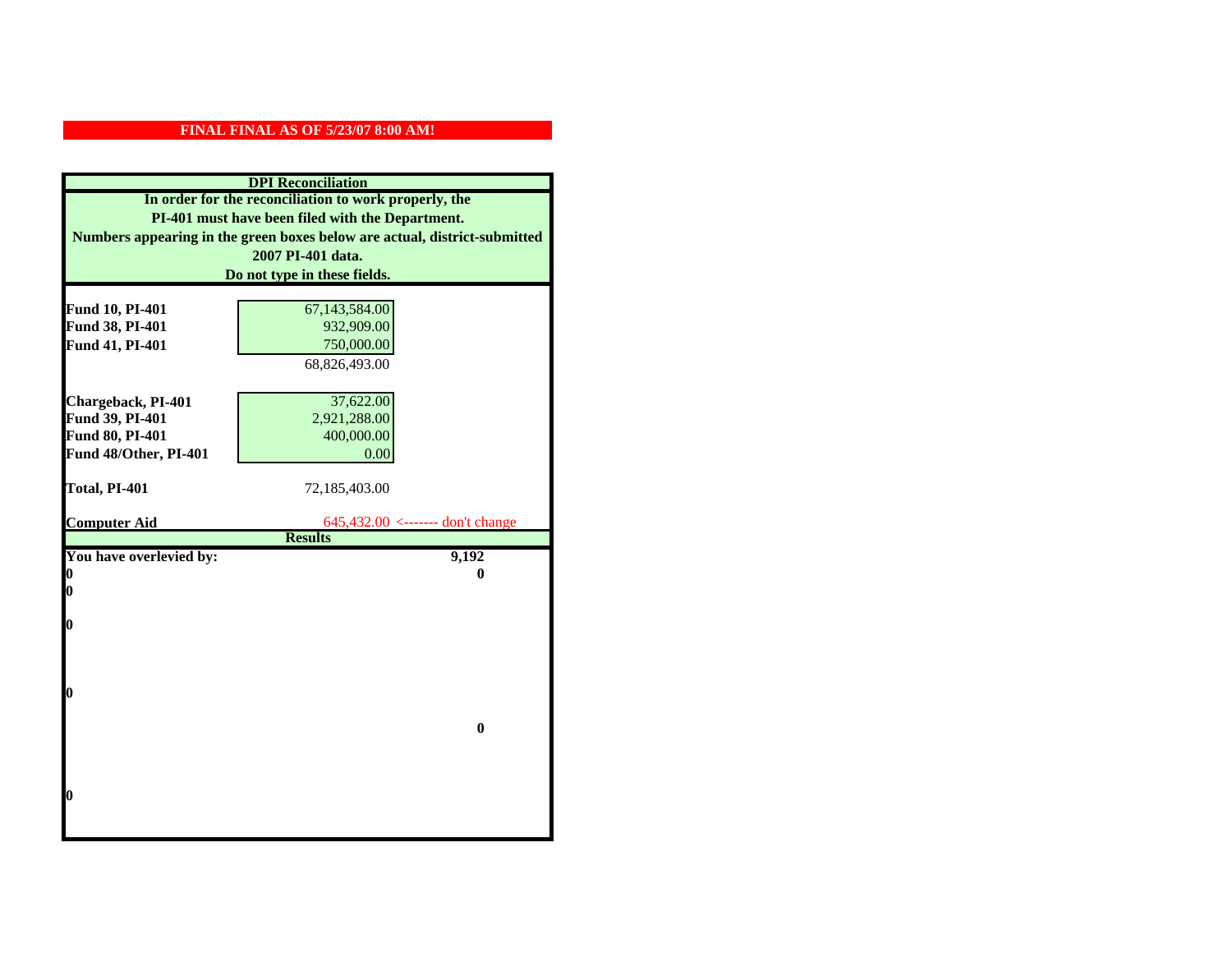| District:<br><b>WAUNAKEE COMMUNITY</b><br>$\blacktriangledown$ 6181<br>▼            |             | 06-07 Final Revenue Limit Worksheet - Using the Oct 15 Gen Aid Cert.                                               |                |                    |
|-------------------------------------------------------------------------------------|-------------|--------------------------------------------------------------------------------------------------------------------|----------------|--------------------|
| <b>Updated on:</b><br>5/23/2007<br><b>Using Final 05-06 Rev Lim Data.</b>           |             |                                                                                                                    |                |                    |
| <b>FINAL FINAL AS OF 5/23/07 8:00 AM!</b><br>Cells calculate after base levy entry. | $1_{\cdot}$ | 2005-2006 Base Revenue (Funds 10, 38, 41)                                                                          | (from left)    | 27,150,491         |
| Line 1: 2005-2006 Base Revenue<br>27,150,491                                        |             | 2. Base Sept Membership Avg (03+.4ss, 04+.4ss, 05+.4ss/3)                                                          | (from left)    | 3,085              |
| Line 1 Amnt May Not Exceed Line 9 of Final 05-06 Revenue Limit Worksheet.           |             | 3. 2005-2006 Base Revenue Per Member (Ln 1 / Ln2)                                                                  | (with cents)   | 8,800.81           |
| 15,548,839<br>05-06 General Aid Certification (05-06 line 12)<br>+                  |             | 4. 2006-2007 Per Member Increase $(A + B - C)$                                                                     |                | 256.93             |
| 05-06 Computer Aid Received (Src 691)<br>37,567<br>+                                |             | A. Allowed Per Pupil Increase                                                                                      | 256.93         |                    |
| 11,564,085<br>05-06 Fnd 10 Levy Cert (05-06 In 18, levy 10 Src 211)                 |             | B. Low Revenue Increase $(8400 - (3 + 4A))$ Not < 0                                                                | 0.00           |                    |
| 05-06 Fnd 38 Levy Cert (05-06 In 14B, levy 38 Src 210)                              |             | C. Low Rev Dist in CCDEB (Enter DPI Adjustment)                                                                    | 0.00           |                    |
| 05-06 Fnd 41 Levy Cert (05-06 In 14C, levy 41 Src 210)<br>$\overline{0}$<br>+       |             | 5. 2006-07 Maximum Revenue / Memb (Ln 3 + Ln 4)                                                                    |                | 9,057.74           |
| 05-06 Aid Penalty for Over Levy (05-06 bottom line)<br>$\Omega$                     | 6.          | Current Membership Avg (04+.4ss, 05+.4ss, 06+.4ss/3)                                                               | (from left)    | 3,187              |
|                                                                                     |             | 7. 2006-2007 Rev Limit, No Exemptions (Ln 5 x Ln 6)                                                                | (rounded)      | 28,867,017         |
| 05-06 Levy for 05-06 Non-Recurring Exemptions (In 10), Enter amnt used below.       |             | 8. Total Recurring Exemptions (A+B+C+D+E)                                                                          | (rounded)      | 374,856            |
| 05-06 Non-Recurring Ref to Exceed Limit<br>$\overline{0}$                           |             | Unused 2005-2006 Recurring Levy Authority                                                                          |                |                    |
| 05-06 Declining Enrollment<br>$\overline{0}$                                        |             | A. Prior Year Carryover (100% of Amnt Entered Above)                                                               |                |                    |
| 05-06 Other Non-Recurring Exemption<br>$\Omega$                                     |             | B. Transfer of Service (if negative, include sign)                                                                 | 74,856         |                    |
|                                                                                     |             | C. Transfer of Territory (if negative, include sign)                                                               |                |                    |
| September & Summer FTE Membership Averages                                          |             | D. Federal Impact Aid Loss (2004-05 to 2005-06)                                                                    |                |                    |
| Count Ch. 220 Inter-District Resident Transfer Pupils @ 75%.                        |             | E. Recurring Referenda to Exceed (If 06-07 is first year)                                                          | 300,000        |                    |
| Line 2: Base Avg: $(03+.4ss)+(04+.4ss)+(05+.4ss)/3 =$<br>3,085                      |             |                                                                                                                    |                |                    |
| 2003<br>2004<br>2005                                                                |             |                                                                                                                    |                |                    |
| 88<br>84<br>Summer fte:<br>89                                                       |             | 9. 2006-2007 Limit with Recurring Exemptions (Ln 7 + Ln 8)                                                         |                | 29,241,873         |
| 35<br>34<br>% (40, 40, 40)<br>36                                                    |             | 10. Total 2006-2007 Non-Recurring Exemptions $(A + B + C)$                                                         |                |                    |
| 2,986<br>3,137<br>3,026<br>Sept fte:                                                |             | A. Non-Recurring Referenda, to Exceed 2006-07 Limit                                                                |                |                    |
| 3,021<br>3,173<br><b>Total fte</b><br>3,060                                         |             | B. Declining Enrollment Exemptn for 06-07 (from left)                                                              |                |                    |
|                                                                                     |             | C. Other Non-Recurring Exemption                                                                                   |                |                    |
| Line 6: Curr Avg: $(04+.4ss)+(05+.4ss)+(06+.4ss)/3 =$<br>3,187                      |             | 11.2006-07 Revenue Limit With All Exemptions (Ln $9 + \overline{\text{Ln }10}$ )                                   |                | 29,241,873         |
| 2005<br>2006<br>2004                                                                |             | 12. Oct 15 Cert of 2006-07 General Aid                                                                             |                | 16,159,434         |
| 84<br>89<br>Summer fte:<br>92                                                       |             | REMEMBER TO USE THE OCT 15 CERT WHEN SETTING THE LEVY.                                                             |                |                    |
| 34<br>36<br>37<br>% (40, 40, 40)                                                    |             | 13. Allowable Limited Revenue: (Line 11 - Line 12)                                                                 |                | 13,082,439         |
| 3,290<br>3,026<br>3,137<br>Sept fte:                                                |             | (10, 38, 41 Levies + Src 691. Src 691 is DOR Computer Aid.)                                                        |                |                    |
| 3,173<br>3,327<br>3,060<br>Total fte                                                |             | 14. Total Limited Revenue To Be Used (A+B+C)                                                                       | Not >line 13   | 12,991,497         |
| Line 10B: Declining Enrollment Exemption =                                          |             | Entries Required Below: Amnts Needed by Purpose and Fund:<br>A. Gen Operations: Fnd 10 including Src 211 & Src 691 | 12,991,497     | (Proposed Fund 10) |
|                                                                                     |             | B. Non-Referendum Debt (inside limit) Fnd 38 Src 211                                                               |                | (to Budget Rpt)    |
| Average FTE Loss (Line $2 -$ Line 6, if $> 0$ )                                     |             | C. Capital Exp, Annual Meeting Approved: Fnd 41 Src 211                                                            |                | (to Budget Rpt)    |
| $X = 0.75$<br>$=$                                                                   |             | 15. Total Revenue from Other Levies                                                                                | $(A+B+C+D)$ :  | 4,178,579          |
| X (Line 5, Maximum 2006-2007 Revenue per Memb) =                                    |             | A. Referendum Apprvd Debt (Non Fund 38 Debt-Src 211)                                                               | 4,123,579      |                    |
| Non-Recurring Exemption Amount:                                                     |             | B. Community Services (Fnd 80 Src 211)                                                                             | 55,000         | (to Budget Rpt)    |
|                                                                                     |             | C. Prior Year Levy Chargeback (Src 212)                                                                            | $\overline{0}$ | (to Budget Rpt)    |
| 26,578<br>Line 17: State Aid for Exempt Computers =                                 |             | D. Other Levy Revenue - Milwaukee & Kenosha Only                                                                   |                | (to Budget Rpt)    |
| Round to Dollar<br>Line 17 = A $X$ (Line 16 / C) (to 8 decimals)                    |             | 16. Total Levy + Src 691, "Proposed Levy"<br>(Ln 14 + Ln 15)                                                       |                | 17,170,076         |
| Actual 2006 Property Values (mailed 10/3/06)                                        |             | 17. Actual Src 691 (Vouchered Computer Aid)                                                                        | 26,578         | (to Budget Rpt)    |
| A. 2006 Exempt Computer Property Valuation<br>2,933,900<br>Required                 |             | 18. Fnd 10 Src 211 (Ln 14A - Ln 17), 2006-07 Budget                                                                | 12,964,919     | (to Budget Rpt)    |
| B. 2006 TIF-Out Tax Apportionment Equalized Valuation<br>1,892,425,514              |             | Line 18 (not 14A) is the <b>Fund 10 Levy</b> certified by the Board.                                               |                |                    |
| C. 2006 TIF-Out Value plus Exempt Computers $(A + B)$<br>1,895,359,414              |             | 19. Total All Fund Tax Levy (14B + 14C + 15 + 18)                                                                  |                | 17,143,498         |
| Computer aid replaces a portion of proposed Fund 10 Levy                            |             | Line $19$ = levy to be apportioned = PI-401                                                                        | Levy Rate $=$  | 0.00905901         |
| $Src 691$ = Computer Value X (Proposed Levy / (TIF-Out Val + Computer Value))       |             | 20. Funds 38 & 39, Src 211 Total (Ln 14B + Ln 15A)                                                                 | 4,123,579      | (to Budget Rpt)    |
| Revised: May, 2007                                                                  |             | Worksheet is available at: www.dpi.wi.gov/sfs/worksheets.html or buddev.html                                       |                |                    |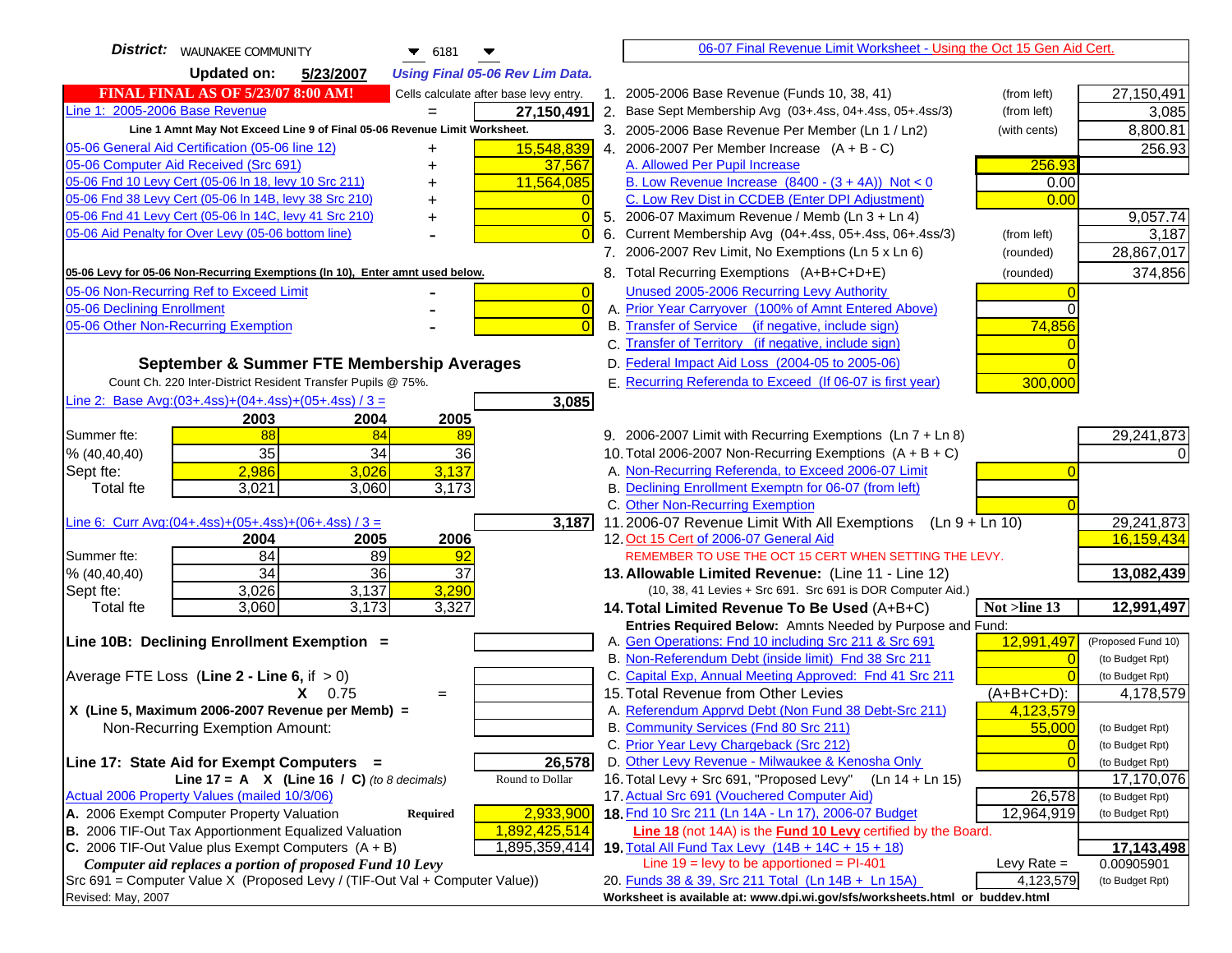| <b>DPI</b> Reconciliation                             |                                                                           |
|-------------------------------------------------------|---------------------------------------------------------------------------|
| In order for the reconciliation to work properly, the |                                                                           |
| PI-401 must have been filed with the Department.      |                                                                           |
|                                                       | Numbers appearing in the green boxes below are actual, district-submitted |
|                                                       | 2007 PI-401 data.                                                         |
|                                                       | Do not type in these fields.                                              |
|                                                       |                                                                           |
| Fund 10, PI-401                                       | 12,964,919.00                                                             |
| Fund 38, PI-401                                       | 0.00                                                                      |
| Fund 41, PI-401                                       | 0.00                                                                      |
|                                                       | 12,964,919.00                                                             |
|                                                       |                                                                           |
| Chargeback, PI-401                                    | 0.00                                                                      |
| Fund 39, PI-401                                       | 4,123,579.00                                                              |
| <b>Fund 80, PI-401</b>                                | 55,000.00                                                                 |
| Fund 48/Other, PI-401                                 | 0.00                                                                      |
|                                                       |                                                                           |
| Total, PI-401                                         | 17,143,498.00                                                             |
| <b>Computer Aid</b>                                   | $26,578.00 \le$ ------- don't change                                      |
|                                                       | <b>Results</b>                                                            |
| 0                                                     | 0                                                                         |
| You have underlevied by:                              | 90,942                                                                    |
| 0                                                     |                                                                           |
| All of your underlevy is eligible for carryover.      |                                                                           |
|                                                       |                                                                           |
|                                                       |                                                                           |
|                                                       |                                                                           |
| 0                                                     |                                                                           |
|                                                       |                                                                           |
|                                                       | $\bf{0}$                                                                  |
|                                                       |                                                                           |
|                                                       |                                                                           |
|                                                       |                                                                           |
| 0                                                     |                                                                           |
|                                                       |                                                                           |
|                                                       |                                                                           |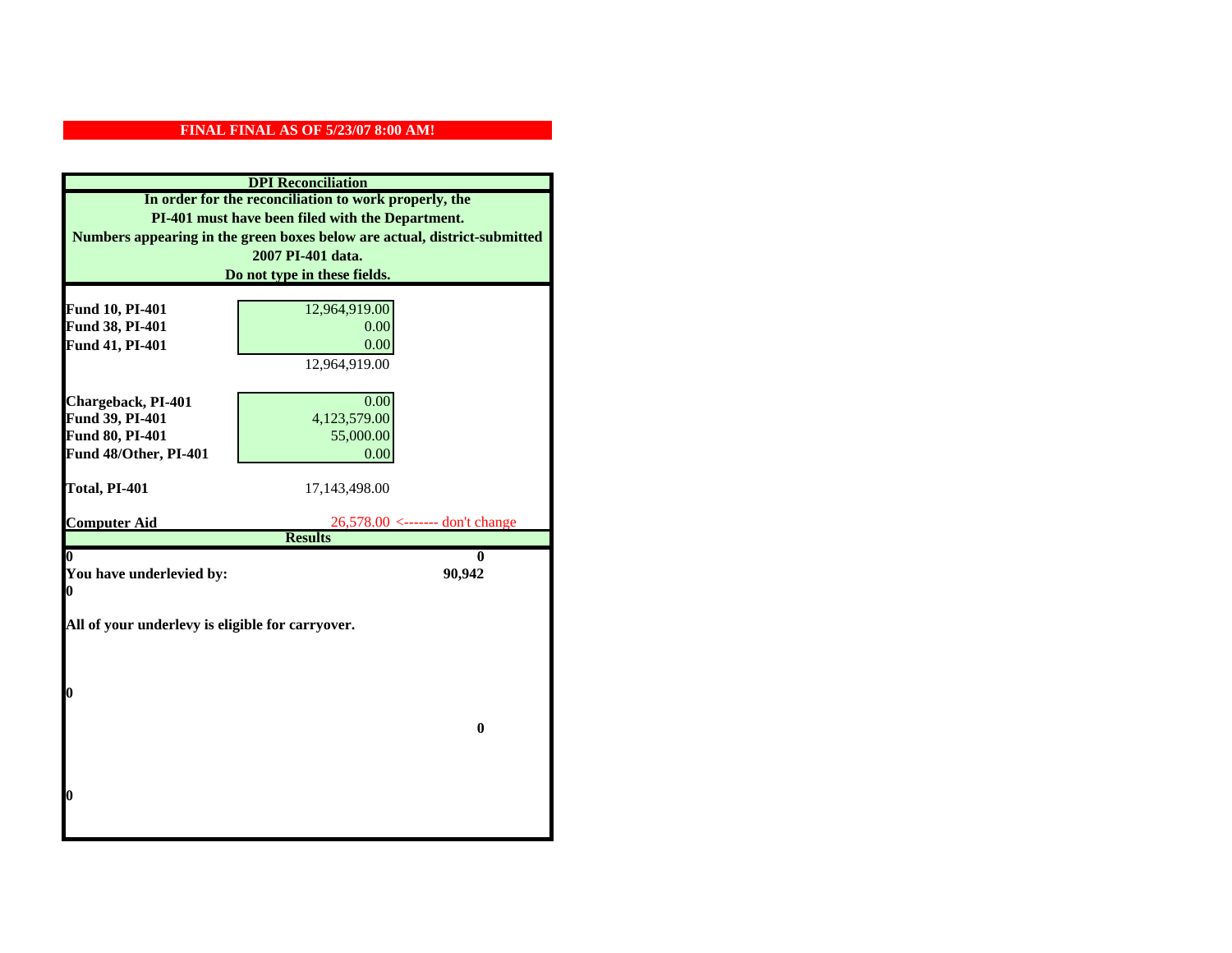| <b>District:</b> WAUPACA<br>$\bullet$ 6195                                                                                                       | 06-07 Final Revenue Limit Worksheet - Using the Oct 15 Gen Aid Cert.                                                       |                          |
|--------------------------------------------------------------------------------------------------------------------------------------------------|----------------------------------------------------------------------------------------------------------------------------|--------------------------|
| <b>Updated on:</b><br>5/23/2007<br><b>Using Final 05-06 Rev Lim Data.</b>                                                                        |                                                                                                                            |                          |
| <b>FINAL FINAL AS OF 5/23/07 8:00 AM!</b><br>Cells calculate after base levy entry.                                                              | 1. 2005-2006 Base Revenue (Funds 10, 38, 41)<br>(from left)                                                                | 20,032,717               |
| Line 1: 2005-2006 Base Revenue<br>20,032,717<br>$=$                                                                                              | 2. Base Sept Membership Avg (03+.4ss, 04+.4ss, 05+.4ss/3)<br>(from left)                                                   | 2,474                    |
| Line 1 Amnt May Not Exceed Line 9 of Final 05-06 Revenue Limit Worksheet.                                                                        | 3. 2005-2006 Base Revenue Per Member (Ln 1 / Ln2)<br>(with cents)                                                          | 8,097.30                 |
| 12,056,345<br>05-06 General Aid Certification (05-06 line 12)                                                                                    | 4. 2006-2007 Per Member Increase $(A + B - C)$                                                                             | 302.70                   |
| 05-06 Computer Aid Received (Src 691)<br>27,630                                                                                                  | A. Allowed Per Pupil Increase<br>256.93                                                                                    |                          |
| 05-06 Fnd 10 Levy Cert (05-06 ln 18, levy 10 Src 211)<br>8,126,538                                                                               | B. Low Revenue Increase $(8400 - (3 + 4A))$ Not < 0<br>45.77                                                               |                          |
| 05-06 Fnd 38 Levy Cert (05-06 In 14B, levy 38 Src 210)                                                                                           | C. Low Rev Dist in CCDEB (Enter DPI Adjustment)<br>0.00                                                                    |                          |
| 05-06 Fnd 41 Levy Cert (05-06 In 14C, levy 41 Src 210)<br>$\overline{0}$<br>+                                                                    | 5. 2006-07 Maximum Revenue / Memb (Ln 3 + Ln 4)                                                                            | 8,400.00                 |
| 05-06 Aid Penalty for Over Levy (05-06 bottom line)<br>$\Omega$                                                                                  | Current Membership Avg (04+.4ss, 05+.4ss, 06+.4ss/3)<br>6.<br>(from left)                                                  | 2,438                    |
|                                                                                                                                                  | 7. 2006-2007 Rev Limit, No Exemptions (Ln 5 x Ln 6)<br>(rounded)                                                           | 20,479,200               |
| 05-06 Levy for 05-06 Non-Recurring Exemptions (In 10), Enter amnt used below.                                                                    | 8. Total Recurring Exemptions (A+B+C+D+E)<br>(rounded)                                                                     |                          |
| 05-06 Non-Recurring Ref to Exceed Limit<br>$\overline{0}$                                                                                        | Unused 2005-2006 Recurring Levy Authority                                                                                  |                          |
| 177,796<br>05-06 Declining Enrollment                                                                                                            | A. Prior Year Carryover (100% of Amnt Entered Above)                                                                       |                          |
| 05-06 Other Non-Recurring Exemption                                                                                                              | B. Transfer of Service (if negative, include sign)                                                                         |                          |
|                                                                                                                                                  | C. Transfer of Territory (if negative, include sign)                                                                       |                          |
| September & Summer FTE Membership Averages                                                                                                       | D. Federal Impact Aid Loss (2004-05 to 2005-06)                                                                            |                          |
| Count Ch. 220 Inter-District Resident Transfer Pupils @ 75%.                                                                                     | E. Recurring Referenda to Exceed (If 06-07 is first year)                                                                  |                          |
| Line 2: Base Avg: $(03+.4ss)+(04+.4ss)+(05+.4ss)/3 =$<br>2,474                                                                                   |                                                                                                                            |                          |
| 2003<br>2004<br>2005                                                                                                                             |                                                                                                                            |                          |
| 49<br>34<br>Summer fte:<br>36                                                                                                                    | 9. 2006-2007 Limit with Recurring Exemptions (Ln 7 + Ln 8)                                                                 | 20,479,200               |
| 20<br>14<br>14<br>% (40, 40, 40)                                                                                                                 | 10. Total 2006-2007 Non-Recurring Exemptions $(A + B + C)$                                                                 | 226,800                  |
| 2,502<br>2,426<br>2,447<br>Sept fte:                                                                                                             | A. Non-Recurring Referenda, to Exceed 2006-07 Limit                                                                        |                          |
| 2,522<br><b>Total fte</b><br>2,461<br>2,440                                                                                                      | B. Declining Enrollment Exemptn for 06-07 (from left)<br>226,800                                                           |                          |
|                                                                                                                                                  | C. Other Non-Recurring Exemption                                                                                           |                          |
| Line 6: Curr Avg: $(04+.4ss)+(05+.4ss)+(06+.4ss)/3 =$<br>2,438                                                                                   | 11.2006-07 Revenue Limit With All Exemptions<br>$(Ln 9 + Ln 10)$                                                           | 20,706,000               |
| 2006<br>2004<br>2005                                                                                                                             | 12. Oct 15 Cert of 2006-07 General Aid                                                                                     | 12,373,688               |
| 34<br>36<br>Summer fte:<br>36<br>14<br>14                                                                                                        | REMEMBER TO USE THE OCT 15 CERT WHEN SETTING THE LEVY.                                                                     |                          |
| % (40, 40, 40)<br>14<br>2,399<br>2,447<br>2,426<br>Sept fte:                                                                                     | 13. Allowable Limited Revenue: (Line 11 - Line 12)<br>(10, 38, 41 Levies + Src 691. Src 691 is DOR Computer Aid.)          | 8,332,312                |
| 2,461<br>2,440<br>2,413<br><b>Total fte</b>                                                                                                      | Not >line 13<br>14. Total Limited Revenue To Be Used (A+B+C)                                                               | 8,332,266                |
|                                                                                                                                                  | Entries Required Below: Amnts Needed by Purpose and Fund:                                                                  |                          |
| Line 10B: Declining Enrollment Exemption =<br>226,800                                                                                            | A. Gen Operations: Fnd 10 including Src 211 & Src 691<br>7,957,266                                                         | (Proposed Fund 10)       |
|                                                                                                                                                  | B. Non-Referendum Debt (inside limit) Fnd 38 Src 211<br>$\Omega$                                                           | (to Budget Rpt)          |
| Average FTE Loss (Line $2 -$ Line 6, if $> 0$ )<br>36                                                                                            | C. Capital Exp, Annual Meeting Approved: Fnd 41 Src 211<br>375,000                                                         | (to Budget Rpt)          |
| $\overline{27}$<br>$X = 0.75$<br>$=$                                                                                                             | 15. Total Revenue from Other Levies<br>$(A+B+C+D)$ :                                                                       | 2,821,480                |
| X (Line 5, Maximum 2006-2007 Revenue per Memb) =<br>8,400.00                                                                                     | A. Referendum Apprvd Debt (Non Fund 38 Debt-Src 211)<br>2,820,000                                                          |                          |
| 226,800<br>Non-Recurring Exemption Amount:                                                                                                       | B. Community Services (Fnd 80 Src 211)<br>$\overline{0}$                                                                   | (to Budget Rpt)          |
|                                                                                                                                                  | 1,480<br>C. Prior Year Levy Chargeback (Src 212)                                                                           | (to Budget Rpt)          |
| 25,475<br>Line 17: State Aid for Exempt Computers =                                                                                              | D. Other Levy Revenue - Milwaukee & Kenosha Only                                                                           | (to Budget Rpt)          |
| Line 17 = A $X$ (Line 16 / C) (to 8 decimals)<br>Round to Dollar                                                                                 | 16. Total Levy + Src 691, "Proposed Levy"<br>(Ln 14 + Ln 15)                                                               | 11,153,746               |
| Actual 2006 Property Values (mailed 10/3/06)                                                                                                     | 17. Actual Src 691 (Vouchered Computer Aid)<br>25,475                                                                      | (to Budget Rpt)          |
| A. 2006 Exempt Computer Property Valuation<br>3,053,600<br>Required                                                                              | 18. Fnd 10 Src 211 (Ln 14A - Ln 17), 2006-07 Budget<br>7,931,791                                                           | (to Budget Rpt)          |
| B. 2006 TIF-Out Tax Apportionment Equalized Valuation<br>1,333,883,267<br>C. 2006 TIF-Out Value plus Exempt Computers $(A + B)$<br>1,336,936,867 | Line 18 (not 14A) is the Fund 10 Levy certified by the Board.                                                              |                          |
| Computer aid replaces a portion of proposed Fund 10 Levy                                                                                         | 19. Total All Fund Tax Levy $(14B + 14C + 15 + 18)$<br>Line $19 = \text{levy}$ to be apportioned = PI-401<br>Levy Rate $=$ | 11,128,271<br>0.00834276 |
| Src 691 = Computer Value X (Proposed Levy / (TIF-Out Val + Computer Value))                                                                      | 20. Funds 38 & 39, Src 211 Total (Ln 14B + Ln 15A)<br>2,820,000                                                            | (to Budget Rpt)          |
| Revised: May, 2007                                                                                                                               | Worksheet is available at: www.dpi.wi.gov/sfs/worksheets.html or buddev.html                                               |                          |
|                                                                                                                                                  |                                                                                                                            |                          |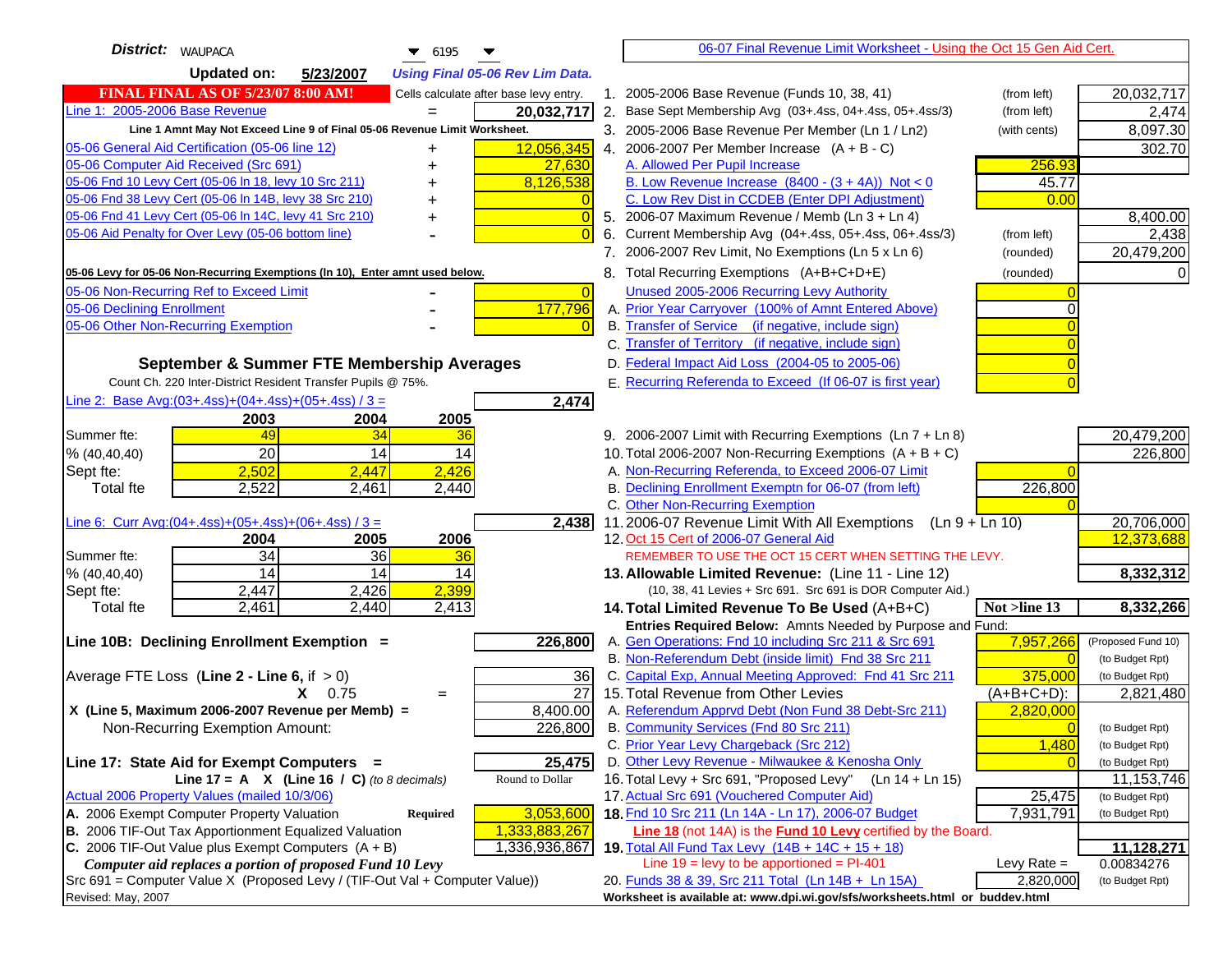| <b>DPI</b> Reconciliation                                                 |                                      |
|---------------------------------------------------------------------------|--------------------------------------|
| In order for the reconciliation to work properly, the                     |                                      |
| PI-401 must have been filed with the Department.                          |                                      |
| Numbers appearing in the green boxes below are actual, district-submitted |                                      |
|                                                                           | 2007 PI-401 data.                    |
|                                                                           | Do not type in these fields.         |
|                                                                           |                                      |
| Fund 10, PI-401                                                           | 7,931,791.00                         |
| Fund 38, PI-401                                                           | 0.00                                 |
| Fund 41, PI-401                                                           | 375,000.00                           |
|                                                                           | 8,306,791.00                         |
|                                                                           |                                      |
| Chargeback, PI-401                                                        | 1,480.00                             |
| Fund 39, PI-401                                                           | 2,820,000.00                         |
| Fund 80, PI-401                                                           | 0.00                                 |
| Fund 48/Other, PI-401                                                     | 0.00                                 |
| Total, PI-401                                                             | 11,128,271.00                        |
|                                                                           |                                      |
| <b>Computer Aid</b>                                                       | $25,475.00 \le$ ------- don't change |
|                                                                           | <b>Results</b>                       |
| $\boldsymbol{0}$                                                          | $\mathbf{0}$                         |
| You have underlevied by:                                                  | 46                                   |
| 0                                                                         |                                      |
| 0                                                                         |                                      |
|                                                                           |                                      |
|                                                                           |                                      |
|                                                                           |                                      |
| 0                                                                         |                                      |
|                                                                           |                                      |
|                                                                           | $\mathbf{0}$                         |
|                                                                           |                                      |
|                                                                           |                                      |
| Because your underlevy is less than your non-                             |                                      |
| recurring exemptions, there is no carryover.                              |                                      |
|                                                                           |                                      |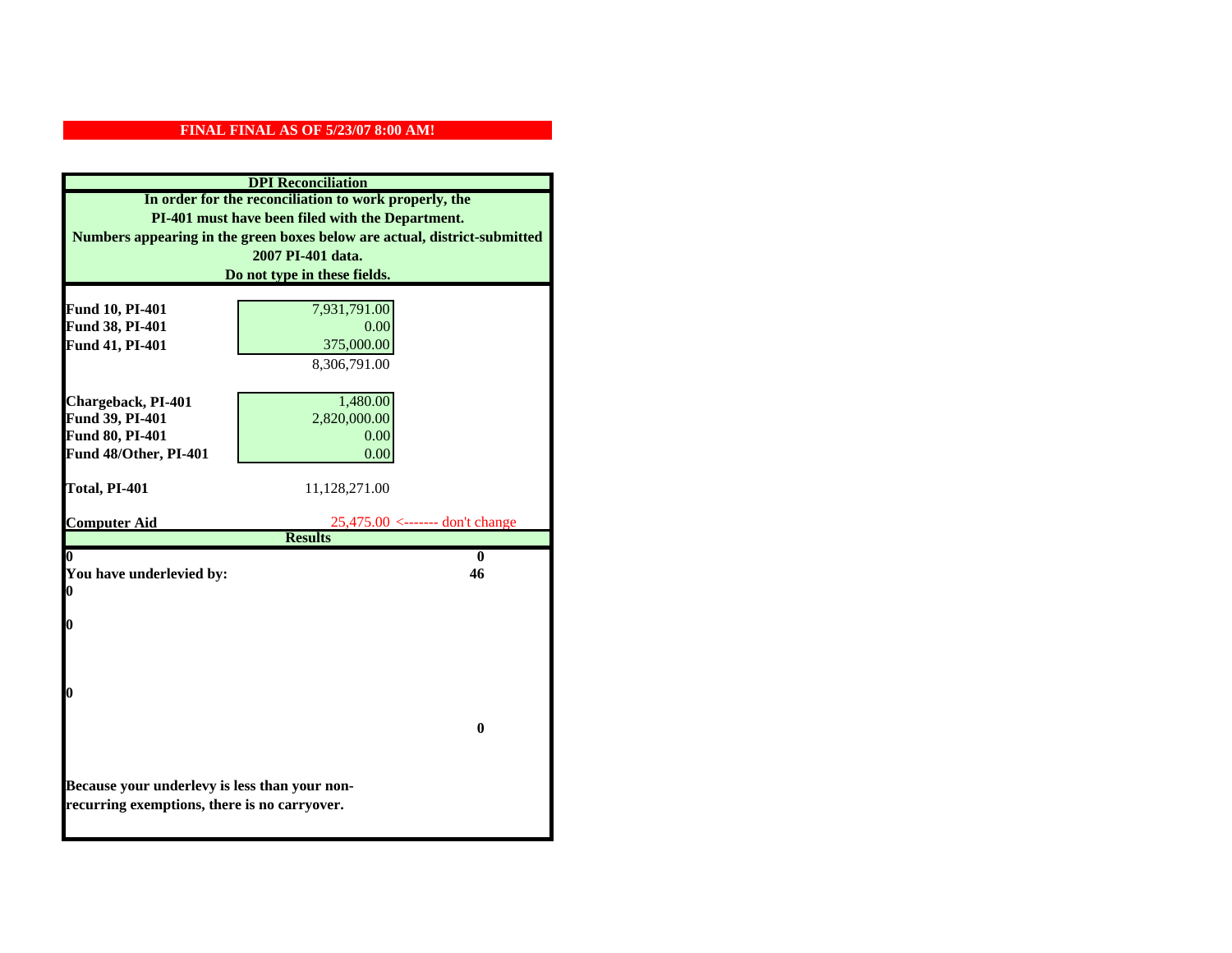| <b>District:</b>   WAUPUN<br>$\bullet$ 6216                                                                                                  | 06-07 Final Revenue Limit Worksheet - Using the Oct 15 Gen Aid Cert.                                               |                         |
|----------------------------------------------------------------------------------------------------------------------------------------------|--------------------------------------------------------------------------------------------------------------------|-------------------------|
| <b>Updated on:</b><br>5/23/2007<br><b>Using Final 05-06 Rev Lim Data.</b>                                                                    |                                                                                                                    |                         |
| <b>FINAL FINAL AS OF 5/23/07 8:00 AM!</b><br>Cells calculate after base levy entry.                                                          | 1. 2005-2006 Base Revenue (Funds 10, 38, 41)<br>(from left)                                                        | 19,356,910              |
| Line 1: 2005-2006 Base Revenue<br>19,356,910                                                                                                 | 2.<br>Base Sept Membership Avg (03+.4ss, 04+.4ss, 05+.4ss/3)<br>(from left)                                        | 2,326                   |
| Line 1 Amnt May Not Exceed Line 9 of Final 05-06 Revenue Limit Worksheet.                                                                    | 3. 2005-2006 Base Revenue Per Member (Ln 1 / Ln2)<br>(with cents)                                                  | 8,321.97                |
| 14,737,417<br>05-06 General Aid Certification (05-06 line 12)<br>+                                                                           | 4. 2006-2007 Per Member Increase $(A + B - C)$                                                                     | 256.93                  |
| 05-06 Computer Aid Received (Src 691)<br>42,151                                                                                              | A. Allowed Per Pupil Increase<br>256.93                                                                            |                         |
| 05-06 Fnd 10 Levy Cert (05-06 In 18, levy 10 Src 211)<br>4,686,047<br>+                                                                      | B. Low Revenue Increase $(8400 - (3 + 4A))$ Not < 0<br>0.00                                                        |                         |
| 05-06 Fnd 38 Levy Cert (05-06 In 14B, levy 38 Src 210)<br>173,363<br>+                                                                       | C. Low Rev Dist in CCDEB (Enter DPI Adjustment)<br>0.00                                                            |                         |
| 05-06 Fnd 41 Levy Cert (05-06 In 14C, levy 41 Src 210)                                                                                       | 5. 2006-07 Maximum Revenue / Memb (Ln 3 + Ln 4)                                                                    | 8,578.90                |
| 05-06 Aid Penalty for Over Levy (05-06 bottom line)<br>$\Omega$                                                                              | Current Membership Avg (04+.4ss, 05+.4ss, 06+.4ss/3)<br>6.<br>(from left)                                          | 2,278                   |
|                                                                                                                                              | 7. 2006-2007 Rev Limit, No Exemptions (Ln 5 x Ln 6)<br>(rounded)                                                   | 19,542,734              |
| 05-06 Levy for 05-06 Non-Recurring Exemptions (In 10), Enter amnt used below.                                                                | 8. Total Recurring Exemptions (A+B+C+D+E)<br>(rounded)                                                             | 26,869                  |
| 05-06 Non-Recurring Ref to Exceed Limit<br>$\Omega$                                                                                          | Unused 2005-2006 Recurring Levy Authority                                                                          |                         |
| 05-06 Declining Enrollment<br>282,068                                                                                                        | A. Prior Year Carryover (100% of Amnt Entered Above)                                                               |                         |
| 05-06 Other Non-Recurring Exemption<br>$\Omega$                                                                                              | B. Transfer of Service (if negative, include sign)<br>26,869                                                       |                         |
|                                                                                                                                              | C. Transfer of Territory (if negative, include sign)                                                               |                         |
| September & Summer FTE Membership Averages                                                                                                   | D. Federal Impact Aid Loss (2004-05 to 2005-06)                                                                    |                         |
| Count Ch. 220 Inter-District Resident Transfer Pupils @ 75%.                                                                                 | E. Recurring Referenda to Exceed (If 06-07 is first year)                                                          |                         |
| Line 2: Base Avg:(03+.4ss)+(04+.4ss)+(05+.4ss) / 3 =<br>2,326                                                                                |                                                                                                                    |                         |
| 2003<br>2004<br>2005                                                                                                                         |                                                                                                                    |                         |
| 49<br>52<br>Summer fte:<br>53                                                                                                                | 9. 2006-2007 Limit with Recurring Exemptions (Ln 7 + Ln 8)                                                         | 19,569,603              |
| $\overline{21}$<br>20<br>21<br>% (40, 40, 40)                                                                                                | 10. Total 2006-2007 Non-Recurring Exemptions $(A + B + C)$                                                         | 308,840                 |
| 2,258<br>2,342<br>2,316<br>Sept fte:                                                                                                         | A. Non-Recurring Referenda, to Exceed 2006-07 Limit                                                                |                         |
| 2,362<br>2,337<br>2,279<br>Total fte                                                                                                         | B. Declining Enrollment Exemptn for 06-07 (from left)<br>308,840                                                   |                         |
|                                                                                                                                              | C. Other Non-Recurring Exemption                                                                                   |                         |
| Line 6: Curr Avg: $(04+.4ss)+(05+.4ss)+(06+.4ss)/3 =$<br>2,278                                                                               | 11.2006-07 Revenue Limit With All Exemptions<br>$(Ln 9 + Ln 10)$                                                   | 19,878,443              |
| 2006<br>2004<br>2005<br>53<br>52                                                                                                             | 12. Oct 15 Cert of 2006-07 General Aid<br>REMEMBER TO USE THE OCT 15 CERT WHEN SETTING THE LEVY.                   | 14,841,976              |
| Summer fte:<br>42<br>$\overline{21}$<br>% (40, 40, 40)<br>21<br>17                                                                           | 13. Allowable Limited Revenue: (Line 11 - Line 12)                                                                 | 5,036,467               |
| 2,201<br>Sept fte:<br>2,316<br>2,258                                                                                                         | (10, 38, 41 Levies + Src 691. Src 691 is DOR Computer Aid.)                                                        |                         |
| 2,337<br>2,279<br>2,218<br>Total fte                                                                                                         | Not >line 13<br>14. Total Limited Revenue To Be Used $(A+B+C)$                                                     | 5,036,467               |
|                                                                                                                                              | Entries Required Below: Amnts Needed by Purpose and Fund:                                                          |                         |
| Line 10B: Declining Enrollment Exemption =<br>308,840                                                                                        | A. Gen Operations: Fnd 10 including Src 211 & Src 691<br>4,860,527                                                 | (Proposed Fund 10)      |
|                                                                                                                                              | B. Non-Referendum Debt (inside limit) Fnd 38 Src 211<br>175,940                                                    | (to Budget Rpt)         |
| 48<br>Average FTE Loss (Line $2 -$ Line 6, if $> 0$ )                                                                                        | C. Capital Exp, Annual Meeting Approved: Fnd 41 Src 211                                                            | (to Budget Rpt)         |
| 36<br>$X = 0.75$<br>$=$                                                                                                                      | 15. Total Revenue from Other Levies<br>$(A+B+C+D)$ :                                                               | 2,194,238               |
| X (Line 5, Maximum 2006-2007 Revenue per Memb) =<br>8,578.90                                                                                 | A. Referendum Apprvd Debt (Non Fund 38 Debt-Src 211)<br>2,194,238                                                  |                         |
| 308,840<br>Non-Recurring Exemption Amount:                                                                                                   | B. Community Services (Fnd 80 Src 211)                                                                             | (to Budget Rpt)         |
|                                                                                                                                              | C. Prior Year Levy Chargeback (Src 212)<br>$\Omega$                                                                | (to Budget Rpt)         |
| 28,795<br>Line 17: State Aid for Exempt Computers =                                                                                          | D. Other Levy Revenue - Milwaukee & Kenosha Only                                                                   | (to Budget Rpt)         |
| Round to Dollar<br>Line 17 = A $X$ (Line 16 / C) (to 8 decimals)                                                                             | 16. Total Levy + Src 691, "Proposed Levy" (Ln 14 + Ln 15)                                                          | 7,230,705               |
| Actual 2006 Property Values (mailed 10/3/06)                                                                                                 | 17. Actual Src 691 (Vouchered Computer Aid)<br>28,795                                                              | (to Budget Rpt)         |
| A. 2006 Exempt Computer Property Valuation<br>3,516,900<br>Required                                                                          | 18. Fnd 10 Src 211 (Ln 14A - Ln 17), 2006-07 Budget<br>4,831,732                                                   | (to Budget Rpt)         |
| B. 2006 TIF-Out Tax Apportionment Equalized Valuation<br>879,624,544<br>C. 2006 TIF-Out Value plus Exempt Computers $(A + B)$<br>883,141,444 | Line 18 (not 14A) is the Fund 10 Levy certified by the Board.<br>19. Total All Fund Tax Levy (14B + 14C + 15 + 18) |                         |
| Computer aid replaces a portion of proposed Fund 10 Levy                                                                                     | Line $19 = \text{levy}$ to be apportioned = PI-401<br>Levy Rate $=$                                                | 7,201,910<br>0.00818748 |
| Src 691 = Computer Value X (Proposed Levy / (TIF-Out Val + Computer Value))                                                                  | 2,370,178<br>20. Funds 38 & 39, Src 211 Total (Ln 14B + Ln 15A)                                                    | (to Budget Rpt)         |
| Revised: May, 2007                                                                                                                           | Worksheet is available at: www.dpi.wi.gov/sfs/worksheets.html or buddev.html                                       |                         |
|                                                                                                                                              |                                                                                                                    |                         |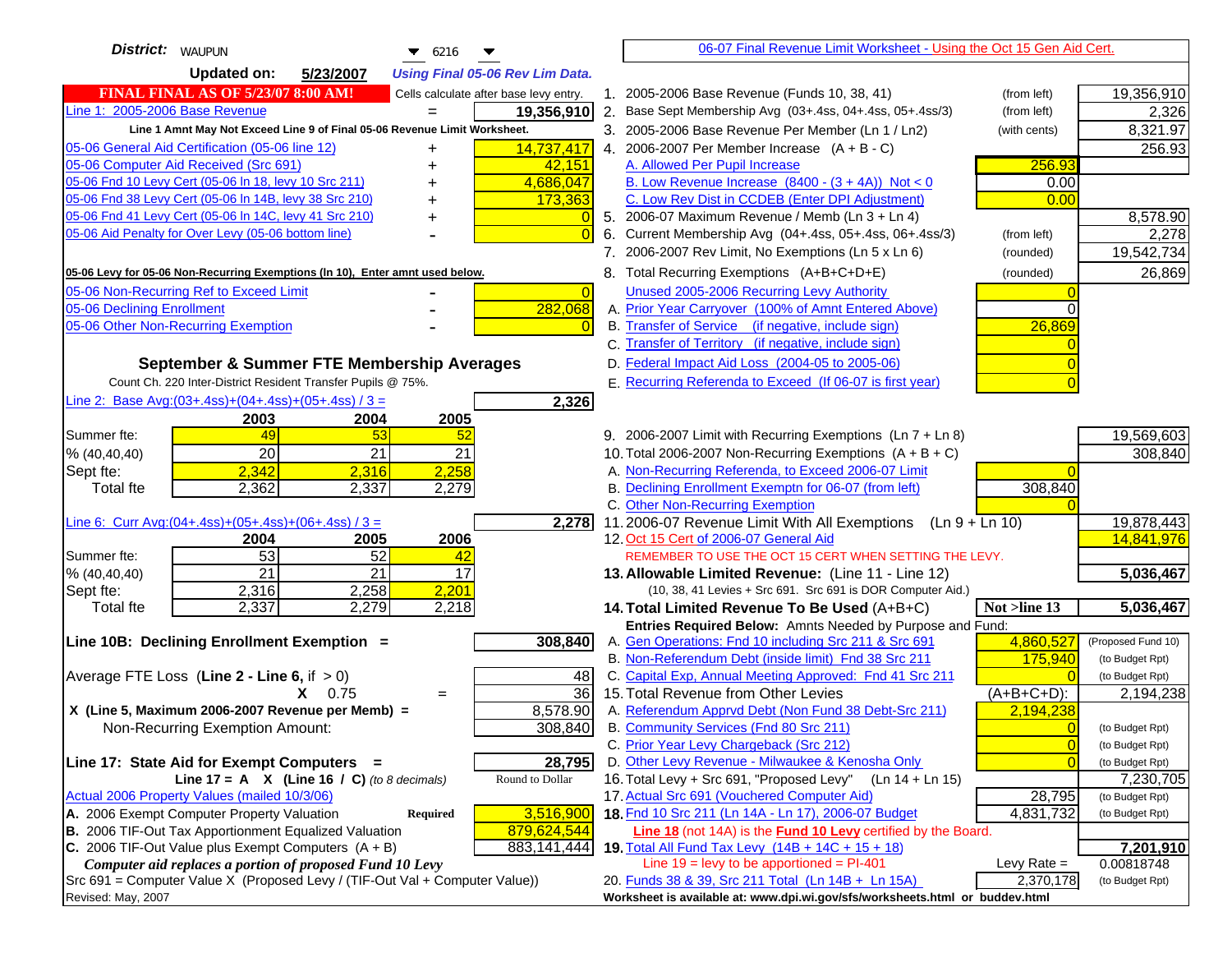|                                  | <b>DPI</b> Reconciliation                                                 |
|----------------------------------|---------------------------------------------------------------------------|
|                                  | In order for the reconciliation to work properly, the                     |
|                                  | PI-401 must have been filed with the Department.                          |
|                                  | Numbers appearing in the green boxes below are actual, district-submitted |
|                                  | 2007 PI-401 data.                                                         |
|                                  | Do not type in these fields.                                              |
|                                  |                                                                           |
| Fund 10, PI-401                  | 4,831,732.00                                                              |
| Fund 38, PI-401                  | 175,940.00                                                                |
| Fund 41, PI-401                  | 0.00                                                                      |
|                                  | 5,007,672.00                                                              |
|                                  |                                                                           |
| Chargeback, PI-401               | 0.00                                                                      |
| Fund 39, PI-401                  | 2,194,238.00                                                              |
| Fund 80, PI-401                  | 0.00                                                                      |
| Fund 48/Other, PI-401            | 0.00                                                                      |
| Total, PI-401                    | 7,201,910.00                                                              |
|                                  |                                                                           |
|                                  |                                                                           |
| <b>Computer Aid</b>              | 28,795.00 <------- don't change                                           |
|                                  | <b>Results</b>                                                            |
| $\overline{\mathbf{0}}$          | $\bf{0}$                                                                  |
| 0                                | 0                                                                         |
| You have levied to your maximum. |                                                                           |
|                                  |                                                                           |
| $\bf{0}$                         |                                                                           |
|                                  |                                                                           |
|                                  |                                                                           |
| l0                               |                                                                           |
|                                  |                                                                           |
|                                  | $\bf{0}$                                                                  |
|                                  |                                                                           |
|                                  |                                                                           |
|                                  |                                                                           |
| l0                               |                                                                           |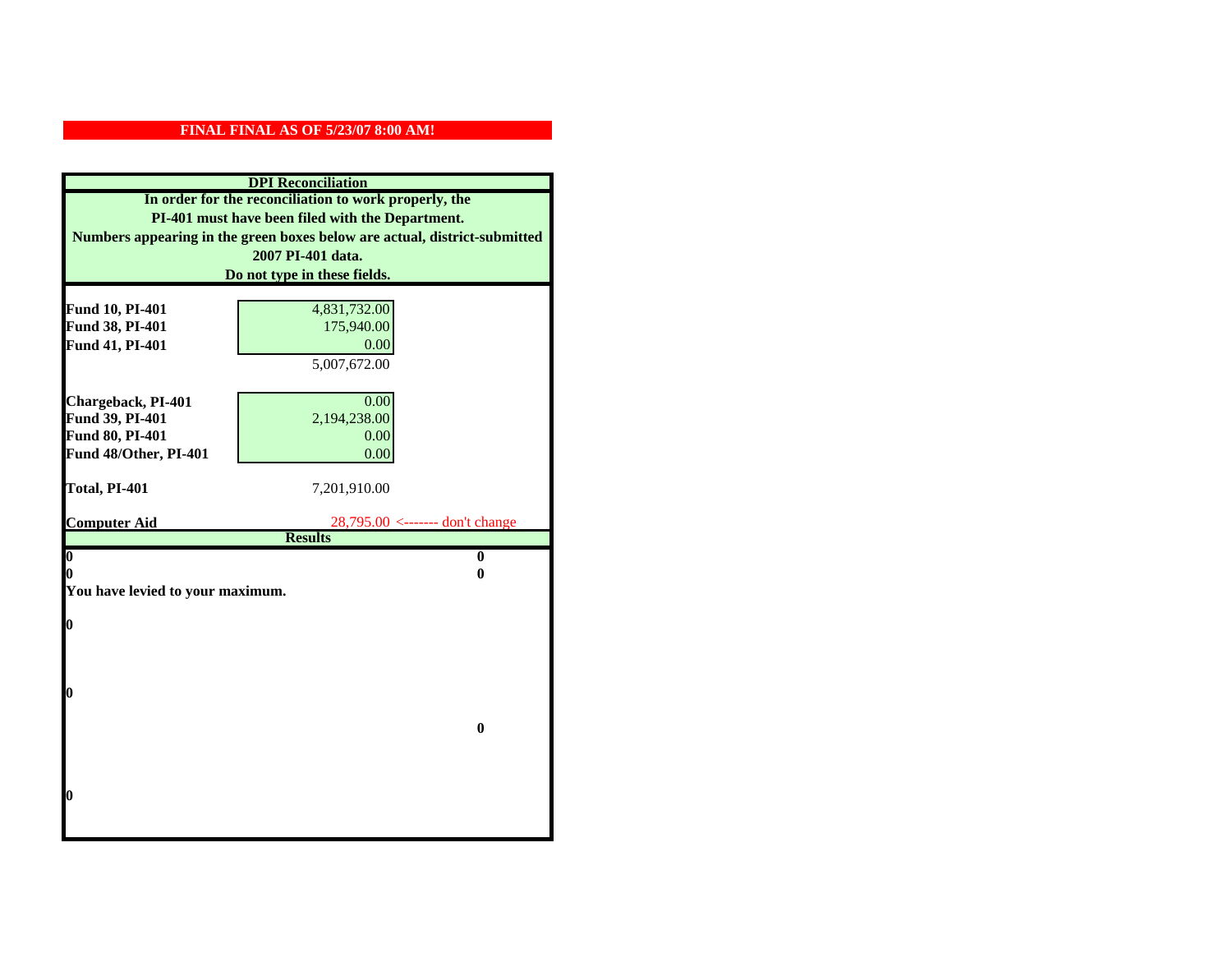| <b>District:</b>   WAUSAU<br>$\bullet$ 6223<br>▼                                                 | 06-07 Final Revenue Limit Worksheet - Using the Oct 15 Gen Aid Cert.                                          |                          |
|--------------------------------------------------------------------------------------------------|---------------------------------------------------------------------------------------------------------------|--------------------------|
| <b>Updated on:</b><br>5/23/2007<br><b>Using Final 05-06 Rev Lim Data.</b>                        |                                                                                                               |                          |
| <b>FINAL FINAL AS OF 5/23/07 8:00 AM!</b><br>Cells calculate after base levy entry.              | 1. 2005-2006 Base Revenue (Funds 10, 38, 41)<br>(from left)                                                   | 78,518,861               |
| Line 1: 2005-2006 Base Revenue<br>78,518,861<br>$=$                                              | 2. Base Sept Membership Avg (03+.4ss, 04+.4ss, 05+.4ss/3)<br>(from left)                                      | 8,612                    |
| Line 1 Amnt May Not Exceed Line 9 of Final 05-06 Revenue Limit Worksheet.                        | 3. 2005-2006 Base Revenue Per Member (Ln 1 / Ln2)<br>(with cents)                                             | 9,117.38                 |
| 52,043,473<br>05-06 General Aid Certification (05-06 line 12)                                    | 4. 2006-2007 Per Member Increase $(A + B - C)$                                                                | 256.93                   |
| 05-06 Computer Aid Received (Src 691)<br>363,403                                                 | A. Allowed Per Pupil Increase<br>256.93                                                                       |                          |
| 05-06 Fnd 10 Levy Cert (05-06 ln 18, levy 10 Src 211)<br>26,673,921                              | B. Low Revenue Increase $(8400 - (3 + 4A))$ Not < 0<br>0.00                                                   |                          |
| 05-06 Fnd 38 Levy Cert (05-06 In 14B, levy 38 Src 210)                                           | C. Low Rev Dist in CCDEB (Enter DPI Adjustment)<br>0.00                                                       |                          |
| 05-06 Fnd 41 Levy Cert (05-06 In 14C, levy 41 Src 210)<br>$\overline{0}$<br>+                    | 5. 2006-07 Maximum Revenue / Memb (Ln 3 + Ln 4)                                                               | 9,374.31                 |
| 05-06 Aid Penalty for Over Levy (05-06 bottom line)<br>$\Omega$                                  | Current Membership Avg (04+.4ss, 05+.4ss, 06+.4ss/3)<br>6.<br>(from left)                                     | 8,632                    |
|                                                                                                  | 7. 2006-2007 Rev Limit, No Exemptions (Ln 5 x Ln 6)<br>(rounded)                                              | 80,919,044               |
| 05-06 Levy for 05-06 Non-Recurring Exemptions (In 10), Enter amnt used below.                    | 8. Total Recurring Exemptions (A+B+C+D+E)<br>(rounded)                                                        | 451,794                  |
| 05-06 Non-Recurring Ref to Exceed Limit<br>$\overline{0}$                                        | Unused 2005-2006 Recurring Levy Authority                                                                     |                          |
| 561,936<br>05-06 Declining Enrollment                                                            | A. Prior Year Carryover (100% of Amnt Entered Above)                                                          |                          |
| 05-06 Other Non-Recurring Exemption                                                              | B. Transfer of Service (if negative, include sign)<br>451,794                                                 |                          |
|                                                                                                  | C. Transfer of Territory (if negative, include sign)                                                          |                          |
| September & Summer FTE Membership Averages                                                       | D. Federal Impact Aid Loss (2004-05 to 2005-06)                                                               |                          |
| Count Ch. 220 Inter-District Resident Transfer Pupils @ 75%.                                     | E. Recurring Referenda to Exceed (If 06-07 is first year)                                                     |                          |
| Line 2: Base Avg: $(03+.4ss)+(04+.4ss)+(05+.4ss)/3 =$<br>8,612                                   |                                                                                                               |                          |
| 2003<br>2004<br>2005                                                                             |                                                                                                               |                          |
| 170<br><b>198</b><br>Summer fte:<br><b>190</b>                                                   | 9. 2006-2007 Limit with Recurring Exemptions (Ln 7 + Ln 8)                                                    | 81,370,838               |
| 68<br>79<br>76<br>% (40, 40, 40)                                                                 | 10. Total 2006-2007 Non-Recurring Exemptions $(A + B + C)$                                                    |                          |
| 8,546<br>8,551<br>8,516<br>Sept fte:                                                             | A. Non-Recurring Referenda, to Exceed 2006-07 Limit                                                           |                          |
| <b>Total fte</b><br>8,614<br>8,630<br>8,592                                                      | B. Declining Enrollment Exemptn for 06-07 (from left)                                                         |                          |
|                                                                                                  | C. Other Non-Recurring Exemption                                                                              |                          |
| Line 6: Curr Avg: $(04+.4ss)+(05+.4ss)+(06+.4ss)/3 =$<br>8,632                                   | 11.2006-07 Revenue Limit With All Exemptions<br>$(Ln 9 + Ln 10)$                                              | 81,370,838<br>53,741,749 |
| 2006<br>2004<br>2005<br>198<br>190<br>Summer fte:<br>173                                         | 12. Oct 15 Cert of 2006-07 General Aid<br>REMEMBER TO USE THE OCT 15 CERT WHEN SETTING THE LEVY.              |                          |
| 79<br>% (40, 40, 40)<br>76<br>69                                                                 | 13. Allowable Limited Revenue: (Line 11 - Line 12)                                                            | 27,629,089               |
| 8,551<br>8,516<br>8,604<br>Sept fte:                                                             | (10, 38, 41 Levies + Src 691. Src 691 is DOR Computer Aid.)                                                   |                          |
| 8,630<br>8,592<br>8,673<br><b>Total fte</b>                                                      | Not >line 13<br>14. Total Limited Revenue To Be Used (A+B+C)                                                  | 27,619,715               |
|                                                                                                  | Entries Required Below: Amnts Needed by Purpose and Fund:                                                     |                          |
| Line 10B: Declining Enrollment Exemption =                                                       | 27,619,715<br>A. Gen Operations: Fnd 10 including Src 211 & Src 691                                           | (Proposed Fund 10)       |
|                                                                                                  | B. Non-Referendum Debt (inside limit) Fnd 38 Src 211<br>$\Omega$                                              | (to Budget Rpt)          |
| Average FTE Loss (Line $2 -$ Line 6, if $> 0$ )                                                  | C. Capital Exp, Annual Meeting Approved: Fnd 41 Src 211                                                       | (to Budget Rpt)          |
| $X = 0.75$<br>$=$                                                                                | 15. Total Revenue from Other Levies<br>$(A+B+C+D)$ :                                                          | 6,466,311                |
| X (Line 5, Maximum 2006-2007 Revenue per Memb) =                                                 | A. Referendum Apprvd Debt (Non Fund 38 Debt-Src 211)<br>5,962,991                                             |                          |
| Non-Recurring Exemption Amount:                                                                  | B. Community Services (Fnd 80 Src 211)<br>499,750                                                             | (to Budget Rpt)          |
|                                                                                                  | C. Prior Year Levy Chargeback (Src 212)<br>3,570                                                              | (to Budget Rpt)          |
| Line 17: State Aid for Exempt Computers =<br>304,013                                             | D. Other Levy Revenue - Milwaukee & Kenosha Only                                                              | (to Budget Rpt)          |
| Round to Dollar<br>Line 17 = A $X$ (Line 16 / C) (to 8 decimals)                                 | 16. Total Levy + Src 691, "Proposed Levy"<br>(Ln 14 + Ln 15)                                                  | 34,086,026               |
| Actual 2006 Property Values (mailed 10/3/06)<br>A. 2006 Exempt Computer Property Valuation       | 17. Actual Src 691 (Vouchered Computer Aid)<br>304,013<br>18. Fnd 10 Src 211 (Ln 14A - Ln 17), 2006-07 Budget | (to Budget Rpt)          |
| 32,195,300<br>Required<br>B. 2006 TIF-Out Tax Apportionment Equalized Valuation<br>3,577,551,801 | 27,315,702<br>Line 18 (not 14A) is the Fund 10 Levy certified by the Board.                                   | (to Budget Rpt)          |
| C. 2006 TIF-Out Value plus Exempt Computers $(A + B)$<br>3,609,747,101                           | 19. Total All Fund Tax Levy $(14B + 14C + 15 + 18)$                                                           | 33,782,013               |
| Computer aid replaces a portion of proposed Fund 10 Levy                                         | Line $19 = \text{levy}$ to be apportioned = PI-401<br>Levy Rate $=$                                           | 0.00944277               |
| Src 691 = Computer Value X (Proposed Levy / (TIF-Out Val + Computer Value))                      | 20. Funds 38 & 39, Src 211 Total (Ln 14B + Ln 15A)<br>5,962,991                                               | (to Budget Rpt)          |
| Revised: May, 2007                                                                               | Worksheet is available at: www.dpi.wi.gov/sfs/worksheets.html or buddev.html                                  |                          |
|                                                                                                  |                                                                                                               |                          |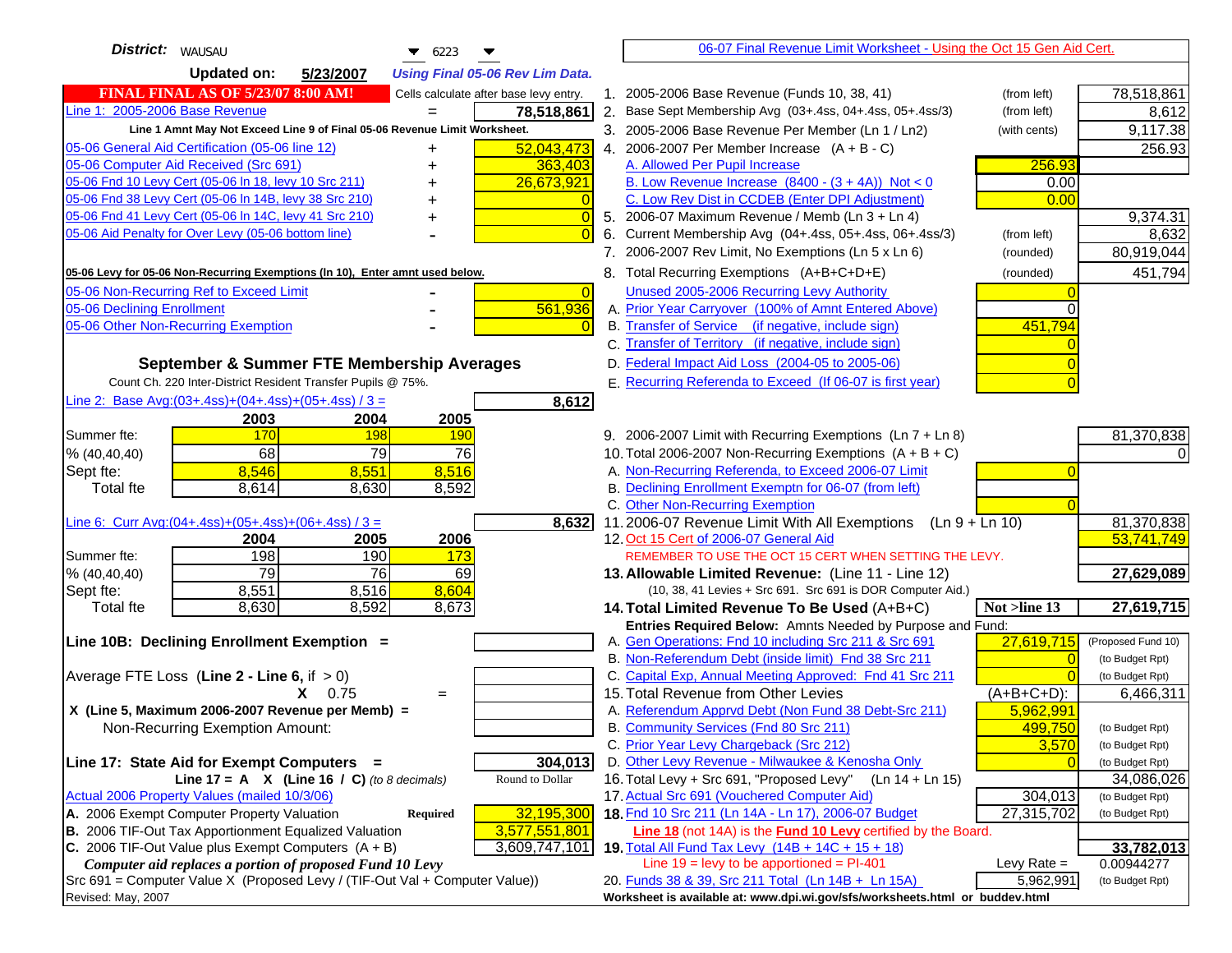|                          | <b>DPI</b> Reconciliation                                                 |
|--------------------------|---------------------------------------------------------------------------|
|                          | In order for the reconciliation to work properly, the                     |
|                          | PI-401 must have been filed with the Department.                          |
|                          | Numbers appearing in the green boxes below are actual, district-submitted |
|                          | 2007 PI-401 data.                                                         |
|                          | Do not type in these fields.                                              |
|                          |                                                                           |
| <b>Fund 10, PI-401</b>   | 27,315,702.00                                                             |
| Fund 38, PI-401          | 0.00                                                                      |
| Fund 41, PI-401          | 0.00                                                                      |
|                          | 27,315,702.00                                                             |
|                          |                                                                           |
| Chargeback, PI-401       | 3,570.00                                                                  |
| Fund 39, PI-401          | 5,962,991.00                                                              |
| Fund 80, PI-401          | 499,750.00                                                                |
| Fund 48/Other, PI-401    | 0.00                                                                      |
|                          |                                                                           |
| Total, PI-401            | 33,782,013.00                                                             |
|                          |                                                                           |
| <b>Computer Aid</b>      | $304,013.00$ <------- don't change<br><b>Results</b>                      |
| 0                        | 0                                                                         |
| You have underlevied by: | 9,374                                                                     |
| 0                        |                                                                           |
|                          |                                                                           |
|                          |                                                                           |
|                          | All of your underlevy is eligible for carryover.                          |
|                          |                                                                           |
|                          |                                                                           |
|                          |                                                                           |
| 0                        |                                                                           |
|                          |                                                                           |
|                          | $\bf{0}$                                                                  |
|                          |                                                                           |
|                          |                                                                           |
|                          |                                                                           |
| 0                        |                                                                           |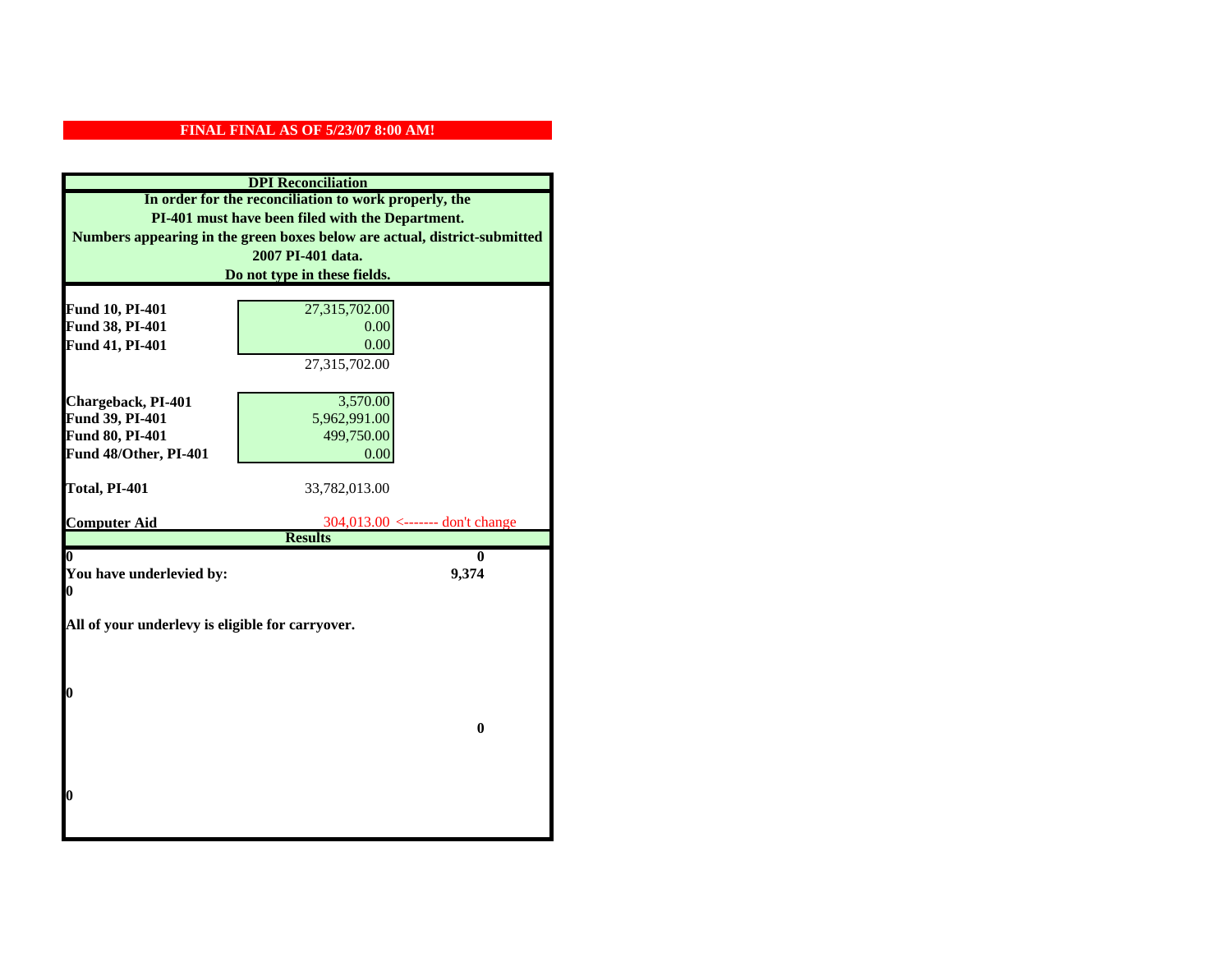| District:   WAUSAUKEE<br>$\blacktriangledown$ 6230                                                                                           | 06-07 Final Revenue Limit Worksheet - Using the Oct 15 Gen Aid Cert.                                                             |                         |
|----------------------------------------------------------------------------------------------------------------------------------------------|----------------------------------------------------------------------------------------------------------------------------------|-------------------------|
| <b>Updated on:</b><br>5/23/2007<br><b>Using Final 05-06 Rev Lim Data.</b>                                                                    |                                                                                                                                  |                         |
| <b>FINAL FINAL AS OF 5/23/07 8:00 AM!</b><br>Cells calculate after base levy entry.                                                          | 1. 2005-2006 Base Revenue (Funds 10, 38, 41)<br>(from left)                                                                      | 5,585,041               |
| Line 1: 2005-2006 Base Revenue<br>5,585,041                                                                                                  | 2. Base Sept Membership Avg (03+.4ss, 04+.4ss, 05+.4ss/3)<br>(from left)                                                         | 655                     |
| Line 1 Amnt May Not Exceed Line 9 of Final 05-06 Revenue Limit Worksheet.                                                                    | 3. 2005-2006 Base Revenue Per Member (Ln 1 / Ln2)<br>(with cents)                                                                | 8,526.78                |
| 1,185,609<br>05-06 General Aid Certification (05-06 line 12)<br>+                                                                            | 4. 2006-2007 Per Member Increase $(A + B - C)$                                                                                   | 256.93                  |
| 05-06 Computer Aid Received (Src 691)<br>2,548                                                                                               | A. Allowed Per Pupil Increase<br>256.93                                                                                          |                         |
| 05-06 Fnd 10 Levy Cert (05-06 ln 18, levy 10 Src 211)<br>4,482,198                                                                           | B. Low Revenue Increase $(8400 - (3 + 4A))$ Not < 0<br>0.00                                                                      |                         |
| 05-06 Fnd 38 Levy Cert (05-06 In 14B, levy 38 Src 210)<br>51,000                                                                             | C. Low Rev Dist in CCDEB (Enter DPI Adjustment)<br>0.00                                                                          |                         |
| 05-06 Fnd 41 Levy Cert (05-06 In 14C, levy 41 Src 210)<br>0<br>+                                                                             | 5. 2006-07 Maximum Revenue / Memb (Ln 3 + Ln 4)                                                                                  | 8,783.71                |
| 05-06 Aid Penalty for Over Levy (05-06 bottom line)                                                                                          | 6. Current Membership Avg (04+.4ss, 05+.4ss, 06+.4ss/3)<br>(from left)                                                           | 633                     |
|                                                                                                                                              | 7. 2006-2007 Rev Limit, No Exemptions (Ln 5 x Ln 6)<br>(rounded)                                                                 | 5,560,088               |
| 05-06 Levy for 05-06 Non-Recurring Exemptions (In 10), Enter amnt used below.                                                                | 8. Total Recurring Exemptions (A+B+C+D+E)<br>(rounded)                                                                           |                         |
| 05-06 Non-Recurring Ref to Exceed Limit<br>$\overline{0}$                                                                                    | Unused 2005-2006 Recurring Levy Authority                                                                                        |                         |
| 05-06 Declining Enrollment<br>136,314                                                                                                        | A. Prior Year Carryover (100% of Amnt Entered Above)<br>0                                                                        |                         |
| 05-06 Other Non-Recurring Exemption                                                                                                          | B. Transfer of Service (if negative, include sign)                                                                               |                         |
|                                                                                                                                              | C. Transfer of Territory (if negative, include sign)                                                                             |                         |
| September & Summer FTE Membership Averages                                                                                                   | D. Federal Impact Aid Loss (2004-05 to 2005-06)                                                                                  |                         |
| Count Ch. 220 Inter-District Resident Transfer Pupils @ 75%.                                                                                 | E. Recurring Referenda to Exceed (If 06-07 is first year)                                                                        |                         |
| Line 2: Base Avg: $(03+.4ss)+(04+.4ss)+(05+.4ss)/3 =$<br>655                                                                                 |                                                                                                                                  |                         |
| 2003<br>2004<br>2005                                                                                                                         |                                                                                                                                  |                         |
| Summer fte:                                                                                                                                  | 9. 2006-2007 Limit with Recurring Exemptions (Ln 7 + Ln 8)                                                                       | 5,560,088               |
| $\overline{2}$<br>3<br>% (40, 40, 40)                                                                                                        | 10. Total 2006-2007 Non-Recurring Exemptions $(A + B + C)$                                                                       | 149,323                 |
| 678<br>655<br>624<br>Sept fte:                                                                                                               | A. Non-Recurring Referenda, to Exceed 2006-07 Limit                                                                              |                         |
| 680<br>658<br>628<br><b>Total</b> fte                                                                                                        | B. Declining Enrollment Exemptn for 06-07 (from left)<br>149,323                                                                 |                         |
|                                                                                                                                              | C. Other Non-Recurring Exemption                                                                                                 |                         |
| Line 6: Curr Avg: $(04+.4ss)+(05+.4ss)+(06+.4ss)/3 =$<br>6331                                                                                | 11.2006-07 Revenue Limit With All Exemptions (Ln $9 + \overline{\text{Ln }10}$ )                                                 | 5,709,411               |
| 2005<br>2006<br>2004                                                                                                                         | 12. Oct 15 Cert of 2006-07 General Aid                                                                                           | 1,007,002               |
| Summer fte:<br>9<br>3<br>$\Omega$<br>⊿                                                                                                       | REMEMBER TO USE THE OCT 15 CERT WHEN SETTING THE LEVY.                                                                           | 4,702,409               |
| % (40, 40, 40)<br>655<br>624<br>612<br>Sept fte:                                                                                             | 13. Allowable Limited Revenue: (Line 11 - Line 12)<br>(10, 38, 41 Levies + Src 691. Src 691 is DOR Computer Aid.)                |                         |
| 658<br><b>Total</b> fte<br>628<br>612                                                                                                        | 14. Total Limited Revenue To Be Used (A+B+C)<br>Not >line 13                                                                     | 4,702,409               |
|                                                                                                                                              | Entries Required Below: Amnts Needed by Purpose and Fund:                                                                        |                         |
| 149,323<br>Line 10B: Declining Enrollment Exemption =                                                                                        | A. Gen Operations: Fnd 10 including Src 211 & Src 691<br>4,651,409                                                               | (Proposed Fund 10)      |
|                                                                                                                                              | B. Non-Referendum Debt (inside limit) Fnd 38 Src 211<br>51,000                                                                   | (to Budget Rpt)         |
| Average FTE Loss (Line $2 -$ Line 6, if $> 0$ )<br>22                                                                                        | C. Capital Exp, Annual Meeting Approved: Fnd 41 Src 211                                                                          | (to Budget Rpt)         |
| $\overline{17}$<br>$X = 0.75$<br>$=$                                                                                                         | 15. Total Revenue from Other Levies<br>$(A+B+C+D)$ :                                                                             | 698,500                 |
| X (Line 5, Maximum 2006-2007 Revenue per Memb) =<br>8,783.71                                                                                 | A. Referendum Apprvd Debt (Non Fund 38 Debt-Src 211)<br>691,000                                                                  |                         |
| Non-Recurring Exemption Amount:<br>149,323                                                                                                   | B. Community Services (Fnd 80 Src 211)<br>7,500                                                                                  | (to Budget Rpt)         |
|                                                                                                                                              | C. Prior Year Levy Chargeback (Src 212)<br>$\overline{0}$                                                                        | (to Budget Rpt)         |
| Line 17: State Aid for Exempt Computers =<br>1,899                                                                                           | D. Other Levy Revenue - Milwaukee & Kenosha Only                                                                                 | (to Budget Rpt)         |
| Line 17 = A $X$ (Line 16 / C) (to 8 decimals)<br>Round to Dollar                                                                             | 16. Total Levy + Src 691, "Proposed Levy"<br>$(Ln 14 + Ln 15)$                                                                   | 5,400,909               |
| Actual 2006 Property Values (mailed 10/3/06)                                                                                                 | 17. Actual Src 691 (Vouchered Computer Aid)<br>1,899                                                                             | (to Budget Rpt)         |
| A. 2006 Exempt Computer Property Valuation<br>219,400<br>Required                                                                            | 18. Fnd 10 Src 211 (Ln 14A - Ln 17), 2006-07 Budget<br>4,649,510                                                                 | (to Budget Rpt)         |
| B. 2006 TIF-Out Tax Apportionment Equalized Valuation<br>623,761,788<br>C. 2006 TIF-Out Value plus Exempt Computers $(A + B)$<br>623,981,188 | <b>Line 18</b> (not 14A) is the <b>Fund 10 Levy</b> certified by the Board.<br>19. Total All Fund Tax Levy (14B + 14C + 15 + 18) |                         |
| Computer aid replaces a portion of proposed Fund 10 Levy                                                                                     | Line $19 = \text{levy}$ to be apportioned = PI-401<br>Levy Rate $=$                                                              | 5,399,010<br>0.00865556 |
| Src 691 = Computer Value X (Proposed Levy / (TIF-Out Val + Computer Value))                                                                  | 742,000<br>20. Funds 38 & 39, Src 211 Total (Ln 14B + Ln 15A)                                                                    | (to Budget Rpt)         |
| Revised: May, 2007                                                                                                                           | Worksheet is available at: www.dpi.wi.gov/sfs/worksheets.html or buddev.html                                                     |                         |
|                                                                                                                                              |                                                                                                                                  |                         |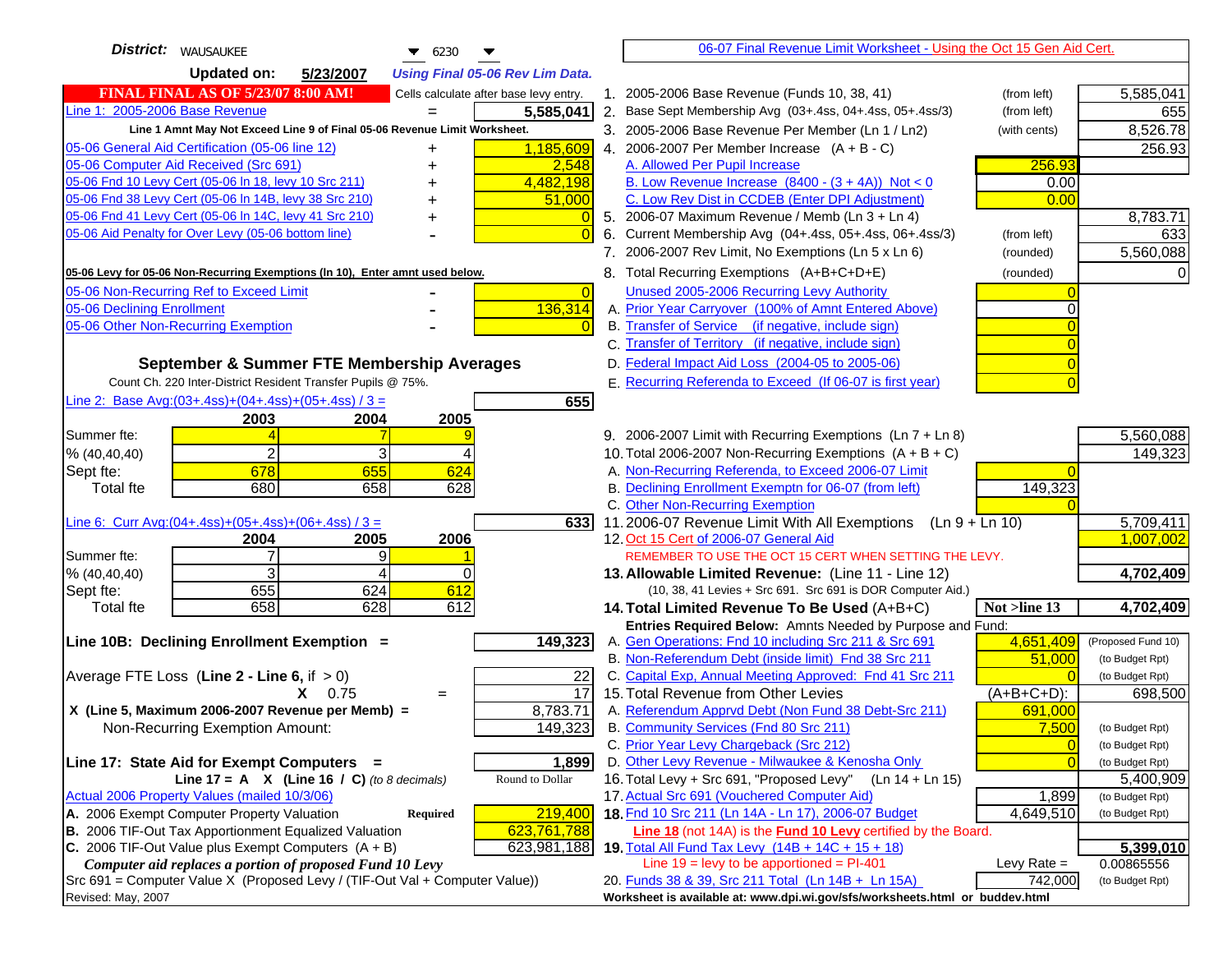|                                    | <b>DPI</b> Reconciliation                                                 |
|------------------------------------|---------------------------------------------------------------------------|
|                                    | In order for the reconciliation to work properly, the                     |
|                                    | PI-401 must have been filed with the Department.                          |
|                                    | Numbers appearing in the green boxes below are actual, district-submitted |
|                                    | 2007 PI-401 data.                                                         |
|                                    | Do not type in these fields.                                              |
|                                    |                                                                           |
| Fund 10, PI-401<br>Fund 38, PI-401 | 4,649,510.00<br>51,000.00                                                 |
| Fund 41, PI-401                    | 0.00                                                                      |
|                                    | 4,700,510.00                                                              |
|                                    |                                                                           |
| Chargeback, PI-401                 | 0.00                                                                      |
| Fund 39, PI-401                    | 691,000.00                                                                |
| Fund 80, PI-401                    | 7,500.00                                                                  |
| Fund 48/Other, PI-401              | 0.00                                                                      |
|                                    |                                                                           |
| Total, PI-401                      | 5,399,010.00                                                              |
|                                    |                                                                           |
| <b>Computer Aid</b>                | $1,899.00 \le$ ------- don't change<br><b>Results</b>                     |
| $\overline{\mathbf{0}}$            | $\bf{0}$                                                                  |
| 0                                  | 0                                                                         |
| You have levied to your maximum.   |                                                                           |
|                                    |                                                                           |
| $\bf{0}$                           |                                                                           |
|                                    |                                                                           |
|                                    |                                                                           |
|                                    |                                                                           |
| l0                                 |                                                                           |
|                                    | $\bf{0}$                                                                  |
|                                    |                                                                           |
|                                    |                                                                           |
|                                    |                                                                           |
| $\boldsymbol{0}$                   |                                                                           |
|                                    |                                                                           |
|                                    |                                                                           |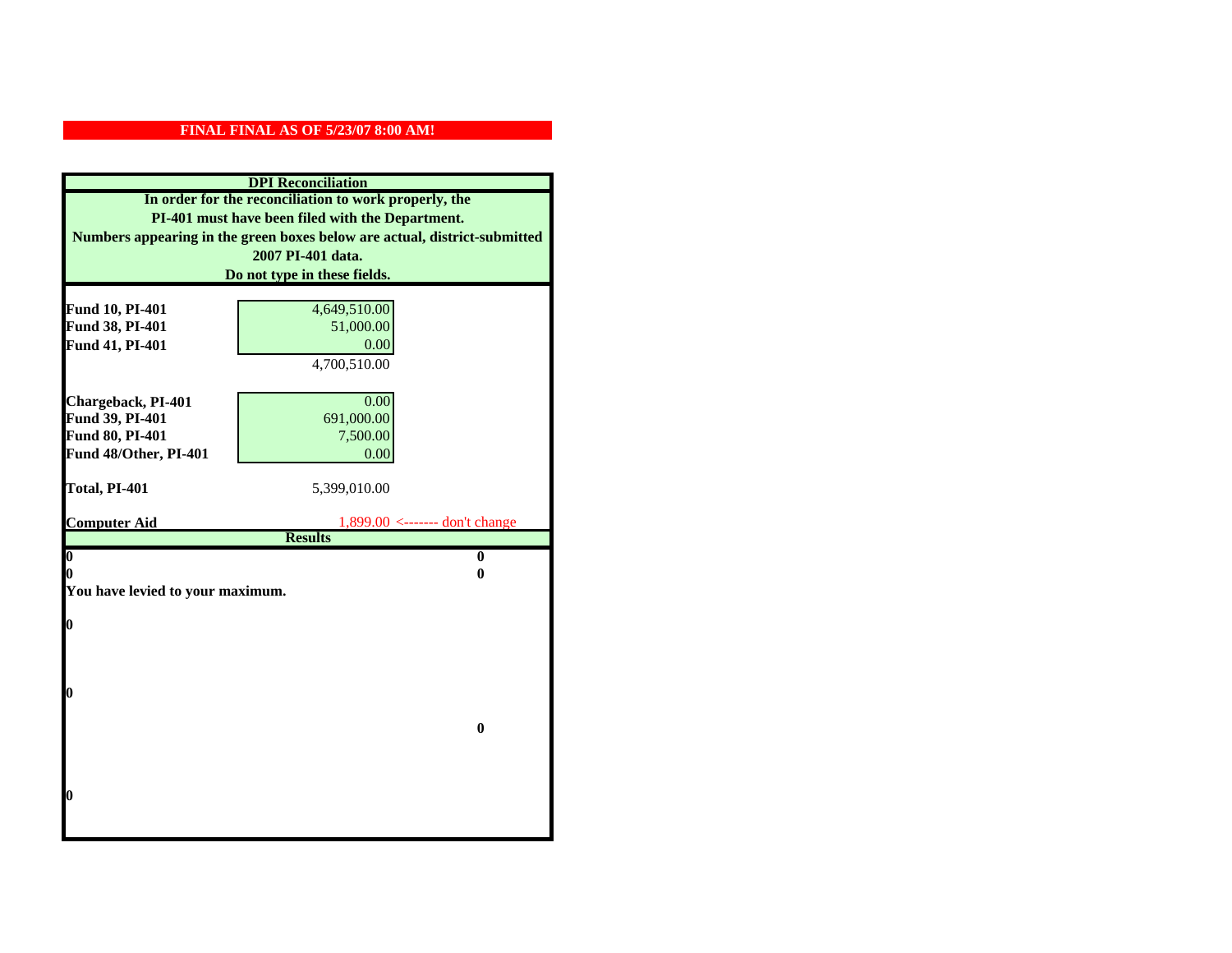| <b>District:</b>   WAUTOMA AREA<br>$\blacktriangledown$ 6237                                                           | 06-07 Final Revenue Limit Worksheet - Using the Oct 15 Gen Aid Cert.                                                      |                              |
|------------------------------------------------------------------------------------------------------------------------|---------------------------------------------------------------------------------------------------------------------------|------------------------------|
| <b>Updated on:</b><br>5/23/2007<br><b>Using Final 05-06 Rev Lim Data.</b>                                              |                                                                                                                           |                              |
| <b>FINAL FINAL AS OF 5/23/07 8:00 AM!</b><br>Cells calculate after base levy entry.                                    | 1. 2005-2006 Base Revenue (Funds 10, 38, 41)<br>(from left)                                                               | 12,733,286                   |
| Line 1: 2005-2006 Base Revenue<br>12,733,286<br>$=$                                                                    | 2. Base Sept Membership Avg (03+.4ss, 04+.4ss, 05+.4ss/3)<br>(from left)                                                  | 1,574                        |
| Line 1 Amnt May Not Exceed Line 9 of Final 05-06 Revenue Limit Worksheet.                                              | 3. 2005-2006 Base Revenue Per Member (Ln 1 / Ln2)<br>(with cents)                                                         | 8,089.76                     |
| 6,989,499<br>05-06 General Aid Certification (05-06 line 12)                                                           | 4. 2006-2007 Per Member Increase $(A + B - C)$                                                                            | 310.24                       |
| 05-06 Computer Aid Received (Src 691)<br>7,250                                                                         | A. Allowed Per Pupil Increase<br>256.93                                                                                   |                              |
| 05-06 Fnd 10 Levy Cert (05-06 ln 18, levy 10 Src 211)<br>5,882,337                                                     | B. Low Revenue Increase $(8400 - (3 + 4A))$ Not < 0<br>53.31                                                              |                              |
| 05-06 Fnd 38 Levy Cert (05-06 In 14B, levy 38 Src 210)                                                                 | C. Low Rev Dist in CCDEB (Enter DPI Adjustment)<br>0.00                                                                   |                              |
| 05-06 Fnd 41 Levy Cert (05-06 In 14C, levy 41 Src 210)<br>$\overline{0}$<br>+                                          | 5. 2006-07 Maximum Revenue / Memb (Ln 3 + Ln 4)                                                                           | 8,400.00                     |
| 05-06 Aid Penalty for Over Levy (05-06 bottom line)<br>$\Omega$                                                        | Current Membership Avg (04+.4ss, 05+.4ss, 06+.4ss/3)<br>6.<br>(from left)                                                 | 1,542                        |
|                                                                                                                        | 7. 2006-2007 Rev Limit, No Exemptions (Ln 5 x Ln 6)<br>(rounded)                                                          | 12,952,800                   |
| 05-06 Levy for 05-06 Non-Recurring Exemptions (In 10), Enter amnt used below.                                          | 8. Total Recurring Exemptions (A+B+C+D+E)<br>(rounded)                                                                    | $-11,300$                    |
| 05-06 Non-Recurring Ref to Exceed Limit<br>$\overline{0}$                                                              | Unused 2005-2006 Recurring Levy Authority                                                                                 |                              |
| 145,800<br>05-06 Declining Enrollment                                                                                  | A. Prior Year Carryover (100% of Amnt Entered Above)                                                                      |                              |
| 05-06 Other Non-Recurring Exemption                                                                                    | B. Transfer of Service (if negative, include sign)<br>$-11,300$                                                           |                              |
|                                                                                                                        | C. Transfer of Territory (if negative, include sign)                                                                      |                              |
| September & Summer FTE Membership Averages                                                                             | D. Federal Impact Aid Loss (2004-05 to 2005-06)                                                                           |                              |
| Count Ch. 220 Inter-District Resident Transfer Pupils @ 75%.                                                           | E. Recurring Referenda to Exceed (If 06-07 is first year)                                                                 |                              |
| Line 2: Base Avg: $(03+.4ss)+(04+.4ss)+(05+.4ss)/3 =$<br>1,574                                                         |                                                                                                                           |                              |
| 2003<br>2004<br>2005                                                                                                   |                                                                                                                           |                              |
| 50<br>37<br>Summer fte:<br>31                                                                                          | 9. 2006-2007 Limit with Recurring Exemptions (Ln 7 + Ln 8)                                                                | 12,941,500                   |
| 20<br>12<br>15<br>% (40, 40, 40)                                                                                       | 10. Total 2006-2007 Non-Recurring Exemptions $(A + B + C)$                                                                | 201,600                      |
| 1,597<br>1,539<br>1,539<br>Sept fte:                                                                                   | A. Non-Recurring Referenda, to Exceed 2006-07 Limit                                                                       |                              |
| <b>Total fte</b><br>1,617<br>1,554<br>1,551                                                                            | B. Declining Enrollment Exemptn for 06-07 (from left)<br>201,600                                                          |                              |
|                                                                                                                        | C. Other Non-Recurring Exemption                                                                                          |                              |
| Line 6: Curr Avg: $(04+.4ss)+(05+.4ss)+(06+.4ss)/3 =$<br>1,542<br>2006<br>2004<br>2005                                 | 11.2006-07 Revenue Limit With All Exemptions<br>$(Ln 9 + Ln 10)$<br>12. Oct 15 Cert of 2006-07 General Aid                | 13,143,100<br>7,178,022      |
| $\overline{37}$<br>31<br>Summer fte:<br>28                                                                             | REMEMBER TO USE THE OCT 15 CERT WHEN SETTING THE LEVY.                                                                    |                              |
| 15<br>12<br>% (40, 40, 40)<br>11                                                                                       | 13. Allowable Limited Revenue: (Line 11 - Line 12)                                                                        | 5,965,078                    |
| 1,539<br>1,539<br>1,510<br>Sept fte:                                                                                   | (10, 38, 41 Levies + Src 691. Src 691 is DOR Computer Aid.)                                                               |                              |
| 1,521<br>1,554<br>1,551<br><b>Total fte</b>                                                                            | Not >line 13<br>14. Total Limited Revenue To Be Used (A+B+C)                                                              | 5,965,078                    |
|                                                                                                                        | Entries Required Below: Amnts Needed by Purpose and Fund:                                                                 |                              |
| Line 10B: Declining Enrollment Exemption =<br>201,600                                                                  | 5,965,078<br>A. Gen Operations: Fnd 10 including Src 211 & Src 691                                                        | (Proposed Fund 10)           |
|                                                                                                                        | B. Non-Referendum Debt (inside limit) Fnd 38 Src 211<br>$\Omega$                                                          | (to Budget Rpt)              |
| Average FTE Loss (Line $2 -$ Line 6, if $> 0$ )<br>32                                                                  | C. Capital Exp, Annual Meeting Approved: Fnd 41 Src 211                                                                   | (to Budget Rpt)              |
| 24<br>$X = 0.75$<br>$=$                                                                                                | 15. Total Revenue from Other Levies<br>$(A+B+C+D)$ :                                                                      | 604,000                      |
| X (Line 5, Maximum 2006-2007 Revenue per Memb) =<br>8,400.00                                                           | A. Referendum Apprvd Debt (Non Fund 38 Debt-Src 211)<br>550,000                                                           |                              |
| 201,600<br>Non-Recurring Exemption Amount:                                                                             | B. Community Services (Fnd 80 Src 211)<br>54,000                                                                          | (to Budget Rpt)              |
|                                                                                                                        | C. Prior Year Levy Chargeback (Src 212)<br>$\overline{0}$<br>D. Other Levy Revenue - Milwaukee & Kenosha Only<br>$\Omega$ | (to Budget Rpt)              |
| 7,745<br>Line 17: State Aid for Exempt Computers =<br>Round to Dollar<br>Line 17 = A $X$ (Line 16 / C) (to 8 decimals) | 16. Total Levy + Src 691, "Proposed Levy"<br>(Ln 14 + Ln 15)                                                              | (to Budget Rpt)<br>6,569,078 |
| Actual 2006 Property Values (mailed 10/3/06)                                                                           | 17. Actual Src 691 (Vouchered Computer Aid)<br>7,745                                                                      | (to Budget Rpt)              |
| A. 2006 Exempt Computer Property Valuation<br>1,096,100<br>Required                                                    | 18. Fnd 10 Src 211 (Ln 14A - Ln 17), 2006-07 Budget<br>5,957,333                                                          | (to Budget Rpt)              |
| B. 2006 TIF-Out Tax Apportionment Equalized Valuation<br>928,631,472                                                   | Line 18 (not 14A) is the Fund 10 Levy certified by the Board.                                                             |                              |
| 929,727,572<br>C. 2006 TIF-Out Value plus Exempt Computers $(A + B)$                                                   | 19. Total All Fund Tax Levy (14B + 14C + 15 + 18)                                                                         | 6,561,333                    |
| Computer aid replaces a portion of proposed Fund 10 Levy                                                               | Line $19 = \text{levy}$ to be apportioned = PI-401<br>Levy Rate $=$                                                       | 0.00706559                   |
| Src 691 = Computer Value X (Proposed Levy / (TIF-Out Val + Computer Value))                                            | 20. Funds 38 & 39, Src 211 Total (Ln 14B + Ln 15A)<br>550,000                                                             | (to Budget Rpt)              |
| Revised: May, 2007                                                                                                     | Worksheet is available at: www.dpi.wi.gov/sfs/worksheets.html or buddev.html                                              |                              |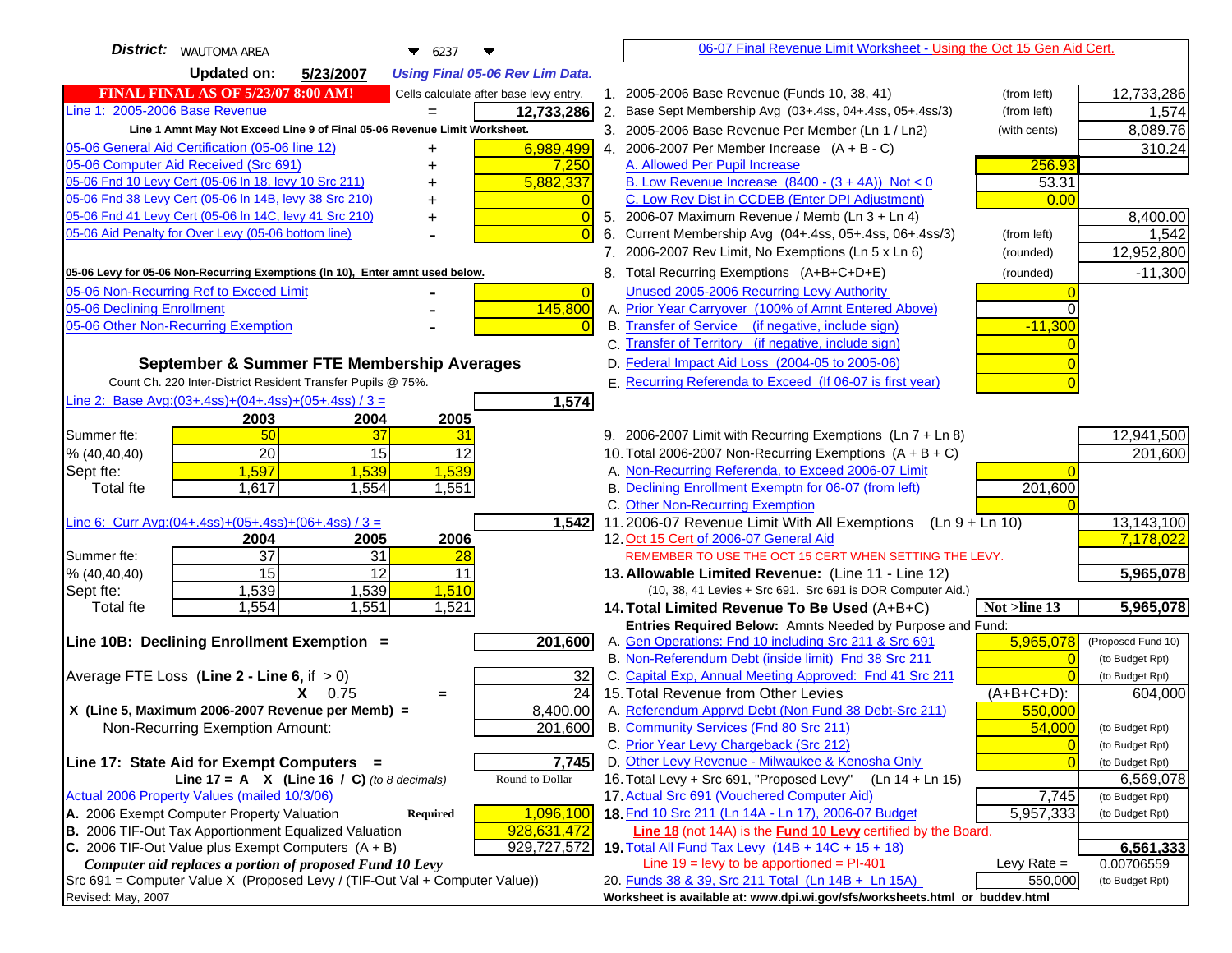|                                  | <b>DPI</b> Reconciliation                                                 |
|----------------------------------|---------------------------------------------------------------------------|
|                                  | In order for the reconciliation to work properly, the                     |
|                                  | PI-401 must have been filed with the Department.                          |
|                                  | Numbers appearing in the green boxes below are actual, district-submitted |
|                                  | 2007 PI-401 data.                                                         |
|                                  | Do not type in these fields.                                              |
|                                  |                                                                           |
| Fund 10, PI-401                  | 5,957,333.00                                                              |
| Fund 38, PI-401                  | 0.00<br>0.00                                                              |
| Fund 41, PI-401                  | 5,957,333.00                                                              |
|                                  |                                                                           |
| Chargeback, PI-401               | 0.00                                                                      |
| Fund 39, PI-401                  | 550,000.00                                                                |
| Fund 80, PI-401                  | 54,000.00                                                                 |
| Fund 48/Other, PI-401            | 0.00                                                                      |
|                                  |                                                                           |
| Total, PI-401                    | 6,561,333.00                                                              |
|                                  |                                                                           |
| <b>Computer Aid</b>              | $7,745.00 \leftarrow \text{---}$ don't change<br><b>Results</b>           |
| $\overline{\mathbf{0}}$          | $\bf{0}$                                                                  |
| 0                                | 0                                                                         |
| You have levied to your maximum. |                                                                           |
|                                  |                                                                           |
| 0                                |                                                                           |
|                                  |                                                                           |
|                                  |                                                                           |
|                                  |                                                                           |
| 0                                |                                                                           |
|                                  | $\bf{0}$                                                                  |
|                                  |                                                                           |
|                                  |                                                                           |
|                                  |                                                                           |
| 0                                |                                                                           |
|                                  |                                                                           |
|                                  |                                                                           |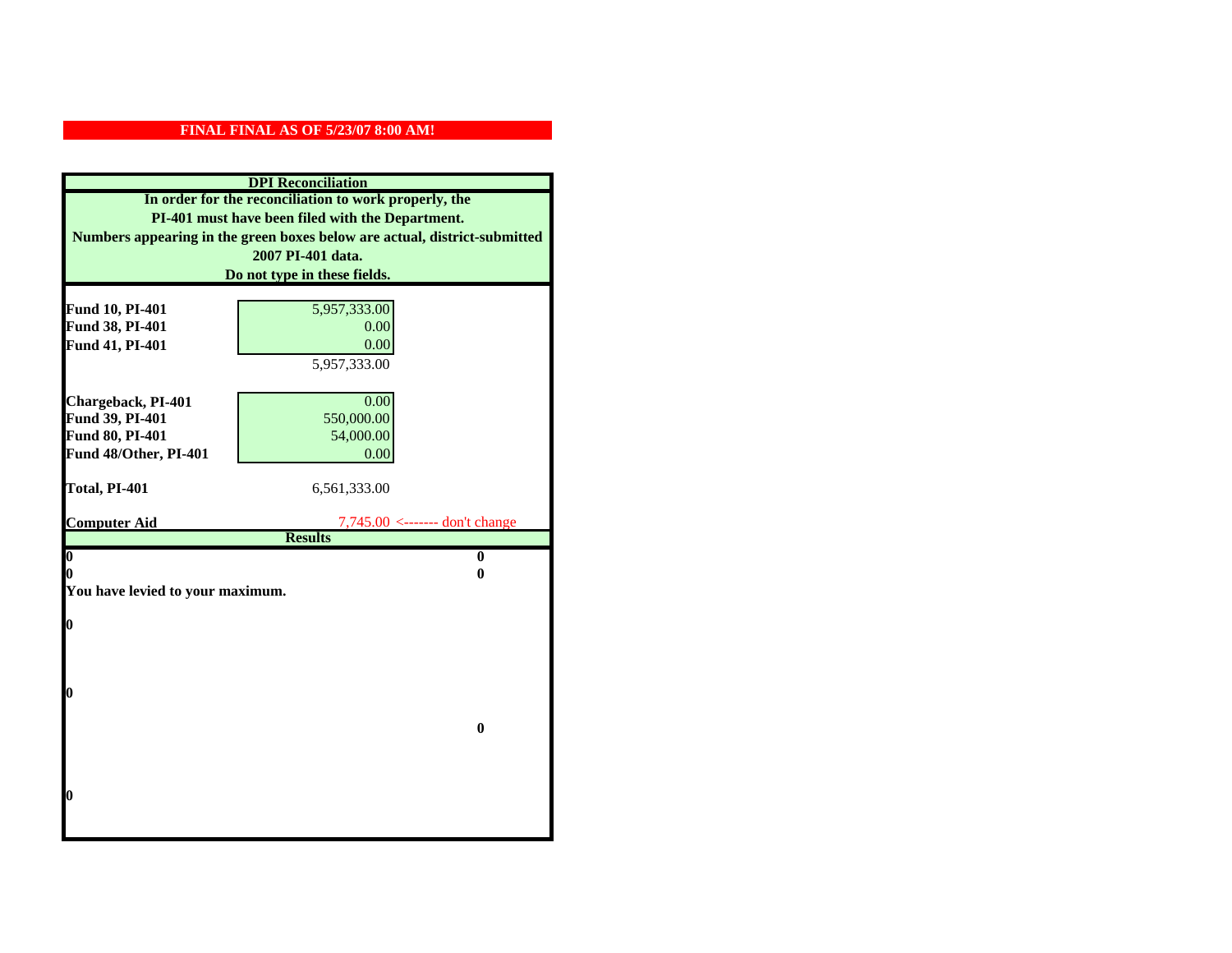| <b>District:</b>   WAUWATOSA<br>$\bullet$ 6244                                      |    | 06-07 Final Revenue Limit Worksheet - Using the Oct 15 Gen Aid Cert.                                          |               |                                       |
|-------------------------------------------------------------------------------------|----|---------------------------------------------------------------------------------------------------------------|---------------|---------------------------------------|
| <b>Updated on:</b><br>5/23/2007<br><b>Using Final 05-06 Rev Lim Data.</b>           |    |                                                                                                               |               |                                       |
| <b>FINAL FINAL AS OF 5/23/07 8:00 AM!</b><br>Cells calculate after base levy entry. |    | 1. 2005-2006 Base Revenue (Funds 10, 38, 41)                                                                  | (from left)   | 55,888,736                            |
| Line 1: 2005-2006 Base Revenue<br>55,888,736                                        | 2. | Base Sept Membership Avg (03+.4ss, 04+.4ss, 05+.4ss/3)                                                        | (from left)   | 5,959                                 |
| Line 1 Amnt May Not Exceed Line 9 of Final 05-06 Revenue Limit Worksheet.           |    | 3. 2005-2006 Base Revenue Per Member (Ln 1 / Ln2)                                                             | (with cents)  | 9,378.88                              |
| 22,134,987<br>05-06 General Aid Certification (05-06 line 12)<br>+                  |    | 4. 2006-2007 Per Member Increase $(A + B - C)$                                                                |               | 256.93                                |
| 05-06 Computer Aid Received (Src 691)<br>367,302                                    |    | A. Allowed Per Pupil Increase                                                                                 | 256.93        |                                       |
| 05-06 Fnd 10 Levy Cert (05-06 ln 18, levy 10 Src 211)<br>33,619,939                 |    | B. Low Revenue Increase $(8400 - (3 + 4A))$ Not < 0                                                           | 0.00          |                                       |
| 05-06 Fnd 38 Levy Cert (05-06 In 14B, levy 38 Src 210)                              |    | C. Low Rev Dist in CCDEB (Enter DPI Adjustment)                                                               | 0.00          |                                       |
| 05-06 Fnd 41 Levy Cert (05-06 In 14C, levy 41 Src 210)<br>10,000                    |    | 5. 2006-07 Maximum Revenue / Memb (Ln 3 + Ln 4)                                                               |               | 9,635.81                              |
| 05-06 Aid Penalty for Over Levy (05-06 bottom line)                                 | 6. | Current Membership Avg (04+.4ss, 05+.4ss, 06+.4ss/3)                                                          | (from left)   | 5,938                                 |
|                                                                                     |    | 7. 2006-2007 Rev Limit, No Exemptions (Ln 5 x Ln 6)                                                           | (rounded)     | 57,217,440                            |
| 05-06 Levy for 05-06 Non-Recurring Exemptions (In 10), Enter amnt used below.       |    | 8. Total Recurring Exemptions (A+B+C+D+E)                                                                     | (rounded)     | 64,505                                |
| 05-06 Non-Recurring Ref to Exceed Limit<br>$\overline{0}$                           |    | Unused 2005-2006 Recurring Levy Authority                                                                     |               |                                       |
| 243,492<br>05-06 Declining Enrollment                                               |    | A. Prior Year Carryover (100% of Amnt Entered Above)                                                          |               |                                       |
| 05-06 Other Non-Recurring Exemption                                                 |    | B. Transfer of Service (if negative, include sign)                                                            | 64,505        |                                       |
|                                                                                     |    | C. Transfer of Territory (if negative, include sign)                                                          |               |                                       |
| September & Summer FTE Membership Averages                                          |    | D. Federal Impact Aid Loss (2004-05 to 2005-06)                                                               |               |                                       |
| Count Ch. 220 Inter-District Resident Transfer Pupils @ 75%.                        |    | E. Recurring Referenda to Exceed (If 06-07 is first year)                                                     |               |                                       |
| Line 2: Base Avg:(03+.4ss)+(04+.4ss)+(05+.4ss) / 3 =<br>5,959                       |    |                                                                                                               |               |                                       |
| 2003<br>2004<br>2005                                                                |    |                                                                                                               |               |                                       |
| 62<br>64<br>Summer fte:<br>77                                                       |    | 9. 2006-2007 Limit with Recurring Exemptions (Ln 7 + Ln 8)                                                    |               | 57,281,945                            |
| 25<br>26<br>31<br>% (40, 40, 40)                                                    |    | 10. Total 2006-2007 Non-Recurring Exemptions $(A + B + C)$                                                    |               | 154,173                               |
| 5,990<br>5,886<br>5,918<br>Sept fte:                                                |    | A. Non-Recurring Referenda, to Exceed 2006-07 Limit                                                           |               |                                       |
| 6,015<br>5,917<br><b>Total fte</b><br>5,944                                         |    | B. Declining Enrollment Exemptn for 06-07 (from left)                                                         | 154,173       |                                       |
|                                                                                     |    | C. Other Non-Recurring Exemption                                                                              |               |                                       |
| Line 6: Curr Avg: $(04+.4ss)+(05+.4ss)+(06+.4ss)/3=$<br>5,938                       |    | 11.2006-07 Revenue Limit With All Exemptions (Ln $9 + \overline{\text{Ln }10}$ )                              |               | 57,436,118                            |
| 2005<br>2006<br>2004                                                                |    | 12. Oct 15 Cert of 2006-07 General Aid                                                                        |               | 22,137,922                            |
| 64<br>$\overline{77}$<br>81<br>Summer fte:                                          |    | REMEMBER TO USE THE OCT 15 CERT WHEN SETTING THE LEVY.                                                        |               |                                       |
| $\overline{26}$<br>31<br>32<br>% (40, 40, 40)                                       |    | 13. Allowable Limited Revenue: (Line 11 - Line 12)                                                            |               | 35,298,196                            |
| 5,920<br>5,918<br>5,886<br>Sept fte:                                                |    | (10, 38, 41 Levies + Src 691. Src 691 is DOR Computer Aid.)                                                   |               | <b>EXCEEDS LIMIT</b>                  |
| 5,917<br>5,952<br>5,944<br><b>Total fte</b>                                         |    | 14. Total Limited Revenue To Be Used (A+B+C)                                                                  | Not >line 13  | 35,317,467                            |
| 154,173<br>Line 10B: Declining Enrollment Exemption =                               |    | Entries Required Below: Amnts Needed by Purpose and Fund:                                                     | 35,026,122    |                                       |
|                                                                                     |    | A. Gen Operations: Fnd 10 including Src 211 & Src 691<br>B. Non-Referendum Debt (inside limit) Fnd 38 Src 211 | 281,345       | (Proposed Fund 10)<br>(to Budget Rpt) |
| Average FTE Loss (Line $2 -$ Line 6, if $> 0$ )<br>21                               |    | C. Capital Exp, Annual Meeting Approved: Fnd 41 Src 211                                                       | 10,000        | (to Budget Rpt)                       |
| 16<br>$X = 0.75$<br>$\qquad \qquad =$                                               |    | 15. Total Revenue from Other Levies                                                                           | $(A+B+C+D)$ : | 501,541                               |
| X (Line 5, Maximum 2006-2007 Revenue per Memb) =<br>9,635.81                        |    | A. Referendum Apprvd Debt (Non Fund 38 Debt-Src 211)                                                          |               |                                       |
| 154,173<br>Non-Recurring Exemption Amount:                                          |    | B. Community Services (Fnd 80 Src 211)                                                                        | 495,318       | (to Budget Rpt)                       |
|                                                                                     |    | C. Prior Year Levy Chargeback (Src 212)                                                                       | 6,223         | (to Budget Rpt)                       |
| 355,456<br>Line 17: State Aid for Exempt Computers =                                |    | D. Other Levy Revenue - Milwaukee & Kenosha Only                                                              |               | (to Budget Rpt)                       |
| Round to Dollar<br>Line 17 = A $X$ (Line 16 / C) (to 8 decimals)                    |    | 16. Total Levy + Src 691, "Proposed Levy"<br>(Ln 14 + Ln 15)                                                  |               | 35,819,008                            |
| Actual 2006 Property Values (mailed 10/3/06)                                        |    | 17. Actual Src 691 (Vouchered Computer Aid)                                                                   | 355,456       | (to Budget Rpt)                       |
| A. 2006 Exempt Computer Property Valuation<br>53,192,500<br><b>Required</b>         |    | 18. Fnd 10 Src 211 (Ln 14A - Ln 17), 2006-07 Budget                                                           | 34,670,666    | (to Budget Rpt)                       |
| B. 2006 TIF-Out Tax Apportionment Equalized Valuation<br>5,306,974,200              |    | Line 18 (not 14A) is the <b>Fund 10 Levy</b> certified by the Board.                                          |               |                                       |
| C. 2006 TIF-Out Value plus Exempt Computers $(A + B)$<br>5,360,166,700              |    | 19. Total All Fund Tax Levy (14B + 14C + 15 + 18)                                                             |               | 35,463,552                            |
| Computer aid replaces a portion of proposed Fund 10 Levy                            |    | Line $19 = \text{levy}$ to be apportioned = PI-401                                                            | Levy Rate $=$ | 0.00668244                            |
| Src 691 = Computer Value X (Proposed Levy / (TIF-Out Val + Computer Value))         |    | 20. Funds 38 & 39, Src 211 Total (Ln 14B + Ln 15A)                                                            | 281,345       | (to Budget Rpt)                       |
| Revised: May, 2007                                                                  |    | Worksheet is available at: www.dpi.wi.gov/sfs/worksheets.html or buddev.html                                  |               |                                       |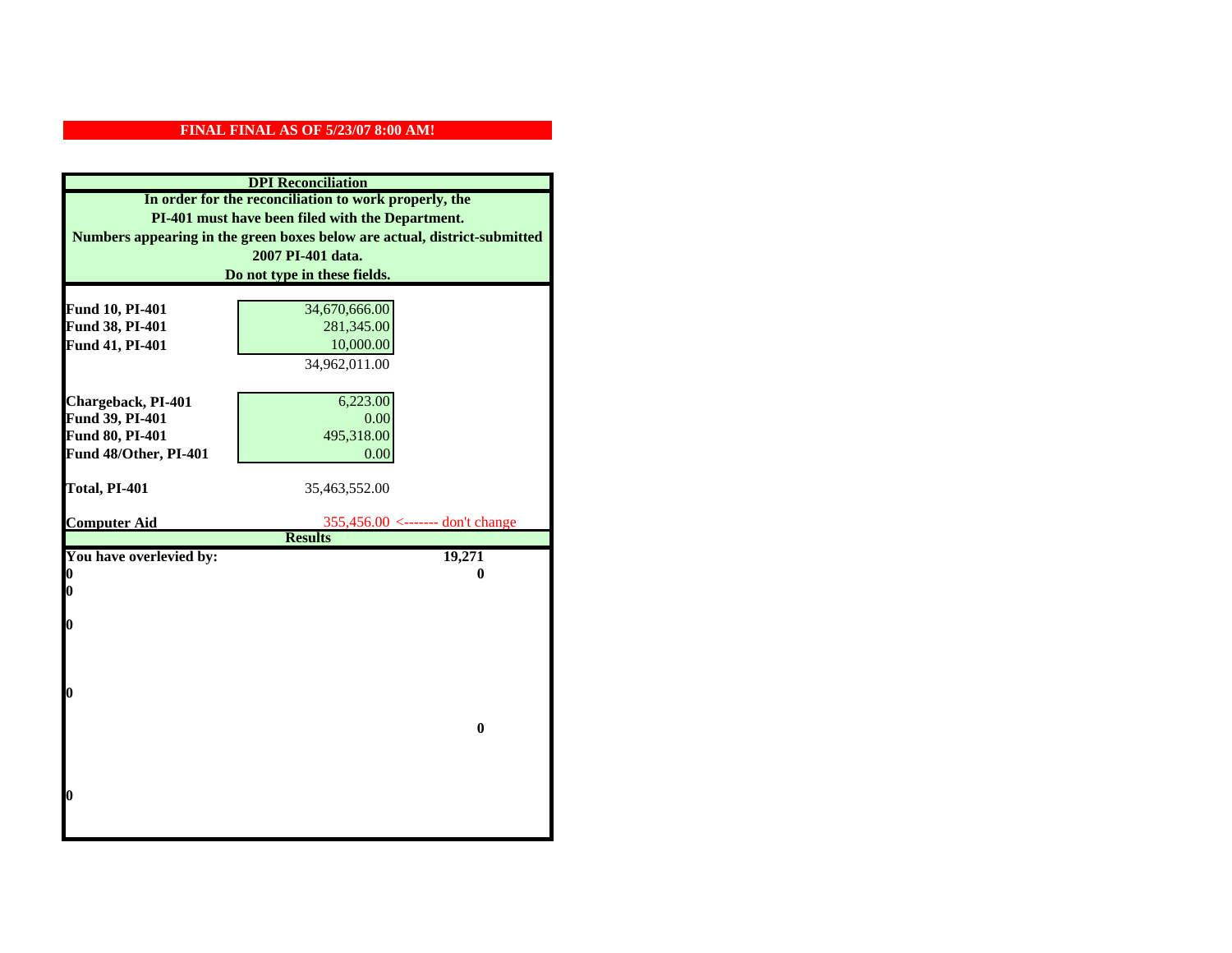| District:   WAUZEKA-STEUBEN<br><b>Updated on:</b><br>5/23/2007<br><b>Using Final 05-06 Rev Lim Data.</b><br><b>FINAL FINAL AS OF 5/23/07 8:00 AM!</b><br>1. 2005-2006 Base Revenue (Funds 10, 38, 41)<br>Cells calculate after base levy entry.<br>(from left)<br>Line 1: 2005-2006 Base Revenue<br>3,000,581<br>2. Base Sept Membership Avg (03+.4ss, 04+.4ss, 05+.4ss/3)<br>(from left)<br>$=$ | 3,000,581<br>330                   |
|--------------------------------------------------------------------------------------------------------------------------------------------------------------------------------------------------------------------------------------------------------------------------------------------------------------------------------------------------------------------------------------------------|------------------------------------|
|                                                                                                                                                                                                                                                                                                                                                                                                  |                                    |
|                                                                                                                                                                                                                                                                                                                                                                                                  |                                    |
|                                                                                                                                                                                                                                                                                                                                                                                                  |                                    |
| Line 1 Amnt May Not Exceed Line 9 of Final 05-06 Revenue Limit Worksheet.<br>3. 2005-2006 Base Revenue Per Member (Ln 1 / Ln2)<br>(with cents)                                                                                                                                                                                                                                                   | 9,092.67                           |
| 2,758,379<br>05-06 General Aid Certification (05-06 line 12)<br>4. 2006-2007 Per Member Increase $(A + B - C)$<br>+                                                                                                                                                                                                                                                                              | 256.93                             |
| 05-06 Computer Aid Received (Src 691)<br>307<br>A. Allowed Per Pupil Increase<br>256.93                                                                                                                                                                                                                                                                                                          |                                    |
| 05-06 Fnd 10 Levy Cert (05-06 ln 18, levy 10 Src 211)<br>272,955<br>B. Low Revenue Increase $(8400 - (3 + 4A))$ Not < 0<br>0.00                                                                                                                                                                                                                                                                  |                                    |
| 05-06 Fnd 38 Levy Cert (05-06 In 14B, levy 38 Src 210)<br>C. Low Rev Dist in CCDEB (Enter DPI Adjustment)<br>0.00<br>23,496                                                                                                                                                                                                                                                                      |                                    |
| 05-06 Fnd 41 Levy Cert (05-06 In 14C, levy 41 Src 210)<br>5. 2006-07 Maximum Revenue / Memb (Ln 3 + Ln 4)<br>$\overline{0}$<br>+                                                                                                                                                                                                                                                                 | 9,349.60                           |
| 05-06 Aid Penalty for Over Levy (05-06 bottom line)<br>6. Current Membership Avg (04+.4ss, 05+.4ss, 06+.4ss/3)<br>(from left)                                                                                                                                                                                                                                                                    | 323                                |
| 7. 2006-2007 Rev Limit, No Exemptions (Ln 5 x Ln 6)<br>(rounded)                                                                                                                                                                                                                                                                                                                                 | 3,019,921                          |
| 8. Total Recurring Exemptions (A+B+C+D+E)<br>05-06 Levy for 05-06 Non-Recurring Exemptions (In 10), Enter amnt used below.<br>(rounded)                                                                                                                                                                                                                                                          | 250,000                            |
| 05-06 Non-Recurring Ref to Exceed Limit<br>Unused 2005-2006 Recurring Levy Authority<br>$\overline{0}$                                                                                                                                                                                                                                                                                           |                                    |
| 54,556<br>05-06 Declining Enrollment<br>A. Prior Year Carryover (100% of Amnt Entered Above)<br>0                                                                                                                                                                                                                                                                                                |                                    |
| B. Transfer of Service (if negative, include sign)<br>05-06 Other Non-Recurring Exemption                                                                                                                                                                                                                                                                                                        |                                    |
| C. Transfer of Territory (if negative, include sign)                                                                                                                                                                                                                                                                                                                                             |                                    |
| D. Federal Impact Aid Loss (2004-05 to 2005-06)<br>September & Summer FTE Membership Averages                                                                                                                                                                                                                                                                                                    |                                    |
| E. Recurring Referenda to Exceed (If 06-07 is first year)<br>Count Ch. 220 Inter-District Resident Transfer Pupils @ 75%.<br>250,000                                                                                                                                                                                                                                                             |                                    |
| Line 2: Base Avg: (03+.4ss) + (04+.4ss) + (05+.4ss) / 3 =<br>330                                                                                                                                                                                                                                                                                                                                 |                                    |
| 2003<br>2004<br>2005                                                                                                                                                                                                                                                                                                                                                                             |                                    |
| 9. 2006-2007 Limit with Recurring Exemptions (Ln 7 + Ln 8)<br>Summer fte:<br>3 <sup>l</sup>                                                                                                                                                                                                                                                                                                      | 3,269,921                          |
| $\overline{c}$<br>10. Total 2006-2007 Non-Recurring Exemptions $(A + B + C)$<br>% (40,40,40)<br>1                                                                                                                                                                                                                                                                                                | 46,748                             |
| 339<br>317<br>A. Non-Recurring Referenda, to Exceed 2006-07 Limit<br>330<br>Sept fte:                                                                                                                                                                                                                                                                                                            |                                    |
| 341<br>331<br>B. Declining Enrollment Exemptn for 06-07 (from left)<br>319<br>46,748<br>Total fte                                                                                                                                                                                                                                                                                                |                                    |
| C. Other Non-Recurring Exemption                                                                                                                                                                                                                                                                                                                                                                 |                                    |
| Line 6: Curr Avg: $(04+.4ss)+(05+.4ss)+(06+.4ss)/3 =$<br>11.2006-07 Revenue Limit With All Exemptions (Ln $9 + \overline{\text{Ln }10}$ )<br>323<br>2006<br>12. Oct 15 Cert of 2006-07 General Aid                                                                                                                                                                                               | 3,316,669<br>2,708,969             |
| 2005<br>2004<br>3<br>Summer fte:<br>4<br>REMEMBER TO USE THE OCT 15 CERT WHEN SETTING THE LEVY.                                                                                                                                                                                                                                                                                                  |                                    |
| $\overline{2}$<br>% (40,40,40)<br>13. Allowable Limited Revenue: (Line 11 - Line 12)                                                                                                                                                                                                                                                                                                             | 607,700                            |
| 330<br>317<br>319<br>Sept fte:<br>(10, 38, 41 Levies + Src 691. Src 691 is DOR Computer Aid.)                                                                                                                                                                                                                                                                                                    |                                    |
| 331<br>319<br>320<br>Not >line 13<br>Total fte<br>14. Total Limited Revenue To Be Used (A+B+C)                                                                                                                                                                                                                                                                                                   | 607,700                            |
| Entries Required Below: Amnts Needed by Purpose and Fund:                                                                                                                                                                                                                                                                                                                                        |                                    |
| Line 10B: Declining Enrollment Exemption =<br>46,748<br>A. Gen Operations: Fnd 10 including Src 211 & Src 691<br>573,620                                                                                                                                                                                                                                                                         | (Proposed Fund 10)                 |
| B. Non-Referendum Debt (inside limit) Fnd 38 Src 211<br>34,080                                                                                                                                                                                                                                                                                                                                   | (to Budget Rpt)                    |
| C. Capital Exp, Annual Meeting Approved: Fnd 41 Src 211<br>Average FTE Loss (Line $2 -$ Line 6, if $> 0$ )                                                                                                                                                                                                                                                                                       | (to Budget Rpt)                    |
| 5<br>15. Total Revenue from Other Levies<br>$X = 0.75$<br>(A+B+C+D):<br>$=$                                                                                                                                                                                                                                                                                                                      | 261,040                            |
| A. Referendum Apprvd Debt (Non Fund 38 Debt-Src 211)<br>X (Line 5, Maximum 2006-2007 Revenue per Memb) =<br>9,349.60<br>261,040                                                                                                                                                                                                                                                                  |                                    |
| B. Community Services (Fnd 80 Src 211)<br>Non-Recurring Exemption Amount:<br>46,748<br>$\Omega$                                                                                                                                                                                                                                                                                                  | (to Budget Rpt)                    |
| C. Prior Year Levy Chargeback (Src 212)<br>$\overline{0}$                                                                                                                                                                                                                                                                                                                                        | (to Budget Rpt)                    |
| D. Other Levy Revenue - Milwaukee & Kenosha Only<br>$\Omega$<br>Line 17: State Aid for Exempt Computers =<br>480                                                                                                                                                                                                                                                                                 | (to Budget Rpt)                    |
| 16. Total Levy + Src 691, "Proposed Levy"<br>Round to Dollar<br>Line 17 = A $X$ (Line 16 / C) (to 8 decimals)<br>(Ln 14 + Ln 15)<br>17. Actual Src 691 (Vouchered Computer Aid)<br>Actual 2006 Property Values (mailed 10/3/06)<br>480                                                                                                                                                           | 868,740                            |
| A. 2006 Exempt Computer Property Valuation<br>35,400<br>18. Fnd 10 Src 211 (Ln 14A - Ln 17), 2006-07 Budget<br>573,140<br>Required                                                                                                                                                                                                                                                               | (to Budget Rpt)<br>(to Budget Rpt) |
| B. 2006 TIF-Out Tax Apportionment Equalized Valuation<br>64,055,312<br><b>Line 18</b> (not 14A) is the <b>Fund 10 Levy</b> certified by the Board.                                                                                                                                                                                                                                               |                                    |
| C. 2006 TIF-Out Value plus Exempt Computers $(A + B)$<br>64,090,712<br>19. Total All Fund Tax Levy $(14B + 14C + 15 + 18)$                                                                                                                                                                                                                                                                       | 868,260                            |
| Line $19$ = levy to be apportioned = PI-401<br>Computer aid replaces a portion of proposed Fund 10 Levy<br>Levy Rate $=$                                                                                                                                                                                                                                                                         | 0.01355485                         |
| Src 691 = Computer Value X (Proposed Levy / (TIF-Out Val + Computer Value))<br>20. Funds 38 & 39, Src 211 Total (Ln 14B + Ln 15A)<br>295,120                                                                                                                                                                                                                                                     | (to Budget Rpt)                    |
| Worksheet is available at: www.dpi.wi.gov/sfs/worksheets.html or buddev.html<br>Revised: May, 2007                                                                                                                                                                                                                                                                                               |                                    |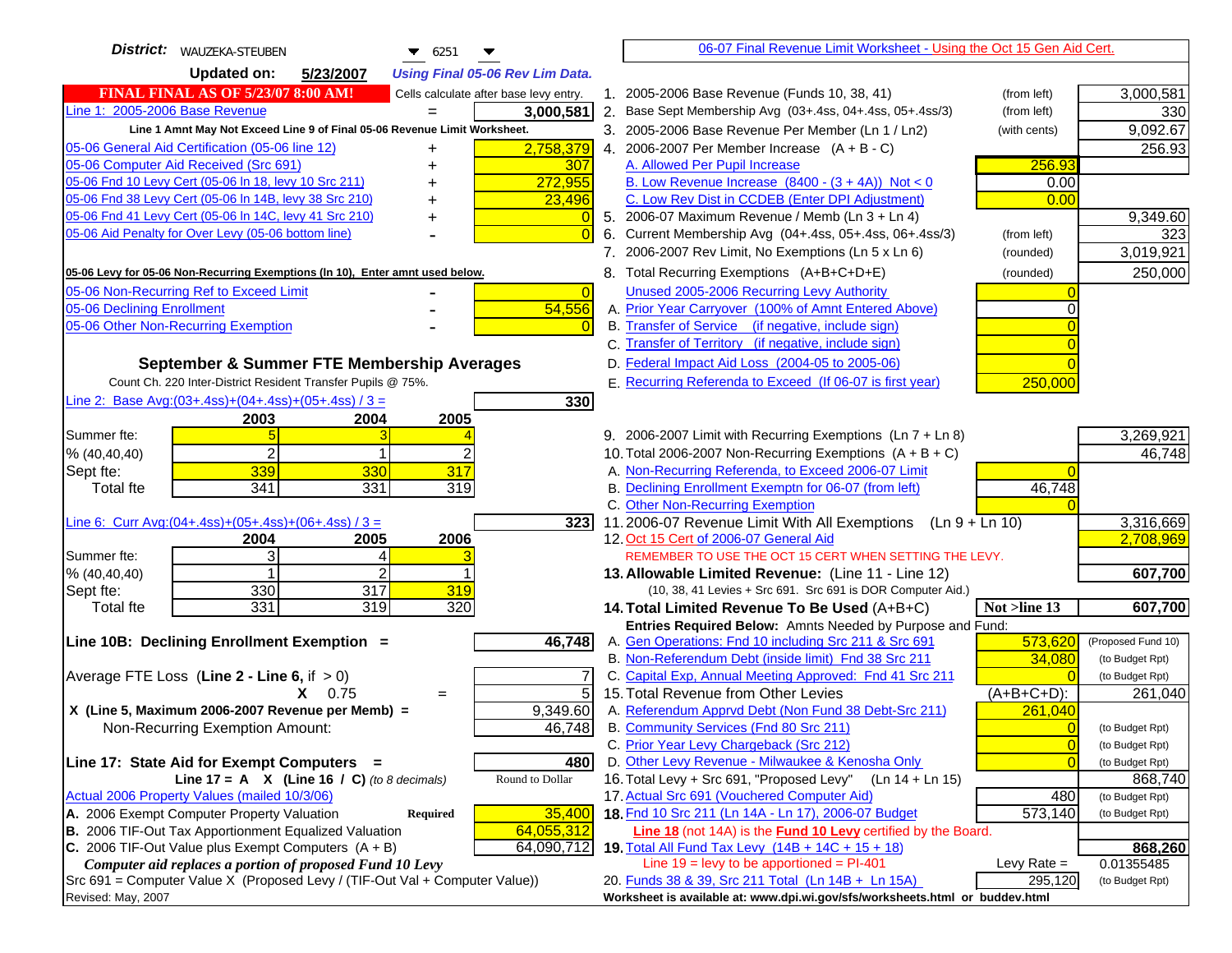| Numbers appearing in the green boxes below are actual, district-submitted |
|---------------------------------------------------------------------------|
|                                                                           |
|                                                                           |
|                                                                           |
|                                                                           |
|                                                                           |
|                                                                           |
|                                                                           |
|                                                                           |
|                                                                           |
|                                                                           |
|                                                                           |
|                                                                           |
|                                                                           |
|                                                                           |
|                                                                           |
|                                                                           |
|                                                                           |
|                                                                           |
|                                                                           |
|                                                                           |
|                                                                           |
|                                                                           |
|                                                                           |
|                                                                           |
|                                                                           |
|                                                                           |
|                                                                           |
|                                                                           |
|                                                                           |
|                                                                           |
|                                                                           |
|                                                                           |
|                                                                           |
|                                                                           |
|                                                                           |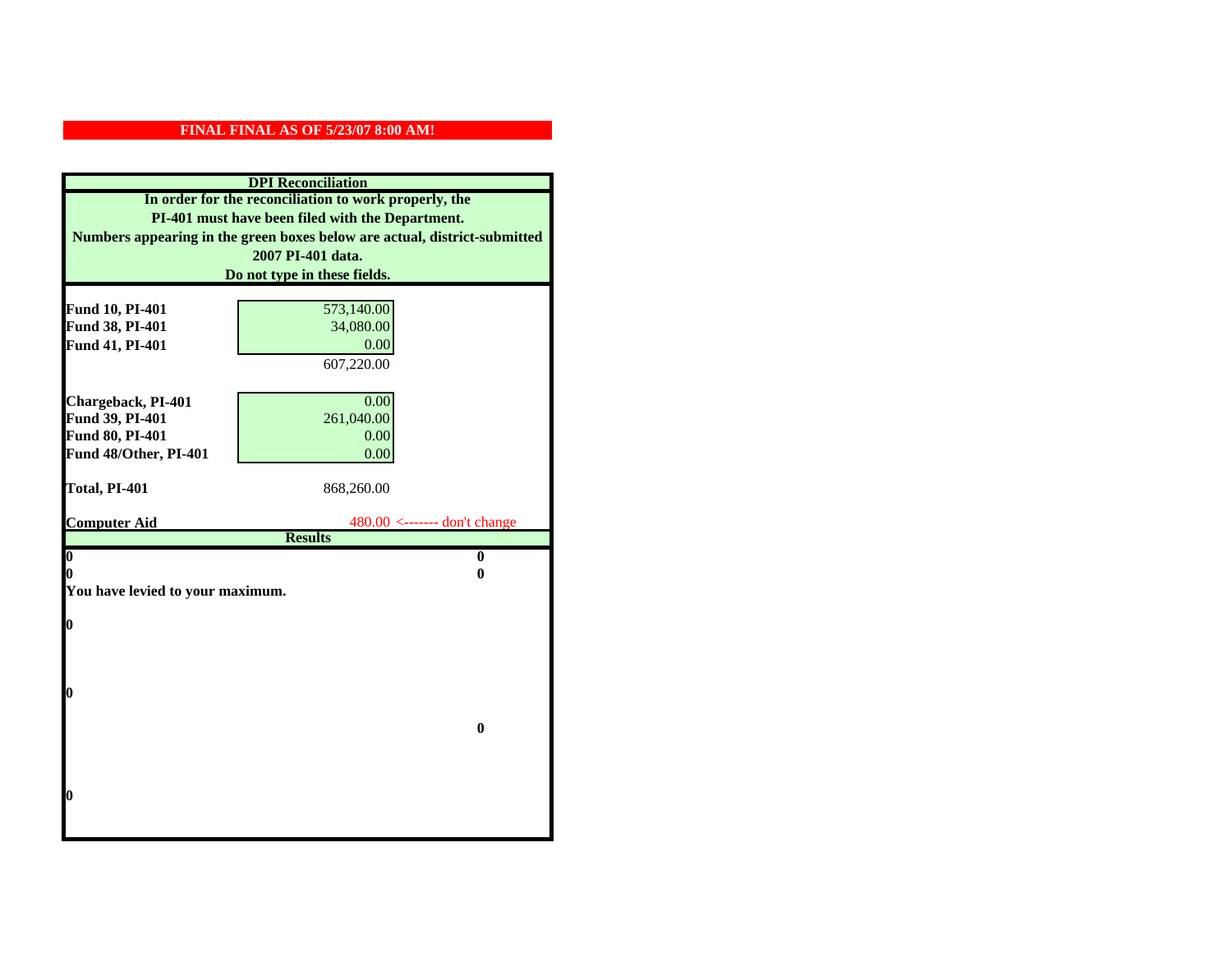| District: WEBSTER<br>▼<br>6293                                                      | 06-07 Final Revenue Limit Worksheet - Using the Oct 15 Gen Aid Cert.                                              |                |                                    |
|-------------------------------------------------------------------------------------|-------------------------------------------------------------------------------------------------------------------|----------------|------------------------------------|
| <b>Updated on:</b><br>5/23/2007<br><b>Using Final 05-06 Rev Lim Data.</b>           |                                                                                                                   |                |                                    |
| <b>FINAL FINAL AS OF 5/23/07 8:00 AM!</b><br>Cells calculate after base levy entry. | 1. 2005-2006 Base Revenue (Funds 10, 38, 41)                                                                      | (from left)    | 6,333,627                          |
| Line 1: 2005-2006 Base Revenue<br>6,333,627<br>$=$                                  | 2. Base Sept Membership Avg (03+.4ss, 04+.4ss, 05+.4ss/3)                                                         | (from left)    | 744                                |
| Line 1 Amnt May Not Exceed Line 9 of Final 05-06 Revenue Limit Worksheet.           | 3. 2005-2006 Base Revenue Per Member (Ln 1 / Ln2)                                                                 | (with cents)   | 8,512.94                           |
| 405,578<br>05-06 General Aid Certification (05-06 line 12)                          | 4. 2006-2007 Per Member Increase $(A + B - C)$                                                                    |                | 256.93                             |
| 05-06 Computer Aid Received (Src 691)<br>1,577                                      | A. Allowed Per Pupil Increase                                                                                     | 256.93         |                                    |
| 05-06 Fnd 10 Levy Cert (05-06 ln 18, levy 10 Src 211)<br>5,943,496                  | B. Low Revenue Increase $(8400 - (3 + 4A))$ Not < 0                                                               | 0.00           |                                    |
| 05-06 Fnd 38 Levy Cert (05-06 In 14B, levy 38 Src 210)                              | C. Low Rev Dist in CCDEB (Enter DPI Adjustment)                                                                   | 0.00           |                                    |
| 05-06 Fnd 41 Levy Cert (05-06 In 14C, levy 41 Src 210)<br>0<br>+                    | 5. 2006-07 Maximum Revenue / Memb (Ln 3 + Ln 4)                                                                   |                | 8,769.87                           |
| 05-06 Aid Penalty for Over Levy (05-06 bottom line)                                 | 6. Current Membership Avg (04+.4ss, 05+.4ss, 06+.4ss/3)                                                           | (from left)    | 739                                |
|                                                                                     | 7. 2006-2007 Rev Limit, No Exemptions (Ln 5 x Ln 6)                                                               | (rounded)      | 6,480,934                          |
| 05-06 Levy for 05-06 Non-Recurring Exemptions (In 10), Enter amnt used below.       | 8. Total Recurring Exemptions (A+B+C+D+E)                                                                         | (rounded)      | 31,669                             |
| 05-06 Non-Recurring Ref to Exceed Limit<br>$\overline{0}$                           | Unused 2005-2006 Recurring Levy Authority                                                                         |                |                                    |
| 17,024<br>05-06 Declining Enrollment                                                | A. Prior Year Carryover (100% of Amnt Entered Above)                                                              |                |                                    |
| 05-06 Other Non-Recurring Exemption                                                 | B. Transfer of Service (if negative, include sign)                                                                | 31,669         |                                    |
|                                                                                     | C. Transfer of Territory (if negative, include sign)                                                              |                |                                    |
| September & Summer FTE Membership Averages                                          | D. Federal Impact Aid Loss (2004-05 to 2005-06)                                                                   |                |                                    |
| Count Ch. 220 Inter-District Resident Transfer Pupils @ 75%.                        | E. Recurring Referenda to Exceed (If 06-07 is first year)                                                         |                |                                    |
| Line 2: Base Avg: $(03+.4ss)+(04+.4ss)+(05+.4ss)/3 =$<br>744                        |                                                                                                                   |                |                                    |
| 2003<br>2004<br>2005                                                                |                                                                                                                   |                |                                    |
| Summer fte:                                                                         | 9. 2006-2007 Limit with Recurring Exemptions (Ln 7 + Ln 8)                                                        |                | 6,512,603                          |
| $\Omega$<br>% (40, 40, 40)<br>750<br>747                                            | 10. Total 2006-2007 Non-Recurring Exemptions $(A + B + C)$<br>A. Non-Recurring Referenda, to Exceed 2006-07 Limit |                | 35,079                             |
| 731<br>Sept fte:<br>750<br><b>Total fte</b><br>732<br>749                           | B. Declining Enrollment Exemptn for 06-07 (from left)                                                             | 35,079         |                                    |
|                                                                                     | C. Other Non-Recurring Exemption                                                                                  |                |                                    |
| Line 6: Curr Avg: $(04+.4ss)+(05+.4ss)+(06+.4ss)/3 =$<br>739I                       | 11.2006-07 Revenue Limit With All Exemptions (Ln 9 + Ln 10)                                                       |                | 6,547,682                          |
| 2006<br>2004<br>2005                                                                | 12. Oct 15 Cert of 2006-07 General Aid                                                                            |                | 344,479                            |
| 2<br>5<br>Summer fte:                                                               | REMEMBER TO USE THE OCT 15 CERT WHEN SETTING THE LEVY.                                                            |                |                                    |
| 2<br>% (40, 40, 40)                                                                 | 13. Allowable Limited Revenue: (Line 11 - Line 12)                                                                |                | 6,203,203                          |
| 731<br>747<br>733<br>Sept fte:                                                      | (10, 38, 41 Levies + Src 691. Src 691 is DOR Computer Aid.)                                                       |                |                                    |
| 732<br>749<br>735<br><b>Total fte</b>                                               | 14. Total Limited Revenue To Be Used (A+B+C)                                                                      | Not >line 13   | 6,203,188                          |
|                                                                                     | Entries Required Below: Amnts Needed by Purpose and Fund:                                                         |                |                                    |
| 35,079<br>Line 10B: Declining Enrollment Exemption =                                | A. Gen Operations: Fnd 10 including Src 211 & Src 691<br>B. Non-Referendum Debt (inside limit) Fnd 38 Src 211     | 6,203,188      | (Proposed Fund 10)                 |
| Average FTE Loss (Line $2 -$ Line 6, if $> 0$ )<br>5                                | C. Capital Exp, Annual Meeting Approved: Fnd 41 Src 211                                                           |                | (to Budget Rpt)<br>(to Budget Rpt) |
| $\overline{4}$<br>$X = 0.75$<br>$=$                                                 | 15. Total Revenue from Other Levies                                                                               | (A+B+C+D):     | 933,327                            |
| X (Line 5, Maximum 2006-2007 Revenue per Memb) =<br>8,769.87                        | A. Referendum Apprvd Debt (Non Fund 38 Debt-Src 211)                                                              | 905,327        |                                    |
| 35,079<br>Non-Recurring Exemption Amount:                                           | B. Community Services (Fnd 80 Src 211)                                                                            | 28,000         | (to Budget Rpt)                    |
|                                                                                     | C. Prior Year Levy Chargeback (Src 212)                                                                           | $\overline{0}$ | (to Budget Rpt)                    |
| Line 17: State Aid for Exempt Computers =<br>1,144                                  | D. Other Levy Revenue - Milwaukee & Kenosha Only                                                                  |                | (to Budget Rpt)                    |
| Round to Dollar<br>Line 17 = A $X$ (Line 16 / C) (to 8 decimals)                    | 16. Total Levy + Src 691, "Proposed Levy"<br>(Ln 14 + Ln 15)                                                      |                | 7,136,515                          |
| Actual 2006 Property Values (mailed 10/3/06)                                        | 17. Actual Src 691 (Vouchered Computer Aid)                                                                       | 1,144          | (to Budget Rpt)                    |
| A. 2006 Exempt Computer Property Valuation<br>226,000<br>Required                   | 18. Fnd 10 Src 211 (Ln 14A - Ln 17), 2006-07 Budget                                                               | 6,202,044      | (to Budget Rpt)                    |
| B. 2006 TIF-Out Tax Apportionment Equalized Valuation<br>1,409,635,089              | <b>Line 18</b> (not 14A) is the <b>Fund 10 Levy</b> certified by the Board.                                       |                |                                    |
| C. 2006 TIF-Out Value plus Exempt Computers $(A + B)$<br>1,409,861,089              | 19. Total All Fund Tax Levy $(14B + 14C + 15 + 18)$                                                               |                | 7,135,371                          |
| Computer aid replaces a portion of proposed Fund 10 Levy                            | Line $19 = \text{levy}$ to be apportioned = PI-401                                                                | Levy Rate $=$  | 0.00506186                         |
| Src 691 = Computer Value X (Proposed Levy / (TIF-Out Val + Computer Value))         | 20. Funds 38 & 39, Src 211 Total (Ln 14B + Ln 15A)                                                                | 905,327        | (to Budget Rpt)                    |
| Revised: May, 2007                                                                  | Worksheet is available at: www.dpi.wi.gov/sfs/worksheets.html or buddev.html                                      |                |                                    |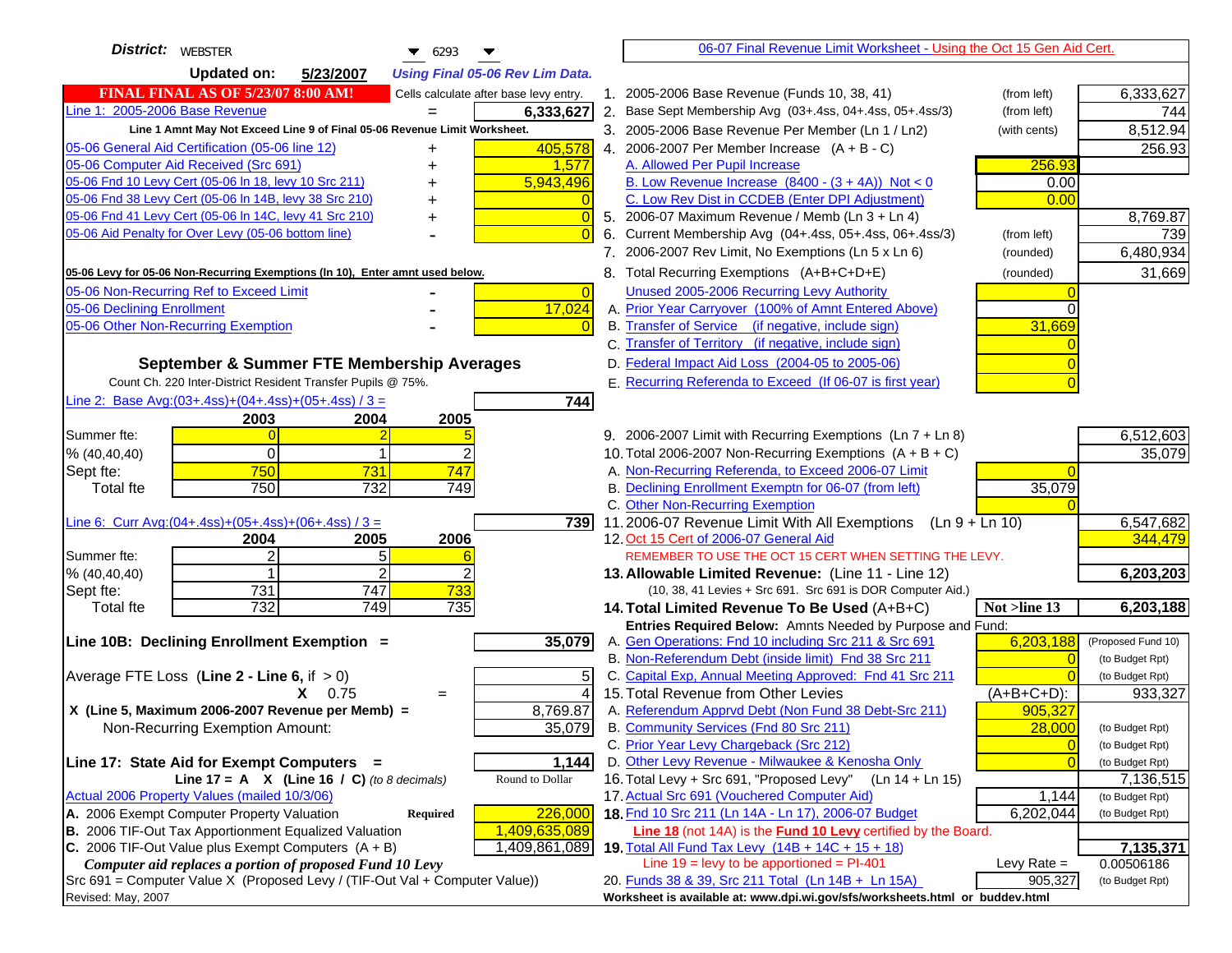|                                                                                               | <b>DPI</b> Reconciliation                                                 |
|-----------------------------------------------------------------------------------------------|---------------------------------------------------------------------------|
|                                                                                               | In order for the reconciliation to work properly, the                     |
|                                                                                               | PI-401 must have been filed with the Department.                          |
|                                                                                               | Numbers appearing in the green boxes below are actual, district-submitted |
|                                                                                               | 2007 PI-401 data.                                                         |
|                                                                                               | Do not type in these fields.                                              |
|                                                                                               |                                                                           |
| Fund 10, PI-401                                                                               | 6,202,044.00                                                              |
| Fund 38, PI-401                                                                               | 0.00                                                                      |
| Fund 41, PI-401                                                                               | 0.00                                                                      |
|                                                                                               | 6,202,044.00                                                              |
|                                                                                               |                                                                           |
| Chargeback, PI-401                                                                            | 0.00                                                                      |
| Fund 39, PI-401                                                                               | 905,327.00                                                                |
| Fund 80, PI-401                                                                               | 28,000.00                                                                 |
| Fund 48/Other, PI-401                                                                         | 0.00                                                                      |
|                                                                                               |                                                                           |
| Total, PI-401                                                                                 | 7,135,371.00                                                              |
| <b>Computer Aid</b>                                                                           | $1,144.00$ <------- don't change                                          |
|                                                                                               | <b>Results</b>                                                            |
| 0                                                                                             | $\mathbf{0}$                                                              |
| You have underlevied by:                                                                      | 15                                                                        |
| 0                                                                                             |                                                                           |
|                                                                                               |                                                                           |
| 0                                                                                             |                                                                           |
|                                                                                               |                                                                           |
|                                                                                               |                                                                           |
| 0                                                                                             |                                                                           |
|                                                                                               |                                                                           |
|                                                                                               | $\mathbf{0}$                                                              |
|                                                                                               |                                                                           |
|                                                                                               |                                                                           |
|                                                                                               |                                                                           |
|                                                                                               |                                                                           |
| Because your underlevy is less than your non-<br>recurring exemptions, there is no carryover. |                                                                           |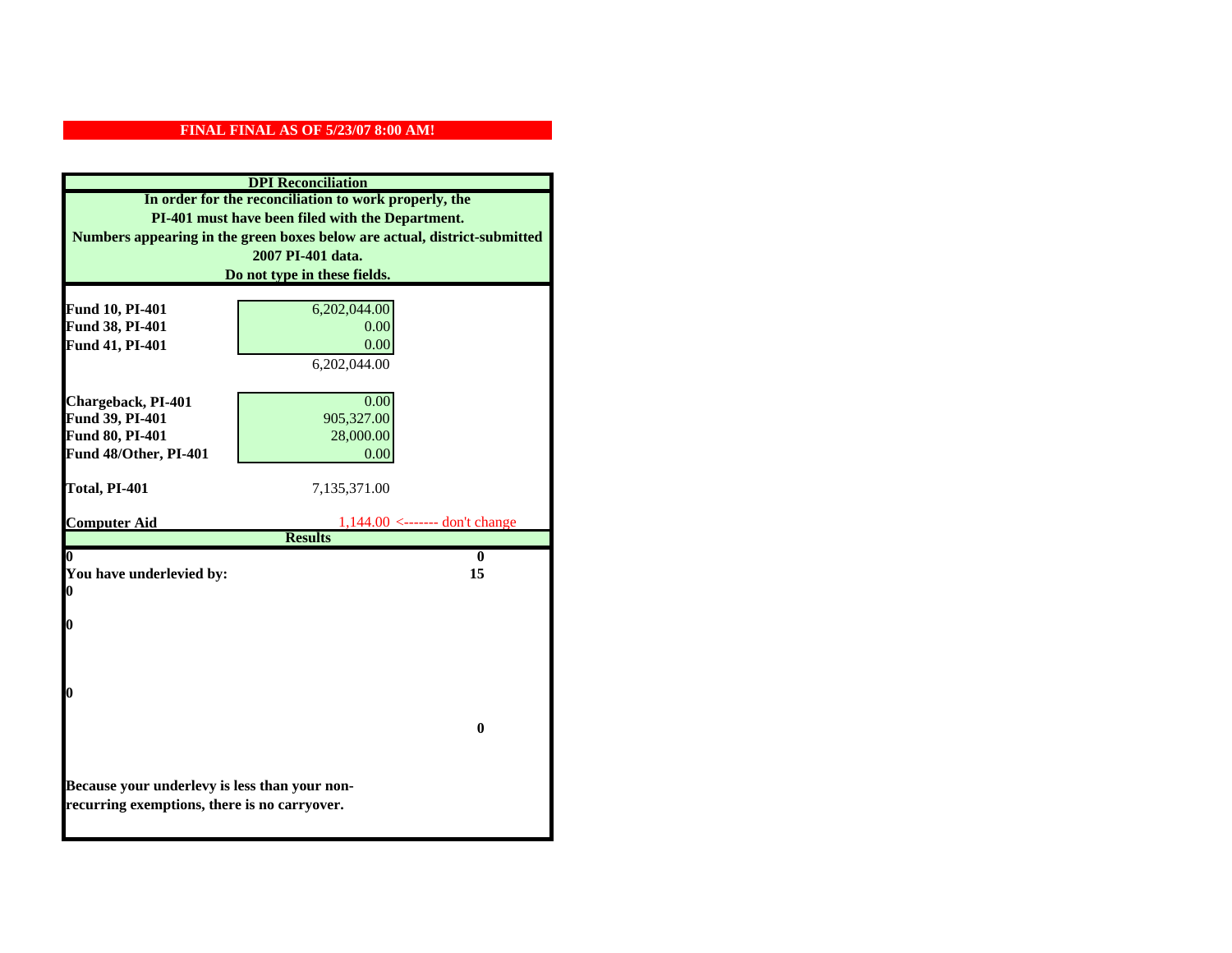| <b>District:</b>   WEST ALLIS<br>6300<br>▼<br>▼                                                                                                  |                | 06-07 Final Revenue Limit Worksheet - Using the Oct 15 Gen Aid Cert.                                                      |               |                    |
|--------------------------------------------------------------------------------------------------------------------------------------------------|----------------|---------------------------------------------------------------------------------------------------------------------------|---------------|--------------------|
| <b>Updated on:</b><br>5/23/2007<br><b>Using Final 05-06 Rev Lim Data.</b>                                                                        |                |                                                                                                                           |               |                    |
| <b>FINAL FINAL AS OF 5/23/07 8:00 AM!</b><br>Cells calculate after base levy entry.                                                              |                | 1. 2005-2006 Base Revenue (Funds 10, 38, 41)                                                                              | (from left)   | 73,962,782         |
| Line 1: 2005-2006 Base Revenue<br>73,962,782                                                                                                     |                | 2. Base Sept Membership Avg (03+.4ss, 04+.4ss, 05+.4ss/3)                                                                 | (from left)   | 8,268              |
| Line 1 Amnt May Not Exceed Line 9 of Final 05-06 Revenue Limit Worksheet.                                                                        |                | 3. 2005-2006 Base Revenue Per Member (Ln 1 / Ln2)                                                                         | (with cents)  | 8,945.67           |
| 05-06 General Aid Certification (05-06 line 12)<br>41,360,535<br>+                                                                               |                | 4. 2006-2007 Per Member Increase $(A + B - C)$                                                                            |               | 256.93             |
| 05-06 Computer Aid Received (Src 691)<br>193,857                                                                                                 |                | A. Allowed Per Pupil Increase                                                                                             | 256.93        |                    |
| 05-06 Fnd 10 Levy Cert (05-06 In 18, levy 10 Src 211)<br>32,438,876                                                                              |                | B. Low Revenue Increase $(8400 - (3 + 4A))$ Not < 0                                                                       | 0.00          |                    |
| 05-06 Fnd 38 Levy Cert (05-06 In 14B, levy 38 Src 210)<br>666,681                                                                                |                | C. Low Rev Dist in CCDEB (Enter DPI Adjustment)                                                                           | 0.00          |                    |
| 05-06 Fnd 41 Levy Cert (05-06 In 14C, levy 41 Src 210)                                                                                           |                | 5. 2006-07 Maximum Revenue / Memb (Ln $3 + \text{Ln } 4$ )                                                                |               | 9,202.60           |
| 05-06 Aid Penalty for Over Levy (05-06 bottom line)                                                                                              |                | 6. Current Membership Avg (04+.4ss, 05+.4ss, 06+.4ss/3)                                                                   | (from left)   | 8,194              |
|                                                                                                                                                  |                | 7. 2006-2007 Rev Limit, No Exemptions (Ln 5 x Ln 6)                                                                       | (rounded)     | 75,406,104         |
| 05-06 Levy for 05-06 Non-Recurring Exemptions (In 10), Enter amnt used below.                                                                    |                | 8. Total Recurring Exemptions (A+B+C+D+E)                                                                                 | (rounded)     | $-6,002$           |
| 05-06 Non-Recurring Ref to Exceed Limit                                                                                                          | $\overline{0}$ | Unused 2005-2006 Recurring Levy Authority                                                                                 |               |                    |
| 697,167<br>05-06 Declining Enrollment                                                                                                            |                | A. Prior Year Carryover (100% of Amnt Entered Above)                                                                      | $\Omega$      |                    |
| 05-06 Other Non-Recurring Exemption                                                                                                              |                | B. Transfer of Service (if negative, include sign)                                                                        | $-6,002$      |                    |
|                                                                                                                                                  |                | C. Transfer of Territory (if negative, include sign)                                                                      |               |                    |
| September & Summer FTE Membership Averages                                                                                                       |                | D. Federal Impact Aid Loss (2004-05 to 2005-06)                                                                           |               |                    |
| Count Ch. 220 Inter-District Resident Transfer Pupils @ 75%.                                                                                     |                | E. Recurring Referenda to Exceed (If 06-07 is first year)                                                                 |               |                    |
| Line 2: Base Avg: $(03+.4ss)+(04+.4ss)+(05+.4ss)/3 =$<br>8,268                                                                                   |                |                                                                                                                           |               |                    |
| 2003<br>2004<br>2005                                                                                                                             |                |                                                                                                                           |               |                    |
| Summer fte:                                                                                                                                      |                | 9. 2006-2007 Limit with Recurring Exemptions (Ln 7 + Ln 8)                                                                |               | 75,400,102         |
| 2<br>% (40, 40, 40)<br>4                                                                                                                         |                | 10. Total 2006-2007 Non-Recurring Exemptions $(A + B + C)$                                                                |               | 515,346            |
| 8,132<br>8,366<br>8,298<br>Sept fte:                                                                                                             |                | A. Non-Recurring Referenda, to Exceed 2006-07 Limit                                                                       |               |                    |
| 8,370<br>8,300<br>8,135<br><b>Total fte</b>                                                                                                      |                | B. Declining Enrollment Exemptn for 06-07 (from left)                                                                     | 515,346       |                    |
|                                                                                                                                                  |                | C. Other Non-Recurring Exemption                                                                                          |               |                    |
| Line 6: Curr Avg: $(04+.4ss)+(05+.4ss)+(06+.4ss)/3 =$<br>8,194                                                                                   |                | 11.2006-07 Revenue Limit With All Exemptions<br>(Ln 9 + Ln 10)                                                            |               | 75,915,448         |
| 2005<br>2006<br>2004<br>$6 \mid$<br>8<br>Summer fte:<br>10                                                                                       |                | 12. Oct 15 Cert of 2006-07 General Aid<br>REMEMBER TO USE THE OCT 15 CERT WHEN SETTING THE LEVY.                          |               | 40,523,944         |
| 2<br>3<br>% (40, 40, 40)                                                                                                                         |                | 13. Allowable Limited Revenue: (Line 11 - Line 12)                                                                        |               | 35,391,504         |
| 8,142<br>8,298<br>8,132<br>Sept fte:                                                                                                             |                | (10, 38, 41 Levies + Src 691. Src 691 is DOR Computer Aid.)                                                               |               |                    |
| 8,135<br>8,146<br>8,300<br><b>Total fte</b>                                                                                                      |                | 14. Total Limited Revenue To Be Used (A+B+C)                                                                              | Not >line 13  | 35,381,971         |
|                                                                                                                                                  |                | Entries Required Below: Amnts Needed by Purpose and Fund:                                                                 |               |                    |
| 515,346<br>Line 10B: Declining Enrollment Exemption =                                                                                            |                | A. Gen Operations: Fnd 10 including Src 211 & Src 691                                                                     | 34,420,553    | (Proposed Fund 10) |
|                                                                                                                                                  |                | B. Non-Referendum Debt (inside limit) Fnd 38 Src 211                                                                      | 961,418       | (to Budget Rpt)    |
| Average FTE Loss (Line $2 -$ Line 6, if $> 0$ )                                                                                                  | 74             | C. Capital Exp, Annual Meeting Approved: Fnd 41 Src 211                                                                   |               | (to Budget Rpt)    |
| $X = 0.75$<br>$=$                                                                                                                                | 56             | 15. Total Revenue from Other Levies                                                                                       | $(A+B+C+D)$ : | 3,938,973          |
| X (Line 5, Maximum 2006-2007 Revenue per Memb) =<br>9,202.60                                                                                     |                | A. Referendum Apprvd Debt (Non Fund 38 Debt-Src 211)                                                                      | 1,079,138     |                    |
| 515,346<br>Non-Recurring Exemption Amount:                                                                                                       |                | B. Community Services (Fnd 80 Src 211)                                                                                    | 2,835,000     | (to Budget Rpt)    |
|                                                                                                                                                  |                | C. Prior Year Levy Chargeback (Src 212)                                                                                   | 24,835        | (to Budget Rpt)    |
| 205,131<br>Line 17: State Aid for Exempt Computers =                                                                                             |                | D. Other Levy Revenue - Milwaukee & Kenosha Only                                                                          |               | (to Budget Rpt)    |
| Line 17 = A $X$ (Line 16 / C) (to 8 decimals)<br>Round to Dollar                                                                                 |                | 16. Total Levy + Src 691, "Proposed Levy"<br>$(Ln 14 + Ln 15)$                                                            |               | 39,320,944         |
| Actual 2006 Property Values (mailed 10/3/06)                                                                                                     |                | 17. Actual Src 691 (Vouchered Computer Aid)                                                                               | 205,131       | (to Budget Rpt)    |
| A. 2006 Exempt Computer Property Valuation<br>25,238,100<br><b>Required</b>                                                                      |                | 18. Fnd 10 Src 211 (Ln 14A - Ln 17), 2006-07 Budget                                                                       | 34,215,422    | (to Budget Rpt)    |
| B. 2006 TIF-Out Tax Apportionment Equalized Valuation<br>4,812,570,757<br>C. 2006 TIF-Out Value plus Exempt Computers $(A + B)$<br>4,837,808,857 |                | Line 18 (not 14A) is the <b>Fund 10 Levy</b> certified by the Board.<br>19. Total All Fund Tax Levy (14B + 14C + 15 + 18) |               | 39,115,813         |
| Computer aid replaces a portion of proposed Fund 10 Levy                                                                                         |                | Line $19 = \text{levy}$ to be apportioned = PI-401                                                                        | Levy Rate $=$ | 0.00812784         |
| Src 691 = Computer Value X (Proposed Levy / (TIF-Out Val + Computer Value))                                                                      |                | 20. Funds 38 & 39, Src 211 Total (Ln 14B + Ln 15A)                                                                        | 2,040,556     | (to Budget Rpt)    |
| Revised: May, 2007                                                                                                                               |                | Worksheet is available at: www.dpi.wi.gov/sfs/worksheets.html or buddev.html                                              |               |                    |
|                                                                                                                                                  |                |                                                                                                                           |               |                    |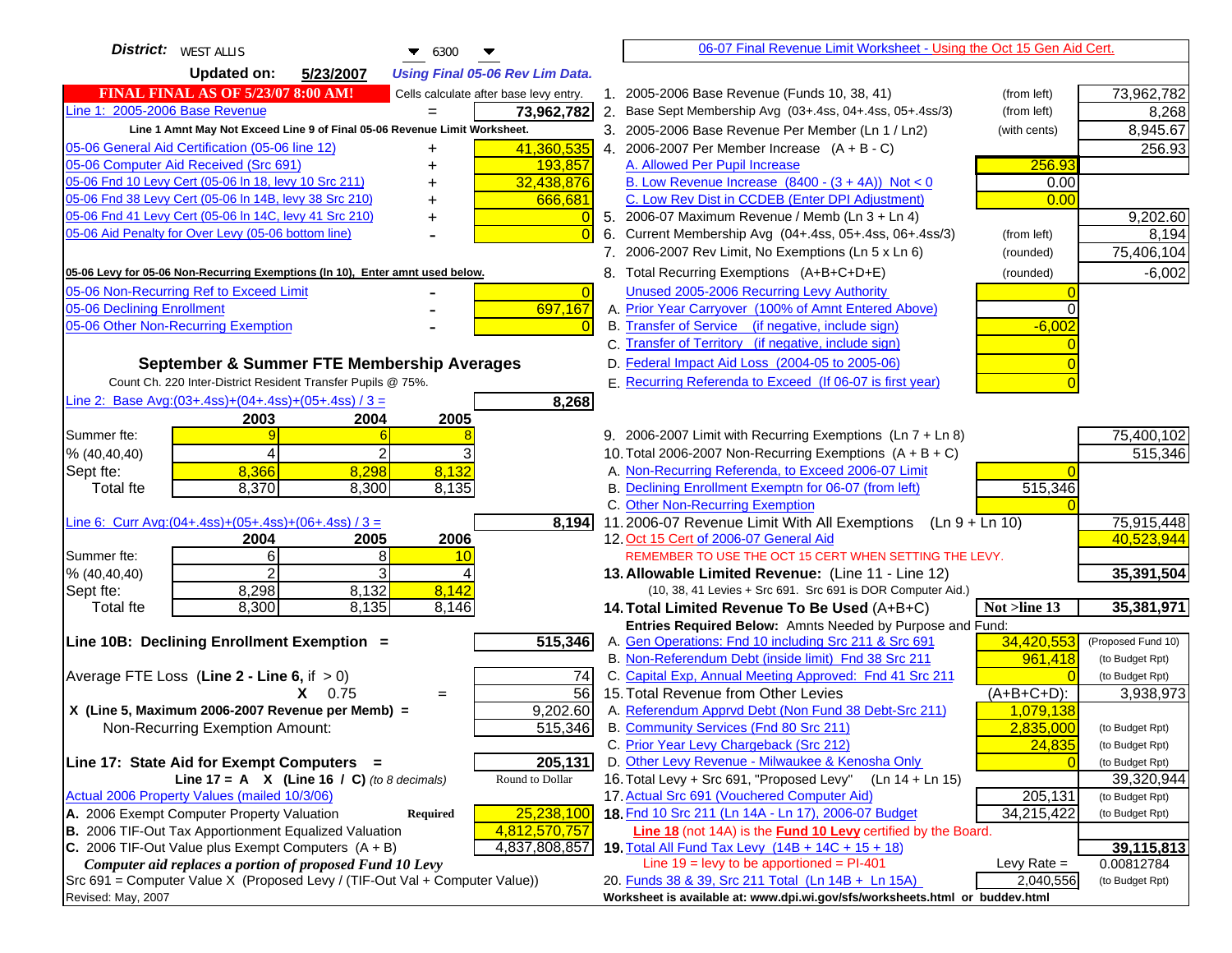|                                               | <b>DPI</b> Reconciliation                                                 |
|-----------------------------------------------|---------------------------------------------------------------------------|
|                                               | In order for the reconciliation to work properly, the                     |
|                                               | PI-401 must have been filed with the Department.                          |
|                                               | Numbers appearing in the green boxes below are actual, district-submitted |
|                                               | 2007 PI-401 data.                                                         |
|                                               | Do not type in these fields.                                              |
|                                               |                                                                           |
| Fund 10, PI-401                               | 34,215,422.00                                                             |
| Fund 38, PI-401                               | 961,418.00                                                                |
| Fund 41, PI-401                               | 0.00                                                                      |
|                                               | 35,176,840.00                                                             |
|                                               |                                                                           |
| Chargeback, PI-401                            | 24,835.00                                                                 |
| Fund 39, PI-401                               | 1,079,138.00                                                              |
| Fund 80, PI-401                               | 2,835,000.00                                                              |
| Fund 48/Other, PI-401                         | 0.00                                                                      |
| Total, PI-401                                 | 39,115,813.00                                                             |
|                                               |                                                                           |
| <b>Computer Aid</b>                           | $205,131.00 \leftarrow \leftarrow \text{don't change}$                    |
|                                               | <b>Results</b>                                                            |
| 0                                             | 0                                                                         |
| You have underlevied by:                      | 9,533                                                                     |
| 0                                             |                                                                           |
| 0                                             |                                                                           |
|                                               |                                                                           |
|                                               |                                                                           |
|                                               |                                                                           |
| 0                                             |                                                                           |
|                                               |                                                                           |
|                                               | $\mathbf{0}$                                                              |
|                                               |                                                                           |
|                                               |                                                                           |
| Because your underlevy is less than your non- |                                                                           |
| recurring exemptions, there is no carryover.  |                                                                           |
|                                               |                                                                           |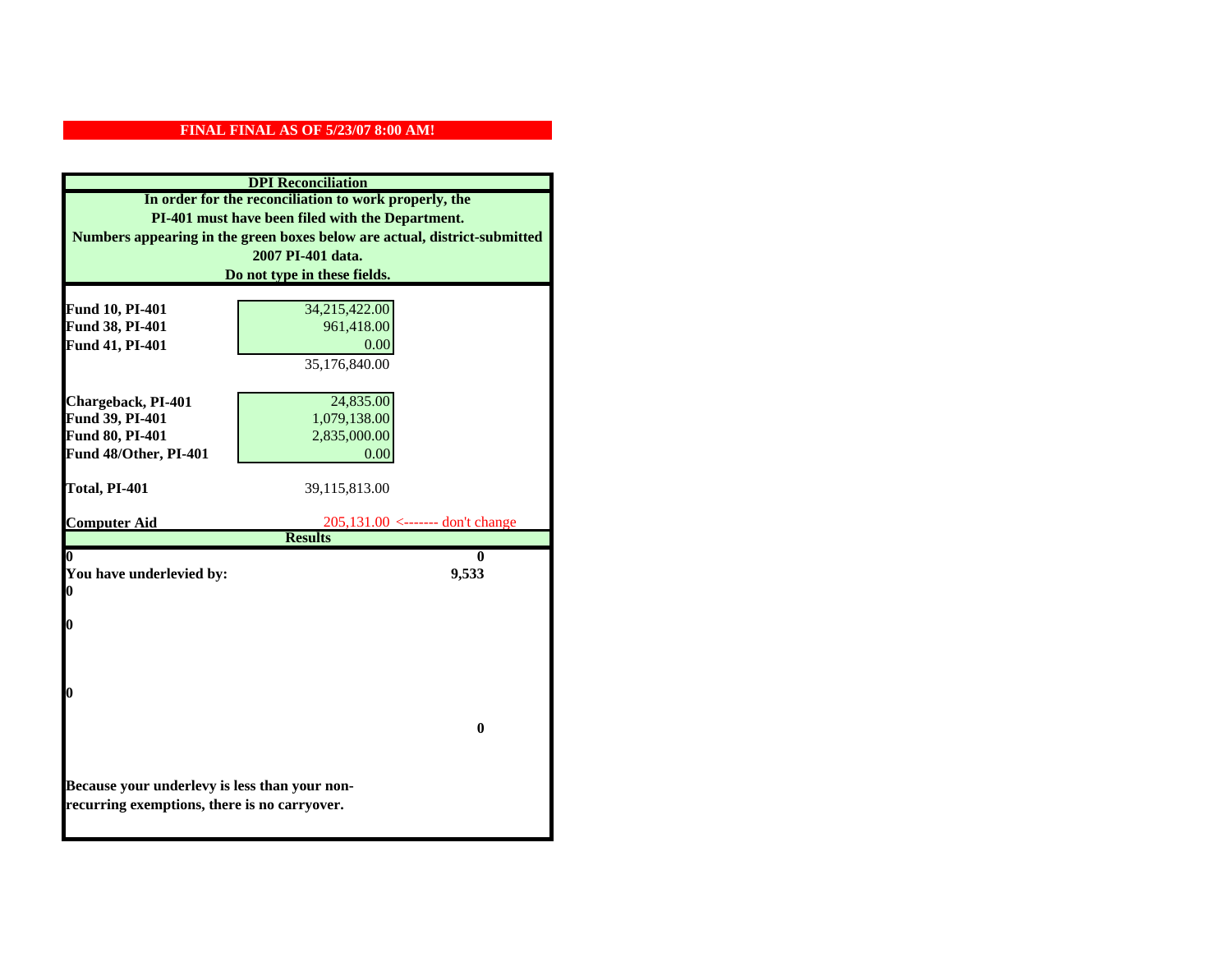| District:   WEST BEND<br>$\bullet$ 6307<br>▼                                        | 06-07 Final Revenue Limit Worksheet - Using the Oct 15 Gen Aid Cert.                                                               |                                  |
|-------------------------------------------------------------------------------------|------------------------------------------------------------------------------------------------------------------------------------|----------------------------------|
| <b>Updated on:</b><br>5/23/2007<br><b>Using Final 05-06 Rev Lim Data.</b>           |                                                                                                                                    |                                  |
| <b>FINAL FINAL AS OF 5/23/07 8:00 AM!</b><br>Cells calculate after base levy entry. | 1. 2005-2006 Base Revenue (Funds 10, 38, 41)<br>(from left)                                                                        | 54,388,456                       |
| Line 1: 2005-2006 Base Revenue<br>54,388,456                                        | 2. Base Sept Membership Avg (03+.4ss, 04+.4ss, 05+.4ss/3)<br>(from left)                                                           | 6,714                            |
| Line 1 Amnt May Not Exceed Line 9 of Final 05-06 Revenue Limit Worksheet.           | 3. 2005-2006 Base Revenue Per Member (Ln 1 / Ln2)<br>(with cents)                                                                  | 8,100.75                         |
| 05-06 General Aid Certification (05-06 line 12)<br>31,079,481<br>+                  | 4. 2006-2007 Per Member Increase $(A + B - C)$                                                                                     | 299.25                           |
| 05-06 Computer Aid Received (Src 691)<br>133,799                                    | A. Allowed Per Pupil Increase                                                                                                      | 256.93                           |
| 05-06 Fnd 10 Levy Cert (05-06 ln 18, levy 10 Src 211)<br>22,541,816                 | B. Low Revenue Increase $(8400 - (3 + 4A))$ Not < 0                                                                                | 42.32                            |
| 05-06 Fnd 38 Levy Cert (05-06 In 14B, levy 38 Src 210)<br>641,625                   | C. Low Rev Dist in CCDEB (Enter DPI Adjustment)                                                                                    | 0.00                             |
| 05-06 Fnd 41 Levy Cert (05-06 In 14C, levy 41 Src 210)                              | 5. 2006-07 Maximum Revenue / Memb (Ln 3 + Ln 4)                                                                                    | 8,400.00                         |
| 05-06 Aid Penalty for Over Levy (05-06 bottom line)<br>8,265                        | 6. Current Membership Avg (04+.4ss, 05+.4ss, 06+.4ss/3)<br>(from left)                                                             | 6,760                            |
|                                                                                     | 7. 2006-2007 Rev Limit, No Exemptions (Ln 5 x Ln 6)<br>(rounded)                                                                   | 56,784,000                       |
| 05-06 Levy for 05-06 Non-Recurring Exemptions (In 10), Enter amnt used below.       | 8. Total Recurring Exemptions (A+B+C+D+E)<br>(rounded)                                                                             | 122,177                          |
| 05-06 Non-Recurring Ref to Exceed Limit<br>$\overline{0}$                           | Unused 2005-2006 Recurring Levy Authority                                                                                          |                                  |
| 05-06 Declining Enrollment<br>$\overline{0}$                                        | A. Prior Year Carryover (100% of Amnt Entered Above)                                                                               |                                  |
| 05-06 Other Non-Recurring Exemption<br>$\Omega$                                     | B. Transfer of Service (if negative, include sign)                                                                                 | 122,177                          |
|                                                                                     | C. Transfer of Territory (if negative, include sign)                                                                               |                                  |
| September & Summer FTE Membership Averages                                          | D. Federal Impact Aid Loss (2004-05 to 2005-06)                                                                                    |                                  |
| Count Ch. 220 Inter-District Resident Transfer Pupils @ 75%.                        | E. Recurring Referenda to Exceed (If 06-07 is first year)                                                                          |                                  |
| Line 2: Base Avg:(03+.4ss)+(04+.4ss)+(05+.4ss) / 3 =<br>6,714                       |                                                                                                                                    |                                  |
| 2003<br>2004<br>2005                                                                |                                                                                                                                    |                                  |
| 103<br>92<br>Summer fte:<br>89                                                      | 9. 2006-2007 Limit with Recurring Exemptions (Ln 7 + Ln 8)                                                                         | 56,906,177                       |
| $\overline{37}$<br>41<br>36<br>% (40, 40, 40)                                       | 10. Total 2006-2007 Non-Recurring Exemptions $(A + B + C)$                                                                         |                                  |
| 6,643<br>6,690<br>6,694<br>Sept fte:                                                | A. Non-Recurring Referenda, to Exceed 2006-07 Limit                                                                                |                                  |
| 6,684<br>6,726<br><b>Total fte</b><br>6,731                                         | B. Declining Enrollment Exemptn for 06-07 (from left)                                                                              |                                  |
|                                                                                     | C. Other Non-Recurring Exemption                                                                                                   |                                  |
| Line 6: Curr Avg: $(04+.4ss)+(05+.4ss)+(06+.4ss)/3=$<br>6,760                       | 11.2006-07 Revenue Limit With All Exemptions<br>$(Ln 9 + Ln 10)$                                                                   | 56,906,177                       |
| 2005<br>2006<br>2004                                                                | 12. Oct 15 Cert of 2006-07 General Aid                                                                                             | 31,247,375                       |
| 92<br>89<br>93<br>Summer fte:                                                       | REMEMBER TO USE THE OCT 15 CERT WHEN SETTING THE LEVY.                                                                             |                                  |
| $\overline{37}$<br>36<br>37<br>% (40, 40, 40)                                       | 13. Allowable Limited Revenue: (Line 11 - Line 12)                                                                                 | 25,658,802                       |
| 6,785<br>6,694<br>6,690<br>Sept fte:<br>6,731<br>6,726<br>6,822                     | (10, 38, 41 Levies + Src 691. Src 691 is DOR Computer Aid.)                                                                        | 25,658,802                       |
| <b>Total fte</b>                                                                    | 14. Total Limited Revenue To Be Used (A+B+C)<br>Not >line 13<br>Entries Required Below: Amnts Needed by Purpose and Fund:          |                                  |
| Line 10B: Declining Enrollment Exemption =                                          | A. Gen Operations: Fnd 10 including Src 211 & Src 691                                                                              | 24,784,746<br>(Proposed Fund 10) |
|                                                                                     | B. Non-Referendum Debt (inside limit) Fnd 38 Src 211                                                                               | 874,056<br>(to Budget Rpt)       |
| Average FTE Loss (Line $2 -$ Line 6, if $> 0$ )                                     | C. Capital Exp, Annual Meeting Approved: Fnd 41 Src 211                                                                            | (to Budget Rpt)                  |
| $X = 0.75$<br>$=$                                                                   | 15. Total Revenue from Other Levies<br>$(A+B+C+D)$ :                                                                               | 1,905,614                        |
| X (Line 5, Maximum 2006-2007 Revenue per Memb) =                                    | A. Referendum Apprvd Debt (Non Fund 38 Debt-Src 211)                                                                               | 1,764,456                        |
| Non-Recurring Exemption Amount:                                                     | B. Community Services (Fnd 80 Src 211)                                                                                             | 140,000<br>(to Budget Rpt)       |
|                                                                                     | C. Prior Year Levy Chargeback (Src 212)                                                                                            | 1,158<br>(to Budget Rpt)         |
| 116,760<br>Line 17: State Aid for Exempt Computers =                                | D. Other Levy Revenue - Milwaukee & Kenosha Only                                                                                   | (to Budget Rpt)                  |
| Line 17 = A $X$ (Line 16 / C) (to 8 decimals)<br>Round to Dollar                    | 16. Total Levy + Src 691, "Proposed Levy"<br>$(Ln 14 + Ln 15)$                                                                     | 27,564,416                       |
| Actual 2006 Property Values (mailed 10/3/06)                                        | 17. Actual Src 691 (Vouchered Computer Aid)                                                                                        | 116,760<br>(to Budget Rpt)       |
| A. 2006 Exempt Computer Property Valuation<br>18,369,300<br><b>Required</b>         | 18. Fnd 10 Src 211 (Ln 14A - Ln 17), 2006-07 Budget                                                                                | 24,667,986<br>(to Budget Rpt)    |
| B. 2006 TIF-Out Tax Apportionment Equalized Valuation<br>4,318,206,956              | Line 18 (not 14A) is the <b>Fund 10 Levy</b> certified by the Board.                                                               |                                  |
| C. 2006 TIF-Out Value plus Exempt Computers $(A + B)$<br>4,336,576,256              | 19. Total All Fund Tax Levy (14B + 14C + 15 + 18)                                                                                  | 27,447,656                       |
| Computer aid replaces a portion of proposed Fund 10 Levy                            | Line $19 = \text{levy}$ to be apportioned = PI-401                                                                                 | Levy Rate $=$<br>0.00635626      |
| Src 691 = Computer Value X (Proposed Levy / (TIF-Out Val + Computer Value))         | 20. Funds 38 & 39, Src 211 Total (Ln 14B + Ln 15A)<br>Worksheet is available at: www.dpi.wi.gov/sfs/worksheets.html or buddev.html | 2,638,512<br>(to Budget Rpt)     |
| Revised: May, 2007                                                                  |                                                                                                                                    |                                  |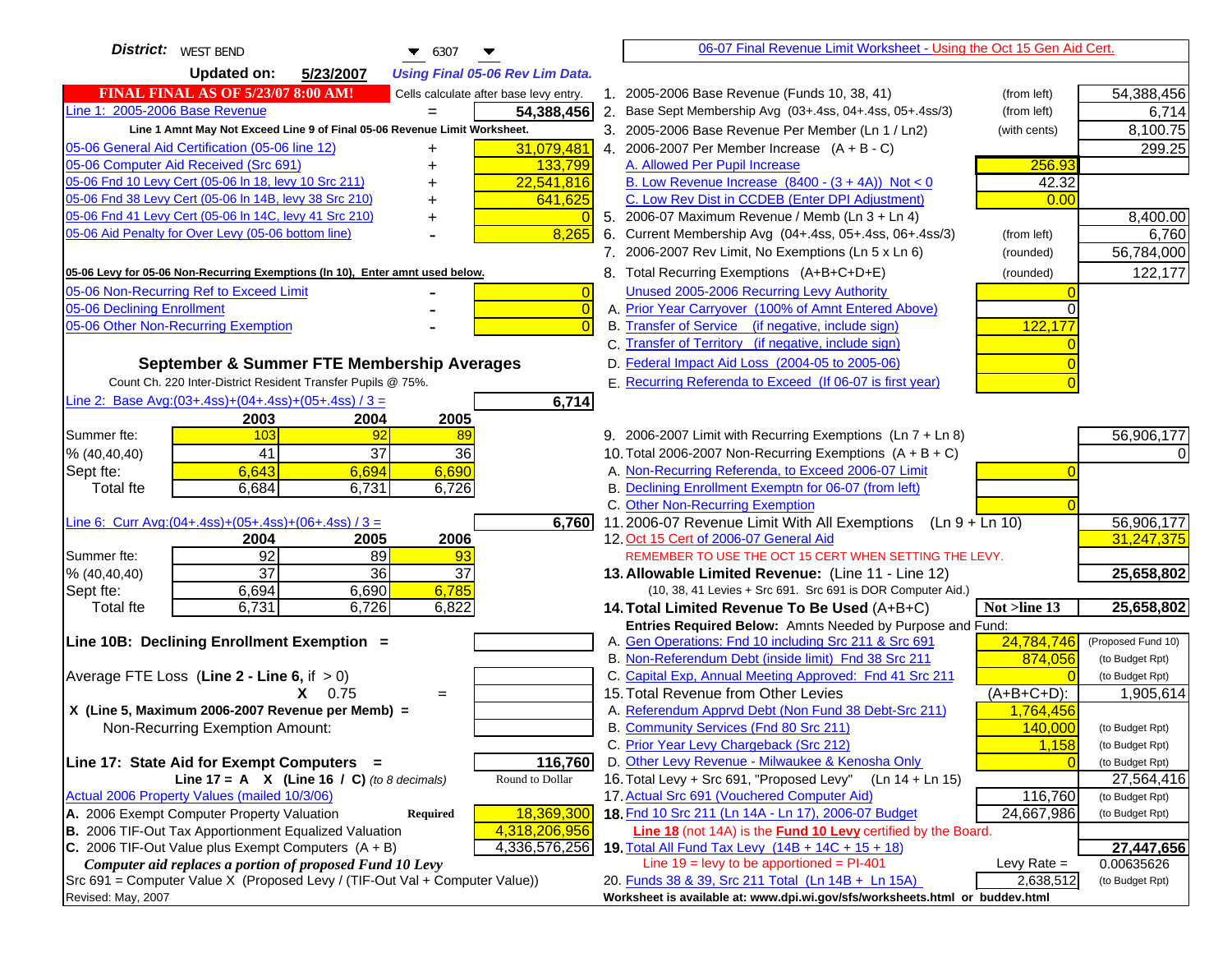|                                  | <b>DPI</b> Reconciliation                                                 |
|----------------------------------|---------------------------------------------------------------------------|
|                                  | In order for the reconciliation to work properly, the                     |
|                                  | PI-401 must have been filed with the Department.                          |
|                                  | Numbers appearing in the green boxes below are actual, district-submitted |
|                                  | 2007 PI-401 data.                                                         |
|                                  | Do not type in these fields.                                              |
|                                  |                                                                           |
| Fund 10, PI-401                  | 24,667,986.00                                                             |
| Fund 38, PI-401                  | 874,056.00                                                                |
| Fund 41, PI-401                  | 0.00                                                                      |
|                                  | 25,542,042.00                                                             |
|                                  |                                                                           |
| Chargeback, PI-401               | 1,158.00                                                                  |
| Fund 39, PI-401                  | 1,764,456.00                                                              |
| Fund 80, PI-401                  | 140,000.00                                                                |
| Fund 48/Other, PI-401            | 0.00                                                                      |
| Total, PI-401                    |                                                                           |
|                                  | 27,447,656.00                                                             |
| <b>Computer Aid</b>              | $116,760.00 \le$ ------- don't change                                     |
|                                  | <b>Results</b>                                                            |
| $\overline{\mathbf{0}}$          | $\bf{0}$                                                                  |
| 0                                | 0                                                                         |
| You have levied to your maximum. |                                                                           |
|                                  |                                                                           |
| $\bf{0}$                         |                                                                           |
|                                  |                                                                           |
|                                  |                                                                           |
| l0                               |                                                                           |
|                                  |                                                                           |
|                                  | $\bf{0}$                                                                  |
|                                  |                                                                           |
|                                  |                                                                           |
|                                  |                                                                           |
| l0                               |                                                                           |
|                                  |                                                                           |
|                                  |                                                                           |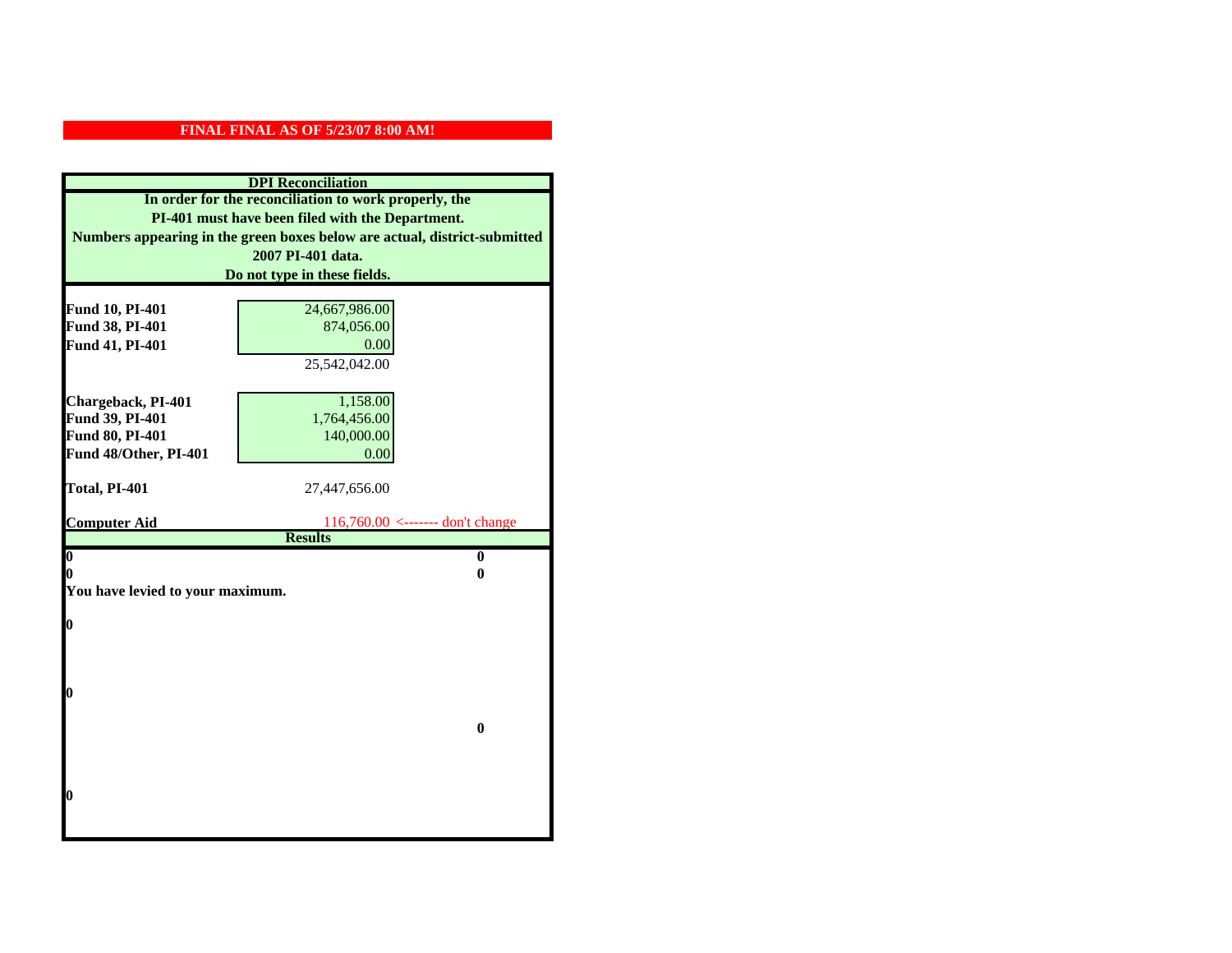| <b>District:</b> WEST DEPERE<br>$\bullet$ 6328                                                | 06-07 Final Revenue Limit Worksheet - Using the Oct 15 Gen Aid Cert.                                       |                               |
|-----------------------------------------------------------------------------------------------|------------------------------------------------------------------------------------------------------------|-------------------------------|
| <b>Updated on:</b><br>5/23/2007<br><b>Using Final 05-06 Rev Lim Data.</b>                     |                                                                                                            |                               |
| <b>FINAL FINAL AS OF 5/23/07 8:00 AM!</b><br>Cells calculate after base levy entry.           | 1. 2005-2006 Base Revenue (Funds 10, 38, 41)<br>(from left)                                                | 19,164,009                    |
| Line 1: 2005-2006 Base Revenue<br>19,164,009                                                  | 2. Base Sept Membership Avg (03+.4ss, 04+.4ss, 05+.4ss/3)<br>(from left)                                   | 2,180                         |
| Line 1 Amnt May Not Exceed Line 9 of Final 05-06 Revenue Limit Worksheet.                     | 3. 2005-2006 Base Revenue Per Member (Ln 1 / Ln2)<br>(with cents)                                          | 8,790.83                      |
| 10,208,066<br>05-06 General Aid Certification (05-06 line 12)                                 | 4. 2006-2007 Per Member Increase $(A + B - C)$                                                             | 256.93                        |
| 05-06 Computer Aid Received (Src 691)<br>110,307                                              | A. Allowed Per Pupil Increase<br>256.93                                                                    |                               |
| 05-06 Fnd 10 Levy Cert (05-06 ln 18, levy 10 Src 211)<br>8,845,636                            | B. Low Revenue Increase $(8400 - (3 + 4A))$ Not < 0<br>0.00                                                |                               |
| 05-06 Fnd 38 Levy Cert (05-06 In 14B, levy 38 Src 210)                                        | C. Low Rev Dist in CCDEB (Enter DPI Adjustment)<br>0.00                                                    |                               |
| 05-06 Fnd 41 Levy Cert (05-06 In 14C, levy 41 Src 210)<br>$\overline{0}$<br>+                 | 5. 2006-07 Maximum Revenue / Memb (Ln 3 + Ln 4)                                                            | 9,047.76                      |
| 05-06 Aid Penalty for Over Levy (05-06 bottom line)<br>$\Omega$                               | Current Membership Avg (04+.4ss, 05+.4ss, 06+.4ss/3)<br>6.<br>(from left)                                  | 2,293                         |
|                                                                                               | 7. 2006-2007 Rev Limit, No Exemptions (Ln 5 x Ln 6)<br>(rounded)                                           | 20,746,514                    |
| 05-06 Levy for 05-06 Non-Recurring Exemptions (In 10), Enter amnt used below.                 | 8. Total Recurring Exemptions (A+B+C+D+E)<br>(rounded)                                                     | 54,573                        |
| 05-06 Non-Recurring Ref to Exceed Limit<br>$\overline{0}$                                     | Unused 2005-2006 Recurring Levy Authority<br>33,860                                                        |                               |
| 05-06 Declining Enrollment<br>$\overline{0}$                                                  | A. Prior Year Carryover (100% of Amnt Entered Above)<br>33,860                                             |                               |
| 05-06 Other Non-Recurring Exemption<br>$\Omega$                                               | B. Transfer of Service (if negative, include sign)<br>20,713                                               |                               |
|                                                                                               | C. Transfer of Territory (if negative, include sign)                                                       |                               |
| September & Summer FTE Membership Averages                                                    | D. Federal Impact Aid Loss (2004-05 to 2005-06)                                                            |                               |
| Count Ch. 220 Inter-District Resident Transfer Pupils @ 75%.                                  | E. Recurring Referenda to Exceed (If 06-07 is first year)                                                  |                               |
| Line 2: Base Avg: $(03+.4ss)+(04+.4ss)+(05+.4ss)/3 =$<br>2,180                                |                                                                                                            |                               |
| 2003<br>2004<br>2005                                                                          |                                                                                                            |                               |
| 56<br>Summer fte:<br>62<br>77                                                                 | 9. 2006-2007 Limit with Recurring Exemptions (Ln 7 + Ln 8)                                                 | 20,801,087                    |
| 22<br>25<br>31<br>% (40, 40, 40)                                                              | 10. Total 2006-2007 Non-Recurring Exemptions $(A + B + C)$                                                 |                               |
| 2,055<br>2,231<br>2,175<br>Sept fte:                                                          | A. Non-Recurring Referenda, to Exceed 2006-07 Limit                                                        |                               |
| <b>Total fte</b><br>2,077<br>2,200<br>2,262                                                   | B. Declining Enrollment Exemptn for 06-07 (from left)                                                      |                               |
|                                                                                               | C. Other Non-Recurring Exemption                                                                           |                               |
| Line 6: Curr Avg: $(04+.4ss)+(05+.4ss)+(06+.4ss)/3 =$<br>2,293<br>2006<br>2004<br>2005        | 11.2006-07 Revenue Limit With All Exemptions<br>$(Ln 9 + Ln 10)$<br>12. Oct 15 Cert of 2006-07 General Aid | 20,801,087<br>10,402,379      |
| 62<br>$\overline{77}$<br>Summer fte:<br>87                                                    | REMEMBER TO USE THE OCT 15 CERT WHEN SETTING THE LEVY.                                                     |                               |
| $\overline{25}$<br>31<br>35<br>% (40, 40, 40)                                                 | 13. Allowable Limited Revenue: (Line 11 - Line 12)                                                         | 10,398,708                    |
| 2,382<br>2,175<br>2,231<br>Sept fte:                                                          | (10, 38, 41 Levies + Src 691. Src 691 is DOR Computer Aid.)                                                |                               |
| 2,200<br>2,262<br>2,417<br><b>Total fte</b>                                                   | Not >line 13<br>14. Total Limited Revenue To Be Used (A+B+C)                                               | 10,396,090                    |
|                                                                                               | Entries Required Below: Amnts Needed by Purpose and Fund:                                                  |                               |
| Line 10B: Declining Enrollment Exemption =                                                    | A. Gen Operations: Fnd 10 including Src 211 & Src 691<br>10,396,090                                        | (Proposed Fund 10)            |
|                                                                                               | B. Non-Referendum Debt (inside limit) Fnd 38 Src 211<br>$\Omega$                                           | (to Budget Rpt)               |
| Average FTE Loss (Line $2 -$ Line 6, if $> 0$ )                                               | C. Capital Exp, Annual Meeting Approved: Fnd 41 Src 211                                                    | (to Budget Rpt)               |
| $X = 0.75$<br>$=$                                                                             | 15. Total Revenue from Other Levies<br>$(A+B+C+D)$ :                                                       | 3,456,694                     |
| X (Line 5, Maximum 2006-2007 Revenue per Memb) =                                              | A. Referendum Apprvd Debt (Non Fund 38 Debt-Src 211)<br>3,456,694                                          |                               |
| Non-Recurring Exemption Amount:                                                               | B. Community Services (Fnd 80 Src 211)<br>$\overline{0}$                                                   | (to Budget Rpt)               |
|                                                                                               | C. Prior Year Levy Chargeback (Src 212)<br>$\overline{0}$<br>$\Omega$                                      | (to Budget Rpt)               |
| 139,884<br>Line 17: State Aid for Exempt Computers =<br>Round to Dollar                       | D. Other Levy Revenue - Milwaukee & Kenosha Only<br>16. Total Levy + Src 691, "Proposed Levy"              | (to Budget Rpt)               |
| Line 17 = A $X$ (Line 16 / C) (to 8 decimals)<br>Actual 2006 Property Values (mailed 10/3/06) | (Ln 14 + Ln 15)<br>17. Actual Src 691 (Vouchered Computer Aid)<br>139,884                                  | 13,852,784<br>(to Budget Rpt) |
| A. 2006 Exempt Computer Property Valuation<br>14,092,100<br>Required                          | 18. Fnd 10 Src 211 (Ln 14A - Ln 17), 2006-07 Budget<br>10,256,206                                          | (to Budget Rpt)               |
| B. 2006 TIF-Out Tax Apportionment Equalized Valuation<br>1,381,453,118                        | Line 18 (not 14A) is the Fund 10 Levy certified by the Board.                                              |                               |
| C. 2006 TIF-Out Value plus Exempt Computers $(A + B)$<br>1,395,545,218                        | <b>19.</b> Total All Fund Tax Levy $(14B + 14C + 15 + 18)$                                                 | 13,712,900                    |
| Computer aid replaces a portion of proposed Fund 10 Levy                                      | Line $19 = \text{levy}$ to be apportioned = PI-401<br>Levy Rate $=$                                        | 0.00992643                    |
| Src 691 = Computer Value X (Proposed Levy / (TIF-Out Val + Computer Value))                   | 3,456,694<br>20. Funds 38 & 39, Src 211 Total (Ln 14B + Ln 15A)                                            | (to Budget Rpt)               |
| Revised: May, 2007                                                                            | Worksheet is available at: www.dpi.wi.gov/sfs/worksheets.html or buddev.html                               |                               |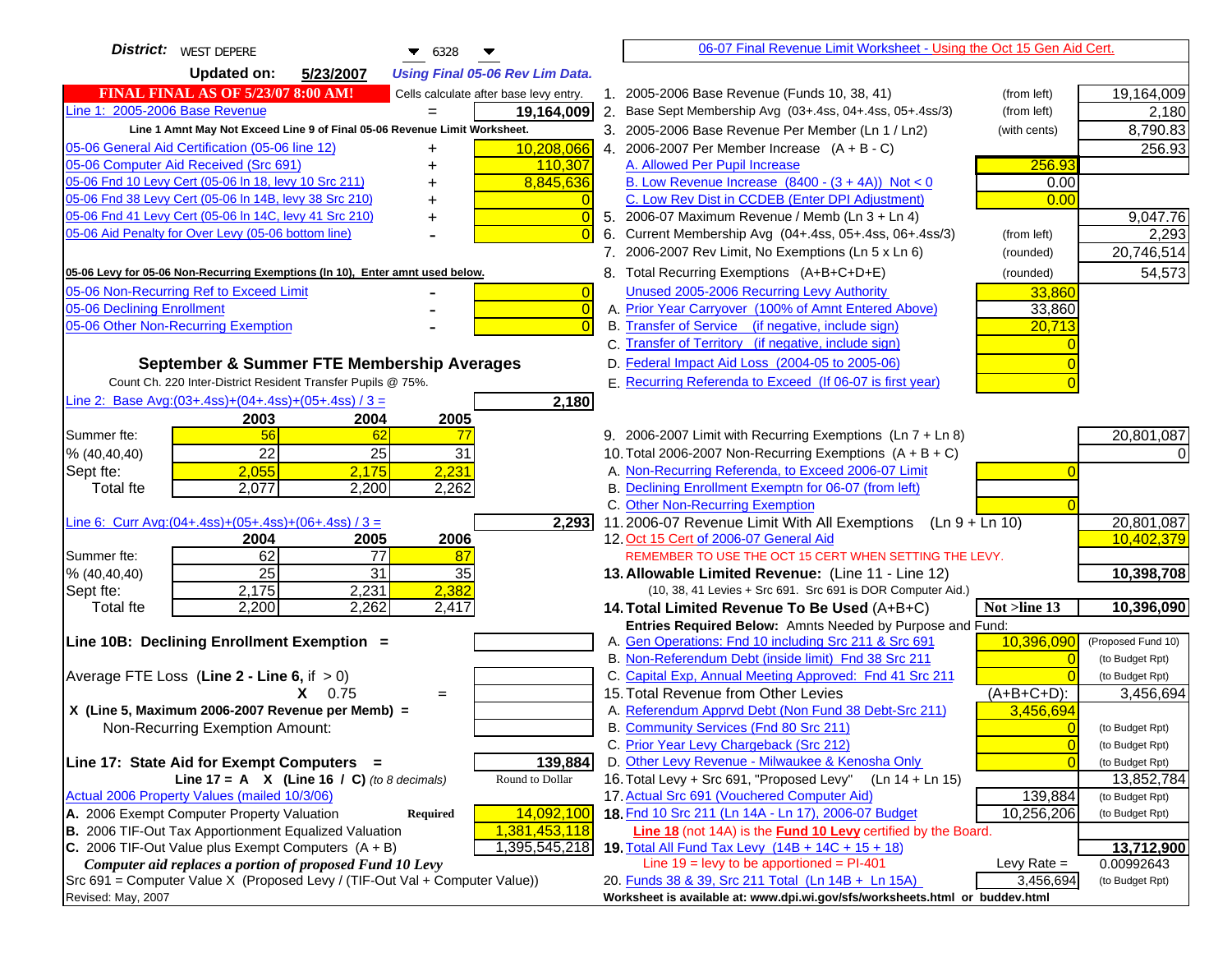|                                                  | <b>DPI</b> Reconciliation                                                 |
|--------------------------------------------------|---------------------------------------------------------------------------|
|                                                  | In order for the reconciliation to work properly, the                     |
|                                                  | PI-401 must have been filed with the Department.                          |
|                                                  | Numbers appearing in the green boxes below are actual, district-submitted |
|                                                  | 2007 PI-401 data.                                                         |
|                                                  | Do not type in these fields.                                              |
|                                                  |                                                                           |
| Fund 10, PI-401                                  | 10,256,206.00                                                             |
| Fund 38, PI-401                                  | 0.00                                                                      |
| Fund 41, PI-401                                  | 0.00                                                                      |
|                                                  | 10,256,206.00                                                             |
|                                                  |                                                                           |
| Chargeback, PI-401                               | 0.00                                                                      |
| Fund 39, PI-401                                  | 3,456,694.00                                                              |
| <b>Fund 80, PI-401</b>                           | 0.00                                                                      |
| Fund 48/Other, PI-401                            | 0.00                                                                      |
| Total, PI-401                                    | 13,712,900.00                                                             |
|                                                  |                                                                           |
| <b>Computer Aid</b>                              | 139,884.00 <------- don't change                                          |
|                                                  | <b>Results</b>                                                            |
| 0                                                | 0                                                                         |
| You have underlevied by:                         |                                                                           |
|                                                  | 2,618                                                                     |
| 0                                                |                                                                           |
|                                                  |                                                                           |
| All of your underlevy is eligible for carryover. |                                                                           |
|                                                  |                                                                           |
|                                                  |                                                                           |
| 0                                                |                                                                           |
|                                                  |                                                                           |
|                                                  | $\bf{0}$                                                                  |
|                                                  |                                                                           |
|                                                  |                                                                           |
|                                                  |                                                                           |
| 0                                                |                                                                           |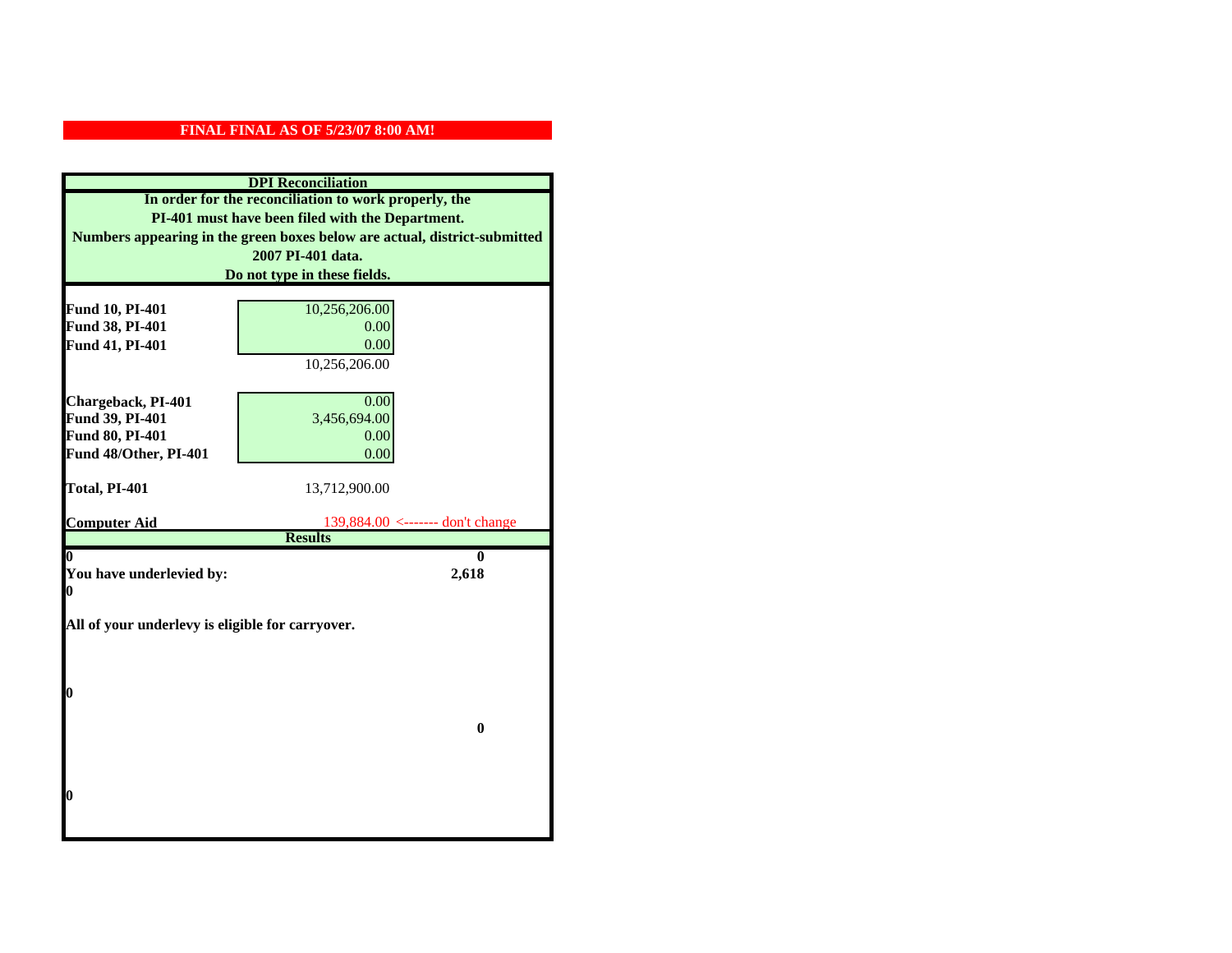| District:   WEST SALEM<br>$\bullet$ 6370<br>▼                                                                                                       | 06-07 Final Revenue Limit Worksheet - Using the Oct 15 Gen Aid Cert.                                                       |                         |
|-----------------------------------------------------------------------------------------------------------------------------------------------------|----------------------------------------------------------------------------------------------------------------------------|-------------------------|
| <b>Updated on:</b><br>5/23/2007<br><b>Using Final 05-06 Rev Lim Data.</b>                                                                           |                                                                                                                            |                         |
| <b>FINAL FINAL AS OF 5/23/07 8:00 AM!</b><br>Cells calculate after base levy entry.                                                                 | 1. 2005-2006 Base Revenue (Funds 10, 38, 41)<br>(from left)                                                                | 14,224,108              |
| Line 1: 2005-2006 Base Revenue<br>14,224,108<br>$=$                                                                                                 | 2. Base Sept Membership Avg (03+.4ss, 04+.4ss, 05+.4ss/3)<br>(from left)                                                   | 1,684                   |
| Line 1 Amnt May Not Exceed Line 9 of Final 05-06 Revenue Limit Worksheet.                                                                           | 3. 2005-2006 Base Revenue Per Member (Ln 1 / Ln2)<br>(with cents)                                                          | 8,446.62                |
| 10,917,655<br>05-06 General Aid Certification (05-06 line 12)                                                                                       | 4. 2006-2007 Per Member Increase $(A + B - C)$                                                                             | 256.93                  |
| 05-06 Computer Aid Received (Src 691)<br>12,658                                                                                                     | A. Allowed Per Pupil Increase<br>256.93                                                                                    |                         |
| 05-06 Fnd 10 Levy Cert (05-06 In 18, levy 10 Src 211)<br>3,166,307                                                                                  | B. Low Revenue Increase $(8400 - (3 + 4A))$ Not < 0<br>0.00                                                                |                         |
| 05-06 Fnd 38 Levy Cert (05-06 In 14B, levy 38 Src 210)<br>127,488                                                                                   | C. Low Rev Dist in CCDEB (Enter DPI Adjustment)<br>0.00                                                                    |                         |
| 05-06 Fnd 41 Levy Cert (05-06 In 14C, levy 41 Src 210)<br>$\overline{0}$<br>+                                                                       | 5. 2006-07 Maximum Revenue / Memb (Ln 3 + Ln 4)                                                                            | 8,703.55                |
| 05-06 Aid Penalty for Over Levy (05-06 bottom line)<br>$\Omega$                                                                                     | 6. Current Membership Avg (04+.4ss, 05+.4ss, 06+.4ss/3)<br>(from left)                                                     | 1,686                   |
|                                                                                                                                                     | 7. 2006-2007 Rev Limit, No Exemptions (Ln 5 x Ln 6)<br>(rounded)                                                           | 14,674,185              |
| 05-06 Levy for 05-06 Non-Recurring Exemptions (In 10), Enter amnt used below.                                                                       | 8. Total Recurring Exemptions (A+B+C+D+E)<br>(rounded)                                                                     |                         |
| 05-06 Non-Recurring Ref to Exceed Limit<br>$\overline{0}$                                                                                           | Unused 2005-2006 Recurring Levy Authority                                                                                  |                         |
| 05-06 Declining Enrollment<br>$\overline{0}$                                                                                                        | A. Prior Year Carryover (100% of Amnt Entered Above)<br>∩                                                                  |                         |
| 05-06 Other Non-Recurring Exemption<br>$\Omega$                                                                                                     | B. Transfer of Service (if negative, include sign)                                                                         |                         |
|                                                                                                                                                     | C. Transfer of Territory (if negative, include sign)                                                                       |                         |
| September & Summer FTE Membership Averages                                                                                                          | D. Federal Impact Aid Loss (2004-05 to 2005-06)                                                                            |                         |
| Count Ch. 220 Inter-District Resident Transfer Pupils @ 75%.                                                                                        | E. Recurring Referenda to Exceed (If 06-07 is first year)                                                                  |                         |
| Line 2: Base Avg: (03+.4ss) + (04+.4ss) + (05+.4ss) / 3 =<br>1,684                                                                                  |                                                                                                                            |                         |
| 2003<br>2004<br>2005                                                                                                                                |                                                                                                                            |                         |
| 61<br>Summer fte:<br>68<br>57                                                                                                                       | 9. 2006-2007 Limit with Recurring Exemptions (Ln 7 + Ln 8)                                                                 | 14,674,185              |
| 24<br>27<br>23<br>% (40, 40, 40)                                                                                                                    | 10. Total 2006-2007 Non-Recurring Exemptions $(A + B + C)$                                                                 |                         |
| 1,650<br>1,661<br>1,666<br>Sept fte:                                                                                                                | A. Non-Recurring Referenda, to Exceed 2006-07 Limit                                                                        |                         |
| 1,674<br>1,693<br>1,684<br>Total fte                                                                                                                | B. Declining Enrollment Exemptn for 06-07 (from left)                                                                      |                         |
|                                                                                                                                                     | C. Other Non-Recurring Exemption                                                                                           |                         |
| Line 6: Curr Avg: $(04+.4ss)+(05+.4ss)+(06+.4ss)$ / 3 =<br>1,686                                                                                    | 11.2006-07 Revenue Limit With All Exemptions $(Ln 9 + Ln 10)$                                                              | 14,674,185              |
| 2006<br>2004<br>2005<br>68<br>57<br>Summer fte:<br>65                                                                                               | 12. Oct 15 Cert of 2006-07 General Aid<br>REMEMBER TO USE THE OCT 15 CERT WHEN SETTING THE LEVY.                           | 11,250,746              |
| $\overline{27}$<br>23<br>% (40, 40, 40)<br>26                                                                                                       | 13. Allowable Limited Revenue: (Line 11 - Line 12)                                                                         | 3,423,439               |
| 1,661<br>1,666<br>1,655<br>Sept fte:                                                                                                                | (10, 38, 41 Levies + Src 691. Src 691 is DOR Computer Aid.)                                                                | <b>EXCEEDS LIMIT</b>    |
| 1,693<br>1,684<br>1,681<br><b>Total fte</b>                                                                                                         | Not >line 13<br>14. Total Limited Revenue To Be Used (A+B+C)                                                               | 3,429,049               |
|                                                                                                                                                     | Entries Required Below: Amnts Needed by Purpose and Fund:                                                                  |                         |
| Line 10B: Declining Enrollment Exemption =                                                                                                          | A. Gen Operations: Fnd 10 including Src 211 & Src 691<br>3,304,646                                                         | (Proposed Fund 10)      |
|                                                                                                                                                     | B. Non-Referendum Debt (inside limit) Fnd 38 Src 211<br>124,403                                                            | (to Budget Rpt)         |
| Average FTE Loss (Line $2 -$ Line 6, if $> 0$ )                                                                                                     | C. Capital Exp, Annual Meeting Approved: Fnd 41 Src 211                                                                    | (to Budget Rpt)         |
| $X = 0.75$<br>$=$                                                                                                                                   | 15. Total Revenue from Other Levies<br>$(A+B+C+D)$ :                                                                       | 2,070,500               |
| X (Line 5, Maximum 2006-2007 Revenue per Memb) =                                                                                                    | A. Referendum Apprvd Debt (Non Fund 38 Debt-Src 211)<br>1,975,500                                                          |                         |
| Non-Recurring Exemption Amount:                                                                                                                     | B. Community Services (Fnd 80 Src 211)<br>95,000                                                                           | (to Budget Rpt)         |
|                                                                                                                                                     | C. Prior Year Levy Chargeback (Src 212)<br>$\overline{0}$                                                                  | (to Budget Rpt)         |
| Line 17: State Aid for Exempt Computers =<br>8,998                                                                                                  | D. Other Levy Revenue - Milwaukee & Kenosha Only<br>$\Omega$                                                               | (to Budget Rpt)         |
| Round to Dollar<br>Line 17 = A $X$ (Line 16 / C) (to 8 decimals)                                                                                    | 16. Total Levy + Src 691, "Proposed Levy"<br>(Ln 14 + Ln 15)                                                               | 5,499,549               |
| Actual 2006 Property Values (mailed 10/3/06)                                                                                                        | 17. Actual Src 691 (Vouchered Computer Aid)<br>8,998                                                                       | (to Budget Rpt)         |
| A. 2006 Exempt Computer Property Valuation<br>974,300<br>Required                                                                                   | 18. Fnd 10 Src 211 (Ln 14A - Ln 17), 2006-07 Budget<br>3,295,648                                                           | (to Budget Rpt)         |
| <b>B.</b> 2006 TIF-Out Tax Apportionment Equalized Valuation<br>594,524,684<br>C. 2006 TIF-Out Value plus Exempt Computers $(A + B)$<br>595,498,984 | Line 18 (not 14A) is the Fund 10 Levy certified by the Board.                                                              |                         |
| Computer aid replaces a portion of proposed Fund 10 Levy                                                                                            | 19. Total All Fund Tax Levy $(14B + 14C + 15 + 18)$<br>Line $19 = \text{levy}$ to be apportioned = PI-401<br>Levy Rate $=$ | 5,490,551<br>0.00923519 |
| Src 691 = Computer Value X (Proposed Levy / (TIF-Out Val + Computer Value))                                                                         | 20. Funds 38 & 39, Src 211 Total (Ln 14B + Ln 15A)<br>2,099,903                                                            | (to Budget Rpt)         |
| Revised: May, 2007                                                                                                                                  | Worksheet is available at: www.dpi.wi.gov/sfs/worksheets.html or buddev.html                                               |                         |
|                                                                                                                                                     |                                                                                                                            |                         |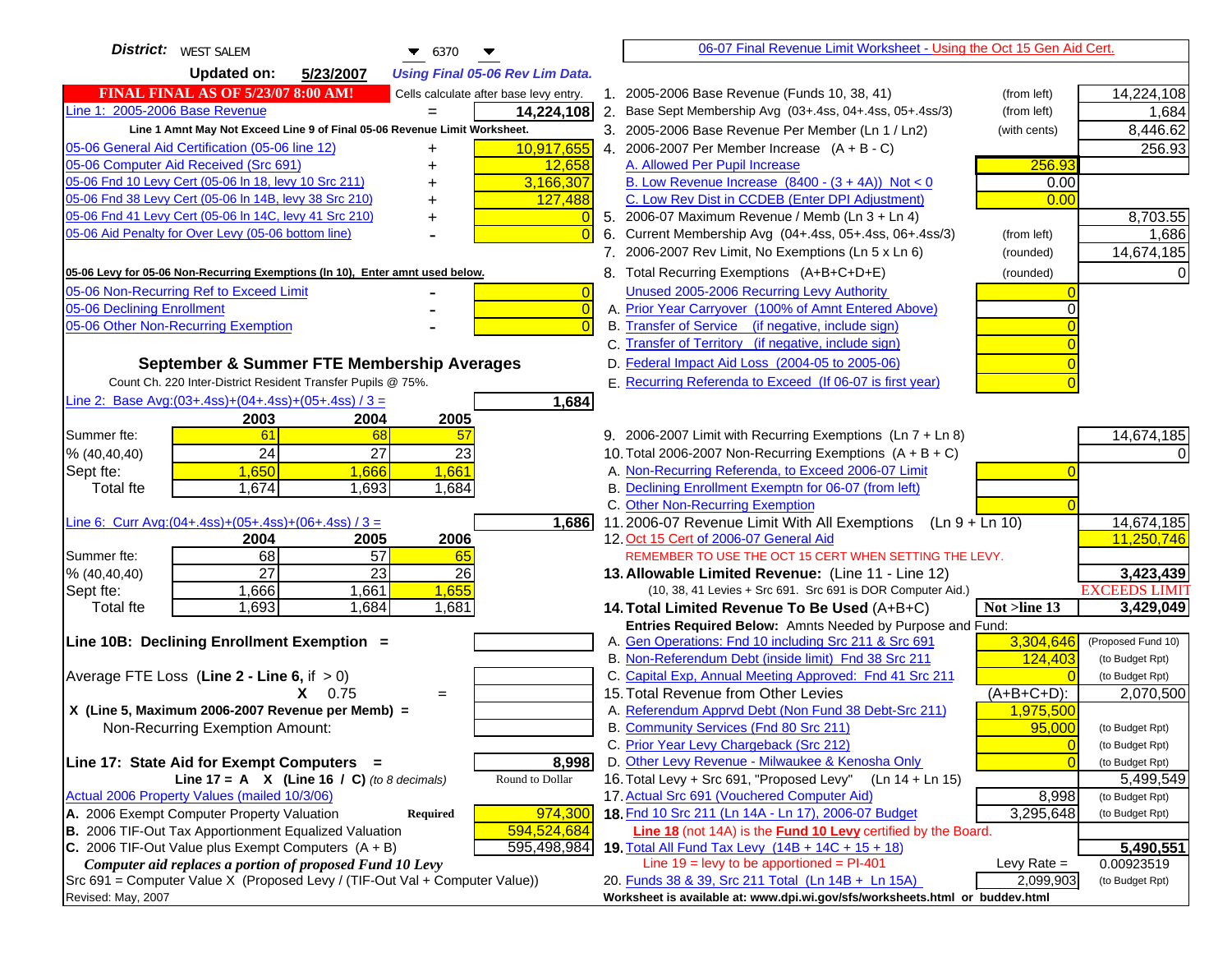|                         | <b>DPI</b> Reconciliation                                                 |
|-------------------------|---------------------------------------------------------------------------|
|                         | In order for the reconciliation to work properly, the                     |
|                         | PI-401 must have been filed with the Department.                          |
|                         | Numbers appearing in the green boxes below are actual, district-submitted |
|                         | 2007 PI-401 data.                                                         |
|                         | Do not type in these fields.                                              |
|                         |                                                                           |
| Fund 10, PI-401         | 3,295,648.00                                                              |
| Fund 38, PI-401         | 124,403.00                                                                |
| Fund 41, PI-401         | 0.00                                                                      |
|                         | 3,420,051.00                                                              |
|                         |                                                                           |
| Chargeback, PI-401      | 0.00                                                                      |
| Fund 39, PI-401         | 1,975,500.00                                                              |
| Fund 80, PI-401         | 95,000.00                                                                 |
| Fund 48/Other, PI-401   | 0.00                                                                      |
|                         |                                                                           |
| Total, PI-401           | 5,490,551.00                                                              |
| <b>Computer Aid</b>     | $8,998.00 \leftarrow \text{---}$ don't change                             |
|                         | <b>Results</b>                                                            |
| You have overlevied by: | 5,610                                                                     |
| N                       | 0                                                                         |
| 0                       |                                                                           |
|                         |                                                                           |
| 0                       |                                                                           |
|                         |                                                                           |
|                         |                                                                           |
| O                       |                                                                           |
|                         |                                                                           |
|                         | $\bf{0}$                                                                  |
|                         |                                                                           |
|                         |                                                                           |
|                         |                                                                           |
| 0                       |                                                                           |
|                         |                                                                           |
|                         |                                                                           |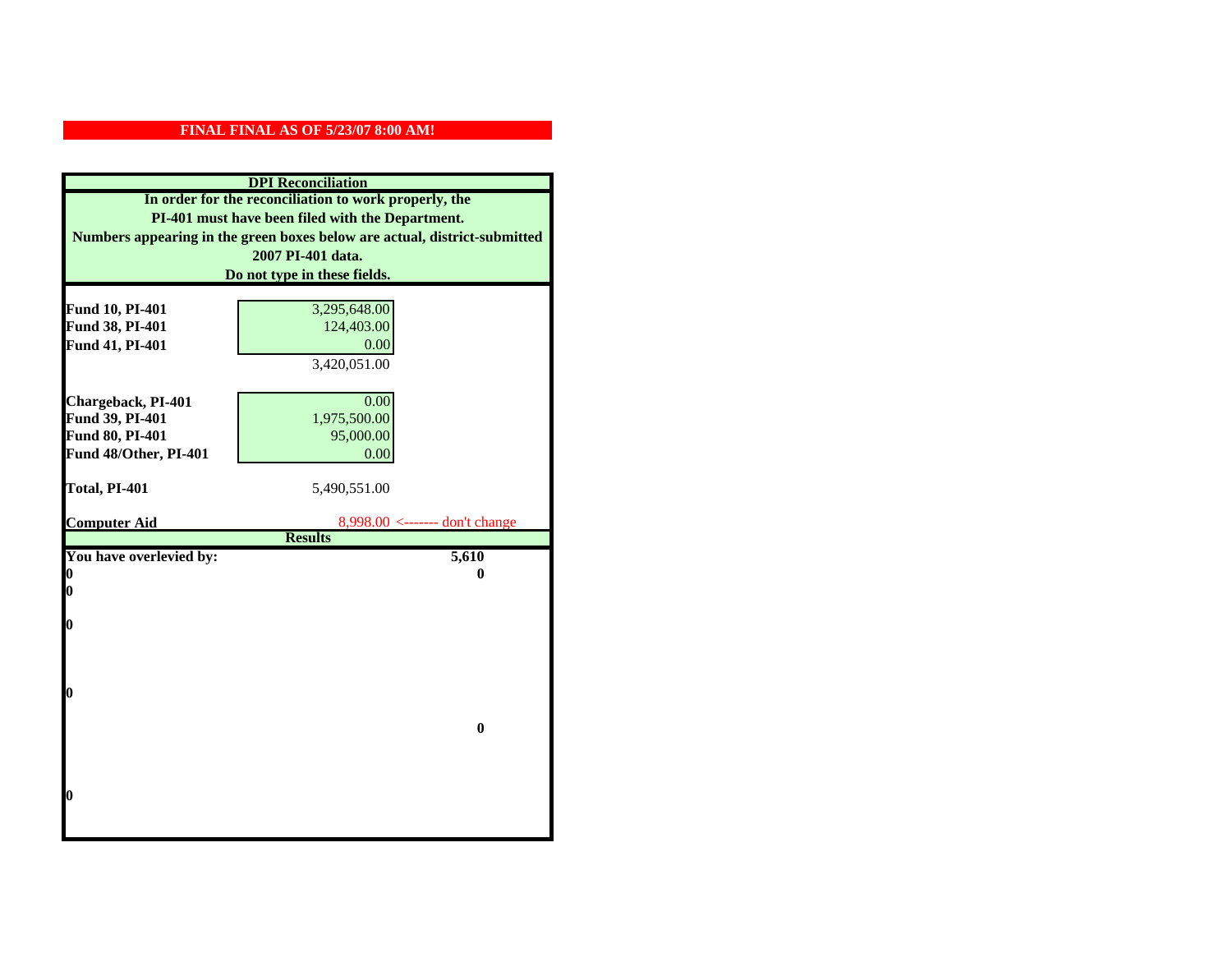| <b>District:</b> WESTBY AREA<br>$\bullet$ 6321                                                                                   | 06-07 Final Revenue Limit Worksheet - Using the Oct 15 Gen Aid Cert.                                              |                         |
|----------------------------------------------------------------------------------------------------------------------------------|-------------------------------------------------------------------------------------------------------------------|-------------------------|
| <b>Updated on:</b><br>5/23/2007<br><b>Using Final 05-06 Rev Lim Data.</b>                                                        |                                                                                                                   |                         |
| <b>FINAL FINAL AS OF 5/23/07 8:00 AM!</b><br>Cells calculate after base levy entry.                                              | 1. 2005-2006 Base Revenue (Funds 10, 38, 41)<br>(from left)                                                       | 9,826,515               |
| Line 1: 2005-2006 Base Revenue<br>9,826,515                                                                                      | 2. Base Sept Membership Avg (03+.4ss, 04+.4ss, 05+.4ss/3)<br>(from left)                                          | 1,173                   |
| Line 1 Amnt May Not Exceed Line 9 of Final 05-06 Revenue Limit Worksheet.                                                        | 3. 2005-2006 Base Revenue Per Member (Ln 1 / Ln2)<br>(with cents)                                                 | 8,377.25                |
| 8,146,960<br>05-06 General Aid Certification (05-06 line 12)                                                                     | 4. 2006-2007 Per Member Increase $(A + B - C)$                                                                    | 256.93                  |
| 05-06 Computer Aid Received (Src 691)<br>2,475                                                                                   | 256.93<br>A. Allowed Per Pupil Increase                                                                           |                         |
| 05-06 Fnd 10 Levy Cert (05-06 In 18, levy 10 Src 211)<br>1,755,671                                                               | B. Low Revenue Increase $(8400 - (3 + 4A))$ Not < 0<br>0.00                                                       |                         |
| 05-06 Fnd 38 Levy Cert (05-06 In 14B, levy 38 Src 210)<br>30,308                                                                 | C. Low Rev Dist in CCDEB (Enter DPI Adjustment)<br>0.00                                                           |                         |
| 05-06 Fnd 41 Levy Cert (05-06 In 14C, levy 41 Src 210)<br>+                                                                      | 5. 2006-07 Maximum Revenue / Memb (Ln $3 + \text{Ln } 4$ )                                                        | 8,634.18                |
| 05-06 Aid Penalty for Over Levy (05-06 bottom line)                                                                              | Current Membership Avg (04+.4ss, 05+.4ss, 06+.4ss/3)<br>6.<br>(from left)                                         | 1,172                   |
|                                                                                                                                  | 7. 2006-2007 Rev Limit, No Exemptions (Ln 5 x Ln 6)<br>(rounded)                                                  | 10,119,259              |
| 05-06 Levy for 05-06 Non-Recurring Exemptions (In 10), Enter amnt used below.                                                    | 8. Total Recurring Exemptions (A+B+C+D+E)<br>(rounded)                                                            | 0                       |
| 05-06 Non-Recurring Ref to Exceed Limit<br>$\overline{0}$                                                                        | Unused 2005-2006 Recurring Levy Authority                                                                         |                         |
| 108,899<br>05-06 Declining Enrollment                                                                                            | A. Prior Year Carryover (100% of Amnt Entered Above)<br>$\Omega$                                                  |                         |
| 05-06 Other Non-Recurring Exemption                                                                                              | B. Transfer of Service (if negative, include sign)                                                                |                         |
|                                                                                                                                  | C. Transfer of Territory (if negative, include sign)                                                              |                         |
| September & Summer FTE Membership Averages                                                                                       | D. Federal Impact Aid Loss (2004-05 to 2005-06)                                                                   |                         |
| Count Ch. 220 Inter-District Resident Transfer Pupils @ 75%.                                                                     | E. Recurring Referenda to Exceed (If 06-07 is first year)                                                         |                         |
| Line 2: Base Avg: (03+.4ss) + (04+.4ss) + (05+.4ss) / 3 =<br>1,173                                                               |                                                                                                                   |                         |
| 2003<br>2004<br>2005                                                                                                             |                                                                                                                   |                         |
| 21<br>27<br>Summer fte:<br>24                                                                                                    | 9. 2006-2007 Limit with Recurring Exemptions (Ln 7 + Ln 8)                                                        | 10,119,259              |
| 8<br>11<br>10<br>% (40, 40, 40)                                                                                                  | 10. Total 2006-2007 Non-Recurring Exemptions $(A + B + C)$                                                        | 8,634                   |
| 1,178<br>1,169<br>1,144<br>Sept fte:                                                                                             | A. Non-Recurring Referenda, to Exceed 2006-07 Limit                                                               |                         |
| Total fte<br>1,186<br>1,180<br>1,154                                                                                             | B. Declining Enrollment Exemptn for 06-07 (from left)<br>8,634                                                    |                         |
|                                                                                                                                  | C. Other Non-Recurring Exemption                                                                                  |                         |
| Line 6: Curr Avg: $(04+.4ss)+(05+.4ss)+(06+.4ss)/3 =$<br>$\overline{1,172}$                                                      | 11.2006-07 Revenue Limit With All Exemptions<br>(Ln 9 + Ln 10)                                                    | 10,127,893              |
| 2006<br>2005<br>2004                                                                                                             | 12. Oct 15 Cert of 2006-07 General Aid                                                                            | 8,357,467               |
| 27<br>Summer fte:<br>24<br>27<br>11<br>10<br>11                                                                                  | REMEMBER TO USE THE OCT 15 CERT WHEN SETTING THE LEVY.                                                            |                         |
| % (40, 40, 40)<br>1,169<br>1,144<br>1,172<br>Sept fte:                                                                           | 13. Allowable Limited Revenue: (Line 11 - Line 12)<br>(10, 38, 41 Levies + Src 691. Src 691 is DOR Computer Aid.) | 1,770,426               |
| 1,154<br>Total fte<br>1,180<br>1,183                                                                                             | 14. Total Limited Revenue To Be Used (A+B+C)<br>Not >line 13                                                      | 1,770,426               |
|                                                                                                                                  | Entries Required Below: Amnts Needed by Purpose and Fund:                                                         |                         |
| 8,634<br>Line 10B: Declining Enrollment Exemption =                                                                              | A. Gen Operations: Fnd 10 including Src 211 & Src 691<br>1,712,170                                                | (Proposed Fund 10)      |
|                                                                                                                                  | B. Non-Referendum Debt (inside limit) Fnd 38 Src 211<br>58,256                                                    | (to Budget Rpt)         |
| Average FTE Loss (Line $2 -$ Line 6, if $> 0$ )                                                                                  | C. Capital Exp, Annual Meeting Approved: Fnd 41 Src 211                                                           | (to Budget Rpt)         |
| $X = 0.75$<br>$=$                                                                                                                | 15. Total Revenue from Other Levies<br>$(A+B+C+D)$ :                                                              | 1,900,820               |
| X (Line 5, Maximum 2006-2007 Revenue per Memb) =<br>8,634.18                                                                     | A. Referendum Apprvd Debt (Non Fund 38 Debt-Src 211)<br>1,900,820                                                 |                         |
| 8,634<br>Non-Recurring Exemption Amount:                                                                                         | B. Community Services (Fnd 80 Src 211)<br>$\overline{0}$                                                          | (to Budget Rpt)         |
|                                                                                                                                  | C. Prior Year Levy Chargeback (Src 212)<br>$\overline{0}$                                                         | (to Budget Rpt)         |
| 2,674<br>Line 17: State Aid for Exempt Computers =                                                                               | D. Other Levy Revenue - Milwaukee & Kenosha Only<br>$\Omega$                                                      | (to Budget Rpt)         |
| Line 17 = A $X$ (Line 16 / C) (to 8 decimals)<br>Round to Dollar                                                                 | 16. Total Levy + Src 691, "Proposed Levy"<br>$(Ln 14 + Ln 15)$                                                    | 3,671,246               |
| Actual 2006 Property Values (mailed 10/3/06)                                                                                     | 17. Actual Src 691 (Vouchered Computer Aid)<br>2,674                                                              | (to Budget Rpt)         |
| A. 2006 Exempt Computer Property Valuation<br>269,900<br><b>Required</b>                                                         | 18. Fnd 10 Src 211 (Ln 14A - Ln 17), 2006-07 Budget<br>1,709,496                                                  | (to Budget Rpt)         |
| B. 2006 TIF-Out Tax Apportionment Equalized Valuation<br>370,287,270                                                             | Line 18 (not 14A) is the Fund 10 Levy certified by the Board.                                                     |                         |
| C. 2006 TIF-Out Value plus Exempt Computers $(A + B)$<br>370,557,170<br>Computer aid replaces a portion of proposed Fund 10 Levy | 19. Total All Fund Tax Levy (14B + 14C + 15 + 18)<br>Line $19$ = levy to be apportioned = PI-401<br>Levy Rate $=$ | 3,668,572<br>0.00990737 |
| Src 691 = Computer Value X (Proposed Levy / (TIF-Out Val + Computer Value))                                                      | 20. Funds 38 & 39, Src 211 Total (Ln 14B + Ln 15A)<br>1,959,076                                                   | (to Budget Rpt)         |
| Revised: May, 2007                                                                                                               | Worksheet is available at: www.dpi.wi.gov/sfs/worksheets.html or buddev.html                                      |                         |
|                                                                                                                                  |                                                                                                                   |                         |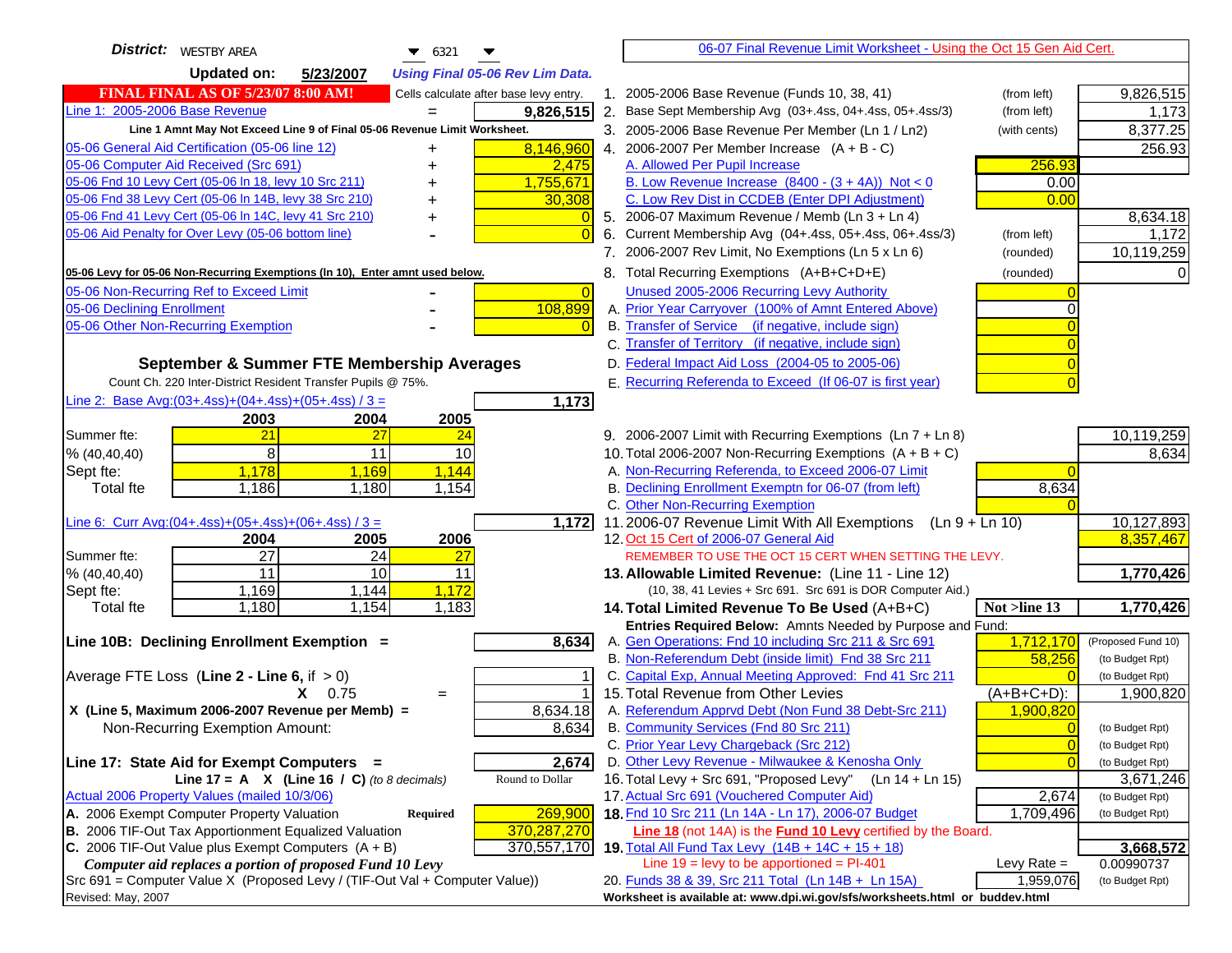|                                  | <b>DPI</b> Reconciliation                                                 |
|----------------------------------|---------------------------------------------------------------------------|
|                                  | In order for the reconciliation to work properly, the                     |
|                                  | PI-401 must have been filed with the Department.                          |
|                                  | Numbers appearing in the green boxes below are actual, district-submitted |
|                                  | 2007 PI-401 data.                                                         |
|                                  | Do not type in these fields.                                              |
|                                  |                                                                           |
| Fund 10, PI-401                  | 1,709,496.00                                                              |
| Fund 38, PI-401                  | 58,256.00                                                                 |
| Fund 41, PI-401                  | 0.00                                                                      |
|                                  | 1,767,752.00                                                              |
|                                  |                                                                           |
| Chargeback, PI-401               | 0.00                                                                      |
| Fund 39, PI-401                  | 1,900,820.00                                                              |
| Fund 80, PI-401                  | 0.00                                                                      |
| Fund 48/Other, PI-401            | 0.00                                                                      |
| Total, PI-401                    | 3,668,572.00                                                              |
|                                  |                                                                           |
|                                  |                                                                           |
| <b>Computer Aid</b>              | $2,674.00 \le$ ------- don't change                                       |
|                                  | <b>Results</b>                                                            |
| $\overline{\mathbf{0}}$          | $\bf{0}$                                                                  |
| 0                                | 0                                                                         |
| You have levied to your maximum. |                                                                           |
|                                  |                                                                           |
| $\bf{0}$                         |                                                                           |
|                                  |                                                                           |
|                                  |                                                                           |
| 0                                |                                                                           |
|                                  |                                                                           |
|                                  | $\bf{0}$                                                                  |
|                                  |                                                                           |
|                                  |                                                                           |
|                                  |                                                                           |
| 0                                |                                                                           |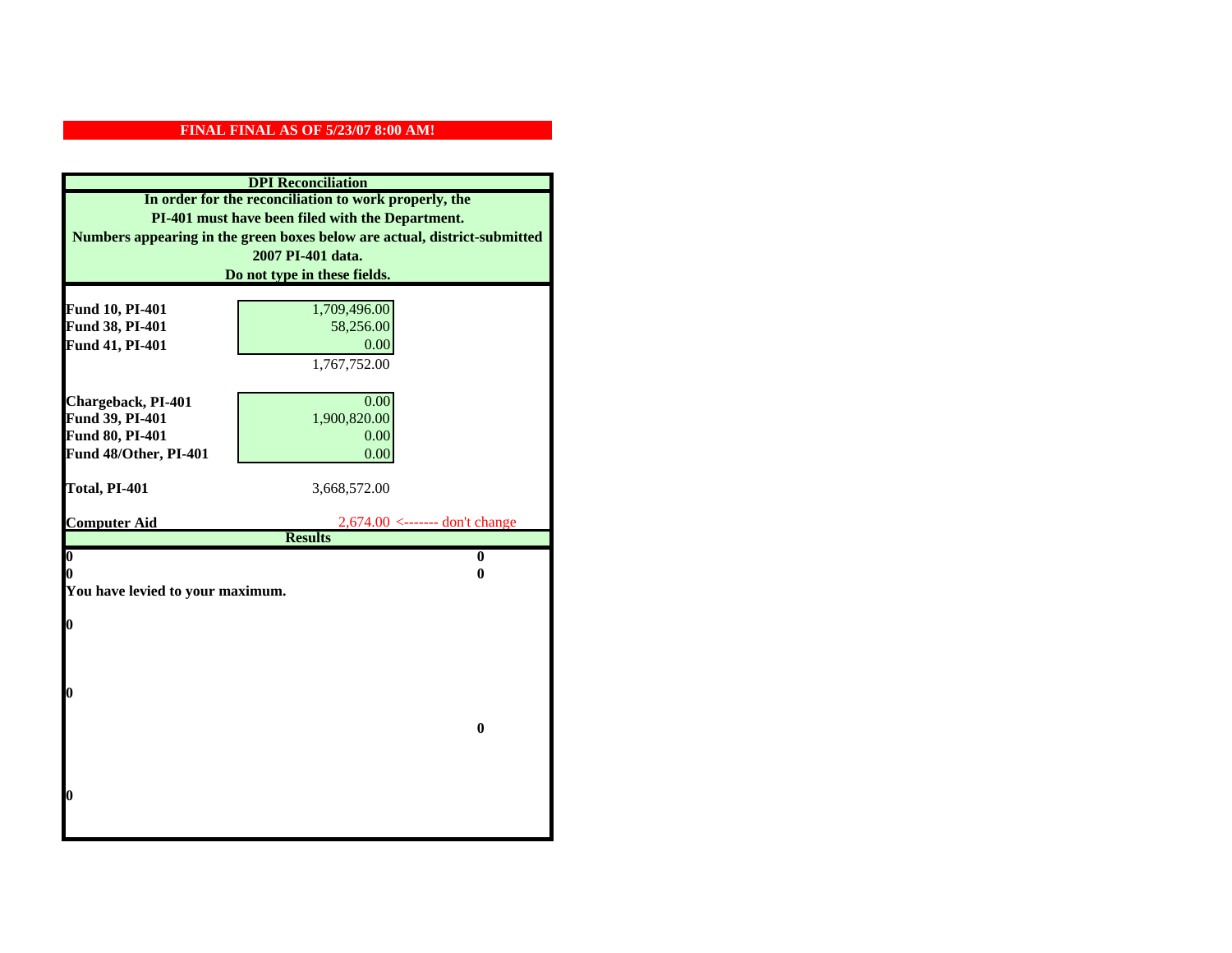| District:   WESTFIELD<br>$\bullet$ 6335                                                                                                      |                      | 06-07 Final Revenue Limit Worksheet - Using the Oct 15 Gen Aid Cert.                                              |                |                         |
|----------------------------------------------------------------------------------------------------------------------------------------------|----------------------|-------------------------------------------------------------------------------------------------------------------|----------------|-------------------------|
| <b>Updated on:</b><br>5/23/2007<br><b>Using Final 05-06 Rev Lim Data.</b>                                                                    |                      |                                                                                                                   |                |                         |
| FINAL FINAL AS OF 5/23/07 8:00 AM!<br>Cells calculate after base levy entry.                                                                 |                      | 1. 2005-2006 Base Revenue (Funds 10, 38, 41)                                                                      | (from left)    | 11,060,960              |
| Line 1: 2005-2006 Base Revenue<br>11,060,960                                                                                                 |                      | 2. Base Sept Membership Avg (03+.4ss, 04+.4ss, 05+.4ss/3)                                                         | (from left)    | 1,364                   |
| Line 1 Amnt May Not Exceed Line 9 of Final 05-06 Revenue Limit Worksheet.                                                                    |                      | 3. 2005-2006 Base Revenue Per Member (Ln 1 / Ln2)                                                                 | (with cents)   | 8,109.21                |
| 5,272,188<br>05-06 General Aid Certification (05-06 line 12)                                                                                 |                      | 4. 2006-2007 Per Member Increase $(A + B - C)$                                                                    |                | 290.79                  |
| 05-06 Computer Aid Received (Src 691)<br>9,319                                                                                               |                      | A. Allowed Per Pupil Increase                                                                                     | 256.93         |                         |
| 05-06 Fnd 10 Levy Cert (05-06 ln 18, levy 10 Src 211)<br>5,667,163                                                                           |                      | B. Low Revenue Increase $(8400 - (3 + 4A))$ Not < 0                                                               | 33.86          |                         |
| 05-06 Fnd 38 Levy Cert (05-06 In 14B, levy 38 Src 210)<br>128,490                                                                            |                      | C. Low Rev Dist in CCDEB (Enter DPI Adjustment)                                                                   | 0.00           |                         |
| 05-06 Fnd 41 Levy Cert (05-06 In 14C, levy 41 Src 210)                                                                                       |                      | 5. 2006-07 Maximum Revenue / Memb (Ln $3 + \text{Ln } 4$ )                                                        |                | 8,400.00                |
| 05-06 Aid Penalty for Over Levy (05-06 bottom line)                                                                                          | $\overline{0}$<br>6. | Current Membership Avg (04+.4ss, 05+.4ss, 06+.4ss/3)                                                              | (from left)    | 1,342                   |
|                                                                                                                                              |                      | 7. 2006-2007 Rev Limit, No Exemptions (Ln 5 x Ln 6)                                                               | (rounded)      | 11,272,800              |
| 05-06 Levy for 05-06 Non-Recurring Exemptions (In 10), Enter amnt used below.                                                                |                      | 8. Total Recurring Exemptions (A+B+C+D+E)                                                                         | (rounded)      |                         |
| 05-06 Non-Recurring Ref to Exceed Limit                                                                                                      | $\overline{0}$       | Unused 2005-2006 Recurring Levy Authority                                                                         |                |                         |
| 16,200<br>05-06 Declining Enrollment                                                                                                         |                      | A. Prior Year Carryover (100% of Amnt Entered Above)                                                              |                |                         |
| 05-06 Other Non-Recurring Exemption                                                                                                          |                      | B. Transfer of Service (if negative, include sign)                                                                |                |                         |
|                                                                                                                                              |                      | C. Transfer of Territory (if negative, include sign)                                                              |                |                         |
| September & Summer FTE Membership Averages                                                                                                   |                      | D. Federal Impact Aid Loss (2004-05 to 2005-06)                                                                   |                |                         |
| Count Ch. 220 Inter-District Resident Transfer Pupils @ 75%.                                                                                 |                      | E. Recurring Referenda to Exceed (If 06-07 is first year)                                                         |                |                         |
| Line 2: Base Avg:(03+.4ss)+(04+.4ss)+(05+.4ss) / 3 =<br>1,364                                                                                |                      |                                                                                                                   |                |                         |
| 2003<br>2004<br>2005                                                                                                                         |                      |                                                                                                                   |                |                         |
| 26<br>Summer fte:<br>17<br>23                                                                                                                |                      | 9. 2006-2007 Limit with Recurring Exemptions (Ln 7 + Ln 8)                                                        |                | 11,272,800              |
| 10<br>$\overline{7}$<br>9<br>% (40, 40, 40)                                                                                                  |                      | 10. Total 2006-2007 Non-Recurring Exemptions $(A + B + C)$                                                        |                | 142,800                 |
| 1,377<br>1,349<br>1,339<br>Sept fte:                                                                                                         |                      | A. Non-Recurring Referenda, to Exceed 2006-07 Limit                                                               |                |                         |
| 1,387<br><b>Total fte</b><br>1,356<br>1,348                                                                                                  |                      | B. Declining Enrollment Exemptn for 06-07 (from left)                                                             | 142,800        |                         |
|                                                                                                                                              |                      | C. Other Non-Recurring Exemption                                                                                  |                |                         |
| Line 6: Curr Avg: $(04+.4ss)+(05+.4ss)+(06+.4ss)/3 =$<br>1,342                                                                               |                      | 11.2006-07 Revenue Limit With All Exemptions<br>$(Ln 9 + Ln 10)$                                                  |                | 11,415,600              |
| 2006<br>2005<br>2004                                                                                                                         |                      | 12. Oct 15 Cert of 2006-07 General Aid                                                                            |                | 5,635,077               |
| 17<br>23<br>Summer fte:<br>21<br>9<br>8<br>% (40, 40, 40)                                                                                    |                      | REMEMBER TO USE THE OCT 15 CERT WHEN SETTING THE LEVY.                                                            |                | 5,780,523               |
| 1,339<br>1,313<br>1,349<br>Sept fte:                                                                                                         |                      | 13. Allowable Limited Revenue: (Line 11 - Line 12)<br>(10, 38, 41 Levies + Src 691. Src 691 is DOR Computer Aid.) |                |                         |
| 1,348<br>1,321<br><b>Total fte</b><br>1,356                                                                                                  |                      | 14. Total Limited Revenue To Be Used (A+B+C)                                                                      | Not >line 13   | 5,780,523               |
|                                                                                                                                              |                      | Entries Required Below: Amnts Needed by Purpose and Fund:                                                         |                |                         |
| 142,800<br>Line 10B: Declining Enrollment Exemption =                                                                                        |                      | A. Gen Operations: Fnd 10 including Src 211 & Src 691                                                             | 5,587,271      | (Proposed Fund 10)      |
|                                                                                                                                              |                      | B. Non-Referendum Debt (inside limit) Fnd 38 Src 211                                                              | 193,252        | (to Budget Rpt)         |
| Average FTE Loss (Line $2 -$ Line 6, if $> 0$ )                                                                                              | 22                   | C. Capital Exp, Annual Meeting Approved: Fnd 41 Src 211                                                           |                | (to Budget Rpt)         |
| $X = 0.75$<br>$=$                                                                                                                            | 17                   | 15. Total Revenue from Other Levies                                                                               | $(A+B+C+D)$ :  | 885,199                 |
| X (Line 5, Maximum 2006-2007 Revenue per Memb) =<br>8,400.00                                                                                 |                      | A. Referendum Apprvd Debt (Non Fund 38 Debt-Src 211)                                                              | 885,199        |                         |
| 142,800<br>Non-Recurring Exemption Amount:                                                                                                   |                      | B. Community Services (Fnd 80 Src 211)                                                                            | $\overline{0}$ | (to Budget Rpt)         |
|                                                                                                                                              |                      | C. Prior Year Levy Chargeback (Src 212)                                                                           | $\overline{0}$ | (to Budget Rpt)         |
| Line 17: State Aid for Exempt Computers =<br>8,989                                                                                           |                      | D. Other Levy Revenue - Milwaukee & Kenosha Only                                                                  | $\Omega$       | (to Budget Rpt)         |
| Line 17 = A $X$ (Line 16 / C) (to 8 decimals)<br>Round to Dollar                                                                             |                      | 16. Total Levy + Src 691, "Proposed Levy"<br>(Ln 14 + Ln 15)                                                      |                | 6,665,722               |
| Actual 2006 Property Values (mailed 10/3/06)                                                                                                 |                      | 17. Actual Src 691 (Vouchered Computer Aid)                                                                       | 8,989          | (to Budget Rpt)         |
| 1,285,900<br>A. 2006 Exempt Computer Property Valuation<br>Required                                                                          |                      | 18. Fnd 10 Src 211 (Ln 14A - Ln 17), 2006-07 Budget                                                               | 5,578,282      | (to Budget Rpt)         |
| B. 2006 TIF-Out Tax Apportionment Equalized Valuation<br>952,233,444<br>C. 2006 TIF-Out Value plus Exempt Computers $(A + B)$<br>953,519,344 |                      | Line 18 (not 14A) is the Fund 10 Levy certified by the Board.                                                     |                |                         |
| Computer aid replaces a portion of proposed Fund 10 Levy                                                                                     |                      | 19. Total All Fund Tax Levy (14B + 14C + 15 + 18)<br>Line $19$ = levy to be apportioned = PI-401                  | Levy Rate $=$  | 6,656,733<br>0.00699065 |
| Src 691 = Computer Value X (Proposed Levy / (TIF-Out Val + Computer Value))                                                                  |                      | 20. Funds 38 & 39, Src 211 Total (Ln 14B + Ln 15A)                                                                | 1,078,451      | (to Budget Rpt)         |
| Revised: May, 2007                                                                                                                           |                      | Worksheet is available at: www.dpi.wi.gov/sfs/worksheets.html or buddev.html                                      |                |                         |
|                                                                                                                                              |                      |                                                                                                                   |                |                         |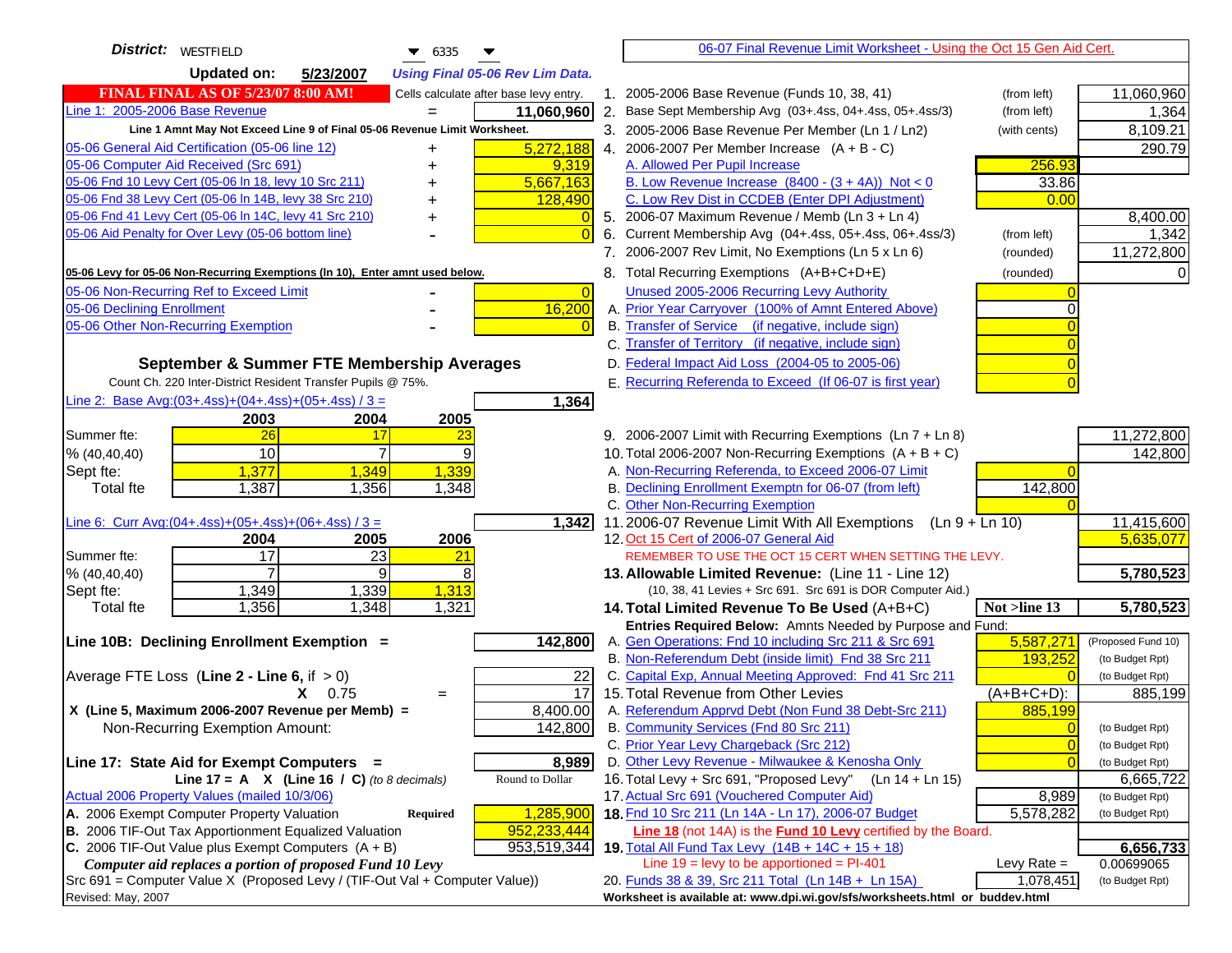| <b>DPI</b> Reconciliation                             |                                                                           |  |
|-------------------------------------------------------|---------------------------------------------------------------------------|--|
| In order for the reconciliation to work properly, the |                                                                           |  |
| PI-401 must have been filed with the Department.      |                                                                           |  |
|                                                       | Numbers appearing in the green boxes below are actual, district-submitted |  |
|                                                       | 2007 PI-401 data.                                                         |  |
|                                                       | Do not type in these fields.                                              |  |
|                                                       |                                                                           |  |
| Fund 10, PI-401                                       | 5,578,282.00                                                              |  |
| Fund 38, PI-401                                       | 193,252.00                                                                |  |
| Fund 41, PI-401                                       | 0.00                                                                      |  |
|                                                       | 5,771,534.00                                                              |  |
|                                                       |                                                                           |  |
| Chargeback, PI-401                                    | 0.00                                                                      |  |
| Fund 39, PI-401                                       | 885,199.00                                                                |  |
| Fund 80, PI-401                                       | 0.00                                                                      |  |
| Fund 48/Other, PI-401                                 | 0.00                                                                      |  |
|                                                       |                                                                           |  |
|                                                       |                                                                           |  |
| Total, PI-401                                         | 6,656,733.00                                                              |  |
| <b>Computer Aid</b>                                   | 8,989.00 <------- don't change                                            |  |
|                                                       | <b>Results</b>                                                            |  |
| $\overline{\mathbf{0}}$                               | $\bf{0}$                                                                  |  |
| 0                                                     | 0                                                                         |  |
| You have levied to your maximum.                      |                                                                           |  |
|                                                       |                                                                           |  |
| $\bf{0}$                                              |                                                                           |  |
|                                                       |                                                                           |  |
|                                                       |                                                                           |  |
| 0                                                     |                                                                           |  |
|                                                       |                                                                           |  |
|                                                       | $\bf{0}$                                                                  |  |
|                                                       |                                                                           |  |
|                                                       |                                                                           |  |
|                                                       |                                                                           |  |
| 0                                                     |                                                                           |  |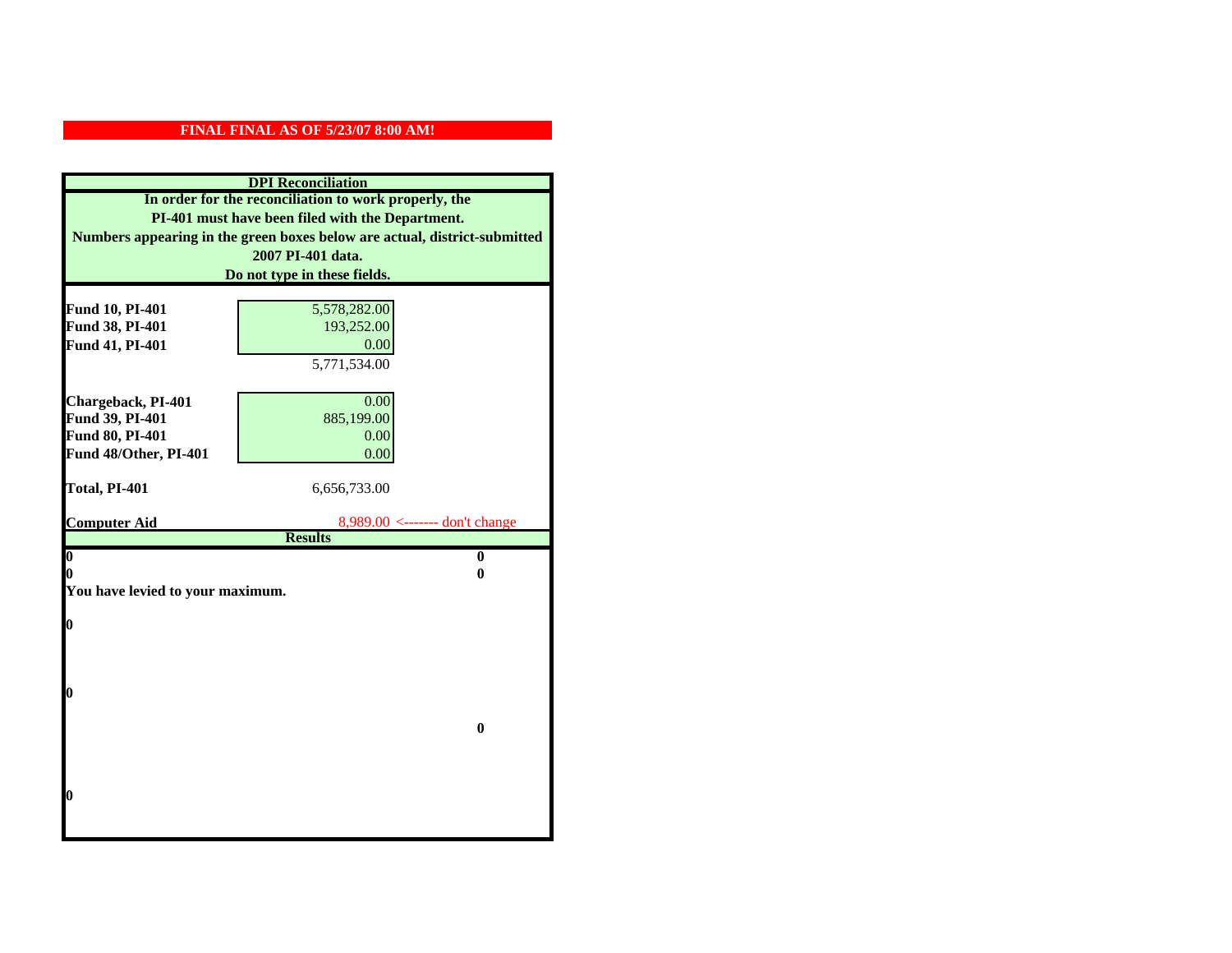| <b>District:</b> WESTON<br>$\bullet$ 6354                                                                                     |                | 06-07 Final Revenue Limit Worksheet - Using the Oct 15 Gen Aid Cert.                                              |                |                         |
|-------------------------------------------------------------------------------------------------------------------------------|----------------|-------------------------------------------------------------------------------------------------------------------|----------------|-------------------------|
| <b>Updated on:</b><br>5/23/2007<br><b>Using Final 05-06 Rev Lim Data.</b>                                                     |                |                                                                                                                   |                |                         |
| <b>FINAL FINAL AS OF 5/23/07 8:00 AM!</b><br>Cells calculate after base levy entry.                                           |                | 1. 2005-2006 Base Revenue (Funds 10, 38, 41)                                                                      | (from left)    | 3,122,295               |
| Line 1: 2005-2006 Base Revenue<br>3,122,295<br>$=$                                                                            |                | 2. Base Sept Membership Avg (03+.4ss, 04+.4ss, 05+.4ss/3)                                                         | (from left)    | 359                     |
| Line 1 Amnt May Not Exceed Line 9 of Final 05-06 Revenue Limit Worksheet.                                                     |                | 3. 2005-2006 Base Revenue Per Member (Ln 1 / Ln2)                                                                 | (with cents)   | 8,697.20                |
| 2,290,025<br>05-06 General Aid Certification (05-06 line 12)                                                                  |                | 4. 2006-2007 Per Member Increase $(A + B - C)$                                                                    |                | 256.93                  |
| 05-06 Computer Aid Received (Src 691)<br>403                                                                                  |                | A. Allowed Per Pupil Increase                                                                                     | 256.93         |                         |
| 05-06 Fnd 10 Levy Cert (05-06 In 18, levy 10 Src 211)<br>842,391                                                              |                | B. Low Revenue Increase $(8400 - (3 + 4A))$ Not < 0                                                               | 0.00           |                         |
| 05-06 Fnd 38 Levy Cert (05-06 In 14B, levy 38 Src 210)<br>15,562                                                              |                | C. Low Rev Dist in CCDEB (Enter DPI Adjustment)                                                                   | 0.00           |                         |
| 05-06 Fnd 41 Levy Cert (05-06 In 14C, levy 41 Src 210)<br>+                                                                   | $\overline{0}$ | 5. 2006-07 Maximum Revenue / Memb (Ln 3 + Ln 4)                                                                   |                | 8,954.13                |
| 05-06 Aid Penalty for Over Levy (05-06 bottom line)                                                                           |                | 6. Current Membership Avg (04+.4ss, 05+.4ss, 06+.4ss/3)                                                           | (from left)    | 356                     |
|                                                                                                                               |                | 7. 2006-2007 Rev Limit, No Exemptions (Ln 5 x Ln 6)                                                               | (rounded)      | 3,187,670               |
| 05-06 Levy for 05-06 Non-Recurring Exemptions (In 10), Enter amnt used below.                                                 |                | 8. Total Recurring Exemptions (A+B+C+D+E)                                                                         | (rounded)      | 22,478                  |
| 05-06 Non-Recurring Ref to Exceed Limit                                                                                       | $\overline{0}$ | Unused 2005-2006 Recurring Levy Authority                                                                         |                |                         |
| 26,086<br>05-06 Declining Enrollment                                                                                          |                | A. Prior Year Carryover (100% of Amnt Entered Above)                                                              | 0              |                         |
| 05-06 Other Non-Recurring Exemption                                                                                           |                | B. Transfer of Service (if negative, include sign)                                                                | 22,478         |                         |
|                                                                                                                               |                | C. Transfer of Territory (if negative, include sign)                                                              |                |                         |
| September & Summer FTE Membership Averages                                                                                    |                | D. Federal Impact Aid Loss (2004-05 to 2005-06)                                                                   |                |                         |
| Count Ch. 220 Inter-District Resident Transfer Pupils @ 75%.                                                                  |                | E. Recurring Referenda to Exceed (If 06-07 is first year)                                                         |                |                         |
| Line 2: Base Avg: (03+.4ss) + (04+.4ss) + (05+.4ss) / 3 =<br>359                                                              |                |                                                                                                                   |                |                         |
| 2003<br>2004<br>2005                                                                                                          |                |                                                                                                                   |                |                         |
| Summer fte:<br>$\overline{0}$                                                                                                 |                | 9. 2006-2007 Limit with Recurring Exemptions (Ln 7 + Ln 8)                                                        |                | 3,210,148               |
| $\overline{0}$<br>0<br>% (40, 40, 40)                                                                                         |                | 10. Total 2006-2007 Non-Recurring Exemptions $(A + B + C)$                                                        |                | 17,908                  |
| 353<br>358<br>366<br>Sept fte:                                                                                                |                | A. Non-Recurring Referenda, to Exceed 2006-07 Limit                                                               |                |                         |
| 353<br>358<br>367<br>Total fte                                                                                                |                | B. Declining Enrollment Exemptn for 06-07 (from left)                                                             | 17,908         |                         |
|                                                                                                                               |                | C. Other Non-Recurring Exemption                                                                                  |                |                         |
| Line 6: Curr Avg: $(04+.4ss)+(05+.4ss)+(06+.4ss)$ / 3 =                                                                       | 356I           | 11.2006-07 Revenue Limit With All Exemptions (Ln $9 + \overline{\text{Ln }10}$ )                                  |                | 3,228,056               |
| 2005<br>2006<br>2004                                                                                                          |                | 12. Oct 15 Cert of 2006-07 General Aid                                                                            |                | 2,394,857               |
| $\overline{0}$<br>2<br>Summer fte:<br>$\Omega$<br>$\Omega$                                                                    |                | REMEMBER TO USE THE OCT 15 CERT WHEN SETTING THE LEVY.                                                            |                |                         |
| % (40, 40, 40)<br>358<br>366<br>344<br>Sept fte:                                                                              |                | 13. Allowable Limited Revenue: (Line 11 - Line 12)<br>(10, 38, 41 Levies + Src 691. Src 691 is DOR Computer Aid.) |                | 833,199                 |
| 358<br>367<br>344<br><b>Total fte</b>                                                                                         |                | 14. Total Limited Revenue To Be Used (A+B+C)                                                                      | Not >line 13   | 833,199                 |
|                                                                                                                               |                | Entries Required Below: Amnts Needed by Purpose and Fund:                                                         |                |                         |
| Line 10B: Declining Enrollment Exemption =<br>17,908                                                                          |                | A. Gen Operations: Fnd 10 including Src 211 & Src 691                                                             | 817,637        | (Proposed Fund 10)      |
|                                                                                                                               |                | B. Non-Referendum Debt (inside limit) Fnd 38 Src 211                                                              | 15,562         | (to Budget Rpt)         |
| Average FTE Loss (Line $2 -$ Line 6, if $> 0$ )                                                                               | 3              | C. Capital Exp, Annual Meeting Approved: Fnd 41 Src 211                                                           | $\Omega$       | (to Budget Rpt)         |
| $X = 0.75$<br>$=$                                                                                                             | $\overline{2}$ | 15. Total Revenue from Other Levies                                                                               | $(A+B+C+D)$ :  | 298,257                 |
| X (Line 5, Maximum 2006-2007 Revenue per Memb) =<br>8,954.13                                                                  |                | A. Referendum Apprvd Debt (Non Fund 38 Debt-Src 211)                                                              | 226,750        |                         |
| 17,908<br>Non-Recurring Exemption Amount:                                                                                     |                | B. Community Services (Fnd 80 Src 211)                                                                            | 71,507         | (to Budget Rpt)         |
|                                                                                                                               |                | C. Prior Year Levy Chargeback (Src 212)                                                                           | $\overline{0}$ | (to Budget Rpt)         |
| 357<br>Line 17: State Aid for Exempt Computers =                                                                              |                | D. Other Levy Revenue - Milwaukee & Kenosha Only                                                                  | $\Omega$       | (to Budget Rpt)         |
| Round to Dollar<br>Line 17 = A $X$ (Line 16 / C) (to 8 decimals)                                                              |                | 16. Total Levy + Src 691, "Proposed Levy"<br>(Ln 14 + Ln 15)                                                      |                | 1,131,456               |
| Actual 2006 Property Values (mailed 10/3/06)                                                                                  |                | 17. Actual Src 691 (Vouchered Computer Aid)                                                                       | 357            | (to Budget Rpt)         |
| A. 2006 Exempt Computer Property Valuation<br>39,000<br>Required                                                              |                | 18. Fnd 10 Src 211 (Ln 14A - Ln 17), 2006-07 Budget                                                               | 817,280        | (to Budget Rpt)         |
| B. 2006 TIF-Out Tax Apportionment Equalized Valuation<br>123,722,275<br>C. 2006 TIF-Out Value plus Exempt Computers $(A + B)$ |                | Line 18 (not 14A) is the Fund 10 Levy certified by the Board.                                                     |                |                         |
| 123,761,275<br>Computer aid replaces a portion of proposed Fund 10 Levy                                                       |                | 19. Total All Fund Tax Levy (14B + 14C + 15 + 18)<br>Line $19 = \text{levy}$ to be apportioned = PI-401           | Levy Rate $=$  | 1,131,099<br>0.00914224 |
| Src 691 = Computer Value X (Proposed Levy / (TIF-Out Val + Computer Value))                                                   |                | 20. Funds 38 & 39, Src 211 Total (Ln 14B + Ln 15A)                                                                | 242,312        | (to Budget Rpt)         |
| Revised: May, 2007                                                                                                            |                | Worksheet is available at: www.dpi.wi.gov/sfs/worksheets.html or buddev.html                                      |                |                         |
|                                                                                                                               |                |                                                                                                                   |                |                         |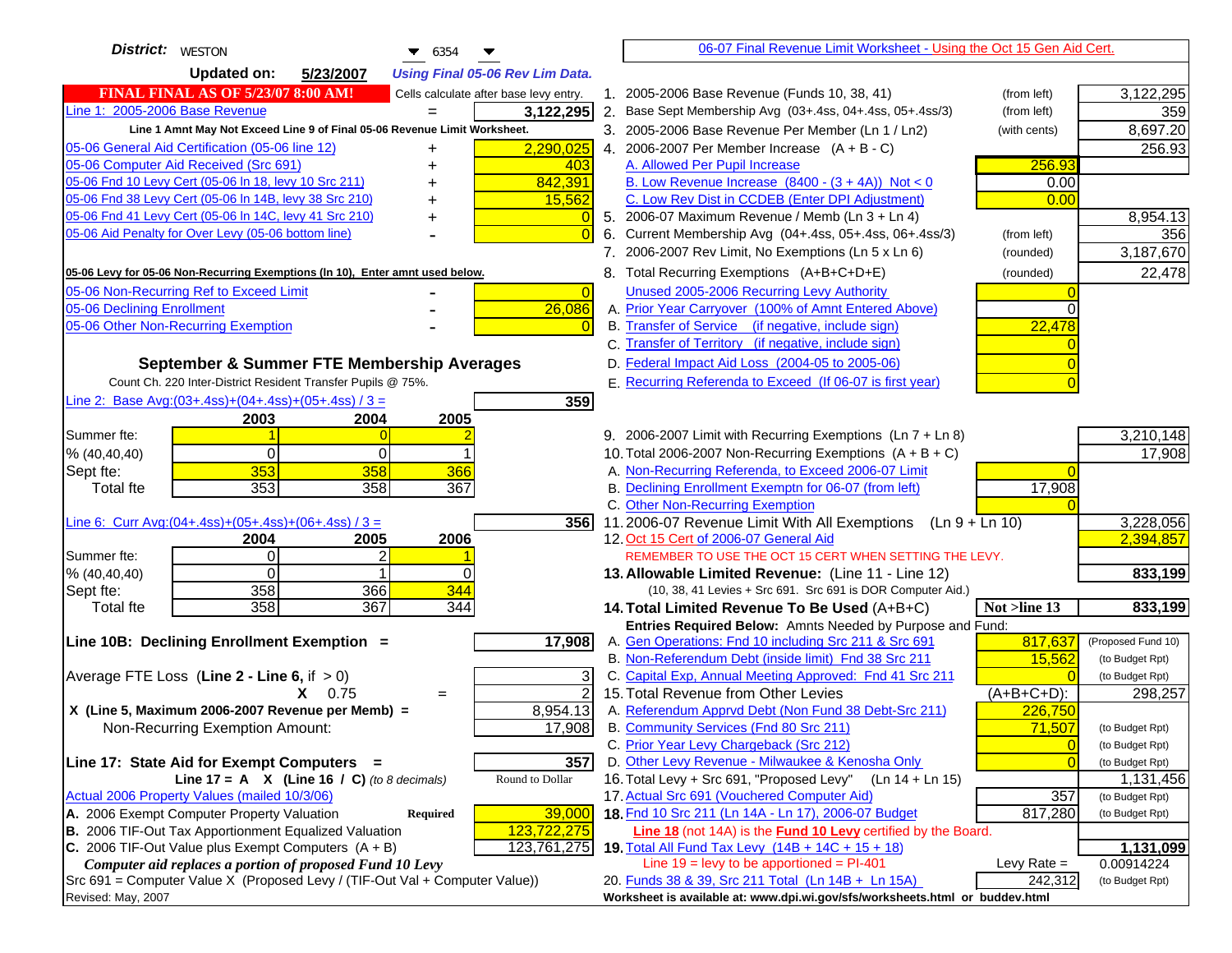| <b>DPI</b> Reconciliation                                                                                                                                                              |                                |  |  |                              |
|----------------------------------------------------------------------------------------------------------------------------------------------------------------------------------------|--------------------------------|--|--|------------------------------|
| In order for the reconciliation to work properly, the<br>PI-401 must have been filed with the Department.<br>Numbers appearing in the green boxes below are actual, district-submitted |                                |  |  |                              |
|                                                                                                                                                                                        |                                |  |  | 2007 PI-401 data.            |
|                                                                                                                                                                                        |                                |  |  | Do not type in these fields. |
|                                                                                                                                                                                        |                                |  |  |                              |
| Fund 10, PI-401                                                                                                                                                                        | 817,280.00                     |  |  |                              |
| Fund 38, PI-401                                                                                                                                                                        | 15,562.00                      |  |  |                              |
| Fund 41, PI-401                                                                                                                                                                        | 0.00                           |  |  |                              |
|                                                                                                                                                                                        | 832,842.00                     |  |  |                              |
|                                                                                                                                                                                        |                                |  |  |                              |
| Chargeback, PI-401                                                                                                                                                                     | 0.00                           |  |  |                              |
| Fund 39, PI-401                                                                                                                                                                        | 226,750.00                     |  |  |                              |
| Fund 80, PI-401                                                                                                                                                                        | 71,507.00                      |  |  |                              |
| Fund 48/Other, PI-401                                                                                                                                                                  | 0.00                           |  |  |                              |
| Total, PI-401                                                                                                                                                                          | 1,131,099.00                   |  |  |                              |
|                                                                                                                                                                                        |                                |  |  |                              |
| <b>Computer Aid</b>                                                                                                                                                                    | $357.00$ <------- don't change |  |  |                              |
|                                                                                                                                                                                        | <b>Results</b>                 |  |  |                              |
| $\overline{\mathbf{0}}$                                                                                                                                                                | $\mathbf{0}$                   |  |  |                              |
| You have levied to your maximum.                                                                                                                                                       | 0<br>0                         |  |  |                              |
|                                                                                                                                                                                        |                                |  |  |                              |
| $\bf{0}$                                                                                                                                                                               |                                |  |  |                              |
|                                                                                                                                                                                        |                                |  |  |                              |
|                                                                                                                                                                                        |                                |  |  |                              |
|                                                                                                                                                                                        |                                |  |  |                              |
| 0                                                                                                                                                                                      |                                |  |  |                              |
|                                                                                                                                                                                        |                                |  |  |                              |
|                                                                                                                                                                                        |                                |  |  |                              |
|                                                                                                                                                                                        | $\bf{0}$                       |  |  |                              |
|                                                                                                                                                                                        |                                |  |  |                              |
|                                                                                                                                                                                        |                                |  |  |                              |
|                                                                                                                                                                                        |                                |  |  |                              |
| 0                                                                                                                                                                                      |                                |  |  |                              |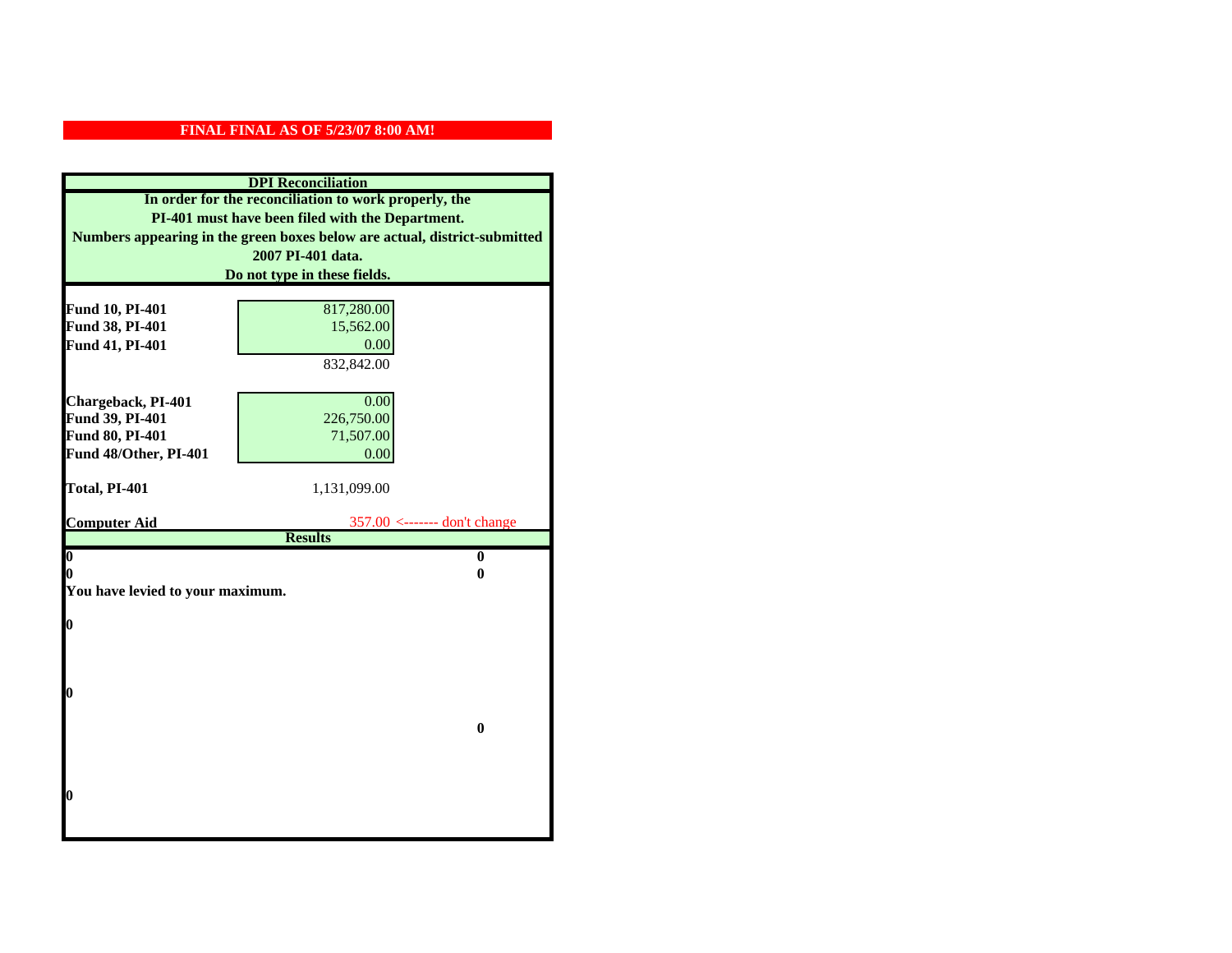| District:   WEYAUWEGA-FREMONT<br>$\bullet$ 6384                                                                                         |    | 06-07 Final Revenue Limit Worksheet - Using the Oct 15 Gen Aid Cert.                                              |                          |                               |
|-----------------------------------------------------------------------------------------------------------------------------------------|----|-------------------------------------------------------------------------------------------------------------------|--------------------------|-------------------------------|
| <b>Updated on:</b><br>5/23/2007<br><b>Using Final 05-06 Rev Lim Data.</b>                                                               |    |                                                                                                                   |                          |                               |
| <b>FINAL FINAL AS OF 5/23/07 8:00 AM!</b><br>Cells calculate after base levy entry.                                                     |    | 1. 2005-2006 Base Revenue (Funds 10, 38, 41)                                                                      | (from left)              | 9,143,884                     |
| Line 1: 2005-2006 Base Revenue<br>9,143,884<br>$=$                                                                                      |    | 2. Base Sept Membership Avg (03+.4ss, 04+.4ss, 05+.4ss/3)                                                         | (from left)              | 1,099                         |
| Line 1 Amnt May Not Exceed Line 9 of Final 05-06 Revenue Limit Worksheet.                                                               |    | 3. 2005-2006 Base Revenue Per Member (Ln 1 / Ln2)                                                                 | (with cents)             | 8,320.19                      |
| 5,863,123<br>05-06 General Aid Certification (05-06 line 12)                                                                            |    | 4. 2006-2007 Per Member Increase $(A + B - C)$                                                                    |                          | 256.93                        |
| 05-06 Computer Aid Received (Src 691)<br>3,227                                                                                          |    | A. Allowed Per Pupil Increase                                                                                     | 256.93                   |                               |
| 05-06 Fnd 10 Levy Cert (05-06 In 18, levy 10 Src 211)<br>3,427,167                                                                      |    | B. Low Revenue Increase $(8400 - (3 + 4A))$ Not < 0                                                               | 0.00                     |                               |
| 05-06 Fnd 38 Levy Cert (05-06 In 14B, levy 38 Src 210)                                                                                  |    | C. Low Rev Dist in CCDEB (Enter DPI Adjustment)                                                                   | 0.00                     |                               |
| 05-06 Fnd 41 Levy Cert (05-06 In 14C, levy 41 Src 210)<br>$\overline{0}$<br>+                                                           |    | 5. 2006-07 Maximum Revenue / Memb (Ln 3 + Ln 4)                                                                   |                          | 8,577.12                      |
| 05-06 Aid Penalty for Over Levy (05-06 bottom line)<br>$\Omega$                                                                         | 6. | Current Membership Avg (04+.4ss, 05+.4ss, 06+.4ss/3)                                                              | (from left)              | 1,063                         |
|                                                                                                                                         |    | 7. 2006-2007 Rev Limit, No Exemptions (Ln 5 x Ln 6)                                                               | (rounded)                | 9,117,479                     |
| 05-06 Levy for 05-06 Non-Recurring Exemptions (In 10), Enter amnt used below.                                                           |    | 8. Total Recurring Exemptions (A+B+C+D+E)                                                                         | (rounded)                |                               |
| 05-06 Non-Recurring Ref to Exceed Limit<br>$\vert 0 \vert$                                                                              |    | Unused 2005-2006 Recurring Levy Authority                                                                         |                          |                               |
| 149,633<br>05-06 Declining Enrollment                                                                                                   |    | A. Prior Year Carryover (100% of Amnt Entered Above)                                                              | 0                        |                               |
| 05-06 Other Non-Recurring Exemption                                                                                                     |    | B. Transfer of Service (if negative, include sign)                                                                |                          |                               |
|                                                                                                                                         |    | C. Transfer of Territory (if negative, include sign)                                                              |                          |                               |
| September & Summer FTE Membership Averages                                                                                              |    | D. Federal Impact Aid Loss (2004-05 to 2005-06)                                                                   |                          |                               |
| Count Ch. 220 Inter-District Resident Transfer Pupils @ 75%.                                                                            |    | E. Recurring Referenda to Exceed (If 06-07 is first year)                                                         |                          |                               |
| Line 2: Base Avg: (03+.4ss) + (04+.4ss) + (05+.4ss) / 3 =<br>1,099                                                                      |    |                                                                                                                   |                          |                               |
| 2003<br>2004<br>2005                                                                                                                    |    |                                                                                                                   |                          |                               |
| 20<br>21<br>Summer fte:<br>20                                                                                                           |    | 9. 2006-2007 Limit with Recurring Exemptions (Ln 7 + Ln 8)                                                        |                          | 9,117,479                     |
| 8 <sup>1</sup><br>8<br>8<br>% (40, 40, 40)                                                                                              |    | 10. Total 2006-2007 Non-Recurring Exemptions $(A + B + C)$                                                        |                          | 231,582                       |
| 1,123<br>1,089<br>1,061<br>Sept fte:                                                                                                    |    | A. Non-Recurring Referenda, to Exceed 2006-07 Limit                                                               |                          |                               |
| Total fte<br>1,131<br>1,097<br>1,069                                                                                                    |    | B. Declining Enrollment Exemptn for 06-07 (from left)                                                             | 231,582                  |                               |
|                                                                                                                                         |    | C. Other Non-Recurring Exemption                                                                                  |                          |                               |
| Line 6: Curr Avg: $(04+.4ss)+(05+.4ss)+(06+.4ss)$ / 3 =<br>1,063                                                                        |    | 11.2006-07 Revenue Limit With All Exemptions $(Ln 9 + Ln 10)$                                                     |                          | 9,349,061                     |
| 2006<br>2004<br>2005                                                                                                                    |    | 12. Oct 15 Cert of 2006-07 General Aid                                                                            |                          | 5,659,803                     |
| 21<br>20<br>Summer fte:<br>26<br>8<br>8                                                                                                 |    | REMEMBER TO USE THE OCT 15 CERT WHEN SETTING THE LEVY.                                                            |                          |                               |
| % (40, 40, 40)<br>10<br>1,089<br>1,061<br>1,012<br>Sept fte:                                                                            |    | 13. Allowable Limited Revenue: (Line 11 - Line 12)<br>(10, 38, 41 Levies + Src 691. Src 691 is DOR Computer Aid.) |                          | 3,689,258                     |
| 1,097<br>1,069<br>1,022<br><b>Total fte</b>                                                                                             |    | 14. Total Limited Revenue To Be Used (A+B+C)                                                                      | Not >line 13             | 3,689,258                     |
|                                                                                                                                         |    | Entries Required Below: Amnts Needed by Purpose and Fund:                                                         |                          |                               |
| Line 10B: Declining Enrollment Exemption =<br>231,582                                                                                   |    | A. Gen Operations: Fnd 10 including Src 211 & Src 691                                                             | 3,689,258                | (Proposed Fund 10)            |
|                                                                                                                                         |    | B. Non-Referendum Debt (inside limit) Fnd 38 Src 211                                                              | $\Omega$                 | (to Budget Rpt)               |
| Average FTE Loss (Line $2 -$ Line 6, if $> 0$ )<br>36                                                                                   |    | C. Capital Exp, Annual Meeting Approved: Fnd 41 Src 211                                                           |                          | (to Budget Rpt)               |
| $\overline{27}$<br>$X = 0.75$<br>$=$                                                                                                    |    | 15. Total Revenue from Other Levies                                                                               | $(A+B+C+D)$ :            | 439,560                       |
| X (Line 5, Maximum 2006-2007 Revenue per Memb) =<br>8,577.12                                                                            |    | A. Referendum Apprvd Debt (Non Fund 38 Debt-Src 211)                                                              | 439,560                  |                               |
| 231,582<br>Non-Recurring Exemption Amount:                                                                                              |    | B. Community Services (Fnd 80 Src 211)                                                                            | $\Omega$                 | (to Budget Rpt)               |
|                                                                                                                                         |    | C. Prior Year Levy Chargeback (Src 212)                                                                           | $\overline{0}$           | (to Budget Rpt)               |
| 3,733<br>Line 17: State Aid for Exempt Computers =                                                                                      |    | D. Other Levy Revenue - Milwaukee & Kenosha Only                                                                  | $\Omega$                 | (to Budget Rpt)               |
| Round to Dollar<br>Line 17 = A $X$ (Line 16 / C) (to 8 decimals)                                                                        |    | 16. Total Levy + Src 691, "Proposed Levy"<br>(Ln 14 + Ln 15)                                                      |                          | 4,128,818                     |
| Actual 2006 Property Values (mailed 10/3/06)                                                                                            |    | 17. Actual Src 691 (Vouchered Computer Aid)                                                                       | 3,733                    | (to Budget Rpt)               |
| A. 2006 Exempt Computer Property Valuation<br>502,200<br>Required                                                                       |    | 18. Fnd 10 Src 211 (Ln 14A - Ln 17), 2006-07 Budget                                                               | 3,685,525                | (to Budget Rpt)               |
| B. 2006 TIF-Out Tax Apportionment Equalized Valuation<br>554,943,860                                                                    |    | Line 18 (not 14A) is the Fund 10 Levy certified by the Board.                                                     |                          |                               |
| C. 2006 TIF-Out Value plus Exempt Computers $(A + B)$<br>555,446,060                                                                    |    | 19. Total All Fund Tax Levy $(14B + 14C + 15 + 18)$                                                               |                          | 4,125,085                     |
| Computer aid replaces a portion of proposed Fund 10 Levy<br>Src 691 = Computer Value X (Proposed Levy / (TIF-Out Val + Computer Value)) |    | Line $19 = \text{levy}$ to be apportioned = PI-401<br>20. Funds 38 & 39, Src 211 Total (Ln 14B + Ln 15A)          | Levy Rate $=$<br>439,560 | 0.00743334<br>(to Budget Rpt) |
| Revised: May, 2007                                                                                                                      |    | Worksheet is available at: www.dpi.wi.gov/sfs/worksheets.html or buddev.html                                      |                          |                               |
|                                                                                                                                         |    |                                                                                                                   |                          |                               |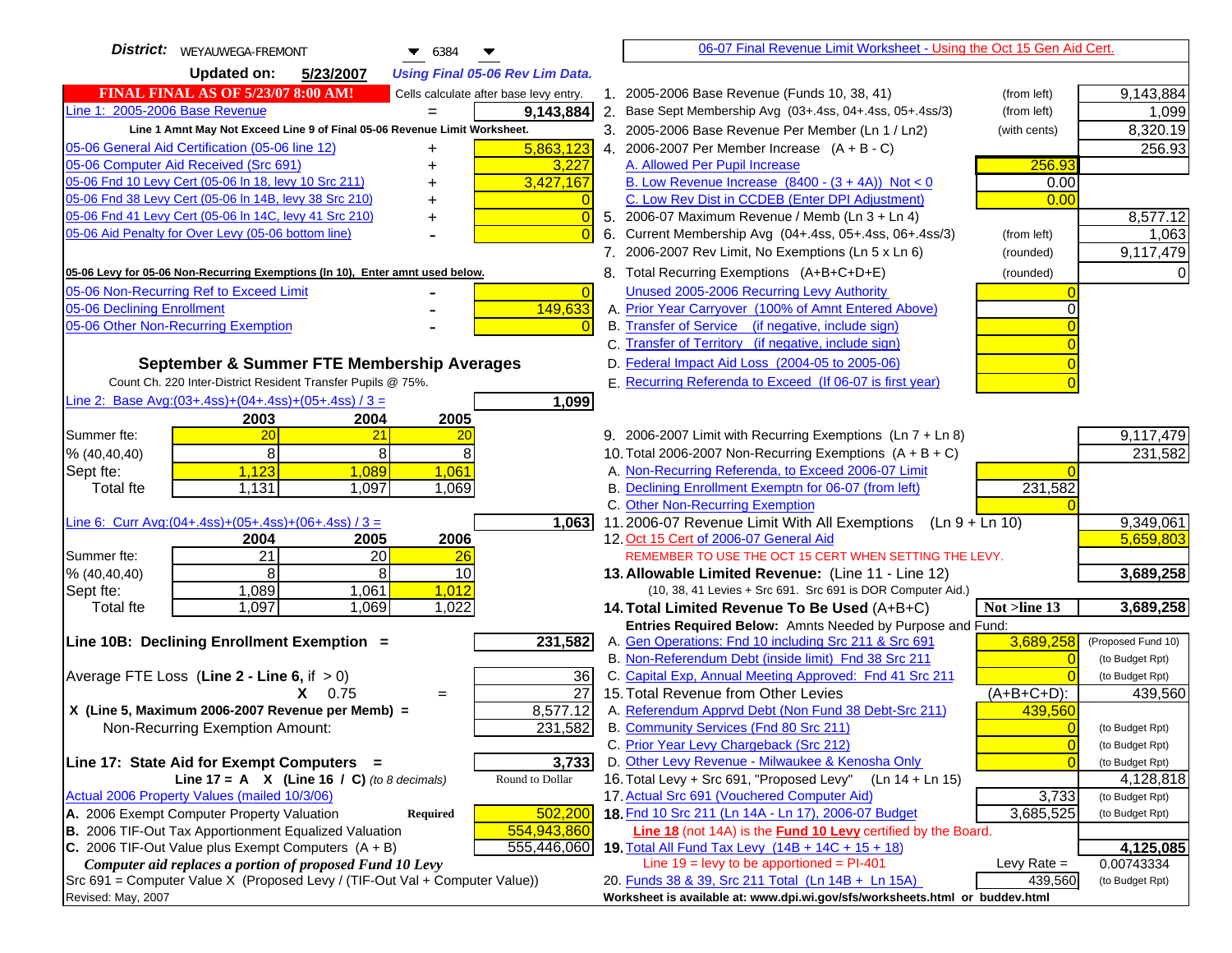| <b>DPI</b> Reconciliation                                                                                 |                                                                 |  |  |
|-----------------------------------------------------------------------------------------------------------|-----------------------------------------------------------------|--|--|
| In order for the reconciliation to work properly, the<br>PI-401 must have been filed with the Department. |                                                                 |  |  |
|                                                                                                           |                                                                 |  |  |
|                                                                                                           | 2007 PI-401 data.                                               |  |  |
|                                                                                                           | Do not type in these fields.                                    |  |  |
| Fund 10, PI-401                                                                                           | 3,685,525.00                                                    |  |  |
| Fund 38, PI-401                                                                                           | 0.00                                                            |  |  |
| Fund 41, PI-401                                                                                           | 0.00                                                            |  |  |
|                                                                                                           | 3,685,525.00                                                    |  |  |
|                                                                                                           |                                                                 |  |  |
| Chargeback, PI-401                                                                                        | 0.00                                                            |  |  |
| Fund 39, PI-401                                                                                           | 439,560.00                                                      |  |  |
| Fund 80, PI-401                                                                                           | 0.00                                                            |  |  |
| Fund 48/Other, PI-401                                                                                     | 0.00                                                            |  |  |
|                                                                                                           |                                                                 |  |  |
| Total, PI-401                                                                                             | 4,125,085.00                                                    |  |  |
|                                                                                                           |                                                                 |  |  |
| <b>Computer Aid</b>                                                                                       | $3,733.00 \leftarrow \text{---}$ don't change<br><b>Results</b> |  |  |
| $\boldsymbol{0}$                                                                                          | $\bf{0}$                                                        |  |  |
| 0                                                                                                         | 0                                                               |  |  |
| You have levied to your maximum.                                                                          |                                                                 |  |  |
|                                                                                                           |                                                                 |  |  |
| 0                                                                                                         |                                                                 |  |  |
|                                                                                                           |                                                                 |  |  |
|                                                                                                           |                                                                 |  |  |
| 0                                                                                                         |                                                                 |  |  |
|                                                                                                           |                                                                 |  |  |
|                                                                                                           | $\bf{0}$                                                        |  |  |
|                                                                                                           |                                                                 |  |  |
|                                                                                                           |                                                                 |  |  |
|                                                                                                           |                                                                 |  |  |
| 0                                                                                                         |                                                                 |  |  |
|                                                                                                           |                                                                 |  |  |
|                                                                                                           |                                                                 |  |  |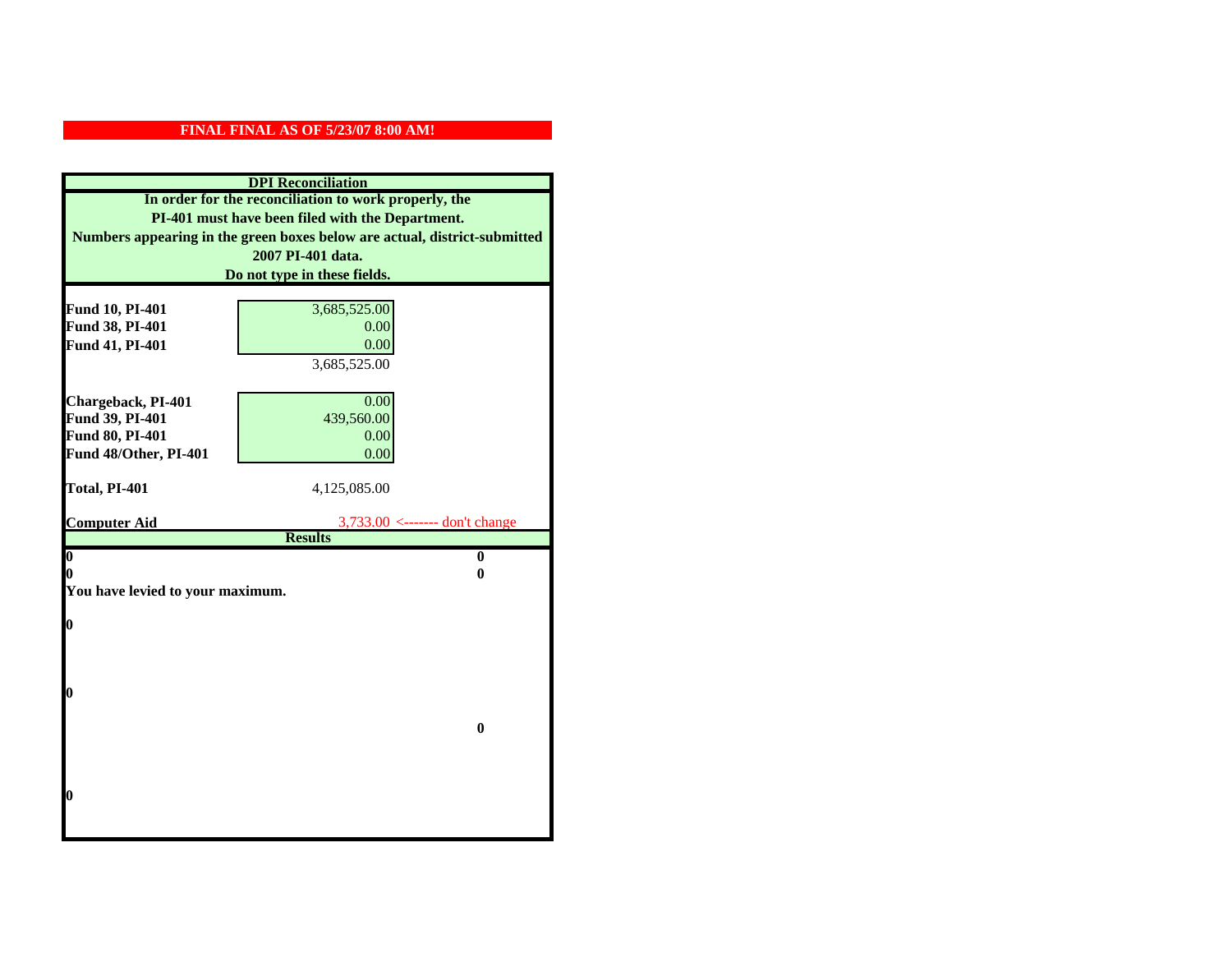| District:   WEYERHAEUSER AREA<br>$\bullet$ 6410<br>▼                                                                 | 06-07 Final Revenue Limit Worksheet - Using the Oct 15 Gen Aid Cert.                                                       |                              |
|----------------------------------------------------------------------------------------------------------------------|----------------------------------------------------------------------------------------------------------------------------|------------------------------|
| <b>Updated on:</b><br>5/23/2007<br><b>Using Final 05-06 Rev Lim Data.</b>                                            |                                                                                                                            |                              |
| <b>FINAL FINAL AS OF 5/23/07 8:00 AM!</b><br>Cells calculate after base levy entry.                                  | 1. 2005-2006 Base Revenue (Funds 10, 38, 41)<br>(from left)                                                                | 2,031,685                    |
| Line 1: 2005-2006 Base Revenue<br>2,031,685                                                                          | 2. Base Sept Membership Avg (03+.4ss, 04+.4ss, 05+.4ss/3)<br>(from left)                                                   | 206                          |
| Line 1 Amnt May Not Exceed Line 9 of Final 05-06 Revenue Limit Worksheet.                                            | 3. 2005-2006 Base Revenue Per Member (Ln 1 / Ln2)<br>(with cents)                                                          | 9,862.55                     |
| 05-06 General Aid Certification (05-06 line 12)<br>638,448<br>+                                                      | 4. 2006-2007 Per Member Increase $(A + B - C)$                                                                             | 256.93                       |
| 05-06 Computer Aid Received (Src 691)<br>201                                                                         | 256.93<br>A. Allowed Per Pupil Increase                                                                                    |                              |
| 05-06 Fnd 10 Levy Cert (05-06 In 18, levy 10 Src 211)<br>1,531,112                                                   | B. Low Revenue Increase $(8400 - (3 + 4A))$ Not < 0<br>0.00                                                                |                              |
| 05-06 Fnd 38 Levy Cert (05-06 In 14B, levy 38 Src 210)<br>$\overline{0}$                                             | C. Low Rev Dist in CCDEB (Enter DPI Adjustment)<br>0.00                                                                    |                              |
| 05-06 Fnd 41 Levy Cert (05-06 In 14C, levy 41 Src 210)<br>$\overline{0}$<br>+                                        | 5. 2006-07 Maximum Revenue / Memb (Ln 3 + Ln 4)                                                                            | 10,119.48                    |
| 05-06 Aid Penalty for Over Levy (05-06 bottom line)<br>$\overline{0}$                                                | Current Membership Avg (04+.4ss, 05+.4ss, 06+.4ss/3)<br>6.<br>(from left)                                                  | 191                          |
|                                                                                                                      | 7. 2006-2007 Rev Limit, No Exemptions (Ln 5 x Ln 6)<br>(rounded)                                                           | 1,932,821                    |
| 05-06 Levy for 05-06 Non-Recurring Exemptions (In 10), Enter amnt used below.                                        | 8. Total Recurring Exemptions (A+B+C+D+E)<br>(rounded)                                                                     | 10,886                       |
| 05-06 Non-Recurring Ref to Exceed Limit<br>$\overline{0}$                                                            | Unused 2005-2006 Recurring Levy Authority                                                                                  |                              |
| 138,076<br>05-06 Declining Enrollment                                                                                | A. Prior Year Carryover (100% of Amnt Entered Above)                                                                       |                              |
| 05-06 Other Non-Recurring Exemption                                                                                  | B. Transfer of Service (if negative, include sign)<br>10,886                                                               |                              |
|                                                                                                                      | C. Transfer of Territory (if negative, include sign)                                                                       |                              |
| September & Summer FTE Membership Averages                                                                           | D. Federal Impact Aid Loss (2004-05 to 2005-06)                                                                            |                              |
| Count Ch. 220 Inter-District Resident Transfer Pupils @ 75%.                                                         | E. Recurring Referenda to Exceed (If 06-07 is first year)<br>$\overline{0}$                                                |                              |
| Line 2: Base Avg:(03+.4ss)+(04+.4ss)+(05+.4ss) / 3 =<br>206                                                          |                                                                                                                            |                              |
| 2003<br>2004<br>2005                                                                                                 |                                                                                                                            |                              |
| Summer fte:                                                                                                          | 9. 2006-2007 Limit with Recurring Exemptions (Ln 7 + Ln 8)                                                                 | 1,943,707                    |
| $\overline{2}$<br>$\mathbf 1$<br>2<br>% (40, 40, 40)                                                                 | 10. Total 2006-2007 Non-Recurring Exemptions $(A + B + C)$                                                                 | 111,314                      |
| 215<br>189<br>Sept fte:<br>208                                                                                       | A. Non-Recurring Referenda, to Exceed 2006-07 Limit                                                                        |                              |
| 217<br>209<br>191<br><b>Total fte</b>                                                                                | B. Declining Enrollment Exemptn for 06-07 (from left)<br>111,314                                                           |                              |
|                                                                                                                      | C. Other Non-Recurring Exemption                                                                                           |                              |
| Line 6: Curr Avg: $(04+.4ss)+(05+.4ss)+(06+.4ss)/3 =$<br>1911<br>2006<br>2004<br>2005                                | 11.2006-07 Revenue Limit With All Exemptions (Ln $9 + \overline{\text{Ln }10}$ )<br>12. Oct 15 Cert of 2006-07 General Aid | 2,055,021<br>542,268         |
| 3<br>Summer fte:<br>4                                                                                                | REMEMBER TO USE THE OCT 15 CERT WHEN SETTING THE LEVY.                                                                     |                              |
| $\overline{2}$<br>% (40, 40, 40)                                                                                     | 13. Allowable Limited Revenue: (Line 11 - Line 12)                                                                         | 1,512,753                    |
| 189<br>208<br>173<br>Sept fte:                                                                                       | (10, 38, 41 Levies + Src 691. Src 691 is DOR Computer Aid.)                                                                |                              |
| 209<br>191<br>174<br><b>Total fte</b>                                                                                | 14. Total Limited Revenue To Be Used (A+B+C)<br>Not >line 13                                                               | 1,512,753                    |
|                                                                                                                      | Entries Required Below: Amnts Needed by Purpose and Fund:                                                                  |                              |
| 111,314<br>Line 10B: Declining Enrollment Exemption =                                                                | 1,512,753<br>A. Gen Operations: Fnd 10 including Src 211 & Src 691                                                         | (Proposed Fund 10)           |
|                                                                                                                      | B. Non-Referendum Debt (inside limit) Fnd 38 Src 211<br>$\Omega$                                                           | (to Budget Rpt)              |
| Average FTE Loss (Line $2 -$ Line 6, if $> 0$ )<br>15                                                                | C. Capital Exp, Annual Meeting Approved: Fnd 41 Src 211                                                                    | (to Budget Rpt)              |
| 11<br>$X = 0.75$<br>$=$                                                                                              | 15. Total Revenue from Other Levies<br>$(A+B+C+D)$ :                                                                       | 69,471                       |
| X (Line 5, Maximum 2006-2007 Revenue per Memb) =<br>10,119.48                                                        | A. Referendum Apprvd Debt (Non Fund 38 Debt-Src 211)<br>69,071                                                             |                              |
| 111,314<br>Non-Recurring Exemption Amount:                                                                           | B. Community Services (Fnd 80 Src 211)<br>$\Omega$                                                                         | (to Budget Rpt)              |
|                                                                                                                      | C. Prior Year Levy Chargeback (Src 212)<br>400<br>D. Other Levy Revenue - Milwaukee & Kenosha Only                         | (to Budget Rpt)              |
| Line 17: State Aid for Exempt Computers =<br>190<br>Round to Dollar<br>Line 17 = A $X$ (Line 16 / C) (to 8 decimals) | 16. Total Levy + Src 691, "Proposed Levy" (Ln 14 + Ln 15)                                                                  | (to Budget Rpt)<br>1,582,224 |
| Actual 2006 Property Values (mailed 10/3/06)                                                                         | 17. Actual Src 691 (Vouchered Computer Aid)<br>190                                                                         | (to Budget Rpt)              |
| A. 2006 Exempt Computer Property Valuation<br>21,300<br>Required                                                     | 18. Fnd 10 Src 211 (Ln 14A - Ln 17), 2006-07 Budget<br>1,512,563                                                           | (to Budget Rpt)              |
| B. 2006 TIF-Out Tax Apportionment Equalized Valuation<br>177,208,088                                                 | Line 18 (not 14A) is the Fund 10 Levy certified by the Board.                                                              |                              |
| 177,229,388<br>C. 2006 TIF-Out Value plus Exempt Computers $(A + B)$                                                 | 19. Total All Fund Tax Levy $(14B + 14C + 15 + 18)$                                                                        | 1,582,034                    |
| Computer aid replaces a portion of proposed Fund 10 Levy                                                             | Line $19 = \text{levy}$ to be apportioned = PI-401<br>Levy Rate $=$                                                        | 0.00892755                   |
| Src 691 = Computer Value X (Proposed Levy / (TIF-Out Val + Computer Value))                                          | 20. Funds 38 & 39, Src 211 Total (Ln 14B + Ln 15A)<br>69,071                                                               | (to Budget Rpt)              |
| Revised: May, 2007                                                                                                   | Worksheet is available at: www.dpi.wi.gov/sfs/worksheets.html or buddev.html                                               |                              |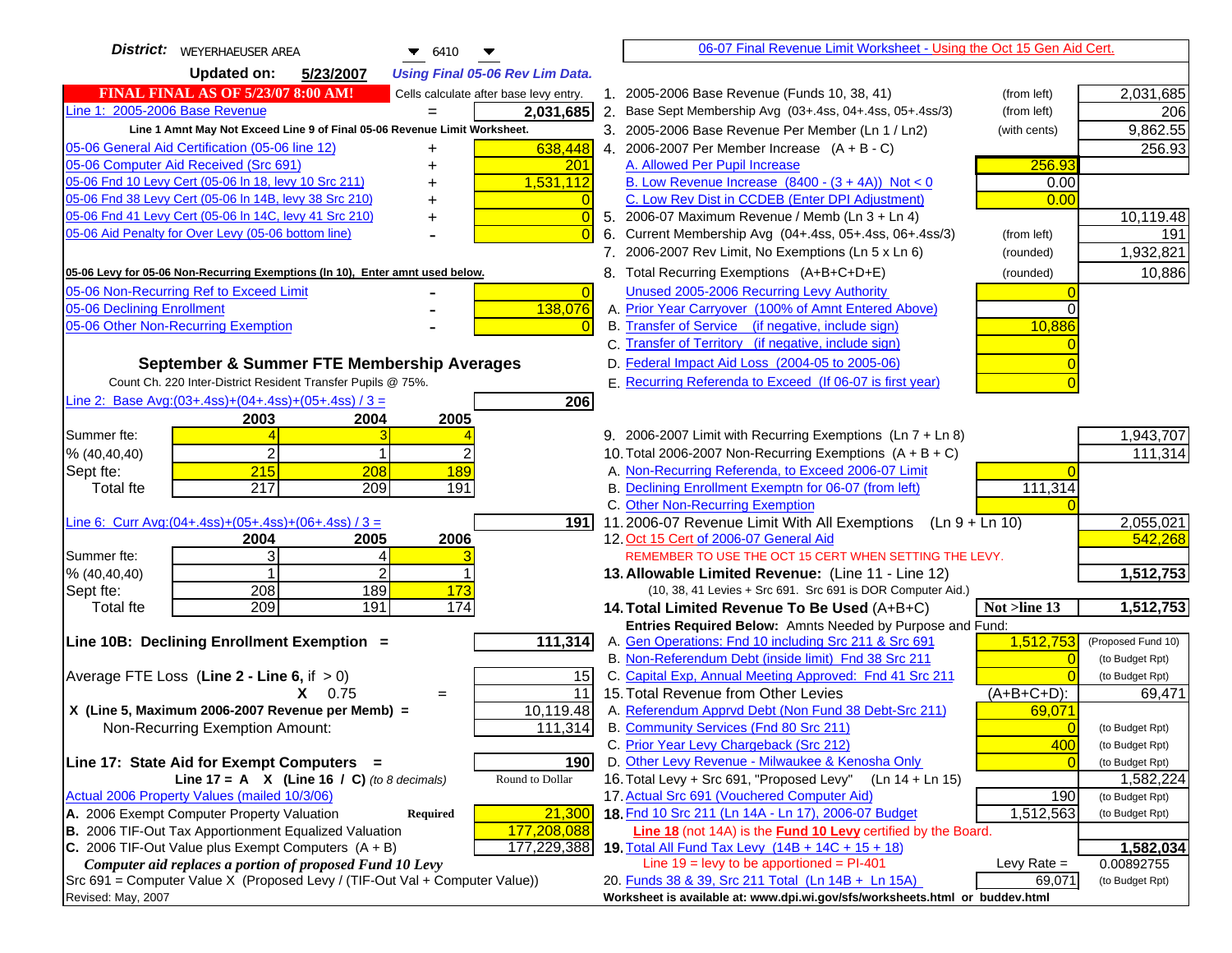| <b>DPI</b> Reconciliation                             |                                                                           |  |
|-------------------------------------------------------|---------------------------------------------------------------------------|--|
| In order for the reconciliation to work properly, the |                                                                           |  |
| PI-401 must have been filed with the Department.      |                                                                           |  |
|                                                       | Numbers appearing in the green boxes below are actual, district-submitted |  |
|                                                       | 2007 PI-401 data.                                                         |  |
|                                                       | Do not type in these fields.                                              |  |
|                                                       |                                                                           |  |
| Fund 10, PI-401                                       | 1,512,563.00                                                              |  |
| Fund 38, PI-401                                       | 0.00                                                                      |  |
| Fund 41, PI-401                                       | 0.00                                                                      |  |
|                                                       | 1,512,563.00                                                              |  |
|                                                       |                                                                           |  |
| Chargeback, PI-401                                    | 400.00                                                                    |  |
| Fund 39, PI-401                                       | 69,071.00                                                                 |  |
| Fund 80, PI-401                                       | 0.00                                                                      |  |
| Fund 48/Other, PI-401                                 | 0.00                                                                      |  |
|                                                       |                                                                           |  |
|                                                       |                                                                           |  |
| Total, PI-401                                         | 1,582,034.00                                                              |  |
| <b>Computer Aid</b>                                   | $190.00$ <------- don't change                                            |  |
|                                                       | <b>Results</b>                                                            |  |
| $\boldsymbol{0}$                                      | $\mathbf{0}$                                                              |  |
| 0                                                     | 0                                                                         |  |
| You have levied to your maximum.                      |                                                                           |  |
|                                                       |                                                                           |  |
| $\bf{0}$                                              |                                                                           |  |
|                                                       |                                                                           |  |
|                                                       |                                                                           |  |
| 0                                                     |                                                                           |  |
|                                                       |                                                                           |  |
|                                                       | $\bf{0}$                                                                  |  |
|                                                       |                                                                           |  |
|                                                       |                                                                           |  |
|                                                       |                                                                           |  |
| 0                                                     |                                                                           |  |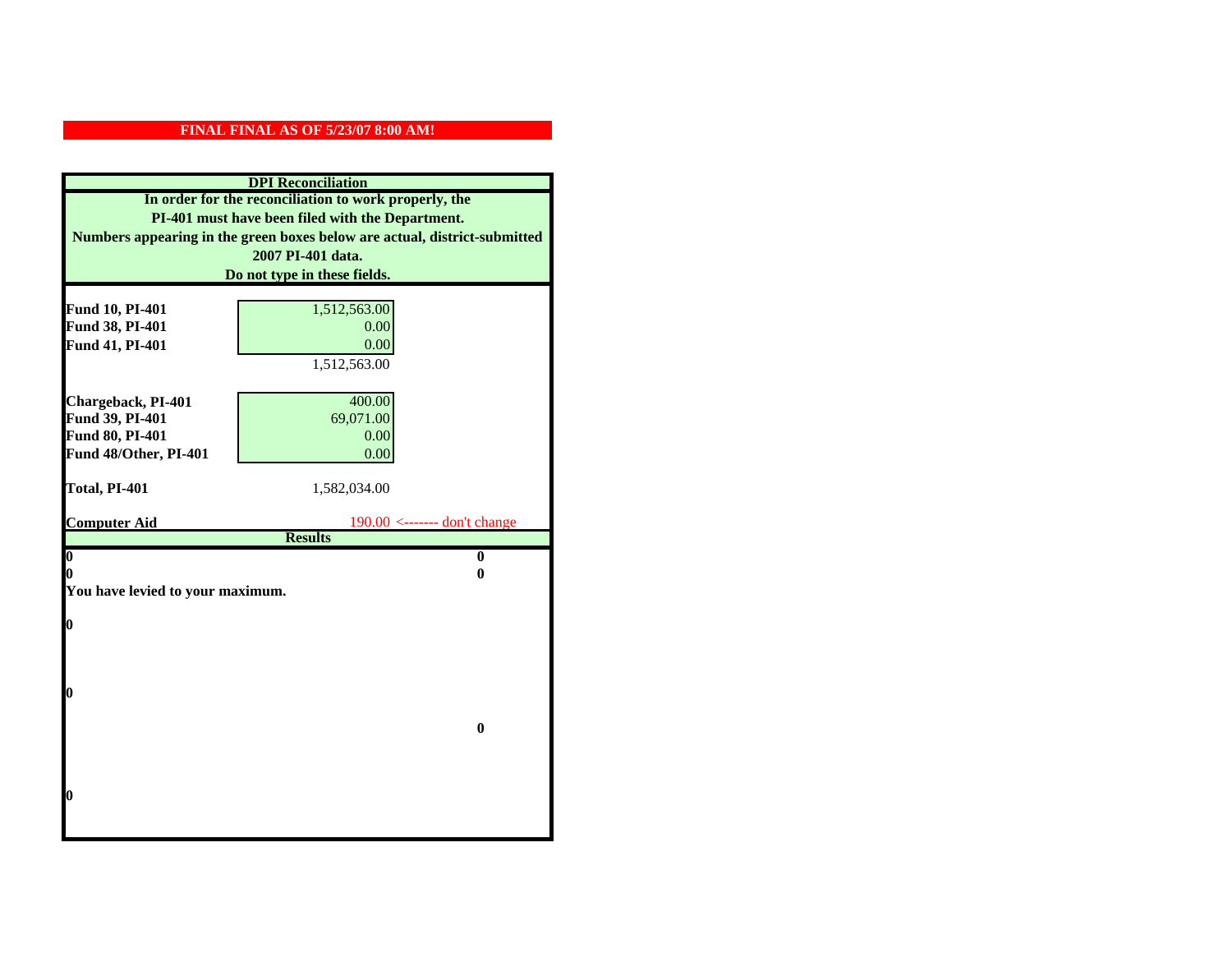| <b>District:</b> WHEATLAND J1<br>▼<br>$\bullet$ 6412                                                              | 06-07 Final Revenue Limit Worksheet - Using the Oct 15 Gen Aid Cert.                                                                                   |
|-------------------------------------------------------------------------------------------------------------------|--------------------------------------------------------------------------------------------------------------------------------------------------------|
| <b>Updated on:</b><br>5/23/2007<br><b>Using Final 05-06 Rev Lim Data.</b>                                         |                                                                                                                                                        |
| <b>FINAL FINAL AS OF 5/23/07 8:00 AM!</b><br>Cells calculate after base levy entry.                               | 1. 2005-2006 Base Revenue (Funds 10, 38, 41)<br>4,212,018<br>(from left)                                                                               |
| Line 1: 2005-2006 Base Revenue<br>4,212,018<br>$=$                                                                | 2. Base Sept Membership Avg (03+.4ss, 04+.4ss, 05+.4ss/3)<br>(from left)<br>490                                                                        |
| Line 1 Amnt May Not Exceed Line 9 of Final 05-06 Revenue Limit Worksheet.                                         | 8,595.96<br>3. 2005-2006 Base Revenue Per Member (Ln 1 / Ln2)<br>(with cents)                                                                          |
| 05-06 General Aid Certification (05-06 line 12)<br>2,699,630<br>+                                                 | 4. 2006-2007 Per Member Increase $(A + B - C)$<br>256.93                                                                                               |
| 05-06 Computer Aid Received (Src 691)<br>995                                                                      | 256.93<br>A. Allowed Per Pupil Increase                                                                                                                |
| 05-06 Fnd 10 Levy Cert (05-06 In 18, levy 10 Src 211)<br>1,744,992                                                | B. Low Revenue Increase $(8400 - (3 + 4A))$ Not < 0<br>0.00                                                                                            |
| 05-06 Fnd 38 Levy Cert (05-06 In 14B, levy 38 Src 210)<br>83,437                                                  | C. Low Rev Dist in CCDEB (Enter DPI Adjustment)<br>0.00                                                                                                |
| 05-06 Fnd 41 Levy Cert (05-06 In 14C, levy 41 Src 210)<br>+                                                       | 8,852.89<br>5. 2006-07 Maximum Revenue / Memb (Ln $3 + \text{Ln } 4$ )                                                                                 |
| 05-06 Aid Penalty for Over Levy (05-06 bottom line)<br>8,582                                                      | 6. Current Membership Avg (04+.4ss, 05+.4ss, 06+.4ss/3)<br>(from left)<br>491                                                                          |
|                                                                                                                   | 7. 2006-2007 Rev Limit, No Exemptions (Ln 5 x Ln 6)<br>4,346,769<br>(rounded)                                                                          |
| 05-06 Levy for 05-06 Non-Recurring Exemptions (In 10), Enter amnt used below.                                     | 8. Total Recurring Exemptions (A+B+C+D+E)<br>44,906<br>(rounded)                                                                                       |
| 05-06 Non-Recurring Ref to Exceed Limit<br>300,000                                                                | Unused 2005-2006 Recurring Levy Authority                                                                                                              |
| 05-06 Declining Enrollment<br>8,454                                                                               | A. Prior Year Carryover (100% of Amnt Entered Above)                                                                                                   |
| 05-06 Other Non-Recurring Exemption                                                                               | B. Transfer of Service (if negative, include sign)<br>44,906                                                                                           |
|                                                                                                                   | C. Transfer of Territory (if negative, include sign)                                                                                                   |
| September & Summer FTE Membership Averages                                                                        | D. Federal Impact Aid Loss (2004-05 to 2005-06)                                                                                                        |
| Count Ch. 220 Inter-District Resident Transfer Pupils @ 75%.                                                      | E. Recurring Referenda to Exceed (If 06-07 is first year)                                                                                              |
| Line 2: Base Avg:(03+.4ss)+(04+.4ss)+(05+.4ss) / 3 =<br>490                                                       |                                                                                                                                                        |
| 2003<br>2004<br>2005                                                                                              |                                                                                                                                                        |
| Summer fte:<br>11<br>8<br>10                                                                                      | 4,391,675<br>9. 2006-2007 Limit with Recurring Exemptions (Ln 7 + Ln 8)                                                                                |
| 3<br>% (40, 40, 40)<br>4<br>4                                                                                     | 10. Total 2006-2007 Non-Recurring Exemptions $(A + B + C)$<br>300,000                                                                                  |
| 484<br>Sept fte:<br>495<br>480                                                                                    | A. Non-Recurring Referenda, to Exceed 2006-07 Limit<br>300,000                                                                                         |
| 487<br>499<br>484<br><b>Total fte</b>                                                                             | B. Declining Enrollment Exemptn for 06-07 (from left)                                                                                                  |
|                                                                                                                   | C. Other Non-Recurring Exemption                                                                                                                       |
| Line 6: Curr Avg: $(04+.4ss)+(05+.4ss)+(06+.4ss)/3 =$<br>4911                                                     | 11.2006-07 Revenue Limit With All Exemptions (Ln 9 + Ln 10)<br>4,691,675                                                                               |
| 2005<br>2006<br>2004                                                                                              | 2,528,029<br>12. Oct 15 Cert of 2006-07 General Aid                                                                                                    |
| 11<br>10<br>Summer fte:<br>13<br>4<br>5<br>4                                                                      | REMEMBER TO USE THE OCT 15 CERT WHEN SETTING THE LEVY.                                                                                                 |
| % (40, 40, 40)<br>484<br>495<br>480<br>Sept fte:                                                                  | 13. Allowable Limited Revenue: (Line 11 - Line 12)<br>2,163,646<br><b>EXCEEDS LIMIT</b><br>(10, 38, 41 Levies + Src 691. Src 691 is DOR Computer Aid.) |
| 499<br>484<br>489<br><b>Total fte</b>                                                                             | 2,181,352<br>14. Total Limited Revenue To Be Used (A+B+C)<br>Not >line 13                                                                              |
|                                                                                                                   | Entries Required Below: Amnts Needed by Purpose and Fund:                                                                                              |
| Line 10B: Declining Enrollment Exemption =                                                                        | 2,097,915<br>A. Gen Operations: Fnd 10 including Src 211 & Src 691<br>(Proposed Fund 10)                                                               |
|                                                                                                                   | B. Non-Referendum Debt (inside limit) Fnd 38 Src 211<br>83,437<br>(to Budget Rpt)                                                                      |
| Average FTE Loss (Line $2 -$ Line 6, if $> 0$ )                                                                   | C. Capital Exp, Annual Meeting Approved: Fnd 41 Src 211<br>(to Budget Rpt)                                                                             |
| $X = 0.75$<br>$=$                                                                                                 | 15. Total Revenue from Other Levies<br>(A+B+C+D):<br>388,424                                                                                           |
| X (Line 5, Maximum 2006-2007 Revenue per Memb) =                                                                  | A. Referendum Apprvd Debt (Non Fund 38 Debt-Src 211)<br>378,424                                                                                        |
| Non-Recurring Exemption Amount:                                                                                   | B. Community Services (Fnd 80 Src 211)<br>10,000<br>(to Budget Rpt)                                                                                    |
|                                                                                                                   | C. Prior Year Levy Chargeback (Src 212)<br>$\overline{0}$<br>(to Budget Rpt)                                                                           |
| Line 17: State Aid for Exempt Computers =<br>1,038                                                                | D. Other Levy Revenue - Milwaukee & Kenosha Only<br>(to Budget Rpt)                                                                                    |
| Round to Dollar<br>Line 17 = A $X$ (Line 16 / C) (to 8 decimals)                                                  | 16. Total Levy + Src 691, "Proposed Levy"<br>(Ln 14 + Ln 15)<br>2,569,776                                                                              |
| Actual 2006 Property Values (mailed 10/3/06)                                                                      | 17. Actual Src 691 (Vouchered Computer Aid)<br>1,038<br>(to Budget Rpt)                                                                                |
| A. 2006 Exempt Computer Property Valuation<br>162,100<br>Required                                                 | 18. Fnd 10 Src 211 (Ln 14A - Ln 17), 2006-07 Budget<br>2,096,877<br>(to Budget Rpt)                                                                    |
| B. 2006 TIF-Out Tax Apportionment Equalized Valuation<br>401,289,675<br>401,451,775                               | Line 18 (not 14A) is the <b>Fund 10 Levy</b> certified by the Board.<br>19. Total All Fund Tax Levy (14B + 14C + 15 + 18)                              |
| C. 2006 TIF-Out Value plus Exempt Computers $(A + B)$<br>Computer aid replaces a portion of proposed Fund 10 Levy | 2,568,738<br>Line $19 = \text{levy}$ to be apportioned = PI-401<br>Levy Rate $=$<br>0.00640121                                                         |
| Src 691 = Computer Value X (Proposed Levy / (TIF-Out Val + Computer Value))                                       | 20. Funds 38 & 39, Src 211 Total (Ln 14B + Ln 15A)<br>461,861<br>(to Budget Rpt)                                                                       |
| Revised: May, 2007                                                                                                | Worksheet is available at: www.dpi.wi.gov/sfs/worksheets.html or buddev.html                                                                           |
|                                                                                                                   |                                                                                                                                                        |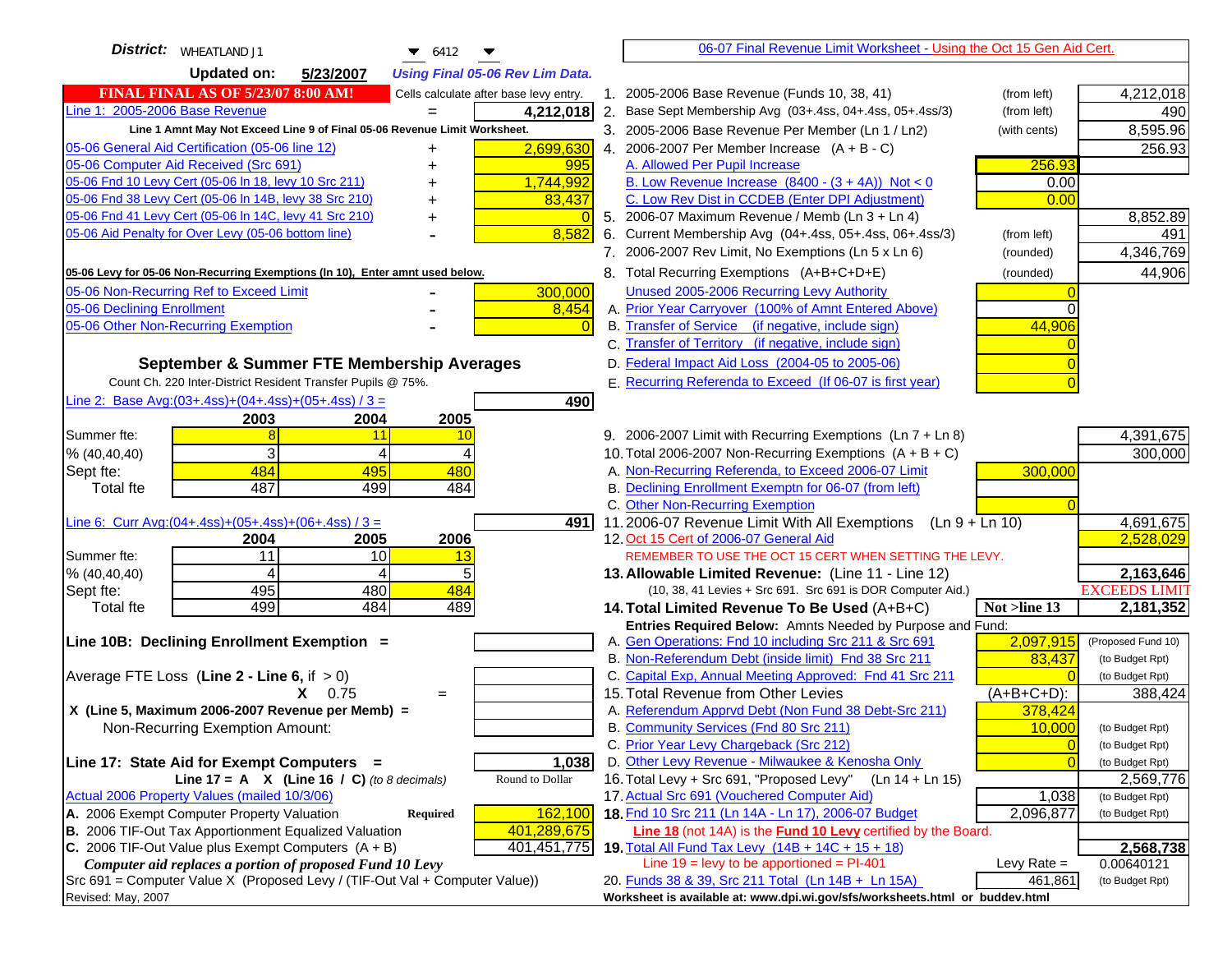| Fund 10, PI-401<br>Fund 38, PI-401<br>Fund 41, PI-401<br>Chargeback, PI-401<br>Fund 39, PI-401<br>Fund 80, PI-401<br>Fund 48/Other, PI-401<br>Total, PI-401<br><b>Computer Aid</b><br>You have overlevied by:<br>N<br>0<br>0 | In order for the reconciliation to work properly, the<br>PI-401 must have been filed with the Department.<br>Numbers appearing in the green boxes below are actual, district-submitted<br>2007 PI-401 data.<br>Do not type in these fields.<br>2,096,877.00<br>83,437.00<br>0.00<br>2,180,314.00<br>0.00<br>378,424.00<br>10,000.00<br>0.00<br>2,568,738.00 |
|------------------------------------------------------------------------------------------------------------------------------------------------------------------------------------------------------------------------------|-------------------------------------------------------------------------------------------------------------------------------------------------------------------------------------------------------------------------------------------------------------------------------------------------------------------------------------------------------------|
|                                                                                                                                                                                                                              |                                                                                                                                                                                                                                                                                                                                                             |
|                                                                                                                                                                                                                              |                                                                                                                                                                                                                                                                                                                                                             |
|                                                                                                                                                                                                                              |                                                                                                                                                                                                                                                                                                                                                             |
|                                                                                                                                                                                                                              |                                                                                                                                                                                                                                                                                                                                                             |
|                                                                                                                                                                                                                              |                                                                                                                                                                                                                                                                                                                                                             |
|                                                                                                                                                                                                                              |                                                                                                                                                                                                                                                                                                                                                             |
|                                                                                                                                                                                                                              |                                                                                                                                                                                                                                                                                                                                                             |
|                                                                                                                                                                                                                              |                                                                                                                                                                                                                                                                                                                                                             |
|                                                                                                                                                                                                                              |                                                                                                                                                                                                                                                                                                                                                             |
|                                                                                                                                                                                                                              |                                                                                                                                                                                                                                                                                                                                                             |
|                                                                                                                                                                                                                              |                                                                                                                                                                                                                                                                                                                                                             |
|                                                                                                                                                                                                                              |                                                                                                                                                                                                                                                                                                                                                             |
|                                                                                                                                                                                                                              |                                                                                                                                                                                                                                                                                                                                                             |
|                                                                                                                                                                                                                              |                                                                                                                                                                                                                                                                                                                                                             |
|                                                                                                                                                                                                                              |                                                                                                                                                                                                                                                                                                                                                             |
|                                                                                                                                                                                                                              |                                                                                                                                                                                                                                                                                                                                                             |
|                                                                                                                                                                                                                              |                                                                                                                                                                                                                                                                                                                                                             |
|                                                                                                                                                                                                                              | $1,038.00$ <------- don't change                                                                                                                                                                                                                                                                                                                            |
|                                                                                                                                                                                                                              | <b>Results</b>                                                                                                                                                                                                                                                                                                                                              |
|                                                                                                                                                                                                                              | 17,706                                                                                                                                                                                                                                                                                                                                                      |
|                                                                                                                                                                                                                              | 0                                                                                                                                                                                                                                                                                                                                                           |
|                                                                                                                                                                                                                              |                                                                                                                                                                                                                                                                                                                                                             |
|                                                                                                                                                                                                                              |                                                                                                                                                                                                                                                                                                                                                             |
|                                                                                                                                                                                                                              |                                                                                                                                                                                                                                                                                                                                                             |
|                                                                                                                                                                                                                              |                                                                                                                                                                                                                                                                                                                                                             |
|                                                                                                                                                                                                                              |                                                                                                                                                                                                                                                                                                                                                             |
| 0                                                                                                                                                                                                                            |                                                                                                                                                                                                                                                                                                                                                             |
|                                                                                                                                                                                                                              |                                                                                                                                                                                                                                                                                                                                                             |
|                                                                                                                                                                                                                              |                                                                                                                                                                                                                                                                                                                                                             |
|                                                                                                                                                                                                                              | $\bf{0}$                                                                                                                                                                                                                                                                                                                                                    |
|                                                                                                                                                                                                                              |                                                                                                                                                                                                                                                                                                                                                             |
|                                                                                                                                                                                                                              |                                                                                                                                                                                                                                                                                                                                                             |
|                                                                                                                                                                                                                              |                                                                                                                                                                                                                                                                                                                                                             |
|                                                                                                                                                                                                                              |                                                                                                                                                                                                                                                                                                                                                             |
| 0                                                                                                                                                                                                                            |                                                                                                                                                                                                                                                                                                                                                             |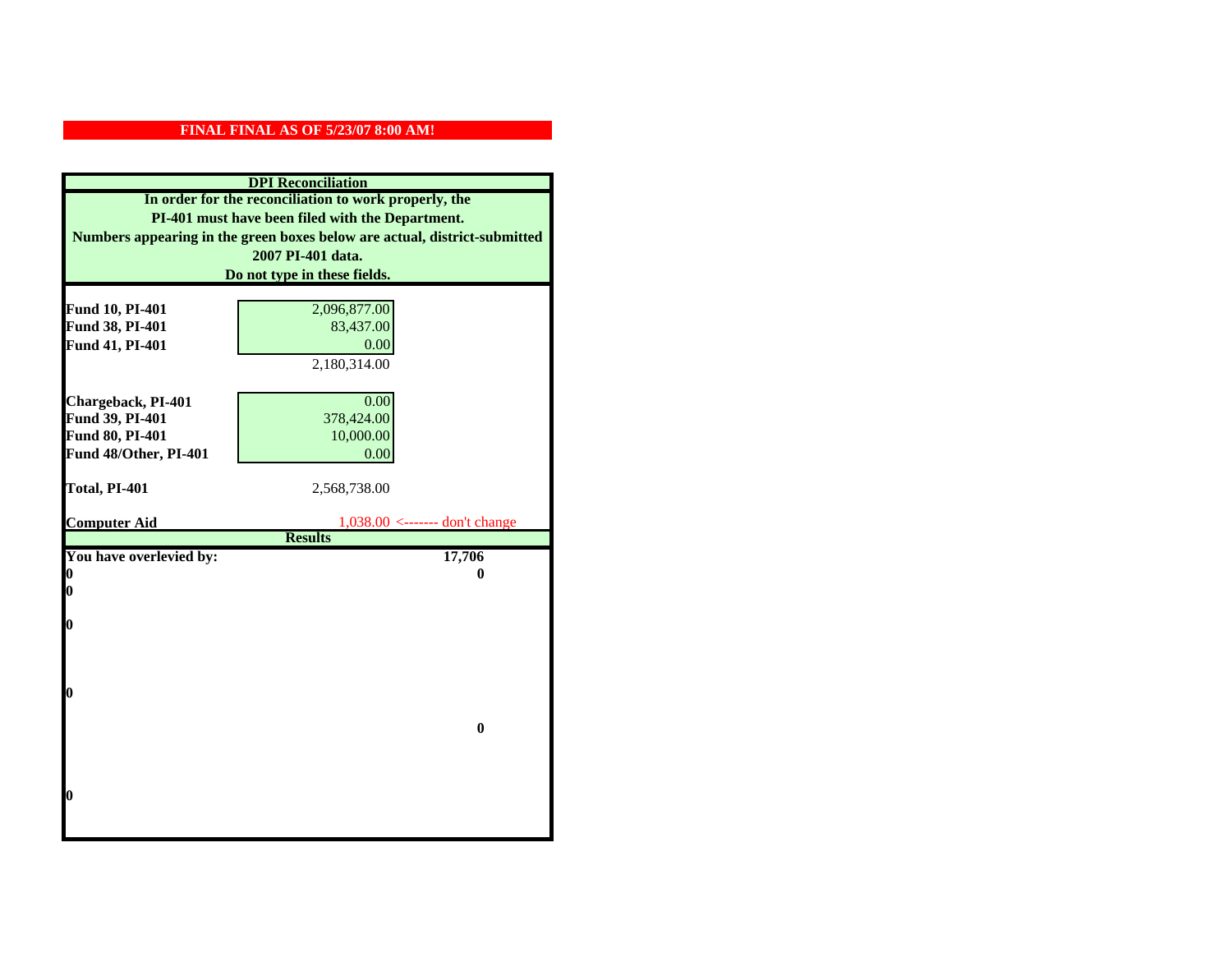| <b>District:</b> WHITE LAKE<br>$\bullet$ 6440                                                                                           | 06-07 Final Revenue Limit Worksheet - Using the Oct 15 Gen Aid Cert.                                                                        |                               |
|-----------------------------------------------------------------------------------------------------------------------------------------|---------------------------------------------------------------------------------------------------------------------------------------------|-------------------------------|
| <b>Updated on:</b><br>5/23/2007<br><b>Using Final 05-06 Rev Lim Data.</b>                                                               |                                                                                                                                             |                               |
| <b>FINAL FINAL AS OF 5/23/07 8:00 AM!</b><br>Cells calculate after base levy entry.                                                     | 1. 2005-2006 Base Revenue (Funds 10, 38, 41)<br>(from left)                                                                                 | 2,445,597                     |
| Line 1: 2005-2006 Base Revenue<br>2,445,597                                                                                             | 2. Base Sept Membership Avg (03+.4ss, 04+.4ss, 05+.4ss/3)<br>(from left)                                                                    | 262                           |
| Line 1 Amnt May Not Exceed Line 9 of Final 05-06 Revenue Limit Worksheet.                                                               | 3. 2005-2006 Base Revenue Per Member (Ln 1 / Ln2)<br>(with cents)                                                                           | 9,334.34                      |
| 999,030<br>05-06 General Aid Certification (05-06 line 12)<br>+                                                                         | 4. 2006-2007 Per Member Increase $(A + B - C)$                                                                                              | 256.93                        |
| 05-06 Computer Aid Received (Src 691)<br>385<br>+                                                                                       | A. Allowed Per Pupil Increase<br>256.93                                                                                                     |                               |
| 05-06 Fnd 10 Levy Cert (05-06 ln 18, levy 10 Src 211)<br>1,702,188                                                                      | B. Low Revenue Increase $(8400 - (3 + 4A))$ Not < 0<br>0.00                                                                                 |                               |
| 05-06 Fnd 38 Levy Cert (05-06 In 14B, levy 38 Src 210)                                                                                  | C. Low Rev Dist in CCDEB (Enter DPI Adjustment)<br>0.00                                                                                     |                               |
| 05-06 Fnd 41 Levy Cert (05-06 In 14C, levy 41 Src 210)<br>+                                                                             | 5. 2006-07 Maximum Revenue / Memb (Ln 3 + Ln 4)                                                                                             | 9,591.27                      |
| 05-06 Aid Penalty for Over Levy (05-06 bottom line)                                                                                     | Current Membership Avg (04+.4ss, 05+.4ss, 06+.4ss/3)<br>6.<br>(from left)                                                                   | 253                           |
|                                                                                                                                         | 7. 2006-2007 Rev Limit, No Exemptions (Ln 5 x Ln 6)<br>(rounded)                                                                            | 2,426,591                     |
| 05-06 Levy for 05-06 Non-Recurring Exemptions (In 10), Enter amnt used below.                                                           | 8. Total Recurring Exemptions (A+B+C+D+E)<br>(rounded)                                                                                      |                               |
| 05-06 Non-Recurring Ref to Exceed Limit<br>200,000                                                                                      | Unused 2005-2006 Recurring Levy Authority                                                                                                   |                               |
| 05-06 Declining Enrollment<br>56,006                                                                                                    | A. Prior Year Carryover (100% of Amnt Entered Above)                                                                                        |                               |
| 05-06 Other Non-Recurring Exemption                                                                                                     | B. Transfer of Service (if negative, include sign)                                                                                          |                               |
|                                                                                                                                         | C. Transfer of Territory (if negative, include sign)                                                                                        |                               |
| September & Summer FTE Membership Averages                                                                                              | D. Federal Impact Aid Loss (2004-05 to 2005-06)                                                                                             |                               |
| Count Ch. 220 Inter-District Resident Transfer Pupils @ 75%.                                                                            | E. Recurring Referenda to Exceed (If 06-07 is first year)                                                                                   |                               |
| Line 2: Base Avg: $(03+.4ss)+(04+.4ss)+(05+.4ss)/3 =$<br>262                                                                            |                                                                                                                                             |                               |
| 2003<br>2004<br>2005                                                                                                                    |                                                                                                                                             |                               |
| Summer fte:                                                                                                                             | 9. 2006-2007 Limit with Recurring Exemptions (Ln 7 + Ln 8)                                                                                  | 2,426,591                     |
| $\overline{2}$<br>0<br>% (40, 40, 40)                                                                                                   | 10. Total 2006-2007 Non-Recurring Exemptions $(A + B + C)$                                                                                  | 317,139                       |
| 284<br>244<br>256<br>Sept fte:                                                                                                          | A. Non-Recurring Referenda, to Exceed 2006-07 Limit<br>250,000                                                                              |                               |
| 286<br>244<br>257<br><b>Total fte</b>                                                                                                   | B. Declining Enrollment Exemptn for 06-07 (from left)<br>67,139                                                                             |                               |
|                                                                                                                                         | C. Other Non-Recurring Exemption                                                                                                            |                               |
| Line 6: Curr Avg: $(04+.4ss)+(05+.4ss)+(06+.4ss)/3 =$<br>253 <sup>1</sup>                                                               | 11.2006-07 Revenue Limit With All Exemptions (Ln $9 + \overline{\text{Ln }10}$ )                                                            | 2,743,730                     |
| 2005<br>2006<br>2004                                                                                                                    | 12. Oct 15 Cert of 2006-07 General Aid                                                                                                      | 1,072,506                     |
| Summer fte:<br>3                                                                                                                        | REMEMBER TO USE THE OCT 15 CERT WHEN SETTING THE LEVY.                                                                                      |                               |
| $\Omega$<br>% (40, 40, 40)<br><sup>0</sup>                                                                                              | 13. Allowable Limited Revenue: (Line 11 - Line 12)                                                                                          | 1,671,224                     |
| 244<br>257<br>256<br>Sept fte:<br>244<br>257<br>257<br><b>Total fte</b>                                                                 | (10, 38, 41 Levies + Src 691. Src 691 is DOR Computer Aid.)                                                                                 | 1,671,224                     |
|                                                                                                                                         | 14. Total Limited Revenue To Be Used (A+B+C)<br>Not >line 13<br>Entries Required Below: Amnts Needed by Purpose and Fund:                   |                               |
| 67,139<br>Line 10B: Declining Enrollment Exemption =                                                                                    | 1,671,224<br>A. Gen Operations: Fnd 10 including Src 211 & Src 691                                                                          | (Proposed Fund 10)            |
|                                                                                                                                         | B. Non-Referendum Debt (inside limit) Fnd 38 Src 211<br>$\sqrt{ }$                                                                          | (to Budget Rpt)               |
| Average FTE Loss (Line $2 -$ Line 6, if $> 0$ )<br>9                                                                                    | C. Capital Exp, Annual Meeting Approved: Fnd 41 Src 211                                                                                     | (to Budget Rpt)               |
| $\overline{7}$<br>$X = 0.75$<br>$=$                                                                                                     | 15. Total Revenue from Other Levies<br>(A+B+C+D):                                                                                           |                               |
| X (Line 5, Maximum 2006-2007 Revenue per Memb) =<br>9,591.27                                                                            | A. Referendum Apprvd Debt (Non Fund 38 Debt-Src 211)                                                                                        |                               |
| Non-Recurring Exemption Amount:<br>67,139                                                                                               | B. Community Services (Fnd 80 Src 211)                                                                                                      | (to Budget Rpt)               |
|                                                                                                                                         | C. Prior Year Levy Chargeback (Src 212)<br>$\overline{0}$                                                                                   | (to Budget Rpt)               |
| 502<br>Line 17: State Aid for Exempt Computers =                                                                                        | D. Other Levy Revenue - Milwaukee & Kenosha Only                                                                                            | (to Budget Rpt)               |
| Line 17 = A $X$ (Line 16 / C) (to 8 decimals)<br>Round to Dollar                                                                        | 16. Total Levy + Src 691, "Proposed Levy"<br>(Ln 14 + Ln 15)                                                                                | 1,671,224                     |
| Actual 2006 Property Values (mailed 10/3/06)                                                                                            | 17. Actual Src 691 (Vouchered Computer Aid)<br>502                                                                                          | (to Budget Rpt)               |
| A. 2006 Exempt Computer Property Valuation<br>46,500<br>Required                                                                        | 18. Fnd 10 Src 211 (Ln 14A - Ln 17), 2006-07 Budget<br>1,670,722                                                                            | (to Budget Rpt)               |
| B. 2006 TIF-Out Tax Apportionment Equalized Valuation<br>154,845,355                                                                    | <b>Line 18</b> (not 14A) is the <b>Fund 10 Levy</b> certified by the Board.                                                                 |                               |
| C. 2006 TIF-Out Value plus Exempt Computers $(A + B)$<br>154,891,855                                                                    | 19. Total All Fund Tax Levy (14B + 14C + 15 + 18)                                                                                           | 1,670,722                     |
| Computer aid replaces a portion of proposed Fund 10 Levy<br>Src 691 = Computer Value X (Proposed Levy / (TIF-Out Val + Computer Value)) | Line $19 = \text{levy}$ to be apportioned = PI-401<br>Levy Rate $=$<br>$\overline{0}$<br>20. Funds 38 & 39, Src 211 Total (Ln 14B + Ln 15A) | 0.01078962<br>(to Budget Rpt) |
| Revised: May, 2007                                                                                                                      | Worksheet is available at: www.dpi.wi.gov/sfs/worksheets.html or buddev.html                                                                |                               |
|                                                                                                                                         |                                                                                                                                             |                               |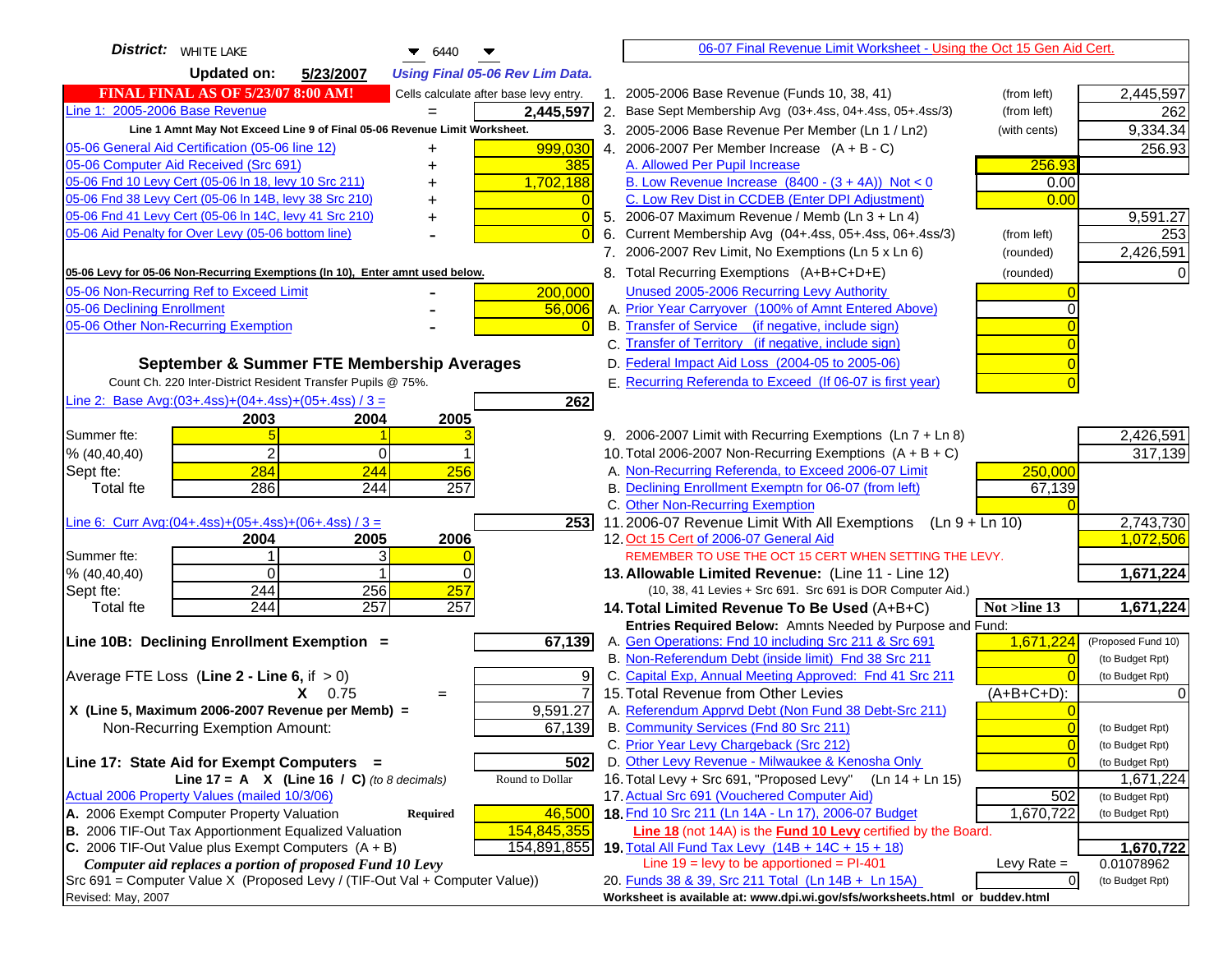| <b>DPI</b> Reconciliation                                                                                                                                                              |                                                  |  |  |                              |
|----------------------------------------------------------------------------------------------------------------------------------------------------------------------------------------|--------------------------------------------------|--|--|------------------------------|
| In order for the reconciliation to work properly, the<br>PI-401 must have been filed with the Department.<br>Numbers appearing in the green boxes below are actual, district-submitted |                                                  |  |  |                              |
|                                                                                                                                                                                        |                                                  |  |  | 2007 PI-401 data.            |
|                                                                                                                                                                                        |                                                  |  |  | Do not type in these fields. |
|                                                                                                                                                                                        |                                                  |  |  |                              |
| Fund 10, PI-401<br>Fund 38, PI-401                                                                                                                                                     | 1,670,722.00<br>0.00                             |  |  |                              |
| Fund 41, PI-401                                                                                                                                                                        | 0.00                                             |  |  |                              |
|                                                                                                                                                                                        | 1,670,722.00                                     |  |  |                              |
|                                                                                                                                                                                        |                                                  |  |  |                              |
| Chargeback, PI-401                                                                                                                                                                     | 0.00                                             |  |  |                              |
| Fund 39, PI-401                                                                                                                                                                        | 0.00                                             |  |  |                              |
| Fund 80, PI-401                                                                                                                                                                        | 0.00                                             |  |  |                              |
| Fund 48/Other, PI-401                                                                                                                                                                  | 0.00                                             |  |  |                              |
|                                                                                                                                                                                        |                                                  |  |  |                              |
| Total, PI-401                                                                                                                                                                          | 1,670,722.00                                     |  |  |                              |
|                                                                                                                                                                                        |                                                  |  |  |                              |
| <b>Computer Aid</b>                                                                                                                                                                    | $502.00$ <------- don't change<br><b>Results</b> |  |  |                              |
| $\overline{\mathbf{0}}$                                                                                                                                                                | $\bf{0}$                                         |  |  |                              |
| 0                                                                                                                                                                                      | 0                                                |  |  |                              |
| You have levied to your maximum.                                                                                                                                                       |                                                  |  |  |                              |
|                                                                                                                                                                                        |                                                  |  |  |                              |
| $\bf{0}$                                                                                                                                                                               |                                                  |  |  |                              |
|                                                                                                                                                                                        |                                                  |  |  |                              |
|                                                                                                                                                                                        |                                                  |  |  |                              |
|                                                                                                                                                                                        |                                                  |  |  |                              |
| l0                                                                                                                                                                                     |                                                  |  |  |                              |
|                                                                                                                                                                                        | $\bf{0}$                                         |  |  |                              |
|                                                                                                                                                                                        |                                                  |  |  |                              |
|                                                                                                                                                                                        |                                                  |  |  |                              |
|                                                                                                                                                                                        |                                                  |  |  |                              |
| $\boldsymbol{0}$                                                                                                                                                                       |                                                  |  |  |                              |
|                                                                                                                                                                                        |                                                  |  |  |                              |
|                                                                                                                                                                                        |                                                  |  |  |                              |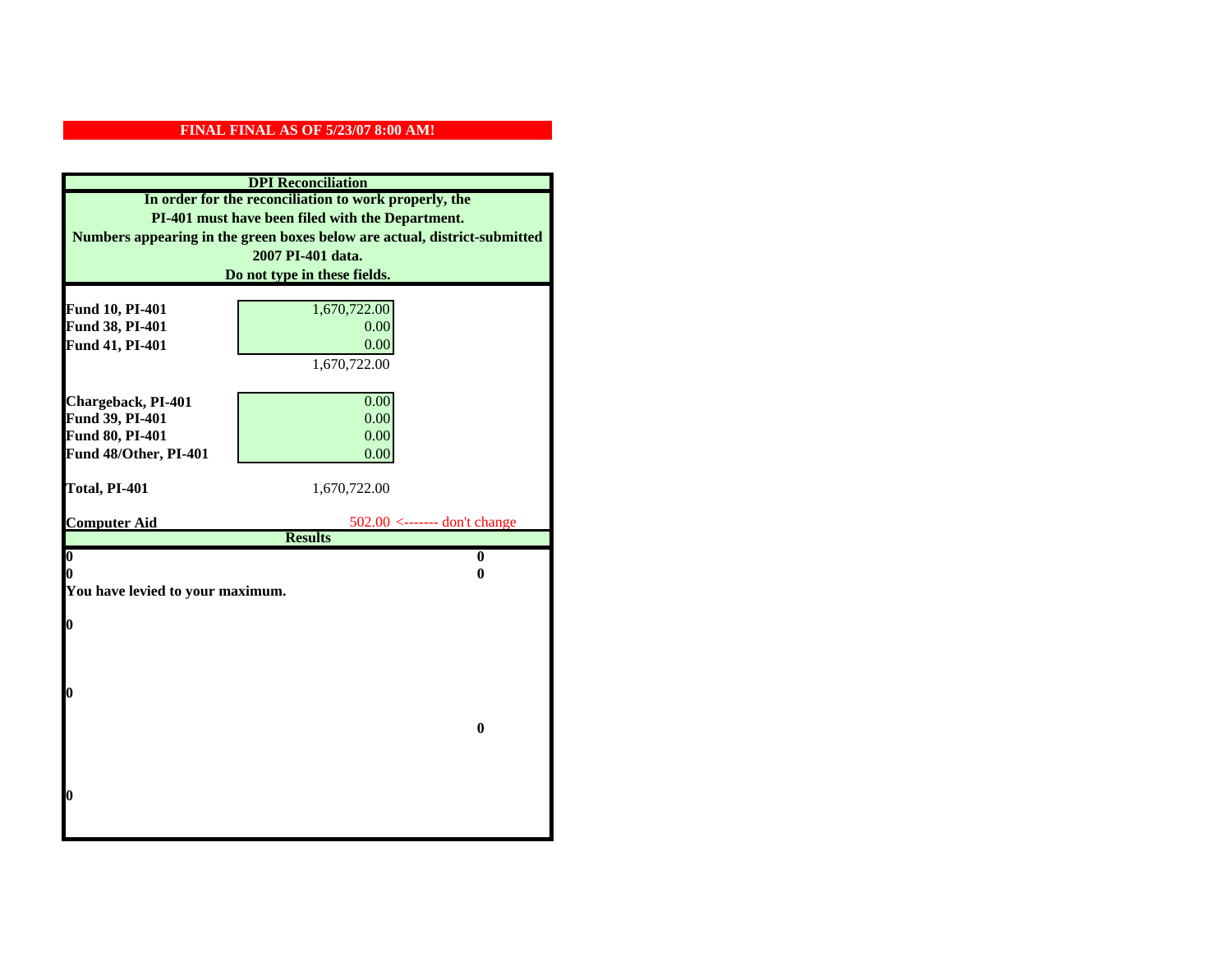| <b>District:</b>   WHITEFISH BAY<br>6419                                                | 06-07 Final Revenue Limit Worksheet - Using the Oct 15 Gen Aid Cert.                                |                    |
|-----------------------------------------------------------------------------------------|-----------------------------------------------------------------------------------------------------|--------------------|
| <b>Updated on:</b><br>5/23/2007<br><b>Using Final 05-06 Rev Lim Data.</b>               |                                                                                                     |                    |
| <b>FINAL FINAL AS OF 5/23/07 8:00 AM!</b><br>Cells calculate after base levy entry.     | 2005-2006 Base Revenue (Funds 10, 38, 41)<br>(from left)<br>$1_{\cdot}$                             | 26,542,010         |
| Line 1: 2005-2006 Base Revenue<br>26,542,010<br>$=$                                     | 2. Base Sept Membership Avg (03+.4ss, 04+.4ss, 05+.4ss/3)<br>(from left)                            | 2,539              |
| Line 1 Amnt May Not Exceed Line 9 of Final 05-06 Revenue Limit Worksheet.               | 3. 2005-2006 Base Revenue Per Member (Ln 1 / Ln2)<br>(with cents)                                   | 10,453.73          |
| 10,615,755<br>05-06 General Aid Certification (05-06 line 12)                           | 4. 2006-2007 Per Member Increase $(A + B - C)$                                                      | 256.93             |
| 05-06 Computer Aid Received (Src 691)<br>7,904                                          | A. Allowed Per Pupil Increase<br>256.93                                                             |                    |
| 05-06 Fnd 10 Levy Cert (05-06 ln 18, levy 10 Src 211)<br>15,970,581                     | B. Low Revenue Increase $(8400 - (3 + 4A))$ Not < 0<br>0.00                                         |                    |
| 05-06 Fnd 38 Levy Cert (05-06 In 14B, levy 38 Src 210)                                  | C. Low Rev Dist in CCDEB (Enter DPI Adjustment)<br>0.00                                             |                    |
| 05-06 Fnd 41 Levy Cert (05-06 In 14C, levy 41 Src 210)<br>$\overline{0}$<br>+           | 5. 2006-07 Maximum Revenue / Memb (Ln 3 + Ln 4)                                                     | 10,710.66          |
| 05-06 Aid Penalty for Over Levy (05-06 bottom line)                                     | Current Membership Avg (04+.4ss, 05+.4ss, 06+.4ss/3)<br>6.<br>(from left)                           | 2,532              |
|                                                                                         | 7. 2006-2007 Rev Limit, No Exemptions (Ln 5 x Ln 6)<br>(rounded)                                    | 27,119,391         |
| 05-06 Levy for 05-06 Non-Recurring Exemptions (In 10), Enter amnt used below.           | 8. Total Recurring Exemptions (A+B+C+D+E)<br>(rounded)                                              |                    |
| 05-06 Non-Recurring Ref to Exceed Limit<br>$\overline{0}$                               | Unused 2005-2006 Recurring Levy Authority                                                           |                    |
| 52,230<br>05-06 Declining Enrollment                                                    | A. Prior Year Carryover (100% of Amnt Entered Above)                                                |                    |
| 05-06 Other Non-Recurring Exemption                                                     | B. Transfer of Service (if negative, include sign)                                                  |                    |
|                                                                                         | C. Transfer of Territory (if negative, include sign)                                                |                    |
| September & Summer FTE Membership Averages                                              | D. Federal Impact Aid Loss (2004-05 to 2005-06)                                                     |                    |
| Count Ch. 220 Inter-District Resident Transfer Pupils @ 75%.                            | E. Recurring Referenda to Exceed (If 06-07 is first year)                                           |                    |
| Line 2: Base Avg: $(03+.4ss)+(04+.4ss)+(05+.4ss)/3 =$<br>2,539                          |                                                                                                     |                    |
| 2003<br>2004<br>2005                                                                    |                                                                                                     |                    |
| 18<br>Summer fte:<br>14<br>10                                                           | 9. 2006-2007 Limit with Recurring Exemptions (Ln 7 + Ln 8)                                          | 27,119,391         |
| $\overline{7}$<br>6<br>% (40, 40, 40)                                                   | 10. Total 2006-2007 Non-Recurring Exemptions $(A + B + C)$                                          | 53,553             |
| 2,542<br>2,551<br>2,507<br>Sept fte:                                                    | A. Non-Recurring Referenda, to Exceed 2006-07 Limit                                                 |                    |
| <b>Total fte</b><br>2,549<br>2,557<br>2,511                                             | B. Declining Enrollment Exemptn for 06-07 (from left)<br>53,553<br>C. Other Non-Recurring Exemption |                    |
| Line 6: Curr Avg: $(04+.4ss)+(05+.4ss)+(06+.4ss)/3 =$<br>2,532                          | 11.2006-07 Revenue Limit With All Exemptions $(Ln 9 + Ln 10)$                                       | 27, 172, 944       |
| 2006<br>2004<br>2005                                                                    | 12. Oct 15 Cert of 2006-07 General Aid                                                              | 9,880,311          |
| 14<br>10<br>Summer fte:<br>11                                                           | REMEMBER TO USE THE OCT 15 CERT WHEN SETTING THE LEVY.                                              |                    |
| % (40, 40, 40)<br>6<br>⊿                                                                | 13. Allowable Limited Revenue: (Line 11 - Line 12)                                                  | 17,292,633         |
| 2,551<br>2,507<br>2,523<br>Sept fte:                                                    | (10, 38, 41 Levies + Src 691. Src 691 is DOR Computer Aid.)                                         |                    |
| 2,557<br>2,511<br>2,527<br><b>Total fte</b>                                             | Not >line 13<br>14. Total Limited Revenue To Be Used (A+B+C)                                        | 17,291,736         |
|                                                                                         | Entries Required Below: Amnts Needed by Purpose and Fund:                                           |                    |
| 53,553<br>Line 10B: Declining Enrollment Exemption =                                    | A. Gen Operations: Fnd 10 including Src 211 & Src 691<br>17,291,736                                 | (Proposed Fund 10) |
|                                                                                         | B. Non-Referendum Debt (inside limit) Fnd 38 Src 211<br>$\Omega$                                    | (to Budget Rpt)    |
| Average FTE Loss (Line $2 -$ Line 6, if $> 0$ )                                         | C. Capital Exp, Annual Meeting Approved: Fnd 41 Src 211<br>15. Total Revenue from Other Levies      | (to Budget Rpt)    |
| 5<br>$X = 0.75$<br>$=$<br>X (Line 5, Maximum 2006-2007 Revenue per Memb) =<br>10,710.66 | $(A+B+C+D)$ :<br>A. Referendum Apprvd Debt (Non Fund 38 Debt-Src 211)                               | 1,676,398          |
| 53,553<br>Non-Recurring Exemption Amount:                                               | 1,208,195<br>B. Community Services (Fnd 80 Src 211)<br>467,140                                      | (to Budget Rpt)    |
|                                                                                         | C. Prior Year Levy Chargeback (Src 212)<br>1,063                                                    | (to Budget Rpt)    |
| 7,781<br>Line 17: State Aid for Exempt Computers =                                      | D. Other Levy Revenue - Milwaukee & Kenosha Only                                                    | (to Budget Rpt)    |
| Round to Dollar<br>Line 17 = A $X$ (Line 16 / C) (to 8 decimals)                        | 16. Total Levy + Src 691, "Proposed Levy"<br>(Ln 14 + Ln 15)                                        | 18,968,134         |
| Actual 2006 Property Values (mailed 10/3/06)                                            | 17. Actual Src 691 (Vouchered Computer Aid)<br>7,781                                                | (to Budget Rpt)    |
| A. 2006 Exempt Computer Property Valuation<br>775,900<br>Required                       | 18. Fnd 10 Src 211 (Ln 14A - Ln 17), 2006-07 Budget<br>17,283,955                                   | (to Budget Rpt)    |
| B. 2006 TIF-Out Tax Apportionment Equalized Valuation<br>1,890,698,900                  | <b>Line 18</b> (not 14A) is the <b>Fund 10 Levy</b> certified by the Board.                         |                    |
| C. 2006 TIF-Out Value plus Exempt Computers $(A + B)$<br>1,891,474,800                  | 19. Total All Fund Tax Levy $(14B + 14C + 15 + 18)$                                                 | 18,960,353         |
| Computer aid replaces a portion of proposed Fund 10 Levy                                | Line $19 = \text{levy}$ to be apportioned = PI-401<br>Levy Rate $=$                                 | 0.01002822         |
| Src 691 = Computer Value X (Proposed Levy / (TIF-Out Val + Computer Value))             | 20. Funds 38 & 39, Src 211 Total (Ln 14B + Ln 15A)<br>1,208,195                                     | (to Budget Rpt)    |
| Revised: May, 2007                                                                      | Worksheet is available at: www.dpi.wi.gov/sfs/worksheets.html or buddev.html                        |                    |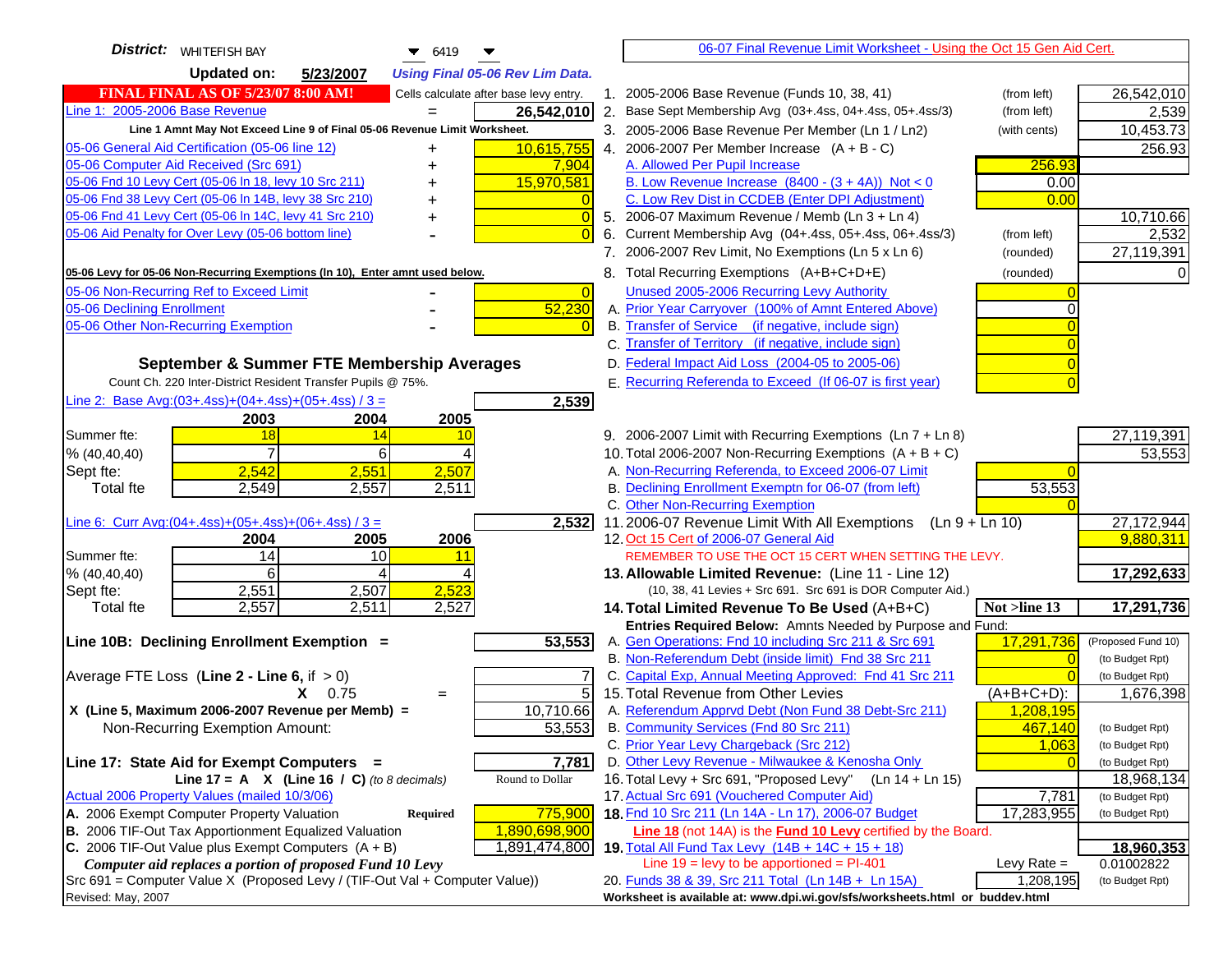| <b>DPI</b> Reconciliation                                                                     |                                                                           |  |
|-----------------------------------------------------------------------------------------------|---------------------------------------------------------------------------|--|
|                                                                                               | In order for the reconciliation to work properly, the                     |  |
| PI-401 must have been filed with the Department.                                              |                                                                           |  |
|                                                                                               | Numbers appearing in the green boxes below are actual, district-submitted |  |
|                                                                                               | 2007 PI-401 data.                                                         |  |
|                                                                                               | Do not type in these fields.                                              |  |
|                                                                                               |                                                                           |  |
| Fund 10, PI-401                                                                               | 17,283,955.00<br>0.00                                                     |  |
| Fund 38, PI-401<br>Fund 41, PI-401                                                            | 0.00                                                                      |  |
|                                                                                               |                                                                           |  |
|                                                                                               | 17,283,955.00                                                             |  |
| Chargeback, PI-401                                                                            | 1,063.00                                                                  |  |
| Fund 39, PI-401                                                                               | 1,208,195.00                                                              |  |
| Fund 80, PI-401                                                                               | 467,140.00                                                                |  |
| Fund 48/Other, PI-401                                                                         | 0.00                                                                      |  |
|                                                                                               |                                                                           |  |
| Total, PI-401                                                                                 | 18,960,353.00                                                             |  |
|                                                                                               |                                                                           |  |
| <b>Computer Aid</b>                                                                           | $7,781.00$ <------- don't change<br><b>Results</b>                        |  |
| 0                                                                                             | 0                                                                         |  |
| You have underlevied by:                                                                      | 897                                                                       |  |
| 0                                                                                             |                                                                           |  |
|                                                                                               |                                                                           |  |
| 0                                                                                             |                                                                           |  |
|                                                                                               |                                                                           |  |
|                                                                                               |                                                                           |  |
|                                                                                               |                                                                           |  |
| 0                                                                                             |                                                                           |  |
|                                                                                               |                                                                           |  |
|                                                                                               | $\bf{0}$                                                                  |  |
|                                                                                               |                                                                           |  |
|                                                                                               |                                                                           |  |
| Because your underlevy is less than your non-<br>recurring exemptions, there is no carryover. |                                                                           |  |
|                                                                                               |                                                                           |  |
|                                                                                               |                                                                           |  |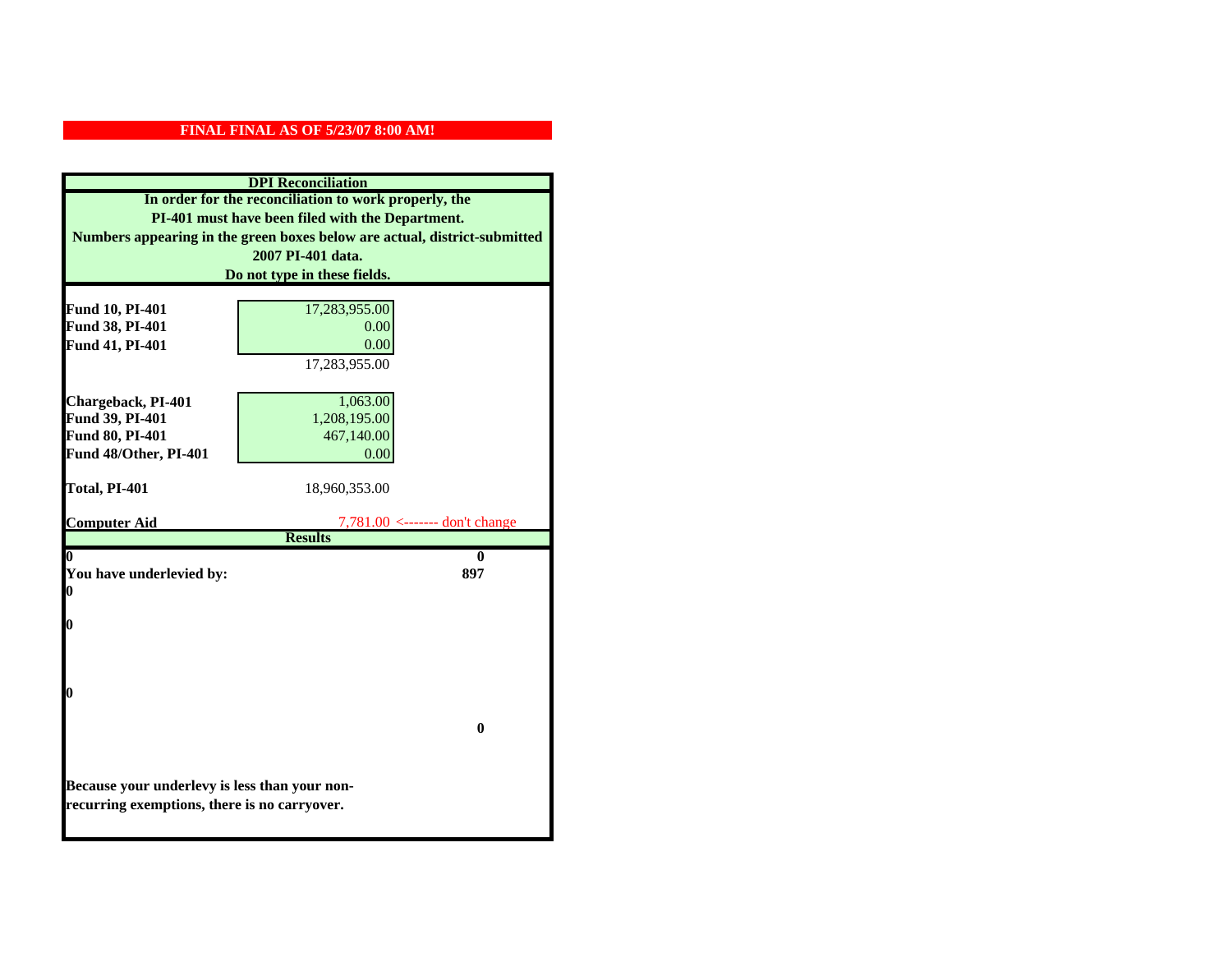| District:   WHITEHALL<br>$\bullet$ 6426                                               | 06-07 Final Revenue Limit Worksheet - Using the Oct 15 Gen Aid Cert.                                      |                                    |
|---------------------------------------------------------------------------------------|-----------------------------------------------------------------------------------------------------------|------------------------------------|
| <b>Updated on:</b><br>5/23/2007<br><b>Using Final 05-06 Rev Lim Data.</b>             |                                                                                                           |                                    |
| <b>FINAL FINAL AS OF 5/23/07 8:00 AM!</b><br>Cells calculate after base levy entry.   | 1. 2005-2006 Base Revenue (Funds 10, 38, 41)<br>(from left)                                               | 6,542,504                          |
| Line 1: 2005-2006 Base Revenue<br>6,542,504                                           | 2. Base Sept Membership Avg (03+.4ss, 04+.4ss, 05+.4ss/3)<br>(from left)                                  | 759                                |
| Line 1 Amnt May Not Exceed Line 9 of Final 05-06 Revenue Limit Worksheet.             | 3. 2005-2006 Base Revenue Per Member (Ln 1 / Ln2)<br>(with cents)                                         | 8,619.90                           |
| 05-06 General Aid Certification (05-06 line 12)<br>5,275,261<br>+                     | 4. 2006-2007 Per Member Increase $(A + B - C)$                                                            | 256.93                             |
| 05-06 Computer Aid Received (Src 691)<br>1,710                                        | 256.93<br>A. Allowed Per Pupil Increase                                                                   |                                    |
| 05-06 Fnd 10 Levy Cert (05-06 In 18, levy 10 Src 211)<br>1,144,873                    | B. Low Revenue Increase $(8400 - (3 + 4A))$ Not < 0<br>0.00                                               |                                    |
| 05-06 Fnd 38 Levy Cert (05-06 In 14B, levy 38 Src 210)<br>120,660<br>+                | C. Low Rev Dist in CCDEB (Enter DPI Adjustment)<br>0.00                                                   |                                    |
| 05-06 Fnd 41 Levy Cert (05-06 In 14C, levy 41 Src 210)<br>+                           | 5. 2006-07 Maximum Revenue / Memb (Ln 3 + Ln 4)                                                           | 8,876.83                           |
| 05-06 Aid Penalty for Over Levy (05-06 bottom line)                                   | 6. Current Membership Avg (04+.4ss, 05+.4ss, 06+.4ss/3)<br>(from left)                                    | 769                                |
|                                                                                       | 7. 2006-2007 Rev Limit, No Exemptions (Ln 5 x Ln 6)<br>(rounded)                                          | 6,826,282                          |
| 05-06 Levy for 05-06 Non-Recurring Exemptions (In 10), Enter amnt used below.         | 8. Total Recurring Exemptions (A+B+C+D+E)<br>(rounded)                                                    |                                    |
| 05-06 Non-Recurring Ref to Exceed Limit<br>$\overline{0}$                             | Unused 2005-2006 Recurring Levy Authority                                                                 |                                    |
| 05-06 Declining Enrollment<br>$\overline{0}$                                          | A. Prior Year Carryover (100% of Amnt Entered Above)                                                      |                                    |
| 05-06 Other Non-Recurring Exemption                                                   | B. Transfer of Service (if negative, include sign)                                                        |                                    |
|                                                                                       | C. Transfer of Territory (if negative, include sign)                                                      |                                    |
| September & Summer FTE Membership Averages                                            | D. Federal Impact Aid Loss (2004-05 to 2005-06)                                                           |                                    |
| Count Ch. 220 Inter-District Resident Transfer Pupils @ 75%.                          | E. Recurring Referenda to Exceed (If 06-07 is first year)                                                 |                                    |
| Line 2: Base Avg: $(03+.4ss)+(04+.4ss)+(05+.4ss)/3 =$<br>759                          |                                                                                                           |                                    |
| 2004<br>2005<br>2003                                                                  |                                                                                                           |                                    |
| Summer fte:<br>13<br>-14                                                              | 9. 2006-2007 Limit with Recurring Exemptions (Ln 7 + Ln 8)                                                | 6,826,282                          |
| $\overline{2}$<br>5<br>% (40, 40, 40)<br>6                                            | 10. Total 2006-2007 Non-Recurring Exemptions $(A + B + C)$                                                |                                    |
| 752<br>756<br>756<br>Sept fte:                                                        | A. Non-Recurring Referenda, to Exceed 2006-07 Limit                                                       |                                    |
| 754<br>761<br>762<br><b>Total fte</b>                                                 | B. Declining Enrollment Exemptn for 06-07 (from left)                                                     |                                    |
|                                                                                       | C. Other Non-Recurring Exemption                                                                          |                                    |
| Line 6: Curr Avg: $(04+.4ss)+(05+.4ss)+(06+.4ss)/3 =$<br>7691<br>2004<br>2005<br>2006 | 11.2006-07 Revenue Limit With All Exemptions (Ln 9 + Ln 10)<br>12. Oct 15 Cert of 2006-07 General Aid     | 6,826,282<br>5,589,988             |
| 13<br>Summer fte:<br>14<br>13                                                         | REMEMBER TO USE THE OCT 15 CERT WHEN SETTING THE LEVY.                                                    |                                    |
| 5<br>6<br>5<br>% (40, 40, 40)                                                         | 13. Allowable Limited Revenue: (Line 11 - Line 12)                                                        | 1,236,294                          |
| 756<br>756<br>780<br>Sept fte:                                                        | (10, 38, 41 Levies + Src 691. Src 691 is DOR Computer Aid.)                                               |                                    |
| 761<br>762<br>785<br><b>Total fte</b>                                                 | 14. Total Limited Revenue To Be Used (A+B+C)<br>Not >line 13                                              | 1,236,294                          |
|                                                                                       | Entries Required Below: Amnts Needed by Purpose and Fund:                                                 |                                    |
| Line 10B: Declining Enrollment Exemption =                                            | A. Gen Operations: Fnd 10 including Src 211 & Src 691<br>1,116,951                                        | (Proposed Fund 10)                 |
|                                                                                       | B. Non-Referendum Debt (inside limit) Fnd 38 Src 211<br>119,343                                           | (to Budget Rpt)                    |
| Average FTE Loss (Line $2 -$ Line 6, if $> 0$ )                                       | C. Capital Exp, Annual Meeting Approved: Fnd 41 Src 211                                                   | (to Budget Rpt)                    |
| $X = 0.75$<br>$=$                                                                     | 15. Total Revenue from Other Levies<br>$(A+B+C+D)$ :                                                      | 332,779                            |
| X (Line 5, Maximum 2006-2007 Revenue per Memb) =                                      | A. Referendum Apprvd Debt (Non Fund 38 Debt-Src 211)<br>332,580                                           |                                    |
| Non-Recurring Exemption Amount:                                                       | B. Community Services (Fnd 80 Src 211)                                                                    | (to Budget Rpt)                    |
| 3,200<br>Line 17: State Aid for Exempt Computers =                                    | C. Prior Year Levy Chargeback (Src 212)<br><b>199</b><br>D. Other Levy Revenue - Milwaukee & Kenosha Only | (to Budget Rpt)<br>(to Budget Rpt) |
| Line 17 = A $X$ (Line 16 / C) (to 8 decimals)<br>Round to Dollar                      | 16. Total Levy + Src 691, "Proposed Levy"<br>$(Ln 14 + Ln 15)$                                            | 1,569,073                          |
| Actual 2006 Property Values (mailed 10/3/06)                                          | 17. Actual Src 691 (Vouchered Computer Aid)<br>3,200                                                      | (to Budget Rpt)                    |
| A. 2006 Exempt Computer Property Valuation<br>Required<br>418,800                     | 18. Fnd 10 Src 211 (Ln 14A - Ln 17), 2006-07 Budget<br>1,113,751                                          | (to Budget Rpt)                    |
| B. 2006 TIF-Out Tax Apportionment Equalized Valuation<br>204,916,700                  | <b>Line 18</b> (not 14A) is the <b>Fund 10 Levy</b> certified by the Board.                               |                                    |
| C. 2006 TIF-Out Value plus Exempt Computers $(A + B)$<br>205,335,500                  | 19. Total All Fund Tax Levy (14B + 14C + 15 + 18)                                                         | 1,565,873                          |
| Computer aid replaces a portion of proposed Fund 10 Levy                              | Line $19 = \text{levy}$ to be apportioned = PI-401<br>Levy Rate $=$                                       | 0.00764151                         |
| Src 691 = Computer Value X (Proposed Levy / (TIF-Out Val + Computer Value))           | 20. Funds 38 & 39, Src 211 Total (Ln 14B + Ln 15A)<br>451,923                                             | (to Budget Rpt)                    |
| Revised: May, 2007                                                                    | Worksheet is available at: www.dpi.wi.gov/sfs/worksheets.html or buddev.html                              |                                    |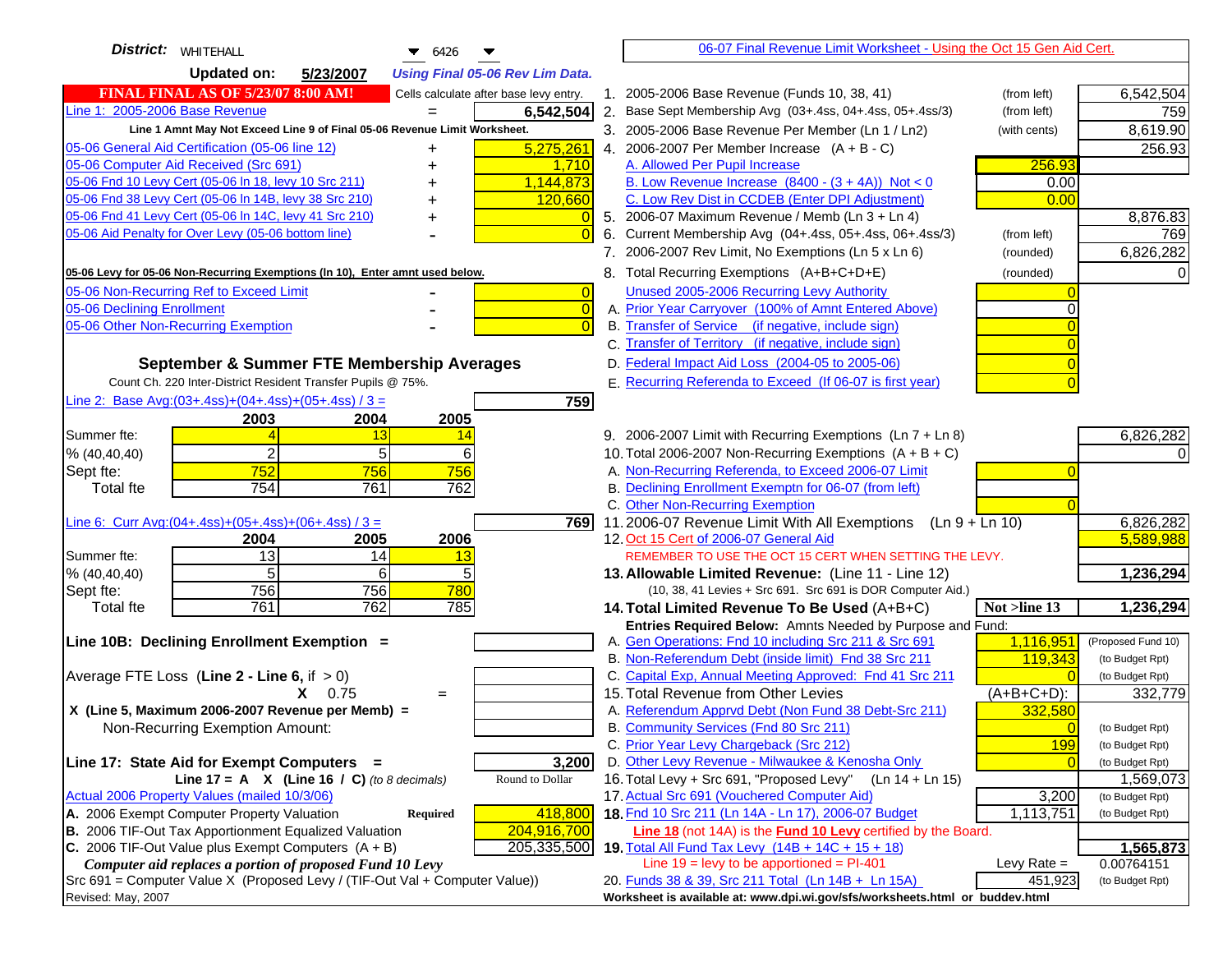| <b>DPI</b> Reconciliation                             |                                                                           |  |  |
|-------------------------------------------------------|---------------------------------------------------------------------------|--|--|
| In order for the reconciliation to work properly, the |                                                                           |  |  |
| PI-401 must have been filed with the Department.      |                                                                           |  |  |
|                                                       | Numbers appearing in the green boxes below are actual, district-submitted |  |  |
|                                                       | 2007 PI-401 data.                                                         |  |  |
|                                                       | Do not type in these fields.                                              |  |  |
|                                                       |                                                                           |  |  |
| Fund 10, PI-401                                       | 1,113,751.00                                                              |  |  |
| Fund 38, PI-401                                       | 119,343.00                                                                |  |  |
| Fund 41, PI-401                                       | 0.00                                                                      |  |  |
|                                                       | 1,233,094.00                                                              |  |  |
|                                                       | 199.00                                                                    |  |  |
| Chargeback, PI-401<br>Fund 39, PI-401                 | 332,580.00                                                                |  |  |
| <b>Fund 80, PI-401</b>                                | 0.00                                                                      |  |  |
| Fund 48/Other, PI-401                                 | 0.00                                                                      |  |  |
|                                                       |                                                                           |  |  |
| Total, PI-401                                         | 1,565,873.00                                                              |  |  |
|                                                       |                                                                           |  |  |
| <b>Computer Aid</b>                                   | $3,200.00 \le$ ------- don't change                                       |  |  |
|                                                       | <b>Results</b>                                                            |  |  |
| $\boldsymbol{0}$<br>0                                 | $\bf{0}$<br>0                                                             |  |  |
| You have levied to your maximum.                      |                                                                           |  |  |
|                                                       |                                                                           |  |  |
| $\bf{0}$                                              |                                                                           |  |  |
|                                                       |                                                                           |  |  |
|                                                       |                                                                           |  |  |
|                                                       |                                                                           |  |  |
| 0                                                     |                                                                           |  |  |
|                                                       |                                                                           |  |  |
| $\bf{0}$                                              |                                                                           |  |  |
|                                                       |                                                                           |  |  |
|                                                       |                                                                           |  |  |
| 0                                                     |                                                                           |  |  |
|                                                       |                                                                           |  |  |
|                                                       |                                                                           |  |  |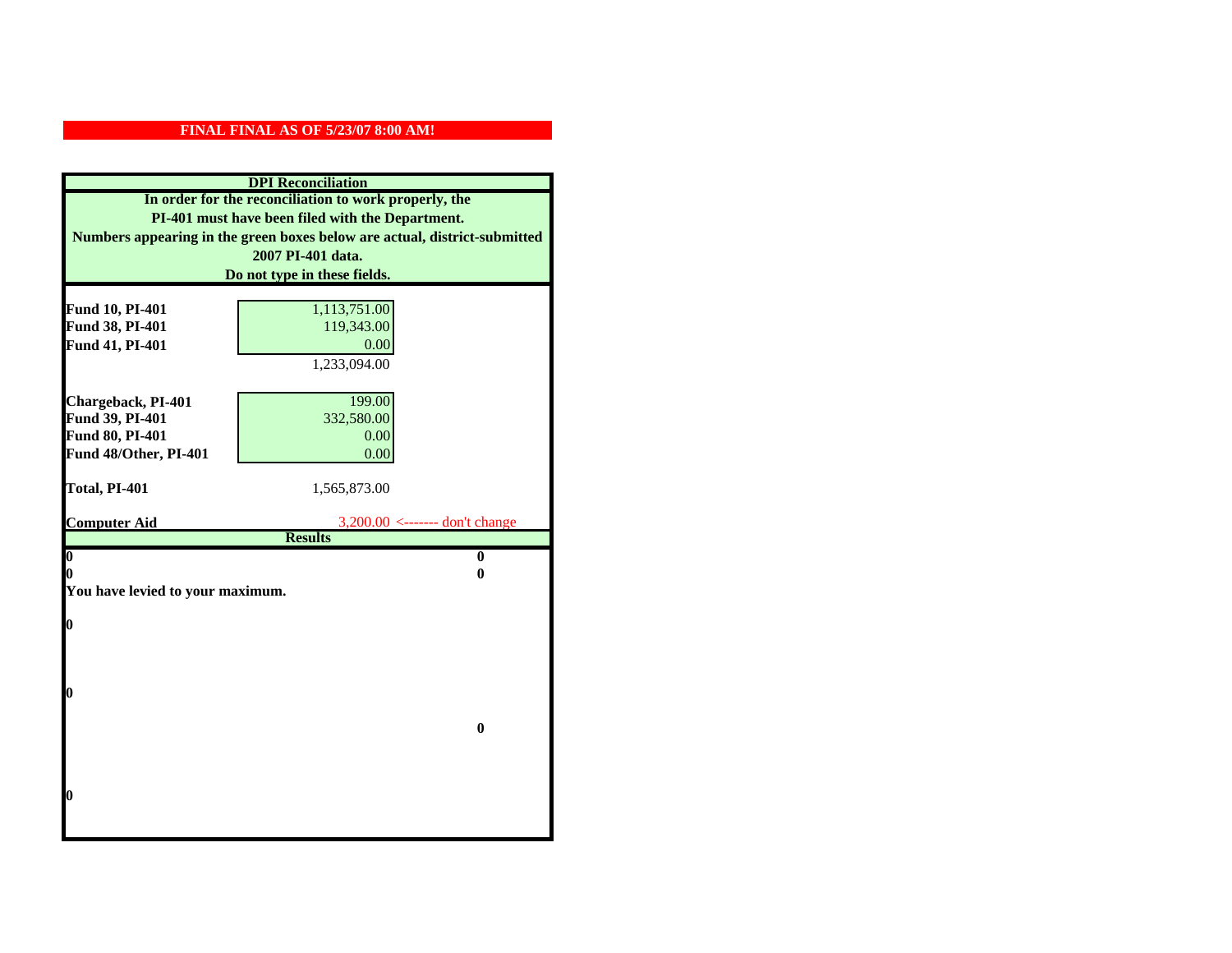| <b>District: WHITEWATER</b><br><b>Updated on:</b><br>5/23/2007<br><b>Using Final 05-06 Rev Lim Data.</b><br><b>FINAL FINAL AS OF 5/23/07 8:00 AM!</b><br>1. 2005-2006 Base Revenue (Funds 10, 38, 41)<br>Cells calculate after base levy entry.<br>(from left)<br>Line 1: 2005-2006 Base Revenue<br>16,439,871<br>2. Base Sept Membership Avg (03+.4ss, 04+.4ss, 05+.4ss/3)<br>(from left)<br>$=$ | 16,439,871<br>2,012           |
|---------------------------------------------------------------------------------------------------------------------------------------------------------------------------------------------------------------------------------------------------------------------------------------------------------------------------------------------------------------------------------------------------|-------------------------------|
|                                                                                                                                                                                                                                                                                                                                                                                                   |                               |
|                                                                                                                                                                                                                                                                                                                                                                                                   |                               |
|                                                                                                                                                                                                                                                                                                                                                                                                   |                               |
| Line 1 Amnt May Not Exceed Line 9 of Final 05-06 Revenue Limit Worksheet.<br>3. 2005-2006 Base Revenue Per Member (Ln 1 / Ln2)<br>(with cents)                                                                                                                                                                                                                                                    | 8,170.91                      |
| 05-06 General Aid Certification (05-06 line 12)<br>9,161,176<br>4. 2006-2007 Per Member Increase $(A + B - C)$                                                                                                                                                                                                                                                                                    | 256.93                        |
| 05-06 Computer Aid Received (Src 691)<br>A. Allowed Per Pupil Increase<br>256.93<br>13,396                                                                                                                                                                                                                                                                                                        |                               |
| 05-06 Fnd 10 Levy Cert (05-06 ln 18, levy 10 Src 211)<br>7,335,655<br>B. Low Revenue Increase $(8400 - (3 + 4A))$ Not < 0                                                                                                                                                                                                                                                                         | 0.00                          |
| 05-06 Fnd 38 Levy Cert (05-06 In 14B, levy 38 Src 210)<br>C. Low Rev Dist in CCDEB (Enter DPI Adjustment)<br>125,000<br>0.00                                                                                                                                                                                                                                                                      |                               |
| 05-06 Fnd 41 Levy Cert (05-06 In 14C, levy 41 Src 210)<br>5. 2006-07 Maximum Revenue / Memb (Ln 3 + Ln 4)<br>41,600<br>+                                                                                                                                                                                                                                                                          | 8,427.84                      |
| 05-06 Aid Penalty for Over Levy (05-06 bottom line)<br>6. Current Membership Avg (04+.4ss, 05+.4ss, 06+.4ss/3)<br>(from left)                                                                                                                                                                                                                                                                     | 1,988                         |
| 7. 2006-2007 Rev Limit, No Exemptions (Ln 5 x Ln 6)<br>(rounded)                                                                                                                                                                                                                                                                                                                                  | 16,754,546                    |
| 8. Total Recurring Exemptions (A+B+C+D+E)<br>05-06 Levy for 05-06 Non-Recurring Exemptions (In 10), Enter amnt used below.<br>(rounded)                                                                                                                                                                                                                                                           | 7,762                         |
| 05-06 Non-Recurring Ref to Exceed Limit<br>Unused 2005-2006 Recurring Levy Authority<br>$\overline{0}$                                                                                                                                                                                                                                                                                            |                               |
| 236,956<br>05-06 Declining Enrollment<br>A. Prior Year Carryover (100% of Amnt Entered Above)                                                                                                                                                                                                                                                                                                     | 0                             |
| 05-06 Other Non-Recurring Exemption<br>B. Transfer of Service (if negative, include sign)<br>7,762                                                                                                                                                                                                                                                                                                |                               |
| C. Transfer of Territory (if negative, include sign)                                                                                                                                                                                                                                                                                                                                              |                               |
| D. Federal Impact Aid Loss (2004-05 to 2005-06)<br>September & Summer FTE Membership Averages                                                                                                                                                                                                                                                                                                     |                               |
| E. Recurring Referenda to Exceed (If 06-07 is first year)<br>Count Ch. 220 Inter-District Resident Transfer Pupils @ 75%.                                                                                                                                                                                                                                                                         |                               |
| Line 2: Base Avg: $(03+.4ss)+(04+.4ss)+(05+.4ss)/3 =$<br>2,012                                                                                                                                                                                                                                                                                                                                    |                               |
| 2003<br>2004<br>2005                                                                                                                                                                                                                                                                                                                                                                              |                               |
| 43<br>9. 2006-2007 Limit with Recurring Exemptions (Ln 7 + Ln 8)<br>Summer fte:<br>42<br>43                                                                                                                                                                                                                                                                                                       | 16,762,308                    |
| 17<br>17<br>17<br>10. Total 2006-2007 Non-Recurring Exemptions $(A + B + C)$<br>% (40, 40, 40)                                                                                                                                                                                                                                                                                                    | 151,701                       |
| 2,047<br>1,968<br>A. Non-Recurring Referenda, to Exceed 2006-07 Limit<br>1,970<br>Sept fte:                                                                                                                                                                                                                                                                                                       |                               |
| B. Declining Enrollment Exemptn for 06-07 (from left)<br>151,701<br>2,064<br>1,987<br>1,985<br><b>Total fte</b>                                                                                                                                                                                                                                                                                   |                               |
| C. Other Non-Recurring Exemption                                                                                                                                                                                                                                                                                                                                                                  |                               |
| Line 6: Curr Avg: $(04+.4ss)+(05+.4ss)+(06+.4ss)/3 =$<br>11.2006-07 Revenue Limit With All Exemptions<br>$(Ln 9 + Ln 10)$<br>1,988<br>2006<br>12. Oct 15 Cert of 2006-07 General Aid<br>2004<br>2005                                                                                                                                                                                              | 16,914,009<br>9,260,357       |
| 42<br>43<br>Summer fte:<br>43<br>REMEMBER TO USE THE OCT 15 CERT WHEN SETTING THE LEVY.                                                                                                                                                                                                                                                                                                           |                               |
| $\overline{17}$<br>17<br>17<br>% (40, 40, 40)<br>13. Allowable Limited Revenue: (Line 11 - Line 12)                                                                                                                                                                                                                                                                                               | 7,653,652                     |
| 1,970<br>1,968<br>1,974<br>Sept fte:<br>(10, 38, 41 Levies + Src 691. Src 691 is DOR Computer Aid.)                                                                                                                                                                                                                                                                                               |                               |
| 1,987<br>1,985<br>1,991<br>Not >line 13<br><b>Total fte</b><br>14. Total Limited Revenue To Be Used (A+B+C)                                                                                                                                                                                                                                                                                       | 7,653,649                     |
| Entries Required Below: Amnts Needed by Purpose and Fund:                                                                                                                                                                                                                                                                                                                                         |                               |
| 151,701<br>A. Gen Operations: Fnd 10 including Src 211 & Src 691<br>7,487,049<br>Line 10B: Declining Enrollment Exemption =                                                                                                                                                                                                                                                                       | (Proposed Fund 10)            |
| B. Non-Referendum Debt (inside limit) Fnd 38 Src 211<br>125,000                                                                                                                                                                                                                                                                                                                                   | (to Budget Rpt)               |
| C. Capital Exp, Annual Meeting Approved: Fnd 41 Src 211<br>Average FTE Loss (Line $2 -$ Line 6, if $> 0$ )<br>24<br>41,600                                                                                                                                                                                                                                                                        | (to Budget Rpt)               |
| 18<br>15. Total Revenue from Other Levies<br>$(A+B+C+D)$ :<br>$X = 0.75$<br>$=$                                                                                                                                                                                                                                                                                                                   | 2,450,630                     |
| A. Referendum Apprvd Debt (Non Fund 38 Debt-Src 211)<br>X (Line 5, Maximum 2006-2007 Revenue per Memb) =<br>8,427.84<br>2,193,435                                                                                                                                                                                                                                                                 |                               |
| 151,701<br>B. Community Services (Fnd 80 Src 211)<br>191,000<br>Non-Recurring Exemption Amount:                                                                                                                                                                                                                                                                                                   | (to Budget Rpt)               |
| C. Prior Year Levy Chargeback (Src 212)<br>66,195                                                                                                                                                                                                                                                                                                                                                 | (to Budget Rpt)               |
| D. Other Levy Revenue - Milwaukee & Kenosha Only<br>17,829<br>Line 17: State Aid for Exempt Computers =<br>16. Total Levy + Src 691, "Proposed Levy"                                                                                                                                                                                                                                              | (to Budget Rpt)               |
| Line 17 = A $X$ (Line 16 / C) (to 8 decimals)<br>Round to Dollar<br>(Ln 14 + Ln 15)<br>17. Actual Src 691 (Vouchered Computer Aid)<br>Actual 2006 Property Values (mailed 10/3/06)<br>17,829                                                                                                                                                                                                      | 10,104,279<br>(to Budget Rpt) |
| A. 2006 Exempt Computer Property Valuation<br>2,243,600<br>18. Fnd 10 Src 211 (Ln 14A - Ln 17), 2006-07 Budget<br>7,469,220<br>Required                                                                                                                                                                                                                                                           | (to Budget Rpt)               |
| B. 2006 TIF-Out Tax Apportionment Equalized Valuation<br>Line 18 (not 14A) is the Fund 10 Levy certified by the Board.<br>1,269,269,233                                                                                                                                                                                                                                                           |                               |
| C. 2006 TIF-Out Value plus Exempt Computers $(A + B)$<br>1,271,512,833<br>19. Total All Fund Tax Levy $(14B + 14C + 15 + 18)$                                                                                                                                                                                                                                                                     | 10,086,450                    |
| Line $19$ = levy to be apportioned = PI-401<br>Computer aid replaces a portion of proposed Fund 10 Levy<br>Levy Rate $=$                                                                                                                                                                                                                                                                          | 0.00794666                    |
| Src 691 = Computer Value X (Proposed Levy / (TIF-Out Val + Computer Value))<br>2,318,435<br>20. Funds 38 & 39, Src 211 Total (Ln 14B + Ln 15A)                                                                                                                                                                                                                                                    | (to Budget Rpt)               |
| Worksheet is available at: www.dpi.wi.gov/sfs/worksheets.html or buddev.html<br>Revised: May, 2007                                                                                                                                                                                                                                                                                                |                               |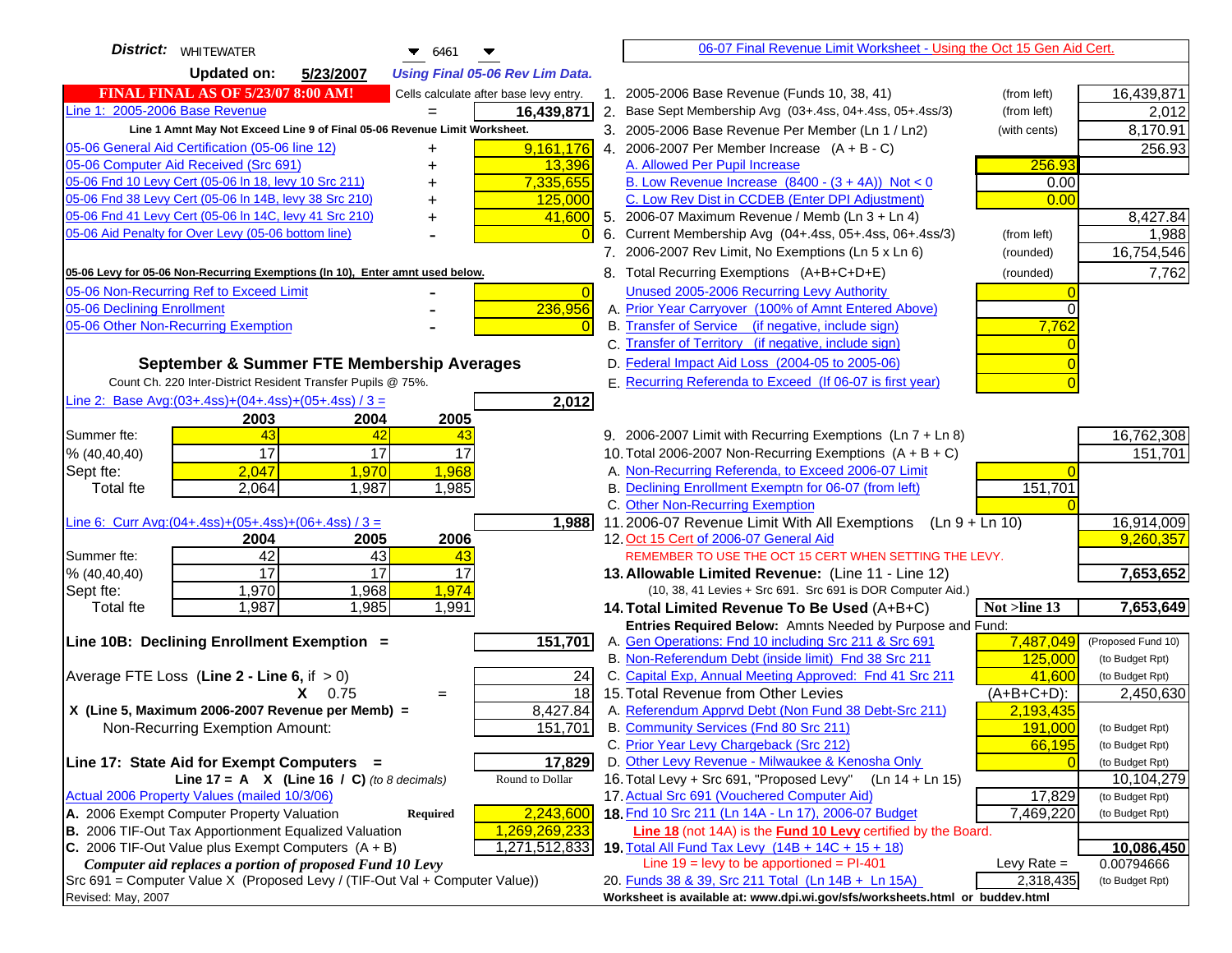| <b>DPI</b> Reconciliation                                                     |                                                                           |  |  |
|-------------------------------------------------------------------------------|---------------------------------------------------------------------------|--|--|
| In order for the reconciliation to work properly, the                         |                                                                           |  |  |
| PI-401 must have been filed with the Department.                              |                                                                           |  |  |
|                                                                               | Numbers appearing in the green boxes below are actual, district-submitted |  |  |
|                                                                               | 2007 PI-401 data.                                                         |  |  |
|                                                                               | Do not type in these fields.                                              |  |  |
|                                                                               |                                                                           |  |  |
| Fund 10, PI-401<br>Fund 38, PI-401                                            | 7,469,220.00<br>125,000.00                                                |  |  |
| Fund 41, PI-401                                                               | 41,600.00                                                                 |  |  |
|                                                                               | 7,635,820.00                                                              |  |  |
|                                                                               |                                                                           |  |  |
| Chargeback, PI-401                                                            | 66,195.00                                                                 |  |  |
| Fund 39, PI-401                                                               | 2,193,435.00                                                              |  |  |
| <b>Fund 80, PI-401</b>                                                        | 191,000.00                                                                |  |  |
| Fund 48/Other, PI-401                                                         | 0.00                                                                      |  |  |
|                                                                               |                                                                           |  |  |
| Total, PI-401                                                                 | 10,086,450.00                                                             |  |  |
|                                                                               |                                                                           |  |  |
| <b>Computer Aid</b><br>$17,829.00 \le$ ------- don't change<br><b>Results</b> |                                                                           |  |  |
| $\overline{\mathbf{0}}$                                                       | $\bf{0}$                                                                  |  |  |
| You have underlevied by:                                                      | 3                                                                         |  |  |
| $\bf{0}$                                                                      |                                                                           |  |  |
|                                                                               |                                                                           |  |  |
| $\bf{0}$                                                                      |                                                                           |  |  |
|                                                                               |                                                                           |  |  |
|                                                                               |                                                                           |  |  |
| $\bf{0}$                                                                      |                                                                           |  |  |
|                                                                               |                                                                           |  |  |
|                                                                               | 0                                                                         |  |  |
|                                                                               |                                                                           |  |  |
|                                                                               |                                                                           |  |  |
| Because your underlevy is less than your non-                                 |                                                                           |  |  |
|                                                                               |                                                                           |  |  |
| recurring exemptions, there is no carryover.                                  |                                                                           |  |  |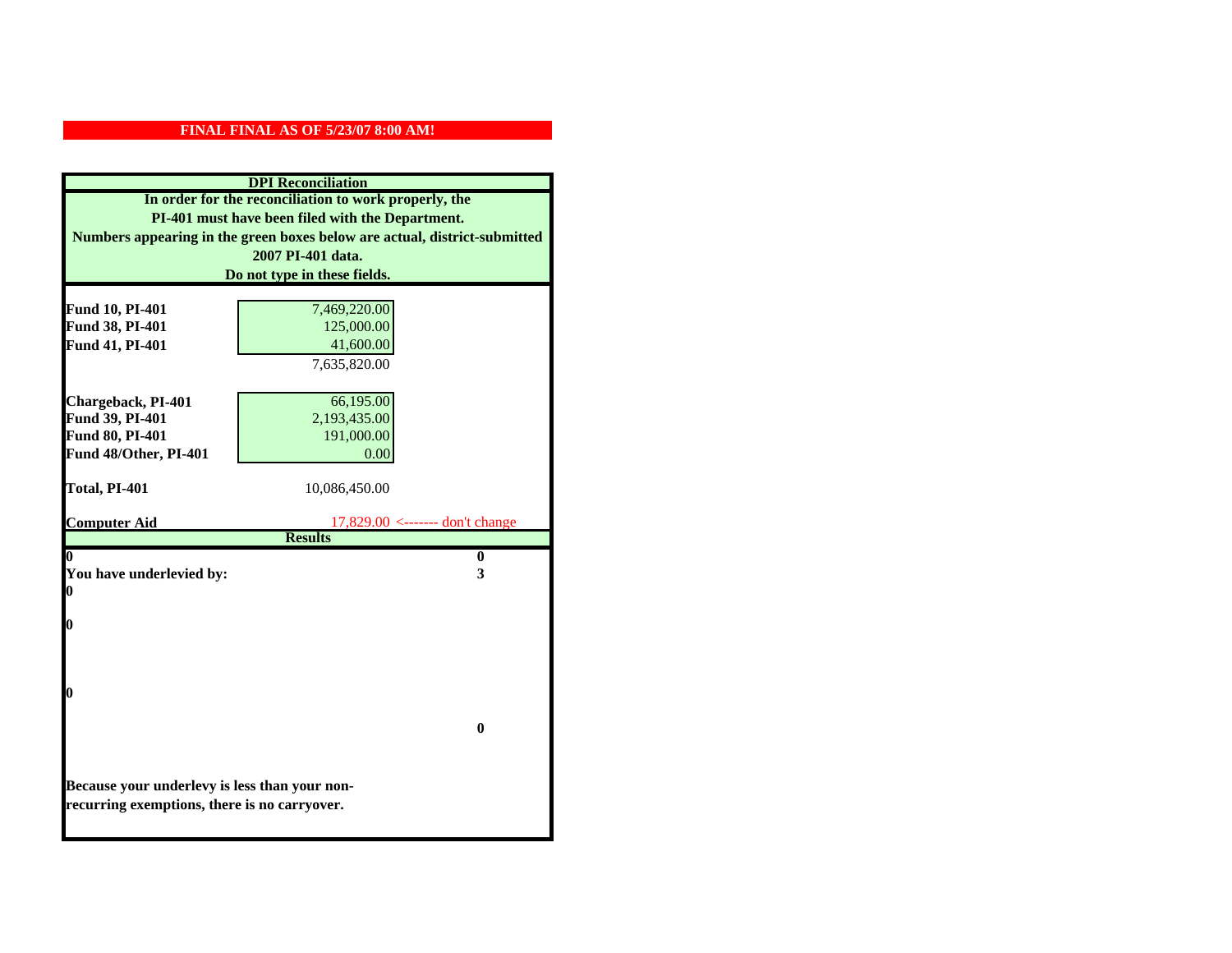| District:   WHITNALL<br>$\bullet$ 6470                                                                                       |                      | 06-07 Final Revenue Limit Worksheet - Using the Oct 15 Gen Aid Cert.                                               |               |                    |
|------------------------------------------------------------------------------------------------------------------------------|----------------------|--------------------------------------------------------------------------------------------------------------------|---------------|--------------------|
| <b>Updated on:</b><br>5/23/2007<br><b>Using Final 05-06 Rev Lim Data.</b>                                                    |                      |                                                                                                                    |               |                    |
| FINAL FINAL AS OF 5/23/07 8:00 AM!<br>Cells calculate after base levy entry.                                                 |                      | 1. 2005-2006 Base Revenue (Funds 10, 38, 41)                                                                       | (from left)   | 22,271,044         |
| Line 1: 2005-2006 Base Revenue<br>22,271,044                                                                                 |                      | 2. Base Sept Membership Avg (03+.4ss, 04+.4ss, 05+.4ss/3)                                                          | (from left)   | 2,302              |
| Line 1 Amnt May Not Exceed Line 9 of Final 05-06 Revenue Limit Worksheet.                                                    |                      | 3. 2005-2006 Base Revenue Per Member (Ln 1 / Ln2)                                                                  | (with cents)  | 9,674.65           |
| 9,690,576<br>05-06 General Aid Certification (05-06 line 12)                                                                 |                      | 4. 2006-2007 Per Member Increase $(A + B - C)$                                                                     |               | 256.93             |
| 05-06 Computer Aid Received (Src 691)<br>43,261                                                                              |                      | A. Allowed Per Pupil Increase                                                                                      | 256.93        |                    |
| 05-06 Fnd 10 Levy Cert (05-06 ln 18, levy 10 Src 211)<br>11,671,621                                                          |                      | B. Low Revenue Increase $(8400 - (3 + 4A))$ Not < 0                                                                | 0.00          |                    |
| 05-06 Fnd 38 Levy Cert (05-06 In 14B, levy 38 Src 210)<br>598,219                                                            |                      | C. Low Rev Dist in CCDEB (Enter DPI Adjustment)                                                                    | 0.00          |                    |
| 05-06 Fnd 41 Levy Cert (05-06 In 14C, levy 41 Src 210)<br>342,098                                                            |                      | 5. 2006-07 Maximum Revenue / Memb (Ln 3 + Ln 4)                                                                    |               | 9,931.58           |
| 05-06 Aid Penalty for Over Levy (05-06 bottom line)                                                                          | 6.<br>$\overline{0}$ | Current Membership Avg (04+.4ss, 05+.4ss, 06+.4ss/3)                                                               | (from left)   | 2,290              |
|                                                                                                                              |                      | 7. 2006-2007 Rev Limit, No Exemptions (Ln 5 x Ln 6)                                                                | (rounded)     | 22,743,318         |
| 05-06 Levy for 05-06 Non-Recurring Exemptions (In 10), Enter amnt used below.                                                |                      | 8. Total Recurring Exemptions (A+B+C+D+E)                                                                          | (rounded)     | 41,649             |
| 05-06 Non-Recurring Ref to Exceed Limit                                                                                      | $\overline{0}$       | Unused 2005-2006 Recurring Levy Authority                                                                          |               |                    |
| 74,731<br>05-06 Declining Enrollment                                                                                         |                      | A. Prior Year Carryover (100% of Amnt Entered Above)                                                               | 0             |                    |
| 05-06 Other Non-Recurring Exemption                                                                                          |                      | B. Transfer of Service (if negative, include sign)                                                                 | 41,649        |                    |
|                                                                                                                              |                      | C. Transfer of Territory (if negative, include sign)                                                               |               |                    |
| September & Summer FTE Membership Averages                                                                                   |                      | D. Federal Impact Aid Loss (2004-05 to 2005-06)                                                                    |               |                    |
| Count Ch. 220 Inter-District Resident Transfer Pupils @ 75%.                                                                 |                      | E. Recurring Referenda to Exceed (If 06-07 is first year)                                                          |               |                    |
| Line 2: Base Avg:(03+.4ss)+(04+.4ss)+(05+.4ss) / 3 =<br>2,302                                                                |                      |                                                                                                                    |               |                    |
| 2003<br>2004<br>2005                                                                                                         |                      |                                                                                                                    |               |                    |
| 30<br>32<br>Summer fte:<br>37                                                                                                |                      | 9. 2006-2007 Limit with Recurring Exemptions (Ln 7 + Ln 8)                                                         |               | 22,784,967         |
| 12<br>13<br>15<br>% (40, 40, 40)                                                                                             |                      | 10. Total 2006-2007 Non-Recurring Exemptions $(A + B + C)$                                                         |               | 89,384             |
| 2,270<br>2,308<br>2,287<br>Sept fte:                                                                                         |                      | A. Non-Recurring Referenda, to Exceed 2006-07 Limit                                                                |               |                    |
| <b>Total fte</b><br>2,320<br>2,300<br>2,285                                                                                  |                      | B. Declining Enrollment Exemptn for 06-07 (from left)                                                              | 89,384        |                    |
|                                                                                                                              |                      | C. Other Non-Recurring Exemption                                                                                   |               |                    |
| Line 6: Curr Avg: $(04+.4ss)+(05+.4ss)+(06+.4ss)/3 =$<br>2,290                                                               |                      | 11.2006-07 Revenue Limit With All Exemptions<br>$(Ln 9 + Ln 10)$                                                   |               | 22,874,351         |
| 2006<br>2005<br>2004<br>32<br>37<br>Summer fte:                                                                              |                      | 12. Oct 15 Cert of 2006-07 General Aid<br>REMEMBER TO USE THE OCT 15 CERT WHEN SETTING THE LEVY.                   |               | 9,628,541          |
| 19<br>13<br>15<br>8<br>% (40, 40, 40)                                                                                        |                      | 13. Allowable Limited Revenue: (Line 11 - Line 12)                                                                 |               | 13,245,810         |
| 2,287<br>2,270<br>2,276<br>Sept fte:                                                                                         |                      | (10, 38, 41 Levies + Src 691. Src 691 is DOR Computer Aid.)                                                        |               |                    |
| 2,300<br>2,285<br>2,284<br><b>Total fte</b>                                                                                  |                      | 14. Total Limited Revenue To Be Used (A+B+C)                                                                       | Not >line 13  | 13,245,810         |
|                                                                                                                              |                      | Entries Required Below: Amnts Needed by Purpose and Fund:                                                          |               |                    |
| 89,384<br>Line 10B: Declining Enrollment Exemption =                                                                         |                      | A. Gen Operations: Fnd 10 including Src 211 & Src 691                                                              | 11,177,652    | (Proposed Fund 10) |
|                                                                                                                              |                      | B. Non-Referendum Debt (inside limit) Fnd 38 Src 211                                                               | 1,650,000     | (to Budget Rpt)    |
| Average FTE Loss (Line $2 -$ Line 6, if $> 0$ )                                                                              | 12                   | C. Capital Exp, Annual Meeting Approved: Fnd 41 Src 211                                                            | 418.158       | (to Budget Rpt)    |
| $X = 0.75$<br>$=$                                                                                                            | 9                    | 15. Total Revenue from Other Levies                                                                                | $(A+B+C+D)$ : | 1,013,998          |
| X (Line 5, Maximum 2006-2007 Revenue per Memb) =<br>9,931.58                                                                 |                      | A. Referendum Apprvd Debt (Non Fund 38 Debt-Src 211)                                                               | 908,457       |                    |
| 89,384<br>Non-Recurring Exemption Amount:                                                                                    |                      | B. Community Services (Fnd 80 Src 211)                                                                             | 100.000       | (to Budget Rpt)    |
|                                                                                                                              |                      | C. Prior Year Levy Chargeback (Src 212)                                                                            | 5,541         | (to Budget Rpt)    |
| 31,083<br>Line 17: State Aid for Exempt Computers =                                                                          |                      | D. Other Levy Revenue - Milwaukee & Kenosha Only                                                                   |               | (to Budget Rpt)    |
| Line 17 = A $X$ (Line 16 / C) (to 8 decimals)<br>Round to Dollar                                                             |                      | 16. Total Levy + Src 691, "Proposed Levy"<br>(Ln 14 + Ln 15)                                                       |               | 14,259,808         |
| Actual 2006 Property Values (mailed 10/3/06)                                                                                 |                      | 17. Actual Src 691 (Vouchered Computer Aid)                                                                        | 31,083        | (to Budget Rpt)    |
| 3,579,800<br>A. 2006 Exempt Computer Property Valuation<br>Required<br>B. 2006 TIF-Out Tax Apportionment Equalized Valuation |                      | 18. Fnd 10 Src 211 (Ln 14A - Ln 17), 2006-07 Budget                                                                | 11,146,569    | (to Budget Rpt)    |
| 1,638,715,934<br>C. 2006 TIF-Out Value plus Exempt Computers $(A + B)$<br>1,642,295,734                                      |                      | Line 18 (not 14A) is the Fund 10 Levy certified by the Board.<br>19. Total All Fund Tax Levy (14B + 14C + 15 + 18) |               | 14,228,725         |
| Computer aid replaces a portion of proposed Fund 10 Levy                                                                     |                      | Line $19$ = levy to be apportioned = PI-401                                                                        | Levy Rate $=$ | 0.00868285         |
| Src 691 = Computer Value X (Proposed Levy / (TIF-Out Val + Computer Value))                                                  |                      | 20. Funds 38 & 39, Src 211 Total (Ln 14B + Ln 15A)                                                                 | 2,558,457     | (to Budget Rpt)    |
| Revised: May, 2007                                                                                                           |                      | Worksheet is available at: www.dpi.wi.gov/sfs/worksheets.html or buddev.html                                       |               |                    |
|                                                                                                                              |                      |                                                                                                                    |               |                    |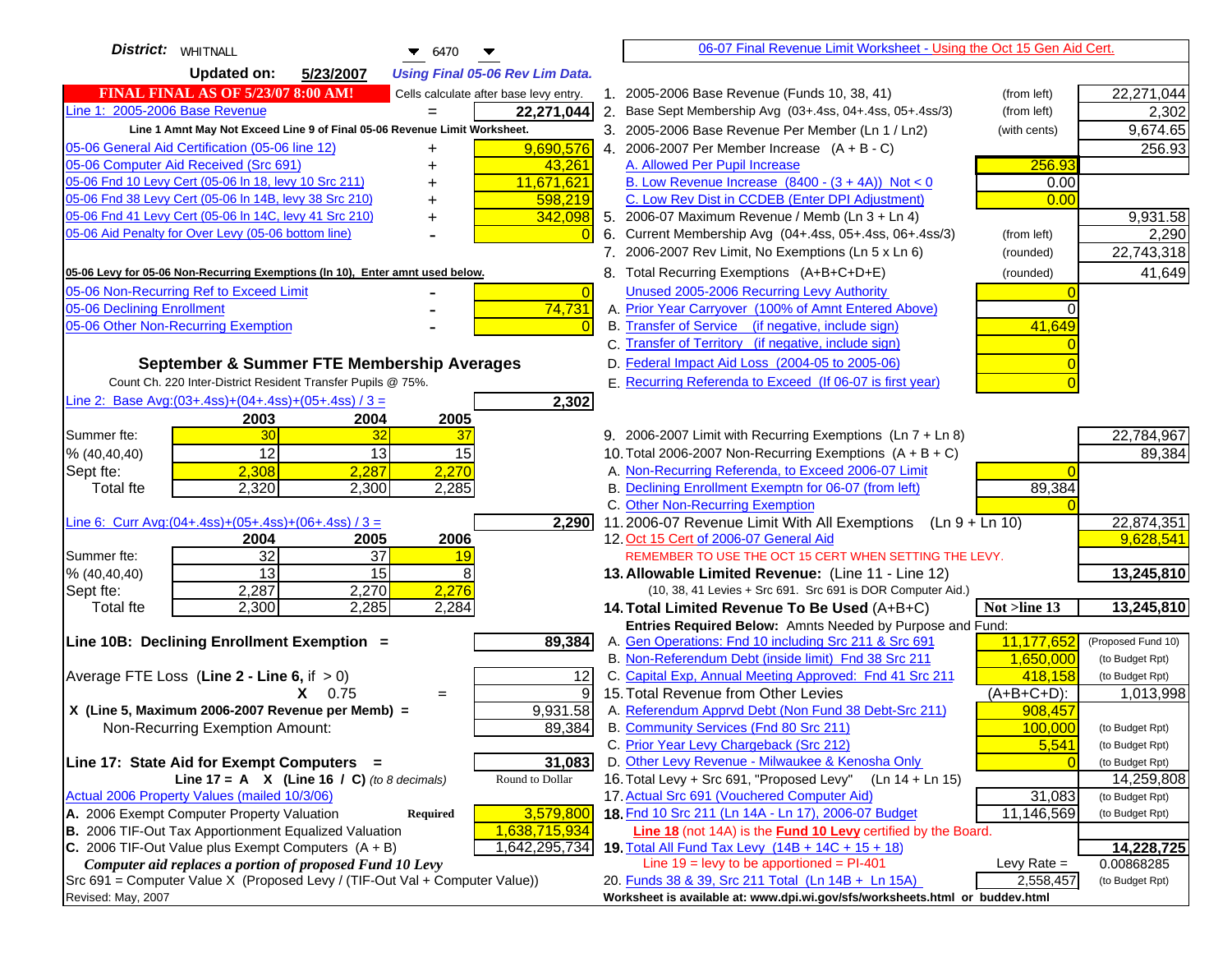| <b>DPI</b> Reconciliation                             |                                                                           |  |  |
|-------------------------------------------------------|---------------------------------------------------------------------------|--|--|
| In order for the reconciliation to work properly, the |                                                                           |  |  |
| PI-401 must have been filed with the Department.      |                                                                           |  |  |
|                                                       | Numbers appearing in the green boxes below are actual, district-submitted |  |  |
|                                                       | 2007 PI-401 data.                                                         |  |  |
|                                                       | Do not type in these fields.                                              |  |  |
|                                                       |                                                                           |  |  |
| Fund 10, PI-401                                       | 11,146,569.00                                                             |  |  |
| Fund 38, PI-401                                       | 1,650,000.00                                                              |  |  |
| Fund 41, PI-401                                       | 418,158.00                                                                |  |  |
|                                                       | 13,214,727.00                                                             |  |  |
|                                                       |                                                                           |  |  |
| Chargeback, PI-401                                    | 5,541.00                                                                  |  |  |
| Fund 39, PI-401                                       | 908,457.00                                                                |  |  |
| Fund 80, PI-401                                       | 100,000.00                                                                |  |  |
| Fund 48/Other, PI-401                                 | 0.00                                                                      |  |  |
|                                                       |                                                                           |  |  |
| Total, PI-401                                         | 14,228,725.00                                                             |  |  |
| <b>Computer Aid</b>                                   | $31,083.00$ <------- don't change                                         |  |  |
|                                                       | <b>Results</b>                                                            |  |  |
| $\overline{\mathbf{0}}$                               | $\bf{0}$                                                                  |  |  |
| 0                                                     | 0                                                                         |  |  |
| You have levied to your maximum.                      |                                                                           |  |  |
|                                                       |                                                                           |  |  |
| $\bf{0}$                                              |                                                                           |  |  |
|                                                       |                                                                           |  |  |
|                                                       |                                                                           |  |  |
| l0                                                    |                                                                           |  |  |
|                                                       |                                                                           |  |  |
|                                                       | $\bf{0}$                                                                  |  |  |
|                                                       |                                                                           |  |  |
|                                                       |                                                                           |  |  |
|                                                       |                                                                           |  |  |
| l0                                                    |                                                                           |  |  |
|                                                       |                                                                           |  |  |
|                                                       |                                                                           |  |  |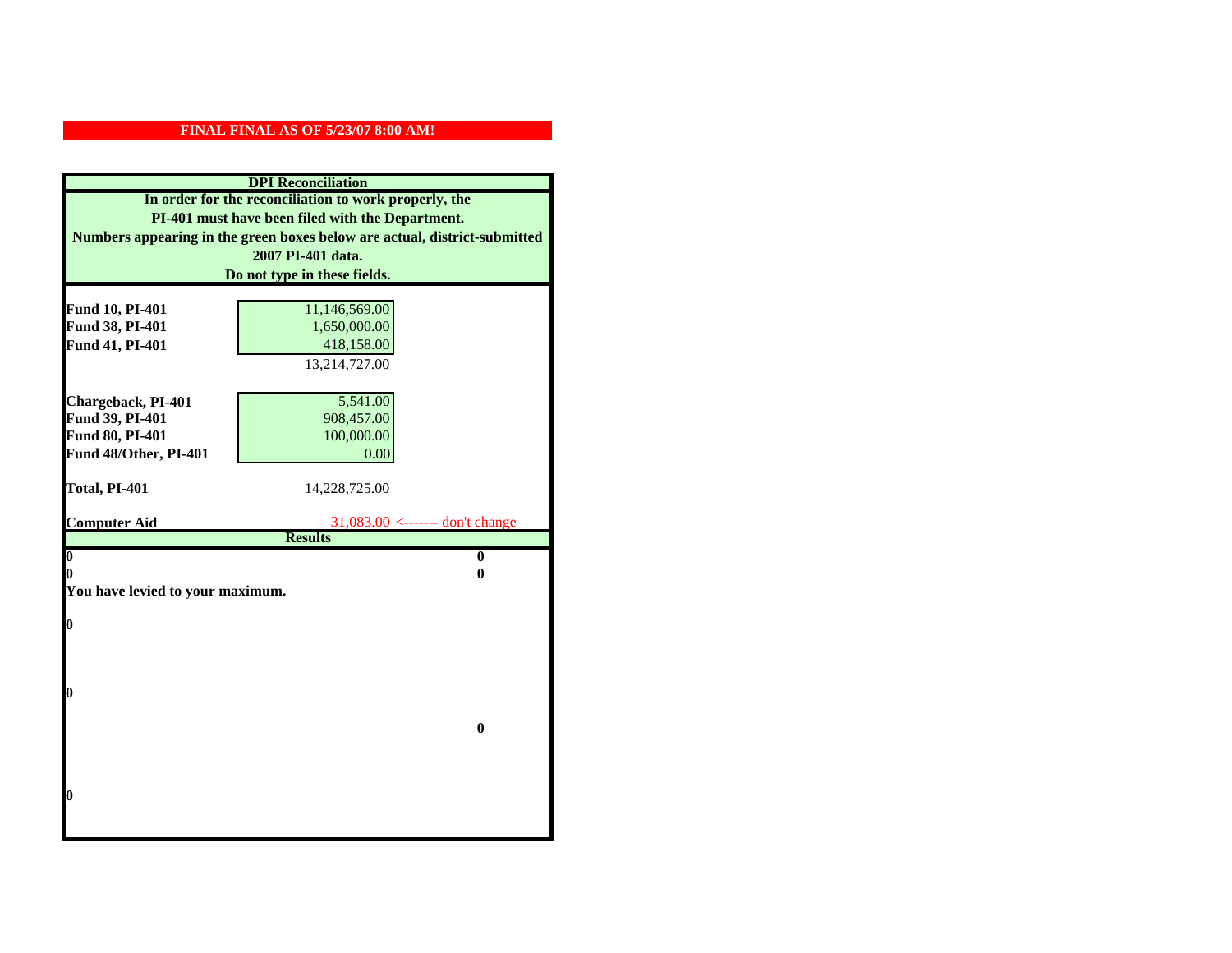| <b>Updated on:</b><br>5/23/2007<br><b>Using Final 05-06 Rev Lim Data.</b><br><b>FINAL FINAL AS OF 5/23/07 8:00 AM!</b><br>1. 2005-2006 Base Revenue (Funds 10, 38, 41)<br>6,099,739<br>Cells calculate after base levy entry.<br>(from left)<br>Line 1: 2005-2006 Base Revenue<br>6,099,739<br>2. Base Sept Membership Avg (03+.4ss, 04+.4ss, 05+.4ss/3)<br>750<br>(from left)<br>$=$<br>8,132.99<br>Line 1 Amnt May Not Exceed Line 9 of Final 05-06 Revenue Limit Worksheet.<br>3. 2005-2006 Base Revenue Per Member (Ln 1 / Ln2)<br>(with cents)<br>05-06 General Aid Certification (05-06 line 12)<br>1,816,576<br>4. 2006-2007 Per Member Increase $(A + B - C)$<br>267.01<br>+<br>05-06 Computer Aid Received (Src 691)<br>A. Allowed Per Pupil Increase<br>256.93<br>580<br>05-06 Fnd 10 Levy Cert (05-06 In 18, levy 10 Src 211)<br>B. Low Revenue Increase $(8400 - (3 + 4A))$ Not < 0<br>4,395,982<br>10.08<br>05-06 Fnd 38 Levy Cert (05-06 In 14B, levy 38 Src 210)<br>C. Low Rev Dist in CCDEB (Enter DPI Adjustment)<br>0.00<br>05-06 Fnd 41 Levy Cert (05-06 In 14C, levy 41 Src 210)<br>5. 2006-07 Maximum Revenue / Memb (Ln 3 + Ln 4)<br>8,400.00<br>0<br>+<br>05-06 Aid Penalty for Over Levy (05-06 bottom line)<br>6. Current Membership Avg (04+.4ss, 05+.4ss, 06+.4ss/3)<br>738<br>(from left)<br>6,199,200<br>7. 2006-2007 Rev Limit, No Exemptions (Ln 5 x Ln 6)<br>(rounded)<br>19,452<br>8. Total Recurring Exemptions (A+B+C+D+E)<br>05-06 Levy for 05-06 Non-Recurring Exemptions (In 10), Enter amnt used below.<br>(rounded)<br>05-06 Non-Recurring Ref to Exceed Limit<br>Unused 2005-2006 Recurring Levy Authority<br>$\overline{0}$<br>113,399<br>A. Prior Year Carryover (100% of Amnt Entered Above)<br>B. Transfer of Service (if negative, include sign)<br>19,452<br>C. Transfer of Territory (if negative, include sign)<br>D. Federal Impact Aid Loss (2004-05 to 2005-06)<br>September & Summer FTE Membership Averages<br>E. Recurring Referenda to Exceed (If 06-07 is first year)<br>Count Ch. 220 Inter-District Resident Transfer Pupils @ 75%.<br>Line 2: Base Avg: $(03+.4ss)+(04+.4ss)+(05+.4ss)/3 =$<br>750<br>2003<br>2004<br>2005<br>9. 2006-2007 Limit with Recurring Exemptions (Ln 7 + Ln 8)<br>6,218,652<br>$\Omega$<br>10. Total 2006-2007 Non-Recurring Exemptions $(A + B + C)$<br>75,600<br>0<br>0<br>768<br>718<br>A. Non-Recurring Referenda, to Exceed 2006-07 Limit<br>763<br>Sept fte:<br>768<br>718<br>B. Declining Enrollment Exemptn for 06-07 (from left)<br>75,600<br><b>Total fte</b><br>763<br>C. Other Non-Recurring Exemption<br>Line 6: Curr Avg: $(04+.4ss)+(05+.4ss)+(06+.4ss)/3 =$<br>11.2006-07 Revenue Limit With All Exemptions (Ln 9 + Ln 10)<br>6,294,252<br>738I<br>1,542,820<br>2006<br>12. Oct 15 Cert of 2006-07 General Aid<br>2004<br>2005<br>Summer fte:<br>$\Omega$<br>0<br>REMEMBER TO USE THE OCT 15 CERT WHEN SETTING THE LEVY.<br>% (40, 40, 40)<br>$\Omega$<br>$\Omega$<br>4,751,432<br>0<br>13. Allowable Limited Revenue: (Line 11 - Line 12)<br>763<br>718<br>732<br>Sept fte:<br>(10, 38, 41 Levies + Src 691. Src 691 is DOR Computer Aid.)<br>763<br>732<br>4,751,432<br>$\overline{718}$<br><b>Total fte</b><br>14. Total Limited Revenue To Be Used (A+B+C)<br>Not >line 13<br>Entries Required Below: Amnts Needed by Purpose and Fund:<br>75,600<br>A. Gen Operations: Fnd 10 including Src 211 & Src 691<br>4,751,432<br>Line 10B: Declining Enrollment Exemption =<br>(Proposed Fund 10)<br>B. Non-Referendum Debt (inside limit) Fnd 38 Src 211<br>(to Budget Rpt)<br>C. Capital Exp, Annual Meeting Approved: Fnd 41 Src 211<br>12<br>(to Budget Rpt)<br>9<br>15. Total Revenue from Other Levies<br>$X = 0.75$<br>(A+B+C+D):<br>806,967<br>$=$<br>X (Line 5, Maximum 2006-2007 Revenue per Memb) =<br>8,400.00<br>A. Referendum Apprvd Debt (Non Fund 38 Debt-Src 211)<br>805,055<br>75,600<br>B. Community Services (Fnd 80 Src 211)<br>Non-Recurring Exemption Amount:<br>(to Budget Rpt)<br>C. Prior Year Levy Chargeback (Src 212)<br>1,912<br>(to Budget Rpt)<br>D. Other Levy Revenue - Milwaukee & Kenosha Only<br>733<br>Line 17: State Aid for Exempt Computers =<br>(to Budget Rpt)<br>16. Total Levy + Src 691, "Proposed Levy"<br>Round to Dollar<br>(Ln 14 + Ln 15)<br>Line 17 = A $X$ (Line 16 / C) (to 8 decimals)<br>5,558,399<br>17. Actual Src 691 (Vouchered Computer Aid)<br>Actual 2006 Property Values (mailed 10/3/06)<br>733<br>(to Budget Rpt)<br>A. 2006 Exempt Computer Property Valuation<br>89,800<br>18. Fnd 10 Src 211 (Ln 14A - Ln 17), 2006-07 Budget<br>4,750,699<br>Required<br>(to Budget Rpt)<br>B. 2006 TIF-Out Tax Apportionment Equalized Valuation<br>681,170,957<br><b>Line 18</b> (not 14A) is the <b>Fund 10 Levy</b> certified by the Board.<br>C. 2006 TIF-Out Value plus Exempt Computers $(A + B)$<br>681,260,757<br>5,557,666<br>19. Total All Fund Tax Levy $(14B + 14C + 15 + 18)$ | <b>District:</b> WILD ROSE<br>$\bullet$ 6475             | 06-07 Final Revenue Limit Worksheet - Using the Oct 15 Gen Aid Cert. |            |
|-------------------------------------------------------------------------------------------------------------------------------------------------------------------------------------------------------------------------------------------------------------------------------------------------------------------------------------------------------------------------------------------------------------------------------------------------------------------------------------------------------------------------------------------------------------------------------------------------------------------------------------------------------------------------------------------------------------------------------------------------------------------------------------------------------------------------------------------------------------------------------------------------------------------------------------------------------------------------------------------------------------------------------------------------------------------------------------------------------------------------------------------------------------------------------------------------------------------------------------------------------------------------------------------------------------------------------------------------------------------------------------------------------------------------------------------------------------------------------------------------------------------------------------------------------------------------------------------------------------------------------------------------------------------------------------------------------------------------------------------------------------------------------------------------------------------------------------------------------------------------------------------------------------------------------------------------------------------------------------------------------------------------------------------------------------------------------------------------------------------------------------------------------------------------------------------------------------------------------------------------------------------------------------------------------------------------------------------------------------------------------------------------------------------------------------------------------------------------------------------------------------------------------------------------------------------------------------------------------------------------------------------------------------------------------------------------------------------------------------------------------------------------------------------------------------------------------------------------------------------------------------------------------------------------------------------------------------------------------------------------------------------------------------------------------------------------------------------------------------------------------------------------------------------------------------------------------------------------------------------------------------------------------------------------------------------------------------------------------------------------------------------------------------------------------------------------------------------------------------------------------------------------------------------------------------------------------------------------------------------------------------------------------------------------------------------------------------------------------------------------------------------------------------------------------------------------------------------------------------------------------------------------------------------------------------------------------------------------------------------------------------------------------------------------------------------------------------------------------------------------------------------------------------------------------------------------------------------------------------------------------------------------------------------------------------------------------------------------------------------------------------------------------------------------------------------------------------------------------------------------------------------------------------------------------------------------------------------------------------------------------------------------------------------------------------------------------------------------------------------------------------------------------------------------------------------------------------------------------------------------------------------------------------------------------------------------------|----------------------------------------------------------|----------------------------------------------------------------------|------------|
|                                                                                                                                                                                                                                                                                                                                                                                                                                                                                                                                                                                                                                                                                                                                                                                                                                                                                                                                                                                                                                                                                                                                                                                                                                                                                                                                                                                                                                                                                                                                                                                                                                                                                                                                                                                                                                                                                                                                                                                                                                                                                                                                                                                                                                                                                                                                                                                                                                                                                                                                                                                                                                                                                                                                                                                                                                                                                                                                                                                                                                                                                                                                                                                                                                                                                                                                                                                                                                                                                                                                                                                                                                                                                                                                                                                                                                                                                                                                                                                                                                                                                                                                                                                                                                                                                                                                                                                                                                                                                                                                                                                                                                                                                                                                                                                                                                                                                                                                                       |                                                          |                                                                      |            |
|                                                                                                                                                                                                                                                                                                                                                                                                                                                                                                                                                                                                                                                                                                                                                                                                                                                                                                                                                                                                                                                                                                                                                                                                                                                                                                                                                                                                                                                                                                                                                                                                                                                                                                                                                                                                                                                                                                                                                                                                                                                                                                                                                                                                                                                                                                                                                                                                                                                                                                                                                                                                                                                                                                                                                                                                                                                                                                                                                                                                                                                                                                                                                                                                                                                                                                                                                                                                                                                                                                                                                                                                                                                                                                                                                                                                                                                                                                                                                                                                                                                                                                                                                                                                                                                                                                                                                                                                                                                                                                                                                                                                                                                                                                                                                                                                                                                                                                                                                       |                                                          |                                                                      |            |
|                                                                                                                                                                                                                                                                                                                                                                                                                                                                                                                                                                                                                                                                                                                                                                                                                                                                                                                                                                                                                                                                                                                                                                                                                                                                                                                                                                                                                                                                                                                                                                                                                                                                                                                                                                                                                                                                                                                                                                                                                                                                                                                                                                                                                                                                                                                                                                                                                                                                                                                                                                                                                                                                                                                                                                                                                                                                                                                                                                                                                                                                                                                                                                                                                                                                                                                                                                                                                                                                                                                                                                                                                                                                                                                                                                                                                                                                                                                                                                                                                                                                                                                                                                                                                                                                                                                                                                                                                                                                                                                                                                                                                                                                                                                                                                                                                                                                                                                                                       |                                                          |                                                                      |            |
|                                                                                                                                                                                                                                                                                                                                                                                                                                                                                                                                                                                                                                                                                                                                                                                                                                                                                                                                                                                                                                                                                                                                                                                                                                                                                                                                                                                                                                                                                                                                                                                                                                                                                                                                                                                                                                                                                                                                                                                                                                                                                                                                                                                                                                                                                                                                                                                                                                                                                                                                                                                                                                                                                                                                                                                                                                                                                                                                                                                                                                                                                                                                                                                                                                                                                                                                                                                                                                                                                                                                                                                                                                                                                                                                                                                                                                                                                                                                                                                                                                                                                                                                                                                                                                                                                                                                                                                                                                                                                                                                                                                                                                                                                                                                                                                                                                                                                                                                                       |                                                          |                                                                      |            |
|                                                                                                                                                                                                                                                                                                                                                                                                                                                                                                                                                                                                                                                                                                                                                                                                                                                                                                                                                                                                                                                                                                                                                                                                                                                                                                                                                                                                                                                                                                                                                                                                                                                                                                                                                                                                                                                                                                                                                                                                                                                                                                                                                                                                                                                                                                                                                                                                                                                                                                                                                                                                                                                                                                                                                                                                                                                                                                                                                                                                                                                                                                                                                                                                                                                                                                                                                                                                                                                                                                                                                                                                                                                                                                                                                                                                                                                                                                                                                                                                                                                                                                                                                                                                                                                                                                                                                                                                                                                                                                                                                                                                                                                                                                                                                                                                                                                                                                                                                       |                                                          |                                                                      |            |
|                                                                                                                                                                                                                                                                                                                                                                                                                                                                                                                                                                                                                                                                                                                                                                                                                                                                                                                                                                                                                                                                                                                                                                                                                                                                                                                                                                                                                                                                                                                                                                                                                                                                                                                                                                                                                                                                                                                                                                                                                                                                                                                                                                                                                                                                                                                                                                                                                                                                                                                                                                                                                                                                                                                                                                                                                                                                                                                                                                                                                                                                                                                                                                                                                                                                                                                                                                                                                                                                                                                                                                                                                                                                                                                                                                                                                                                                                                                                                                                                                                                                                                                                                                                                                                                                                                                                                                                                                                                                                                                                                                                                                                                                                                                                                                                                                                                                                                                                                       |                                                          |                                                                      |            |
|                                                                                                                                                                                                                                                                                                                                                                                                                                                                                                                                                                                                                                                                                                                                                                                                                                                                                                                                                                                                                                                                                                                                                                                                                                                                                                                                                                                                                                                                                                                                                                                                                                                                                                                                                                                                                                                                                                                                                                                                                                                                                                                                                                                                                                                                                                                                                                                                                                                                                                                                                                                                                                                                                                                                                                                                                                                                                                                                                                                                                                                                                                                                                                                                                                                                                                                                                                                                                                                                                                                                                                                                                                                                                                                                                                                                                                                                                                                                                                                                                                                                                                                                                                                                                                                                                                                                                                                                                                                                                                                                                                                                                                                                                                                                                                                                                                                                                                                                                       |                                                          |                                                                      |            |
|                                                                                                                                                                                                                                                                                                                                                                                                                                                                                                                                                                                                                                                                                                                                                                                                                                                                                                                                                                                                                                                                                                                                                                                                                                                                                                                                                                                                                                                                                                                                                                                                                                                                                                                                                                                                                                                                                                                                                                                                                                                                                                                                                                                                                                                                                                                                                                                                                                                                                                                                                                                                                                                                                                                                                                                                                                                                                                                                                                                                                                                                                                                                                                                                                                                                                                                                                                                                                                                                                                                                                                                                                                                                                                                                                                                                                                                                                                                                                                                                                                                                                                                                                                                                                                                                                                                                                                                                                                                                                                                                                                                                                                                                                                                                                                                                                                                                                                                                                       |                                                          |                                                                      |            |
|                                                                                                                                                                                                                                                                                                                                                                                                                                                                                                                                                                                                                                                                                                                                                                                                                                                                                                                                                                                                                                                                                                                                                                                                                                                                                                                                                                                                                                                                                                                                                                                                                                                                                                                                                                                                                                                                                                                                                                                                                                                                                                                                                                                                                                                                                                                                                                                                                                                                                                                                                                                                                                                                                                                                                                                                                                                                                                                                                                                                                                                                                                                                                                                                                                                                                                                                                                                                                                                                                                                                                                                                                                                                                                                                                                                                                                                                                                                                                                                                                                                                                                                                                                                                                                                                                                                                                                                                                                                                                                                                                                                                                                                                                                                                                                                                                                                                                                                                                       |                                                          |                                                                      |            |
|                                                                                                                                                                                                                                                                                                                                                                                                                                                                                                                                                                                                                                                                                                                                                                                                                                                                                                                                                                                                                                                                                                                                                                                                                                                                                                                                                                                                                                                                                                                                                                                                                                                                                                                                                                                                                                                                                                                                                                                                                                                                                                                                                                                                                                                                                                                                                                                                                                                                                                                                                                                                                                                                                                                                                                                                                                                                                                                                                                                                                                                                                                                                                                                                                                                                                                                                                                                                                                                                                                                                                                                                                                                                                                                                                                                                                                                                                                                                                                                                                                                                                                                                                                                                                                                                                                                                                                                                                                                                                                                                                                                                                                                                                                                                                                                                                                                                                                                                                       |                                                          |                                                                      |            |
|                                                                                                                                                                                                                                                                                                                                                                                                                                                                                                                                                                                                                                                                                                                                                                                                                                                                                                                                                                                                                                                                                                                                                                                                                                                                                                                                                                                                                                                                                                                                                                                                                                                                                                                                                                                                                                                                                                                                                                                                                                                                                                                                                                                                                                                                                                                                                                                                                                                                                                                                                                                                                                                                                                                                                                                                                                                                                                                                                                                                                                                                                                                                                                                                                                                                                                                                                                                                                                                                                                                                                                                                                                                                                                                                                                                                                                                                                                                                                                                                                                                                                                                                                                                                                                                                                                                                                                                                                                                                                                                                                                                                                                                                                                                                                                                                                                                                                                                                                       |                                                          |                                                                      |            |
|                                                                                                                                                                                                                                                                                                                                                                                                                                                                                                                                                                                                                                                                                                                                                                                                                                                                                                                                                                                                                                                                                                                                                                                                                                                                                                                                                                                                                                                                                                                                                                                                                                                                                                                                                                                                                                                                                                                                                                                                                                                                                                                                                                                                                                                                                                                                                                                                                                                                                                                                                                                                                                                                                                                                                                                                                                                                                                                                                                                                                                                                                                                                                                                                                                                                                                                                                                                                                                                                                                                                                                                                                                                                                                                                                                                                                                                                                                                                                                                                                                                                                                                                                                                                                                                                                                                                                                                                                                                                                                                                                                                                                                                                                                                                                                                                                                                                                                                                                       |                                                          |                                                                      |            |
|                                                                                                                                                                                                                                                                                                                                                                                                                                                                                                                                                                                                                                                                                                                                                                                                                                                                                                                                                                                                                                                                                                                                                                                                                                                                                                                                                                                                                                                                                                                                                                                                                                                                                                                                                                                                                                                                                                                                                                                                                                                                                                                                                                                                                                                                                                                                                                                                                                                                                                                                                                                                                                                                                                                                                                                                                                                                                                                                                                                                                                                                                                                                                                                                                                                                                                                                                                                                                                                                                                                                                                                                                                                                                                                                                                                                                                                                                                                                                                                                                                                                                                                                                                                                                                                                                                                                                                                                                                                                                                                                                                                                                                                                                                                                                                                                                                                                                                                                                       |                                                          |                                                                      |            |
|                                                                                                                                                                                                                                                                                                                                                                                                                                                                                                                                                                                                                                                                                                                                                                                                                                                                                                                                                                                                                                                                                                                                                                                                                                                                                                                                                                                                                                                                                                                                                                                                                                                                                                                                                                                                                                                                                                                                                                                                                                                                                                                                                                                                                                                                                                                                                                                                                                                                                                                                                                                                                                                                                                                                                                                                                                                                                                                                                                                                                                                                                                                                                                                                                                                                                                                                                                                                                                                                                                                                                                                                                                                                                                                                                                                                                                                                                                                                                                                                                                                                                                                                                                                                                                                                                                                                                                                                                                                                                                                                                                                                                                                                                                                                                                                                                                                                                                                                                       | 05-06 Declining Enrollment                               |                                                                      |            |
|                                                                                                                                                                                                                                                                                                                                                                                                                                                                                                                                                                                                                                                                                                                                                                                                                                                                                                                                                                                                                                                                                                                                                                                                                                                                                                                                                                                                                                                                                                                                                                                                                                                                                                                                                                                                                                                                                                                                                                                                                                                                                                                                                                                                                                                                                                                                                                                                                                                                                                                                                                                                                                                                                                                                                                                                                                                                                                                                                                                                                                                                                                                                                                                                                                                                                                                                                                                                                                                                                                                                                                                                                                                                                                                                                                                                                                                                                                                                                                                                                                                                                                                                                                                                                                                                                                                                                                                                                                                                                                                                                                                                                                                                                                                                                                                                                                                                                                                                                       | 05-06 Other Non-Recurring Exemption                      |                                                                      |            |
|                                                                                                                                                                                                                                                                                                                                                                                                                                                                                                                                                                                                                                                                                                                                                                                                                                                                                                                                                                                                                                                                                                                                                                                                                                                                                                                                                                                                                                                                                                                                                                                                                                                                                                                                                                                                                                                                                                                                                                                                                                                                                                                                                                                                                                                                                                                                                                                                                                                                                                                                                                                                                                                                                                                                                                                                                                                                                                                                                                                                                                                                                                                                                                                                                                                                                                                                                                                                                                                                                                                                                                                                                                                                                                                                                                                                                                                                                                                                                                                                                                                                                                                                                                                                                                                                                                                                                                                                                                                                                                                                                                                                                                                                                                                                                                                                                                                                                                                                                       |                                                          |                                                                      |            |
|                                                                                                                                                                                                                                                                                                                                                                                                                                                                                                                                                                                                                                                                                                                                                                                                                                                                                                                                                                                                                                                                                                                                                                                                                                                                                                                                                                                                                                                                                                                                                                                                                                                                                                                                                                                                                                                                                                                                                                                                                                                                                                                                                                                                                                                                                                                                                                                                                                                                                                                                                                                                                                                                                                                                                                                                                                                                                                                                                                                                                                                                                                                                                                                                                                                                                                                                                                                                                                                                                                                                                                                                                                                                                                                                                                                                                                                                                                                                                                                                                                                                                                                                                                                                                                                                                                                                                                                                                                                                                                                                                                                                                                                                                                                                                                                                                                                                                                                                                       |                                                          |                                                                      |            |
|                                                                                                                                                                                                                                                                                                                                                                                                                                                                                                                                                                                                                                                                                                                                                                                                                                                                                                                                                                                                                                                                                                                                                                                                                                                                                                                                                                                                                                                                                                                                                                                                                                                                                                                                                                                                                                                                                                                                                                                                                                                                                                                                                                                                                                                                                                                                                                                                                                                                                                                                                                                                                                                                                                                                                                                                                                                                                                                                                                                                                                                                                                                                                                                                                                                                                                                                                                                                                                                                                                                                                                                                                                                                                                                                                                                                                                                                                                                                                                                                                                                                                                                                                                                                                                                                                                                                                                                                                                                                                                                                                                                                                                                                                                                                                                                                                                                                                                                                                       |                                                          |                                                                      |            |
|                                                                                                                                                                                                                                                                                                                                                                                                                                                                                                                                                                                                                                                                                                                                                                                                                                                                                                                                                                                                                                                                                                                                                                                                                                                                                                                                                                                                                                                                                                                                                                                                                                                                                                                                                                                                                                                                                                                                                                                                                                                                                                                                                                                                                                                                                                                                                                                                                                                                                                                                                                                                                                                                                                                                                                                                                                                                                                                                                                                                                                                                                                                                                                                                                                                                                                                                                                                                                                                                                                                                                                                                                                                                                                                                                                                                                                                                                                                                                                                                                                                                                                                                                                                                                                                                                                                                                                                                                                                                                                                                                                                                                                                                                                                                                                                                                                                                                                                                                       |                                                          |                                                                      |            |
|                                                                                                                                                                                                                                                                                                                                                                                                                                                                                                                                                                                                                                                                                                                                                                                                                                                                                                                                                                                                                                                                                                                                                                                                                                                                                                                                                                                                                                                                                                                                                                                                                                                                                                                                                                                                                                                                                                                                                                                                                                                                                                                                                                                                                                                                                                                                                                                                                                                                                                                                                                                                                                                                                                                                                                                                                                                                                                                                                                                                                                                                                                                                                                                                                                                                                                                                                                                                                                                                                                                                                                                                                                                                                                                                                                                                                                                                                                                                                                                                                                                                                                                                                                                                                                                                                                                                                                                                                                                                                                                                                                                                                                                                                                                                                                                                                                                                                                                                                       |                                                          |                                                                      |            |
|                                                                                                                                                                                                                                                                                                                                                                                                                                                                                                                                                                                                                                                                                                                                                                                                                                                                                                                                                                                                                                                                                                                                                                                                                                                                                                                                                                                                                                                                                                                                                                                                                                                                                                                                                                                                                                                                                                                                                                                                                                                                                                                                                                                                                                                                                                                                                                                                                                                                                                                                                                                                                                                                                                                                                                                                                                                                                                                                                                                                                                                                                                                                                                                                                                                                                                                                                                                                                                                                                                                                                                                                                                                                                                                                                                                                                                                                                                                                                                                                                                                                                                                                                                                                                                                                                                                                                                                                                                                                                                                                                                                                                                                                                                                                                                                                                                                                                                                                                       | Summer fte:                                              |                                                                      |            |
|                                                                                                                                                                                                                                                                                                                                                                                                                                                                                                                                                                                                                                                                                                                                                                                                                                                                                                                                                                                                                                                                                                                                                                                                                                                                                                                                                                                                                                                                                                                                                                                                                                                                                                                                                                                                                                                                                                                                                                                                                                                                                                                                                                                                                                                                                                                                                                                                                                                                                                                                                                                                                                                                                                                                                                                                                                                                                                                                                                                                                                                                                                                                                                                                                                                                                                                                                                                                                                                                                                                                                                                                                                                                                                                                                                                                                                                                                                                                                                                                                                                                                                                                                                                                                                                                                                                                                                                                                                                                                                                                                                                                                                                                                                                                                                                                                                                                                                                                                       | % (40, 40, 40)                                           |                                                                      |            |
|                                                                                                                                                                                                                                                                                                                                                                                                                                                                                                                                                                                                                                                                                                                                                                                                                                                                                                                                                                                                                                                                                                                                                                                                                                                                                                                                                                                                                                                                                                                                                                                                                                                                                                                                                                                                                                                                                                                                                                                                                                                                                                                                                                                                                                                                                                                                                                                                                                                                                                                                                                                                                                                                                                                                                                                                                                                                                                                                                                                                                                                                                                                                                                                                                                                                                                                                                                                                                                                                                                                                                                                                                                                                                                                                                                                                                                                                                                                                                                                                                                                                                                                                                                                                                                                                                                                                                                                                                                                                                                                                                                                                                                                                                                                                                                                                                                                                                                                                                       |                                                          |                                                                      |            |
|                                                                                                                                                                                                                                                                                                                                                                                                                                                                                                                                                                                                                                                                                                                                                                                                                                                                                                                                                                                                                                                                                                                                                                                                                                                                                                                                                                                                                                                                                                                                                                                                                                                                                                                                                                                                                                                                                                                                                                                                                                                                                                                                                                                                                                                                                                                                                                                                                                                                                                                                                                                                                                                                                                                                                                                                                                                                                                                                                                                                                                                                                                                                                                                                                                                                                                                                                                                                                                                                                                                                                                                                                                                                                                                                                                                                                                                                                                                                                                                                                                                                                                                                                                                                                                                                                                                                                                                                                                                                                                                                                                                                                                                                                                                                                                                                                                                                                                                                                       |                                                          |                                                                      |            |
|                                                                                                                                                                                                                                                                                                                                                                                                                                                                                                                                                                                                                                                                                                                                                                                                                                                                                                                                                                                                                                                                                                                                                                                                                                                                                                                                                                                                                                                                                                                                                                                                                                                                                                                                                                                                                                                                                                                                                                                                                                                                                                                                                                                                                                                                                                                                                                                                                                                                                                                                                                                                                                                                                                                                                                                                                                                                                                                                                                                                                                                                                                                                                                                                                                                                                                                                                                                                                                                                                                                                                                                                                                                                                                                                                                                                                                                                                                                                                                                                                                                                                                                                                                                                                                                                                                                                                                                                                                                                                                                                                                                                                                                                                                                                                                                                                                                                                                                                                       |                                                          |                                                                      |            |
|                                                                                                                                                                                                                                                                                                                                                                                                                                                                                                                                                                                                                                                                                                                                                                                                                                                                                                                                                                                                                                                                                                                                                                                                                                                                                                                                                                                                                                                                                                                                                                                                                                                                                                                                                                                                                                                                                                                                                                                                                                                                                                                                                                                                                                                                                                                                                                                                                                                                                                                                                                                                                                                                                                                                                                                                                                                                                                                                                                                                                                                                                                                                                                                                                                                                                                                                                                                                                                                                                                                                                                                                                                                                                                                                                                                                                                                                                                                                                                                                                                                                                                                                                                                                                                                                                                                                                                                                                                                                                                                                                                                                                                                                                                                                                                                                                                                                                                                                                       |                                                          |                                                                      |            |
|                                                                                                                                                                                                                                                                                                                                                                                                                                                                                                                                                                                                                                                                                                                                                                                                                                                                                                                                                                                                                                                                                                                                                                                                                                                                                                                                                                                                                                                                                                                                                                                                                                                                                                                                                                                                                                                                                                                                                                                                                                                                                                                                                                                                                                                                                                                                                                                                                                                                                                                                                                                                                                                                                                                                                                                                                                                                                                                                                                                                                                                                                                                                                                                                                                                                                                                                                                                                                                                                                                                                                                                                                                                                                                                                                                                                                                                                                                                                                                                                                                                                                                                                                                                                                                                                                                                                                                                                                                                                                                                                                                                                                                                                                                                                                                                                                                                                                                                                                       |                                                          |                                                                      |            |
|                                                                                                                                                                                                                                                                                                                                                                                                                                                                                                                                                                                                                                                                                                                                                                                                                                                                                                                                                                                                                                                                                                                                                                                                                                                                                                                                                                                                                                                                                                                                                                                                                                                                                                                                                                                                                                                                                                                                                                                                                                                                                                                                                                                                                                                                                                                                                                                                                                                                                                                                                                                                                                                                                                                                                                                                                                                                                                                                                                                                                                                                                                                                                                                                                                                                                                                                                                                                                                                                                                                                                                                                                                                                                                                                                                                                                                                                                                                                                                                                                                                                                                                                                                                                                                                                                                                                                                                                                                                                                                                                                                                                                                                                                                                                                                                                                                                                                                                                                       |                                                          |                                                                      |            |
|                                                                                                                                                                                                                                                                                                                                                                                                                                                                                                                                                                                                                                                                                                                                                                                                                                                                                                                                                                                                                                                                                                                                                                                                                                                                                                                                                                                                                                                                                                                                                                                                                                                                                                                                                                                                                                                                                                                                                                                                                                                                                                                                                                                                                                                                                                                                                                                                                                                                                                                                                                                                                                                                                                                                                                                                                                                                                                                                                                                                                                                                                                                                                                                                                                                                                                                                                                                                                                                                                                                                                                                                                                                                                                                                                                                                                                                                                                                                                                                                                                                                                                                                                                                                                                                                                                                                                                                                                                                                                                                                                                                                                                                                                                                                                                                                                                                                                                                                                       |                                                          |                                                                      |            |
|                                                                                                                                                                                                                                                                                                                                                                                                                                                                                                                                                                                                                                                                                                                                                                                                                                                                                                                                                                                                                                                                                                                                                                                                                                                                                                                                                                                                                                                                                                                                                                                                                                                                                                                                                                                                                                                                                                                                                                                                                                                                                                                                                                                                                                                                                                                                                                                                                                                                                                                                                                                                                                                                                                                                                                                                                                                                                                                                                                                                                                                                                                                                                                                                                                                                                                                                                                                                                                                                                                                                                                                                                                                                                                                                                                                                                                                                                                                                                                                                                                                                                                                                                                                                                                                                                                                                                                                                                                                                                                                                                                                                                                                                                                                                                                                                                                                                                                                                                       |                                                          |                                                                      |            |
|                                                                                                                                                                                                                                                                                                                                                                                                                                                                                                                                                                                                                                                                                                                                                                                                                                                                                                                                                                                                                                                                                                                                                                                                                                                                                                                                                                                                                                                                                                                                                                                                                                                                                                                                                                                                                                                                                                                                                                                                                                                                                                                                                                                                                                                                                                                                                                                                                                                                                                                                                                                                                                                                                                                                                                                                                                                                                                                                                                                                                                                                                                                                                                                                                                                                                                                                                                                                                                                                                                                                                                                                                                                                                                                                                                                                                                                                                                                                                                                                                                                                                                                                                                                                                                                                                                                                                                                                                                                                                                                                                                                                                                                                                                                                                                                                                                                                                                                                                       |                                                          |                                                                      |            |
|                                                                                                                                                                                                                                                                                                                                                                                                                                                                                                                                                                                                                                                                                                                                                                                                                                                                                                                                                                                                                                                                                                                                                                                                                                                                                                                                                                                                                                                                                                                                                                                                                                                                                                                                                                                                                                                                                                                                                                                                                                                                                                                                                                                                                                                                                                                                                                                                                                                                                                                                                                                                                                                                                                                                                                                                                                                                                                                                                                                                                                                                                                                                                                                                                                                                                                                                                                                                                                                                                                                                                                                                                                                                                                                                                                                                                                                                                                                                                                                                                                                                                                                                                                                                                                                                                                                                                                                                                                                                                                                                                                                                                                                                                                                                                                                                                                                                                                                                                       |                                                          |                                                                      |            |
|                                                                                                                                                                                                                                                                                                                                                                                                                                                                                                                                                                                                                                                                                                                                                                                                                                                                                                                                                                                                                                                                                                                                                                                                                                                                                                                                                                                                                                                                                                                                                                                                                                                                                                                                                                                                                                                                                                                                                                                                                                                                                                                                                                                                                                                                                                                                                                                                                                                                                                                                                                                                                                                                                                                                                                                                                                                                                                                                                                                                                                                                                                                                                                                                                                                                                                                                                                                                                                                                                                                                                                                                                                                                                                                                                                                                                                                                                                                                                                                                                                                                                                                                                                                                                                                                                                                                                                                                                                                                                                                                                                                                                                                                                                                                                                                                                                                                                                                                                       |                                                          |                                                                      |            |
|                                                                                                                                                                                                                                                                                                                                                                                                                                                                                                                                                                                                                                                                                                                                                                                                                                                                                                                                                                                                                                                                                                                                                                                                                                                                                                                                                                                                                                                                                                                                                                                                                                                                                                                                                                                                                                                                                                                                                                                                                                                                                                                                                                                                                                                                                                                                                                                                                                                                                                                                                                                                                                                                                                                                                                                                                                                                                                                                                                                                                                                                                                                                                                                                                                                                                                                                                                                                                                                                                                                                                                                                                                                                                                                                                                                                                                                                                                                                                                                                                                                                                                                                                                                                                                                                                                                                                                                                                                                                                                                                                                                                                                                                                                                                                                                                                                                                                                                                                       | Average FTE Loss (Line $2 -$ Line 6, if $> 0$ )          |                                                                      |            |
|                                                                                                                                                                                                                                                                                                                                                                                                                                                                                                                                                                                                                                                                                                                                                                                                                                                                                                                                                                                                                                                                                                                                                                                                                                                                                                                                                                                                                                                                                                                                                                                                                                                                                                                                                                                                                                                                                                                                                                                                                                                                                                                                                                                                                                                                                                                                                                                                                                                                                                                                                                                                                                                                                                                                                                                                                                                                                                                                                                                                                                                                                                                                                                                                                                                                                                                                                                                                                                                                                                                                                                                                                                                                                                                                                                                                                                                                                                                                                                                                                                                                                                                                                                                                                                                                                                                                                                                                                                                                                                                                                                                                                                                                                                                                                                                                                                                                                                                                                       |                                                          |                                                                      |            |
|                                                                                                                                                                                                                                                                                                                                                                                                                                                                                                                                                                                                                                                                                                                                                                                                                                                                                                                                                                                                                                                                                                                                                                                                                                                                                                                                                                                                                                                                                                                                                                                                                                                                                                                                                                                                                                                                                                                                                                                                                                                                                                                                                                                                                                                                                                                                                                                                                                                                                                                                                                                                                                                                                                                                                                                                                                                                                                                                                                                                                                                                                                                                                                                                                                                                                                                                                                                                                                                                                                                                                                                                                                                                                                                                                                                                                                                                                                                                                                                                                                                                                                                                                                                                                                                                                                                                                                                                                                                                                                                                                                                                                                                                                                                                                                                                                                                                                                                                                       |                                                          |                                                                      |            |
|                                                                                                                                                                                                                                                                                                                                                                                                                                                                                                                                                                                                                                                                                                                                                                                                                                                                                                                                                                                                                                                                                                                                                                                                                                                                                                                                                                                                                                                                                                                                                                                                                                                                                                                                                                                                                                                                                                                                                                                                                                                                                                                                                                                                                                                                                                                                                                                                                                                                                                                                                                                                                                                                                                                                                                                                                                                                                                                                                                                                                                                                                                                                                                                                                                                                                                                                                                                                                                                                                                                                                                                                                                                                                                                                                                                                                                                                                                                                                                                                                                                                                                                                                                                                                                                                                                                                                                                                                                                                                                                                                                                                                                                                                                                                                                                                                                                                                                                                                       |                                                          |                                                                      |            |
|                                                                                                                                                                                                                                                                                                                                                                                                                                                                                                                                                                                                                                                                                                                                                                                                                                                                                                                                                                                                                                                                                                                                                                                                                                                                                                                                                                                                                                                                                                                                                                                                                                                                                                                                                                                                                                                                                                                                                                                                                                                                                                                                                                                                                                                                                                                                                                                                                                                                                                                                                                                                                                                                                                                                                                                                                                                                                                                                                                                                                                                                                                                                                                                                                                                                                                                                                                                                                                                                                                                                                                                                                                                                                                                                                                                                                                                                                                                                                                                                                                                                                                                                                                                                                                                                                                                                                                                                                                                                                                                                                                                                                                                                                                                                                                                                                                                                                                                                                       |                                                          |                                                                      |            |
|                                                                                                                                                                                                                                                                                                                                                                                                                                                                                                                                                                                                                                                                                                                                                                                                                                                                                                                                                                                                                                                                                                                                                                                                                                                                                                                                                                                                                                                                                                                                                                                                                                                                                                                                                                                                                                                                                                                                                                                                                                                                                                                                                                                                                                                                                                                                                                                                                                                                                                                                                                                                                                                                                                                                                                                                                                                                                                                                                                                                                                                                                                                                                                                                                                                                                                                                                                                                                                                                                                                                                                                                                                                                                                                                                                                                                                                                                                                                                                                                                                                                                                                                                                                                                                                                                                                                                                                                                                                                                                                                                                                                                                                                                                                                                                                                                                                                                                                                                       |                                                          |                                                                      |            |
|                                                                                                                                                                                                                                                                                                                                                                                                                                                                                                                                                                                                                                                                                                                                                                                                                                                                                                                                                                                                                                                                                                                                                                                                                                                                                                                                                                                                                                                                                                                                                                                                                                                                                                                                                                                                                                                                                                                                                                                                                                                                                                                                                                                                                                                                                                                                                                                                                                                                                                                                                                                                                                                                                                                                                                                                                                                                                                                                                                                                                                                                                                                                                                                                                                                                                                                                                                                                                                                                                                                                                                                                                                                                                                                                                                                                                                                                                                                                                                                                                                                                                                                                                                                                                                                                                                                                                                                                                                                                                                                                                                                                                                                                                                                                                                                                                                                                                                                                                       |                                                          |                                                                      |            |
|                                                                                                                                                                                                                                                                                                                                                                                                                                                                                                                                                                                                                                                                                                                                                                                                                                                                                                                                                                                                                                                                                                                                                                                                                                                                                                                                                                                                                                                                                                                                                                                                                                                                                                                                                                                                                                                                                                                                                                                                                                                                                                                                                                                                                                                                                                                                                                                                                                                                                                                                                                                                                                                                                                                                                                                                                                                                                                                                                                                                                                                                                                                                                                                                                                                                                                                                                                                                                                                                                                                                                                                                                                                                                                                                                                                                                                                                                                                                                                                                                                                                                                                                                                                                                                                                                                                                                                                                                                                                                                                                                                                                                                                                                                                                                                                                                                                                                                                                                       |                                                          |                                                                      |            |
|                                                                                                                                                                                                                                                                                                                                                                                                                                                                                                                                                                                                                                                                                                                                                                                                                                                                                                                                                                                                                                                                                                                                                                                                                                                                                                                                                                                                                                                                                                                                                                                                                                                                                                                                                                                                                                                                                                                                                                                                                                                                                                                                                                                                                                                                                                                                                                                                                                                                                                                                                                                                                                                                                                                                                                                                                                                                                                                                                                                                                                                                                                                                                                                                                                                                                                                                                                                                                                                                                                                                                                                                                                                                                                                                                                                                                                                                                                                                                                                                                                                                                                                                                                                                                                                                                                                                                                                                                                                                                                                                                                                                                                                                                                                                                                                                                                                                                                                                                       |                                                          |                                                                      |            |
|                                                                                                                                                                                                                                                                                                                                                                                                                                                                                                                                                                                                                                                                                                                                                                                                                                                                                                                                                                                                                                                                                                                                                                                                                                                                                                                                                                                                                                                                                                                                                                                                                                                                                                                                                                                                                                                                                                                                                                                                                                                                                                                                                                                                                                                                                                                                                                                                                                                                                                                                                                                                                                                                                                                                                                                                                                                                                                                                                                                                                                                                                                                                                                                                                                                                                                                                                                                                                                                                                                                                                                                                                                                                                                                                                                                                                                                                                                                                                                                                                                                                                                                                                                                                                                                                                                                                                                                                                                                                                                                                                                                                                                                                                                                                                                                                                                                                                                                                                       |                                                          |                                                                      |            |
|                                                                                                                                                                                                                                                                                                                                                                                                                                                                                                                                                                                                                                                                                                                                                                                                                                                                                                                                                                                                                                                                                                                                                                                                                                                                                                                                                                                                                                                                                                                                                                                                                                                                                                                                                                                                                                                                                                                                                                                                                                                                                                                                                                                                                                                                                                                                                                                                                                                                                                                                                                                                                                                                                                                                                                                                                                                                                                                                                                                                                                                                                                                                                                                                                                                                                                                                                                                                                                                                                                                                                                                                                                                                                                                                                                                                                                                                                                                                                                                                                                                                                                                                                                                                                                                                                                                                                                                                                                                                                                                                                                                                                                                                                                                                                                                                                                                                                                                                                       | Computer aid replaces a portion of proposed Fund 10 Levy | Line $19 = \text{levy}$ to be apportioned = PI-401<br>Levy Rate $=$  | 0.00815899 |
| Src 691 = Computer Value X (Proposed Levy / (TIF-Out Val + Computer Value))<br>20. Funds 38 & 39, Src 211 Total (Ln 14B + Ln 15A)<br>805,055<br>(to Budget Rpt)                                                                                                                                                                                                                                                                                                                                                                                                                                                                                                                                                                                                                                                                                                                                                                                                                                                                                                                                                                                                                                                                                                                                                                                                                                                                                                                                                                                                                                                                                                                                                                                                                                                                                                                                                                                                                                                                                                                                                                                                                                                                                                                                                                                                                                                                                                                                                                                                                                                                                                                                                                                                                                                                                                                                                                                                                                                                                                                                                                                                                                                                                                                                                                                                                                                                                                                                                                                                                                                                                                                                                                                                                                                                                                                                                                                                                                                                                                                                                                                                                                                                                                                                                                                                                                                                                                                                                                                                                                                                                                                                                                                                                                                                                                                                                                                       |                                                          |                                                                      |            |
| Worksheet is available at: www.dpi.wi.gov/sfs/worksheets.html or buddev.html                                                                                                                                                                                                                                                                                                                                                                                                                                                                                                                                                                                                                                                                                                                                                                                                                                                                                                                                                                                                                                                                                                                                                                                                                                                                                                                                                                                                                                                                                                                                                                                                                                                                                                                                                                                                                                                                                                                                                                                                                                                                                                                                                                                                                                                                                                                                                                                                                                                                                                                                                                                                                                                                                                                                                                                                                                                                                                                                                                                                                                                                                                                                                                                                                                                                                                                                                                                                                                                                                                                                                                                                                                                                                                                                                                                                                                                                                                                                                                                                                                                                                                                                                                                                                                                                                                                                                                                                                                                                                                                                                                                                                                                                                                                                                                                                                                                                          | Revised: May, 2007                                       |                                                                      |            |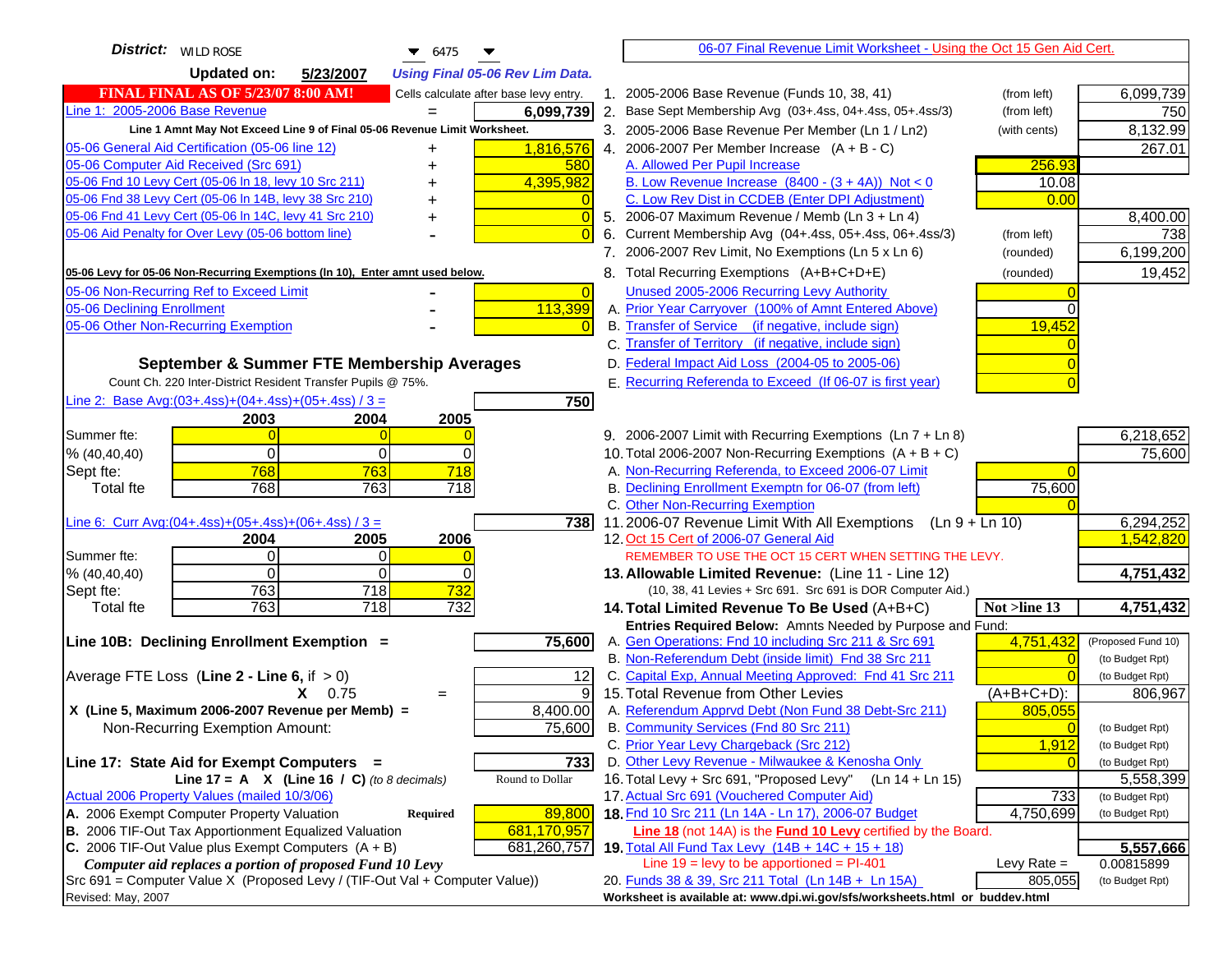| <b>DPI</b> Reconciliation                             |                                                                           |  |  |
|-------------------------------------------------------|---------------------------------------------------------------------------|--|--|
| In order for the reconciliation to work properly, the |                                                                           |  |  |
| PI-401 must have been filed with the Department.      |                                                                           |  |  |
|                                                       | Numbers appearing in the green boxes below are actual, district-submitted |  |  |
|                                                       | 2007 PI-401 data.                                                         |  |  |
|                                                       | Do not type in these fields.                                              |  |  |
|                                                       |                                                                           |  |  |
| Fund 10, PI-401                                       | 4,750,699.00                                                              |  |  |
| Fund 38, PI-401                                       | 0.00                                                                      |  |  |
| Fund 41, PI-401                                       | 0.00                                                                      |  |  |
|                                                       | 4,750,699.00                                                              |  |  |
|                                                       |                                                                           |  |  |
| Chargeback, PI-401                                    | 1,912.00                                                                  |  |  |
| Fund 39, PI-401                                       | 805,055.00                                                                |  |  |
| Fund 80, PI-401                                       | 0.00                                                                      |  |  |
| Fund 48/Other, PI-401                                 | 0.00                                                                      |  |  |
| Total, PI-401                                         | 5,557,666.00                                                              |  |  |
|                                                       |                                                                           |  |  |
| <b>Computer Aid</b>                                   | $733.00$ <------- don't change                                            |  |  |
|                                                       | <b>Results</b>                                                            |  |  |
| $\boldsymbol{0}$                                      | $\mathbf{0}$                                                              |  |  |
| 0<br>You have levied to your maximum.                 | 0                                                                         |  |  |
|                                                       |                                                                           |  |  |
| $\bf{0}$                                              |                                                                           |  |  |
|                                                       |                                                                           |  |  |
|                                                       |                                                                           |  |  |
|                                                       |                                                                           |  |  |
| 0                                                     |                                                                           |  |  |
|                                                       |                                                                           |  |  |
|                                                       | $\bf{0}$                                                                  |  |  |
|                                                       |                                                                           |  |  |
|                                                       |                                                                           |  |  |
| 0                                                     |                                                                           |  |  |
|                                                       |                                                                           |  |  |
|                                                       |                                                                           |  |  |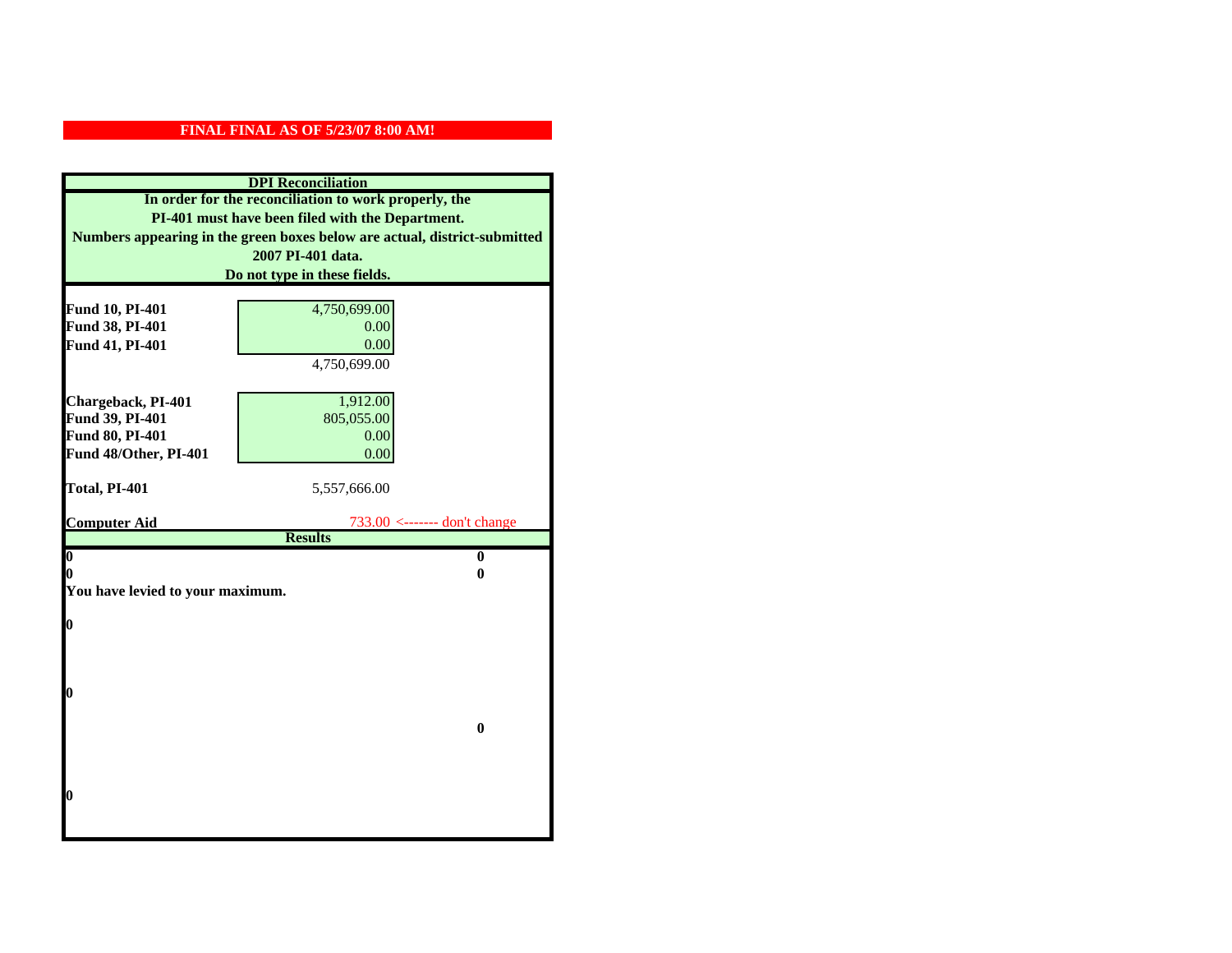| <b>District:</b> WILLIAMS BAY<br>$\bullet$ 6482                                     | 06-07 Final Revenue Limit Worksheet - Using the Oct 15 Gen Aid Cert.                                                 |                    |
|-------------------------------------------------------------------------------------|----------------------------------------------------------------------------------------------------------------------|--------------------|
| <b>Updated on:</b><br>5/23/2007<br><b>Using Final 05-06 Rev Lim Data.</b>           |                                                                                                                      |                    |
| <b>FINAL FINAL AS OF 5/23/07 8:00 AM!</b><br>Cells calculate after base levy entry. | 1. 2005-2006 Base Revenue (Funds 10, 38, 41)<br>(from left)                                                          | 5,730,528          |
| Line 1: 2005-2006 Base Revenue<br>5,730,528                                         | 2. Base Sept Membership Avg (03+.4ss, 04+.4ss, 05+.4ss/3)<br>(from left)                                             | 510                |
| Line 1 Amnt May Not Exceed Line 9 of Final 05-06 Revenue Limit Worksheet.           | 3. 2005-2006 Base Revenue Per Member (Ln 1 / Ln2)<br>(with cents)                                                    | 11,236.33          |
| 150,656<br>05-06 General Aid Certification (05-06 line 12)<br>+                     | 4. 2006-2007 Per Member Increase $(A + B - C)$                                                                       | 256.93             |
| 05-06 Computer Aid Received (Src 691)<br>1,722                                      | 256.93<br>A. Allowed Per Pupil Increase                                                                              |                    |
| 05-06 Fnd 10 Levy Cert (05-06 In 18, levy 10 Src 211)<br>5,559,967                  | B. Low Revenue Increase $(8400 - (3 + 4A))$ Not < 0<br>0.00                                                          |                    |
| 05-06 Fnd 38 Levy Cert (05-06 In 14B, levy 38 Src 210)<br>40,656                    | C. Low Rev Dist in CCDEB (Enter DPI Adjustment)<br>0.00                                                              |                    |
| 05-06 Fnd 41 Levy Cert (05-06 In 14C, levy 41 Src 210)<br>+                         | 5. 2006-07 Maximum Revenue / Memb (Ln 3 + Ln 4)                                                                      | 11,493.26          |
| 05-06 Aid Penalty for Over Levy (05-06 bottom line)<br>22,473                       | 6. Current Membership Avg (04+.4ss, 05+.4ss, 06+.4ss/3)<br>(from left)                                               | 512                |
|                                                                                     | 7. 2006-2007 Rev Limit, No Exemptions (Ln 5 x Ln 6)<br>(rounded)                                                     | 5,884,549          |
| 05-06 Levy for 05-06 Non-Recurring Exemptions (In 10), Enter amnt used below.       | 8. Total Recurring Exemptions (A+B+C+D+E)<br>(rounded)                                                               |                    |
| 05-06 Non-Recurring Ref to Exceed Limit<br>$\overline{0}$                           | Unused 2005-2006 Recurring Levy Authority                                                                            |                    |
| 05-06 Declining Enrollment<br>$\overline{0}$                                        | A. Prior Year Carryover (100% of Amnt Entered Above)                                                                 |                    |
| 05-06 Other Non-Recurring Exemption                                                 | B. Transfer of Service (if negative, include sign)                                                                   |                    |
|                                                                                     | C. Transfer of Territory (if negative, include sign)                                                                 |                    |
| September & Summer FTE Membership Averages                                          | D. Federal Impact Aid Loss (2004-05 to 2005-06)                                                                      |                    |
| Count Ch. 220 Inter-District Resident Transfer Pupils @ 75%.                        | E. Recurring Referenda to Exceed (If 06-07 is first year)                                                            |                    |
| Line 2: Base Avg: $(03+.4ss)+(04+.4ss)+(05+.4ss)/3 =$<br>510                        |                                                                                                                      |                    |
| 2004<br>2005<br>2003                                                                |                                                                                                                      |                    |
| Summer fte:                                                                         | 9. 2006-2007 Limit with Recurring Exemptions (Ln 7 + Ln 8)                                                           | 5,884,549          |
| % (40, 40, 40)                                                                      | 10. Total 2006-2007 Non-Recurring Exemptions $(A + B + C)$                                                           |                    |
| 500<br>499<br>528<br>Sept fte:                                                      | A. Non-Recurring Referenda, to Exceed 2006-07 Limit                                                                  |                    |
| 501<br>529<br>501<br><b>Total fte</b>                                               | B. Declining Enrollment Exemptn for 06-07 (from left)<br>C. Other Non-Recurring Exemption                            |                    |
| Line 6: Curr Avg: $(04+.4ss)+(05+.4ss)+(06+.4ss)/3 =$<br>512                        | 11.2006-07 Revenue Limit With All Exemptions (Ln 9 + Ln 10)                                                          | 5,884,549          |
| 2004<br>2005<br>2006                                                                | 12. Oct 15 Cert of 2006-07 General Aid                                                                               | 109,019            |
| 5 <sub>l</sub><br>3<br>Summer fte:                                                  | REMEMBER TO USE THE OCT 15 CERT WHEN SETTING THE LEVY.                                                               |                    |
| $\overline{2}$<br>% (40, 40, 40)                                                    | 13. Allowable Limited Revenue: (Line 11 - Line 12)                                                                   | 5,775,530          |
| 499<br>528<br>503<br>Sept fte:                                                      | (10, 38, 41 Levies + Src 691. Src 691 is DOR Computer Aid.)                                                          |                    |
| 501<br>529<br>505<br><b>Total fte</b>                                               | 14. Total Limited Revenue To Be Used (A+B+C)<br>Not >line 13                                                         | 5,775,530          |
|                                                                                     | Entries Required Below: Amnts Needed by Purpose and Fund:                                                            |                    |
| Line 10B: Declining Enrollment Exemption =                                          | A. Gen Operations: Fnd 10 including Src 211 & Src 691<br>5,734,874                                                   | (Proposed Fund 10) |
|                                                                                     | B. Non-Referendum Debt (inside limit) Fnd 38 Src 211<br>40,656                                                       | (to Budget Rpt)    |
| Average FTE Loss (Line $2 -$ Line 6, if $> 0$ )                                     | C. Capital Exp, Annual Meeting Approved: Fnd 41 Src 211                                                              | (to Budget Rpt)    |
| $X = 0.75$<br>$=$<br>X (Line 5, Maximum 2006-2007 Revenue per Memb) =               | 15. Total Revenue from Other Levies<br>(A+B+C+D):<br>A. Referendum Apprvd Debt (Non Fund 38 Debt-Src 211)<br>769,287 | 850,490            |
| Non-Recurring Exemption Amount:                                                     | B. Community Services (Fnd 80 Src 211)<br>81,203                                                                     | (to Budget Rpt)    |
|                                                                                     | C. Prior Year Levy Chargeback (Src 212)<br>$\overline{0}$                                                            | (to Budget Rpt)    |
| Line 17: State Aid for Exempt Computers =<br>1,278                                  | D. Other Levy Revenue - Milwaukee & Kenosha Only<br>$\sqrt{ }$                                                       | (to Budget Rpt)    |
| Line 17 = A $X$ (Line 16 / C) (to 8 decimals)<br>Round to Dollar                    | 16. Total Levy + Src 691, "Proposed Levy"<br>$(Ln 14 + Ln 15)$                                                       | 6,626,020          |
| Actual 2006 Property Values (mailed 10/3/06)                                        | 17. Actual Src 691 (Vouchered Computer Aid)<br>1,278                                                                 | (to Budget Rpt)    |
| A. 2006 Exempt Computer Property Valuation<br>Required<br>178,800                   | 18. Fnd 10 Src 211 (Ln 14A - Ln 17), 2006-07 Budget<br>5,733,596                                                     | (to Budget Rpt)    |
| B. 2006 TIF-Out Tax Apportionment Equalized Valuation<br>926,784,174                | Line 18 (not 14A) is the Fund 10 Levy certified by the Board.                                                        |                    |
| C. 2006 TIF-Out Value plus Exempt Computers $(A + B)$<br>926,962,974                | 19. Total All Fund Tax Levy (14B + 14C + 15 + 18)                                                                    | 6,624,742          |
| Computer aid replaces a portion of proposed Fund 10 Levy                            | Line $19 = \text{levy}$ to be apportioned = PI-401<br>Levy Rate $=$                                                  | 0.00714810         |
| Src 691 = Computer Value X (Proposed Levy / (TIF-Out Val + Computer Value))         | 20. Funds 38 & 39, Src 211 Total (Ln 14B + Ln 15A)<br>809,943                                                        | (to Budget Rpt)    |
| Revised: May, 2007                                                                  | Worksheet is available at: www.dpi.wi.gov/sfs/worksheets.html or buddev.html                                         |                    |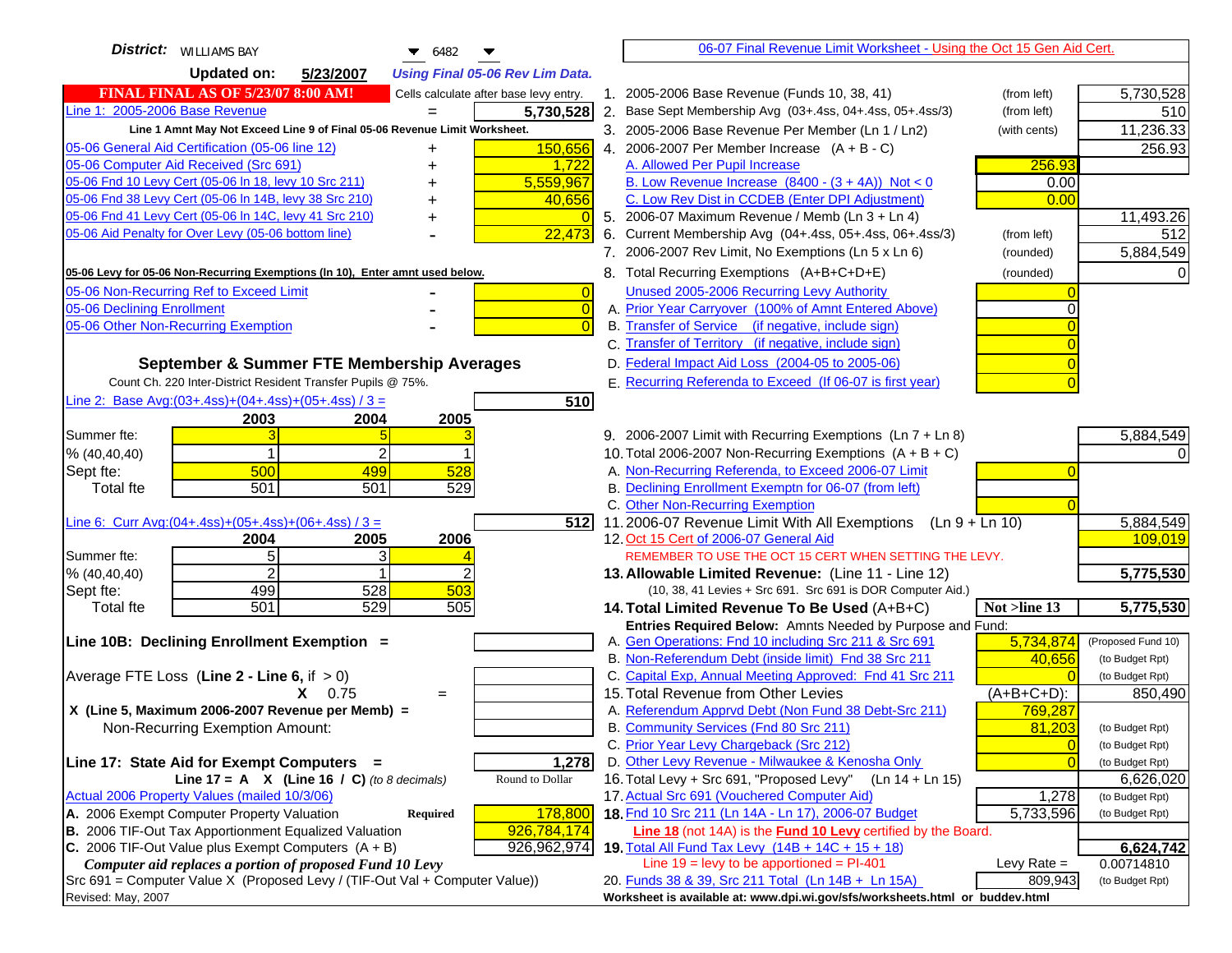| <b>DPI</b> Reconciliation                             |                                                                           |  |  |
|-------------------------------------------------------|---------------------------------------------------------------------------|--|--|
| In order for the reconciliation to work properly, the |                                                                           |  |  |
| PI-401 must have been filed with the Department.      |                                                                           |  |  |
|                                                       | Numbers appearing in the green boxes below are actual, district-submitted |  |  |
|                                                       | 2007 PI-401 data.                                                         |  |  |
|                                                       | Do not type in these fields.                                              |  |  |
|                                                       |                                                                           |  |  |
| Fund 10, PI-401                                       | 5,733,595.95                                                              |  |  |
| Fund 38, PI-401                                       | 40,656.00                                                                 |  |  |
| Fund 41, PI-401                                       | 0.00                                                                      |  |  |
|                                                       | 5,774,251.95                                                              |  |  |
|                                                       |                                                                           |  |  |
| Chargeback, PI-401                                    | 0.00                                                                      |  |  |
| Fund 39, PI-401                                       | 769,287.00                                                                |  |  |
| Fund 80, PI-401                                       | 81,203.00                                                                 |  |  |
| Fund 48/Other, PI-401                                 | 0.00                                                                      |  |  |
| Total, PI-401                                         | 6,624,741.95                                                              |  |  |
|                                                       |                                                                           |  |  |
| <b>Computer Aid</b>                                   |                                                                           |  |  |
|                                                       | <b>Results</b>                                                            |  |  |
| 0                                                     | $\bf{0}$                                                                  |  |  |
| You have underlevied by:<br>0                         |                                                                           |  |  |
| 0                                                     |                                                                           |  |  |
| All of your underlevy is eligible for carryover.      |                                                                           |  |  |
|                                                       |                                                                           |  |  |
|                                                       |                                                                           |  |  |
|                                                       |                                                                           |  |  |
| 0                                                     |                                                                           |  |  |
|                                                       |                                                                           |  |  |
|                                                       | $\bf{0}$                                                                  |  |  |
|                                                       |                                                                           |  |  |
|                                                       |                                                                           |  |  |
|                                                       |                                                                           |  |  |
| 0                                                     |                                                                           |  |  |
|                                                       |                                                                           |  |  |
|                                                       |                                                                           |  |  |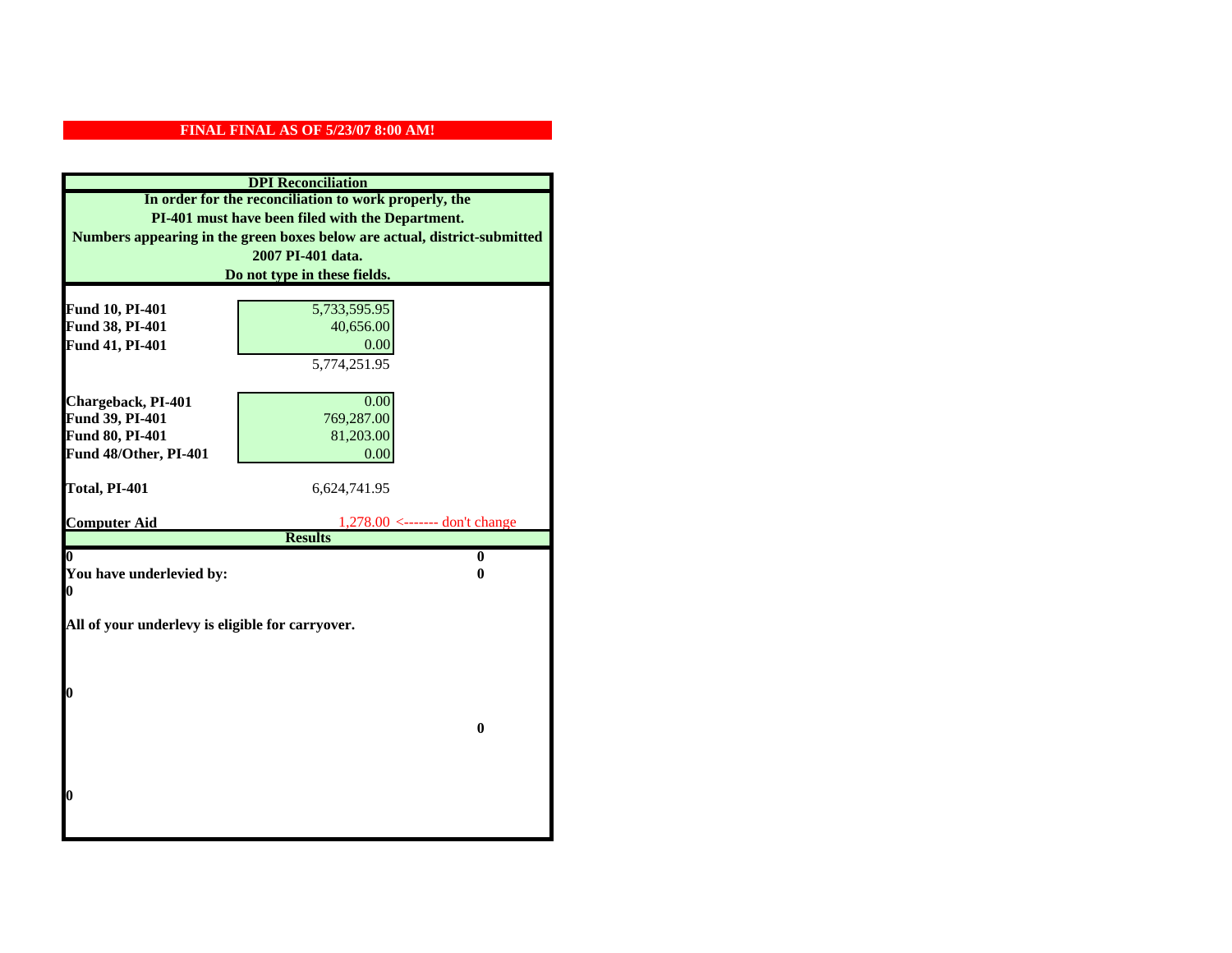| <b>District:</b> WILMOT UHS<br>$\bullet$ 6545                                                                                           |                                                                                                             | 06-07 Final Revenue Limit Worksheet - Using the Oct 15 Gen Aid Cert.         |                         |
|-----------------------------------------------------------------------------------------------------------------------------------------|-------------------------------------------------------------------------------------------------------------|------------------------------------------------------------------------------|-------------------------|
| <b>Updated on:</b><br>5/23/2007<br><b>Using Final 05-06 Rev Lim Data.</b>                                                               |                                                                                                             |                                                                              |                         |
| <b>FINAL FINAL AS OF 5/23/07 8:00 AM!</b><br>Cells calculate after base levy entry.                                                     | 1. 2005-2006 Base Revenue (Funds 10, 38, 41)                                                                | (from left)                                                                  | 11,096,793              |
| Line 1: 2005-2006 Base Revenue<br>11,096,793                                                                                            | 2. Base Sept Membership Avg (03+.4ss, 04+.4ss, 05+.4ss/3)                                                   | (from left)                                                                  | 1,124                   |
| Line 1 Amnt May Not Exceed Line 9 of Final 05-06 Revenue Limit Worksheet.                                                               | 3. 2005-2006 Base Revenue Per Member (Ln 1 / Ln2)                                                           | (with cents)                                                                 | 9,872.59                |
| 5,074,343<br>05-06 General Aid Certification (05-06 line 12)<br>+                                                                       | 4. 2006-2007 Per Member Increase $(A + B - C)$                                                              |                                                                              | 256.93                  |
| 05-06 Computer Aid Received (Src 691)<br>6,360                                                                                          | A. Allowed Per Pupil Increase                                                                               | 256.93                                                                       |                         |
| 05-06 Fnd 10 Levy Cert (05-06 In 18, levy 10 Src 211)<br>6,016,090                                                                      | B. Low Revenue Increase $(8400 - (3 + 4A))$ Not < 0                                                         | 0.00                                                                         |                         |
| 05-06 Fnd 38 Levy Cert (05-06 In 14B, levy 38 Src 210)                                                                                  | C. Low Rev Dist in CCDEB (Enter DPI Adjustment)                                                             | 0.00                                                                         |                         |
| 05-06 Fnd 41 Levy Cert (05-06 In 14C, levy 41 Src 210)<br>$\overline{0}$<br>+                                                           | 5. 2006-07 Maximum Revenue / Memb (Ln 3 + Ln 4)                                                             |                                                                              | 10,129.52               |
| 05-06 Aid Penalty for Over Levy (05-06 bottom line)<br>$\Omega$                                                                         | Current Membership Avg (04+.4ss, 05+.4ss, 06+.4ss/3)                                                        | (from left)                                                                  | 1,148                   |
|                                                                                                                                         | 7. 2006-2007 Rev Limit, No Exemptions (Ln 5 x Ln 6)                                                         | (rounded)                                                                    | 11,628,689              |
| 05-06 Levy for 05-06 Non-Recurring Exemptions (In 10), Enter amnt used below.                                                           | 8. Total Recurring Exemptions (A+B+C+D+E)                                                                   | (rounded)                                                                    | 76,697                  |
| 05-06 Non-Recurring Ref to Exceed Limit<br>$\overline{0}$                                                                               | Unused 2005-2006 Recurring Levy Authority                                                                   | 9,881                                                                        |                         |
| 05-06 Declining Enrollment<br>$\overline{0}$                                                                                            | A. Prior Year Carryover (100% of Amnt Entered Above)                                                        | 9,881                                                                        |                         |
| 05-06 Other Non-Recurring Exemption<br>$\Omega$                                                                                         | B. Transfer of Service (if negative, include sign)                                                          | 66.816                                                                       |                         |
|                                                                                                                                         | C. Transfer of Territory (if negative, include sign)                                                        |                                                                              |                         |
| September & Summer FTE Membership Averages                                                                                              | D. Federal Impact Aid Loss (2004-05 to 2005-06)                                                             |                                                                              |                         |
| Count Ch. 220 Inter-District Resident Transfer Pupils @ 75%.                                                                            | E. Recurring Referenda to Exceed (If 06-07 is first year)                                                   |                                                                              |                         |
| Line 2: Base Avg: (03+.4ss) + (04+.4ss) + (05+.4ss) / 3 =<br>1,124                                                                      |                                                                                                             |                                                                              |                         |
| 2003<br>2004<br>2005                                                                                                                    |                                                                                                             |                                                                              |                         |
| Summer fte:<br><u>23</u>                                                                                                                | 9. 2006-2007 Limit with Recurring Exemptions (Ln 7 + Ln 8)                                                  |                                                                              | 11,705,386              |
| 3<br>9<br>4<br>% (40, 40, 40)                                                                                                           | 10. Total 2006-2007 Non-Recurring Exemptions $(A + B + C)$                                                  |                                                                              |                         |
| 1,083<br>1,133<br>1,140<br>Sept fte:                                                                                                    | A. Non-Recurring Referenda, to Exceed 2006-07 Limit                                                         |                                                                              |                         |
| Total fte<br>1,086<br>1,137<br>1,149                                                                                                    | B. Declining Enrollment Exemptn for 06-07 (from left)                                                       |                                                                              |                         |
|                                                                                                                                         | C. Other Non-Recurring Exemption                                                                            |                                                                              |                         |
| Line 6: Curr Avg: $(04+.4ss)+(05+.4ss)+(06+.4ss)/3 =$<br>1,148                                                                          | 11.2006-07 Revenue Limit With All Exemptions (Ln $9 + \overline{\text{Ln }10}$ )                            |                                                                              | 11,705,386              |
| 2006<br>2004<br>2005                                                                                                                    | 12. Oct 15 Cert of 2006-07 General Aid                                                                      |                                                                              | 4,768,415               |
| 9<br>23<br>Summer fte:<br>17<br>4                                                                                                       | REMEMBER TO USE THE OCT 15 CERT WHEN SETTING THE LEVY.                                                      |                                                                              |                         |
| 9<br>% (40, 40, 40)<br>1,133<br>1,140<br>1,152                                                                                          | 13. Allowable Limited Revenue: (Line 11 - Line 12)                                                          |                                                                              | 6,936,971               |
| Sept fte:<br>1,137<br>1,149<br>1,159<br><b>Total fte</b>                                                                                | (10, 38, 41 Levies + Src 691. Src 691 is DOR Computer Aid.)<br>14. Total Limited Revenue To Be Used (A+B+C) | Not >line 13                                                                 | 6,936,971               |
|                                                                                                                                         | Entries Required Below: Amnts Needed by Purpose and Fund:                                                   |                                                                              |                         |
| Line 10B: Declining Enrollment Exemption =                                                                                              | A. Gen Operations: Fnd 10 including Src 211 & Src 691                                                       | 6,936,971                                                                    | (Proposed Fund 10)      |
|                                                                                                                                         | B. Non-Referendum Debt (inside limit) Fnd 38 Src 211                                                        | $\Omega$                                                                     | (to Budget Rpt)         |
| Average FTE Loss (Line $2 -$ Line 6, if $> 0$ )                                                                                         | C. Capital Exp, Annual Meeting Approved: Fnd 41 Src 211                                                     |                                                                              | (to Budget Rpt)         |
| $X = 0.75$<br>$=$                                                                                                                       | 15. Total Revenue from Other Levies                                                                         | $(A+B+C+D)$ :                                                                | 2,005,847               |
| X (Line 5, Maximum 2006-2007 Revenue per Memb) =                                                                                        | A. Referendum Apprvd Debt (Non Fund 38 Debt-Src 211)                                                        | 2,005,847                                                                    |                         |
| Non-Recurring Exemption Amount:                                                                                                         | B. Community Services (Fnd 80 Src 211)                                                                      |                                                                              | (to Budget Rpt)         |
|                                                                                                                                         | C. Prior Year Levy Chargeback (Src 212)                                                                     | $\overline{0}$                                                               | (to Budget Rpt)         |
| 6,191<br>Line 17: State Aid for Exempt Computers =                                                                                      | D. Other Levy Revenue - Milwaukee & Kenosha Only                                                            |                                                                              | (to Budget Rpt)         |
| Line 17 = A $X$ (Line 16 / C) (to 8 decimals)<br>Round to Dollar                                                                        | 16. Total Levy + Src 691, "Proposed Levy"                                                                   | (Ln 14 + Ln 15)                                                              | 8,942,818               |
| Actual 2006 Property Values (mailed 10/3/06)                                                                                            | 17. Actual Src 691 (Vouchered Computer Aid)                                                                 | 6,191                                                                        | (to Budget Rpt)         |
| A. 2006 Exempt Computer Property Valuation<br>1,509,400<br><b>Required</b>                                                              | 18. Fnd 10 Src 211 (Ln 14A - Ln 17), 2006-07 Budget                                                         | 6,930,780                                                                    | (to Budget Rpt)         |
| B. 2006 TIF-Out Tax Apportionment Equalized Valuation<br>2,178,905,624                                                                  | Line 18 (not 14A) is the Fund 10 Levy certified by the Board.                                               |                                                                              |                         |
| C. 2006 TIF-Out Value plus Exempt Computers $(A + B)$<br>2,180,415,024                                                                  | 19. Total All Fund Tax Levy (14B + 14C + 15 + 18)<br>Line $19 = \text{levy}$ to be apportioned = PI-401     |                                                                              | 8,936,627<br>0.00410143 |
| Computer aid replaces a portion of proposed Fund 10 Levy<br>Src 691 = Computer Value X (Proposed Levy / (TIF-Out Val + Computer Value)) | 20. Funds 38 & 39, Src 211 Total (Ln 14B + Ln 15A)                                                          | Levy Rate $=$<br>2,005,847                                                   | (to Budget Rpt)         |
| Revised: May, 2007                                                                                                                      |                                                                                                             | Worksheet is available at: www.dpi.wi.gov/sfs/worksheets.html or buddev.html |                         |
|                                                                                                                                         |                                                                                                             |                                                                              |                         |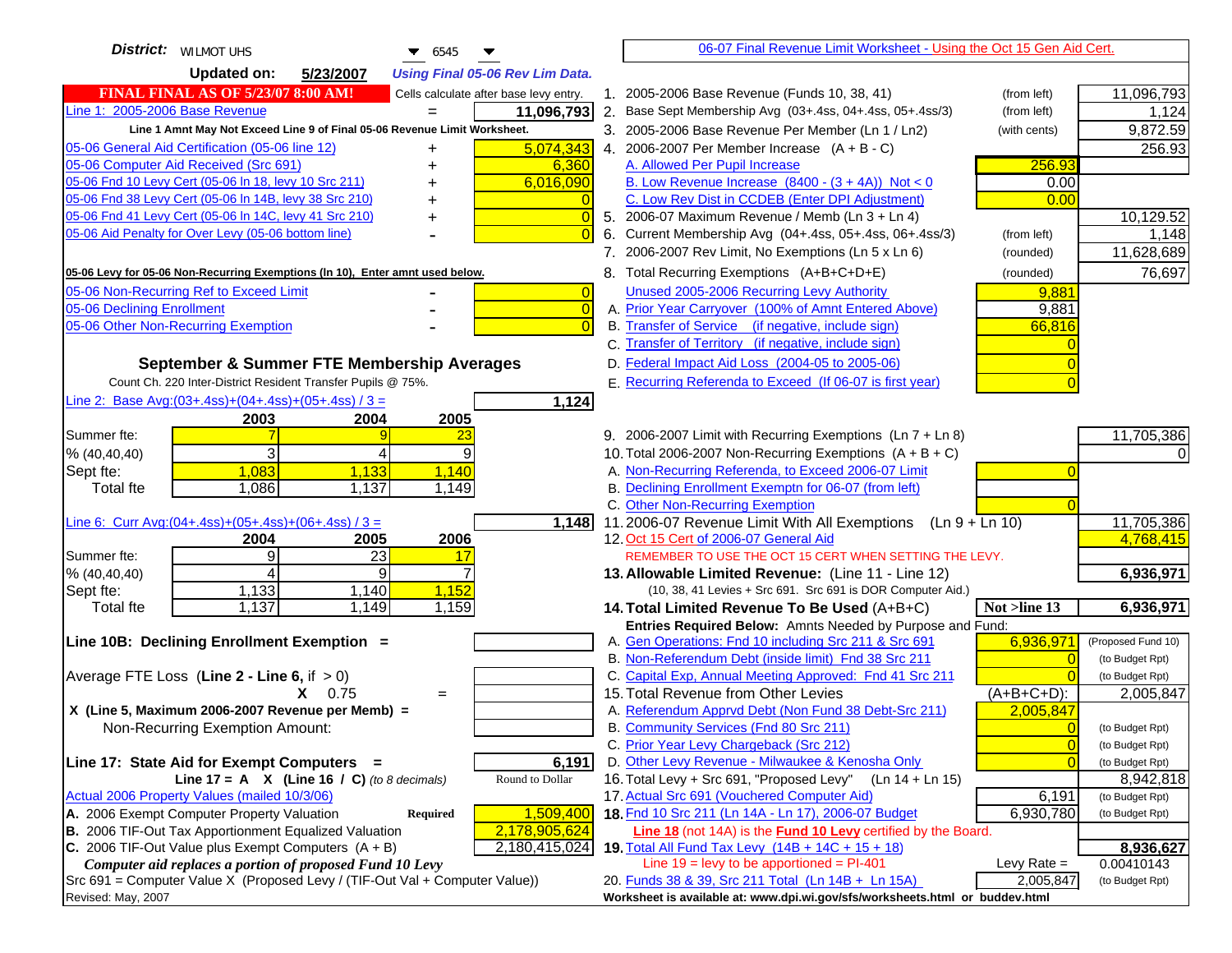| <b>DPI</b> Reconciliation                             |                                                                           |
|-------------------------------------------------------|---------------------------------------------------------------------------|
| In order for the reconciliation to work properly, the |                                                                           |
| PI-401 must have been filed with the Department.      |                                                                           |
|                                                       | Numbers appearing in the green boxes below are actual, district-submitted |
|                                                       | 2007 PI-401 data.                                                         |
|                                                       | Do not type in these fields.                                              |
| Fund 10, PI-401                                       | 6,930,780.00                                                              |
| Fund 38, PI-401                                       | 0.00                                                                      |
| Fund 41, PI-401                                       | 0.00                                                                      |
|                                                       | 6,930,780.00                                                              |
|                                                       |                                                                           |
| Chargeback, PI-401                                    | 0.00                                                                      |
| Fund 39, PI-401                                       | 2,005,847.00                                                              |
| Fund 80, PI-401                                       | 0.00                                                                      |
| Fund 48/Other, PI-401                                 | 0.00                                                                      |
|                                                       |                                                                           |
| Total, PI-401                                         | 8,936,627.00                                                              |
| <b>Computer Aid</b>                                   | $6,191.00$ <------- don't change                                          |
|                                                       | <b>Results</b>                                                            |
| $\boldsymbol{0}$                                      | $\mathbf{0}$                                                              |
| 0                                                     | 0                                                                         |
| You have levied to your maximum.                      |                                                                           |
| $\bf{0}$                                              |                                                                           |
|                                                       |                                                                           |
|                                                       |                                                                           |
|                                                       |                                                                           |
| 0                                                     |                                                                           |
|                                                       |                                                                           |
|                                                       | $\bf{0}$                                                                  |
|                                                       |                                                                           |
|                                                       |                                                                           |
| 0                                                     |                                                                           |
|                                                       |                                                                           |
|                                                       |                                                                           |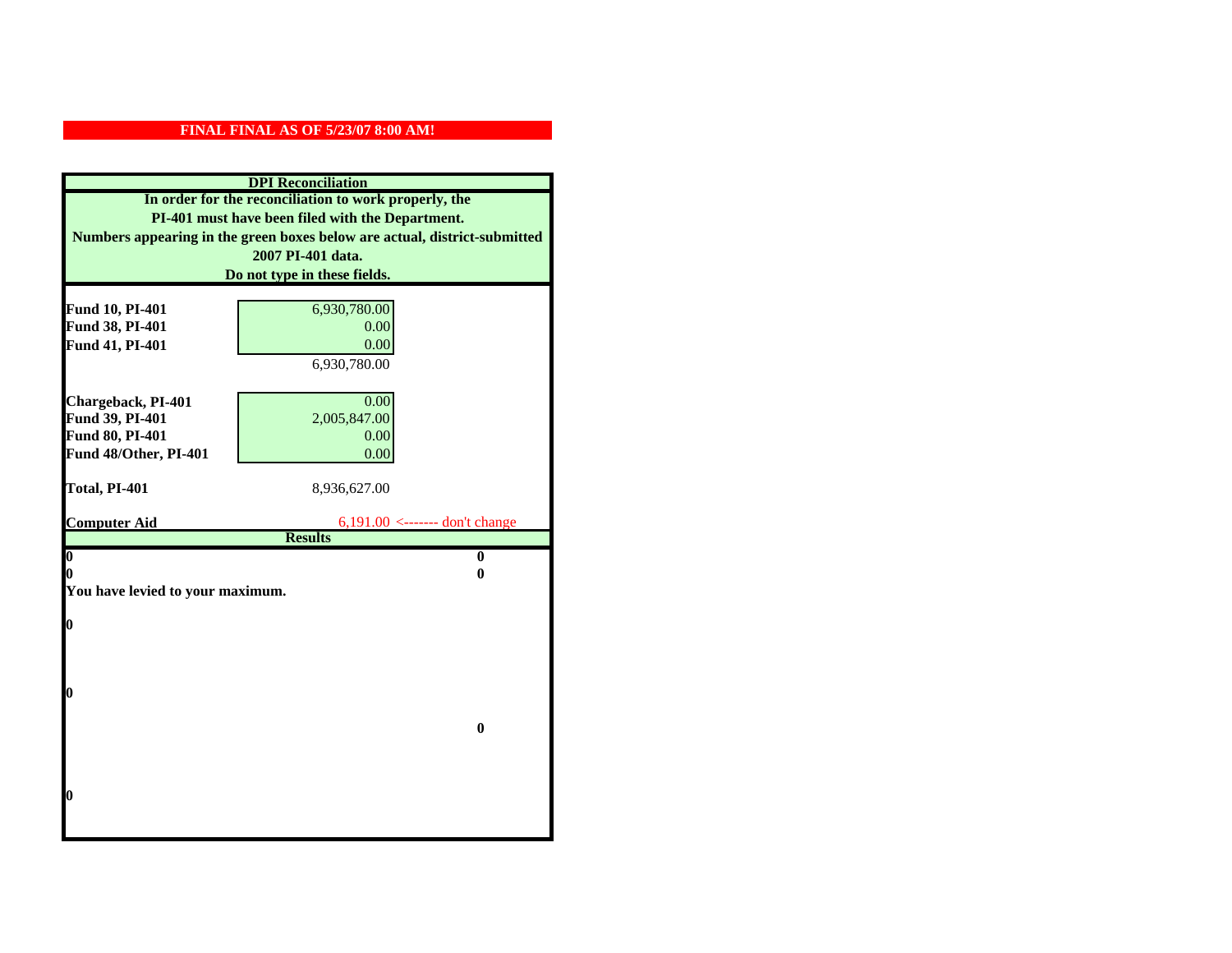| <b>District:</b>   WINNECONNE COMMUNITY<br>$\blacktriangledown$ 6608                | 06-07 Final Revenue Limit Worksheet - Using the Oct 15 Gen Aid Cert.                                                       |                                    |
|-------------------------------------------------------------------------------------|----------------------------------------------------------------------------------------------------------------------------|------------------------------------|
| <b>Updated on:</b><br>5/23/2007<br><b>Using Final 05-06 Rev Lim Data.</b>           |                                                                                                                            |                                    |
| <b>FINAL FINAL AS OF 5/23/07 8:00 AM!</b><br>Cells calculate after base levy entry. | 1. 2005-2006 Base Revenue (Funds 10, 38, 41)<br>(from left)                                                                | 12,563,100                         |
| Line 1: 2005-2006 Base Revenue<br>12,563,100                                        | 2. Base Sept Membership Avg (03+.4ss, 04+.4ss, 05+.4ss/3)<br>(from left)                                                   | 1,551                              |
| Line 1 Amnt May Not Exceed Line 9 of Final 05-06 Revenue Limit Worksheet.           | 3. 2005-2006 Base Revenue Per Member (Ln 1 / Ln2)<br>(with cents)                                                          | 8,100.00                           |
| 7,905,516<br>05-06 General Aid Certification (05-06 line 12)<br>+                   | 4. 2006-2007 Per Member Increase $(A + B - C)$                                                                             | 300.00                             |
| 05-06 Computer Aid Received (Src 691)<br>2,113<br>+                                 | A. Allowed Per Pupil Increase<br>256.93                                                                                    |                                    |
| 05-06 Fnd 10 Levy Cert (05-06 In 18, levy 10 Src 211)<br>5,294,571                  | B. Low Revenue Increase $(8400 - (3 + 4A))$ Not < 0<br>43.07                                                               |                                    |
| 05-06 Fnd 38 Levy Cert (05-06 In 14B, levy 38 Src 210)                              | C. Low Rev Dist in CCDEB (Enter DPI Adjustment)<br>0.00                                                                    |                                    |
| 05-06 Fnd 41 Levy Cert (05-06 In 14C, levy 41 Src 210)<br>┿                         | 5. 2006-07 Maximum Revenue / Memb (Ln 3 + Ln 4)                                                                            | 8,400.00                           |
| 05-06 Aid Penalty for Over Levy (05-06 bottom line)                                 | 6. Current Membership Avg (04+.4ss, 05+.4ss, 06+.4ss/3)<br>(from left)                                                     | 1,557                              |
|                                                                                     | 7. 2006-2007 Rev Limit, No Exemptions (Ln 5 x Ln 6)<br>(rounded)                                                           | 13,078,800                         |
| 05-06 Levy for 05-06 Non-Recurring Exemptions (In 10), Enter amnt used below.       | 8. Total Recurring Exemptions (A+B+C+D+E)<br>(rounded)                                                                     |                                    |
| 05-06 Non-Recurring Ref to Exceed Limit<br>550,000                                  | Unused 2005-2006 Recurring Levy Authority                                                                                  |                                    |
| 05-06 Declining Enrollment<br>89,100                                                | A. Prior Year Carryover (100% of Amnt Entered Above)<br>0                                                                  |                                    |
| 05-06 Other Non-Recurring Exemption                                                 | B. Transfer of Service (if negative, include sign)                                                                         |                                    |
|                                                                                     | C. Transfer of Territory (if negative, include sign)                                                                       |                                    |
| September & Summer FTE Membership Averages                                          | D. Federal Impact Aid Loss (2004-05 to 2005-06)                                                                            |                                    |
| Count Ch. 220 Inter-District Resident Transfer Pupils @ 75%.                        | E. Recurring Referenda to Exceed (If 06-07 is first year)                                                                  |                                    |
| Line 2: Base Avg:(03+.4ss)+(04+.4ss)+(05+.4ss) / 3 =<br>1,551                       |                                                                                                                            |                                    |
| 2003<br>2004<br>2005                                                                |                                                                                                                            |                                    |
| 36<br>38<br>Summer fte:<br>36                                                       | 9. 2006-2007 Limit with Recurring Exemptions (Ln 7 + Ln 8)                                                                 | 13,078,800                         |
| 14<br>15<br>14<br>% (40, 40, 40)                                                    | 10. Total 2006-2007 Non-Recurring Exemptions $(A + B + C)$                                                                 | 850,000                            |
| 1,551<br>1,516<br>1,542<br>Sept fte:                                                | A. Non-Recurring Referenda, to Exceed 2006-07 Limit<br>850,000                                                             |                                    |
| 1,557<br>1,565<br><b>Total fte</b><br>1,530                                         | B. Declining Enrollment Exemptn for 06-07 (from left)                                                                      |                                    |
| 1,557                                                                               | C. Other Non-Recurring Exemption                                                                                           | 13,928,800                         |
| Line 6: Curr Avg: $(04+.4ss)+(05+.4ss)+(06+.4ss)/3 =$<br>2006<br>2004<br>2005       | 11.2006-07 Revenue Limit With All Exemptions (Ln $9 + \overline{\text{Ln }10}$ )<br>12. Oct 15 Cert of 2006-07 General Aid | 8,178,257                          |
| 38<br>36<br>Summer fte:<br><u>32</u>                                                | REMEMBER TO USE THE OCT 15 CERT WHEN SETTING THE LEVY.                                                                     |                                    |
| 15<br>$\overline{13}$<br>14<br>% (40, 40, 40)                                       | 13. Allowable Limited Revenue: (Line 11 - Line 12)                                                                         | 5,750,543                          |
| 1,551<br>1,536<br>1,542<br>Sept fte:                                                | (10, 38, 41 Levies + Src 691. Src 691 is DOR Computer Aid.)                                                                |                                    |
| 1,557<br>1,565<br>1,549<br><b>Total fte</b>                                         | 14. Total Limited Revenue To Be Used (A+B+C)<br>Not >line 13                                                               | 5,750,543                          |
|                                                                                     | Entries Required Below: Amnts Needed by Purpose and Fund:                                                                  |                                    |
| Line 10B: Declining Enrollment Exemption =                                          | 5,750,543<br>A. Gen Operations: Fnd 10 including Src 211 & Src 691                                                         | (Proposed Fund 10)                 |
|                                                                                     | B. Non-Referendum Debt (inside limit) Fnd 38 Src 211<br>$\Omega$                                                           | (to Budget Rpt)                    |
| Average FTE Loss (Line $2 -$ Line 6, if $> 0$ )                                     | C. Capital Exp, Annual Meeting Approved: Fnd 41 Src 211                                                                    | (to Budget Rpt)                    |
| $X = 0.75$<br>$=$                                                                   | 15. Total Revenue from Other Levies<br>$(A+B+C+D)$ :                                                                       | 1,401,696                          |
| X (Line 5, Maximum 2006-2007 Revenue per Memb) =                                    | A. Referendum Apprvd Debt (Non Fund 38 Debt-Src 211)<br>1,360,000                                                          |                                    |
| Non-Recurring Exemption Amount:                                                     | B. Community Services (Fnd 80 Src 211)<br>40,000                                                                           | (to Budget Rpt)                    |
| 4,350<br>Line 17: State Aid for Exempt Computers =                                  | C. Prior Year Levy Chargeback (Src 212)<br>1,696<br>D. Other Levy Revenue - Milwaukee & Kenosha Only                       | (to Budget Rpt)<br>(to Budget Rpt) |
| Line 17 = A $X$ (Line 16 / C) (to 8 decimals)<br>Round to Dollar                    | 16. Total Levy + Src 691, "Proposed Levy"<br>(Ln 14 + Ln 15)                                                               | 7,152,239                          |
| Actual 2006 Property Values (mailed 10/3/06)                                        | 17. Actual Src 691 (Vouchered Computer Aid)<br>4,350                                                                       | (to Budget Rpt)                    |
| A. 2006 Exempt Computer Property Valuation<br>526,500<br>Required                   | 18. Fnd 10 Src 211 (Ln 14A - Ln 17), 2006-07 Budget<br>5,746,193                                                           | (to Budget Rpt)                    |
| B. 2006 TIF-Out Tax Apportionment Equalized Valuation<br>865,052,194                | <b>Line 18</b> (not 14A) is the <b>Fund 10 Levy</b> certified by the Board.                                                |                                    |
| C. 2006 TIF-Out Value plus Exempt Computers $(A + B)$<br>865,578,694                | 19. Total All Fund Tax Levy (14B + 14C + 15 + 18)                                                                          | 7,147,889                          |
| Computer aid replaces a portion of proposed Fund 10 Levy                            | Line $19 = \text{levy}$ to be apportioned = PI-401<br>Levy Rate $=$                                                        | 0.00826296                         |
| Src 691 = Computer Value X (Proposed Levy / (TIF-Out Val + Computer Value))         | 1,360,000<br>20. Funds 38 & 39, Src 211 Total (Ln 14B + Ln 15A)                                                            | (to Budget Rpt)                    |
| Revised: May, 2007                                                                  | Worksheet is available at: www.dpi.wi.gov/sfs/worksheets.html or buddev.html                                               |                                    |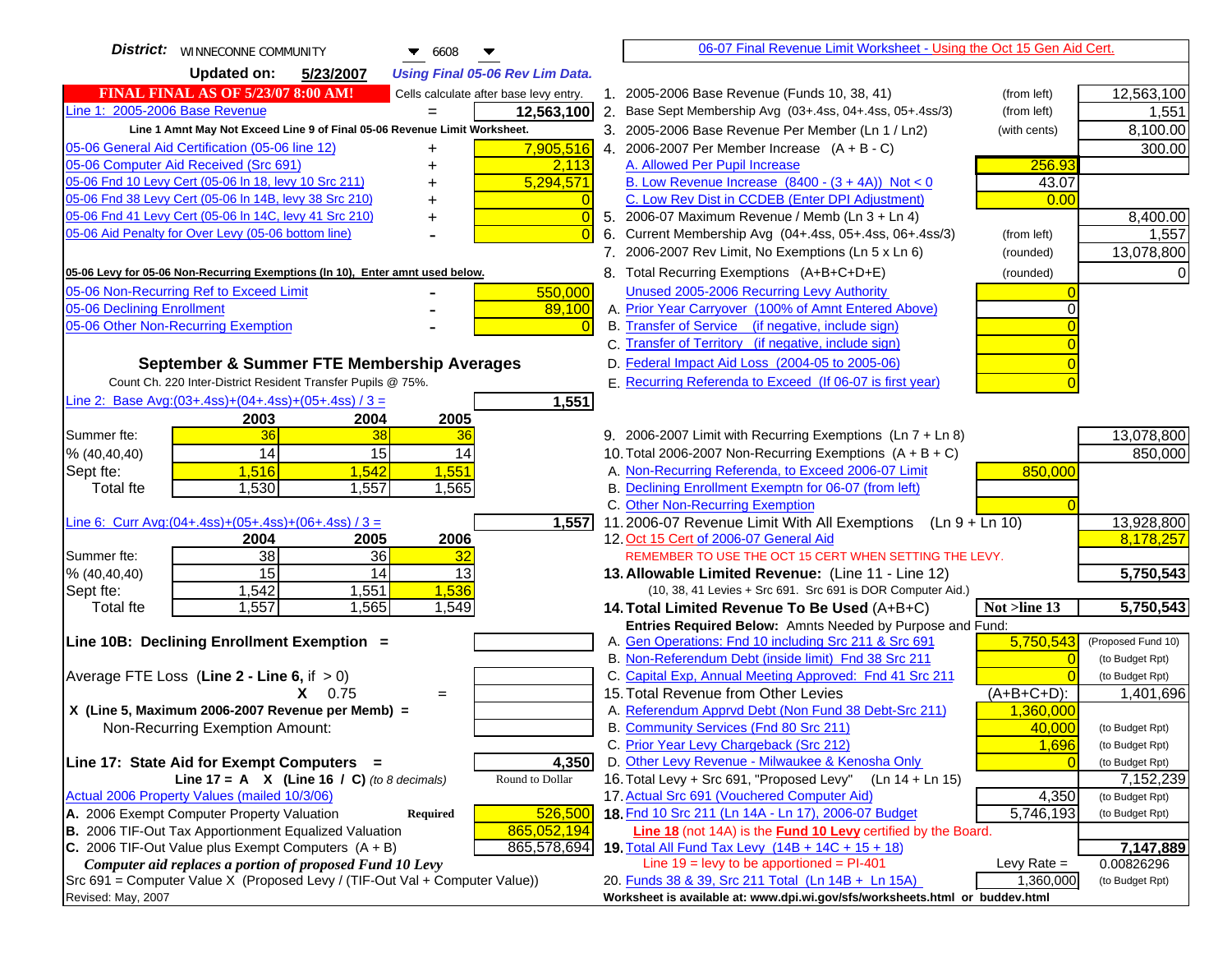| <b>DPI</b> Reconciliation                             |                                                                                   |  |  |
|-------------------------------------------------------|-----------------------------------------------------------------------------------|--|--|
| In order for the reconciliation to work properly, the |                                                                                   |  |  |
| PI-401 must have been filed with the Department.      |                                                                                   |  |  |
|                                                       | Numbers appearing in the green boxes below are actual, district-submitted         |  |  |
|                                                       | 2007 PI-401 data.                                                                 |  |  |
|                                                       | Do not type in these fields.                                                      |  |  |
|                                                       |                                                                                   |  |  |
| Fund 10, PI-401                                       | 5,746,193.00                                                                      |  |  |
| Fund 38, PI-401                                       | 0.00<br>0.00                                                                      |  |  |
| Fund 41, PI-401                                       |                                                                                   |  |  |
|                                                       | 5,746,193.00                                                                      |  |  |
| Chargeback, PI-401                                    | 1,696.00                                                                          |  |  |
| Fund 39, PI-401                                       | 1,360,000.00                                                                      |  |  |
| <b>Fund 80, PI-401</b>                                | 40,000.00                                                                         |  |  |
| Fund 48/Other, PI-401                                 | 0.00                                                                              |  |  |
|                                                       |                                                                                   |  |  |
| Total, PI-401                                         | 7,147,889.00                                                                      |  |  |
|                                                       |                                                                                   |  |  |
| <b>Computer Aid</b>                                   | $4,350.00 \leftarrow \leftarrow \leftarrow \text{don't change}$<br><b>Results</b> |  |  |
| $\overline{\mathbf{0}}$                               | $\bf{0}$                                                                          |  |  |
| 0                                                     | 0                                                                                 |  |  |
| You have levied to your maximum.                      |                                                                                   |  |  |
|                                                       |                                                                                   |  |  |
| 0                                                     |                                                                                   |  |  |
|                                                       |                                                                                   |  |  |
|                                                       |                                                                                   |  |  |
| 0                                                     |                                                                                   |  |  |
|                                                       |                                                                                   |  |  |
|                                                       | $\bf{0}$                                                                          |  |  |
|                                                       |                                                                                   |  |  |
|                                                       |                                                                                   |  |  |
|                                                       |                                                                                   |  |  |
| 0                                                     |                                                                                   |  |  |
|                                                       |                                                                                   |  |  |
|                                                       |                                                                                   |  |  |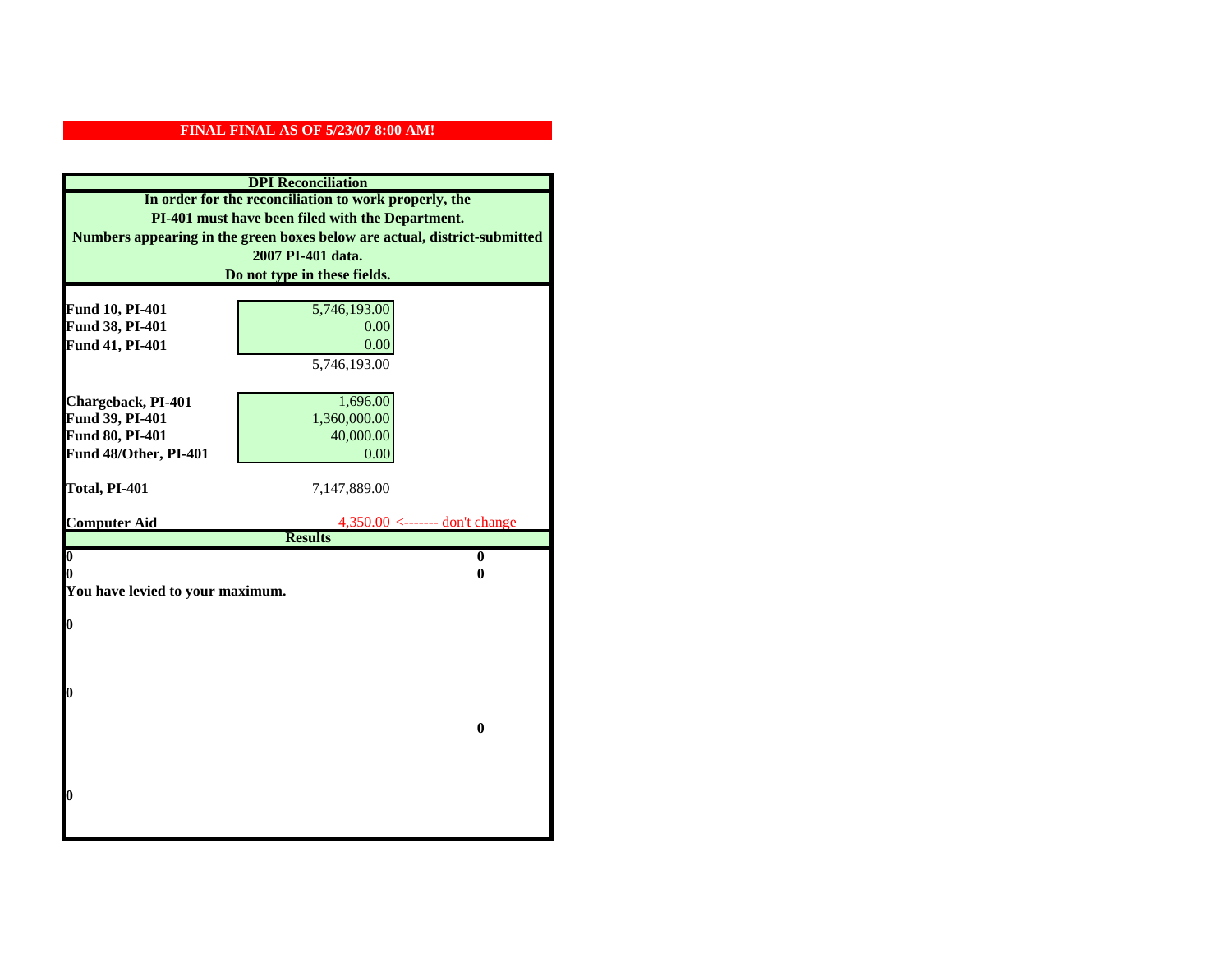| <b>District:</b> WINTER<br>$\bullet$ 6615                                                     |                | 06-07 Final Revenue Limit Worksheet - Using the Oct 15 Gen Aid Cert.                                                       |               |                              |
|-----------------------------------------------------------------------------------------------|----------------|----------------------------------------------------------------------------------------------------------------------------|---------------|------------------------------|
| <b>Updated on:</b><br>5/23/2007<br><b>Using Final 05-06 Rev Lim Data.</b>                     |                |                                                                                                                            |               |                              |
| <b>FINAL FINAL AS OF 5/23/07 8:00 AM!</b><br>Cells calculate after base levy entry.           |                | 1. 2005-2006 Base Revenue (Funds 10, 38, 41)                                                                               | (from left)   | 4,035,295                    |
| Line 1: 2005-2006 Base Revenue<br>4,035,295<br>$=$                                            |                | 2. Base Sept Membership Avg (03+.4ss, 04+.4ss, 05+.4ss/3)                                                                  | (from left)   | 428                          |
| Line 1 Amnt May Not Exceed Line 9 of Final 05-06 Revenue Limit Worksheet.                     |                | 3. 2005-2006 Base Revenue Per Member (Ln 1 / Ln2)                                                                          | (with cents)  | 9,428.26                     |
| 650,269<br>05-06 General Aid Certification (05-06 line 12)                                    |                | 4. 2006-2007 Per Member Increase $(A + B - C)$                                                                             |               | 256.93                       |
| 05-06 Computer Aid Received (Src 691)<br>597                                                  |                | A. Allowed Per Pupil Increase                                                                                              | 256.93        |                              |
| 05-06 Fnd 10 Levy Cert (05-06 ln 18, levy 10 Src 211)<br>3,403,286                            |                | B. Low Revenue Increase $(8400 - (3 + 4A))$ Not < 0                                                                        | 0.00          |                              |
| 05-06 Fnd 38 Levy Cert (05-06 In 14B, levy 38 Src 210)                                        |                | C. Low Rev Dist in CCDEB (Enter DPI Adjustment)                                                                            | 0.00          |                              |
| 05-06 Fnd 41 Levy Cert (05-06 In 14C, levy 41 Src 210)<br>+                                   | $\Omega$       | 5. 2006-07 Maximum Revenue / Memb (Ln 3 + Ln 4)                                                                            |               | 9,685.19                     |
| 05-06 Aid Penalty for Over Levy (05-06 bottom line)<br>18,857                                 |                | 6. Current Membership Avg (04+.4ss, 05+.4ss, 06+.4ss/3)                                                                    | (from left)   | 418                          |
|                                                                                               |                | 7. 2006-2007 Rev Limit, No Exemptions (Ln 5 x Ln 6)                                                                        | (rounded)     | 4,048,409                    |
| 05-06 Levy for 05-06 Non-Recurring Exemptions (In 10), Enter amnt used below.                 |                | 8. Total Recurring Exemptions (A+B+C+D+E)                                                                                  | (rounded)     | 93,306                       |
| 05-06 Non-Recurring Ref to Exceed Limit                                                       | $\overline{0}$ | Unused 2005-2006 Recurring Levy Authority                                                                                  |               |                              |
| 05-06 Declining Enrollment                                                                    | $\overline{0}$ | A. Prior Year Carryover (100% of Amnt Entered Above)                                                                       | $\Omega$      |                              |
| 05-06 Other Non-Recurring Exemption                                                           |                | B. Transfer of Service (if negative, include sign)                                                                         | 19,749        |                              |
|                                                                                               |                | C. Transfer of Territory (if negative, include sign)                                                                       |               |                              |
| September & Summer FTE Membership Averages                                                    |                | D. Federal Impact Aid Loss (2004-05 to 2005-06)                                                                            | 73,557        |                              |
| Count Ch. 220 Inter-District Resident Transfer Pupils @ 75%.                                  |                | E. Recurring Referenda to Exceed (If 06-07 is first year)                                                                  |               |                              |
| Line 2: Base Avg: $(03+.4ss)+(04+.4ss)+(05+.4ss)/3 =$<br>428                                  |                |                                                                                                                            |               |                              |
| 2003<br>2004<br>2005                                                                          |                |                                                                                                                            |               |                              |
| Summer fte:<br>11                                                                             |                | 9. 2006-2007 Limit with Recurring Exemptions (Ln 7 + Ln 8)                                                                 |               | 4, 141, 715                  |
| 3<br>3<br>4<br>% (40, 40, 40)                                                                 |                | 10. Total 2006-2007 Non-Recurring Exemptions $(A + B + C)$                                                                 |               | 77,482                       |
| 437<br>421<br>417<br>Sept fte:                                                                |                | A. Non-Recurring Referenda, to Exceed 2006-07 Limit                                                                        |               |                              |
| 441<br>424<br>420<br><b>Total fte</b>                                                         |                | B. Declining Enrollment Exemptn for 06-07 (from left)                                                                      | 77,482        |                              |
|                                                                                               |                | C. Other Non-Recurring Exemption                                                                                           |               |                              |
| Line 6: Curr Avg: $(04+.4ss)+(05+.4ss)+(06+.4ss)/3 =$<br>418I<br>2006<br>2004<br>2005         |                | 11.2006-07 Revenue Limit With All Exemptions (Ln $9 + \overline{\text{Ln }10}$ )<br>12. Oct 15 Cert of 2006-07 General Aid |               | 4,219,197<br>536,416         |
| 7<br>Summer fte:                                                                              |                | REMEMBER TO USE THE OCT 15 CERT WHEN SETTING THE LEVY.                                                                     |               |                              |
| 3<br>3<br>% (40, 40, 40)                                                                      |                | 13. Allowable Limited Revenue: (Line 11 - Line 12)                                                                         |               | 3,682,781                    |
| 421<br>417<br>409<br>Sept fte:                                                                |                | (10, 38, 41 Levies + Src 691. Src 691 is DOR Computer Aid.)                                                                |               |                              |
| 424<br>420<br>411<br><b>Total fte</b>                                                         |                | 14. Total Limited Revenue To Be Used (A+B+C)                                                                               | Not >line 13  | 3,682,781                    |
|                                                                                               |                | Entries Required Below: Amnts Needed by Purpose and Fund:                                                                  |               |                              |
| 77,482<br>Line 10B: Declining Enrollment Exemption =                                          |                | A. Gen Operations: Fnd 10 including Src 211 & Src 691                                                                      | 3,682,781     | (Proposed Fund 10)           |
|                                                                                               |                | B. Non-Referendum Debt (inside limit) Fnd 38 Src 211                                                                       | $\Omega$      | (to Budget Rpt)              |
| Average FTE Loss (Line $2 -$ Line 6, if $> 0$ )<br>10                                         |                | C. Capital Exp, Annual Meeting Approved: Fnd 41 Src 211                                                                    |               | (to Budget Rpt)              |
| $X = 0.75$<br>$=$                                                                             | 8              | 15. Total Revenue from Other Levies                                                                                        | $(A+B+C+D)$ : | 388,230                      |
| X (Line 5, Maximum 2006-2007 Revenue per Memb) =<br>9,685.19                                  |                | A. Referendum Apprvd Debt (Non Fund 38 Debt-Src 211)                                                                       | 293,000       |                              |
| 77,482<br>Non-Recurring Exemption Amount:                                                     |                | B. Community Services (Fnd 80 Src 211)                                                                                     | 94,179        | (to Budget Rpt)              |
|                                                                                               |                | C. Prior Year Levy Chargeback (Src 212)                                                                                    | 1,051         | (to Budget Rpt)              |
| 551<br>Line 17: State Aid for Exempt Computers =<br>Round to Dollar                           |                | D. Other Levy Revenue - Milwaukee & Kenosha Only<br>16. Total Levy + Src 691, "Proposed Levy"<br>(Ln 14 + Ln 15)           |               | (to Budget Rpt)              |
| Line 17 = A $X$ (Line 16 / C) (to 8 decimals)<br>Actual 2006 Property Values (mailed 10/3/06) |                | 17. Actual Src 691 (Vouchered Computer Aid)                                                                                | 551           | 4,071,011<br>(to Budget Rpt) |
| A. 2006 Exempt Computer Property Valuation<br>62,100<br>Required                              |                | 18. Fnd 10 Src 211 (Ln 14A - Ln 17), 2006-07 Budget                                                                        | 3,682,230     | (to Budget Rpt)              |
| B. 2006 TIF-Out Tax Apportionment Equalized Valuation<br>458,723,497                          |                | <b>Line 18</b> (not 14A) is the <b>Fund 10 Levy</b> certified by the Board.                                                |               |                              |
| C. 2006 TIF-Out Value plus Exempt Computers $(A + B)$<br>458,785,597                          |                | 19. Total All Fund Tax Levy $(14B + 14C + 15 + 18)$                                                                        |               | 4,070,460                    |
| Computer aid replaces a portion of proposed Fund 10 Levy                                      |                | Line $19 = \text{levy}$ to be apportioned = PI-401                                                                         | Levy Rate $=$ | 0.00887345                   |
| Src 691 = Computer Value X (Proposed Levy / (TIF-Out Val + Computer Value))                   |                | 20. Funds 38 & 39, Src 211 Total (Ln 14B + Ln 15A)                                                                         | 293,000       | (to Budget Rpt)              |
| Revised: May, 2007                                                                            |                | Worksheet is available at: www.dpi.wi.gov/sfs/worksheets.html or buddev.html                                               |               |                              |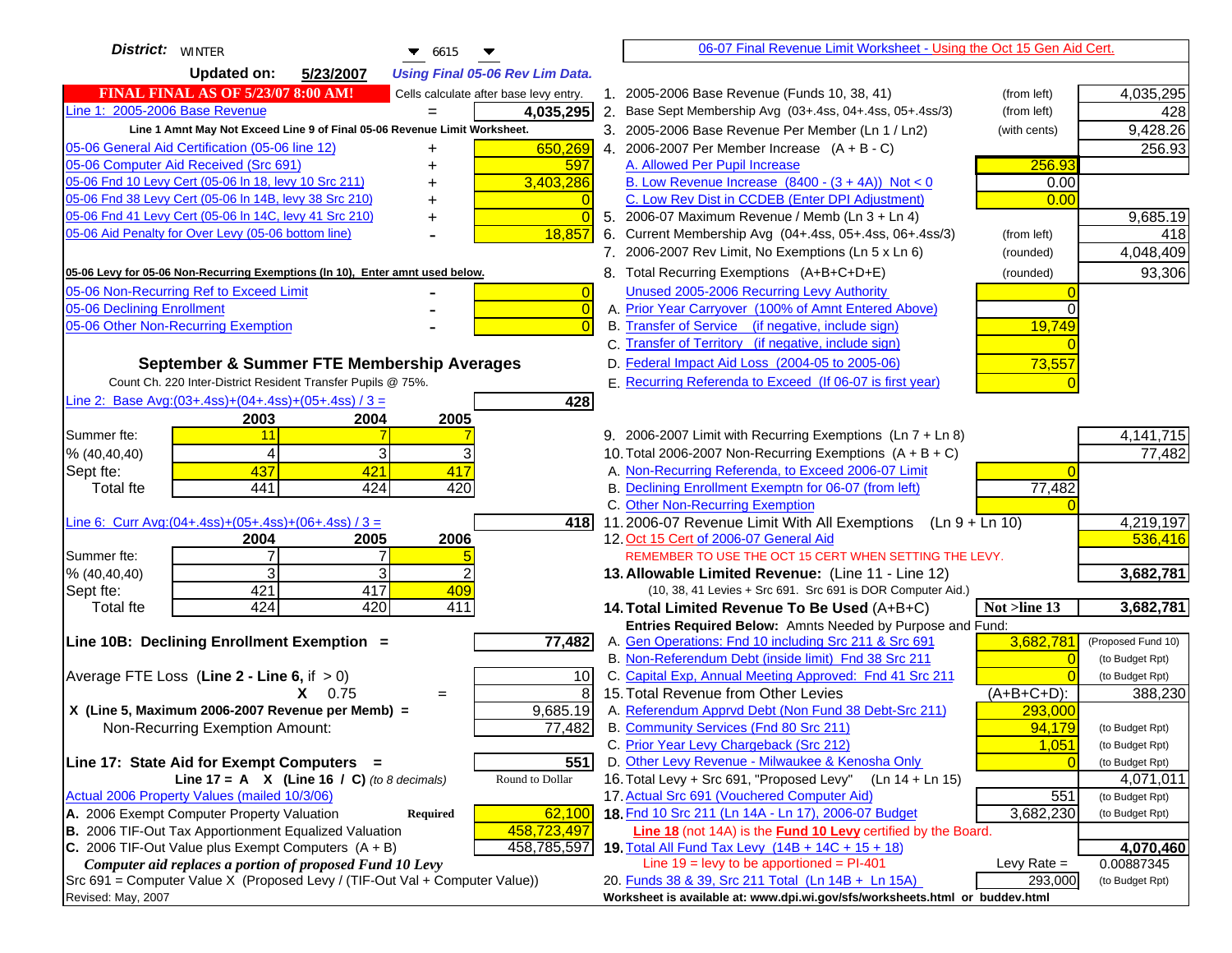| <b>DPI</b> Reconciliation                             |                                                                           |  |  |
|-------------------------------------------------------|---------------------------------------------------------------------------|--|--|
| In order for the reconciliation to work properly, the |                                                                           |  |  |
| PI-401 must have been filed with the Department.      |                                                                           |  |  |
|                                                       | Numbers appearing in the green boxes below are actual, district-submitted |  |  |
|                                                       | 2007 PI-401 data.                                                         |  |  |
|                                                       | Do not type in these fields.                                              |  |  |
|                                                       |                                                                           |  |  |
| Fund 10, PI-401                                       | 3,682,230.00                                                              |  |  |
| Fund 38, PI-401                                       | 0.00<br>0.00                                                              |  |  |
| Fund 41, PI-401                                       | 3,682,230.00                                                              |  |  |
|                                                       |                                                                           |  |  |
| Chargeback, PI-401                                    | 1,051.00                                                                  |  |  |
| Fund 39, PI-401                                       | 293,000.00                                                                |  |  |
| Fund 80, PI-401                                       | 94,179.00                                                                 |  |  |
| Fund 48/Other, PI-401                                 | 0.00                                                                      |  |  |
|                                                       |                                                                           |  |  |
| Total, PI-401                                         | 4,070,460.00                                                              |  |  |
|                                                       |                                                                           |  |  |
| <b>Computer Aid</b>                                   | $551.00$ <------- don't change<br><b>Results</b>                          |  |  |
| $\boldsymbol{0}$                                      | $\bf{0}$                                                                  |  |  |
| 0                                                     | 0                                                                         |  |  |
| You have levied to your maximum.                      |                                                                           |  |  |
|                                                       |                                                                           |  |  |
| $\bf{0}$                                              |                                                                           |  |  |
|                                                       |                                                                           |  |  |
|                                                       |                                                                           |  |  |
| 0                                                     |                                                                           |  |  |
|                                                       |                                                                           |  |  |
|                                                       | $\bf{0}$                                                                  |  |  |
|                                                       |                                                                           |  |  |
|                                                       |                                                                           |  |  |
|                                                       |                                                                           |  |  |
| 0                                                     |                                                                           |  |  |
|                                                       |                                                                           |  |  |
|                                                       |                                                                           |  |  |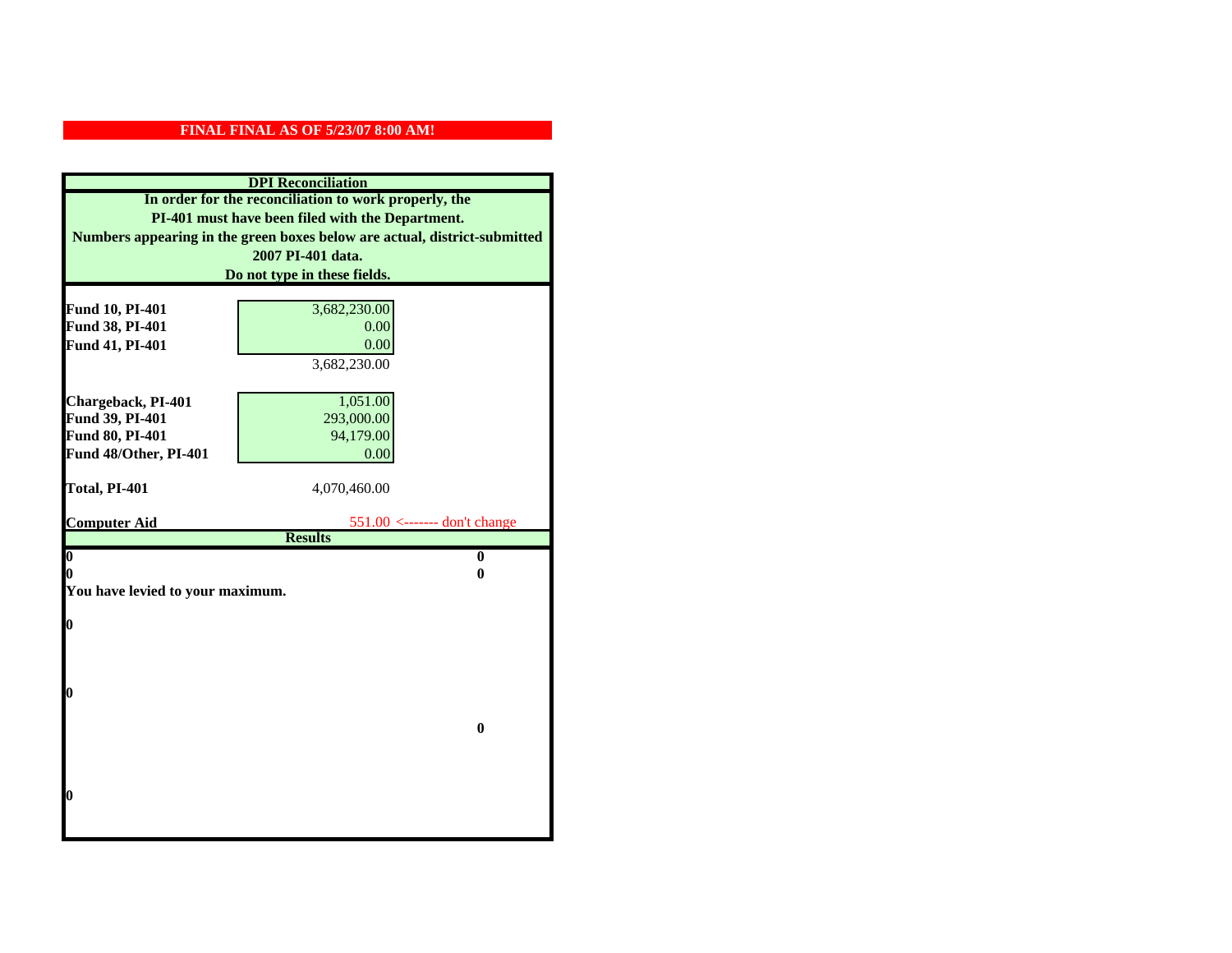| <b>District:</b>   WISCONSIN DELLS<br>6678                                          | 06-07 Final Revenue Limit Worksheet - Using the Oct 15 Gen Aid Cert.                                                             |                             |
|-------------------------------------------------------------------------------------|----------------------------------------------------------------------------------------------------------------------------------|-----------------------------|
| <b>Updated on:</b><br>5/23/2007<br><b>Using Final 05-06 Rev Lim Data.</b>           |                                                                                                                                  |                             |
| <b>FINAL FINAL AS OF 5/23/07 8:00 AM!</b><br>Cells calculate after base levy entry. | 1. 2005-2006 Base Revenue (Funds 10, 38, 41)<br>(from left)                                                                      | 13,685,144                  |
| Line 1: 2005-2006 Base Revenue<br>13,685,144                                        | 2. Base Sept Membership Avg (03+.4ss, 04+.4ss, 05+.4ss/3)<br>(from left)                                                         | 1,670                       |
| Line 1 Amnt May Not Exceed Line 9 of Final 05-06 Revenue Limit Worksheet.           | 3. 2005-2006 Base Revenue Per Member (Ln 1 / Ln2)<br>(with cents)                                                                | 8,194.70                    |
| 1,527,718<br>05-06 General Aid Certification (05-06 line 12)                        | 4. 2006-2007 Per Member Increase $(A + B - C)$                                                                                   | 256.93                      |
| +<br>05-06 Computer Aid Received (Src 691)<br>34,162                                | A. Allowed Per Pupil Increase<br>256.93                                                                                          |                             |
| 05-06 Fnd 10 Levy Cert (05-06 In 18, levy 10 Src 211)<br>12,262,559                 | B. Low Revenue Increase $(8400 - (3 + 4A))$ Not < 0<br>0.00                                                                      |                             |
| 05-06 Fnd 38 Levy Cert (05-06 In 14B, levy 38 Src 210)                              | C. Low Rev Dist in CCDEB (Enter DPI Adjustment)<br>0.00                                                                          |                             |
| 05-06 Fnd 41 Levy Cert (05-06 In 14C, levy 41 Src 210)<br>$\overline{0}$<br>+       | 5. 2006-07 Maximum Revenue / Memb (Ln 3 + Ln 4)                                                                                  | 8,451.63                    |
| 05-06 Aid Penalty for Over Levy (05-06 bottom line)                                 | Current Membership Avg (04+.4ss, 05+.4ss, 06+.4ss/3)<br>6.<br>(from left)                                                        | 1,670                       |
|                                                                                     | 7. 2006-2007 Rev Limit, No Exemptions (Ln 5 x Ln 6)<br>(rounded)                                                                 | 14,114,222                  |
| 05-06 Levy for 05-06 Non-Recurring Exemptions (In 10), Enter amnt used below.       | 8. Total Recurring Exemptions (A+B+C+D+E)<br>(rounded)                                                                           | 134,398                     |
| 05-06 Non-Recurring Ref to Exceed Limit<br>$\overline{0}$                           | Unused 2005-2006 Recurring Levy Authority                                                                                        |                             |
| 05-06 Declining Enrollment<br>139,295                                               | A. Prior Year Carryover (100% of Amnt Entered Above)                                                                             | $\Omega$                    |
| 05-06 Other Non-Recurring Exemption                                                 | B. Transfer of Service (if negative, include sign)<br>72,697                                                                     |                             |
|                                                                                     | C. Transfer of Territory (if negative, include sign)                                                                             |                             |
| September & Summer FTE Membership Averages                                          | D. Federal Impact Aid Loss (2004-05 to 2005-06)<br>61,701                                                                        |                             |
| Count Ch. 220 Inter-District Resident Transfer Pupils @ 75%.                        | E. Recurring Referenda to Exceed (If 06-07 is first year)                                                                        |                             |
| Line 2: Base Avg: (03+.4ss) + (04+.4ss) + (05+.4ss) / 3 =<br>1,670                  |                                                                                                                                  |                             |
| 2003<br>2004<br>2005                                                                |                                                                                                                                  |                             |
| Summer fte:                                                                         | 9. 2006-2007 Limit with Recurring Exemptions (Ln 7 + Ln 8)                                                                       | 14,248,620                  |
| 2<br>4<br>% (40, 40, 40)                                                            | 10. Total 2006-2007 Non-Recurring Exemptions $(A + B + C)$                                                                       |                             |
| 1,678<br>1,668<br>1,656<br>Sept fte:                                                | A. Non-Recurring Referenda, to Exceed 2006-07 Limit                                                                              |                             |
| 1,672<br>Total fte<br>1,680<br>1,659                                                | B. Declining Enrollment Exemptn for 06-07 (from left)                                                                            |                             |
|                                                                                     | C. Other Non-Recurring Exemption                                                                                                 |                             |
| Line 6: Curr Avg: $(04+.4ss)+(05+.4ss)+(06+.4ss)/3 =$<br>1,670                      | 11.2006-07 Revenue Limit With All Exemptions (Ln $9 + \overline{\text{Ln }10}$ )                                                 | 14,248,620                  |
| 2005<br>2006<br>2004                                                                | 12. Oct 15 Cert of 2006-07 General Aid                                                                                           | 1,297,574                   |
| 9<br>Summer fte:<br>8<br>17                                                         | REMEMBER TO USE THE OCT 15 CERT WHEN SETTING THE LEVY.                                                                           |                             |
| 3<br>% (40, 40, 40)<br>4                                                            | 13. Allowable Limited Revenue: (Line 11 - Line 12)                                                                               | 12,951,046                  |
| 1,656<br>1,668<br>1,672<br>Sept fte:                                                | (10, 38, 41 Levies + Src 691. Src 691 is DOR Computer Aid.)                                                                      |                             |
| 1,672<br>1,659<br>1,679<br><b>Total fte</b>                                         | 14. Total Limited Revenue To Be Used (A+B+C)<br>Not >line 13                                                                     | 12,951,046                  |
| Line 10B: Declining Enrollment Exemption =                                          | Entries Required Below: Amnts Needed by Purpose and Fund:<br>12,951,046<br>A. Gen Operations: Fnd 10 including Src 211 & Src 691 | (Proposed Fund 10)          |
|                                                                                     | B. Non-Referendum Debt (inside limit) Fnd 38 Src 211                                                                             | (to Budget Rpt)<br>$\Omega$ |
| Average FTE Loss (Line $2 -$ Line 6, if $> 0$ )                                     | C. Capital Exp, Annual Meeting Approved: Fnd 41 Src 211                                                                          | (to Budget Rpt)             |
| $X = 0.75$<br>$=$                                                                   | 15. Total Revenue from Other Levies<br>$(A+B+C+D)$ :                                                                             | 1,593,152                   |
| X (Line 5, Maximum 2006-2007 Revenue per Memb) =                                    | A. Referendum Apprvd Debt (Non Fund 38 Debt-Src 211)<br>1,588,610                                                                |                             |
| Non-Recurring Exemption Amount:                                                     | B. Community Services (Fnd 80 Src 211)                                                                                           | (to Budget Rpt)             |
|                                                                                     | C. Prior Year Levy Chargeback (Src 212)<br>4,542                                                                                 | (to Budget Rpt)             |
| Line 17: State Aid for Exempt Computers =<br>28,688                                 | D. Other Levy Revenue - Milwaukee & Kenosha Only                                                                                 | (to Budget Rpt)             |
| Line 17 = A $X$ (Line 16 / C) (to 8 decimals)<br>Round to Dollar                    | 16. Total Levy + Src 691, "Proposed Levy"<br>(Ln 14 + Ln 15)                                                                     | 14,544,198                  |
| Actual 2006 Property Values (mailed 10/3/06)                                        | 17. Actual Src 691 (Vouchered Computer Aid)<br>28,688                                                                            | (to Budget Rpt)             |
| A. 2006 Exempt Computer Property Valuation<br>4,214,100<br><b>Required</b>          | 18. Fnd 10 Src 211 (Ln 14A - Ln 17), 2006-07 Budget<br>12,922,358                                                                | (to Budget Rpt)             |
| B. 2006 TIF-Out Tax Apportionment Equalized Valuation<br>2,132,235,569              | <b>Line 18</b> (not 14A) is the <b>Fund 10 Levy</b> certified by the Board.                                                      |                             |
| C. 2006 TIF-Out Value plus Exempt Computers $(A + B)$<br>2,136,449,669              | 19. Total All Fund Tax Levy (14B + 14C + 15 + 18)                                                                                | 14,515,510                  |
| Computer aid replaces a portion of proposed Fund 10 Levy                            | Line $19$ = levy to be apportioned = PI-401<br>Levy Rate $=$                                                                     | 0.00680765                  |
| Src 691 = Computer Value X (Proposed Levy / (TIF-Out Val + Computer Value))         | 1,588,610<br>20. Funds 38 & 39, Src 211 Total (Ln 14B + Ln 15A)                                                                  | (to Budget Rpt)             |
| Revised: May, 2007                                                                  | Worksheet is available at: www.dpi.wi.gov/sfs/worksheets.html or buddev.html                                                     |                             |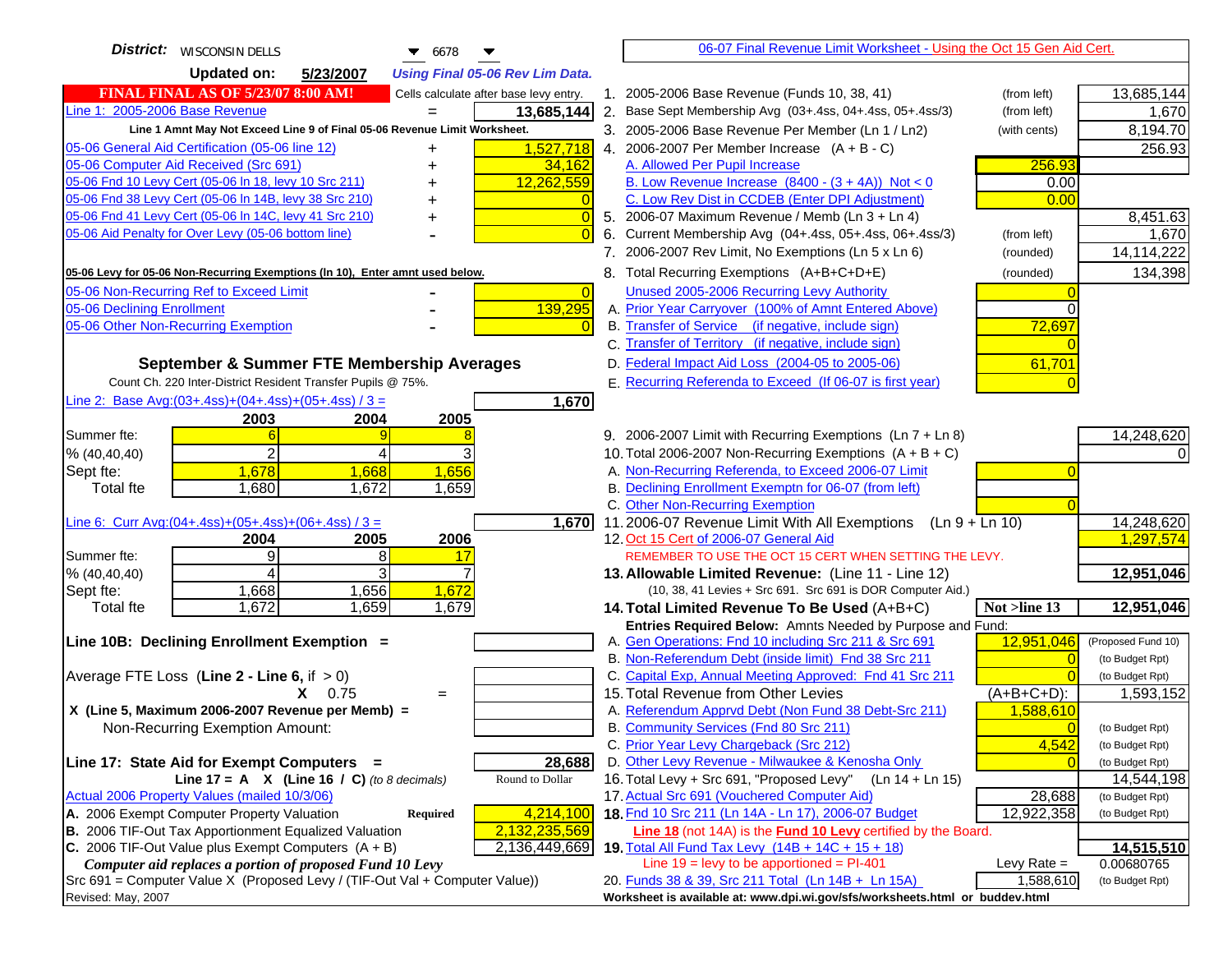| <b>DPI</b> Reconciliation                             |                                                                           |  |  |
|-------------------------------------------------------|---------------------------------------------------------------------------|--|--|
| In order for the reconciliation to work properly, the |                                                                           |  |  |
|                                                       | PI-401 must have been filed with the Department.                          |  |  |
|                                                       | Numbers appearing in the green boxes below are actual, district-submitted |  |  |
|                                                       | 2007 PI-401 data.                                                         |  |  |
|                                                       | Do not type in these fields.                                              |  |  |
|                                                       |                                                                           |  |  |
| Fund 10, PI-401<br>Fund 38, PI-401                    | 12,922,358.00<br>0.00                                                     |  |  |
| Fund 41, PI-401                                       | 0.00                                                                      |  |  |
|                                                       | 12,922,358.00                                                             |  |  |
|                                                       |                                                                           |  |  |
| Chargeback, PI-401                                    | 4,542.00                                                                  |  |  |
| Fund 39, PI-401                                       | 1,588,610.00                                                              |  |  |
| Fund 80, PI-401                                       | 0.00                                                                      |  |  |
| Fund 48/Other, PI-401                                 | 0.00                                                                      |  |  |
|                                                       |                                                                           |  |  |
| Total, PI-401                                         | 14,515,510.00                                                             |  |  |
|                                                       |                                                                           |  |  |
| <b>Computer Aid</b>                                   | $28,688.00 \le$ ------- don't change                                      |  |  |
|                                                       | <b>Results</b><br>$\mathbf{0}$                                            |  |  |
| $\boldsymbol{0}$<br>0                                 | 0                                                                         |  |  |
| You have levied to your maximum.                      |                                                                           |  |  |
|                                                       |                                                                           |  |  |
| $\bf{0}$                                              |                                                                           |  |  |
|                                                       |                                                                           |  |  |
|                                                       |                                                                           |  |  |
|                                                       |                                                                           |  |  |
| 0                                                     |                                                                           |  |  |
|                                                       |                                                                           |  |  |
|                                                       | $\bf{0}$                                                                  |  |  |
|                                                       |                                                                           |  |  |
|                                                       |                                                                           |  |  |
| 0                                                     |                                                                           |  |  |
|                                                       |                                                                           |  |  |
|                                                       |                                                                           |  |  |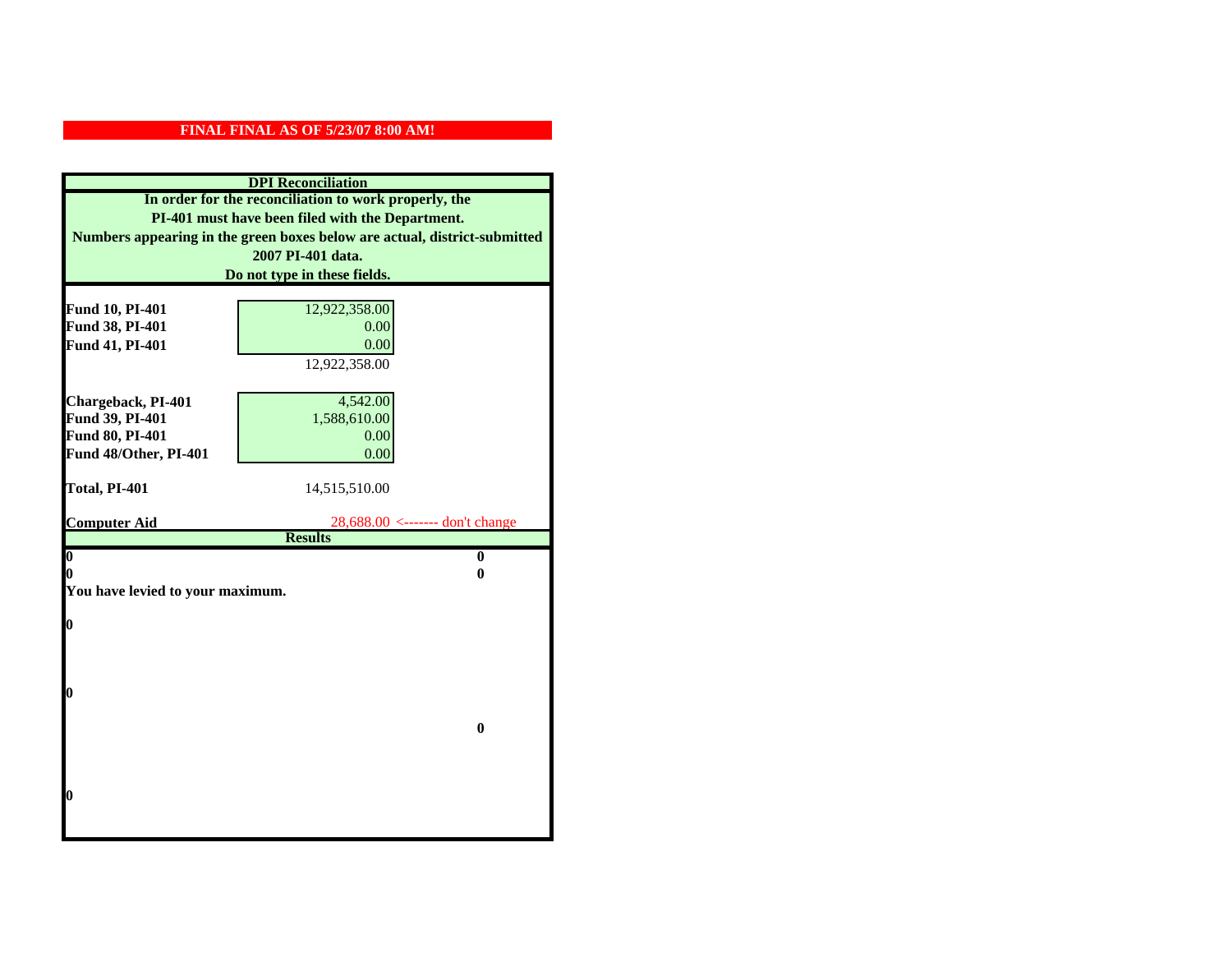| <b>District:</b>   WISCONSIN HEIGHTS<br>469                                                   | 06-07 Final Revenue Limit Worksheet - Using the Oct 15 Gen Aid Cert.                                         |                        |
|-----------------------------------------------------------------------------------------------|--------------------------------------------------------------------------------------------------------------|------------------------|
| <b>Updated on:</b><br>5/23/2007<br><b>Using Final 05-06 Rev Lim Data.</b>                     |                                                                                                              |                        |
| <b>FINAL FINAL AS OF 5/23/07 8:00 AM!</b><br>Cells calculate after base levy entry.           | 1. 2005-2006 Base Revenue (Funds 10, 38, 41)<br>(from left)                                                  | 9,122,819              |
| Line 1: 2005-2006 Base Revenue<br>9,122,819<br>$=$                                            | 2. Base Sept Membership Avg (03+.4ss, 04+.4ss, 05+.4ss/3)<br>(from left)                                     | 1,036                  |
| Line 1 Amnt May Not Exceed Line 9 of Final 05-06 Revenue Limit Worksheet.                     | 3. 2005-2006 Base Revenue Per Member (Ln 1 / Ln2)<br>(with cents)                                            | 8,805.81               |
| 5,245,138<br>05-06 General Aid Certification (05-06 line 12)<br>+                             | 4. 2006-2007 Per Member Increase $(A + B - C)$                                                               | 256.93                 |
| 05-06 Computer Aid Received (Src 691)<br>15,985                                               | A. Allowed Per Pupil Increase<br>256.93                                                                      |                        |
| 05-06 Fnd 10 Levy Cert (05-06 ln 18, levy 10 Src 211)<br>4,163,507                            | B. Low Revenue Increase $(8400 - (3 + 4A))$ Not < 0<br>0.00                                                  |                        |
| 05-06 Fnd 38 Levy Cert (05-06 In 14B, levy 38 Src 210)<br>15,198                              | C. Low Rev Dist in CCDEB (Enter DPI Adjustment)<br>0.00                                                      |                        |
| 05-06 Fnd 41 Levy Cert (05-06 In 14C, levy 41 Src 210)<br>+                                   | 5. 2006-07 Maximum Revenue / Memb (Ln 3 + Ln 4)                                                              | 9,062.74               |
| 05-06 Aid Penalty for Over Levy (05-06 bottom line)                                           | 6. Current Membership Avg (04+.4ss, 05+.4ss, 06+.4ss/3)<br>(from left)                                       | 991                    |
|                                                                                               | 7. 2006-2007 Rev Limit, No Exemptions (Ln 5 x Ln 6)<br>(rounded)                                             | 8,981,175              |
| 05-06 Levy for 05-06 Non-Recurring Exemptions (In 10), Enter amnt used below.                 | 8. Total Recurring Exemptions (A+B+C+D+E)<br>(rounded)                                                       |                        |
| 05-06 Non-Recurring Ref to Exceed Limit<br>$\overline{0}$                                     | Unused 2005-2006 Recurring Levy Authority                                                                    |                        |
| 317,009<br>05-06 Declining Enrollment                                                         | A. Prior Year Carryover (100% of Amnt Entered Above)                                                         |                        |
| 05-06 Other Non-Recurring Exemption                                                           | B. Transfer of Service (if negative, include sign)                                                           |                        |
|                                                                                               | C. Transfer of Territory (if negative, include sign)                                                         |                        |
| September & Summer FTE Membership Averages                                                    | D. Federal Impact Aid Loss (2004-05 to 2005-06)                                                              |                        |
| Count Ch. 220 Inter-District Resident Transfer Pupils @ 75%.                                  | E. Recurring Referenda to Exceed (If 06-07 is first year)                                                    |                        |
| Line 2: Base Avg: $(03+.4ss)+(04+.4ss)+(05+.4ss)/3 =$<br>1,036                                |                                                                                                              |                        |
| 2003<br>2004<br>2005                                                                          |                                                                                                              |                        |
| Summer fte:<br>13<br>14<br>14                                                                 | 9. 2006-2007 Limit with Recurring Exemptions (Ln 7 + Ln 8)                                                   | 8,981,175              |
| 5<br>6<br>6<br>% (40, 40, 40)                                                                 | 10. Total 2006-2007 Non-Recurring Exemptions $(A + B + C)$                                                   | 308,133                |
| 1,075<br>1,026<br>989<br>Sept fte:                                                            | A. Non-Recurring Referenda, to Exceed 2006-07 Limit                                                          |                        |
| <b>Total fte</b><br>1,080<br>995<br>1,032                                                     | B. Declining Enrollment Exemptn for 06-07 (from left)<br>308,133                                             |                        |
|                                                                                               | C. Other Non-Recurring Exemption                                                                             |                        |
| Line 6: Curr Avg: $(04+.4ss)+(05+.4ss)+(06+.4ss)/3=$<br>991                                   | 11.2006-07 Revenue Limit With All Exemptions (Ln 9 + Ln 10)                                                  | 9,289,308<br>4,871,219 |
| 2006<br>2004<br>2005<br>14<br>Summer fte:<br>14<br>13                                         | 12. Oct 15 Cert of 2006-07 General Aid<br>REMEMBER TO USE THE OCT 15 CERT WHEN SETTING THE LEVY.             |                        |
| 6<br>% (40, 40, 40)<br>6                                                                      | 13. Allowable Limited Revenue: (Line 11 - Line 12)                                                           | 4,418,089              |
| 989<br>942<br>1,026<br>Sept fte:                                                              | (10, 38, 41 Levies + Src 691. Src 691 is DOR Computer Aid.)                                                  |                        |
| 1,032<br>995<br>947<br><b>Total fte</b>                                                       | 14. Total Limited Revenue To Be Used (A+B+C)<br>Not >line 13                                                 | 4,418,089              |
|                                                                                               | Entries Required Below: Amnts Needed by Purpose and Fund:                                                    |                        |
| 308,133<br>Line 10B: Declining Enrollment Exemption =                                         | 4,371,587<br>A. Gen Operations: Fnd 10 including Src 211 & Src 691                                           | (Proposed Fund 10)     |
|                                                                                               | B. Non-Referendum Debt (inside limit) Fnd 38 Src 211<br>46,501                                               | (to Budget Rpt)        |
| Average FTE Loss (Line $2 -$ Line 6, if $> 0$ )<br>45                                         | C. Capital Exp, Annual Meeting Approved: Fnd 41 Src 211                                                      | (to Budget Rpt)        |
| 34<br>$X = 0.75$<br>$=$                                                                       | 15. Total Revenue from Other Levies<br>(A+B+C+D):                                                            | 824,312                |
| X (Line 5, Maximum 2006-2007 Revenue per Memb) =<br>9,062.74                                  | A. Referendum Apprvd Debt (Non Fund 38 Debt-Src 211)<br>824,312                                              |                        |
| 308,133<br>Non-Recurring Exemption Amount:                                                    | B. Community Services (Fnd 80 Src 211)                                                                       | (to Budget Rpt)        |
|                                                                                               | C. Prior Year Levy Chargeback (Src 212)<br>$\overline{0}$                                                    | (to Budget Rpt)        |
| 10,269<br>Line 17: State Aid for Exempt Computers =                                           | D. Other Levy Revenue - Milwaukee & Kenosha Only                                                             | (to Budget Rpt)        |
| Round to Dollar<br>Line 17 = A $X$ (Line 16 / C) (to 8 decimals)                              | 16. Total Levy + Src 691, "Proposed Levy"<br>$(Ln 14 + Ln 15)$                                               | 5,242,401              |
| Actual 2006 Property Values (mailed 10/3/06)<br>A. 2006 Exempt Computer Property Valuation    | 17. Actual Src 691 (Vouchered Computer Aid)<br>10,269<br>18. Fnd 10 Src 211 (Ln 14A - Ln 17), 2006-07 Budget | (to Budget Rpt)        |
| 1,138,200<br>Required<br>B. 2006 TIF-Out Tax Apportionment Equalized Valuation<br>579,931,666 | 4,361,318<br><b>Line 18</b> (not 14A) is the <b>Fund 10 Levy</b> certified by the Board.                     | (to Budget Rpt)        |
| C. 2006 TIF-Out Value plus Exempt Computers $(A + B)$<br>581,069,866                          | 19. Total All Fund Tax Levy $(14B + 14C + 15 + 18)$                                                          | 5,232,132              |
| Computer aid replaces a portion of proposed Fund 10 Levy                                      | Line $19 = \text{levy}$ to be apportioned = PI-401<br>Levy Rate $=$                                          | 0.00902198             |
| Src 691 = Computer Value X (Proposed Levy / (TIF-Out Val + Computer Value))                   | 20. Funds 38 & 39, Src 211 Total (Ln 14B + Ln 15A)<br>870,814                                                | (to Budget Rpt)        |
| Revised: May, 2007                                                                            | Worksheet is available at: www.dpi.wi.gov/sfs/worksheets.html or buddev.html                                 |                        |
|                                                                                               |                                                                                                              |                        |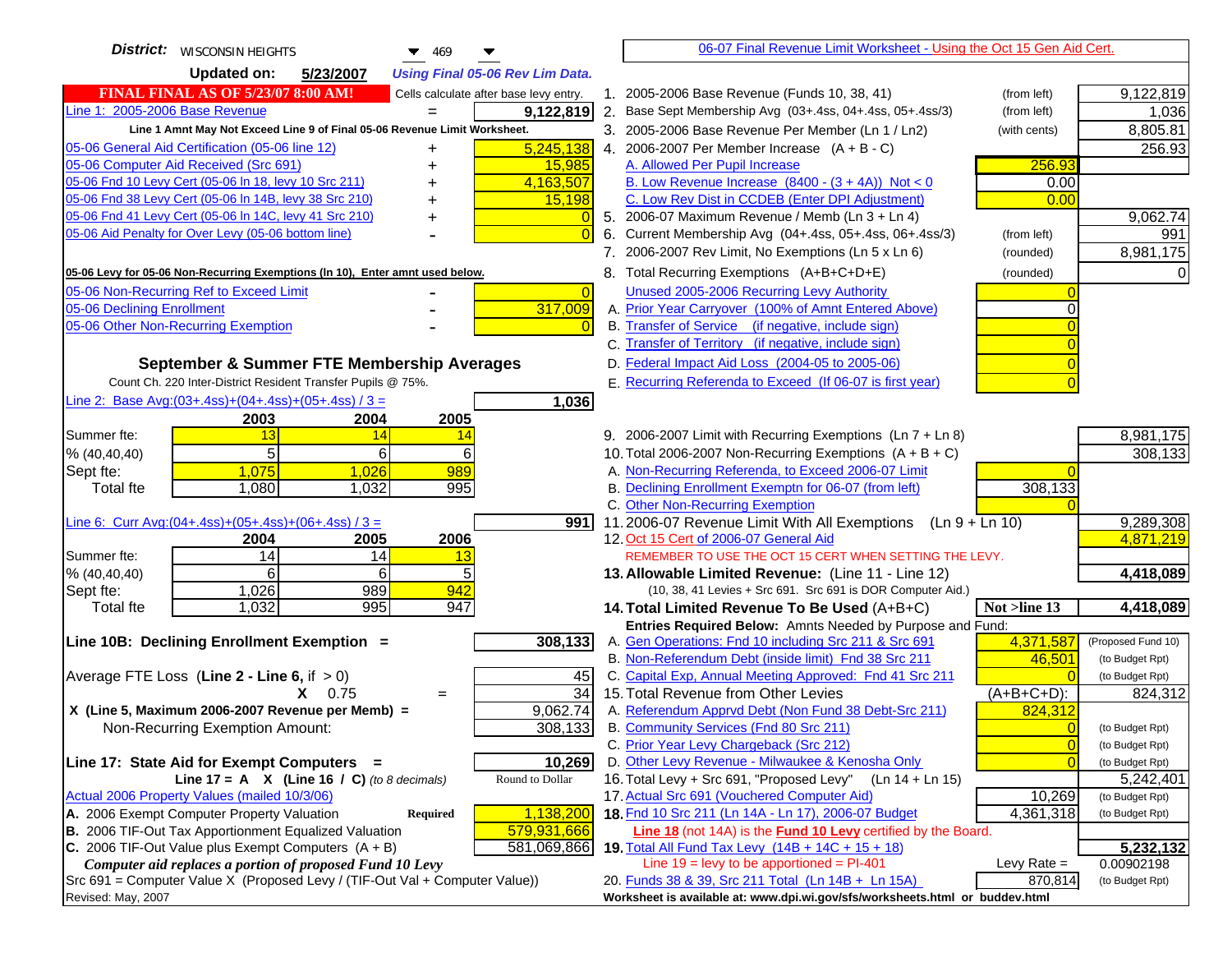|                                                                           | <b>DPI</b> Reconciliation            |
|---------------------------------------------------------------------------|--------------------------------------|
| In order for the reconciliation to work properly, the                     |                                      |
| PI-401 must have been filed with the Department.                          |                                      |
| Numbers appearing in the green boxes below are actual, district-submitted |                                      |
|                                                                           | 2007 PI-401 data.                    |
|                                                                           | Do not type in these fields.         |
|                                                                           |                                      |
| Fund 10, PI-401                                                           | 4,361,318.27                         |
| Fund 38, PI-401                                                           | 46,501.49                            |
| Fund 41, PI-401                                                           | 0.00                                 |
|                                                                           | 4,407,819.76                         |
|                                                                           |                                      |
| Chargeback, PI-401                                                        | 0.00                                 |
| Fund 39, PI-401                                                           | 824,312.37                           |
| Fund 80, PI-401                                                           | 0.00                                 |
| Fund 48/Other, PI-401                                                     | 0.00                                 |
| Total, PI-401                                                             | 5, 232, 132. 13                      |
|                                                                           |                                      |
| <b>Computer Aid</b>                                                       | $10,269.00 \le$ ------- don't change |
|                                                                           | <b>Results</b>                       |
| 0                                                                         | $\bf{0}$                             |
| You have underlevied by:                                                  | 0                                    |
| 0                                                                         |                                      |
| 0                                                                         |                                      |
|                                                                           |                                      |
|                                                                           |                                      |
|                                                                           |                                      |
| 0                                                                         |                                      |
|                                                                           |                                      |
|                                                                           | 0                                    |
|                                                                           |                                      |
|                                                                           |                                      |
| Because your underlevy is less than your non-                             |                                      |
| recurring exemptions, there is no carryover.                              |                                      |
|                                                                           |                                      |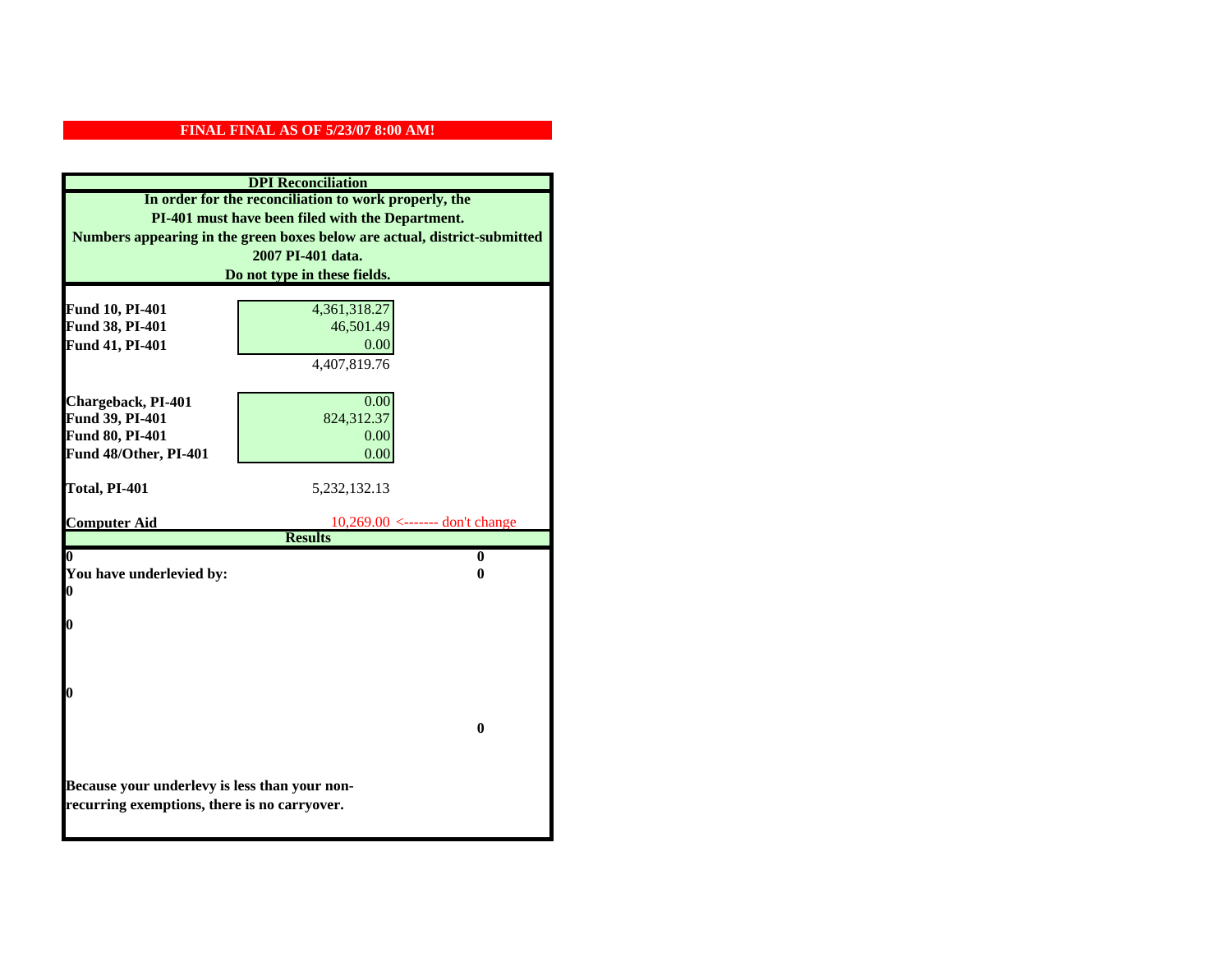| <b>District:</b>   WISCONSIN RAPIDS<br>$\bullet$ 6685                                                                                   | 06-07 Final Revenue Limit Worksheet - Using the Oct 15 Gen Aid Cert.                                                               |                               |
|-----------------------------------------------------------------------------------------------------------------------------------------|------------------------------------------------------------------------------------------------------------------------------------|-------------------------------|
| <b>Updated on:</b><br>5/23/2007<br><b>Using Final 05-06 Rev Lim Data.</b>                                                               |                                                                                                                                    |                               |
| <b>FINAL FINAL AS OF 5/23/07 8:00 AM!</b><br>Cells calculate after base levy entry.                                                     | 1. 2005-2006 Base Revenue (Funds 10, 38, 41)<br>(from left)                                                                        | 48,015,774                    |
| Line 1: 2005-2006 Base Revenue<br>48,015,774                                                                                            | 2. Base Sept Membership Avg (03+.4ss, 04+.4ss, 05+.4ss/3)<br>(from left)                                                           | 5,750                         |
| Line 1 Amnt May Not Exceed Line 9 of Final 05-06 Revenue Limit Worksheet.                                                               | 3. 2005-2006 Base Revenue Per Member (Ln 1 / Ln2)<br>(with cents)                                                                  | 8,350.57                      |
| 35,229,773<br>05-06 General Aid Certification (05-06 line 12)                                                                           | 4. 2006-2007 Per Member Increase $(A + B - C)$                                                                                     | 256.93                        |
| +<br>05-06 Computer Aid Received (Src 691)<br>183,310                                                                                   | A. Allowed Per Pupil Increase<br>256.93                                                                                            |                               |
| 05-06 Fnd 10 Levy Cert (05-06 ln 18, levy 10 Src 211)<br>12,611,034                                                                     | B. Low Revenue Increase $(8400 - (3 + 4A))$ Not < 0<br>0.00                                                                        |                               |
| 05-06 Fnd 38 Levy Cert (05-06 In 14B, levy 38 Src 210)                                                                                  | C. Low Rev Dist in CCDEB (Enter DPI Adjustment)<br>0.00                                                                            |                               |
| 05-06 Fnd 41 Levy Cert (05-06 In 14C, levy 41 Src 210)<br>$\overline{0}$                                                                | 5. 2006-07 Maximum Revenue / Memb (Ln 3 + Ln 4)                                                                                    | 8,607.50                      |
| 05-06 Aid Penalty for Over Levy (05-06 bottom line)<br>8,343                                                                            | 6. Current Membership Avg (04+.4ss, 05+.4ss, 06+.4ss/3)<br>(from left)                                                             | 5,780                         |
|                                                                                                                                         | 7. 2006-2007 Rev Limit, No Exemptions (Ln 5 x Ln 6)<br>(rounded)                                                                   | 49,751,350                    |
| 05-06 Levy for 05-06 Non-Recurring Exemptions (In 10), Enter amnt used below.                                                           | 8. Total Recurring Exemptions (A+B+C+D+E)<br>(rounded)                                                                             | 103,868                       |
| 05-06 Non-Recurring Ref to Exceed Limit                                                                                                 | Unused 2005-2006 Recurring Levy Authority<br>$\overline{0}$                                                                        |                               |
| 05-06 Declining Enrollment                                                                                                              | $\overline{0}$<br>A. Prior Year Carryover (100% of Amnt Entered Above)                                                             |                               |
| 05-06 Other Non-Recurring Exemption<br>$\Omega$                                                                                         | B. Transfer of Service (if negative, include sign)<br>103,868                                                                      |                               |
|                                                                                                                                         | C. Transfer of Territory (if negative, include sign)                                                                               |                               |
| September & Summer FTE Membership Averages                                                                                              | D. Federal Impact Aid Loss (2004-05 to 2005-06)                                                                                    |                               |
| Count Ch. 220 Inter-District Resident Transfer Pupils @ 75%.                                                                            | E. Recurring Referenda to Exceed (If 06-07 is first year)                                                                          |                               |
| Line 2: Base Avg: $(03+.4ss)+(04+.4ss)+(05+.4ss)/3 =$<br>5,750                                                                          |                                                                                                                                    |                               |
| 2003<br>2004<br>2005                                                                                                                    |                                                                                                                                    |                               |
| 112<br>Summer fte:<br>105<br>107                                                                                                        | 9. 2006-2007 Limit with Recurring Exemptions (Ln 7 + Ln 8)                                                                         | 49,855,218                    |
| 45<br>42<br>43<br>% (40, 40, 40)                                                                                                        | 10. Total 2006-2007 Non-Recurring Exemptions $(A + B + C)$                                                                         | 1,142,000                     |
| 5,748<br>5,656<br>Sept fte:<br>5,717                                                                                                    | A. Non-Recurring Referenda, to Exceed 2006-07 Limit<br>1,142,000                                                                   |                               |
| 5,759<br>5,791<br><b>Total fte</b><br>5,701                                                                                             | B. Declining Enrollment Exemptn for 06-07 (from left)                                                                              |                               |
|                                                                                                                                         | C. Other Non-Recurring Exemption                                                                                                   |                               |
| 5,780<br>Line 6: Curr Avg: $(04+.4ss)+(05+.4ss)+(06+.4ss)/3=$                                                                           | 11.2006-07 Revenue Limit With All Exemptions (Ln $9 + \overline{\text{Ln }10}$ )                                                   | 50,997,218                    |
| 2004<br>2005<br>2006                                                                                                                    | 12. Oct 15 Cert of 2006-07 General Aid                                                                                             | 37,114,433                    |
| 105<br>107<br>Summer fte:<br>101                                                                                                        | REMEMBER TO USE THE OCT 15 CERT WHEN SETTING THE LEVY.                                                                             |                               |
| 42<br>43<br>40<br>% (40, 40, 40)                                                                                                        | 13. Allowable Limited Revenue: (Line 11 - Line 12)                                                                                 | 13,882,785                    |
| 5,717<br>5,748<br>5,749<br>Sept fte:<br>5,759<br>$\overline{5,791}$<br>5,789<br><b>Total fte</b>                                        | (10, 38, 41 Levies + Src 691. Src 691 is DOR Computer Aid.)<br>14. Total Limited Revenue To Be Used (A+B+C)<br>Not >line 13        | 13,874,178                    |
|                                                                                                                                         | Entries Required Below: Amnts Needed by Purpose and Fund:                                                                          |                               |
| Line 10B: Declining Enrollment Exemption =                                                                                              | A. Gen Operations: Fnd 10 including Src 211 & Src 691<br>13,874,178                                                                | (Proposed Fund 10)            |
|                                                                                                                                         | B. Non-Referendum Debt (inside limit) Fnd 38 Src 211<br>$\Omega$                                                                   | (to Budget Rpt)               |
| Average FTE Loss (Line $2 -$ Line 6, if $> 0$ )                                                                                         | C. Capital Exp, Annual Meeting Approved: Fnd 41 Src 211                                                                            | (to Budget Rpt)               |
| $X = 0.75$<br>$=$                                                                                                                       | 15. Total Revenue from Other Levies<br>$(A+B+C+D)$ :                                                                               | 2,854,883                     |
| X (Line 5, Maximum 2006-2007 Revenue per Memb) =                                                                                        | A. Referendum Apprvd Debt (Non Fund 38 Debt-Src 211)<br>2,445,000                                                                  |                               |
| Non-Recurring Exemption Amount:                                                                                                         | B. Community Services (Fnd 80 Src 211)<br>404,392                                                                                  | (to Budget Rpt)               |
|                                                                                                                                         | C. Prior Year Levy Chargeback (Src 212)<br>5,491                                                                                   | (to Budget Rpt)               |
| Line 17: State Aid for Exempt Computers =<br>166,025                                                                                    | D. Other Levy Revenue - Milwaukee & Kenosha Only                                                                                   | (to Budget Rpt)               |
| Line 17 = A $X$ (Line 16 / C) (to 8 decimals)<br>Round to Dollar                                                                        | 16. Total Levy + Src 691, "Proposed Levy"<br>$(Ln 14 + Ln 15)$                                                                     | 16,729,061                    |
| Actual 2006 Property Values (mailed 10/3/06)                                                                                            | 17. Actual Src 691 (Vouchered Computer Aid)<br>166,025                                                                             | (to Budget Rpt)               |
| A. 2006 Exempt Computer Property Valuation<br>20,440,500<br>Required                                                                    | 18. Fnd 10 Src 211 (Ln 14A - Ln 17), 2006-07 Budget<br>13,708,153                                                                  | (to Budget Rpt)               |
| B. 2006 TIF-Out Tax Apportionment Equalized Valuation<br>2,039,191,109                                                                  | <b>Line 18</b> (not 14A) is the <b>Fund 10 Levy</b> certified by the Board.                                                        |                               |
| C. 2006 TIF-Out Value plus Exempt Computers $(A + B)$<br>2,059,631,609                                                                  | 19. Total All Fund Tax Levy (14B + 14C + 15 + 18)                                                                                  | 16,563,036                    |
| Computer aid replaces a portion of proposed Fund 10 Levy<br>Src 691 = Computer Value X (Proposed Levy / (TIF-Out Val + Computer Value)) | Line $19$ = levy to be apportioned = PI-401<br>Levy Rate $=$<br>2,445,000                                                          | 0.00812236<br>(to Budget Rpt) |
| Revised: May, 2007                                                                                                                      | 20. Funds 38 & 39, Src 211 Total (Ln 14B + Ln 15A)<br>Worksheet is available at: www.dpi.wi.gov/sfs/worksheets.html or buddev.html |                               |
|                                                                                                                                         |                                                                                                                                    |                               |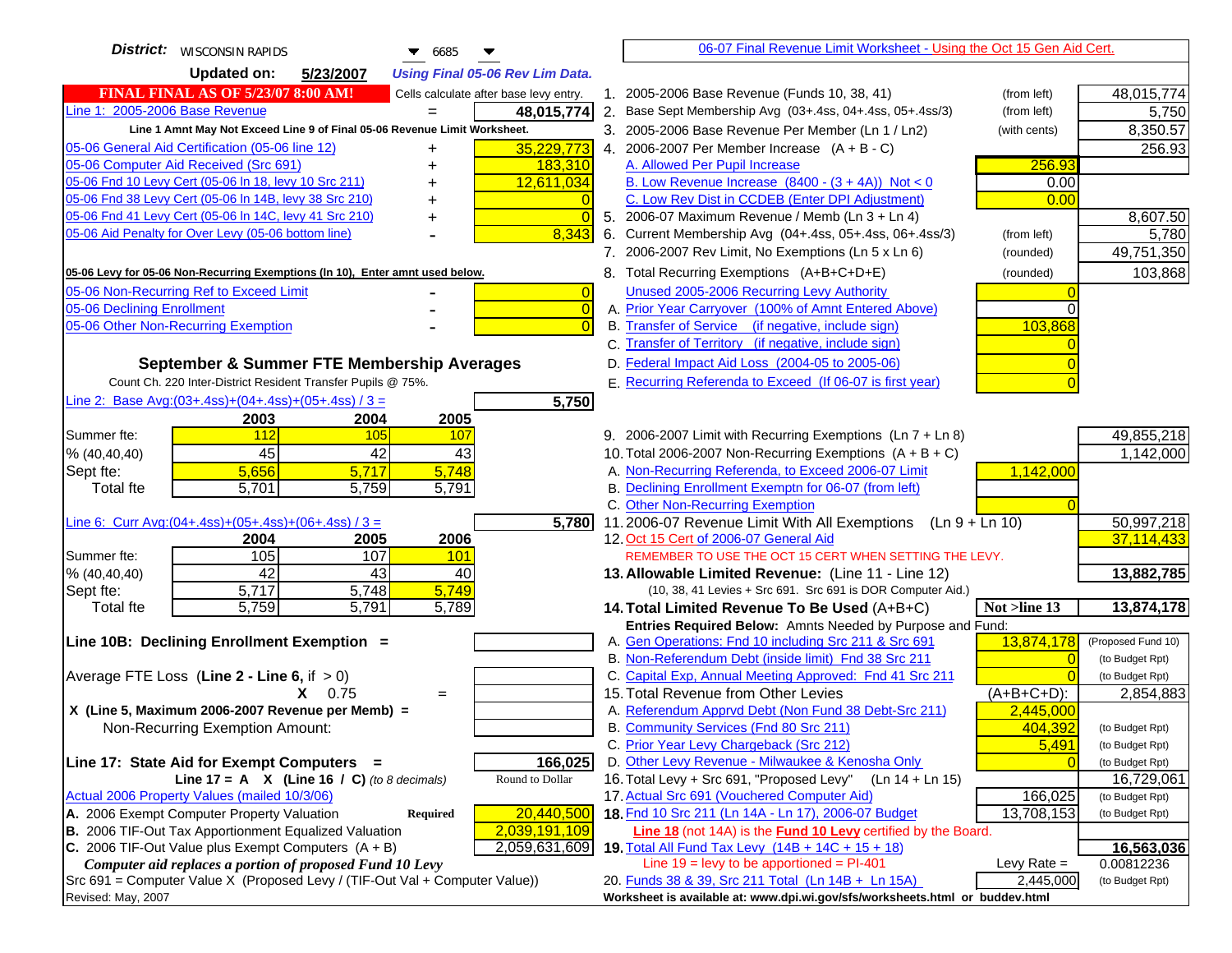| <b>DPI</b> Reconciliation                        |                                                                           |
|--------------------------------------------------|---------------------------------------------------------------------------|
|                                                  | In order for the reconciliation to work properly, the                     |
| PI-401 must have been filed with the Department. |                                                                           |
|                                                  | Numbers appearing in the green boxes below are actual, district-submitted |
|                                                  | 2007 PI-401 data.                                                         |
|                                                  | Do not type in these fields.                                              |
|                                                  |                                                                           |
| Fund 10, PI-401                                  | 13,708,153.00                                                             |
| Fund 38, PI-401                                  | 0.00                                                                      |
| Fund 41, PI-401                                  | 0.00                                                                      |
|                                                  | 13,708,153.00                                                             |
|                                                  |                                                                           |
| Chargeback, PI-401<br>Fund 39, PI-401            | 5,491.00<br>2,445,000.00                                                  |
| Fund 80, PI-401                                  | 404,392.00                                                                |
| Fund 48/Other, PI-401                            | 0.00                                                                      |
|                                                  |                                                                           |
| Total, PI-401                                    | 16,563,036.00                                                             |
|                                                  |                                                                           |
| <b>Computer Aid</b>                              | $166,025.00 \le$ ------- don't change                                     |
|                                                  | <b>Results</b>                                                            |
| 0<br>You have underlevied by:                    | 0<br>8,607                                                                |
| 0                                                |                                                                           |
|                                                  |                                                                           |
| 0                                                |                                                                           |
|                                                  |                                                                           |
|                                                  |                                                                           |
|                                                  |                                                                           |
| 0                                                |                                                                           |
|                                                  |                                                                           |
|                                                  | $\mathbf{0}$                                                              |
|                                                  |                                                                           |
|                                                  |                                                                           |
| Because your underlevy is less than your non-    |                                                                           |
| recurring exemptions, there is no carryover.     |                                                                           |
|                                                  |                                                                           |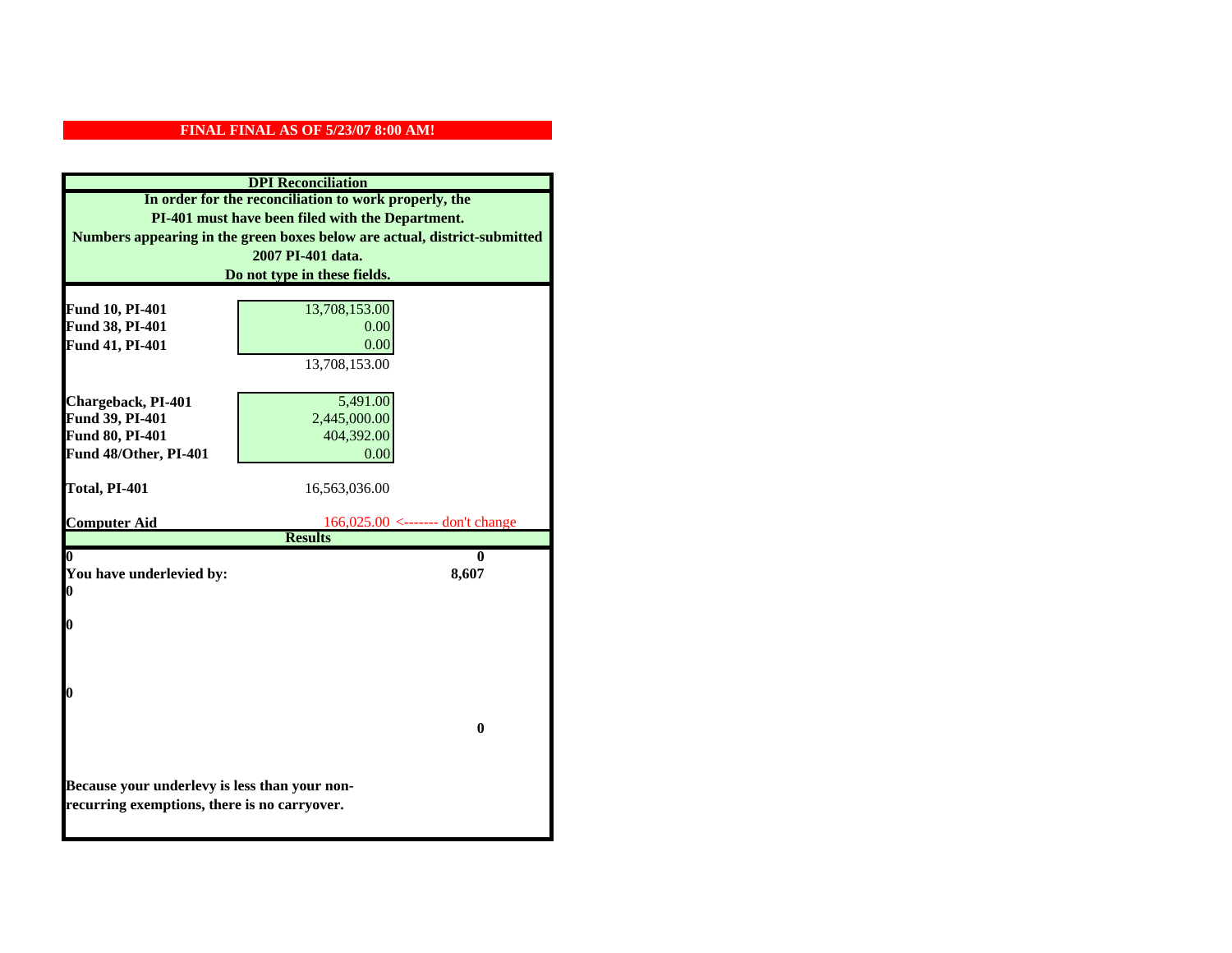| District:   WITTENBERG-BIRNAMWOOD<br>$\bullet$ 6692<br>▼                                                         | 06-07 Final Revenue Limit Worksheet - Using the Oct 15 Gen Aid Cert.                                                       |                         |
|------------------------------------------------------------------------------------------------------------------|----------------------------------------------------------------------------------------------------------------------------|-------------------------|
| <b>Updated on:</b><br>5/23/2007<br><b>Using Final 05-06 Rev Lim Data.</b>                                        |                                                                                                                            |                         |
| <b>FINAL FINAL AS OF 5/23/07 8:00 AM!</b><br>Cells calculate after base levy entry.                              | 1. 2005-2006 Base Revenue (Funds 10, 38, 41)<br>(from left)                                                                | 10,718,178              |
| Line 1: 2005-2006 Base Revenue<br>10,718,178                                                                     | 2. Base Sept Membership Avg (03+.4ss, 04+.4ss, 05+.4ss/3)<br>(from left)                                                   | 1,319                   |
| Line 1 Amnt May Not Exceed Line 9 of Final 05-06 Revenue Limit Worksheet.                                        | 3. 2005-2006 Base Revenue Per Member (Ln 1 / Ln2)<br>(with cents)                                                          | 8,125.99                |
| 8,007,938<br>05-06 General Aid Certification (05-06 line 12)                                                     | 4. 2006-2007 Per Member Increase $(A + B - C)$                                                                             | 274.01                  |
| 05-06 Computer Aid Received (Src 691)<br>785                                                                     | A. Allowed Per Pupil Increase<br>256.93                                                                                    |                         |
| 05-06 Fnd 10 Levy Cert (05-06 In 18, levy 10 Src 211)<br>2,871,455                                               | B. Low Revenue Increase $(8400 - (3 + 4A))$ Not < 0<br>17.08                                                               |                         |
| 05-06 Fnd 38 Levy Cert (05-06 In 14B, levy 38 Src 210)                                                           | C. Low Rev Dist in CCDEB (Enter DPI Adjustment)<br>0.00                                                                    |                         |
| 05-06 Fnd 41 Levy Cert (05-06 In 14C, levy 41 Src 210)<br>$\Omega$<br>┿                                          | 5. 2006-07 Maximum Revenue / Memb (Ln 3 + Ln 4)                                                                            | 8,400.00                |
| 05-06 Aid Penalty for Over Levy (05-06 bottom line)                                                              | 6. Current Membership Avg (04+.4ss, 05+.4ss, 06+.4ss/3)<br>(from left)                                                     | 1,303                   |
|                                                                                                                  | 7. 2006-2007 Rev Limit, No Exemptions (Ln 5 x Ln 6)<br>(rounded)                                                           | 10,945,200              |
| 05-06 Levy for 05-06 Non-Recurring Exemptions (In 10), Enter amnt used below.                                    | 8. Total Recurring Exemptions (A+B+C+D+E)<br>(rounded)                                                                     |                         |
| 05-06 Non-Recurring Ref to Exceed Limit<br>$\overline{0}$                                                        | Unused 2005-2006 Recurring Levy Authority                                                                                  |                         |
| 162,000<br>05-06 Declining Enrollment                                                                            | A. Prior Year Carryover (100% of Amnt Entered Above)                                                                       |                         |
| 05-06 Other Non-Recurring Exemption                                                                              | B. Transfer of Service (if negative, include sign)                                                                         |                         |
|                                                                                                                  | C. Transfer of Territory (if negative, include sign)                                                                       |                         |
| September & Summer FTE Membership Averages                                                                       | D. Federal Impact Aid Loss (2004-05 to 2005-06)                                                                            |                         |
| Count Ch. 220 Inter-District Resident Transfer Pupils @ 75%.                                                     | E. Recurring Referenda to Exceed (If 06-07 is first year)                                                                  |                         |
| Line 2: Base Avg: (03+.4ss) + (04+.4ss) + (05+.4ss) / 3 =<br>1,319                                               |                                                                                                                            |                         |
| 2003<br>2004<br>2005                                                                                             |                                                                                                                            |                         |
| 17<br>Summer fte:<br>12<br>16                                                                                    | 9. 2006-2007 Limit with Recurring Exemptions (Ln 7 + Ln 8)                                                                 | 10,945,200              |
| $\overline{7}$<br>5<br>% (40, 40, 40)<br>6                                                                       | 10. Total 2006-2007 Non-Recurring Exemptions $(A + B + C)$                                                                 | 100,800                 |
| 1,352<br>1,277<br>Sept fte:<br>1,310                                                                             | A. Non-Recurring Referenda, to Exceed 2006-07 Limit                                                                        |                         |
| 1,283<br>1,359<br><b>Total fte</b><br>1,315                                                                      | B. Declining Enrollment Exemptn for 06-07 (from left)<br>100,800                                                           |                         |
|                                                                                                                  | C. Other Non-Recurring Exemption                                                                                           |                         |
| Line 6: Curr Avg: $(04+.4ss)+(05+.4ss)+(06+.4ss)/3 =$<br>1,303<br>2006                                           | 11.2006-07 Revenue Limit With All Exemptions (Ln $9 + \overline{\text{Ln }10}$ )<br>12. Oct 15 Cert of 2006-07 General Aid | 11,046,000<br>8,393,270 |
| 2004<br>2005<br>12<br>Summer fte:<br>16                                                                          | REMEMBER TO USE THE OCT 15 CERT WHEN SETTING THE LEVY.                                                                     |                         |
| 5 <sub>l</sub><br>% (40, 40, 40)<br>6                                                                            | 13. Allowable Limited Revenue: (Line 11 - Line 12)                                                                         | 2,652,730               |
| 1,310<br>1,277<br>1,307<br>Sept fte:                                                                             | (10, 38, 41 Levies + Src 691. Src 691 is DOR Computer Aid.)                                                                |                         |
| 1,315<br>1,311<br>1,283<br><b>Total fte</b>                                                                      | Not >line 13<br>14. Total Limited Revenue To Be Used (A+B+C)                                                               | 2,652,730               |
|                                                                                                                  | Entries Required Below: Amnts Needed by Purpose and Fund:                                                                  |                         |
| 100,800<br>Line 10B: Declining Enrollment Exemption =                                                            | 2,652,730<br>A. Gen Operations: Fnd 10 including Src 211 & Src 691                                                         | (Proposed Fund 10)      |
|                                                                                                                  | B. Non-Referendum Debt (inside limit) Fnd 38 Src 211<br>C                                                                  | (to Budget Rpt)         |
| Average FTE Loss (Line $2 -$ Line 6, if $> 0$ )<br>16                                                            | C. Capital Exp, Annual Meeting Approved: Fnd 41 Src 211                                                                    | (to Budget Rpt)         |
| $\overline{12}$<br>$X = 0.75$<br>$=$                                                                             | 15. Total Revenue from Other Levies<br>$(A+B+C+D)$ :                                                                       | 338,250                 |
| X (Line 5, Maximum 2006-2007 Revenue per Memb) =<br>8,400.00                                                     | A. Referendum Apprvd Debt (Non Fund 38 Debt-Src 211)<br>338,250                                                            |                         |
| 100,800<br>Non-Recurring Exemption Amount:                                                                       | B. Community Services (Fnd 80 Src 211)<br>$\Omega$                                                                         | (to Budget Rpt)         |
|                                                                                                                  | C. Prior Year Levy Chargeback (Src 212)<br>$\overline{0}$                                                                  | (to Budget Rpt)         |
| Line 17: State Aid for Exempt Computers =<br>1,482                                                               | D. Other Levy Revenue - Milwaukee & Kenosha Only<br>C                                                                      | (to Budget Rpt)         |
| Round to Dollar<br>Line 17 = A $X$ (Line 16 / C) (to 8 decimals)<br>Actual 2006 Property Values (mailed 10/3/06) | 16. Total Levy + Src 691, "Proposed Levy"<br>(Ln 14 + Ln 15)<br>17. Actual Src 691 (Vouchered Computer Aid)                | 2,990,980               |
| A. 2006 Exempt Computer Property Valuation<br>221,500                                                            | 1,482<br>18. Fnd 10 Src 211 (Ln 14A - Ln 17), 2006-07 Budget                                                               | (to Budget Rpt)         |
| Required<br>B. 2006 TIF-Out Tax Apportionment Equalized Valuation<br>446,794,782                                 | 2,651,248<br><b>Line 18</b> (not 14A) is the <b>Fund 10 Levy</b> certified by the Board.                                   | (to Budget Rpt)         |
| C. 2006 TIF-Out Value plus Exempt Computers $(A + B)$<br>447,016,282                                             | 19. Total All Fund Tax Levy $(14B + 14C + 15 + 18)$                                                                        | 2,989,498               |
| Computer aid replaces a portion of proposed Fund 10 Levy                                                         | Line $19 = \text{levy}$ to be apportioned = PI-401<br>Levy Rate $=$                                                        | 0.00669099              |
| Src 691 = Computer Value X (Proposed Levy / (TIF-Out Val + Computer Value))                                      | 20. Funds 38 & 39, Src 211 Total (Ln 14B + Ln 15A)<br>338,250                                                              | (to Budget Rpt)         |
| Revised: May, 2007                                                                                               | Worksheet is available at: www.dpi.wi.gov/sfs/worksheets.html or buddev.html                                               |                         |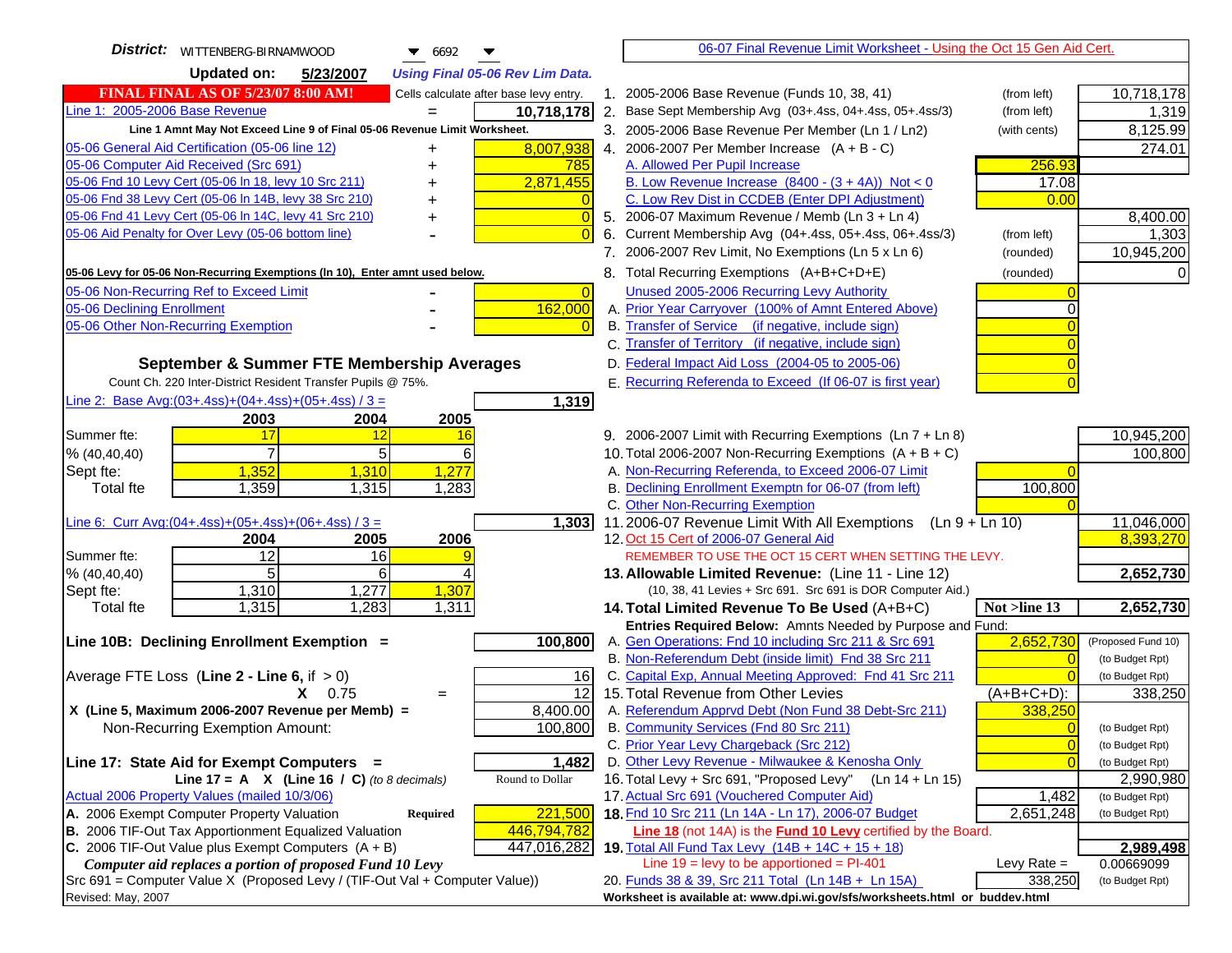| <b>DPI</b> Reconciliation                                                                                 |                                                       |  |
|-----------------------------------------------------------------------------------------------------------|-------------------------------------------------------|--|
| In order for the reconciliation to work properly, the<br>PI-401 must have been filed with the Department. |                                                       |  |
|                                                                                                           |                                                       |  |
|                                                                                                           | 2007 PI-401 data.                                     |  |
|                                                                                                           | Do not type in these fields.                          |  |
|                                                                                                           |                                                       |  |
| Fund 10, PI-401                                                                                           | 2,651,248.00                                          |  |
| Fund 38, PI-401                                                                                           | 0.00                                                  |  |
| Fund 41, PI-401                                                                                           | 0.00                                                  |  |
|                                                                                                           | 2,651,248.00                                          |  |
|                                                                                                           | 0.00                                                  |  |
| Chargeback, PI-401<br>Fund 39, PI-401                                                                     | 338,250.00                                            |  |
| Fund 80, PI-401                                                                                           | 0.00                                                  |  |
| Fund 48/Other, PI-401                                                                                     | 0.00                                                  |  |
|                                                                                                           |                                                       |  |
| Total, PI-401                                                                                             | 2,989,498.00                                          |  |
|                                                                                                           |                                                       |  |
| <b>Computer Aid</b>                                                                                       | $1,482.00 \le$ ------- don't change<br><b>Results</b> |  |
| $\boldsymbol{0}$                                                                                          | $\mathbf{0}$                                          |  |
| 0                                                                                                         | 0                                                     |  |
| You have levied to your maximum.                                                                          |                                                       |  |
|                                                                                                           |                                                       |  |
| $\bf{0}$                                                                                                  |                                                       |  |
|                                                                                                           |                                                       |  |
|                                                                                                           |                                                       |  |
| 0                                                                                                         |                                                       |  |
|                                                                                                           |                                                       |  |
|                                                                                                           | $\bf{0}$                                              |  |
|                                                                                                           |                                                       |  |
|                                                                                                           |                                                       |  |
|                                                                                                           |                                                       |  |
| 0                                                                                                         |                                                       |  |
|                                                                                                           |                                                       |  |
|                                                                                                           |                                                       |  |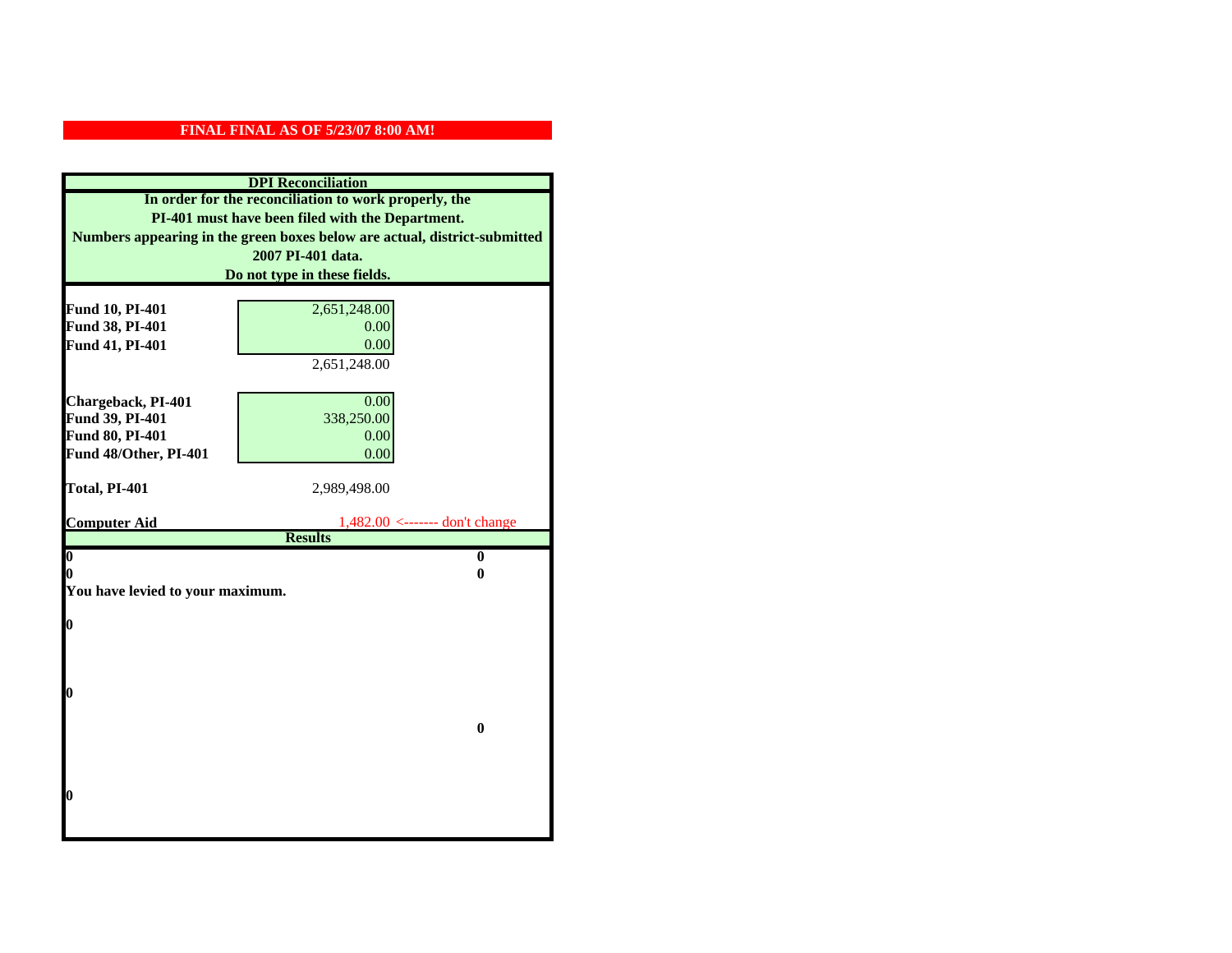| District:<br>WONEWOC-UNION CENTER<br>$\bullet$ 6713                                               | 06-07 Final Revenue Limit Worksheet - Using the Oct 15 Gen Aid Cert.                                                               |                    |
|---------------------------------------------------------------------------------------------------|------------------------------------------------------------------------------------------------------------------------------------|--------------------|
| <b>Updated on:</b><br>5/23/2007<br><b>Using Final 05-06 Rev Lim Data.</b>                         |                                                                                                                                    |                    |
| <b>FINAL FINAL AS OF 5/23/07 8:00 AM!</b><br>Cells calculate after base levy entry.               | 1. 2005-2006 Base Revenue (Funds 10, 38, 41)<br>(from left)                                                                        | 3,791,095          |
| Line 1: 2005-2006 Base Revenue<br>3,791,095                                                       | 2. Base Sept Membership Avg (03+.4ss, 04+.4ss, 05+.4ss/3)<br>(from left)                                                           | 413                |
| Line 1 Amnt May Not Exceed Line 9 of Final 05-06 Revenue Limit Worksheet.                         | 3. 2005-2006 Base Revenue Per Member (Ln 1 / Ln2)<br>(with cents)                                                                  | 9,179.41           |
| 2,249,566<br>05-06 General Aid Certification (05-06 line 12)<br>+                                 | 4. 2006-2007 Per Member Increase $(A + B - C)$                                                                                     | 256.93             |
| 05-06 Computer Aid Received (Src 691)<br>978                                                      | 256.93<br>A. Allowed Per Pupil Increase                                                                                            |                    |
| 05-06 Fnd 10 Levy Cert (05-06 In 18, levy 10 Src 211)<br>1,595,066                                | B. Low Revenue Increase $(8400 - (3 + 4A))$ Not < 0<br>0.00                                                                        |                    |
| 05-06 Fnd 38 Levy Cert (05-06 In 14B, levy 38 Src 210)<br>$\overline{0}$                          | C. Low Rev Dist in CCDEB (Enter DPI Adjustment)<br>0.00                                                                            |                    |
| 05-06 Fnd 41 Levy Cert (05-06 In 14C, levy 41 Src 210)<br>$\overline{0}$<br>+                     | 5. 2006-07 Maximum Revenue / Memb (Ln 3 + Ln 4)                                                                                    | 9,436.34           |
| 05-06 Aid Penalty for Over Levy (05-06 bottom line)<br>$\Omega$                                   | 6. Current Membership Avg (04+.4ss, 05+.4ss, 06+.4ss/3)<br>(from left)                                                             | 405                |
|                                                                                                   | 7. 2006-2007 Rev Limit, No Exemptions (Ln 5 x Ln 6)<br>(rounded)                                                                   | 3,821,718          |
| 05-06 Levy for 05-06 Non-Recurring Exemptions (In 10), Enter amnt used below.                     | 8. Total Recurring Exemptions (A+B+C+D+E)<br>(rounded)                                                                             | 400,000            |
| 05-06 Non-Recurring Ref to Exceed Limit<br>$\overline{0}$                                         | Unused 2005-2006 Recurring Levy Authority                                                                                          |                    |
| 05-06 Declining Enrollment<br>54,515                                                              | A. Prior Year Carryover (100% of Amnt Entered Above)                                                                               |                    |
| 05-06 Other Non-Recurring Exemption                                                               | B. Transfer of Service (if negative, include sign)                                                                                 |                    |
|                                                                                                   | C. Transfer of Territory (if negative, include sign)                                                                               |                    |
| September & Summer FTE Membership Averages                                                        | D. Federal Impact Aid Loss (2004-05 to 2005-06)                                                                                    |                    |
| Count Ch. 220 Inter-District Resident Transfer Pupils @ 75%.                                      | E. Recurring Referenda to Exceed (If 06-07 is first year)<br>400,000                                                               |                    |
| Line 2: Base Avg: (03+.4ss) + (04+.4ss) + (05+.4ss) / 3 =<br>413                                  |                                                                                                                                    |                    |
| 2003<br>2004<br>2005                                                                              |                                                                                                                                    |                    |
| Summer fte:<br>13<br><u> 22</u><br>16                                                             | 9. 2006-2007 Limit with Recurring Exemptions (Ln 7 + Ln 8)                                                                         | 4,221,718          |
| 9<br>5<br>6<br>% (40, 40, 40)                                                                     | 10. Total 2006-2007 Non-Recurring Exemptions $(A + B + C)$                                                                         | 56,618             |
| Sept fte:<br>409<br>403<br>408                                                                    | A. Non-Recurring Referenda, to Exceed 2006-07 Limit                                                                                |                    |
| 414<br>412<br>414<br><b>Total fte</b>                                                             | B. Declining Enrollment Exemptn for 06-07 (from left)<br>56,618                                                                    |                    |
|                                                                                                   | C. Other Non-Recurring Exemption                                                                                                   |                    |
| Line 6: Curr Avg: $(04+.4ss)+(05+.4ss)+(06+.4ss)/3 =$<br>4051                                     | 11.2006-07 Revenue Limit With All Exemptions (Ln $9 + \overline{\text{Ln }10}$ )                                                   | 4,278,336          |
| 2004<br>2005<br>2006                                                                              | 12. Oct 15 Cert of 2006-07 General Aid                                                                                             | 2,231,287          |
| 22<br>16<br>Summer fte:<br>21                                                                     | REMEMBER TO USE THE OCT 15 CERT WHEN SETTING THE LEVY.                                                                             |                    |
| 6<br>9<br>% (40, 40, 40)<br>8<br>408                                                              | 13. Allowable Limited Revenue: (Line 11 - Line 12)                                                                                 | 2,047,049          |
| 403<br>382<br>Sept fte:<br>390<br>412<br>414<br>Total fte                                         | (10, 38, 41 Levies + Src 691. Src 691 is DOR Computer Aid.)<br>14. Total Limited Revenue To Be Used (A+B+C)<br>Not >line 13        | 2,047,049          |
|                                                                                                   | Entries Required Below: Amnts Needed by Purpose and Fund:                                                                          |                    |
| 56,618<br>Line 10B: Declining Enrollment Exemption =                                              | A. Gen Operations: Fnd 10 including Src 211 & Src 691<br>2,047,049                                                                 | (Proposed Fund 10) |
|                                                                                                   | B. Non-Referendum Debt (inside limit) Fnd 38 Src 211<br>$\Omega$                                                                   | (to Budget Rpt)    |
| Average FTE Loss (Line $2 -$ Line 6, if $> 0$ )<br>8                                              | C. Capital Exp, Annual Meeting Approved: Fnd 41 Src 211                                                                            | (to Budget Rpt)    |
| 6<br>0.75<br>x.<br>$=$                                                                            | 15. Total Revenue from Other Levies<br>(A+B+C+D):                                                                                  |                    |
| X (Line 5, Maximum 2006-2007 Revenue per Memb) =<br>9,436.34                                      | A. Referendum Apprvd Debt (Non Fund 38 Debt-Src 211)                                                                               |                    |
| Non-Recurring Exemption Amount:<br>56,618                                                         | B. Community Services (Fnd 80 Src 211)<br>$\overline{0}$                                                                           | (to Budget Rpt)    |
|                                                                                                   | C. Prior Year Levy Chargeback (Src 212)<br>$\overline{0}$                                                                          | (to Budget Rpt)    |
| 1,172<br>Line 17: State Aid for Exempt Computers =                                                | D. Other Levy Revenue - Milwaukee & Kenosha Only<br>$\overline{0}$                                                                 | (to Budget Rpt)    |
| Line 17 = A $X$ (Line 16 / C) (to 8 decimals)<br>Round to Dollar                                  | 16. Total Levy + Src 691, "Proposed Levy"<br>(Ln 14 + Ln 15)                                                                       | 2.047.049          |
| Actual 2006 Property Values (mailed 10/3/06)                                                      | 17. Actual Src 691 (Vouchered Computer Aid)<br>1,172                                                                               | (to Budget Rpt)    |
| A. 2006 Exempt Computer Property Valuation<br>123,400<br>Required                                 | 18. Fnd 10 Src 211 (Ln 14A - Ln 17), 2006-07 Budget<br>2,045,877                                                                   | (to Budget Rpt)    |
| B. 2006 TIF-Out Tax Apportionment Equalized Valuation<br>215,395,200                              | <b>Line 18</b> (not 14A) is the <b>Fund 10 Levy</b> certified by the Board.                                                        |                    |
| C. 2006 TIF-Out Value plus Exempt Computers $(A + B)$<br>215,518,600                              | 19. Total All Fund Tax Levy (14B + 14C + 15 + 18)                                                                                  | 2,045,877          |
| Computer aid replaces a portion of proposed Fund 10 Levy                                          | Line $19 = \text{levy}$ to be apportioned = PI-401<br>Levy Rate $=$<br>$\mathbf 0$                                                 | 0.00949825         |
| Src 691 = Computer Value X (Proposed Levy / (TIF-Out Val + Computer Value))<br>Revised: May, 2007 | 20. Funds 38 & 39, Src 211 Total (Ln 14B + Ln 15A)<br>Worksheet is available at: www.dpi.wi.gov/sfs/worksheets.html or buddev.html | (to Budget Rpt)    |
|                                                                                                   |                                                                                                                                    |                    |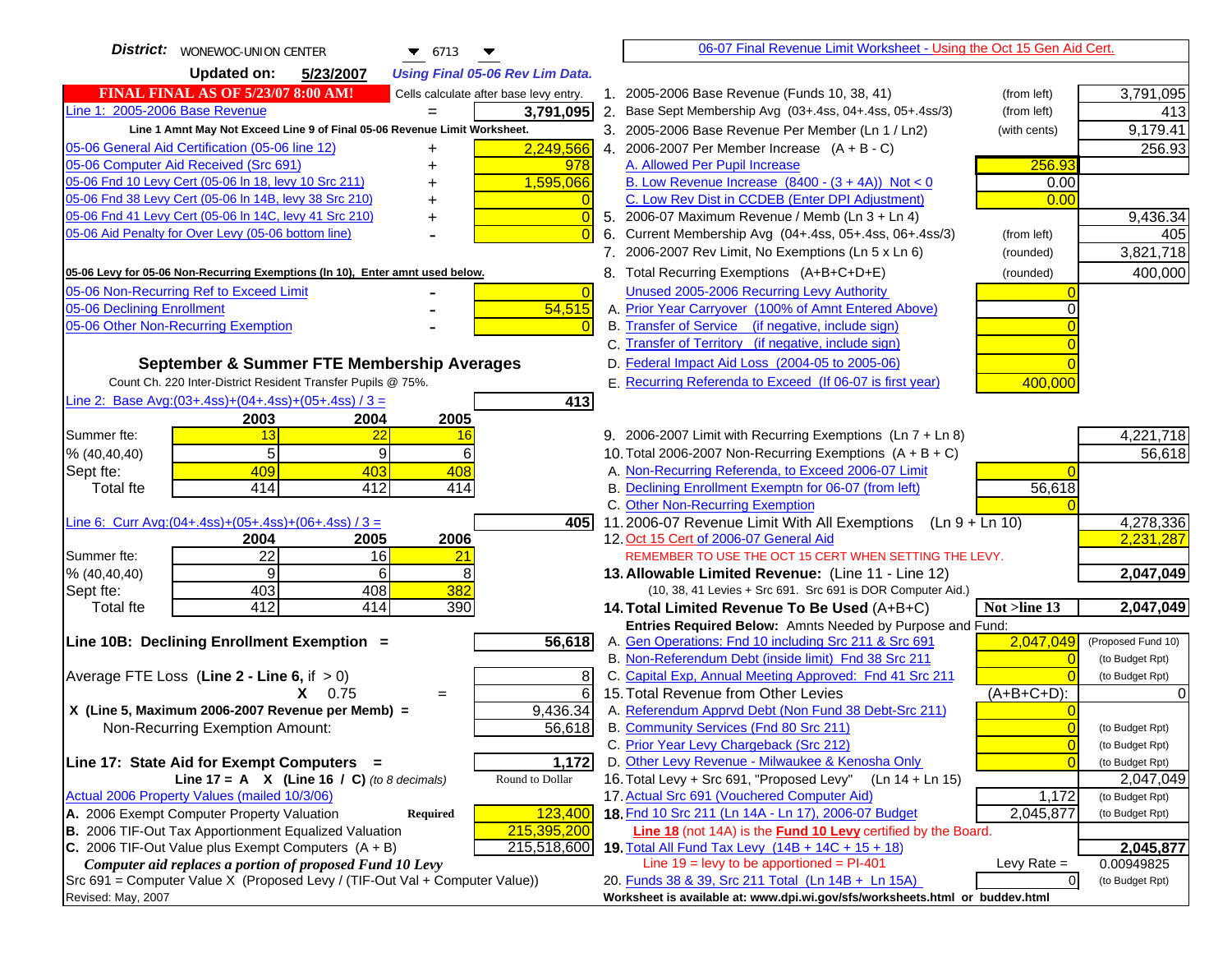| <b>DPI</b> Reconciliation                                                                                                                                                              |                                  |  |                              |
|----------------------------------------------------------------------------------------------------------------------------------------------------------------------------------------|----------------------------------|--|------------------------------|
| In order for the reconciliation to work properly, the<br>PI-401 must have been filed with the Department.<br>Numbers appearing in the green boxes below are actual, district-submitted |                                  |  |                              |
|                                                                                                                                                                                        |                                  |  | 2007 PI-401 data.            |
|                                                                                                                                                                                        |                                  |  | Do not type in these fields. |
|                                                                                                                                                                                        |                                  |  |                              |
| Fund 10, PI-401<br>Fund 38, PI-401                                                                                                                                                     | 2,045,877.00<br>0.00             |  |                              |
| Fund 41, PI-401                                                                                                                                                                        | 0.00                             |  |                              |
|                                                                                                                                                                                        | 2,045,877.00                     |  |                              |
|                                                                                                                                                                                        |                                  |  |                              |
| Chargeback, PI-401                                                                                                                                                                     | 0.00                             |  |                              |
| Fund 39, PI-401                                                                                                                                                                        | 0.00                             |  |                              |
| Fund 80, PI-401                                                                                                                                                                        | 0.00                             |  |                              |
| Fund 48/Other, PI-401                                                                                                                                                                  | 0.00                             |  |                              |
|                                                                                                                                                                                        |                                  |  |                              |
| Total, PI-401                                                                                                                                                                          | 2,045,877.00                     |  |                              |
| <b>Computer Aid</b>                                                                                                                                                                    | $1,172.00$ <------- don't change |  |                              |
|                                                                                                                                                                                        | <b>Results</b>                   |  |                              |
| $\overline{\mathbf{0}}$                                                                                                                                                                | $\bf{0}$                         |  |                              |
| 0                                                                                                                                                                                      | 0                                |  |                              |
| You have levied to your maximum.                                                                                                                                                       |                                  |  |                              |
|                                                                                                                                                                                        |                                  |  |                              |
| $\bf{0}$                                                                                                                                                                               |                                  |  |                              |
|                                                                                                                                                                                        |                                  |  |                              |
|                                                                                                                                                                                        |                                  |  |                              |
|                                                                                                                                                                                        |                                  |  |                              |
| l0                                                                                                                                                                                     |                                  |  |                              |
|                                                                                                                                                                                        |                                  |  |                              |
|                                                                                                                                                                                        | $\mathbf{0}$                     |  |                              |
|                                                                                                                                                                                        |                                  |  |                              |
|                                                                                                                                                                                        |                                  |  |                              |
|                                                                                                                                                                                        |                                  |  |                              |
| $\boldsymbol{0}$                                                                                                                                                                       |                                  |  |                              |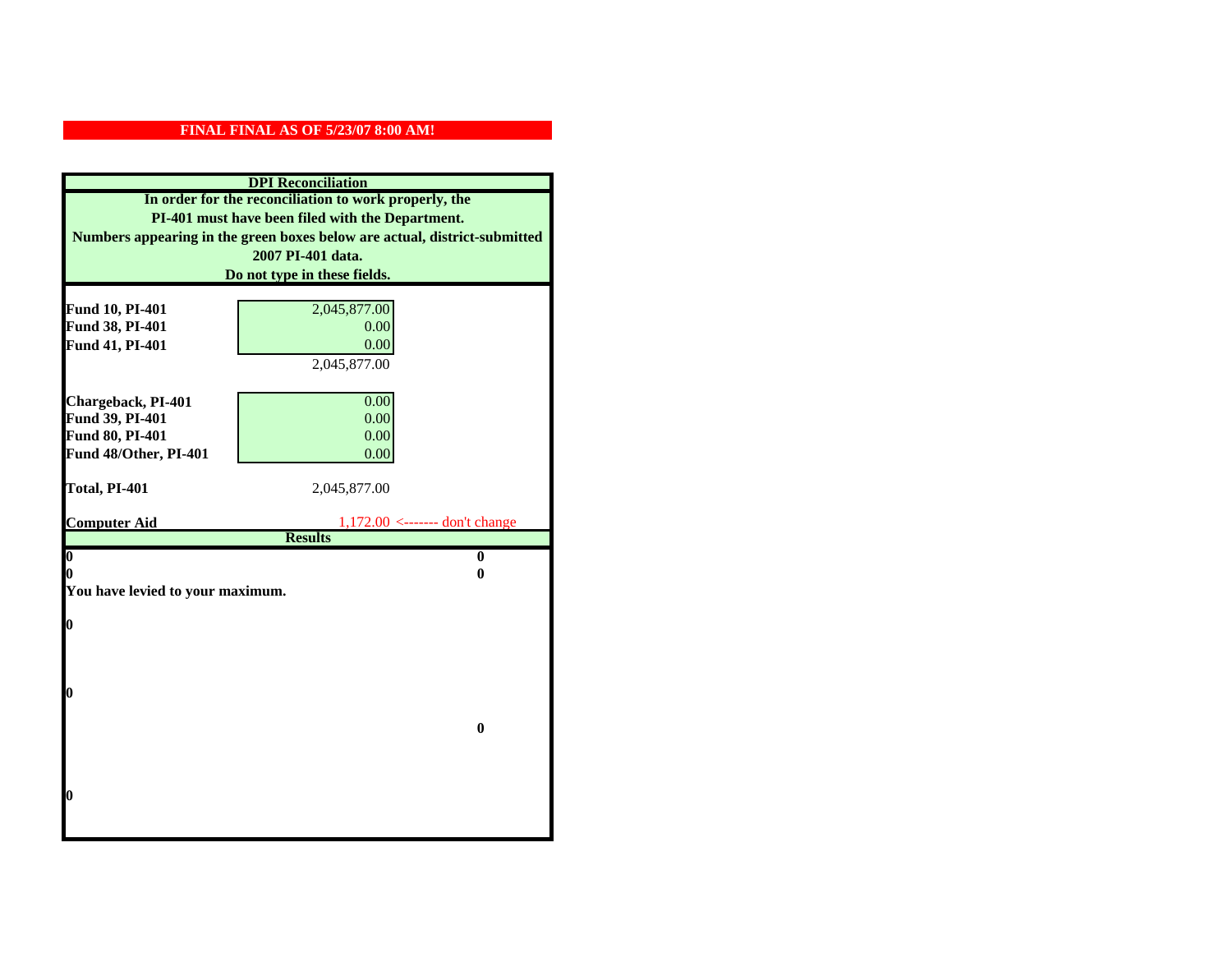| District:   WOODRUFF J1<br>$\bullet$ 6720                                           |                | 06-07 Final Revenue Limit Worksheet - Using the Oct 15 Gen Aid Cert.                                              |                |                    |
|-------------------------------------------------------------------------------------|----------------|-------------------------------------------------------------------------------------------------------------------|----------------|--------------------|
| <b>Updated on:</b><br>5/23/2007<br><b>Using Final 05-06 Rev Lim Data.</b>           |                |                                                                                                                   |                |                    |
| <b>FINAL FINAL AS OF 5/23/07 8:00 AM!</b><br>Cells calculate after base levy entry. |                | 1. 2005-2006 Base Revenue (Funds 10, 38, 41)                                                                      | (from left)    | 4,526,246          |
| Line 1: 2005-2006 Base Revenue<br>4,526,246                                         |                | 2. Base Sept Membership Avg (03+.4ss, 04+.4ss, 05+.4ss/3)                                                         | (from left)    | 516                |
| Line 1 Amnt May Not Exceed Line 9 of Final 05-06 Revenue Limit Worksheet.           |                | 3. 2005-2006 Base Revenue Per Member (Ln 1 / Ln2)                                                                 | (with cents)   | 8,771.79           |
| 05-06 General Aid Certification (05-06 line 12)<br>647,135                          |                | 4. 2006-2007 Per Member Increase $(A + B - C)$                                                                    |                | 256.93             |
| 05-06 Computer Aid Received (Src 691)<br>4,213                                      |                | A. Allowed Per Pupil Increase                                                                                     | 256.93         |                    |
| 05-06 Fnd 10 Levy Cert (05-06 In 18, levy 10 Src 211)<br>3,918,720                  |                | B. Low Revenue Increase $(8400 - (3 + 4A))$ Not < 0                                                               | 0.00           |                    |
| 05-06 Fnd 38 Levy Cert (05-06 In 14B, levy 38 Src 210)                              |                | C. Low Rev Dist in CCDEB (Enter DPI Adjustment)                                                                   | 0.00           |                    |
| 05-06 Fnd 41 Levy Cert (05-06 In 14C, levy 41 Src 210)<br>+                         | $\Omega$       | 5. 2006-07 Maximum Revenue / Memb (Ln 3 + Ln 4)                                                                   |                | 9,028.72           |
| 05-06 Aid Penalty for Over Levy (05-06 bottom line)                                 |                | 6. Current Membership Avg (04+.4ss, 05+.4ss, 06+.4ss/3)                                                           | (from left)    | 506                |
|                                                                                     |                | 7. 2006-2007 Rev Limit, No Exemptions (Ln 5 x Ln 6)                                                               | (rounded)      | 4,568,532          |
| 05-06 Levy for 05-06 Non-Recurring Exemptions (In 10), Enter amnt used below.       |                | 8. Total Recurring Exemptions (A+B+C+D+E)                                                                         | (rounded)      | 31,462             |
| 05-06 Non-Recurring Ref to Exceed Limit                                             | $\overline{0}$ | Unused 2005-2006 Recurring Levy Authority                                                                         |                |                    |
| 43,822<br>05-06 Declining Enrollment                                                |                | A. Prior Year Carryover (100% of Amnt Entered Above)                                                              |                |                    |
| 05-06 Other Non-Recurring Exemption                                                 |                | B. Transfer of Service (if negative, include sign)                                                                | 31,462         |                    |
|                                                                                     |                | C. Transfer of Territory (if negative, include sign)                                                              |                |                    |
| September & Summer FTE Membership Averages                                          |                | D. Federal Impact Aid Loss (2004-05 to 2005-06)                                                                   |                |                    |
| Count Ch. 220 Inter-District Resident Transfer Pupils @ 75%.                        |                | E. Recurring Referenda to Exceed (If 06-07 is first year)                                                         |                |                    |
| Line 2: Base Avg: (03+.4ss) + (04+.4ss) + (05+.4ss) / 3 =<br>516                    |                |                                                                                                                   |                |                    |
| 2003<br>2004<br>2005                                                                |                |                                                                                                                   |                |                    |
| Summer fte:<br>11<br>10                                                             |                | 9. 2006-2007 Limit with Recurring Exemptions (Ln 7 + Ln 8)                                                        |                | 4,599,994          |
| 2<br>% (40, 40, 40)<br>4                                                            |                | 10. Total 2006-2007 Non-Recurring Exemptions $(A + B + C)$                                                        |                | 72,230             |
| 526<br>505<br>507<br>Sept fte:                                                      |                | A. Non-Recurring Referenda, to Exceed 2006-07 Limit                                                               |                |                    |
| 528<br>509<br>511<br><b>Total fte</b>                                               |                | B. Declining Enrollment Exemptn for 06-07 (from left)                                                             | 72,230         |                    |
|                                                                                     |                | C. Other Non-Recurring Exemption                                                                                  |                |                    |
| Line 6: Curr Avg: $(04+.4ss)+(05+.4ss)+(06+.4ss)/3 =$<br>5061                       |                | 11.2006-07 Revenue Limit With All Exemptions (Ln $9 + \overline{\text{Ln }10}$ )                                  |                | 4,672,224          |
| 2006<br>2004<br>2005                                                                |                | 12. Oct 15 Cert of 2006-07 General Aid                                                                            |                | 549,647            |
| 11<br>10<br>Summer fte:<br>10                                                       |                | REMEMBER TO USE THE OCT 15 CERT WHEN SETTING THE LEVY.                                                            |                |                    |
| % (40, 40, 40)<br>4<br>4<br>505<br>507<br>495                                       |                | 13. Allowable Limited Revenue: (Line 11 - Line 12)<br>(10, 38, 41 Levies + Src 691. Src 691 is DOR Computer Aid.) |                | 4,122,577          |
| Sept fte:<br>509<br>$\overline{511}$<br>499<br><b>Total fte</b>                     |                | 14. Total Limited Revenue To Be Used (A+B+C)                                                                      | Not >line 13   | 4,122,577          |
|                                                                                     |                | Entries Required Below: Amnts Needed by Purpose and Fund:                                                         |                |                    |
| 72,230<br>Line 10B: Declining Enrollment Exemption =                                |                | A. Gen Operations: Fnd 10 including Src 211 & Src 691                                                             | 4,122,577      | (Proposed Fund 10) |
|                                                                                     |                | B. Non-Referendum Debt (inside limit) Fnd 38 Src 211                                                              | $\sqrt{ }$     | (to Budget Rpt)    |
| Average FTE Loss (Line $2 -$ Line 6, if $> 0$ )<br>10                               |                | C. Capital Exp, Annual Meeting Approved: Fnd 41 Src 211                                                           |                | (to Budget Rpt)    |
| $X = 0.75$<br>$=$                                                                   | 8              | 15. Total Revenue from Other Levies                                                                               | (A+B+C+D):     | 907,074            |
| X (Line 5, Maximum 2006-2007 Revenue per Memb) =<br>9,028.72                        |                | A. Referendum Apprvd Debt (Non Fund 38 Debt-Src 211)                                                              | 891,303        |                    |
| 72,230<br>Non-Recurring Exemption Amount:                                           |                | B. Community Services (Fnd 80 Src 211)                                                                            | 15,771         | (to Budget Rpt)    |
|                                                                                     |                | C. Prior Year Levy Chargeback (Src 212)                                                                           | $\overline{0}$ | (to Budget Rpt)    |
| 2,715<br>Line 17: State Aid for Exempt Computers =                                  |                | D. Other Levy Revenue - Milwaukee & Kenosha Only                                                                  | $\overline{0}$ | (to Budget Rpt)    |
| Round to Dollar<br>Line 17 = A $X$ (Line 16 / C) (to 8 decimals)                    |                | 16. Total Levy + Src 691, "Proposed Levy"<br>(Ln 14 + Ln 15)                                                      |                | 5,029,651          |
| Actual 2006 Property Values (mailed 10/3/06)                                        |                | 17. Actual Src 691 (Vouchered Computer Aid)                                                                       | 2,715          | (to Budget Rpt)    |
| A. 2006 Exempt Computer Property Valuation<br>427,400<br>Required                   |                | 18. Fnd 10 Src 211 (Ln 14A - Ln 17), 2006-07 Budget                                                               | 4,119,862      | (to Budget Rpt)    |
| B. 2006 TIF-Out Tax Apportionment Equalized Valuation<br>791,347,500                |                | Line 18 (not 14A) is the <b>Fund 10 Levy</b> certified by the Board.                                              |                |                    |
| C. 2006 TIF-Out Value plus Exempt Computers $(A + B)$<br>791,774,900                |                | 19. Total All Fund Tax Levy (14B + 14C + 15 + 18)                                                                 |                | 5,026,936          |
| Computer aid replaces a portion of proposed Fund 10 Levy                            |                | Line $19 = \text{levy}$ to be apportioned = PI-401                                                                | Levy Rate $=$  | 0.00635237         |
| $Src691$ = Computer Value X (Proposed Levy / (TIF-Out Val + Computer Value))        |                | 20. Funds 38 & 39, Src 211 Total (Ln 14B + Ln 15A)                                                                | 891,303        | (to Budget Rpt)    |
| Revised: May, 2007                                                                  |                | Worksheet is available at: www.dpi.wi.gov/sfs/worksheets.html or buddev.html                                      |                |                    |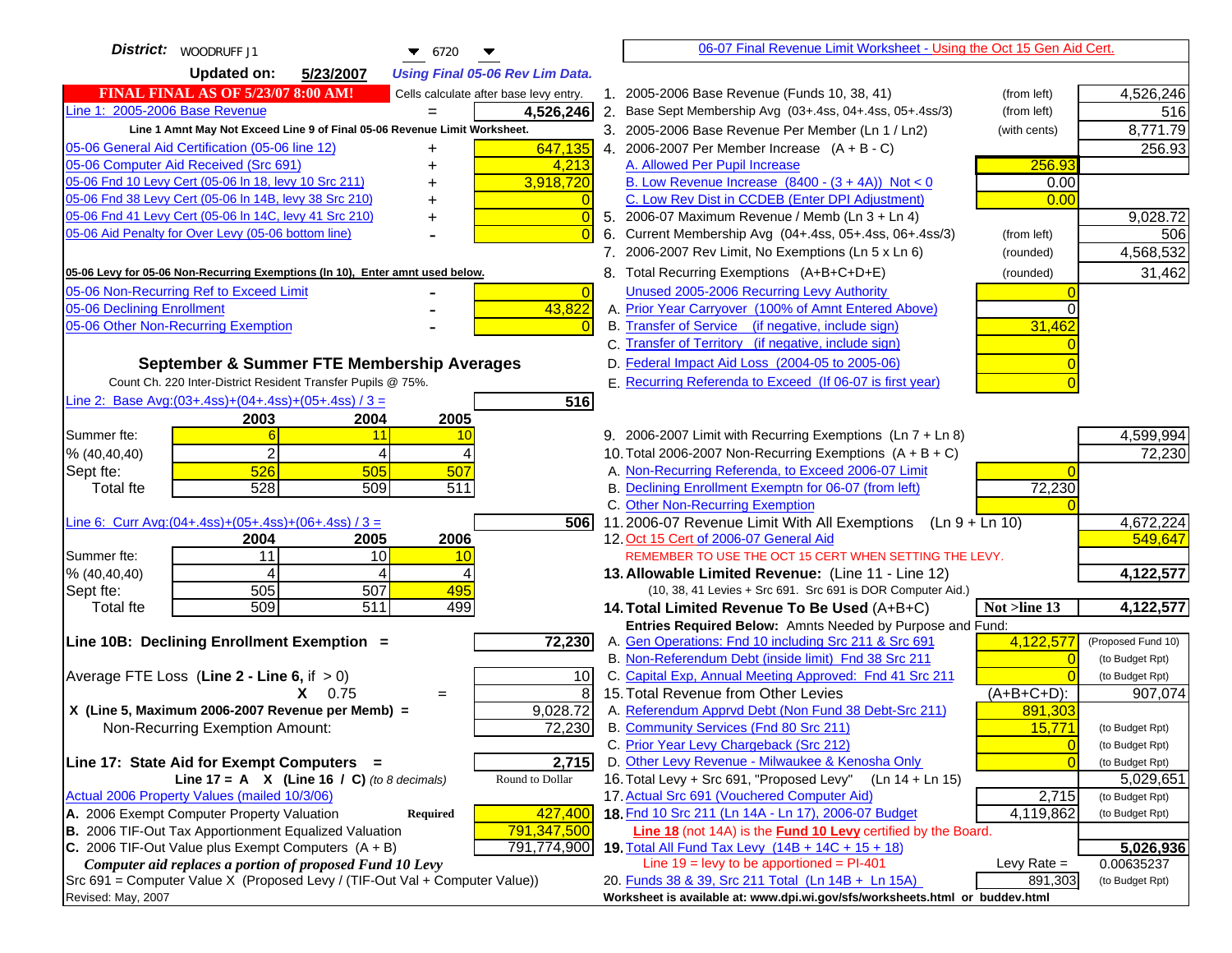| <b>DPI</b> Reconciliation<br>In order for the reconciliation to work properly, the<br>PI-401 must have been filed with the Department.<br>Numbers appearing in the green boxes below are actual, district-submitted |                                               |  |                              |
|---------------------------------------------------------------------------------------------------------------------------------------------------------------------------------------------------------------------|-----------------------------------------------|--|------------------------------|
|                                                                                                                                                                                                                     |                                               |  | 2007 PI-401 data.            |
|                                                                                                                                                                                                                     |                                               |  | Do not type in these fields. |
|                                                                                                                                                                                                                     |                                               |  |                              |
| Fund 10, PI-401<br>Fund 38, PI-401                                                                                                                                                                                  | 4,119,862.00                                  |  |                              |
| Fund 41, PI-401                                                                                                                                                                                                     | 0.00<br>0.00                                  |  |                              |
|                                                                                                                                                                                                                     | 4,119,862.00                                  |  |                              |
|                                                                                                                                                                                                                     |                                               |  |                              |
| Chargeback, PI-401                                                                                                                                                                                                  | 0.00                                          |  |                              |
| Fund 39, PI-401                                                                                                                                                                                                     | 891,303.00                                    |  |                              |
| Fund 80, PI-401                                                                                                                                                                                                     | 15,771.00                                     |  |                              |
| Fund 48/Other, PI-401                                                                                                                                                                                               | 0.00                                          |  |                              |
|                                                                                                                                                                                                                     |                                               |  |                              |
| Total, PI-401                                                                                                                                                                                                       | 5,026,936.00                                  |  |                              |
|                                                                                                                                                                                                                     |                                               |  |                              |
| <b>Computer Aid</b>                                                                                                                                                                                                 | $2,715.00 \leftarrow \text{---}$ don't change |  |                              |
| $\boldsymbol{0}$                                                                                                                                                                                                    | <b>Results</b><br>$\bf{0}$                    |  |                              |
| 0                                                                                                                                                                                                                   | 0                                             |  |                              |
| You have levied to your maximum.                                                                                                                                                                                    |                                               |  |                              |
|                                                                                                                                                                                                                     |                                               |  |                              |
| 0                                                                                                                                                                                                                   |                                               |  |                              |
|                                                                                                                                                                                                                     |                                               |  |                              |
|                                                                                                                                                                                                                     |                                               |  |                              |
|                                                                                                                                                                                                                     |                                               |  |                              |
| 0                                                                                                                                                                                                                   |                                               |  |                              |
|                                                                                                                                                                                                                     |                                               |  |                              |
|                                                                                                                                                                                                                     | $\bf{0}$                                      |  |                              |
|                                                                                                                                                                                                                     |                                               |  |                              |
|                                                                                                                                                                                                                     |                                               |  |                              |
| 0                                                                                                                                                                                                                   |                                               |  |                              |
|                                                                                                                                                                                                                     |                                               |  |                              |
|                                                                                                                                                                                                                     |                                               |  |                              |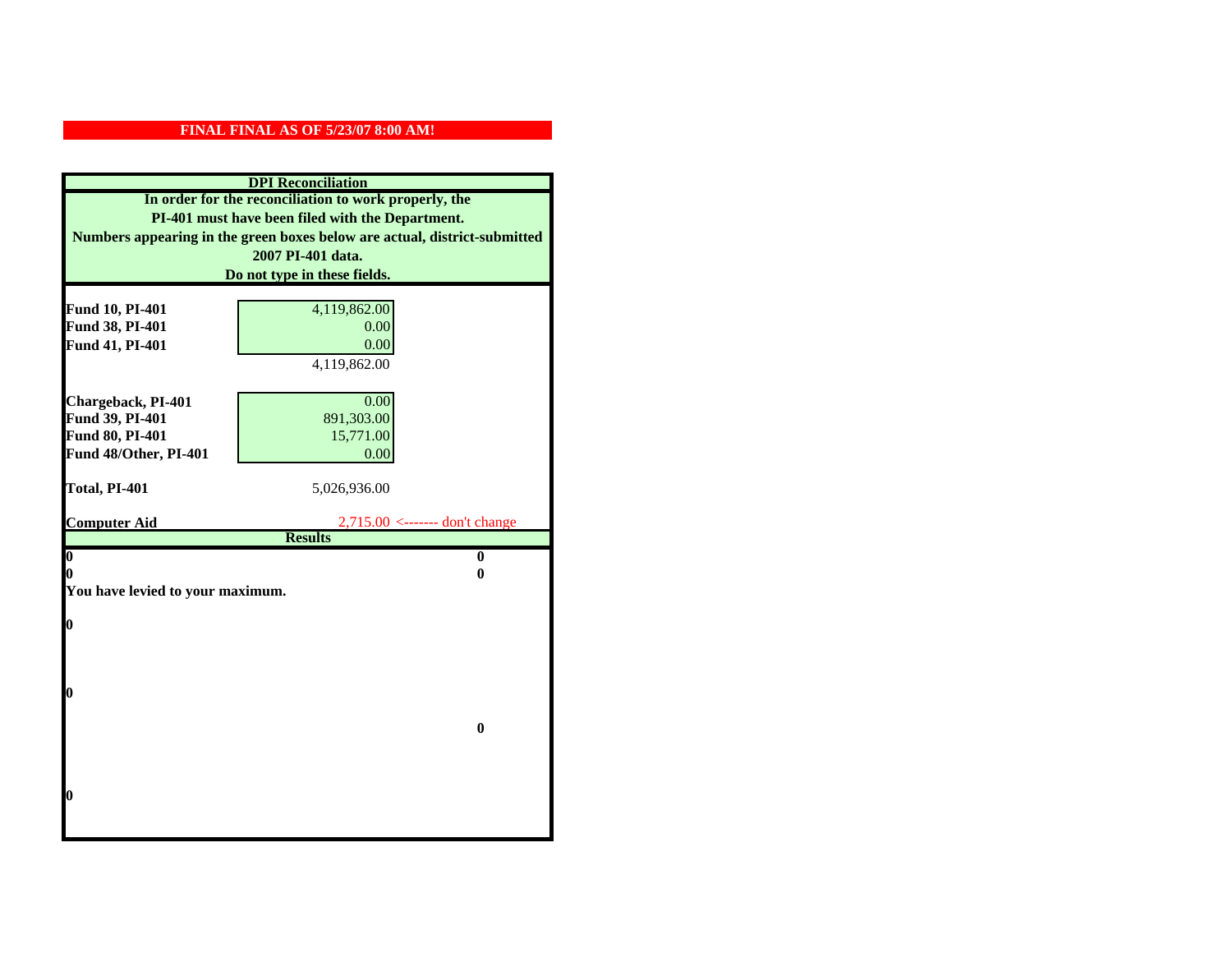| <b>District:</b>   WRIGHTSTOWN COMMUNITY<br>$\bullet$ 6734                                        | 06-07 Final Revenue Limit Worksheet - Using the Oct 15 Gen Aid Cert.                                                                   |                                       |
|---------------------------------------------------------------------------------------------------|----------------------------------------------------------------------------------------------------------------------------------------|---------------------------------------|
| <b>Updated on:</b><br>5/23/2007<br><b>Using Final 05-06 Rev Lim Data.</b>                         |                                                                                                                                        |                                       |
| <b>FINAL FINAL AS OF 5/23/07 8:00 AM!</b><br>Cells calculate after base levy entry.               | 1. 2005-2006 Base Revenue (Funds 10, 38, 41)<br>(from left)                                                                            | 9,122,495                             |
| Line 1: 2005-2006 Base Revenue<br>9,122,495                                                       | 2. Base Sept Membership Avg (03+.4ss, 04+.4ss, 05+.4ss/3)<br>(from left)                                                               | 1,088                                 |
| Line 1 Amnt May Not Exceed Line 9 of Final 05-06 Revenue Limit Worksheet.                         | 3. 2005-2006 Base Revenue Per Member (Ln 1 / Ln2)<br>(with cents)                                                                      | 8,384.65                              |
| 6,329,814<br>05-06 General Aid Certification (05-06 line 12)                                      | 4. 2006-2007 Per Member Increase $(A + B - C)$                                                                                         | 256.93                                |
| 05-06 Computer Aid Received (Src 691)<br>5,113                                                    | 256.93<br>A. Allowed Per Pupil Increase                                                                                                |                                       |
| 05-06 Fnd 10 Levy Cert (05-06 In 18, levy 10 Src 211)<br>2,787,568                                | B. Low Revenue Increase $(8400 - (3 + 4A))$ Not < 0<br>0.00                                                                            |                                       |
| 05-06 Fnd 38 Levy Cert (05-06 In 14B, levy 38 Src 210)                                            | C. Low Rev Dist in CCDEB (Enter DPI Adjustment)<br>0.00                                                                                |                                       |
| 05-06 Fnd 41 Levy Cert (05-06 In 14C, levy 41 Src 210)<br>+                                       | 5. 2006-07 Maximum Revenue / Memb (Ln 3 + Ln 4)                                                                                        | 8,641.58                              |
| 05-06 Aid Penalty for Over Levy (05-06 bottom line)                                               | 6. Current Membership Avg (04+.4ss, 05+.4ss, 06+.4ss/3)<br>(from left)                                                                 | 1,134                                 |
|                                                                                                   | 7. 2006-2007 Rev Limit, No Exemptions (Ln 5 x Ln 6)<br>(rounded)                                                                       | 9,799,552                             |
| 05-06 Levy for 05-06 Non-Recurring Exemptions (In 10), Enter amnt used below.                     | 8. Total Recurring Exemptions (A+B+C+D+E)<br>(rounded)                                                                                 | 8,377                                 |
| 05-06 Non-Recurring Ref to Exceed Limit<br>$\overline{0}$                                         | Unused 2005-2006 Recurring Levy Authority<br>8,377                                                                                     |                                       |
| 05-06 Declining Enrollment<br>$\overline{0}$                                                      | A. Prior Year Carryover (100% of Amnt Entered Above)<br>8,377                                                                          |                                       |
| 05-06 Other Non-Recurring Exemption<br>$\sqrt{ }$                                                 | B. Transfer of Service (if negative, include sign)                                                                                     |                                       |
|                                                                                                   | C. Transfer of Territory (if negative, include sign)                                                                                   |                                       |
| September & Summer FTE Membership Averages                                                        | D. Federal Impact Aid Loss (2004-05 to 2005-06)                                                                                        |                                       |
| Count Ch. 220 Inter-District Resident Transfer Pupils @ 75%.                                      | E. Recurring Referenda to Exceed (If 06-07 is first year)                                                                              |                                       |
| Line 2: Base Avg:(03+.4ss)+(04+.4ss)+(05+.4ss) / 3 =<br>1,088                                     |                                                                                                                                        |                                       |
| 2003<br>2004<br>2005                                                                              |                                                                                                                                        |                                       |
| 23<br>30<br>31<br>Summer fte:<br>$\overline{9}$<br>12<br>12                                       | 9. 2006-2007 Limit with Recurring Exemptions (Ln 7 + Ln 8)<br>10. Total 2006-2007 Non-Recurring Exemptions $(A + B + C)$               | 9,807,929                             |
| % (40, 40, 40)<br>1,022<br>1,119                                                                  | A. Non-Recurring Referenda, to Exceed 2006-07 Limit                                                                                    |                                       |
| Sept fte:<br>1,089<br>1,031<br>1,101<br>1,131<br><b>Total fte</b>                                 | B. Declining Enrollment Exemptn for 06-07 (from left)                                                                                  |                                       |
|                                                                                                   | C. Other Non-Recurring Exemption                                                                                                       |                                       |
| Line 6: Curr Avg: $(04+.4ss)+(05+.4ss)+(06+.4ss)/3 =$<br>1,134                                    | 11.2006-07 Revenue Limit With All Exemptions (Ln $9 + \overline{\text{Ln }10}$ )                                                       | 9,807,929                             |
| 2004<br>2005<br>2006                                                                              | 12. Oct 15 Cert of 2006-07 General Aid                                                                                                 | 6,962,939                             |
| 30<br>31<br>Summer fte:<br>41                                                                     | REMEMBER TO USE THE OCT 15 CERT WHEN SETTING THE LEVY.                                                                                 |                                       |
| $\overline{12}$<br>$\overline{12}$<br>% (40, 40, 40)<br>16                                        | 13. Allowable Limited Revenue: (Line 11 - Line 12)                                                                                     | 2,844,990                             |
| 1,154<br>Sept fte:<br>1,089<br>1,119                                                              | (10, 38, 41 Levies + Src 691. Src 691 is DOR Computer Aid.)                                                                            |                                       |
| <b>Total fte</b><br>1,101<br>1,131<br>1,170                                                       | Not >line 13<br>14. Total Limited Revenue To Be Used (A+B+C)                                                                           | 2,844,990                             |
|                                                                                                   | Entries Required Below: Amnts Needed by Purpose and Fund:                                                                              |                                       |
| Line 10B: Declining Enrollment Exemption =                                                        | A. Gen Operations: Fnd 10 including Src 211 & Src 691<br>2,844,990<br>B. Non-Referendum Debt (inside limit) Fnd 38 Src 211<br>$\Omega$ | (Proposed Fund 10)<br>(to Budget Rpt) |
| Average FTE Loss (Line $2 -$ Line 6, if $> 0$ )                                                   | C. Capital Exp, Annual Meeting Approved: Fnd 41 Src 211                                                                                | (to Budget Rpt)                       |
| $X = 0.75$<br>$=$                                                                                 | 15. Total Revenue from Other Levies<br>$(A+B+C+D)$ :                                                                                   | 1,600,000                             |
| X (Line 5, Maximum 2006-2007 Revenue per Memb) =                                                  | A. Referendum Apprvd Debt (Non Fund 38 Debt-Src 211)<br>1,600,000                                                                      |                                       |
| Non-Recurring Exemption Amount:                                                                   | B. Community Services (Fnd 80 Src 211)                                                                                                 | (to Budget Rpt)                       |
|                                                                                                   | C. Prior Year Levy Chargeback (Src 212)<br>$\overline{0}$                                                                              | (to Budget Rpt)                       |
| 3,011<br>Line 17: State Aid for Exempt Computers =                                                | D. Other Levy Revenue - Milwaukee & Kenosha Only<br>$\Omega$                                                                           | (to Budget Rpt)                       |
| Line 17 = A $X$ (Line 16 / C) (to 8 decimals)<br>Round to Dollar                                  | 16. Total Levy + Src 691, "Proposed Levy"<br>$(Ln 14 + Ln 15)$                                                                         | 4,444,990                             |
| Actual 2006 Property Values (mailed 10/3/06)                                                      | 17. Actual Src 691 (Vouchered Computer Aid)<br>3,011                                                                                   | (to Budget Rpt)                       |
| A. 2006 Exempt Computer Property Valuation<br>Required<br>328,000                                 | 18. Fnd 10 Src 211 (Ln 14A - Ln 17), 2006-07 Budget<br>2,841,979                                                                       | (to Budget Rpt)                       |
| B. 2006 TIF-Out Tax Apportionment Equalized Valuation<br>483,927,236                              | <b>Line 18</b> (not 14A) is the <b>Fund 10 Levy</b> certified by the Board.                                                            |                                       |
| C. 2006 TIF-Out Value plus Exempt Computers $(A + B)$<br>484,255,236                              | 19. Total All Fund Tax Levy (14B + 14C + 15 + 18)                                                                                      | 4,441,979                             |
| Computer aid replaces a portion of proposed Fund 10 Levy                                          | Line $19 = \text{levy}$ to be apportioned = PI-401<br>Levy Rate $=$<br>20. Funds 38 & 39, Src 211 Total (Ln 14B + Ln 15A)<br>1,600,000 | 0.00917902                            |
| Src 691 = Computer Value X (Proposed Levy / (TIF-Out Val + Computer Value))<br>Revised: May, 2007 | Worksheet is available at: www.dpi.wi.gov/sfs/worksheets.html or buddev.html                                                           | (to Budget Rpt)                       |
|                                                                                                   |                                                                                                                                        |                                       |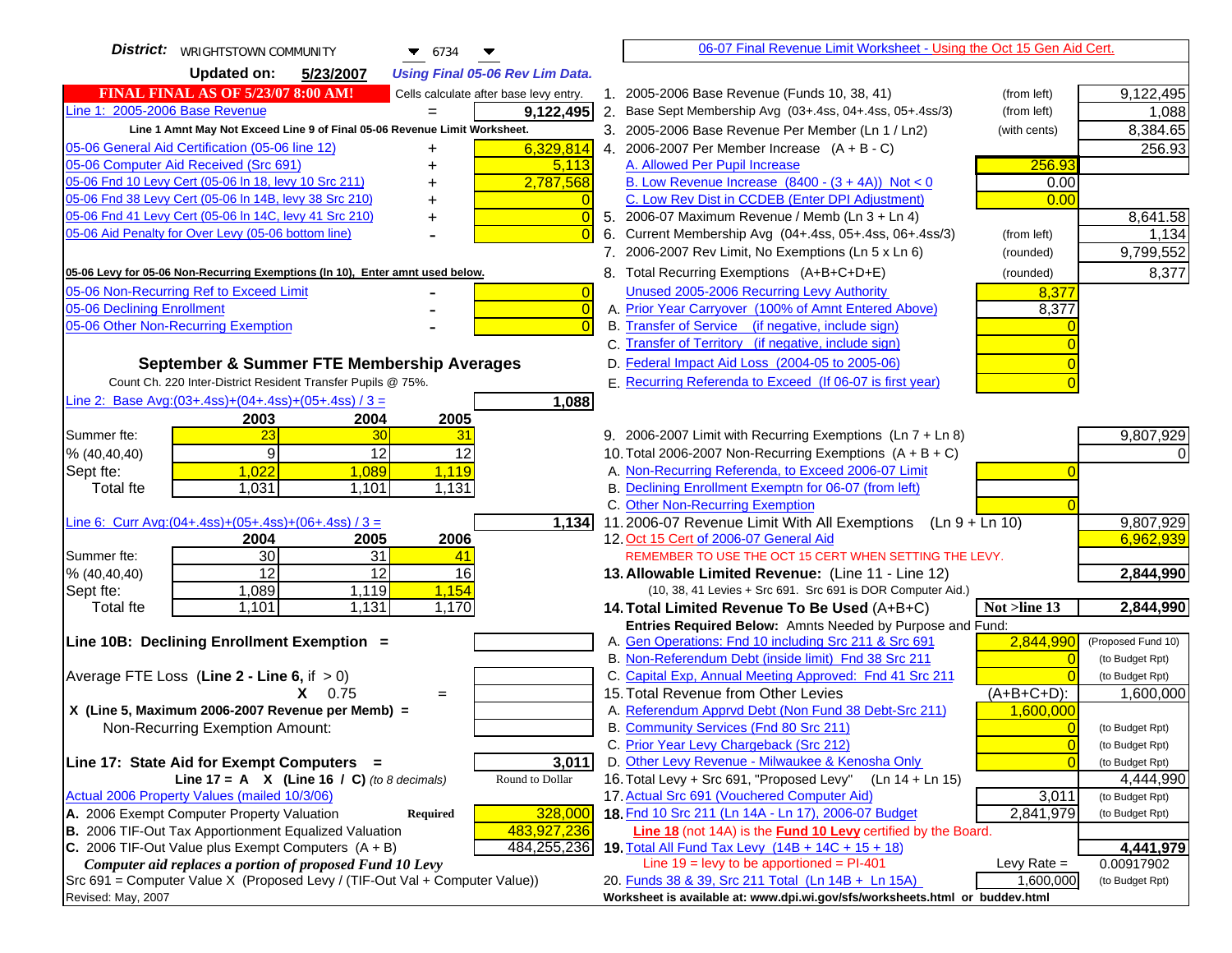| <b>DPI</b> Reconciliation                                                                                                                                                              |                                  |  |                              |
|----------------------------------------------------------------------------------------------------------------------------------------------------------------------------------------|----------------------------------|--|------------------------------|
| In order for the reconciliation to work properly, the<br>PI-401 must have been filed with the Department.<br>Numbers appearing in the green boxes below are actual, district-submitted |                                  |  |                              |
|                                                                                                                                                                                        |                                  |  | 2007 PI-401 data.            |
|                                                                                                                                                                                        |                                  |  | Do not type in these fields. |
|                                                                                                                                                                                        |                                  |  |                              |
| Fund 10, PI-401                                                                                                                                                                        | 2,841,979.00                     |  |                              |
| Fund 38, PI-401                                                                                                                                                                        | 0.00                             |  |                              |
| Fund 41, PI-401                                                                                                                                                                        | 0.00                             |  |                              |
|                                                                                                                                                                                        | 2,841,979.00                     |  |                              |
|                                                                                                                                                                                        |                                  |  |                              |
| Chargeback, PI-401                                                                                                                                                                     | 0.00                             |  |                              |
| Fund 39, PI-401<br>Fund 80, PI-401                                                                                                                                                     | 1,600,000.00<br>0.00             |  |                              |
| Fund 48/Other, PI-401                                                                                                                                                                  | 0.00                             |  |                              |
|                                                                                                                                                                                        |                                  |  |                              |
| Total, PI-401                                                                                                                                                                          | 4,441,979.00                     |  |                              |
|                                                                                                                                                                                        |                                  |  |                              |
| <b>Computer Aid</b>                                                                                                                                                                    | $3,011.00$ <------- don't change |  |                              |
|                                                                                                                                                                                        | <b>Results</b>                   |  |                              |
| $\overline{\mathbf{0}}$                                                                                                                                                                | $\mathbf{0}$                     |  |                              |
| 0<br>0<br>You have levied to your maximum.                                                                                                                                             |                                  |  |                              |
|                                                                                                                                                                                        |                                  |  |                              |
| $\bf{0}$                                                                                                                                                                               |                                  |  |                              |
|                                                                                                                                                                                        |                                  |  |                              |
|                                                                                                                                                                                        |                                  |  |                              |
|                                                                                                                                                                                        |                                  |  |                              |
| l0                                                                                                                                                                                     |                                  |  |                              |
|                                                                                                                                                                                        |                                  |  |                              |
|                                                                                                                                                                                        | $\bf{0}$                         |  |                              |
|                                                                                                                                                                                        |                                  |  |                              |
|                                                                                                                                                                                        |                                  |  |                              |
| l0                                                                                                                                                                                     |                                  |  |                              |
|                                                                                                                                                                                        |                                  |  |                              |
|                                                                                                                                                                                        |                                  |  |                              |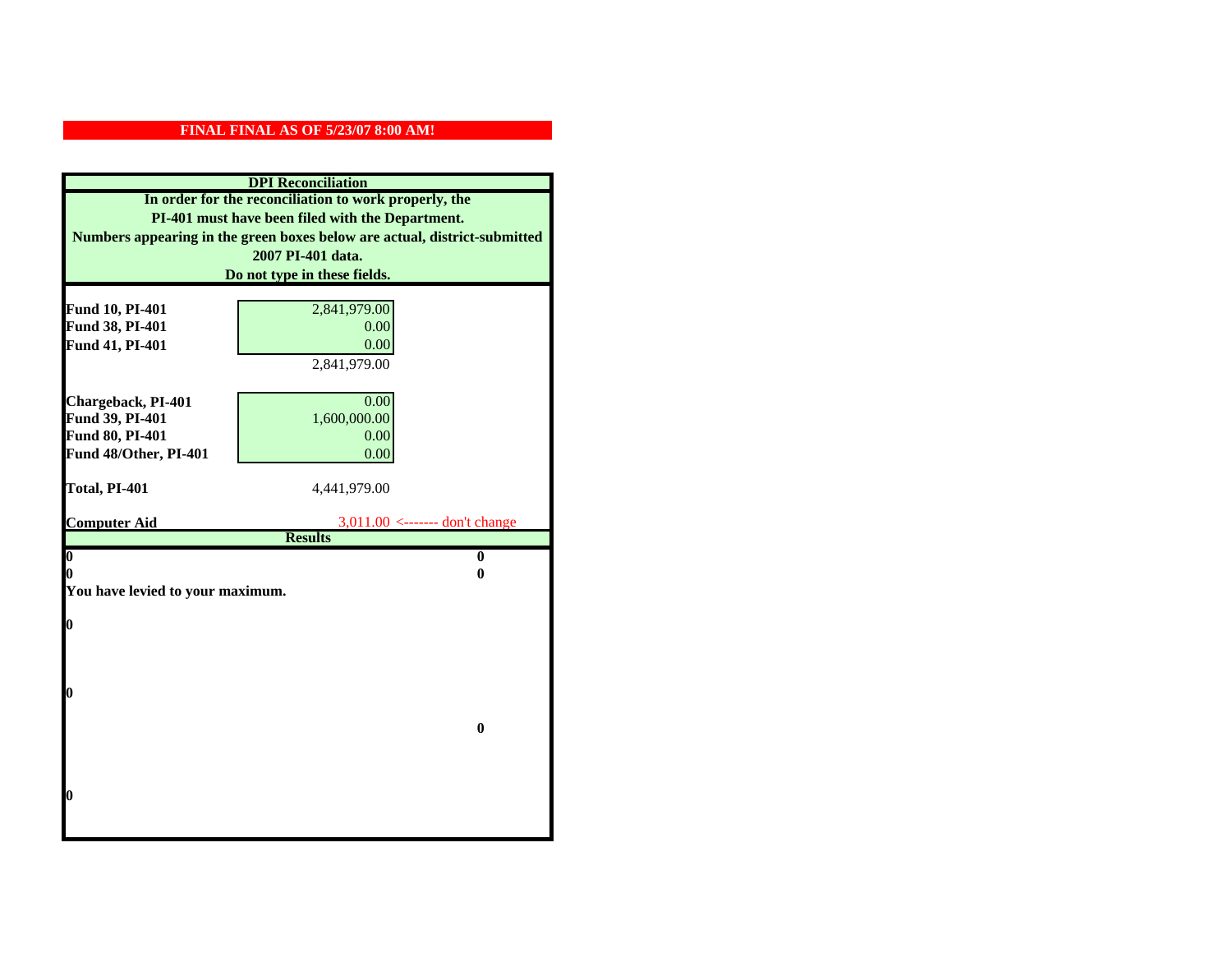| District: YORKVILLE J2<br>$\bullet$ 6748                                                                                                     | 06-07 Final Revenue Limit Worksheet - Using the Oct 15 Gen Aid Cert.                                                             |                    |
|----------------------------------------------------------------------------------------------------------------------------------------------|----------------------------------------------------------------------------------------------------------------------------------|--------------------|
| <b>Updated on:</b><br>5/23/2007<br><b>Using Final 05-06 Rev Lim Data.</b>                                                                    |                                                                                                                                  |                    |
| <b>FINAL FINAL AS OF 5/23/07 8:00 AM!</b><br>Cells calculate after base levy entry.                                                          | 1. 2005-2006 Base Revenue (Funds 10, 38, 41)<br>(from left)                                                                      | 2,705,359          |
| Line 1: 2005-2006 Base Revenue<br>2,705,359                                                                                                  | 2. Base Sept Membership Avg (03+.4ss, 04+.4ss, 05+.4ss/3)<br>(from left)                                                         | 338                |
| Line 1 Amnt May Not Exceed Line 9 of Final 05-06 Revenue Limit Worksheet.                                                                    | 3. 2005-2006 Base Revenue Per Member (Ln 1 / Ln2)<br>(with cents)                                                                | 8,004.02           |
| 1,383,892<br>05-06 General Aid Certification (05-06 line 12)<br>+                                                                            | 4. 2006-2007 Per Member Increase $(A + B - C)$                                                                                   | 395.98             |
| 05-06 Computer Aid Received (Src 691)<br>3,533                                                                                               | A. Allowed Per Pupil Increase<br>256.93                                                                                          |                    |
| 05-06 Fnd 10 Levy Cert (05-06 In 18, levy 10 Src 211)<br>1,317,934                                                                           | B. Low Revenue Increase $(8400 - (3 + 4A))$ Not < 0<br>139.05                                                                    |                    |
| 05-06 Fnd 38 Levy Cert (05-06 In 14B, levy 38 Src 210)                                                                                       | C. Low Rev Dist in CCDEB (Enter DPI Adjustment)<br>0.00                                                                          |                    |
| 05-06 Fnd 41 Levy Cert (05-06 In 14C, levy 41 Src 210)<br>+                                                                                  | 5. 2006-07 Maximum Revenue / Memb (Ln 3 + Ln 4)                                                                                  | 8,400.00           |
| 05-06 Aid Penalty for Over Levy (05-06 bottom line)                                                                                          | 6. Current Membership Avg (04+.4ss, 05+.4ss, 06+.4ss/3)<br>(from left)                                                           | 344                |
|                                                                                                                                              | 7. 2006-2007 Rev Limit, No Exemptions (Ln 5 x Ln 6)<br>(rounded)                                                                 | 2,889,600          |
| 05-06 Levy for 05-06 Non-Recurring Exemptions (In 10), Enter amnt used below.                                                                | 8. Total Recurring Exemptions (A+B+C+D+E)<br>(rounded)                                                                           | 518,296            |
| 05-06 Non-Recurring Ref to Exceed Limit<br>$\overline{0}$                                                                                    | Unused 2005-2006 Recurring Levy Authority                                                                                        |                    |
| 05-06 Declining Enrollment<br>$\overline{0}$                                                                                                 | A. Prior Year Carryover (100% of Amnt Entered Above)                                                                             |                    |
| 05-06 Other Non-Recurring Exemption                                                                                                          | B. Transfer of Service (if negative, include sign)<br>518,296                                                                    |                    |
|                                                                                                                                              | C. Transfer of Territory (if negative, include sign)                                                                             |                    |
| September & Summer FTE Membership Averages                                                                                                   | D. Federal Impact Aid Loss (2004-05 to 2005-06)                                                                                  |                    |
| Count Ch. 220 Inter-District Resident Transfer Pupils @ 75%.                                                                                 | E. Recurring Referenda to Exceed (If 06-07 is first year)                                                                        |                    |
| Line 2: Base Avg: (03+.4ss) + (04+.4ss) + (05+.4ss) / 3 =<br>338                                                                             |                                                                                                                                  |                    |
| 2003<br>2004<br>2005                                                                                                                         |                                                                                                                                  |                    |
| Summer fte:<br>$\Omega$                                                                                                                      | 9. 2006-2007 Limit with Recurring Exemptions (Ln 7 + Ln 8)                                                                       | 3,407,896          |
| $\Omega$<br>0<br>% (40, 40, 40)<br>$\Omega$                                                                                                  | 10. Total 2006-2007 Non-Recurring Exemptions $(A + B + C)$                                                                       |                    |
| 328<br>335<br>350<br>Sept fte:                                                                                                               | A. Non-Recurring Referenda, to Exceed 2006-07 Limit                                                                              |                    |
| 328<br>$\frac{1}{335}$<br>350<br><b>Total fte</b>                                                                                            | B. Declining Enrollment Exemptn for 06-07 (from left)                                                                            |                    |
|                                                                                                                                              | C. Other Non-Recurring Exemption                                                                                                 |                    |
| Line 6: Curr Avg: $(04+.4ss)+(05+.4ss)+(06+.4ss)$ / 3 =<br>344 I                                                                             | 11.2006-07 Revenue Limit With All Exemptions (Ln $9 + \overline{\text{Ln }10}$ )                                                 | 3,407,896          |
| 2006<br>2004<br>2005                                                                                                                         | 12. Oct 15 Cert of 2006-07 General Aid                                                                                           | 1,412,171          |
| Summer fte:<br>$\Omega$<br>0<br>$\Omega$<br>$\Omega$<br>% (40, 40, 40)<br>$\Omega$                                                           | REMEMBER TO USE THE OCT 15 CERT WHEN SETTING THE LEVY.<br>13. Allowable Limited Revenue: (Line 11 - Line 12)                     | 1,995,725          |
| 335<br>350<br>346<br>Sept fte:                                                                                                               | (10, 38, 41 Levies + Src 691. Src 691 is DOR Computer Aid.)                                                                      |                    |
| 335<br>350<br>346<br><b>Total fte</b>                                                                                                        | 14. Total Limited Revenue To Be Used (A+B+C)<br>Not >line 13                                                                     | 1,995,725          |
|                                                                                                                                              | Entries Required Below: Amnts Needed by Purpose and Fund:                                                                        |                    |
| Line 10B: Declining Enrollment Exemption =                                                                                                   | 1,960,269<br>A. Gen Operations: Fnd 10 including Src 211 & Src 691                                                               | (Proposed Fund 10) |
|                                                                                                                                              | B. Non-Referendum Debt (inside limit) Fnd 38 Src 211<br>35,456                                                                   | (to Budget Rpt)    |
| Average FTE Loss (Line $2 -$ Line 6, if $> 0$ )                                                                                              | C. Capital Exp, Annual Meeting Approved: Fnd 41 Src 211                                                                          | (to Budget Rpt)    |
| $X = 0.75$<br>$=$                                                                                                                            | 15. Total Revenue from Other Levies<br>(A+B+C+D):                                                                                | 473,654            |
| X (Line 5, Maximum 2006-2007 Revenue per Memb) =                                                                                             | A. Referendum Apprvd Debt (Non Fund 38 Debt-Src 211)<br>470,654                                                                  |                    |
| Non-Recurring Exemption Amount:                                                                                                              | B. Community Services (Fnd 80 Src 211)<br>3,000                                                                                  | (to Budget Rpt)    |
|                                                                                                                                              | C. Prior Year Levy Chargeback (Src 212)<br>$\overline{0}$                                                                        | (to Budget Rpt)    |
| 4,633<br>Line 17: State Aid for Exempt Computers =                                                                                           | D. Other Levy Revenue - Milwaukee & Kenosha Only<br>$\overline{0}$                                                               | (to Budget Rpt)    |
| Line 17 = A $X$ (Line 16 / C) (to 8 decimals)<br>Round to Dollar                                                                             | 16. Total Levy + Src 691, "Proposed Levy"<br>(Ln 14 + Ln 15)                                                                     | 2,469,379          |
| Actual 2006 Property Values (mailed 10/3/06)                                                                                                 | 17. Actual Src 691 (Vouchered Computer Aid)<br>4,633                                                                             | (to Budget Rpt)    |
| A. 2006 Exempt Computer Property Valuation<br>Required<br>752,100                                                                            | 18. Fnd 10 Src 211 (Ln 14A - Ln 17), 2006-07 Budget<br>1,955,636                                                                 | (to Budget Rpt)    |
| B. 2006 TIF-Out Tax Apportionment Equalized Valuation<br>400,101,902<br>C. 2006 TIF-Out Value plus Exempt Computers $(A + B)$<br>400,854,002 | <b>Line 18</b> (not 14A) is the <b>Fund 10 Levy</b> certified by the Board.<br>19. Total All Fund Tax Levy (14B + 14C + 15 + 18) | 2,464,746          |
| Computer aid replaces a portion of proposed Fund 10 Levy                                                                                     | Line $19 = \text{levy}$ to be apportioned = PI-401<br>Levy Rate $=$                                                              | 0.00616030         |
| Src 691 = Computer Value X (Proposed Levy / (TIF-Out Val + Computer Value))                                                                  | 20. Funds 38 & 39, Src 211 Total (Ln 14B + Ln 15A)<br>506,110                                                                    | (to Budget Rpt)    |
| Revised: May, 2007                                                                                                                           | Worksheet is available at: www.dpi.wi.gov/sfs/worksheets.html or buddev.html                                                     |                    |
|                                                                                                                                              |                                                                                                                                  |                    |